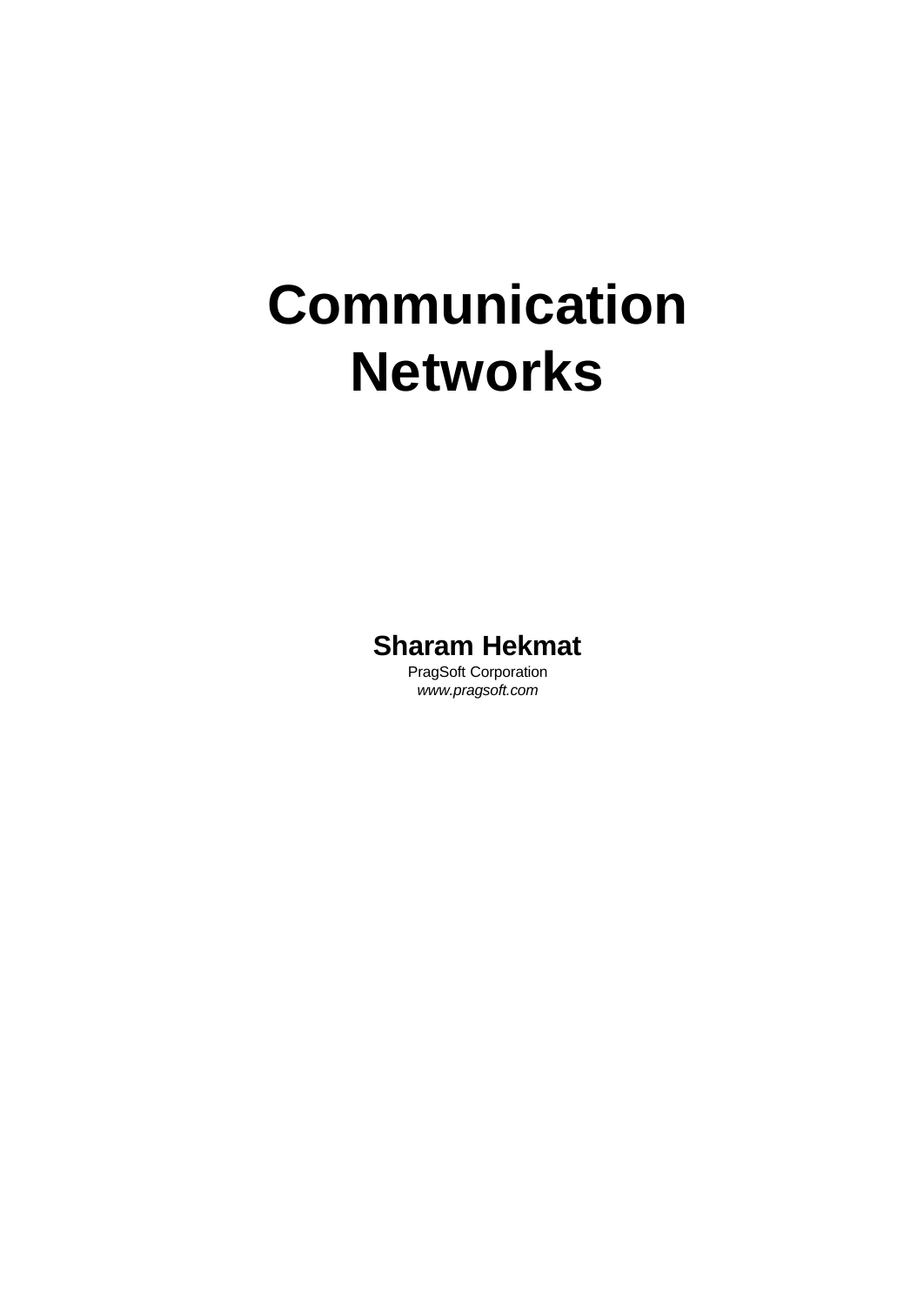# **Contents**

| <b>Contents</b>                          | 6                |
|------------------------------------------|------------------|
| <b>Preface</b>                           | 10               |
| 1. Introduction                          | 1                |
| 1.1. Network Components                  | $\mathbf{2}$     |
| 1.2. Network Types                       | $\overline{2}$   |
| 1.3. The OSI Model                       | $\overline{4}$   |
| 1.3.1. The Physical Layer                | $\boldsymbol{7}$ |
| 1.3.2. The Data Link Layer               | $\overline{7}$   |
| 1.3.3. The Network Layer                 | 8                |
| 1.3.4. The Transport Layer               | 9                |
| 1.3.5. The Session Layer                 | 9                |
| 1.3.6. The Presentation Layer            | 10               |
| 1.3.7. The Application Layer             | 10               |
| 1.4. Protocol Notations                  | 11               |
| 1.4.1. Service Primitives                | 11               |
| 1.4.2. Sequence Diagrams                 | 12               |
| 1.4.3. State Transition Diagrams         | 12               |
| 1.5. Standards                           | 13               |
| 1.6. Further Reading                     | 14               |
| 1.7. Summary                             | 15               |
| 1.8. Exercises                           | 16               |
| 2. The Physical Layer                    | 18               |
| 2.1. Equipment                           | 19               |
| 2.1.1. Equipment Types                   | 19               |
| 2.1.2. Connection Types                  | 19               |
| 2.2. Transmission                        | 20               |
| 2.2.1. Signal Types                      | 20               |
| 2.2.2. Modulation                        | 21               |
| 2.2.3. Digitization                      | 22               |
| 2.2.4. Synchronization                   | 23               |
| 2.2.5. Transmission Media                | 24               |
| 2.3. Multiplexing                        | 27               |
| 2.3.1. Space Division Multiplexing (SDM) | 28               |

*vi Communication Networks Copyright © 2005 PragSoft*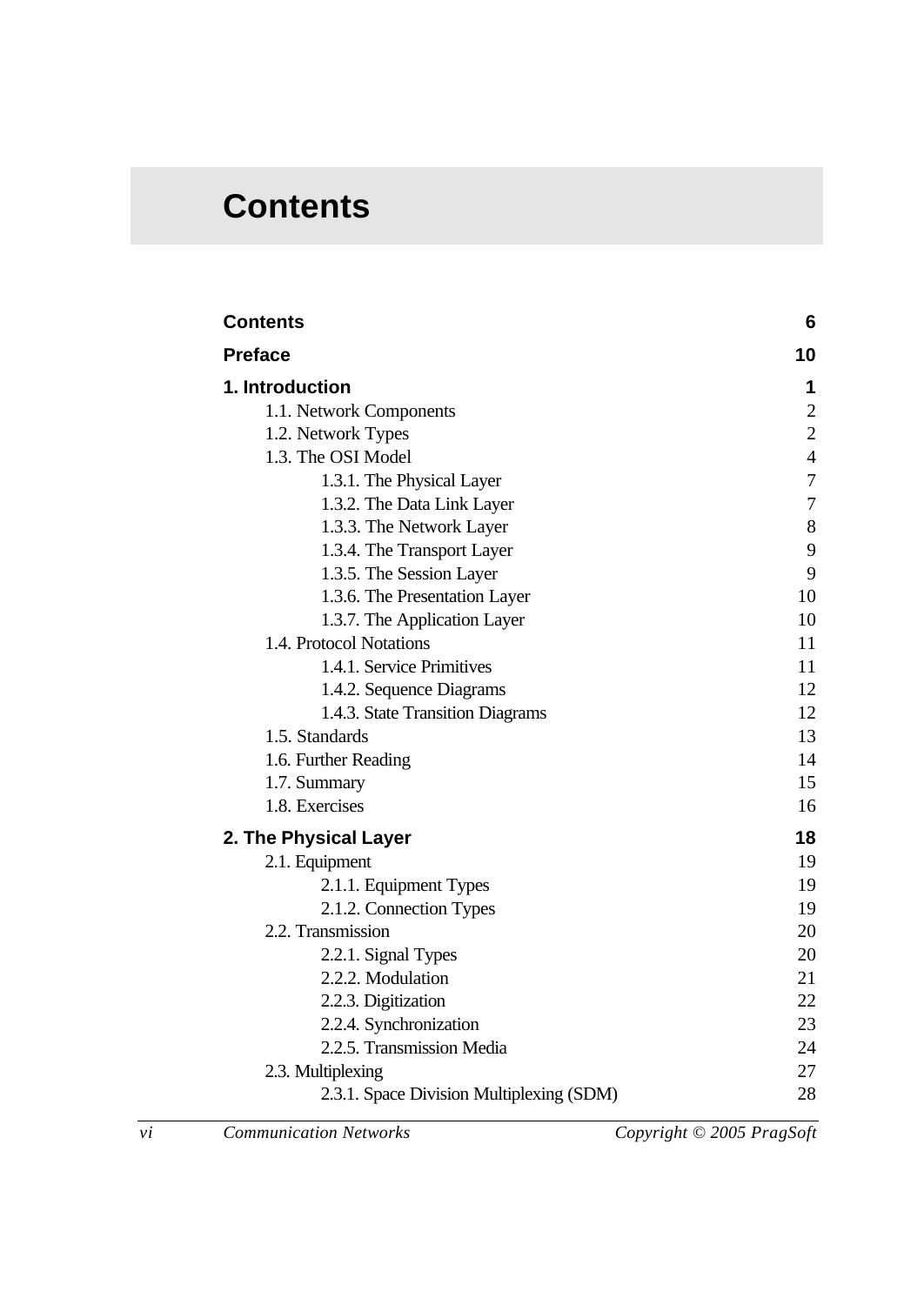| 2.3.2. Frequency Division Multiplexing (FDM) | 28 |
|----------------------------------------------|----|
| 2.3.3. Time Division Multiplexing (TDM)      | 29 |
| 2.3.4. Concentration                         | 29 |
| 2.4. Physical Layer Standards                | 30 |
| 2.4.1. RS-232                                | 30 |
| 2.4.2. CCITT X.21                            | 32 |
| 2.5. Further Reading                         | 33 |
| 2.6. Summary                                 | 33 |
| 2.7. Exercises                               | 34 |
| 3. The Data Link Layer                       | 36 |
| 3.1 Link Protocol Types                      | 37 |
| 3.1.1. Synchronous Protocols                 | 37 |
| 3.1.2. Asynchronous Protocols                | 38 |
| 3.1.3. Master-Slave Protocols                | 38 |
| 3.1.4. Peer-to-Peer Protocols                | 38 |
| 3.2. Link Protocol Functions                 | 38 |
| 3.2.1. Acknowledgments                       | 39 |
| 3.2.2. Timers                                | 39 |
| 3.2.3. Error Checking                        | 40 |
| 3.2.4. Retransmission                        | 42 |
| 3.2.5. Flow Control                          | 42 |
| 3.3. Sliding Window Protocol                 | 43 |
| 3.4. Data Link Layer Standards               | 45 |
| 3.4.1. BSC                                   | 45 |
| 3.4.2. HDLC                                  | 46 |
| 3.5. Further Reading                         | 48 |
| 3.6. Summary                                 | 49 |
| 3.7. Exercises                               | 50 |
| 4. The Network Layer                         | 52 |
| 4.1. Network Services                        | 53 |
| 4.2. Switching Methods                       | 55 |
| 4.2.1. Circuit Switching                     | 55 |
| 4.2.2. Packet Switching                      | 57 |
| 4.3. Packet Handling                         | 59 |
| 4.3.1. Packet Structure                      | 60 |
| 4.3.2. Routing                               | 60 |
| 4.3.3. Congestion Control                    | 63 |
| 4.3.4. Error Handling                        | 63 |
| 4.4. Internetworking                         | 64 |
| 4.4.1. Network Sublayers                     | 65 |
|                                              |    |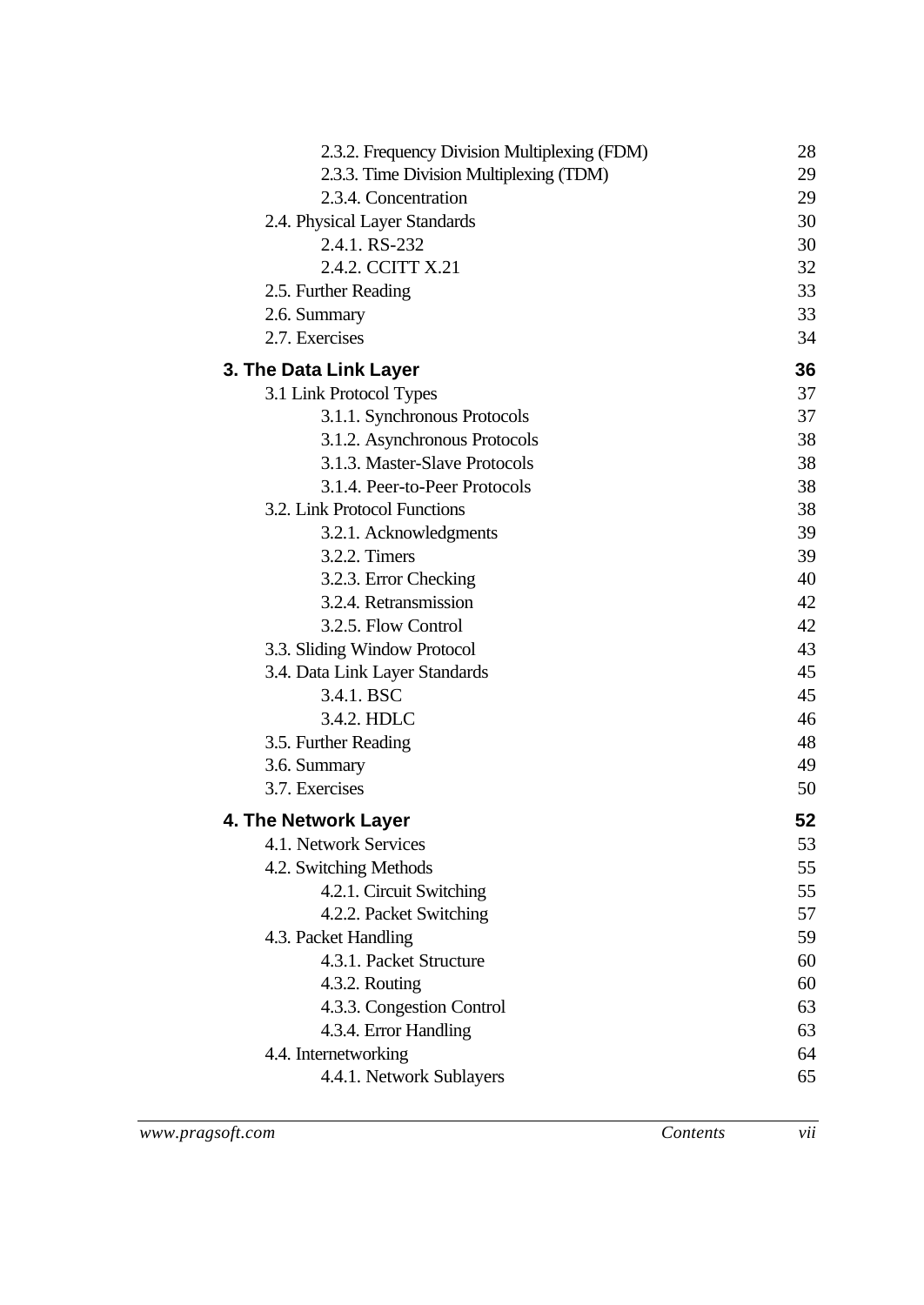| 4.5. Network Layer Standards                 | 66 |
|----------------------------------------------|----|
| 4.5.1. CCITT X.25                            | 66 |
| 4.5.2. CCITT X.75                            | 69 |
| 4.5.3. IP 70                                 |    |
| 4.5.4. ISO 8473                              | 71 |
| 4.6. Further Reading                         | 72 |
| 4.7. Summary                                 | 72 |
| 5. The Transport Layer                       | 65 |
| 5.1. Transport Services                      | 65 |
| 5.1.1. Network Types                         | 67 |
| 5.2. Transport Protocol                      | 67 |
| 5.2.1. TPDUs                                 | 67 |
| 5.2.2. Classes of Protocol                   | 68 |
| 5.2.3. Segmentation                          | 69 |
| 5.2.4. Multiplexing                          | 69 |
| 5.2.5. Splitting and Recombining             | 69 |
| 5.2.6. Addressing                            | 69 |
| 5.2.7. Flow Control                          | 70 |
| 5.2.8. Error Checking                        | 70 |
| 5.3. Transport Layer Standards               | 70 |
| 5.3.1. TCP                                   | 71 |
| 5.4. Further Reading                         | 72 |
| <b>6. The Session Layer</b>                  | 74 |
| 6.1. Session Services                        | 74 |
| 6.1.1. Session Layer Role                    | 77 |
| 6.1.2. Functional Units                      | 77 |
| 6.2. Session Protocol                        | 78 |
| 6.2.1. Tokens                                | 79 |
| 6.2.2. Activities and Dialogue Units         | 79 |
| 6.2.3. Synchronization                       | 80 |
| 6.2.4. Error Reporting and Resynchronization | 81 |
| 6.2.5. SPDUs                                 | 82 |
| 6.3. Session Layer Standards                 | 82 |
| 6.4. Further Reading                         | 83 |
| 7. The Presentation Layer                    | 84 |
| 7.1. Presentation Services                   | 84 |
| $7.1.1$ . Syntax                             | 84 |
| 7.1.2. Service Primitives                    | 87 |
| 7.1.3. Functional Units                      | 89 |
| 7.2. Abstract Syntax Notation One            | 89 |
|                                              |    |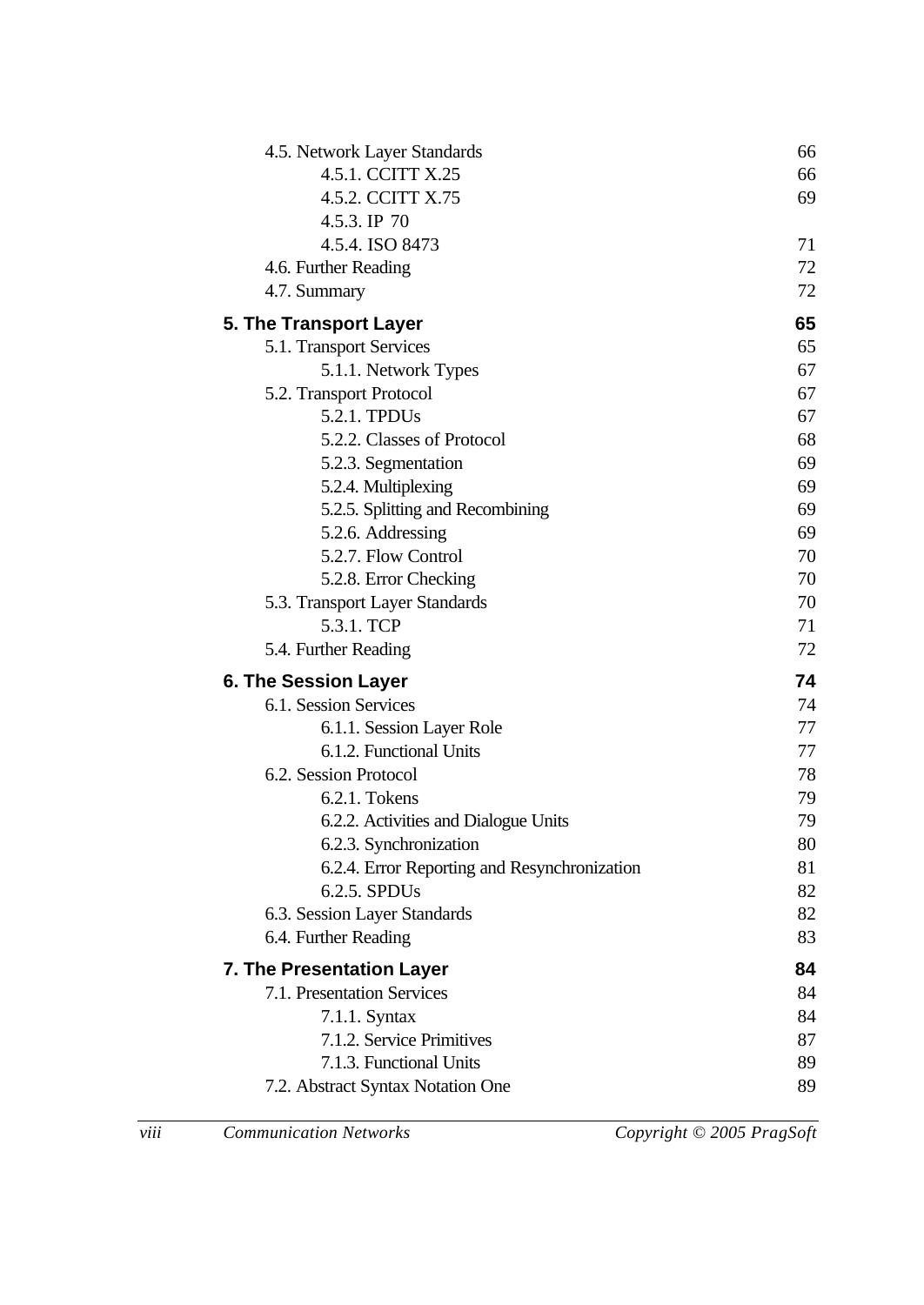| 7.2.1. Definitions in ASN.1                   | 89         |
|-----------------------------------------------|------------|
| 7.2.2. Basic Encoding Rules                   | 91         |
| 7.3. Presentation Protocol                    | 93         |
| 7.4. Presentation Standards                   | 94         |
| 7.5. Further Reading                          | 94         |
| 8. The Application Layer                      | 95         |
| 8.1. Application Services                     | 95         |
| 8.1.1. Application Entity                     | 96         |
| 8.2. Common Application Service Elements      | 97         |
| 8.2.1. Association Control                    | 97         |
| 8.2.2. Reliable Transfer                      | 97         |
| 8.2.3. Remote Operations                      | 98         |
| 8.3. Specific Application Service Elements    | 98         |
| 8.3.1. Virtual Terminal                       | 98         |
| 8.3.2. Message Handling Systems               | 100        |
| 8.3.3. File Transfer, Access, and Management  | 104        |
| 8.4. Other Standards                          | 108        |
| 8.5. Further Reading                          | 108        |
| 9. Local Area Networks                        | 109        |
| 9.1. Basic Concepts                           | 109        |
| 9.1.1. Topologies and Access Protocols        | 110        |
| 9.1.2. Architecture                           | 112        |
| 9.1.3. Transmission                           | 113        |
| 9.2. IEEE 802 Standards                       | 113        |
| 9.2.1. Logical Link Control<br>9.2.2. CSMA/CD | 114        |
| 9.2.3. Token Bus                              | 115<br>116 |
| 9.2.4. Token Ring                             | 117        |
| 9.3. ANSI FDDI Standard                       | 118        |
| 9.3.1. Topology                               | 118        |
| 9.3.2. Token Ring Protocol                    | 119        |
| 9.4. Further Reading                          | 120        |
| <b>10. Telephone Networks</b>                 | 121        |
| 10.1. Basic Concepts                          | 121        |
| 10.1.1. A Simple Network                      | 122        |
| 10.1.2. Networks Topologies                   | 123        |
| 10.1.3. Switching Systems                     | 125        |
| 10.2. Signaling                               | 126        |
| 10.2.1. Subscriber Signaling                  | 127        |
| 10.2.2. Interexchange Signaling               | 128        |
|                                               |            |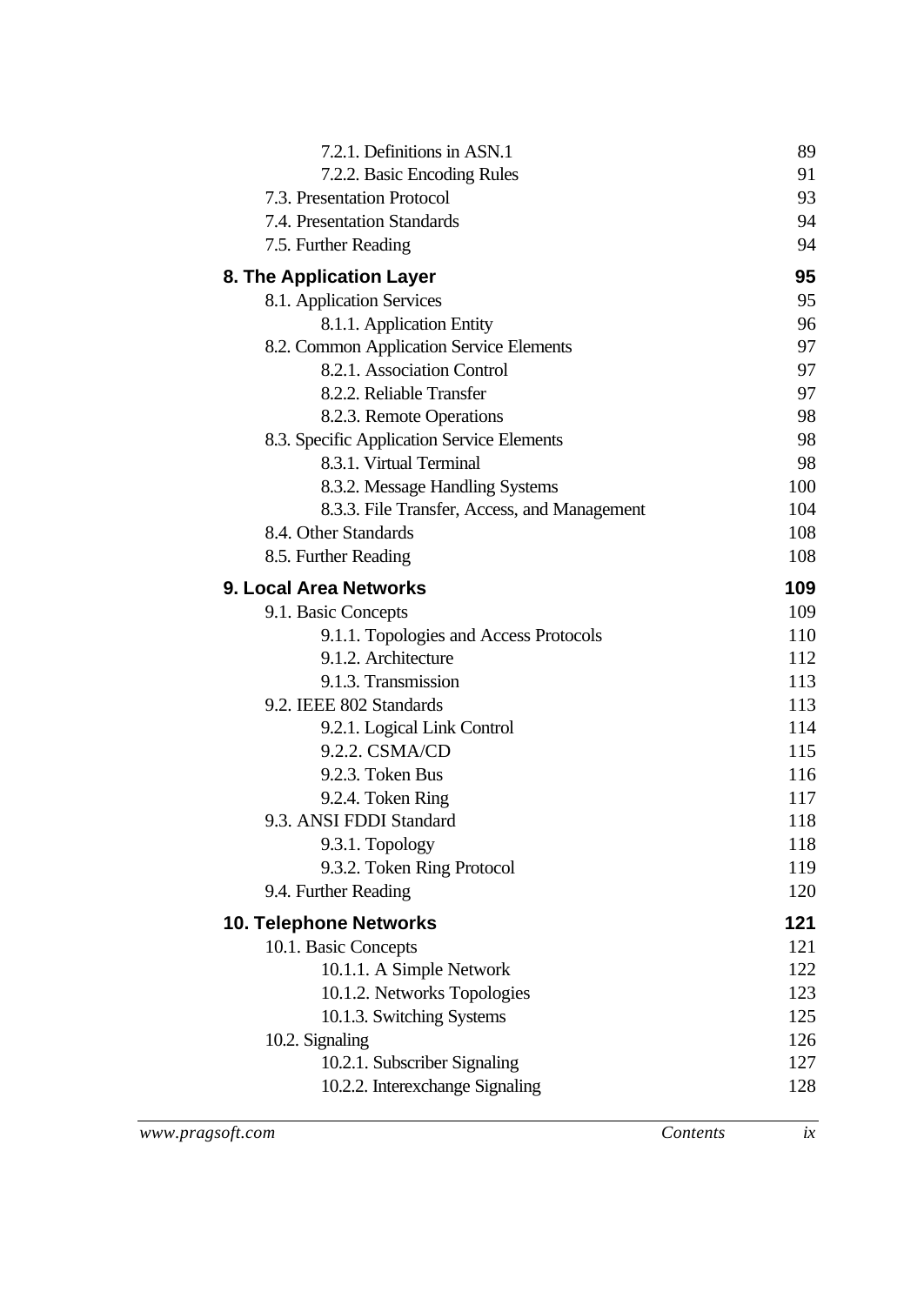| 10.2.3. Common Channel Signaling                     | 129 |
|------------------------------------------------------|-----|
| 10.3. Signaling System Number 7                      | 131 |
| 10.3.1. Signaling Data Link                          | 132 |
| 10.3.2. Signaling Link Control                       | 132 |
| 10.3.3. Signaling Network Functions                  | 133 |
| 10.3.4. Signaling Connection Control Part            | 134 |
| 10.3.5. User Parts                                   | 135 |
| 10.3.6. Operations and Maintenance Applications Part | 136 |
| 10.4. Private Telephone Networks                     | 136 |
| 10.4.1. PBX Networks                                 | 136 |
| 10.4.2. Corporate Networks                           | 137 |
| 10.4.3. Intelligent Networks                         | 138 |
| 10.5. Further Reading                                | 139 |
| 11. Integrated Services Digital Network              | 140 |
| 11.1. Basic Concepts                                 | 140 |
| 11.1.1. ISDN Channels                                | 141 |
| 11.1.2. Functional Groupings and Reference Points    | 142 |
| 11.1.3. ISDN Services                                | 144 |
| 11.2. Protocol Architecture                          | 145 |
| 11.2.1. The Physical Layer                           | 146 |
| 11.2.2. The Data Link Layer                          | 148 |
| 11.2.3. The Network Layer                            | 151 |
| 11.3. Frame Relay                                    | 154 |
| 11.3.1. V.120                                        | 155 |
| 11.3.2. Frame Relay                                  | 156 |
| 11.4. Internetworking                                | 157 |
| 11.5. ISDN Standards                                 | 158 |
| 11.6. Further Reading                                | 159 |
| 12. Broadband ISDN and ATM                           | 161 |
| 12.1. Broadband ISDN                                 | 161 |
| 12.1.1. B-ISDN Services                              | 161 |
| 12.1.2. B-ISDN User-Network Interface                | 163 |
| 12.1.3. B-ISDN Protocol Architecture                 | 164 |
| 12.2. Asynchronous Transfer Mode                     | 165 |
| 12.2.1. Channels and Paths                           | 165 |
| 12.2.2. ATM Cells                                    | 167 |
| 12.3. Physical Layer                                 | 168 |
| 12.3.1. SDH-Based Interface                          | 168 |
| 12.3.2. Cell-Based Interface                         | 169 |
| 12.3.3. Cell Delineation                             | 170 |
|                                                      |     |

*x Communication Networks Copyright © 2005 PragSoft*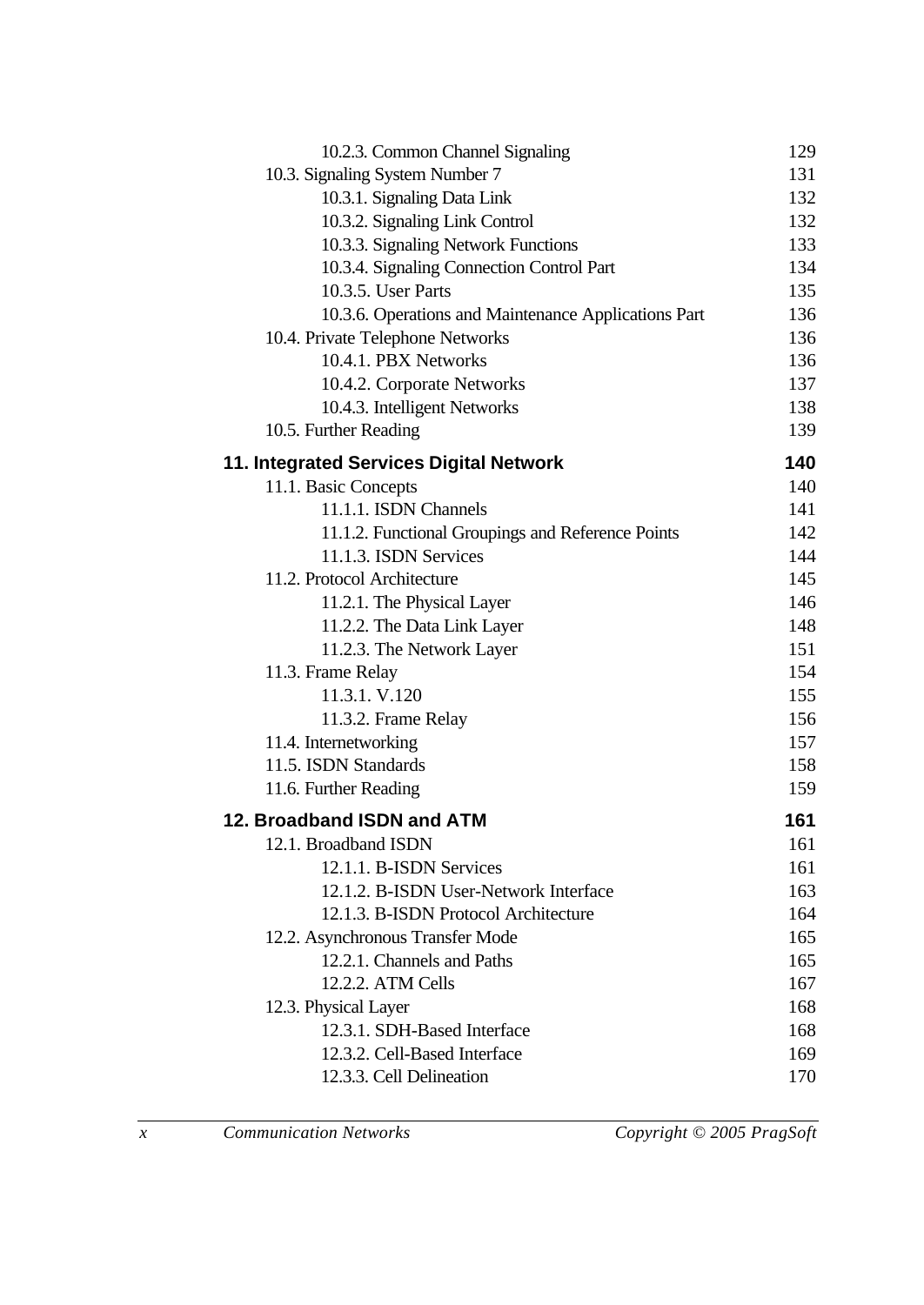| 12.3.4. HEC Generation and Verification      | 171 |
|----------------------------------------------|-----|
| 12.3.5. Cell Rate Decoupling                 | 171 |
| 12.4. ATM Layer                              | 172 |
| 12.4.1. Generic Flow Control                 | 172 |
| 12.4.2. Virtual Path Identifier              | 172 |
| 12.4.3. Virtual Channel Identifier           | 172 |
| 12.4.4. Payload Type                         | 173 |
| 12.4.5. Cell Loss Priority                   | 173 |
| 12.5. ATM Adaptation Layer                   | 173 |
| 12.5.1. Segmentation and Reassembly Sublayer | 174 |
| 12.5.2. Convergence Sublayer                 | 175 |
| 12.6. B-ISDN Standards                       | 175 |
| 12.7. Further Reading                        | 175 |
| <b>Bibliography</b>                          | 160 |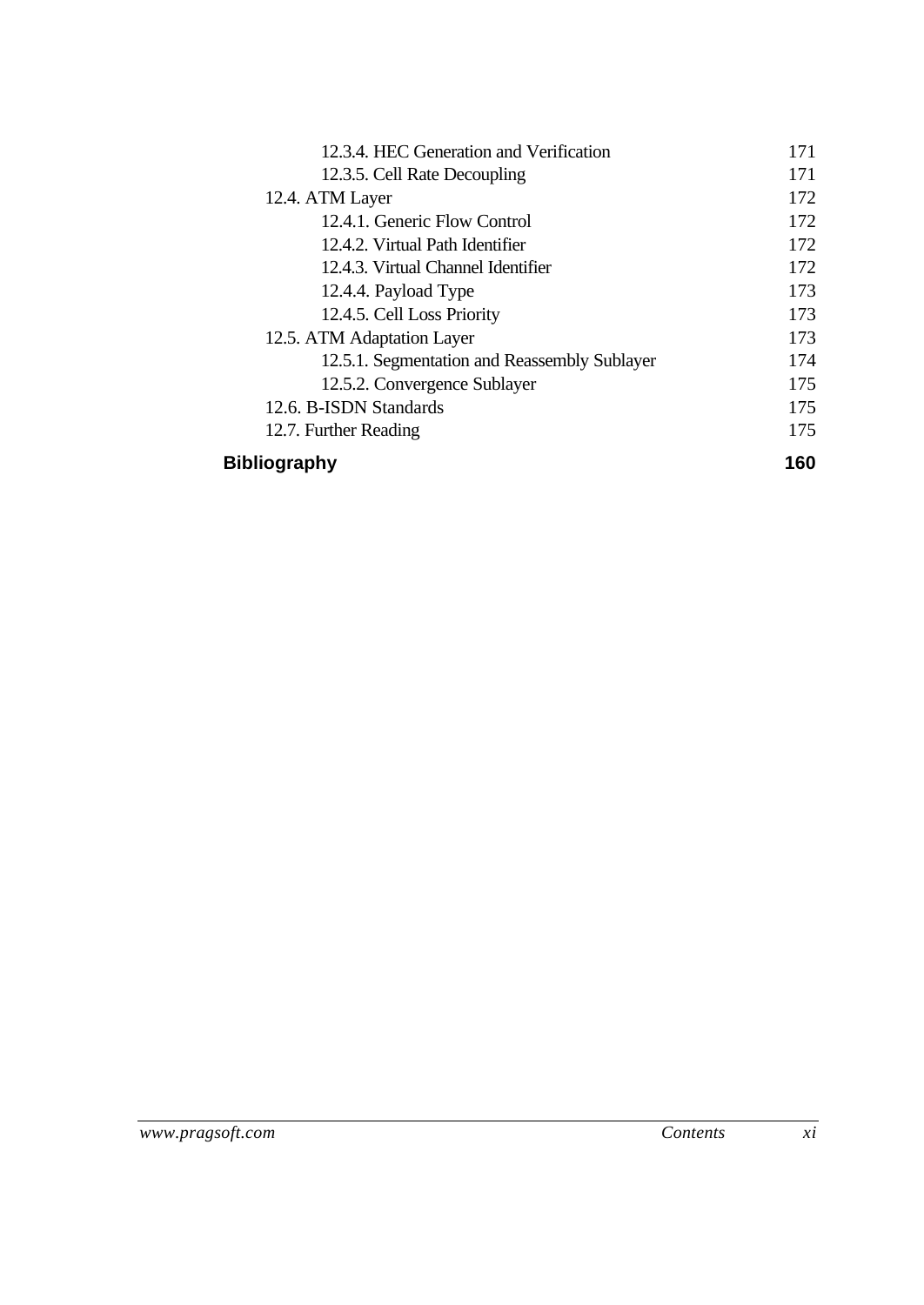# **Preface**

This book is concerned with post-computer communication networks and two of its important streams: data communication and telecommunication. Data communication refers to the communication between digital computers, facilitated by computer networks. Telecommunication refers to the primarily human-to-human communication facilitated by the global telephone system. The differences between these two streams are mainly due to historical reasons. Telecommunication is increasingly relying on digital computer technology, and data communication is relying more than ever on telecommunication networks. The two streams are rapidly converging.

Newcomers to this field are often bewildered by the substantial wealth of information already published on the subject. This book is aimed at this group of people. It provides a broad coverage of the key concepts, techniques, and terminology, so as to prepare readers for more advanced discussions. In-depth discussions of technically-involved topics are intentionally avoided in favor of more general concepts. No previous knowledge of networks or programming is assumed.

The structure of the book is as follows. Chapter 1 introduces computer networks and explains some of their elementary concepts. It also introduces the OSI reference model, upon which later chapters are based. Each of Chapters 2-8 describes one of the seven layers of the OSI model in the context of wide area data networks. Chapter 9 looks at local area networks and their applications. Chapter 10 provides an introduction to telecommunication. Chapter 11 builds on earlier chapters by examining ISDN as the merging point of data and voice networks. Chapter 12 looks at the ATM technology and the potential applications that it can support.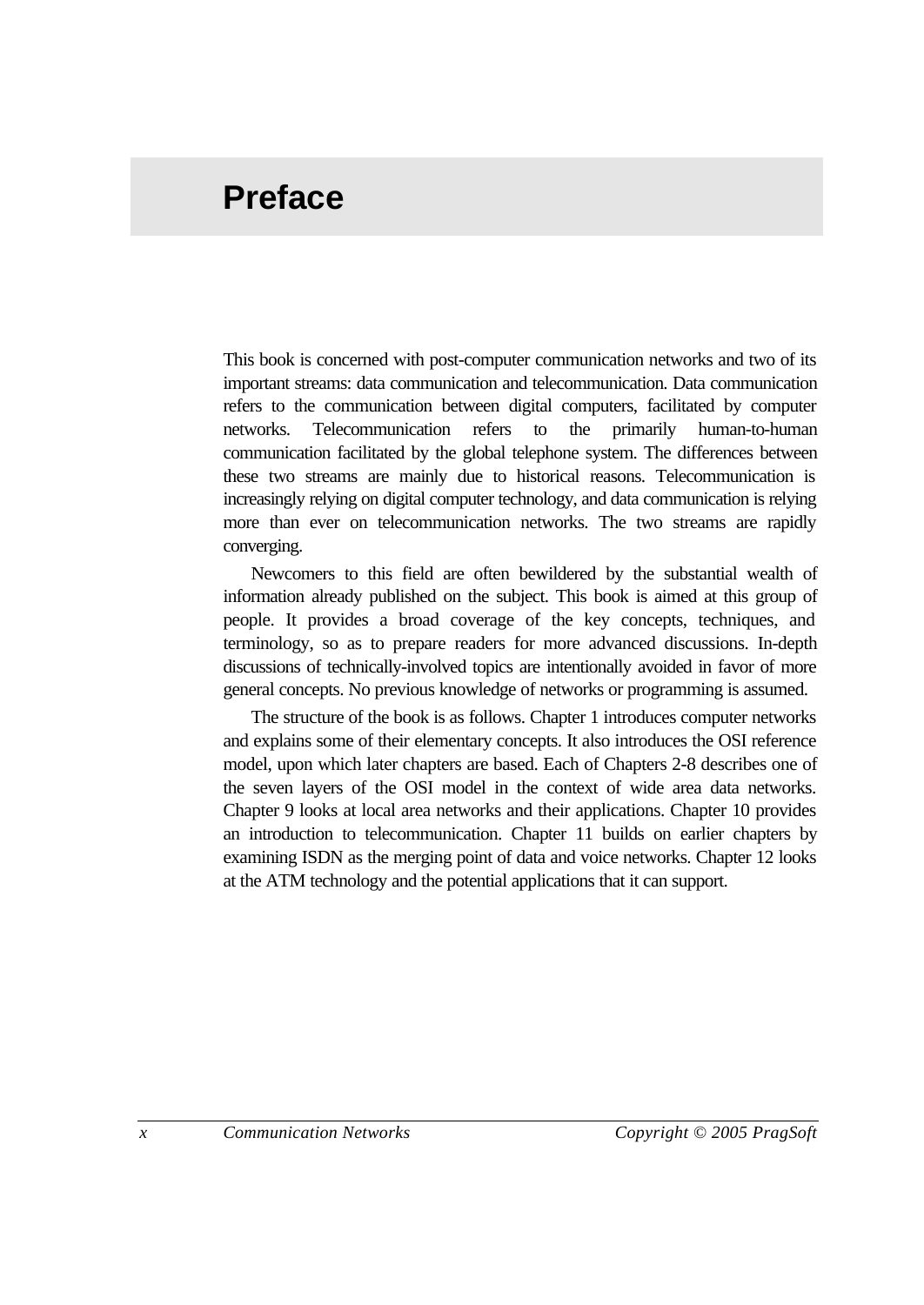# **1. Introduction**

A **computer network** is the infrastructure that allows two or more computers (called **hosts**) to communicate with each other. The network achieves this by providing a set of rules for communication, called **protocols**, which should be observed by all participating hosts. The need for a protocol should be obvious: it allows different computers from different vendors and with different operating characteristics to 'speak the same language'.

This chapter introduces the fundamental concepts of computer networks. We will first look at constituent network components and various network types, and then describe a reference model for network protocol architectures which we will expand upon throughout the rest of this book. We will also discuss the role of international standards and major standards organizations.

After reading this chapter you should be able to:

- Describe the general characteristics of a computer network.
- Understand the role of the major components of a computer network.
- Distinguish between different network types and understand their properties.
- Appreciate the relevance and importance of standards, in general, and the OSI model, in particular.
- Describe the role and functions of each of the OSI layers.
- Use sequence and state transition diagrams to interpret and describe protocols.
- Appreciate the wealth of knowledge available on communication networks.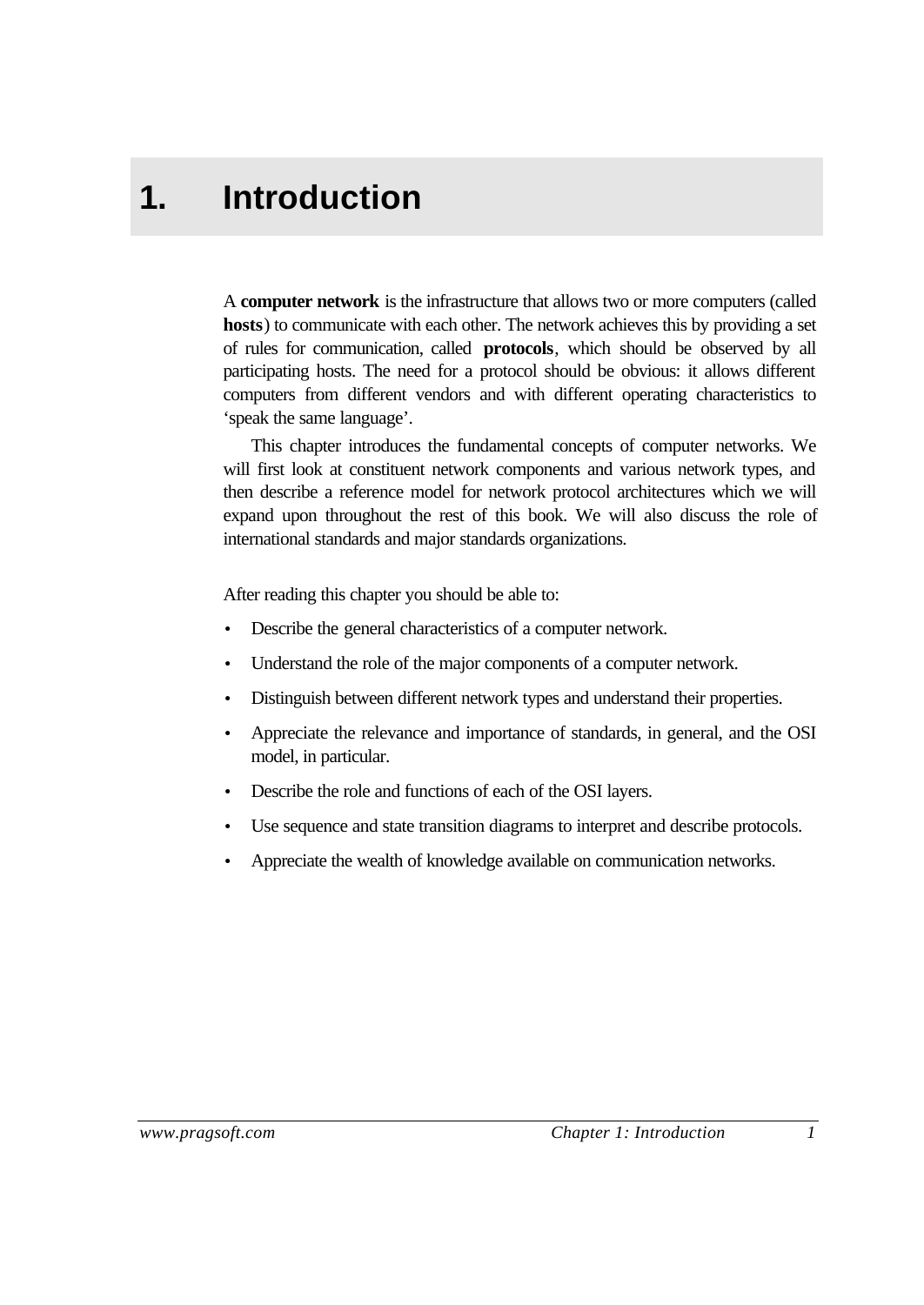# **1.1. Network Components**

Figure 1.1 shows an abstract view of a network and its hosts. The network is made up of two types of components: **nodes** and communication **lines**. The nodes typically handle the network protocols and provide switching capabilities. A node is usually itself a computer (general or special) which runs specific network software. The communication lines may take many different shapes and forms, even in the same network. Examples include: copper wire cables, optical fiber, radio channels, and telephone lines.

A host is connected to the network by a separate communication line which connects it to one of the nodes. In most cases, more than one host may be connected to the same node. From a host's point of view, the entire network may be viewed as a black box, to which many other hosts are connected. Each host has a unique **address** allocated to it by the network. For a host to communicate with another host, it needs to know the latter's address. All communication between hosts passes through the nodes, which in turn determine how to route messages across the network, from one point to another.





Throughout the rest of this book, there will be occasions when it is not necessary to distinguish between hosts and nodes. In such cases, we will use the term **station** to mean either.

# **1.2. Network Types**

Networks may be divided into different types and categories according to four different criteria:

1. *Geographic spread of nodes and hosts*. When the physical distance between the hosts is within a few kilometers, the network is said to be a **Local Area**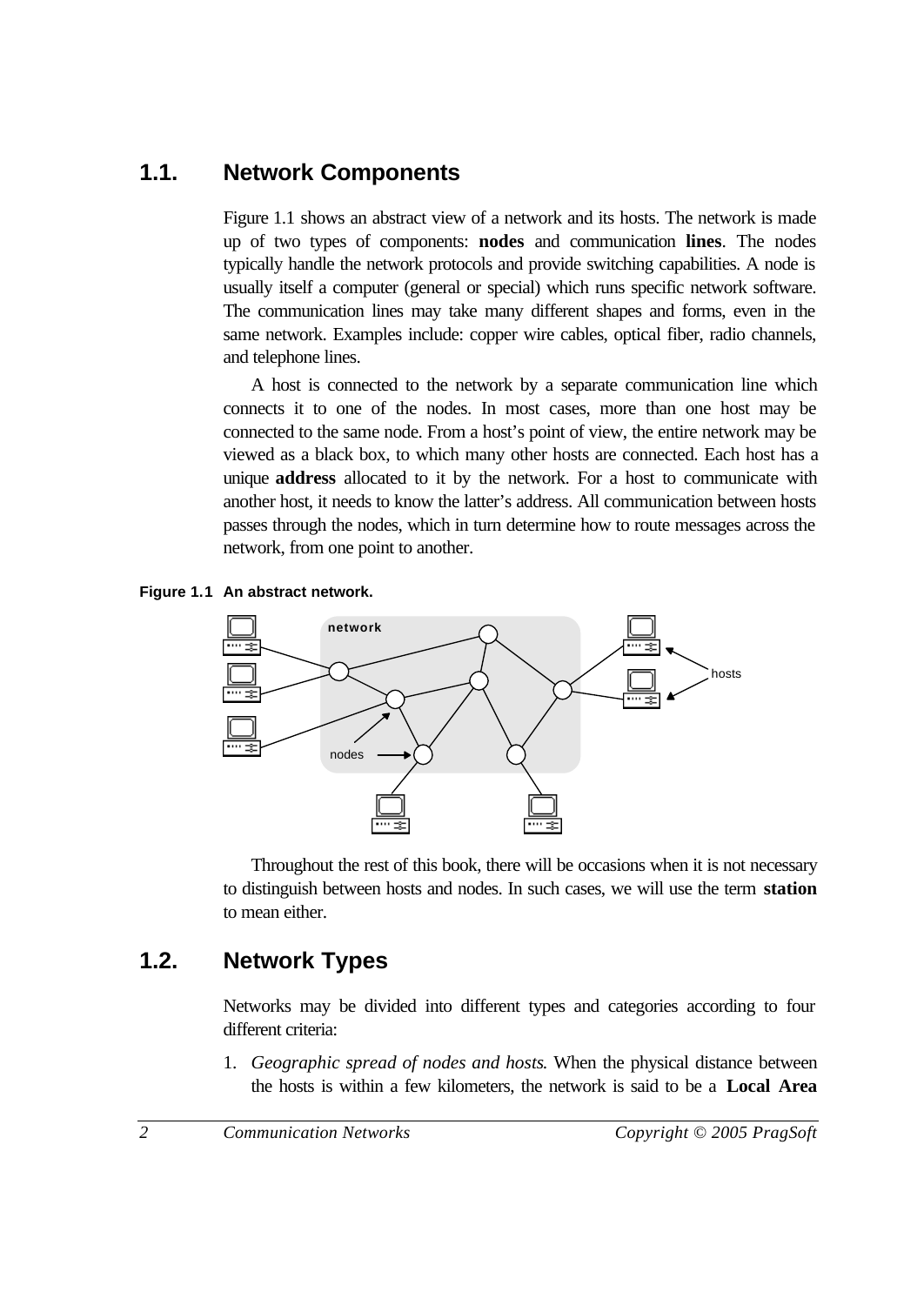**Network** (LAN). LANs are typically used to connect a set of hosts within the same building (e.g., an office environment) or a set of closely-located buildings (e.g., a university campus). For larger distances, the network is said to be a **Metropolitan Area Network** (MAN) or a **Wide Area Network** (WAN). MANs cover distances of up to a few hundred kilometers and are used for inteconnecting hosts spread across a city. WANs are used to connect hosts spread across a country, a continent, or the globe. LANs, MANs, and WANs usually coexist: closely-located hosts are connected by LANs which can access hosts in other remote LANs via MANs and WANs, as illustrated in Figure 1.2.

2. *Access restrictions.* Most networks are for the private use of the organizations to which they belong; these are called **private networks**. Networks maintained by banks, insurance companies, airlines, hospitals, and most other businesses are of this nature. **Public networks**, on the other hand, are generally accessible to the average user, but may require registration and payment of connection fees. Internet is the most-widely known example of a public network. Technically, both private and public networks may be of LAN, MAN, or WAN type, although public networks, by their size and nature, tend to WANs.





3. *Communication model employed by the nodes.* The communication between the nodes is either based on a **point-to-point** model or a **broadcast** model (see Figure 1.3). In the point-to-point model, a message follows a specific route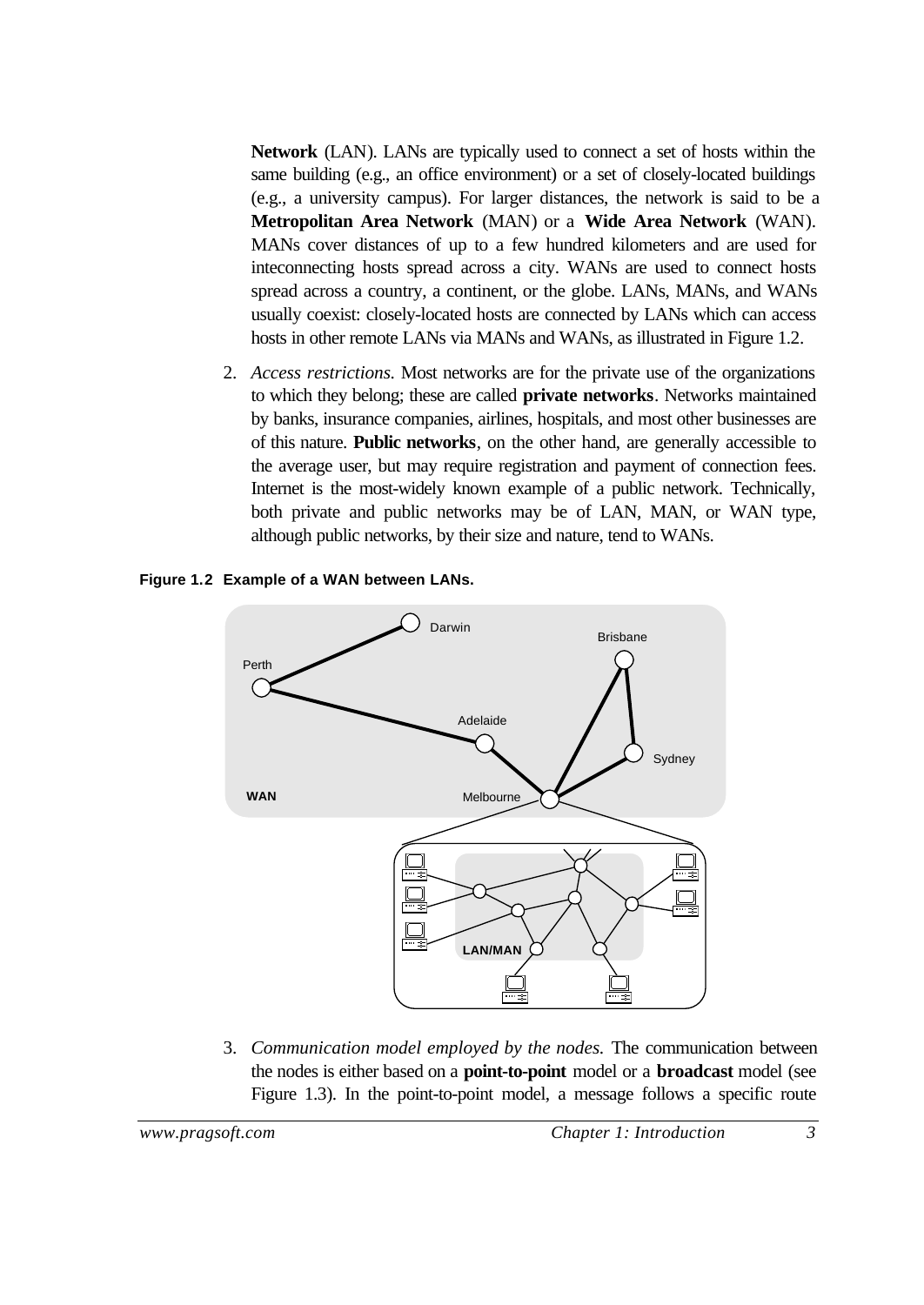across the network in order to get from one node to another. In the broadcast model, on the other hand, all nodes share the same communication medium and, as a result, a message transmitted by any node can be received by all other nodes. A part of the message (an address) indicates for which node the message is intended. All nodes look at this address and ignore the message if it does not match their own address.

#### **Figure 1.3 Communication models.**



4. *Switching model employed by the nodes.* In the point-to-point model, nodes either employ **circuit switching** or **packet switching**. Suppose that a host A wishes to communicate with another host B. In circuit switching, a dedicated communication path is allocated between A and B, via a set of intermediate nodes. The data is sent along the path as a continuous stream of bits. This path is maintained for the duration of communication between A and B, and is then released. In packet switching, data is divided into packets (chunks of specific length and characteristics) which are sent from A to B via intermediate nodes. Each intermediate node temporarily stores the packet and waits for the receiving node to become available to receive it. Because data is sent in packets, it is not necessary to reserve a path across the network for the duration of communication between A and B. Different packets can be routed differently in order to spread the load between the nodes and improve performance. However, this requires packets to carry additional addressing information.

## **1.3. The OSI Model**

The International Standards Organization (ISO) has developed a reference model for network design called the **Open Systems Interconnection** (OSI). It proposes a seven-layer architecture for networks, as summarized by Figure 1.4. Each layer is characterized by a set of standard protocols which specify its behavior.

**Figure 1.4 The OSI reference model.**

| ∟aver | Name | Unit<br>That:<br>Jala | <b>Main</b><br>Function |
|-------|------|-----------------------|-------------------------|
|       |      |                       |                         |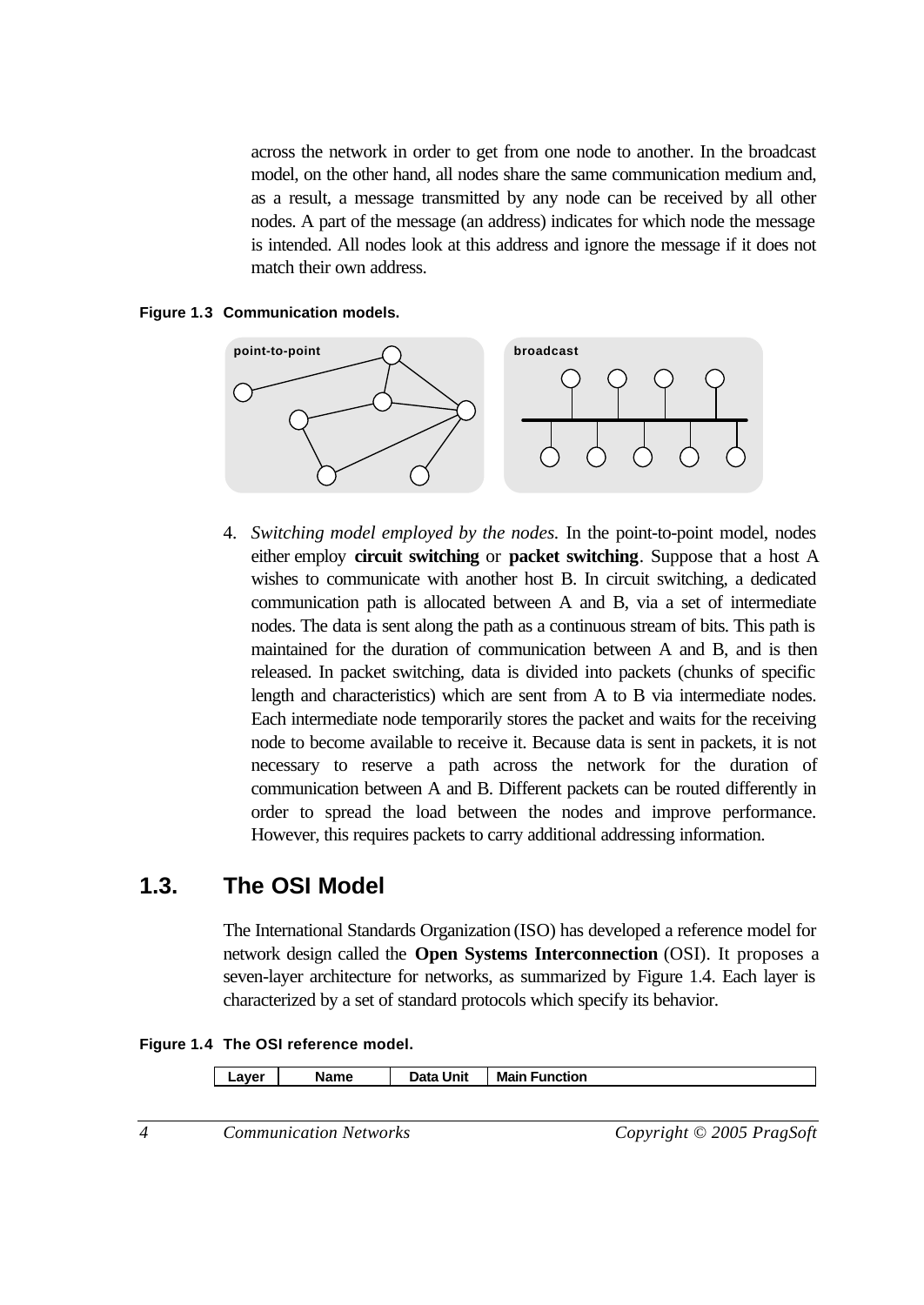| 7 | Application    | Message | Mutually-agreeable meaning of application data<br>(common semantics).            |  |
|---|----------------|---------|----------------------------------------------------------------------------------|--|
| 6 | Presentation   | Message | Mutually-agreeable binary representation of<br>application data (common syntax). |  |
| 5 | Session        | Message | Negotiation of the establishment and termination<br>of connections (sessions).   |  |
| 4 | Transport      | Message | Efficient and cost-effective transportation of data<br>across the network.       |  |
| 3 | <b>Network</b> | Packet  | Routing of data packets within the network and<br>across multiple networks.      |  |
| 2 | Data Link      | Frame   | Provision of a reliable communication line to the<br>network layer.              |  |
|   | Physical       | Bit     | Transmission of raw data bits over<br>communication lines.                       |  |

These seven layers represent the protocol architecture for the communications component of a host. The nodes in a network implement only the lower three layers, as illustrated in Figure 1.5. The reason for this is that the upper four layers are irrelevant to the task of communication between the nodes.

In Figure 1.5, when host A sends a message to host B, the message moves down the successive layers of host A, from the application layer to the presentation layer, to the session layer, etc., until it reaches the physical layer. It is then transmitted across the communication line between host A and node X, and moves up the three layers of node X and down again. Then it is transmitted to node Y where it goes through the same procedure, and finally is transmitted to host B, where it moves up its seven layers, until it arrives at the application layer of host B.

#### **Figure 1.5 Nodes use only the lower 3 layers.**



Although actual communication takes place only at the physical layer, it is often useful to think of virtual communication between corresponding layers. For example, we can use an imaginary line of communication between the presentation layer on host A and the same layer on host B. This would be characterized by the *presentation protocol*.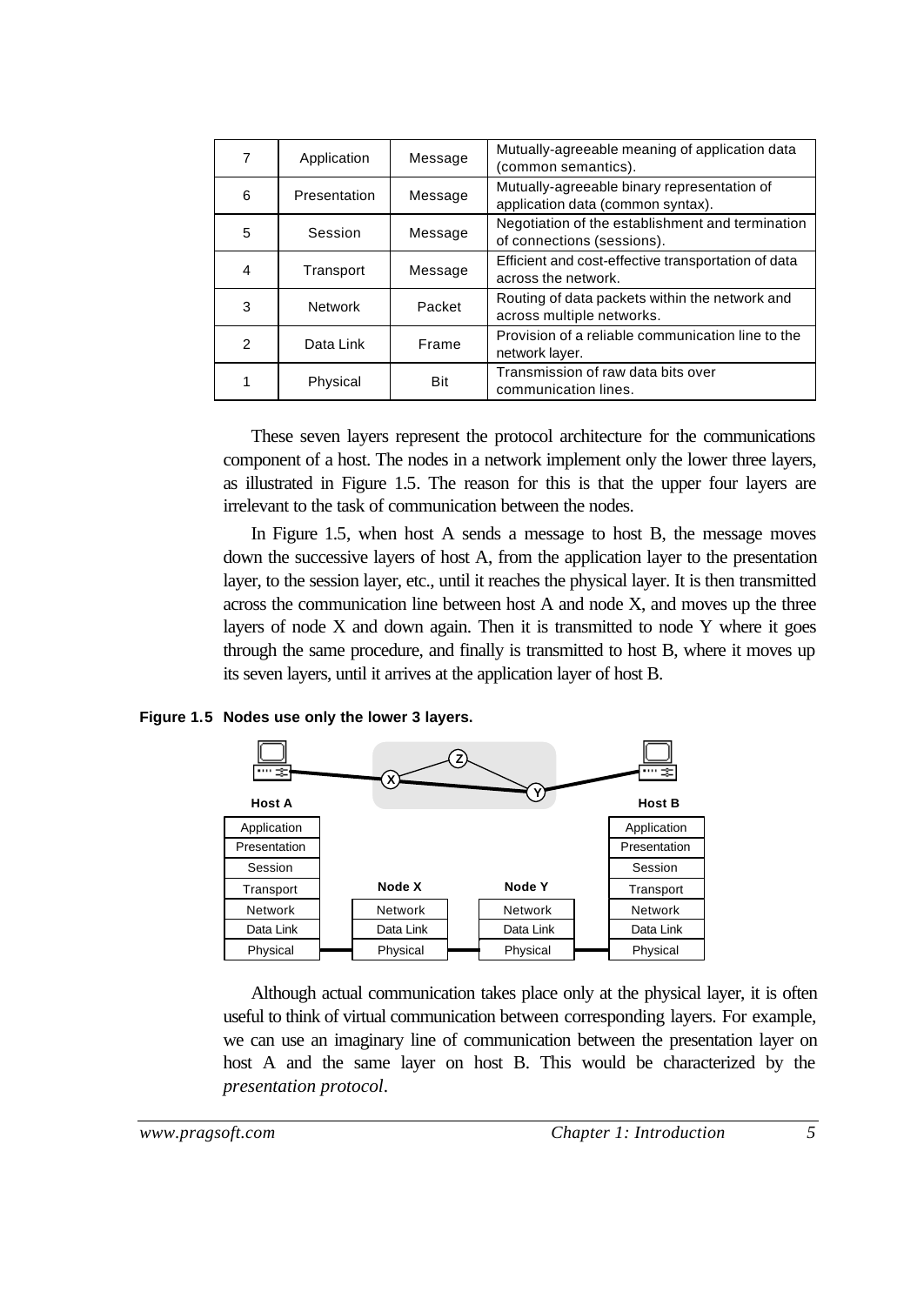The terms *protocol* and *layer* are often used interchangeably. This is harmless but not entirely accurate. Strictly speaking, protocol refers to the rules and conventions that the functions of a layer should conform to. Layer refers to a set of services and functions and their realization in hardware or software. A layer is therefore characterized by its protocol. A set of network layers is also commonly referred to as a **protocol stack**.

Each of the seven layers of the OSI model hides the implementation details of the lower layers from the upper layers. Well-defined protocols and interfaces for each of the layers make it possible for the layer to be designed and implemented in isolation from the other layers. Except for the physical layer, which is implemented in hardware, all other layers are implemented in software.<sup>1</sup> For example, each of these layers may be implemented as a set of routines which communicate with the layer above and the layer below it via parameters passed in function calls. Alternatively, each layer may be implemented as a task (in a multi-tasking environment) which communicates with other tasks by message passing. Figure 1.6 illustrates the latter.

#### **Figure 1.6 OSI layers as software tasks.**



For house-keeping purposes, each layer adds an additional piece of information to the message it is transmitting. The same layer removes the additional piece of information on the receiving end. The additional information appears in form of a header (e.g.,  $TH = Transport$  Header). The data link layer adds a header as well as a trailer to its data.

<sup>1</sup> The Data Link layer is also often implemented in hardware for efficiency reasons. Custom chips are typically used for this purpose.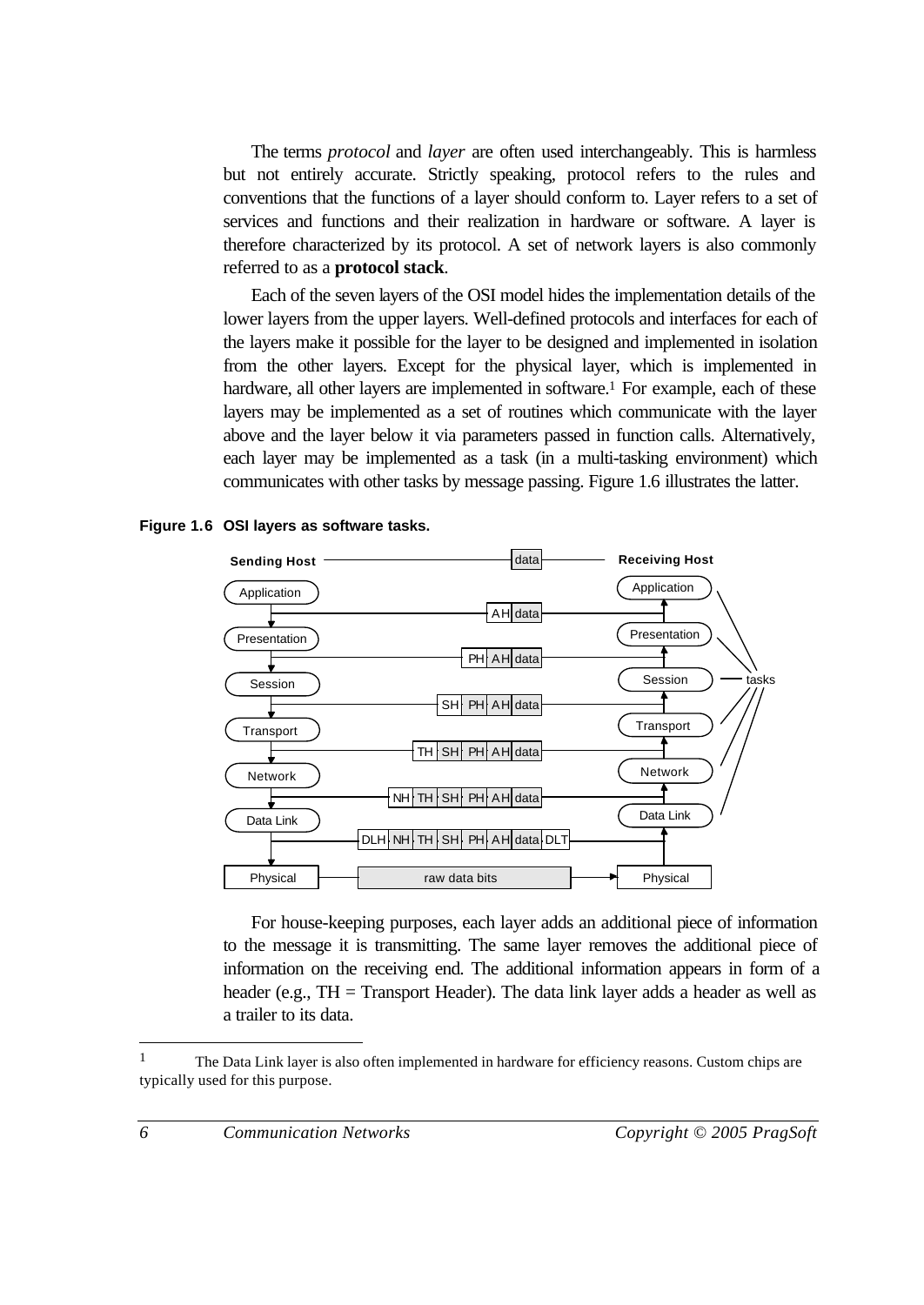Each of the seven layers of the OSI model is described below in more detail. Subsequent chapters examine the layers in greater depth and discuss their main protocols. It should be pointed out that the OSI model is not the only model in use. It is, however, the most-widely respected model and has become a standard benchmark for comparing other network architectures against.

#### **1.3.1. The Physical Layer**

The physical layer is concerned with the transmission of raw data bits over communication lines. Physical layer standards and protocols are concerned with issues such as the following:

- How a physical circuit is established between communicating devices.
- How the circuit is terminated when no longer needed.
- The physical form (e.g., voltages, frequencies, timing) in which data bits (binary values 0 and 1) are represented.
- Whether transmission of data can take place in one or both directions over the same physical connection.
- Characteristics of the physical media that carry the signals (e.g., copper wire, optical fiber, radio waves).
- Characteristics of the connectors used for connecting the physical media.
- How data from a number of sources should be multiplexed before transmission and demultiplexed upon arrival, and the type of multiplexing technique to be used.
- The type of modulation to be used for transmitting digital data over analog transmission lines.

The physical layer accounts for much of the tangible components of a network, including cables, satellites, earth stations, repeaters, multiplexers, concentrators, and modems. Physical layer protocols and standards are of mechanical, electrical, functional, and procedural nature.

The physical layer hides the above details from the higher layers. To the data link layer, it appears as a **logical** communication channel which can send a stream of bits from one point in the network to another (but not necessarily reliably).

#### **1.3.2. The Data Link Layer**

The data link layer is concerned with the reliable transfer of data over the communication channel provided by the physical layer. To do this, the data link layer breaks the data into **data frames**, transmits the frames sequentially over the channel,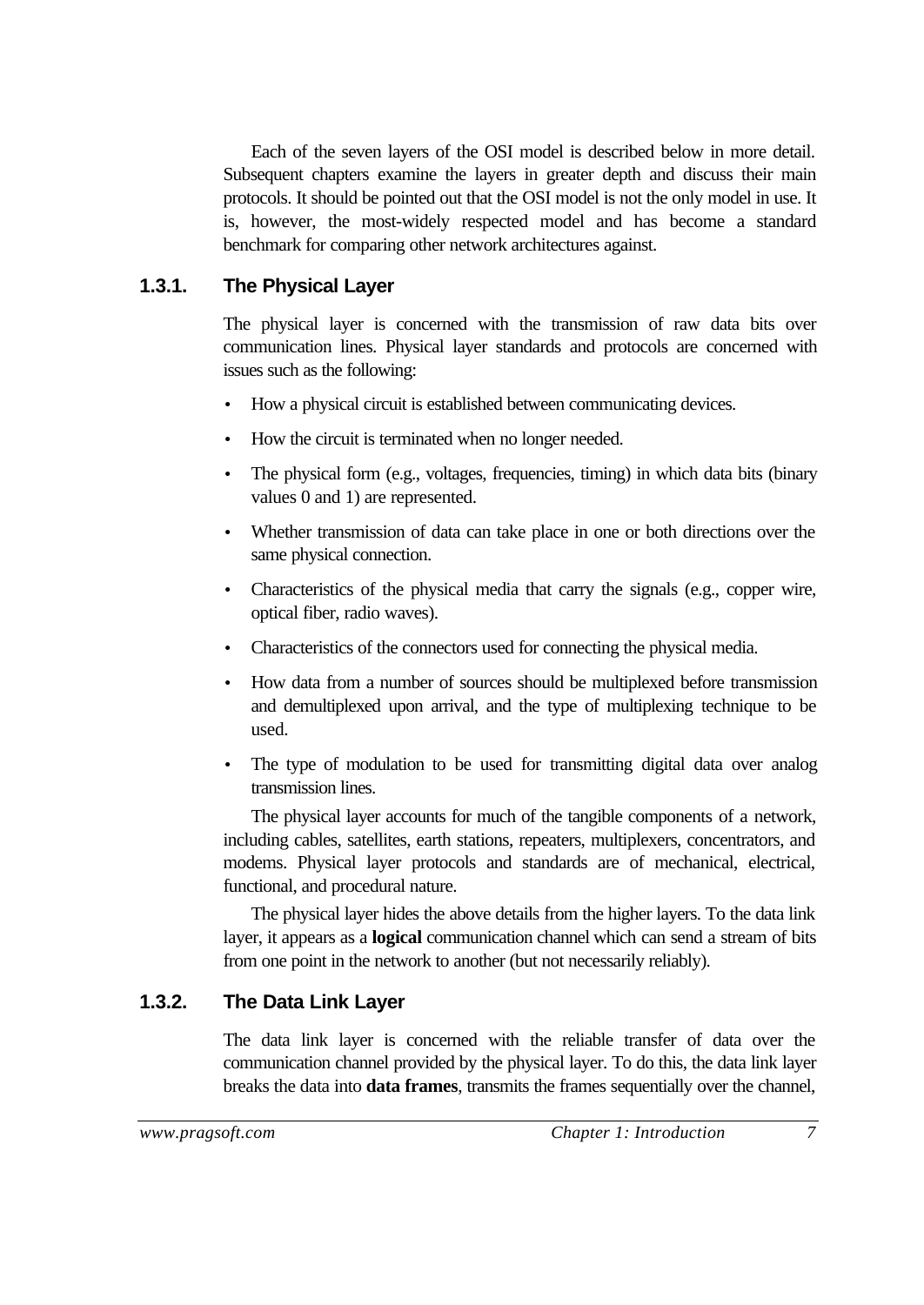and checks for transmission errors by requiring the receiving end to send back **acknowledgment frames**. Data link protocols are concerned with the following issues:

- How to divide the data into frames.
- How to delimit frames by adding special bit patterns to the beginning and end of each frame. This allows the receiving end to detect where each frame begins and where it ends.
- Error detection. Some form of error check is included in the frame header. This is constructed by the transmitting end based on the contents of the frame, and checked for integrity by the receiving end. A change in the frame bits can be detected in this way.
- Error correction. When a frame arrives corrupted or is for any reason lost in the network, it is retransmitted. Lost acknowledgment frames may result in duplicate frames, which need to be detected and corrected as well.
- Flow control. In general, not all communication devices in a network operate at the same speed. Flow control provides a means of avoiding a slow receiver from being swamped by data from a fast transmitter.

The data link layer hides the above details from the higher layers. To the network layer, it appears as a **reliable** communication channel which can send and receive data packets as frames.

#### **1.3.3. The Network Layer**

The network layer is concerned with the routing of data across the network from one end to another. To do this, the network layer converts the data into **packets** and ensures that the packets are delivered to their final destination, where they can be converted back into the original data. Network layer protocols are concerned with the following issues:

- The interface between a host and the network.
- The interface between two hosts across the network.
- Routing of packets across the network, including the allocation of a route and handling of congestion.
- Correct ordering of packets to reflect the original order of data.
- Collection of statistical information (e.g., number of transmitted packets) for performance measurement and accounting purposes.
- Internetworking: communication between two or more networks.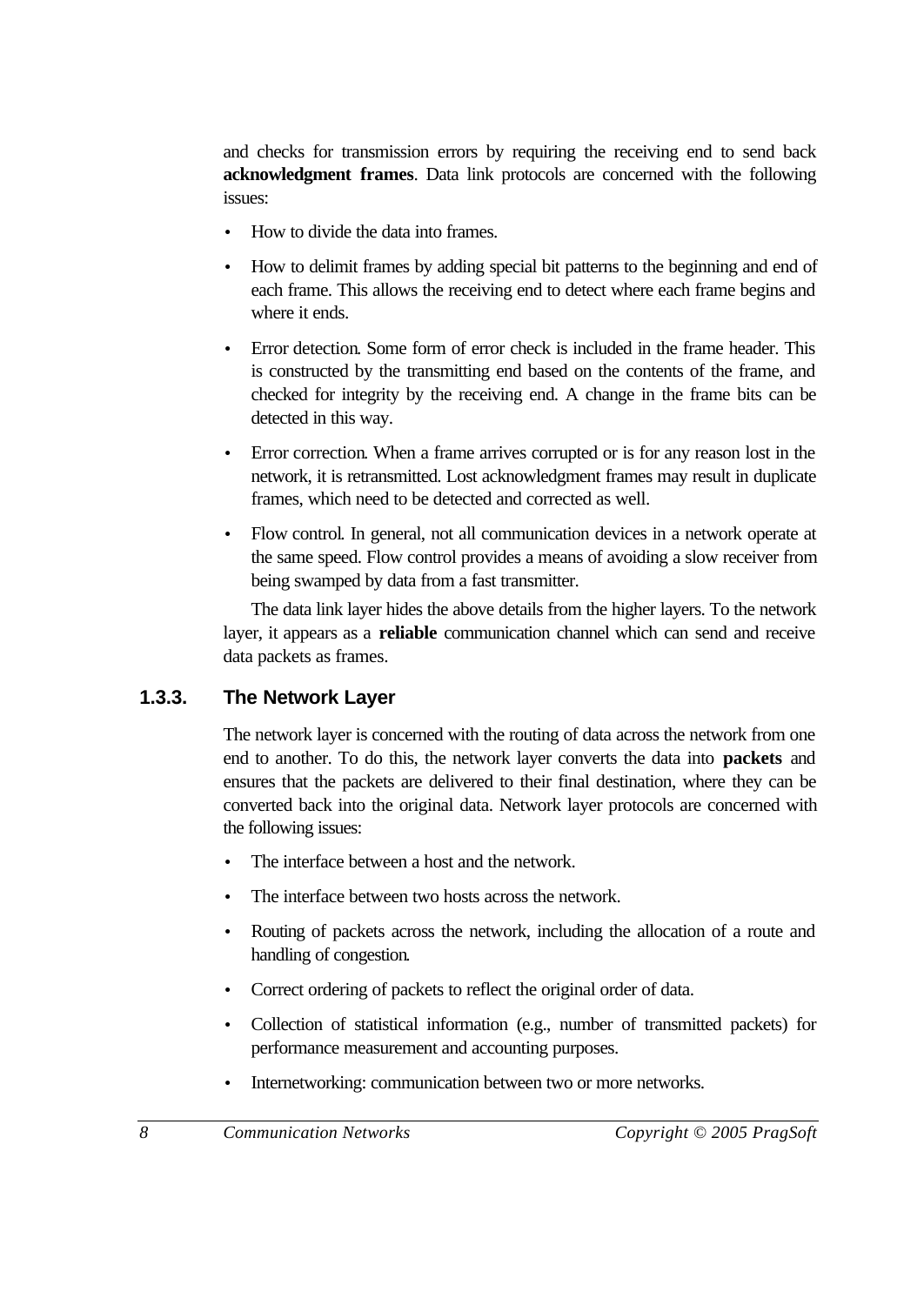The network layer hides the above details from the higher layers. To the transport layer, it appears as a **uniform** data transfer service, regardless of the location of the communicating devices and how they are connected.

#### **1.3.4. The Transport Layer**

The aim of the transport layer is to isolate the upper three layers from the network, so that any changes to the network equipment technology will be confined to the lower three layers (i.e., at the node level). Transport layer protocols are concerned with the following issues:

- Establishment and termination of host-to-host connections.
- Efficient and cost-effective delivery of data across the network from one host to another.
- Multiplexing of data, if necessary, to improve use of network bandwidth, and demultiplexing at the other end.
- Splitting of data across multiple network connections, if necessary, to improve throughput, and recombining at the other end.
- Flow control between hosts.
- Addressing of messages to their corresponding connections. The address information appears as a part of the message header.
- Type of service to be provided to the session layer (e.g., error-free versus errorprone connections, whether messages should be delivered in the order received or not).

The transport layer hides the above details from the higher layers. To the session layer, it appears as a **customized** data transfer service between two hosts, isolating the underlying network technology from it.

#### **1.3.5. The Session Layer**

The session layer provides a structured means for data exchange between user processes on communicating hosts. Session layer protocols are concerned with the following issues:

- Negotiating the establishment of a connection (a **session**) between user processes on communicating hosts, and its subsequent termination. This includes the setting of various communication parameters for the session (e.g., synchronization and control).
- Correct ordering of messages when this function is not performed by the transport layer.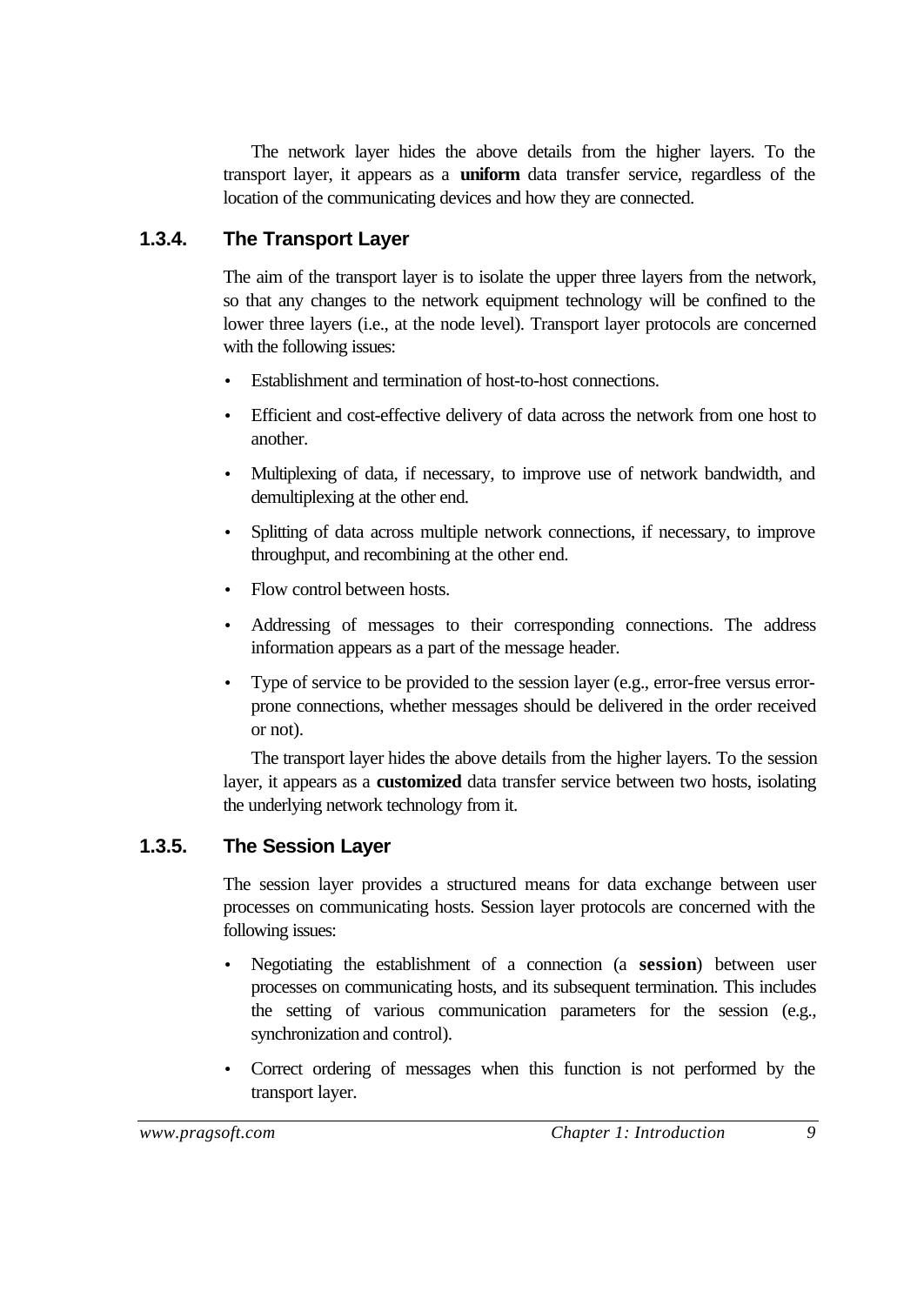- Recovery from interrupted transport connections, if necessary.
- Grouping of messages into a larger message, if necessary, so that the larger message becomes available at the destination only when its constituent messages have all been delivered successfully.

The session layer hides the above details from the higher layers. To the presentation layer, it appears as an **organized** communication service between user processes.

# **1.3.6. The Presentation Layer**

The presentation layer provides a mutually-agreeable binary representation of the application data communicated between two user processes. Since there are many ways of encoding application data (e.g., integers, text) into binary data, agreement on a common representation is necessary. Presentation layer protocols are concerned with issues such as the following:

- Abstract representation of application data.
- Binary representation of application data.
- Conversion between the binary representation of application data and a common format for transmission between peer applications.
- Data compression to better utilize network bandwidth.
- Data encryption as a security measure.

The presentation layer hides the above details from the higher layers. To the application layer, it appears as a **universal** communication service between user processes, regardless of their system-specific idiosyncrasies, allowing them to converse in a common **syntax**.

## **1.3.7. The Application Layer**

The application layer is concerned with the **semantics** of data, i.e., what the data means to applications. The application layer provides standards for supporting a variety of application-independent services. Examples include:

- Virtual terminal standards to allow applications to communicate with different types of terminals in a device-independent manner.
- Message handling system standards used for electronic mail.
- File transfer, access, and management standards for exchanging files or parts thereof between different systems.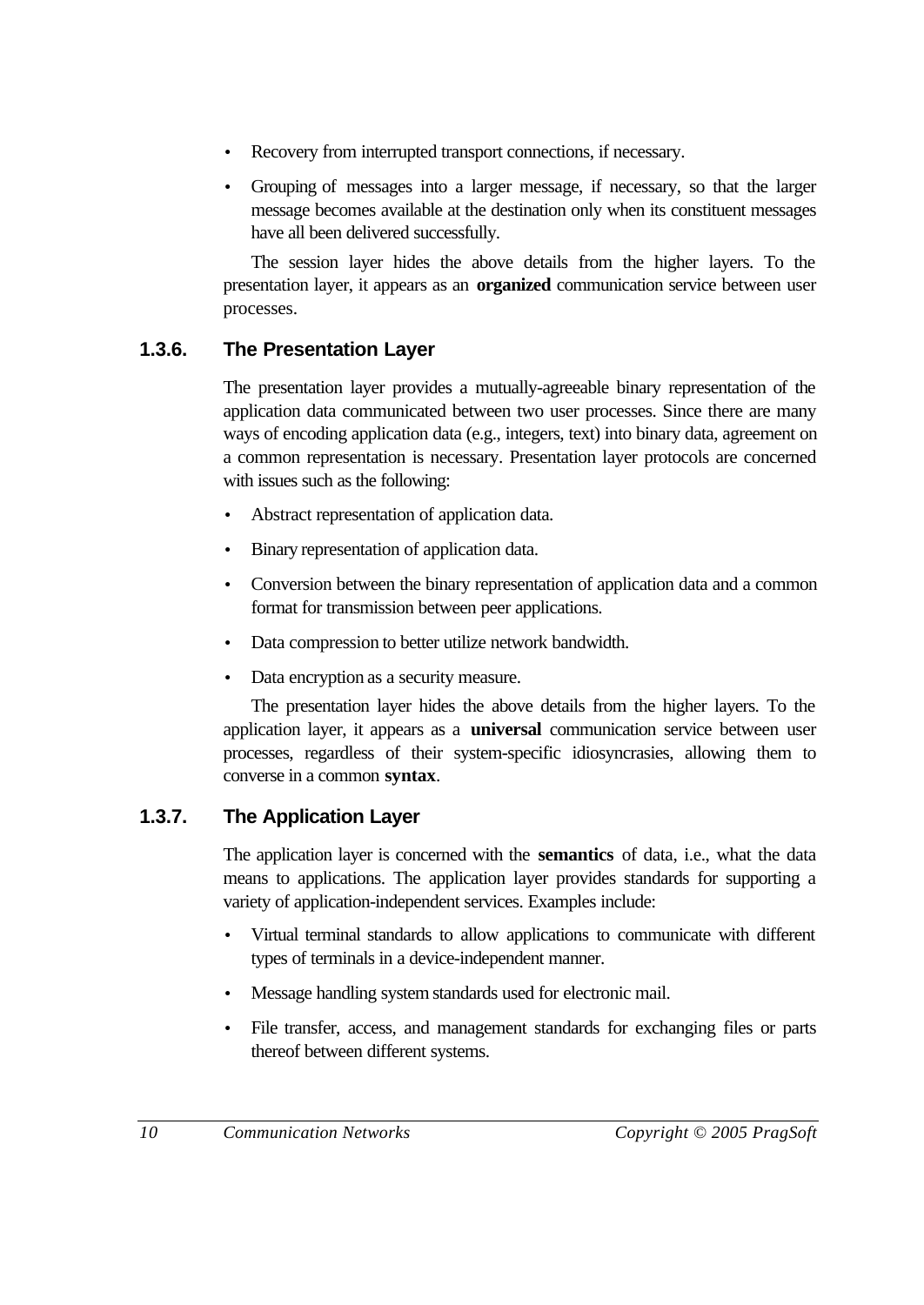- Transaction processing standards to allow different companies with different systems to access each other's on-line databases (e.g., in banking and airline reservation).
- On-line directory standards for storing details of individuals, organizations, and network components.
- Standards for exchanging formatted documents.

Application layer standards have paved the way for open software systems, in which data can be communicated between incompatible base systems (i.e., different hardware and software architectures) without loss of meaning or usefulness.

# **1.4. Protocol Notations**

OSI network protocols are specified in a variety of notations. This section describes two popular notations, **sequence diagrams** and **state transition diagrams**, which are extensively used in standards and the literature. Both rely on the notion of a **service primitive** which is described first.

## **1.4.1. Service Primitives**

A service primitive is an abstract representation of the interaction between a **service provider** and a **service user**. Service primitives are concerned with *what* interactions take place rather than *how* such interactions are implemented. Service primitives may be of one of the following four types:

- **Request Primitive**. This is issued by a service user to the service provider to request the invocation of a procedure.
- **Indication Primitive**. This is issued by the service provider to a peer service user (usually in response to a request primitive) to indicate that a procedure has been requested.
- **Response Primitive**. This is issued by a peer service user to the service provider (usually in response to an indication primitive) to indicate that the requested procedure has been invoked.
- **Confirm Primitive**. This is issued by the service provider to a service user to indicate that an earlier request for the invocation of a procedure has been completed.

An actual service primitive consists of a command and, if appropriate, a set of associated parameters. A simple convention is used for naming primitives: a primitive name consists of the first letter of the layer to which it belongs, followed by its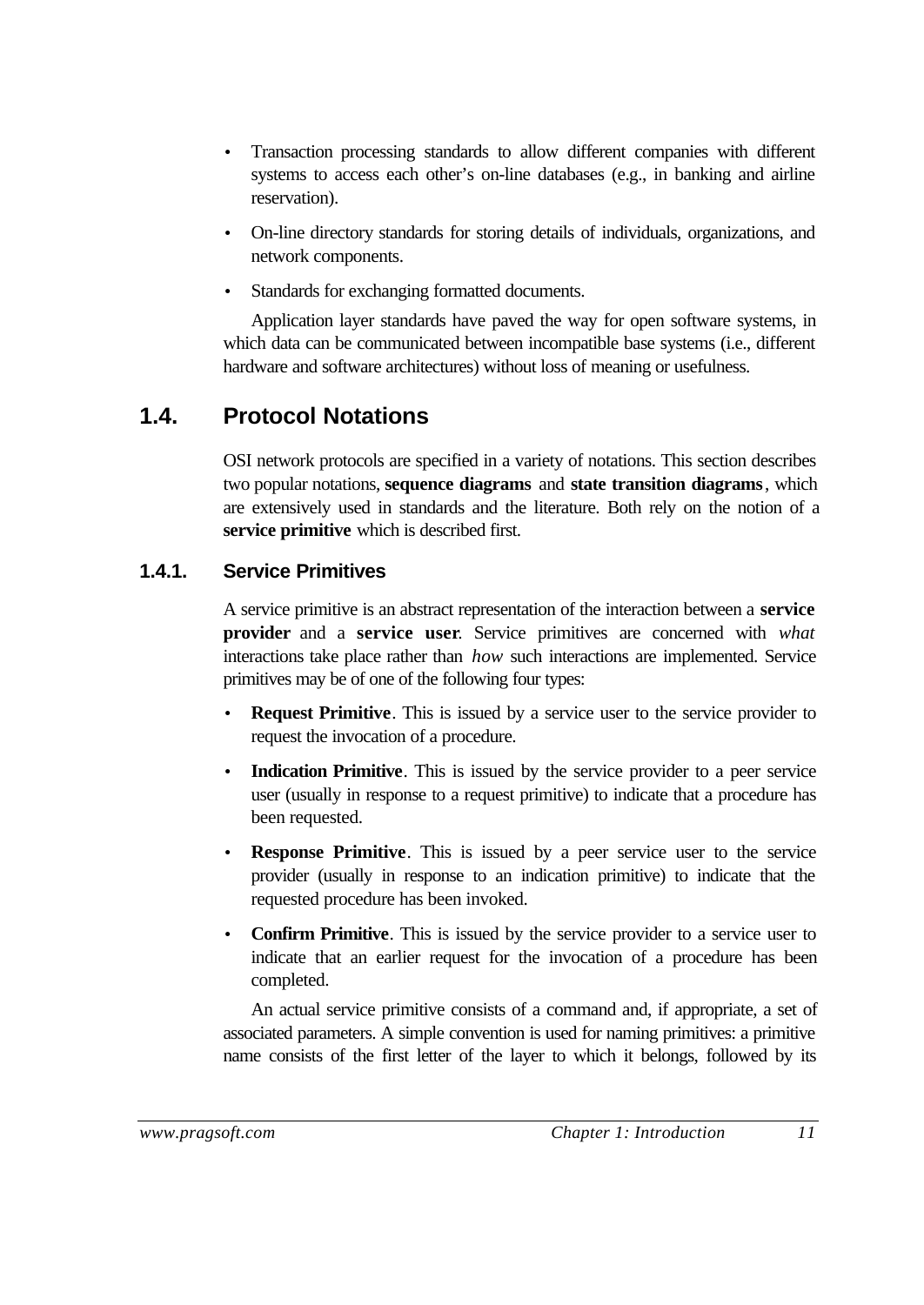command name, followed by its type. For example, a request type primitive at the network layer for initiating a connection is named 'N-CONNECT request'.

#### **1.4.2. Sequence Diagrams**

A sequence diagram defines a service protocol by specifying the permissible sequence of service primitives that may be exchanged between service users and service providers. Service users and service providers are represented by vertical bars. Service primitives are represented by directed lines between the bars. For clarity, primitive parameters are not included.

Figure 1.7 shows a simplified example of requesting a connection at the network layer. According to the diagram, a service user can request, from the service provider, a connection to a peer service user. The service provider in turn issues a connection indication to the peer service user. The peer service user responds to the service provider which, in turn, confirms the cycle with the original service user.

#### **Figure 1.7 A simple sequence diagram.**



## **1.4.3. State Transition Diagrams**

A state transition diagram describes the various execution states a station can assume and how service primitives cause it to transit from one state to another. States are represented by circles or boxes, and are labeled with a meaningful name that describes the state. A state transition is represented by a directed line from one state to another, and is labeled with the service primitive that triggers the transition.

Figure 1.8 shows an example which describes (in a simplified form) the states of a station at the network layer. According to the diagram, assuming that a station is in the *idle* state, if it issues a connection request to another station, it enters the *attempting to connect* state where it waits for a connection to be confirmed, in which case it moves to the *connected* state, or disconnected, in which case it returns to the *idle* state. A similar scenario applies to an incoming connection which starts with the station receiving a connection indication. Note that the N-DISCONNECT primitives can be either of request or confirmation type.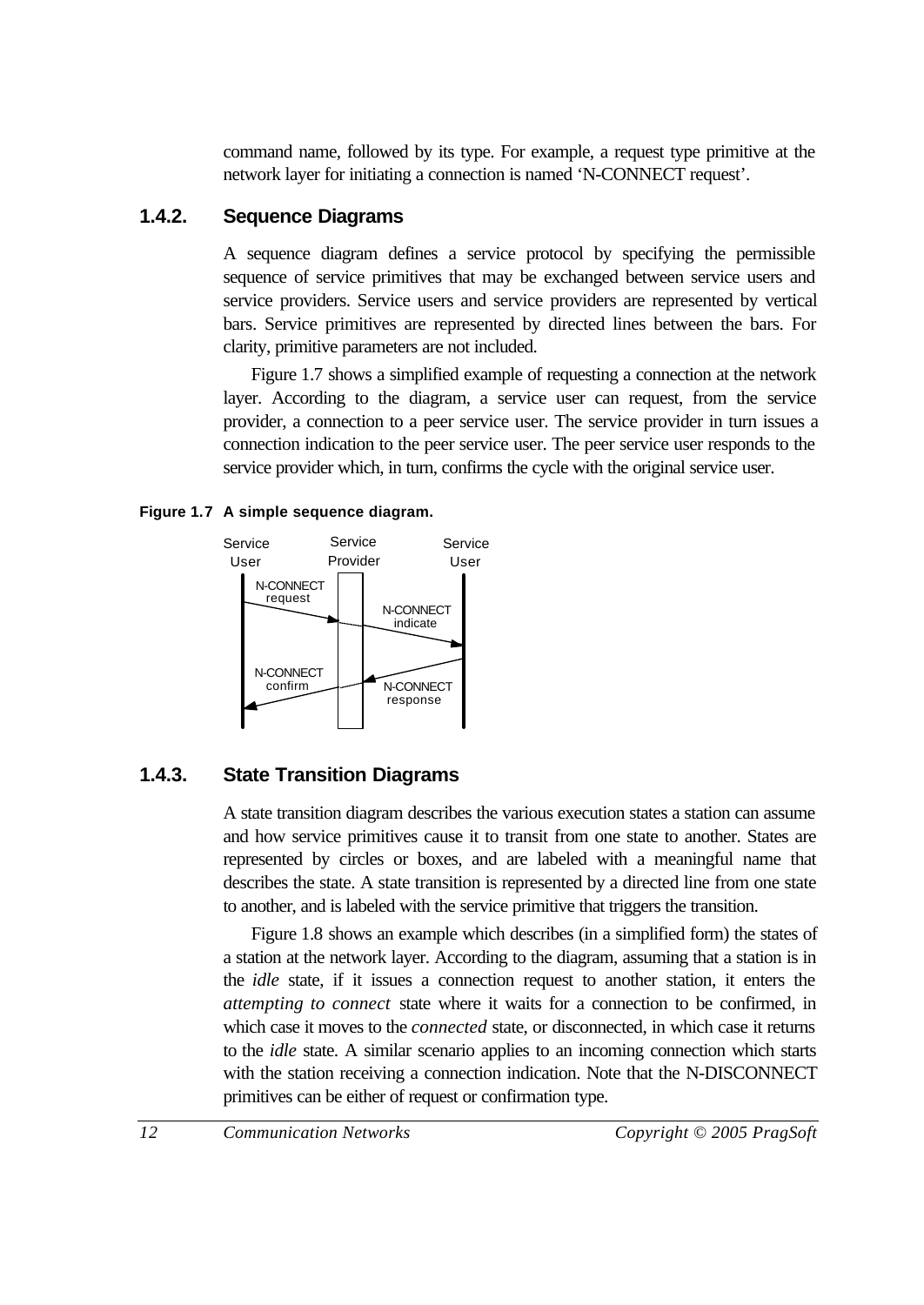It is worth noting the complementary nature of sequence diagrams and state transition diagrams. The former specifies a service protocol from an outside observer's point of view, while the latter describes the same protocol from a station's point of view. The two notations, combined, provide a complete picture of how a protocol operates.

#### **Figure 1.8 A simple state transition diagram.**



# **1.5. Standards**

The importance of standards in the field of communication cannot be overstressed. Standards enable equipment from different vendors and with different operating characteristics to become components of the same network. Standards also enable different networks in different geographical locations (e.g., different countries and continents) to be interconnected. From a customer's point of view, standards mean real cost savings: the same end-user device can be used for access to a variety of networks and services.

Standards are developed by national and international organizations established for this exact purpose. During the course of this book we will discuss a number of important standards developed by various organizations, including the following:

- The **International Standards Organization** (ISO) has already been mentioned. This is a voluntary organization with representations from national standards organizations of member countries (e.g., ANSI), major vendors, and end-users. ISO is active in many area of science and technology, including information technology. ISO standards are published as *ISO serial-no* (e.g., ISO 8632).
- The **Consultative Committee for International Telegraph and Telephone** (CCITT) is a standards organization devoted to data and telecommunication, with representations from governments, major vendors, telecommunication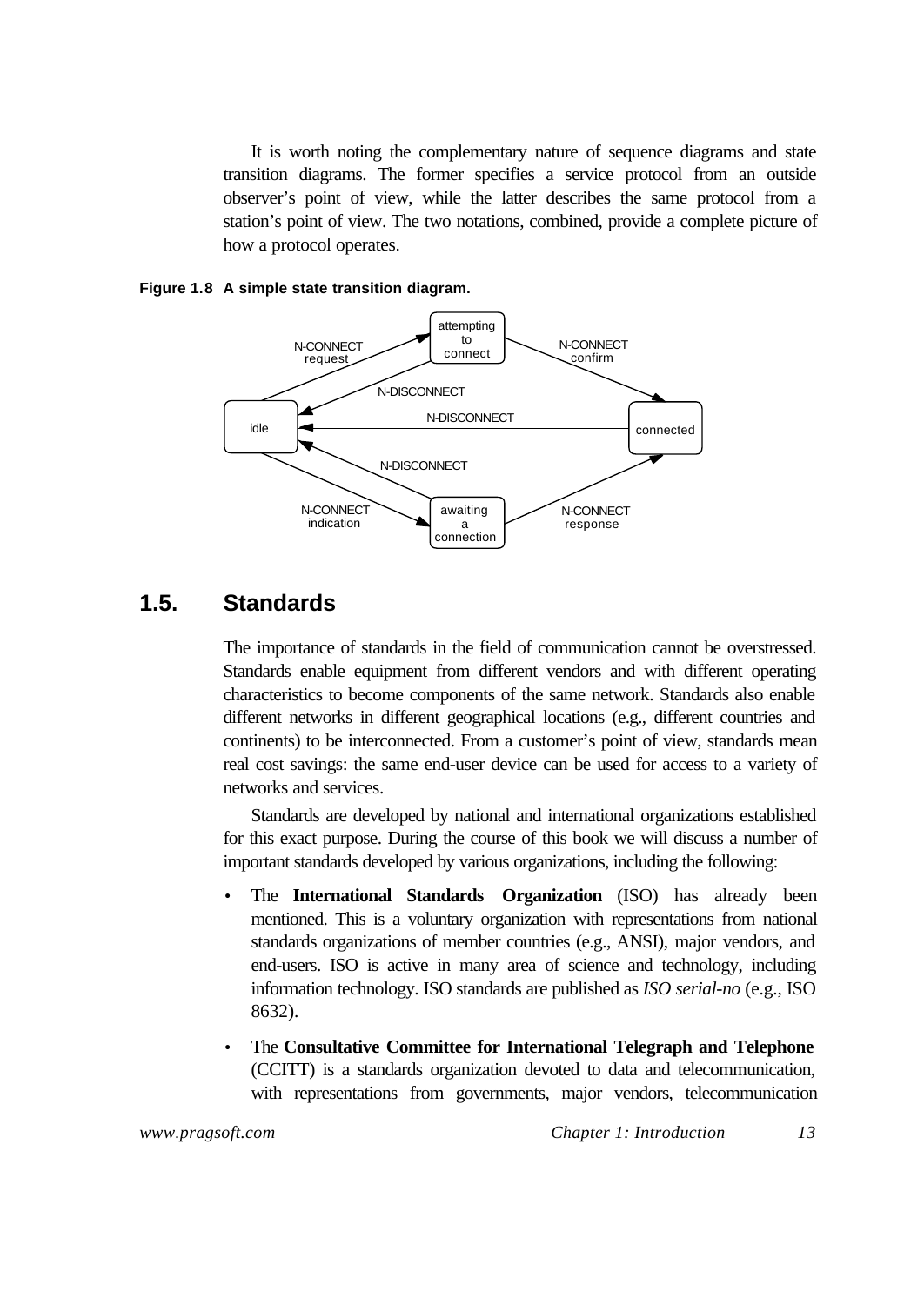carriers, and the scientific community. CCITT standards are published as *Recommendation L.serial-no*, where L is a letter of the alphabet (e.g., I.440). These are revised and republished every four years. CCITT standards are very influential in the field of telecommunications and are adhered to by most vendors and carriers.

- The **Institute of Electrical and Electronic Engineers** (IEEE) is a US standards organization with members throughout the world. IEEE is active in many electric and electronic-related areas. The IEEE standards for local area networks are widely adopted and will be discussed in Chapter 9. IEEE standards are published as *IEEE serial-no* (e.g., IEEE 908).
- The **Electronic Industries Association** (EIA) is a US trade association best known for its EIA-232 standard, which will be discussed in the next chapter.
- The **European Computer Manufacturers Association** (ECMA) is a standards organization involved in the area of computer engineering and related technologies. ECMA directly cooperates with ISO and CCITT.

In addition to these organizations, and because of their global market influence, large vendors occasionally succeed in establishing their products as *de facto* standards. We will also look at a few standards of this nature later in the book.

# **1.6. Further Reading**

Communication is a vast subject area with many branches. Unfortunately the great majority of publications in this area are not at an introductory level. The most serious barriers a newcomer is faced with are layers of nomenclature and an inexhaustible supply of acronyms. One of the objectives of this book is to get the reader past these initial hurdles so that the publicly available literature becomes more accessible.

Overall, there are four good sources of reading to look into. These, roughly in increasing order of detail and complexity, are:

• **Books**. There are numerous text and reference books available on the subject. De Noia (1987), Martin and Leben (1988), Tanenbaum (1989), and Halsall (1992) are all useful readings. Hughes (1992) is an introductory text with emphasis on practice. Stamper (1991) is a well-illustrated introduction with excellent examples. Black (1989) and Stallings (1994) are examples of highly detailed texts, covering a wide range of protocols. Marshall (1990), Dickson and LLoyd (1992), and Jain and Agrawala (1993) present balanced accounts of the OSI model. Stallings (1990) serves as a good reference on communications standards. Brown *et al* (1993) provide a very useful compilation of OSI terms and acronyms.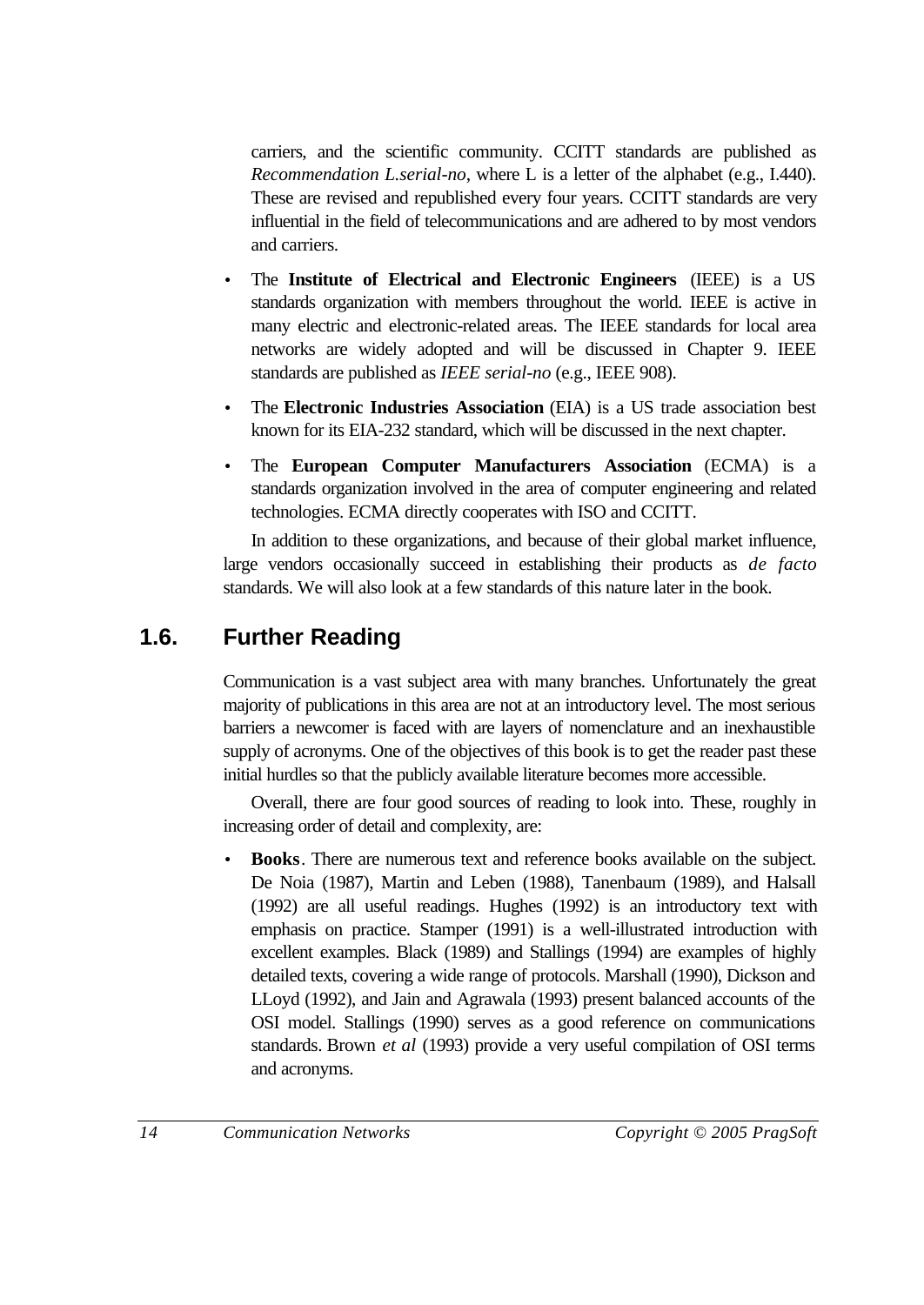- **Technical Magazines and Journals**. There are many technical communications magazines and journals in circulation throughout the world, and new ones appear every year. The following are primarily US-based, but have a global readership, and are available in most university libraries:
	- *Bell Systems Technical Journal*
	- *Computer Communication Review*
	- *Computer Networks*
	- *Data Communications*
	- *IBM Systems Journal*
	- *IEEE Communications Magazine*
	- *IEEE Computer*
	- *IEEE Journal on selected Areas in Communication*
	- *IEEE Transactions on Communications*
	- *Journal of Telecommunication Networks*
	- *Proceedings of the IEEE*
	- *Telecommunications*
- **Product information.** Also worth reading are publications by vendors on their network products. Product glossies, advertising literature, and user manuals are usually of introductory nature and easy to understand. Product handbooks, product specifications, and data books are typically at a much more technical level and therefore contain substantial detail. Unfortunately, it is not always easy to get hold of these publications, especially for larger products, such as telephone switches.
- **Published standards**. Communication standards are by no means easy reading material. These standards are often heavily cross-referenced and intended for very technically-minded readers. They are essential reading for those involved in the design and manufacturing of communication hardware and software, as they provide the necessary level of protocol specification detail required for these purposes. The CCITT standards as well as many others are available in most university libraries.

# **1.7. Summary**

- A computer **network** consists of **nodes** and communication **links** which implement its **protocols**. It interconnects a set of **hosts** which conform to the network protocols.
- A network may be classified as a **LAN**, **MAN**, or **WAN**, depending on its geographic spread, and as **private** or **public**, depending on its access restrictions. It may employ a **point-to-point** or a **broadcast** communication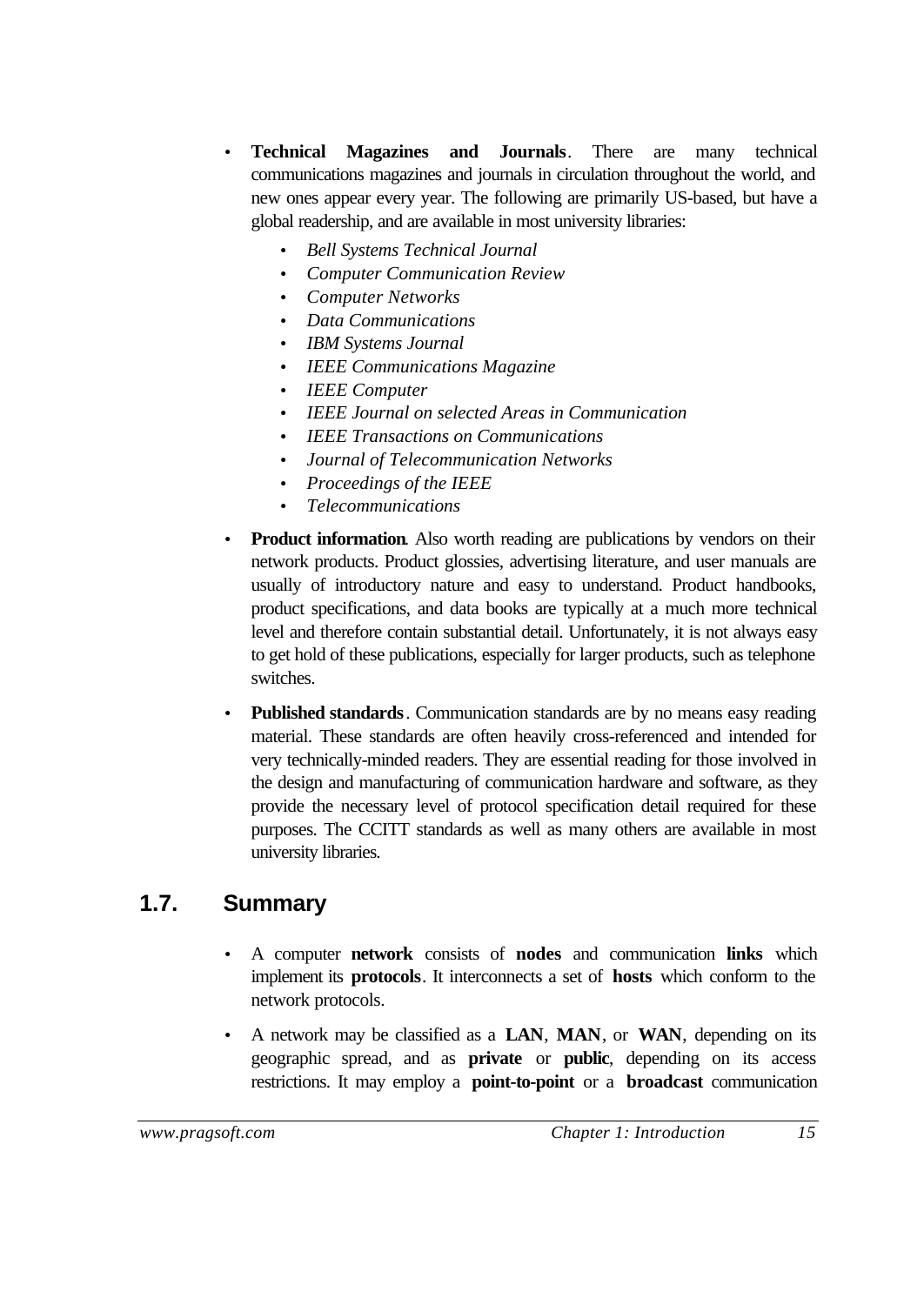model. A point-to-point model may be based on **circuit switching** or **packet switching**.

- The **OSI model** proposes a seven-layer architecture for networks. Each layer is characterized by a set of protocols. The network nodes implement only the bottom three layers, while the hosts implement all the layers.
- The **physical layer** controls the transmission of raw data bits over communication lines. The **data link layer** facilitates the reliable transfer of data over communication channels. The **network layer** controls the end-to-end routing of data across the network. The **transport layer** manages the efficient and cost-effective transportation of data across the network. The **session layer** manages the negotiation of the establishment and termination of connections (sessions). The **presentation layer** provides a mutually-agreeable binary representation of application data (syntax). The **application layer** provides a mutually-agreeable meaning of application data (semantics).
- A **service primitive** is an abstract representation of the interaction between a **service provider** and a **service user**, and may be of one of four types: request, indication, response, and confirmation.
- A **sequence diagram** defines a service protocol by specifying the permissible sequence of service primitives that may be exchanged between service users and service providers.
- A **state transition diagram** describes the various execution states a station can assume and how service primitives cause it to transit from one state to another.
- Communication **standards** are essential in order to achieve interoperability between different equipment and networks.

# **1.8. Exercises**

- 1.1 Provide three arguments in favor of the use of a computer network in a modern organization, and at least one argument against.
- 1.2 Classify the networks operated and/or utilized by your organization as LAN, MAN, WAN, private, public, point-to-point, broadcast, circuit-switched, or packetswitched.
- 1.3 Discuss and compare the advantages and disadvantages of circuit switching versus packet switching. Name at least one well-known network which is based on either type of switching.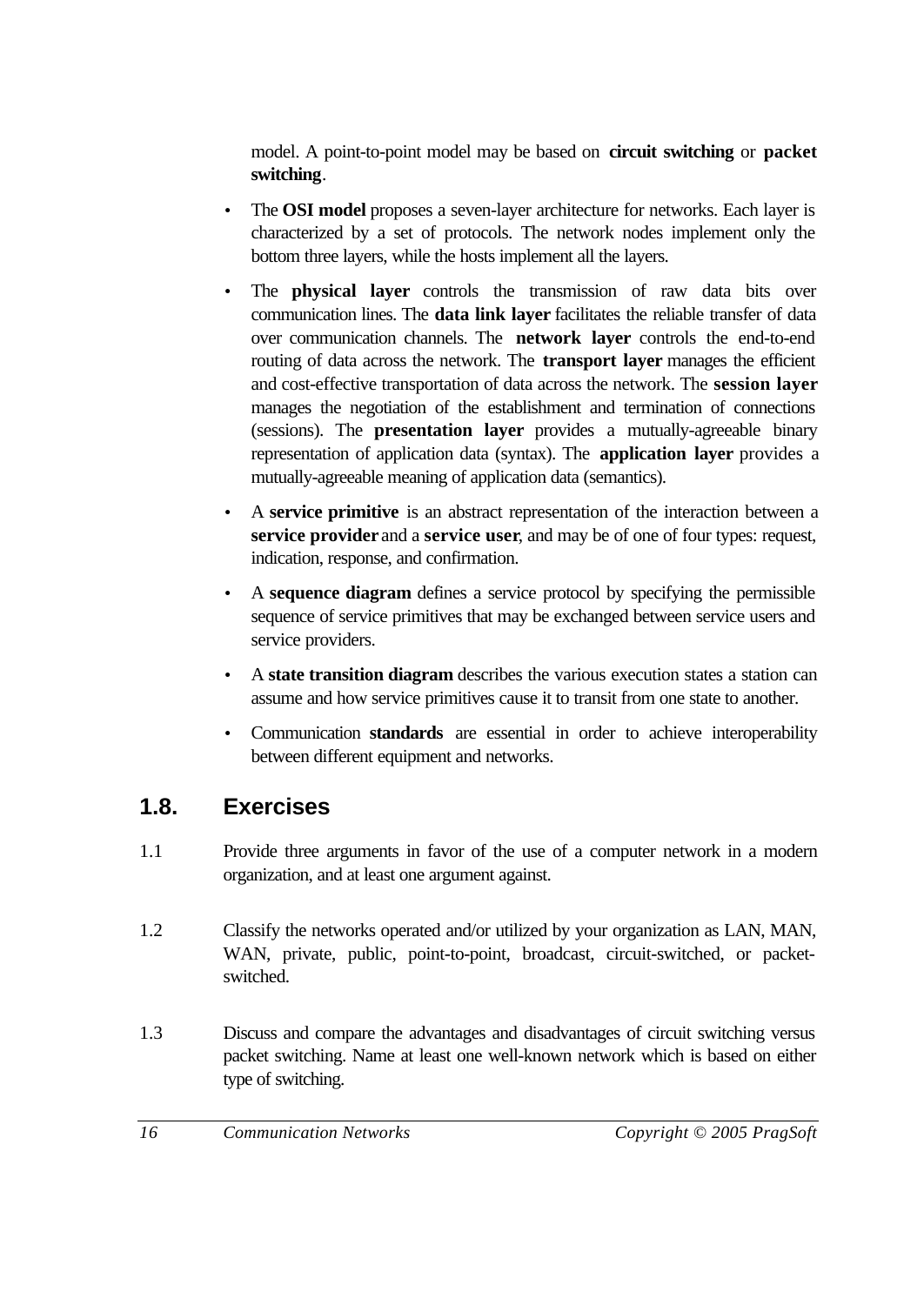- 1.4 Explain the rationale behind the OSI seven-layer model. Briefly describe the role of each layer and its main functions.
- 1.5 What is a service primitive? Describe the main four types of primitives used for defining protocols.
- 1.6 Explain how sequence and state transition diagrams can be used to specify protocols. What aspect of a protocol is better captured by either diagram?
- 1.7 Draw a sequence diagram for the following: A service user sends a SEND request to a service provider which in turn sends a SEND indication to the peer service user. The latter sends a DATA request to the service provider which in turn send a DATA indication to the original service user. The peer service user then sends a SEND response to the service provider which in turn sends a SEND confirmation to the original service user.
- 1.8 Draw a state transition diagram for the following: A station is originally in the *notsync* state. A SYNC request or indication will cause it to enter the *sync* state. While in this state, a RESET indication will cause it to return to the *notsync* state.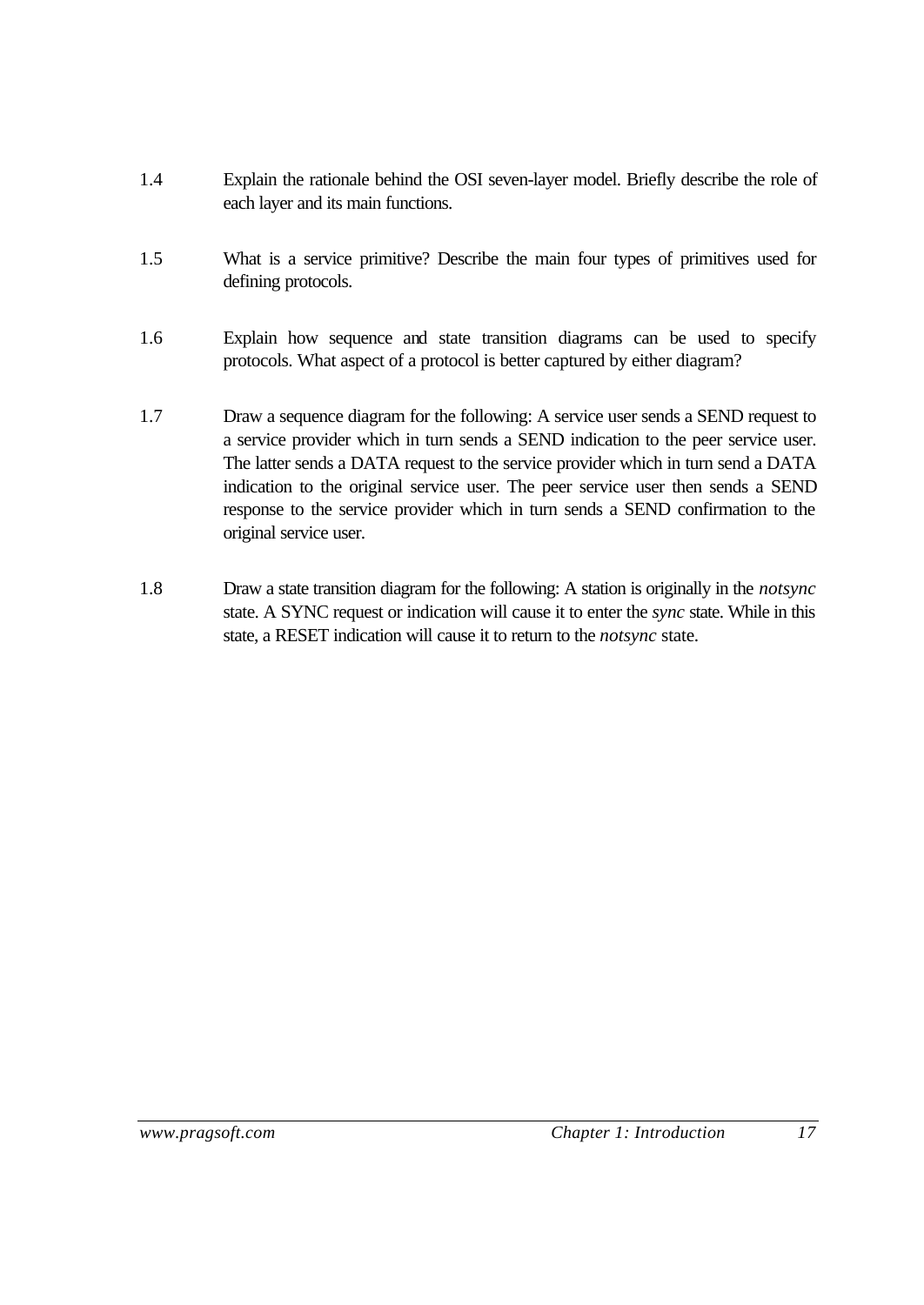# **2. The Physical Layer**

This chapter examines the physical layer of the OSI model in detail. We will first look at a categorization of networking equipment, and then discuss transmission-related issues, including various transmission media. Multiplexing methods will be described next, followed by a discussion of two important physical layer standards: RS-232 and X.21.

After completing this chapter you should be able to:

- Distinguish between different network equipment types and understand their roles.
- Distinguish between different device connection types.
- Understand how data is transmitted and the basic techniques that this process involves.
- Have a broad understanding of the different physical transmission media and their characteristics.
- Understand the basic multiplexing methods and their role in data transmission.
- Have a basic knowledge of physical layer standards RS-232 and X.21.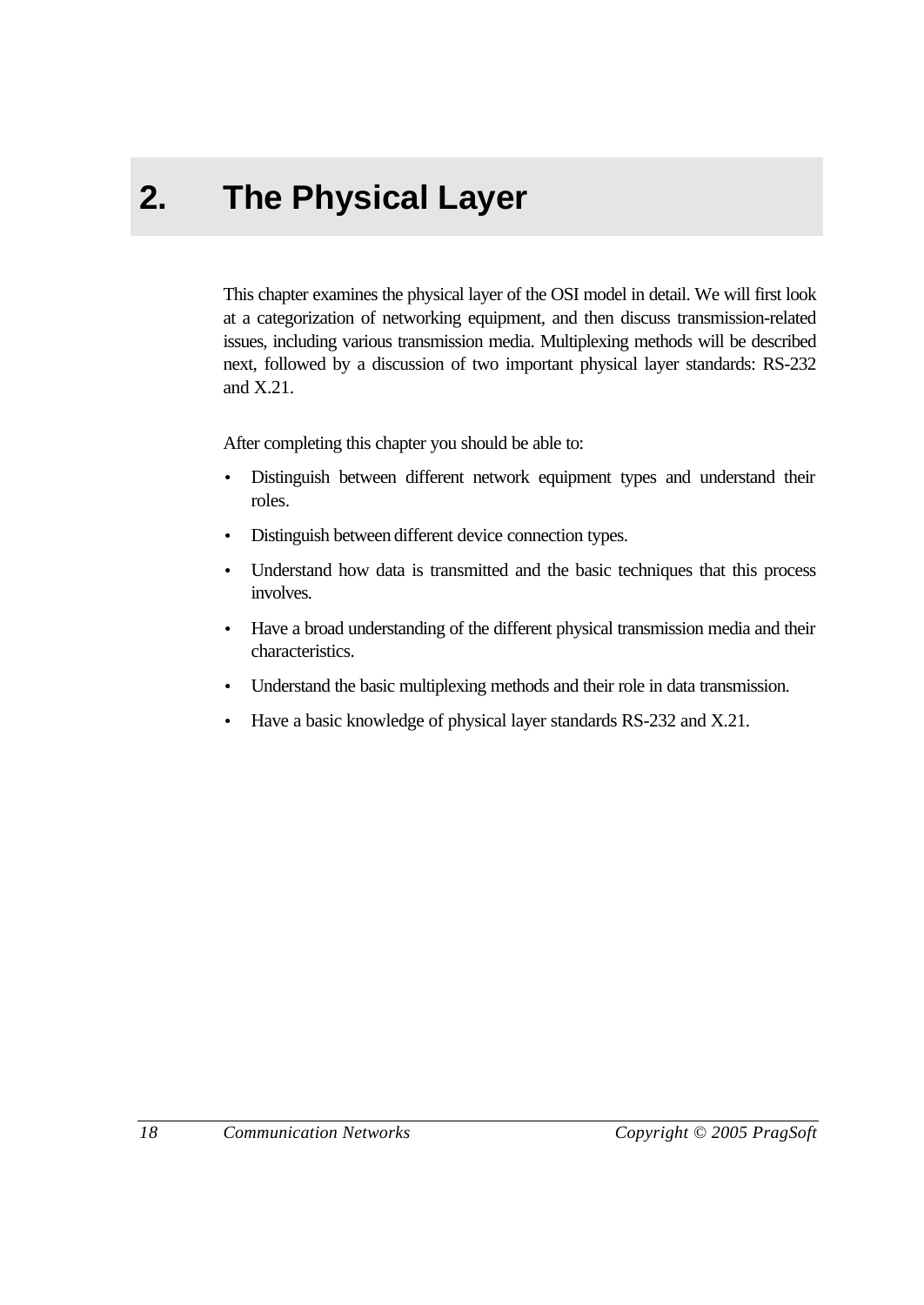# **2.1. Equipment**

This section briefly describes general networking equipment types and the types of connections that can be established between them.

## **2.1.1. Equipment Types**

Network equipment may be classified into three broad categories:

- 1. **Data Terminal Equipment (DTE)** refers to user equipment that convert outgoing user data into a transmission signal, and convert back the incoming signal into user data. DTEs may take many different shapes and forms. Examples include: terminals, terminal adapters, personal computers, and mainframes. DTEs commonly reside at user sites.
- 2. **Data Circuit-terminating Equipment (DCE)** refers to the network equipment that connect DTEs to the network communication lines. In general, a DTE and a network line may use different types of signals (e.g., electrical versus optical). The necessary signal conversion between these two is performed by the DCE. A DCE may be a part of a DTE or be an entirely separate device. Modems and multiplexers are all examples of DCEs.
- 3. **Data Switching Equipment (DSE)** refers to network equipment used to connect DCEs together, thus providing switching capability to the network. DSEs correspond to the nodes in a network, and are responsible for routing data across the network. A DSE is commonly referred to as a **switch**. Digital telephone switches used in digital networks are examples.

Figure 2.9 illustrates the way DTEs, DCEs, and DSEs are connected in a network.





# **2.1.2. Connection Types**

Connections between devices may be classified into three categories:

*www.pragsoft.com Chapter 2: The Physical Layer 19*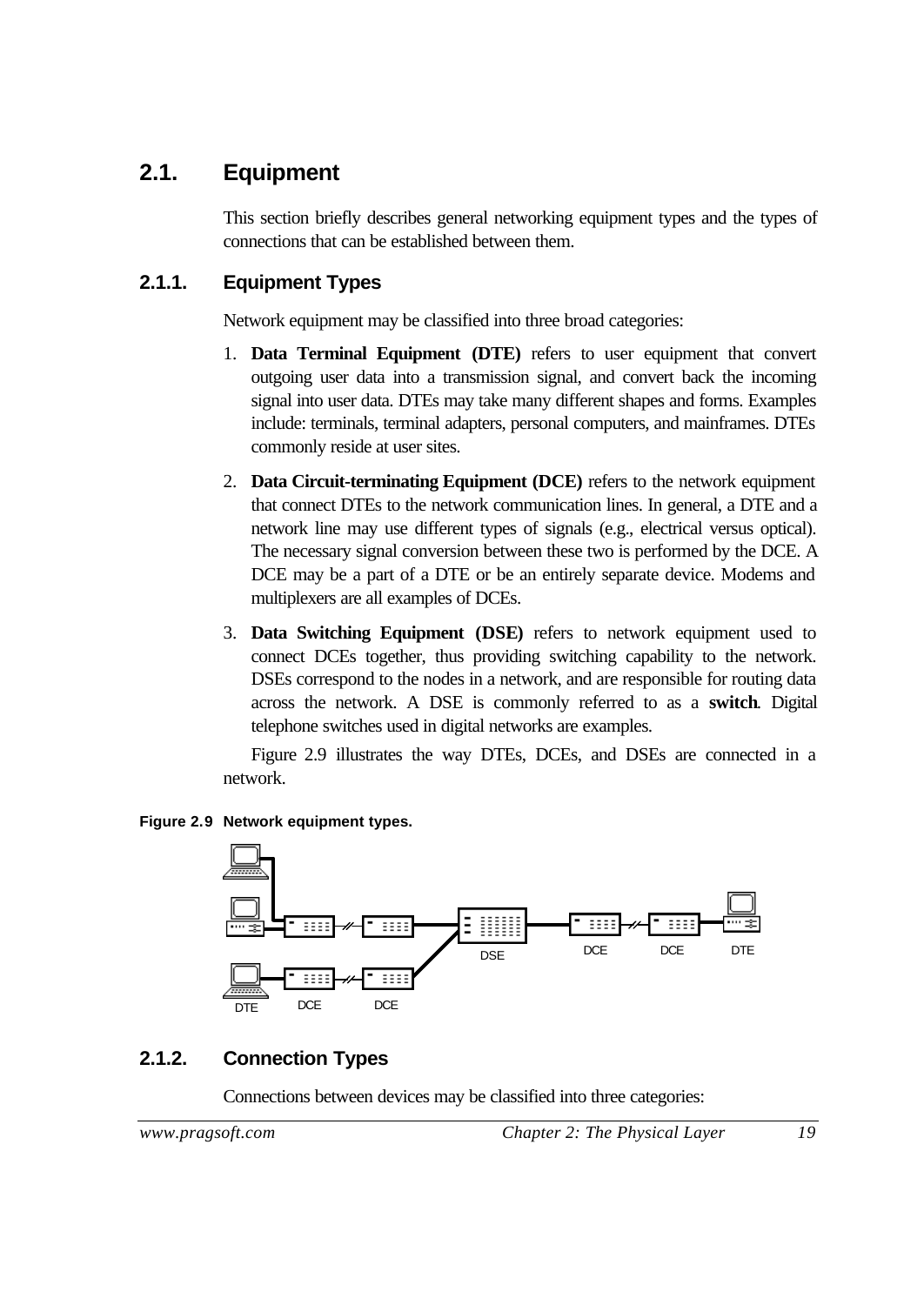- 1. **Simplex.** This is a unidirectional connection, i.e., data can only travel in one direction. Simplex connections are useful in situations where a device only receives or only sends data (e.g., a printer).
- 2. **Half-duplex.** This is a bidirectional connection, with the restriction that data can travel in one direction at a time.
- 3. **Full-duplex.** This is a bidirectional connection in which data can travel in both directions at once. A full-duplex connection is equivalent to two simplex connections in opposite directions.

# **2.2. Transmission**

Transmission is the act of transporting information from one location to another via a signal. The signal may be analog or digital, and may travel in different media.

#### **2.2.1. Signal Types**

All signals are either analog or digital. An **analog signal** is one in which information appears as a continuous variation of some property. Human speech is an example: it produces a continuous variation of air pressure. A **digital signal**, on the other hand, is one in which information appears as a sequence of binary values 0 and 1. To represent these two values, a signal is used in which only two wave shapes are allowed, one representing the binary value 0 and the other representing the binary value 1. By definition, therefore, a digital signal is a restricted form of an analog signal. A human speaker who only utters the two words *zero* and *one* is a crude example of a digital signal.

In electrical terms, signals appear as variation of some electrical property (e.g., voltage). Figure 2.10 illustrates. In the analog signal example, the voltage freely varies between 0 and 5 Volts. In the digital signal, the voltage may assume only two values: 0 Volts to represent digital value 0 and 5 Volts to represent digital value 1.

#### **Figure 2.10Analog and digital signals.**



Since digital computers play a central role in data communication, in nearly all cases, digital signals are used. Analog signals are used in cases of equipment which date back to before the advent of digital technology. Existing analog telephone networks are a good example of the latter.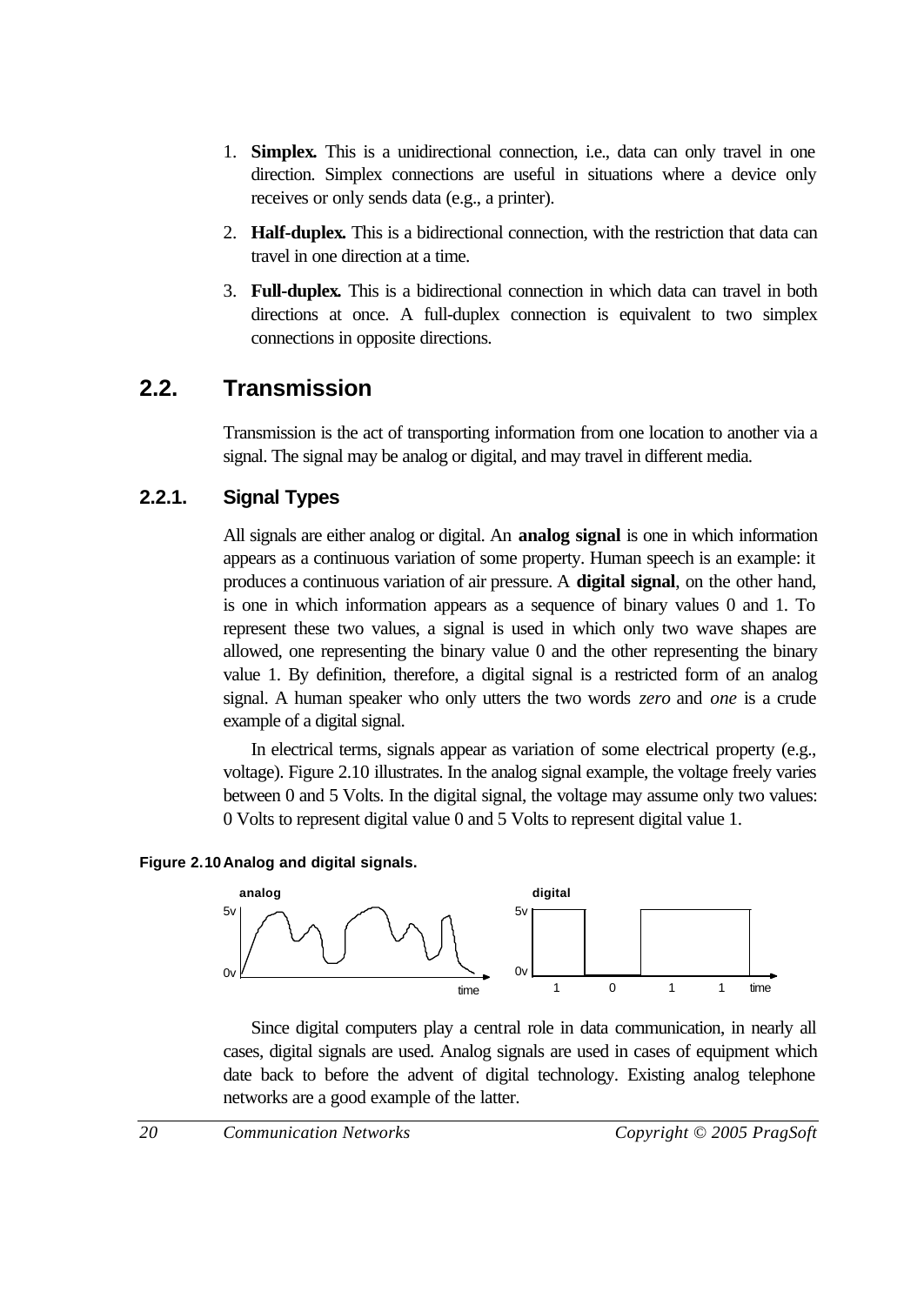#### **2.2.2. Modulation**

Transmission of digital data over an analog line is achieved using a technique called **modulation**, where the digital bit stream is modulated over an analog carrier signal. A **modem**(modulator and demodulator) is a commonly used device which employs this technique. As illustrated in Figure 2.11, a modem converts the outgoing digital bit stream from a device into an analog signal and converts the incoming analog signal into a digital bit stream.

#### **Figure 2.11Role of modems.**



Three basic types of modulation are possible (see Figure 2.12 for a visual comparison):

- 1. **Amplitude Modulation (AM).** In AM, the carrier signal's *amplitude* is changed according to the modulating digital signal's bit value. For example, two amplitude sizes (a small and a large one) may be used to, respectively, represent bit values 0 and 1. AM's main weakness is its susceptibility to distortion.
- 2. **Frequency Modulation (FM).** In FM, the carrier signal's *frequency* is changed according to the modulating digital signal's bit value. For example, two frequency values (a low and a high one) may be used to, respectively, represent bit values 0 and 1. FM is more resistant to distortion than AM.
- 3. **Phase Modulation (PM)**. In PM, the carrier signal's *phase* is changed according to the modulating digital signal's bit value. A change in the carrier signal's phase indicates a change in the modulating digital signal's bit value from 0 to 1 or from 1 to 0.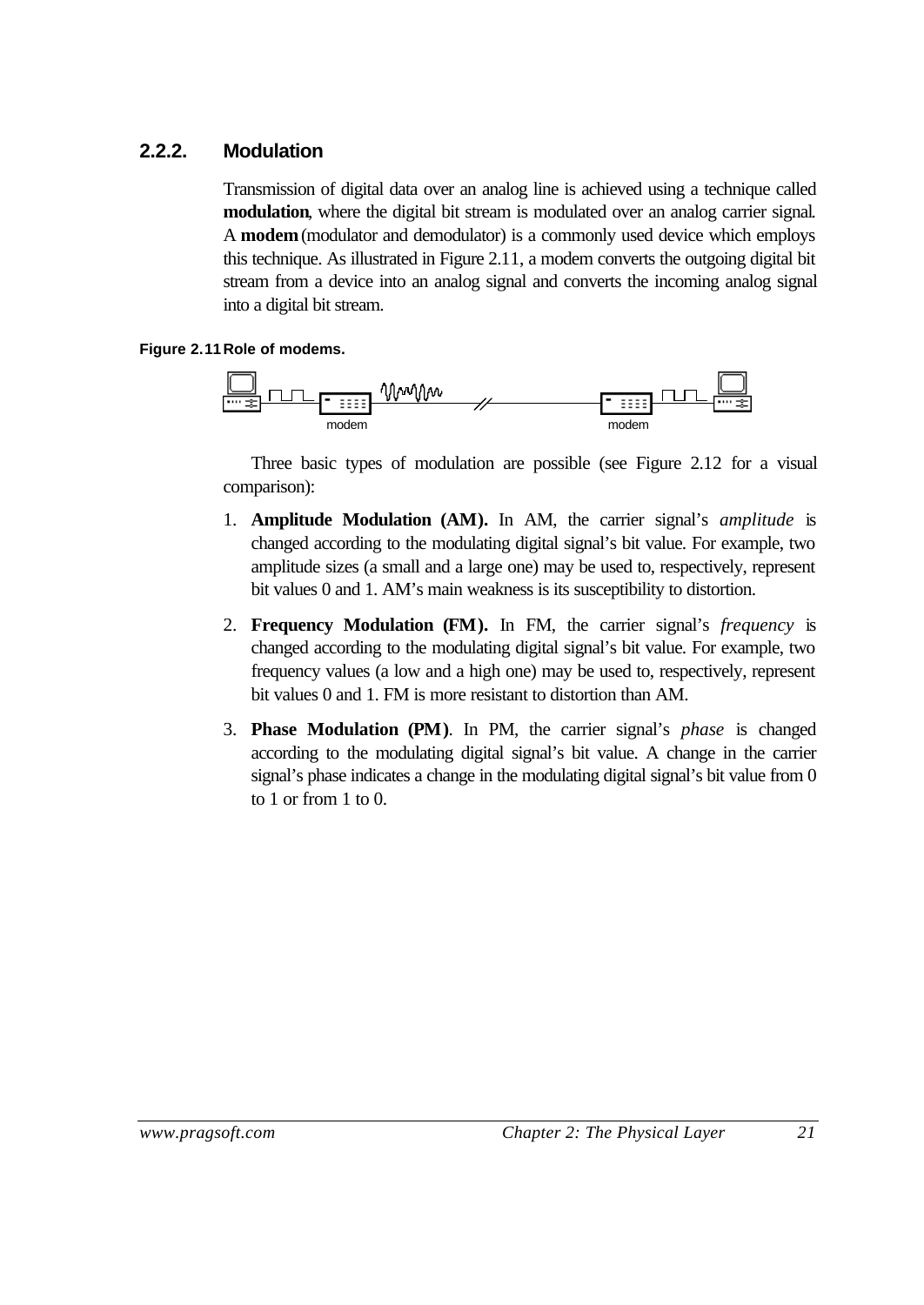#### **Figure 2.12Three basic modulation methods.**



#### **2.2.3. Digitization**

Digitization is essentially the opposite of modulation. Whereas in modulation a digital signal is modulated over an analog signal for transmission, in digitization an analog signal is converted into digital format through a process of sampling. For example, the analog signal resulting from human speech can be sampled and converted into digital data, transmitted over digital lines, and converted back to analog signal at the other end. These two functions are performed by a device called **codec** (coder/decoder). Figure 2.13 illustrates the concept.

#### **Figure 2.13Role of codecs.**



It is worth noting that, unlike modulation (which is an exact process since the digital signal at the source and the digital signal received at the destination are identical), digitization is only an approximate process because of sampling. Figure 2.14 illustrates how an analog signal is sampled. Here the time interval for each sample is one millisecond. Each sample (denoted by a small black box) is a real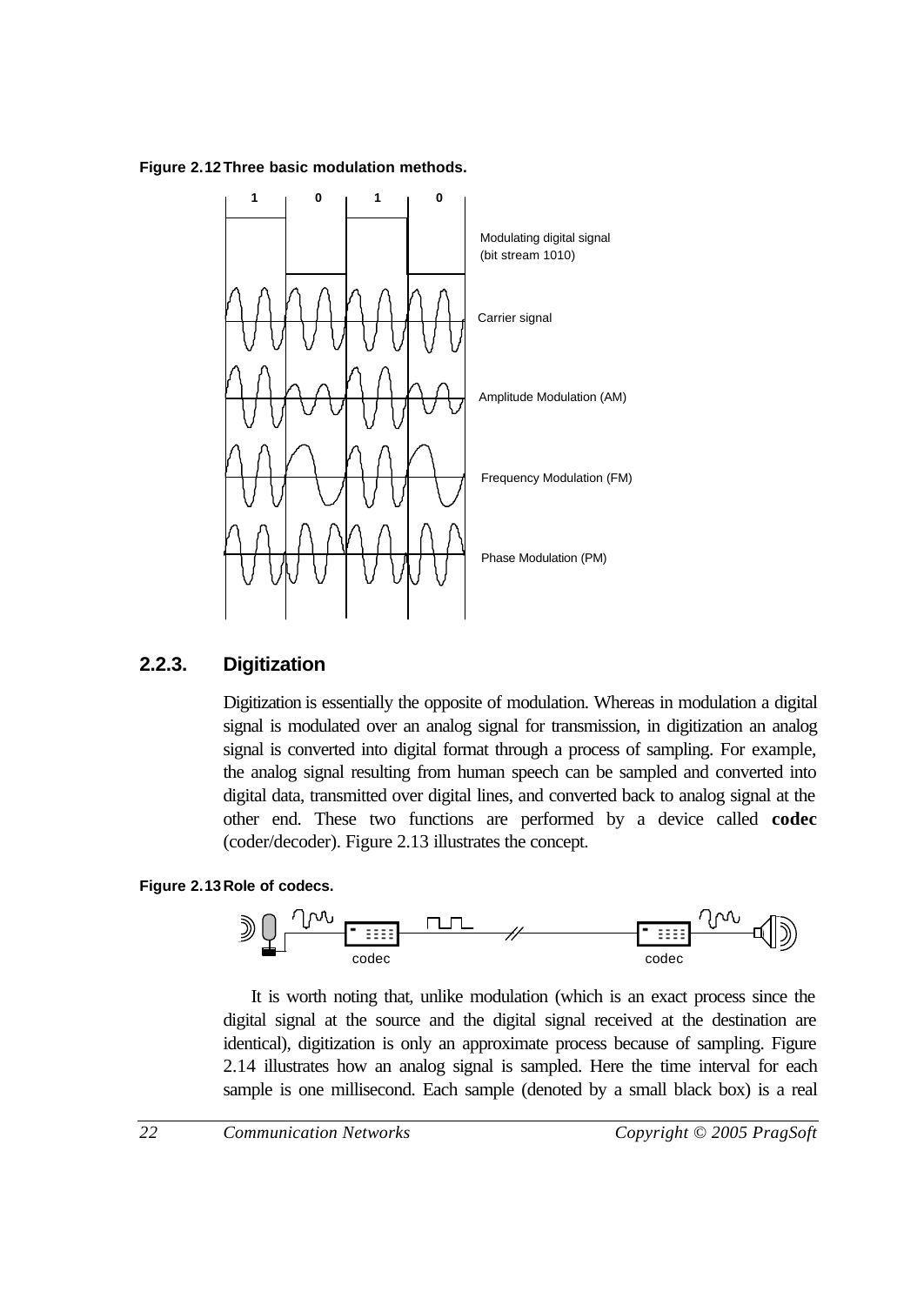value which is in turn represented by an integer in the range 0-255 so that it can be represented in one byte of data. This process (of representing a continuous value with a discrete value) is called **quantization**. The relatively small loss of information inherent in the process is called **quantization error**.

The coding process generates the sample data from the analog signal. The decoding process regenerates an approximation of the original signal by fitting a smooth curve to the sampled points. The quality of the regenerated signal can be improved by increasing the sampling rate (i.e., reducing the sampling interval), but up to a limit dictated by the Nyquist's theorem. This limit is exercised by a popular digitization technique called **Pulse Code Modulation** (PCM) which uses a sampling rate twice that of the original signal frequency. For example, a 4 kHz speech signal is sampled at a rate of 8000 samples per second.

The main advantage of digitization is that, due to its resistance to distortion, it is much easier to reliably transmit a digital signal over a long distance than an analog signal.





#### **2.2.4. Synchronization**

When two devices are about to communicate, the transmitter should somehow notify the receiver as to when to expect to receive data. This allows the receiver to prepare itself for receiving the data. Furthermore, such notifications should occur frequently enough so that both devices maintain an agreement about the exact distribution of data over time. This process is called **synchronization**.

There are two basic methods of synchronization: synchronous transmission and asynchronous transmission. In **synchronous transmission**, a clock signal is used as a common source of reference by both the transmitter and the receiver. By tying the data signal to the clock signal, either device can look at the clock signal to know where data bits may begin or end. The clock signal may be provided on a separate line, or be embedded in the data signal itself (see Figure 2.15). Because having a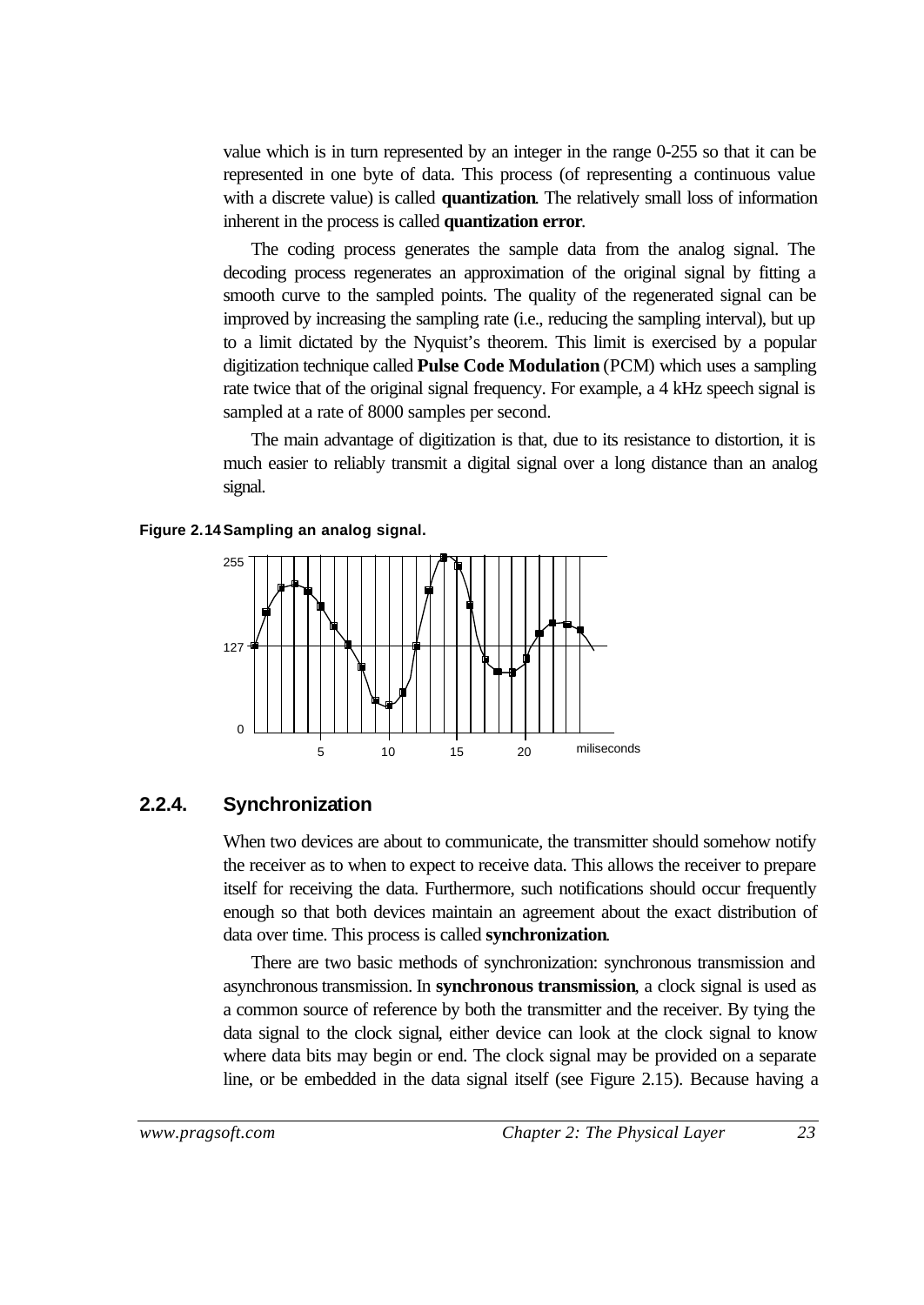separate clock line increases the costs, it is only used for covering very short distances (e.g., for connecting personal computers).





In **asynchronous transmission**, the beginning and end of each byte of data is marked by start and stop bits. This enables the receiver to work out the byte boundaries (see Figure 2.15). Because of its simplicity, asynchronous transmission is cheaper to implement and is therefore more widely used.

#### **2.2.5. Transmission Media**

Digital data can be transmitted over many different types of media. Selecting a transmission medium is guided by comparing transmission requirements against the medium's characteristics. Four important criteria influence the choice:

- 1. **Bandwidth.** Bandwidth is the maximum frequency range that can be practically supported by a medium. This is usually expressed in kilo Hz (kHz) or mega Hz (MHz). For example, analog transmission of human speech typically requires a bandwidth of 4 kHz. Also related, is the notion of **data rate**, which denotes the maximum number of bits per second (bps) that can be transmitted. For example, a data rate of 10 mbps means that 10 million bits of data can be transmitted in each second. Because of their obvious relationship, the terms bandwidth and data rate are sometimes used interchangeably. Because of distortion factors, bandwidth and data rate are usually inversely proportional to the communication distance.
- 2. **Cost.** Two types of cost are relevant: (i) the cost of installing the medium, including the medium-specific equipment that may be needed, and (ii) the cost of running and maintaining the medium and its equipment. There is usually a need for tradeoff between cost, bandwidth, and distance.
- 3. **Reliability.** Some media, by their physical nature, transmit data more reliably than others. Low reliability translates into a higher number of errors, which needs to be balanced against the potential cost of recovering from the errors (e.g., retransmission, more complex hardware and software).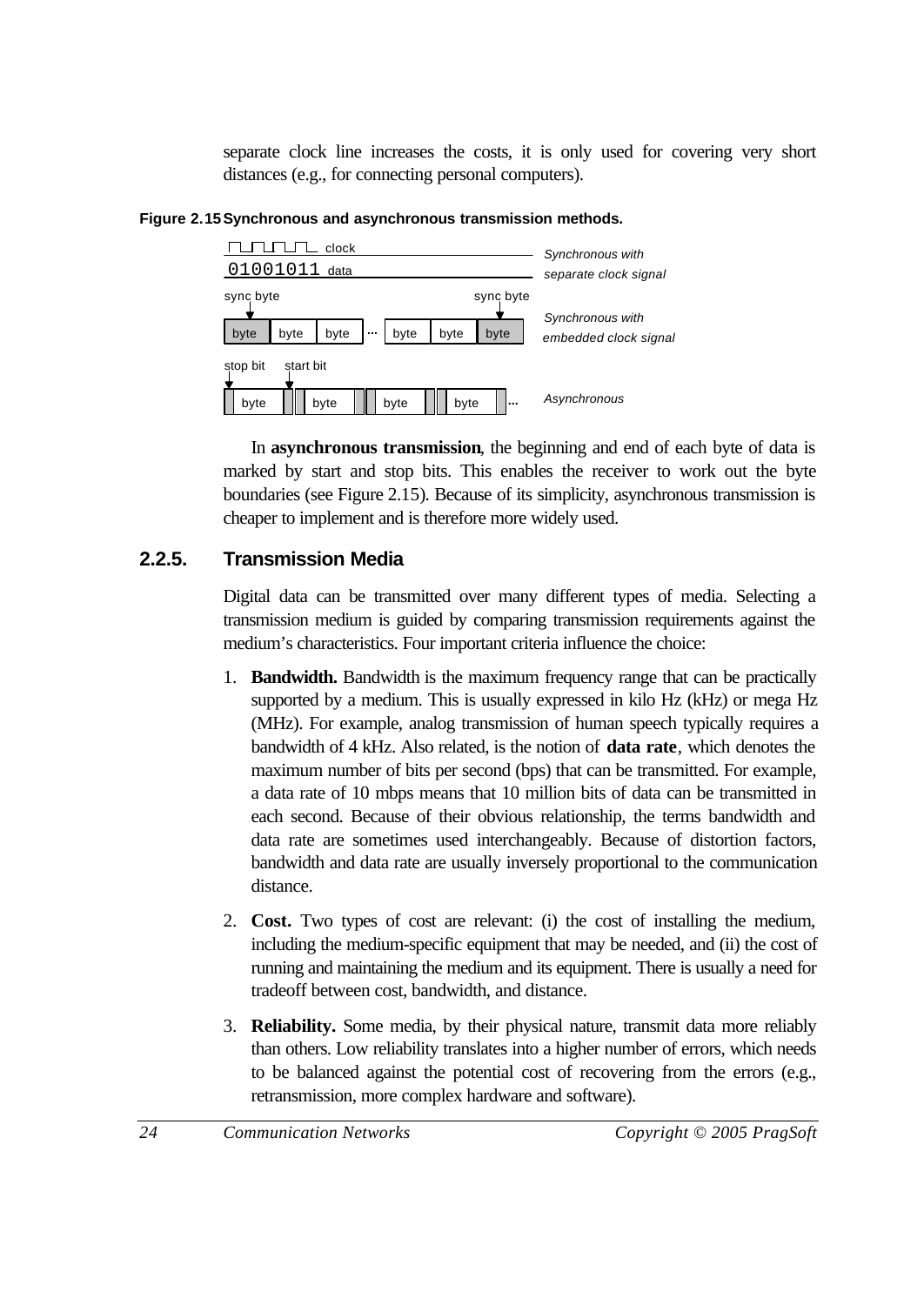4. **Coverage.** The physical characteristics of a medium dictate how long a signal can travel in it before it is distorted beyond recognition. To cover larger areas, repeaters are needed to restore the signal, and this increases the costs.

Transmission media may be classified into the following categories:

- **Copper Wire**. This is the oldest form of electronic transmission medium. Its use dates back to the development of telegraph in the 1800s and earliest telephone systems. Early installations used open wires, but these were superseded by twisted pairs, which consist of a pair of insulated and twisted wires (see Figure 2.16). Twisted pairs are superior because of reduced crosstalk. <sup>2</sup> They are very effective for relatively short distances (a few hundred feet), but can be used for up to a few kilometers. A twisted pair has a bandwidth to distance ratio of about 1 MHz per kilometer. The performance of the twisted pair can be substantially improved by adding a metallic shield around the wires. Shielded wires are much more resistant to thermal noise and crosstalk effects. Twisted pairs used for long distance connections (e.g., telephone lines) are usually organized as a much larger cable containing numerous twisted pairs.
- **Coaxial Cable**. A coaxial cable consists of four concentric cylinders: an inner conductor, surrounded by an insulating cylinder, surrounded by an outer conductor, surrounded by a final protective cover. This combination is called a coax (see Figure 2.16). Coaxial cables are superior to twisted pairs both in terms of bandwidth and communication distance, and can provide bandwidth to distance ratios in order of 10s of MHz per kilometer. Like twisted pairs, multiple coaxes are usually housed within one cable, which may also contain twisted pairs. Coaxial cables are extensively used in LANs and long distance telephone trunk lines.
- **Optical Fiber.** An optical fiber consists of two concentric cylinders: an inner core surrounded by a cladding. Both the core and the cladding are made of transparent plastic or glass material (see Figure 2.16). The core is used for guiding a light beam, whereas the cladding (which has a different refractive index) acts as a reflector to prevent the light from escaping from the core. Because optical fiber uses a light signal instead of electrons, it does not suffer from the various noise problems associated with electromagnetic signals. The signal is usually generated by a laser or Light Emitting Diode (LED). Optical fibers can provide bandwidth to distance ratios in order of 100s of MHz per kilometer. Like other cables, hundreds of optical fibers are usually housed within one cable. They are being increasingly used by telecommunication carriers for long distance

<sup>&</sup>lt;sup>2</sup> Crosstalk is the unwanted coupling effect between two or more signal paths, which causes signal distortion.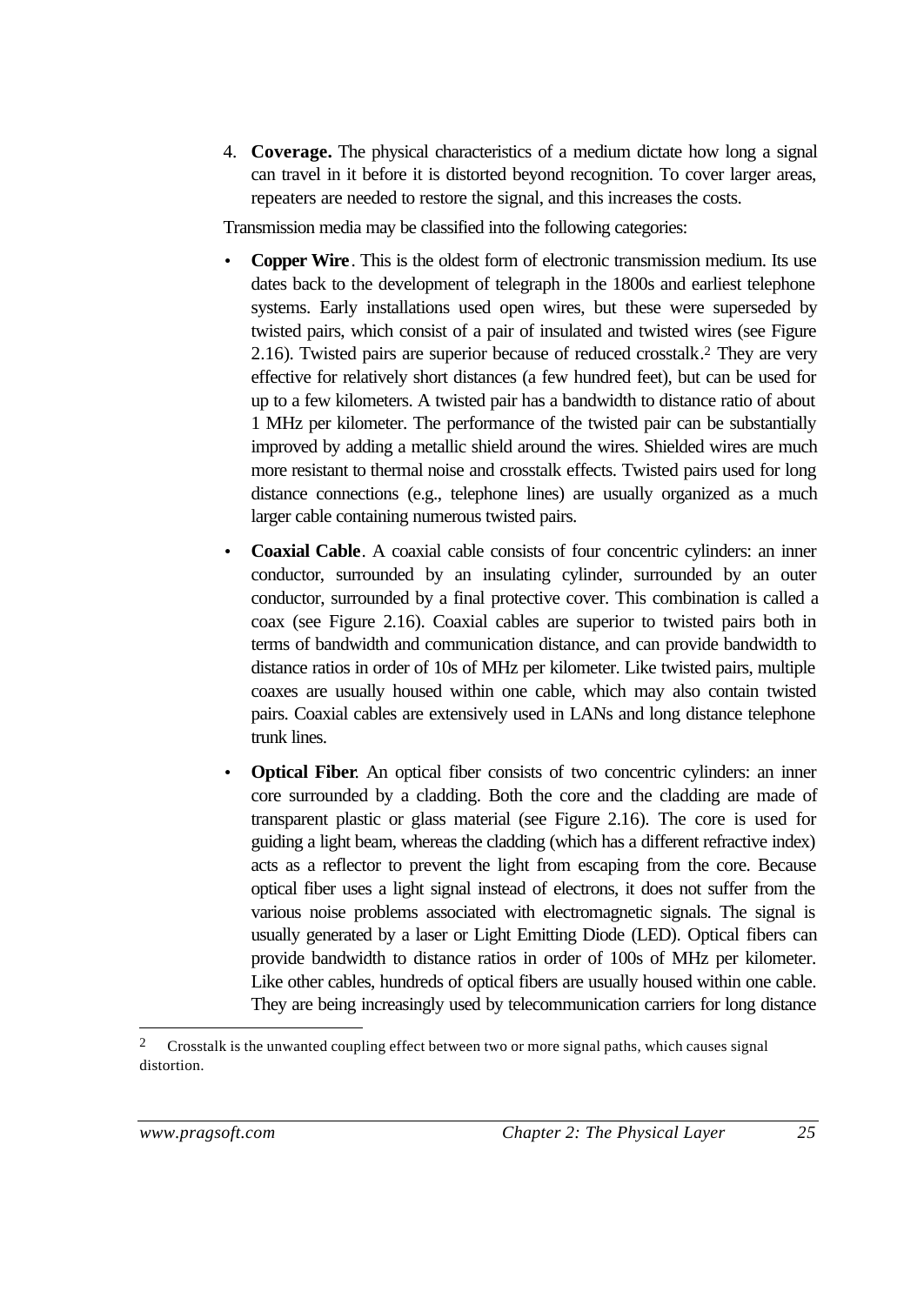digital trunk lines. Current trends promise that they will replace twisted pair residential loops in the near future.

**Radio**. Radio signals have been used for a long time to transmit analog information. They are particularly attractive for long distance communication over difficult terrain or across the oceans, where the cost of installing cables can be too prohibitive. A minimum radio system consists of a transmitter and a receiver. It may operate at a variety of frequency bands, ranging from hundreds of Hz to hundreds of giga Hz (GHz). A huge range of transmission bandwidths are therefore possible. Microwave is by far the most widely used form of radio transmission. It operates in the GHz range with data rates in order of 100s of mbps per channel. Telecommunication carriers and TV stations are the primary users of microwave transmission.

An important form of microwave system is a **satellite** system, which is essentially a microwave system plus a large repeater in the sky (see Figure 2.16). The signals transmitted by earth stations are received, amplified, and retransmitted to other earth stations by the satellite. Like other microwave systems, the bandwidth is subdivided into channels of 10s of MHz each, providing data rates in order of 100s of mbps. Because of their high bandwidths, satellites are capable of supporting an enormous number and variety of channels, including TV, telephone, and data. The satellite itself, however, represents a major investment and typically has a limited lifetime (at most a few decades).

Another increasingly-popular form of radio is **cellular radio**, which is currently being used by carriers for providing mobile telephone networks. These operate in the VHF band and subdivide their coverage area into conceptual cells, where each cell represents a limited area which is served by a low-power transmitter and receiver station. As the mobile user moves from one cell area to another, its communication is handed over from one station to another.

**Infra-red**. Infra-red signals are suitable for transmission over relatively short distances (the signal is easily reflected by hard objects). The signal is generated and received using optical transceivers. Infra-red systems represent a cheap alternative to most other methods, because there is no cabling involved and the necessary equipment is relatively cheap. Data rates similar to those of twisted pairs are easily possible. However, applications are limited because of distance limitations (of about one kilometer). One recent use of infra-red has been for interfacing hand-held and portable computing devices to LANs (see Figure 2.16).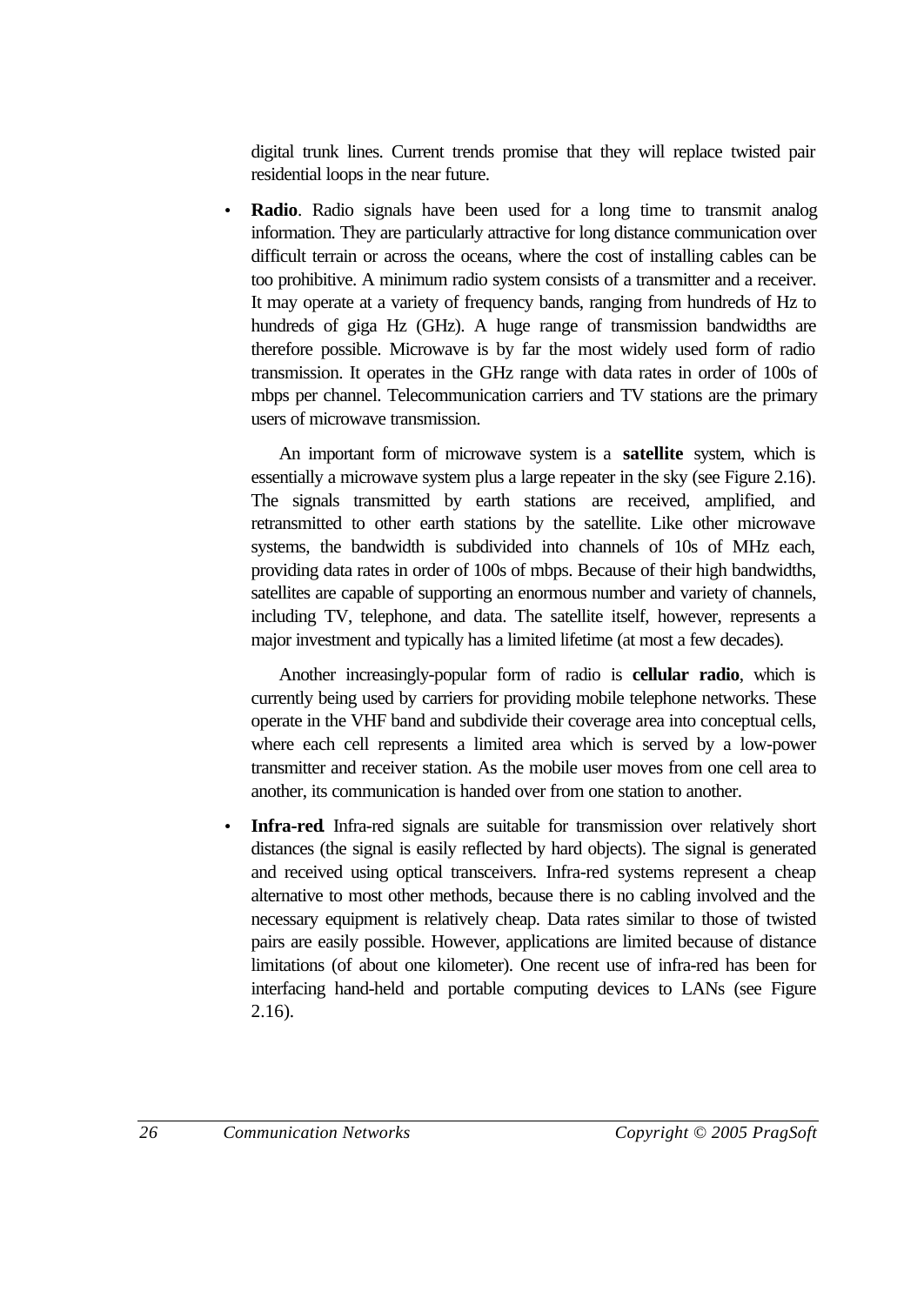**Figure 2.16Transmission media.**



Figure 2.17 compares the characteristics of these media using the criteria mentioned earlier. It is important to note that the figures provided are approximate and continually improve as the technology moves forward.

**Figure 2.17Relative comparison of transmission media.**

| <b>Medium</b>        | <b>Bandwidth</b> | <b>Data Rates</b> | Cost      | <b>Reliability</b> | Coverage            |
|----------------------|------------------|-------------------|-----------|--------------------|---------------------|
| Copper Cable         | 1 MHz            | $1-10$ mbps       | Medium/km | Low-Medium         | Kilometers          |
| Coaxial Cable        | 10s of MHz       | 10-100 mbps       | High/km   | Medium-High        | 10s of Kilometers   |
| <b>Optical Fiber</b> | 100s of MHz      | 100s of mbps      | High/km   | Very High          | 10s of Kilometers   |
| Radio                | 100s of MHz      | 100s of mbps      | Very High | Very High          | 1000s of Kilometers |
| Infra-red            | 1 MHz            | $1-10$ mbps       | Low       | Low-Medium         | Kilometer           |

# **2.3. Multiplexing**

Multiplexing is a technique which makes it possible to cram a number of logical channels (each capable of supporting an independent connection) into the same physical channel or line. The objective of multiplexing should be obvious: to reduce costs by better utilizing the capacity of a line. There are three basic multiplexing methods; these are separately described below.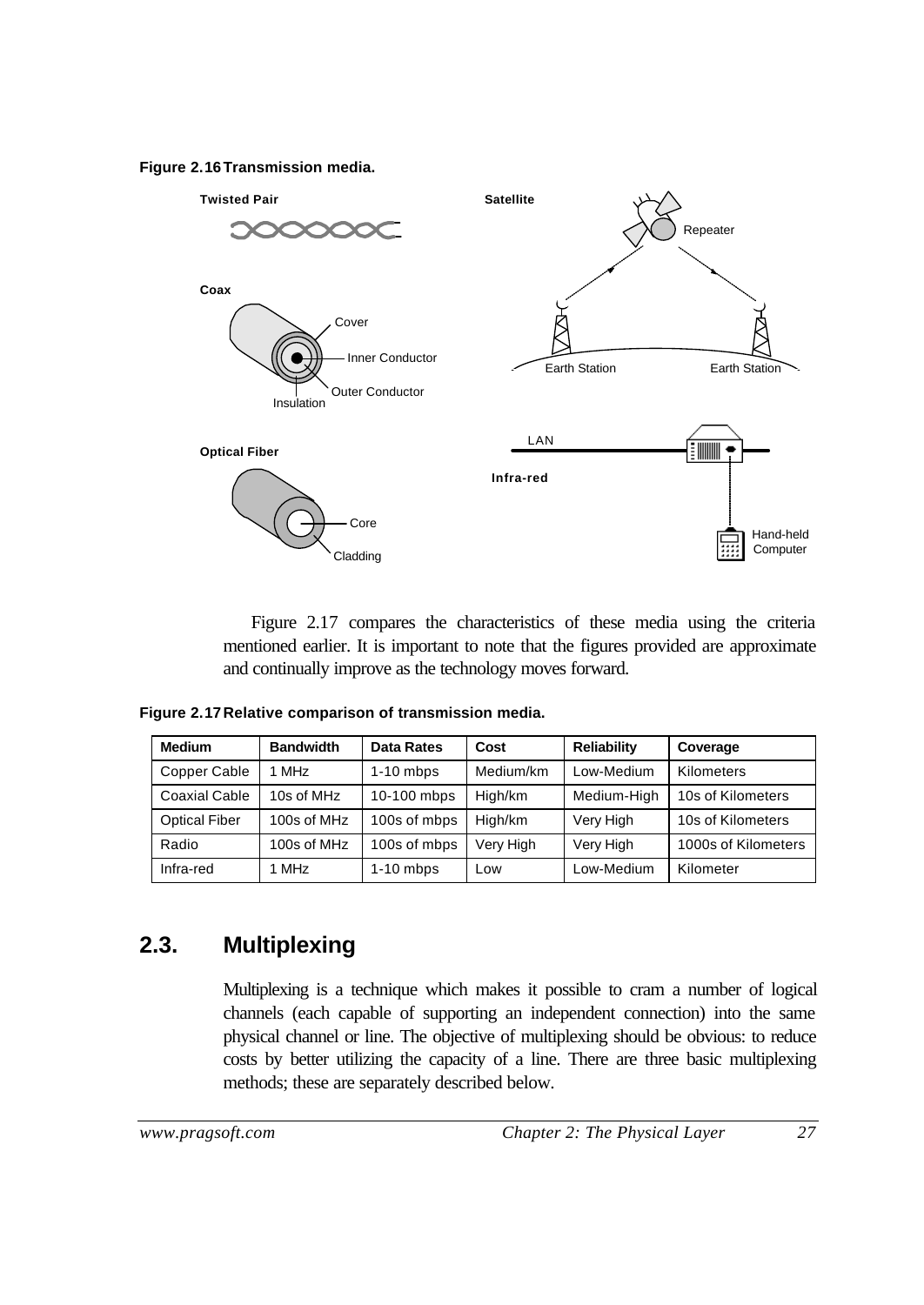#### **2.3.1. Space Division Multiplexing (SDM)**

SDM is the simplest (and crudest) form of multiplexing. It involves grouping many separate wires into a common cable enclosure. A cable that has, for example, 50 twisted pairs inside it can support 50 channels. There is therefore a one-to-one correspondence between physical and logical channels (see Figure 2.18).

SDM has the unique advantage of not requiring any multiplexing equipment. It is usually combined with other multiplexing techniques to better utilize the individual physical channels.

#### **Figure 2.18 Space division multiplexing.**



# **2.3.2. Frequency Division Multiplexing (FDM)**

In FDM, the frequency bandwidth of the line is divided into a number of partitions, each of which is used as a separate logical channel. Radio and TV broadcasting represent the oldest examples of FDM. To avoid neighboring channels from interfering with one another, the extreme ends of the channel frequencies are left unused to provide a gap. For example, a line that has a bandwidth of 30 kHz can be divided into 3 times 10 kHz channels, each of which consists of 8 kHz of bandwidth for data and two gaps of 1 kHz on either side.

FDM requires special multiplexing/demultiplexing hardware (MUX) at either end of the line (see Figure 2.19).

#### **Figure 2.19 Frequency division multiplexing.**

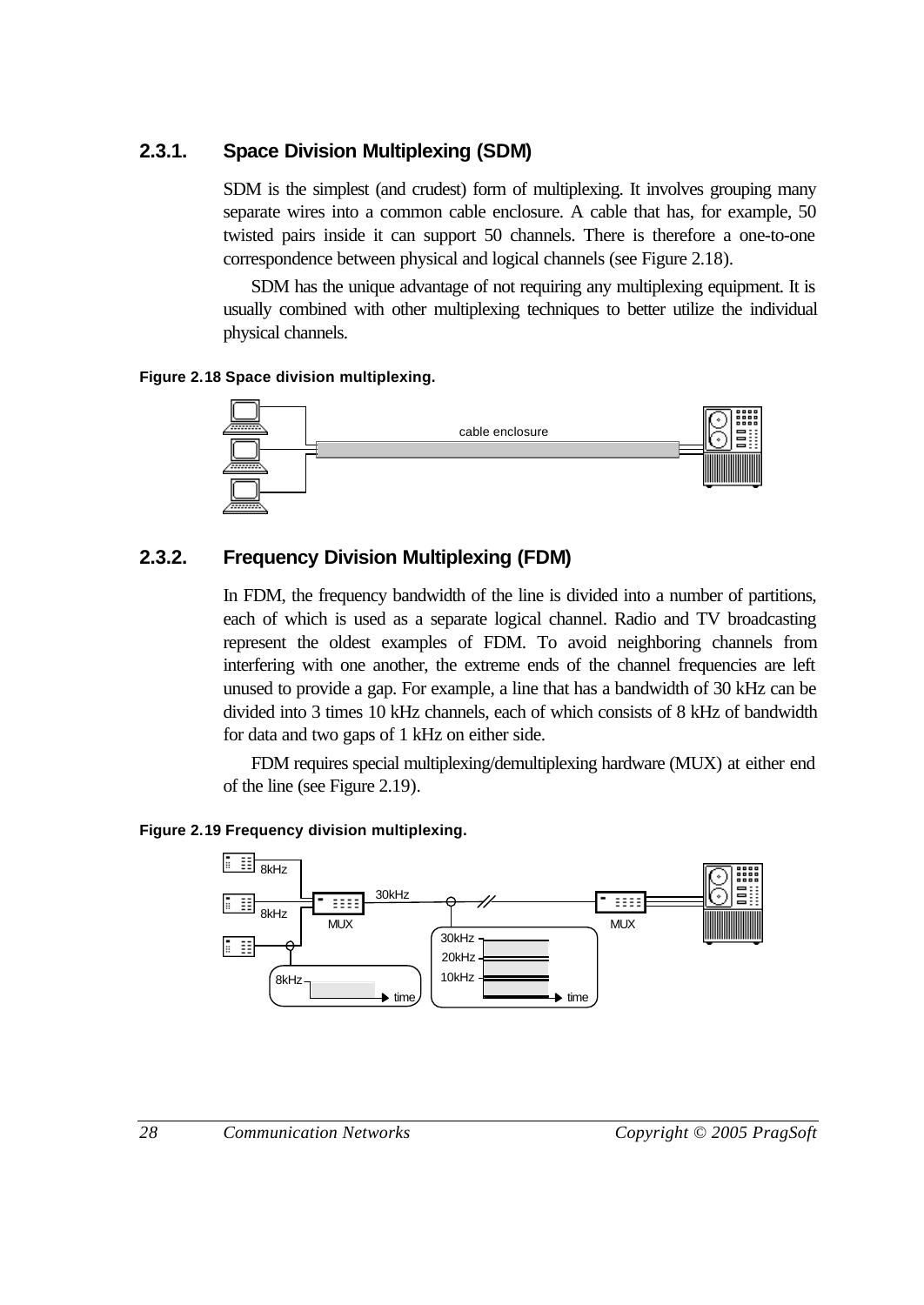### **2.3.3. Time Division Multiplexing (TDM)**

In TDM, each logical channel is allocated a time slot to transmit over a shared physical channel. For example, each logical channel may be given a 5 millisecond time slot to transmit, during which time it will have the entire bandwidth of the line to itself.

Like FDM, TDM requires special multiplexing/demultiplexing hardware (MUX) at either end of the line (see Figure 2.20). Because the channels are spread across time, some means of initial synchronization is also needed. Basically, the receiving end needs to know which time slot belongs to the first channel when the connection is established, and can work everything else out from this reference point.

#### **Figure 2.20 Time division multiplexing.**



### **2.3.4. Concentration**

In multiplexing, a predetermined bandwidth is reserved for each of the logical channels, the sum of which for all the logical channels equates the bandwidth of the line. In practice, none of the logical channels is fully utilized at all times by the equipment attached to them. Consequently, if the bandwidth of each of the channels could be dynamically adjusted according to its traffic, then some cost savings could be achieved by using a lower capacity line. For example, a 9600 bps line could be used to serve 10 times 2400 bps channels, assuming that no more than 4 channels are used at any one time.

This is made possible by a variation of TDM called **concentration**, where each channel is allocated a time slot only when it has data to transmit. Since, in this case time slots do not occur in a predetermined order, some means of indicating to which channel a time slot belongs is needed. This is easily achieved by having each time slot to contain two fields: the address of the channel to which it belongs, and the channel data (see Figure 2.21).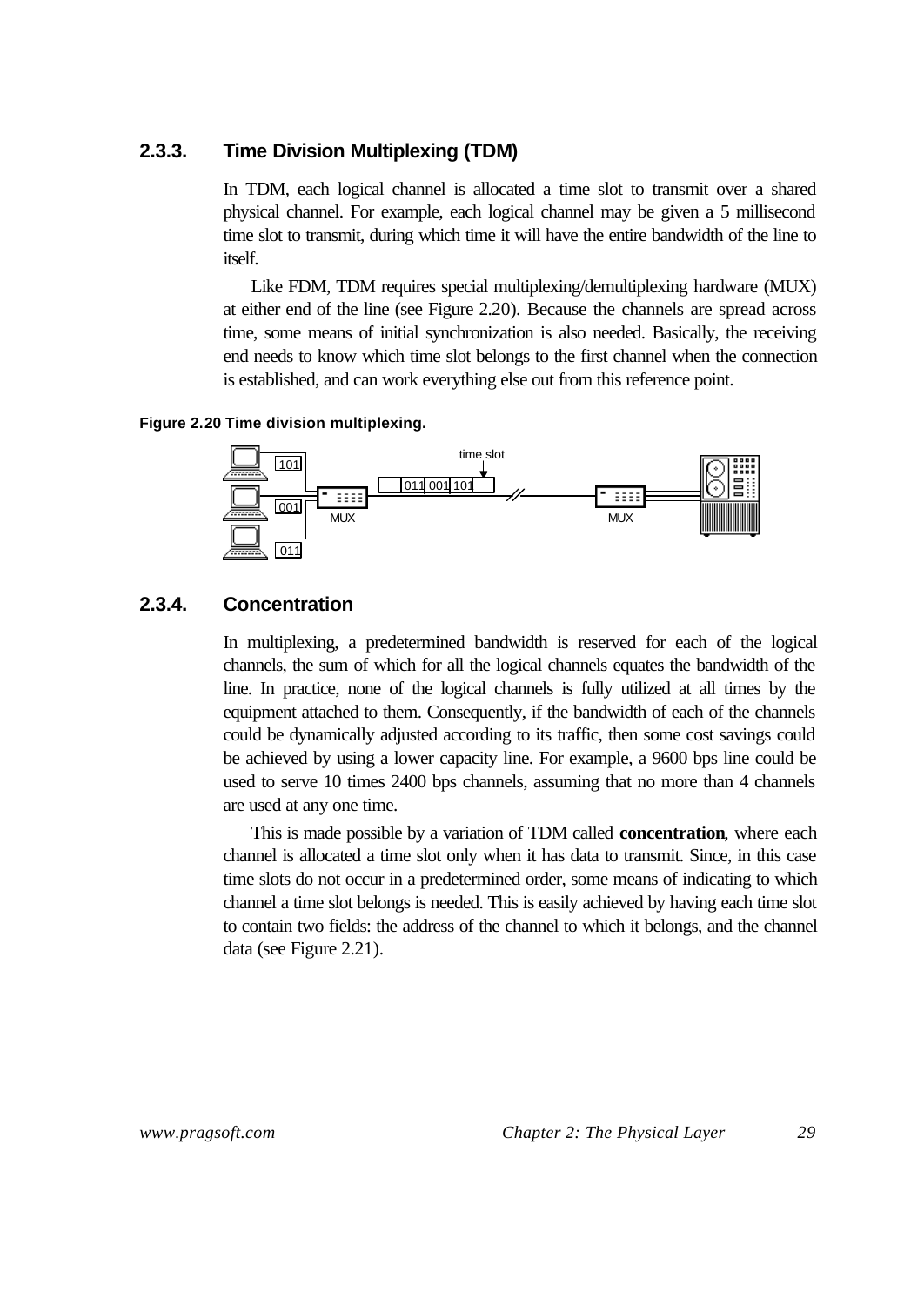**Figure 2.21 Time slots in concentration.**



Concentration is a popular method for connecting a set of character-based terminals to a central computer. Line capacity requirements are greatly reduced due to the fact that terminals tend to be idle for most of their operating period.

## **2.4. Physical Layer Standards**

The most commonly-used physical layer standards are those published by ISO, CCITT, IEEE, and EIA, many of which are inter-related. A large number of the existing standards deal with transmission over telephone lines. The CCITT V series of standards fall into this category and are by far the most-widely adopted.

Below we will look at two very popular standards for connecting DTEs and DCEs: the analog standard RS-232 and the digital standard X.21.

### **2.4.1. RS-232**

RS-232 has dominated the computer industry as the most-widely used standard for physically connecting devices. It is an analog standard, defining the physical layer interface between a DTE and a DCE, and can support simplex, half-duplex, and fullduplex connections in synchronous as well as asynchronous mode. It originated in the late 1950s, and has been revised a number of times over the years. The latest revision, EIA-232-D, is based on CCITT's V.24 and V.28 standards and ISO's 2110 standard.

ISO 2110 defines the mechanical appearance of the RS-232 connectors (see Figure 2.22). The connector provides 25 pins for connecting the circuits derived from the V.24 standard, as summarized in Figure 2.23. The circuits are used for data transfer, conveying of control signals, and conveying of clocking signals for synchronization.

V.28 defines the electrical characteristics of RS-232. V.28 uses 5 to 15 Volts to represent binary value 0, and -5 to -15 Volts to represent binary value 1. It allows for connection distances of up to 20 meters and data rates of up to 20 kbps.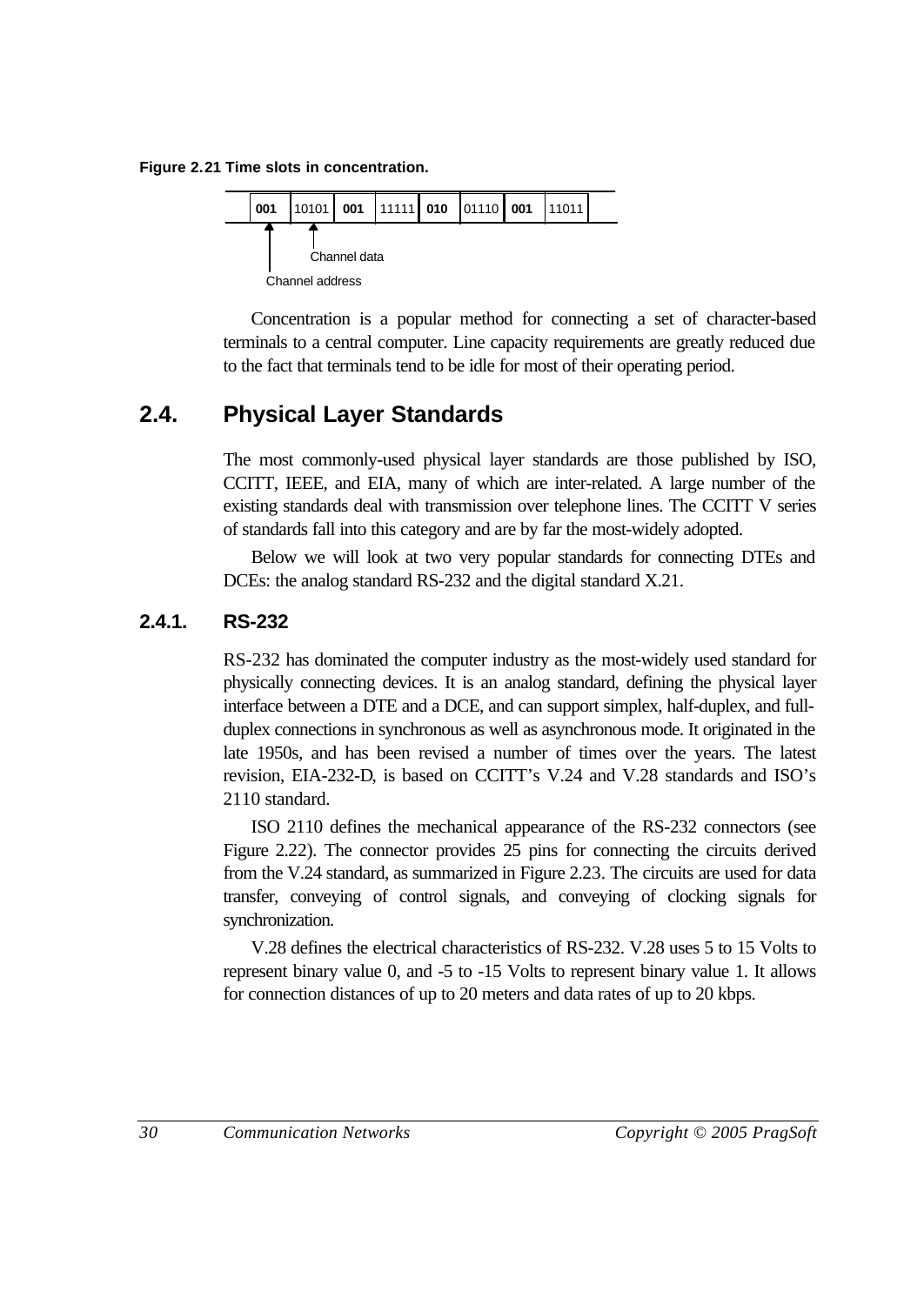**Figure 2.22 RS-232 connector (based on ISO 2110).**



**Figure 2.23 V.24 circuits.**

| Pin            | <b>Circuit</b> | <b>Direction</b> | <b>Description</b>                                    |
|----------------|----------------|------------------|-------------------------------------------------------|
| 1              | AA             |                  | Protective ground shield / common return              |
| $\overline{2}$ | BA             | DTE to DCE       | <b>Transmitted Data</b>                               |
| 3              | BB             | DCE to DTE       | <b>Received Data</b>                                  |
| 4              | CA             | DTE to DCE       | <b>Request to Send</b>                                |
| 5              | <b>CB</b>      | DCE to DTE       | Clear to Send                                         |
| 6              | CC             | DCE to DTE       | <b>DCE Ready</b>                                      |
| 7              | AB             |                  | Signal Ground                                         |
| 8              | <b>CF</b>      | DCE to DTE       | <b>Carrier Detect</b>                                 |
| 9              |                |                  | Reserved for testing                                  |
| 10             | $-$            | $-$              | Reserved for testing                                  |
| 11             | --             |                  | Unassigned                                            |
| 12             | <b>SCF</b>     | DCE to DTE       | <b>Secondary Carrier Detect</b>                       |
| 13             | <b>SCB</b>     | DCE to DTE       | Secondary Clear to Send                               |
| 14             | <b>SBA</b>     | DTE to DCE       | Secondary Transmission Data                           |
| 15             | DB             | DCE to DTE       | Transmitter Signal Element Timing (transmitter clock) |
| 16             | <b>SBB</b>     | DCE to DTE       | Secondary Received Data                               |
| 17             | D              | DCE to DTE       | Receiver Signal Element Timing (receiver clock)       |
| 18             | LL             |                  | Local Loopback                                        |
| 19             | <b>SCA</b>     | DTE to DCE       | Secondary Request to Send                             |
| 20             | <b>CD</b>      | DTE to DCE       | Data Terminal Ready                                   |
| 21             | RL/CG          | DCE to DTE       | Signal Quality Detector / Remote Loopback             |
| 22             | <b>CE</b>      | DTE to DCE       | Ring Indicator                                        |
| 23             | <b>CH</b>      | DTE to DCE       | Data Signal Rate Selector                             |
| 23             | CI             | DCE to DTE       | Data Signal Rate Selector                             |
| 24             | DA             | DTE to DCE       | Transmitter Signal Element Timing (transmitter clock) |
| 25             | ТM             | --               | <b>Test Mode</b>                                      |

In most applications, only a few of the circuits specified by RS-232 are actually used. Figure 2.24 serves as an example. It illustrates how a PC may be connected to a modem.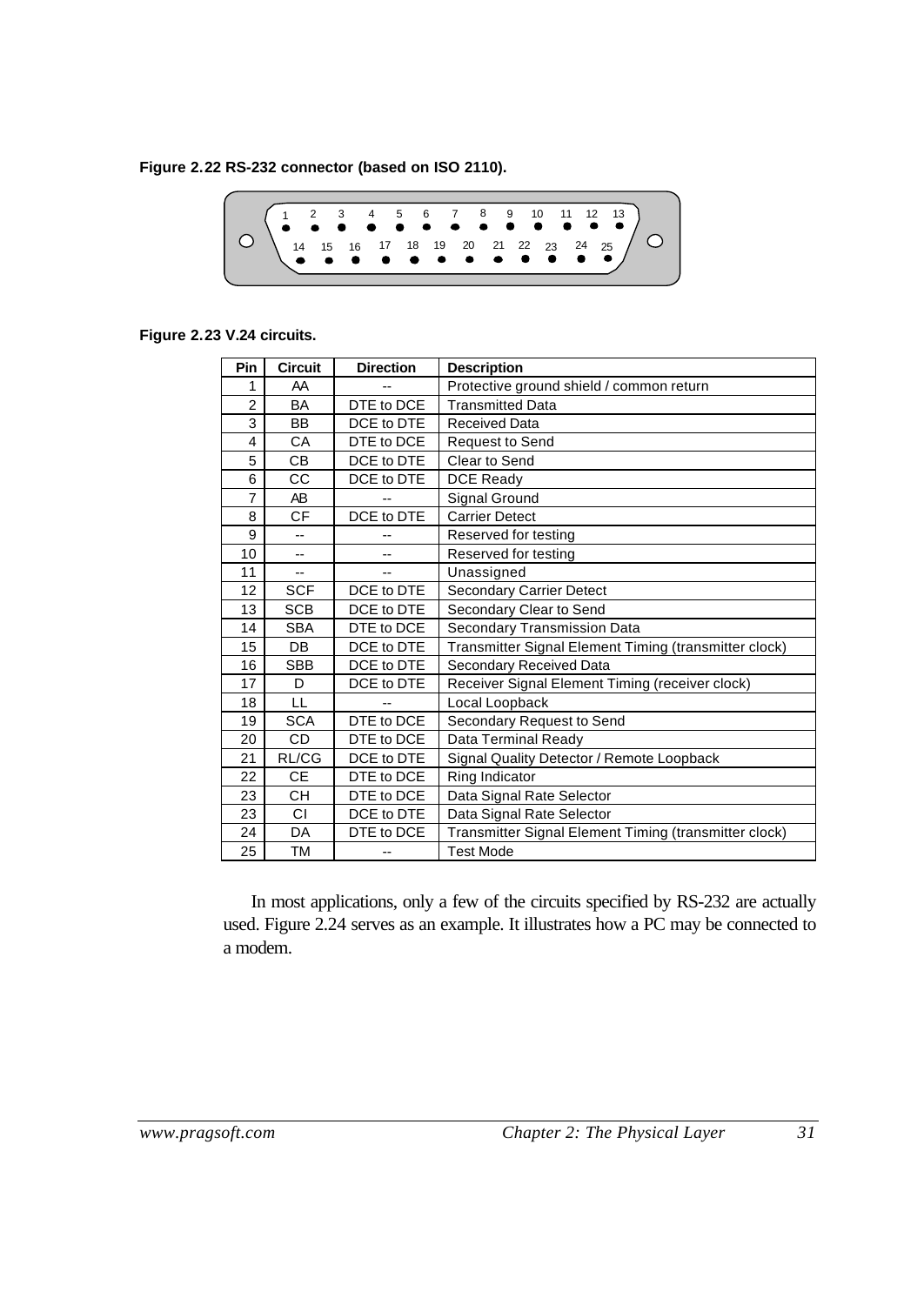PC RS-232 Modem **RS-232** 22 Ring Indicator 22 Ring Indicator Data Terminal Ready 20 20 Data Terminal Ready 8 Carrier Detect 8 Carrier Detect Signal Ground 7 7 Signal Ground **BEE** DCE Ready DCE Ready 6 6 in s 5 Clear to Send 5 Clear to Send Request to Send Request to Send 4 4 Received Data Received Data 3 3 Transmitted Data Transmitted Data  $\overline{2}$ 2

**Figure 2.24 Typical half-duplex connection using RS-232.**

RS-232 has two important limitations which reduce its usefulness: it is not suitable for distances of more than about 50 meters, and it has a maximum bandwidth of 20 kbps. Other similar standards have been devised to overcome these limitations. For example, RS-449 and EIA-530 can both support data rates of up to 2 mbps over longer distances.

### **2.4.2. CCITT X.21**

X.21 is a widely-accepted standard for interfacing a DTE to a DCE of a digital network. It can be used for connections of up to 1 km in length and data rates of up to 10 mbps (for distances less than 10 m). X.21 uses a connector based on the ISO 4903 standard (see Figure 2.25).

The connector provides 15 pins for connecting the circuits derived from the X.24 standard, as summarized in Figure 2.26. Unlike RS-232, the same transmit and receive circuits (T and R) are used for the exchange of control as well as data signals.

**Figure 2.25 X.21 connector (based on ISO 4903).**



The electrical characteristics of X.21 are defined by V.10/X.26 or V11/X.27. V.10 uses 4 to 6 Volts to represent binary value 0, and -4 to -6 Volts to represent binary value 1. It allows for connection distances of up to 1 km. Figure 2.27 illustrates how a DTE and a DCE may be connected using X.21.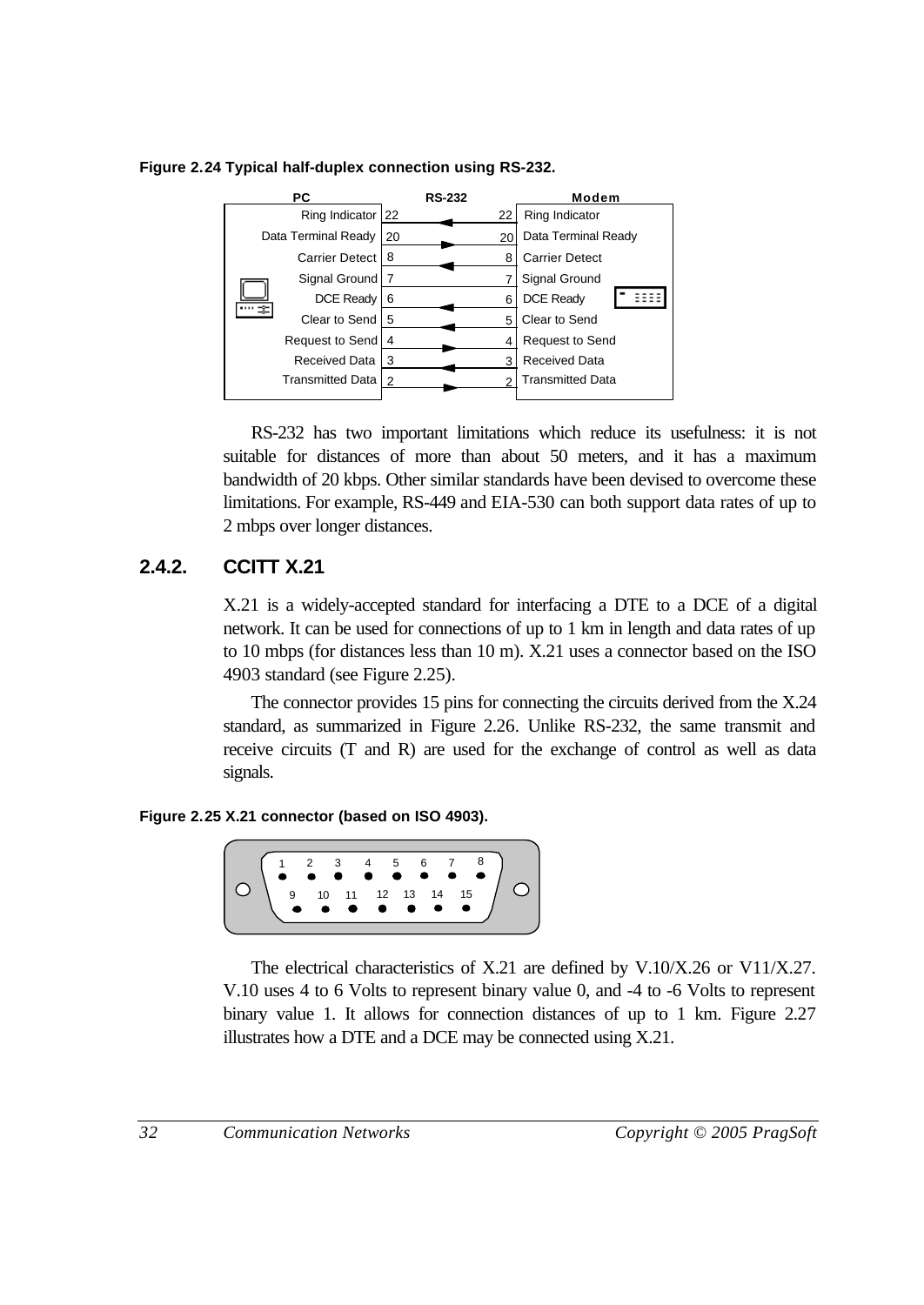**Figure 2.26 X.24 circuits.**

| <b>Circuit</b> | <b>Direction</b> | <b>Description</b>                       |
|----------------|------------------|------------------------------------------|
| G              |                  | Protective ground shield / Common Return |
| Ga             | DTE to DCE       | <b>DTE Common Return</b>                 |
| Gb             | DCE to DTE       | DCE Common Return                        |
| т              | DTE to DCE       | Transmit                                 |
| R              | DCE to DTE       | Receive                                  |
| C              | DTE to DCE       | Control                                  |
|                | DCE to DTE       | Indication                               |
| S              | DCE to DTE       | <b>Signal Element Timing</b>             |
| B              | DCE to DTE       | <b>Byte Timing</b>                       |
| F              | DCE to DTE       | Frame Start Identification               |
| X              | DTE to DCE       | <b>DTE Signal Element Timing</b>         |

**Figure 2.27 Typical full-duplex connection using X.21.**



X.21 *bis* is a variation of the X.21 standard with similarities to RS-232: it uses the V.24 circuits and is usually used with the 25-pin connector of ISO 2110.

## **2.5. Further Reading**

Black (1988), Blahut (1990), Bic *et al* (1991), and Gitlin *et al* (1992) provide detailed descriptions of physical layer topics such as interfaces, coding, modulation, transmission, synchronization, error-handling, and standards. McClimans (1992) describes different transmission media and their properties. Stone (1982) describes detailed examples of (mainly RS-232) physical layer interfaces for microcomputers.

### **2.6. Summary**

- Network equipment are classified into **DTE** (user equipment), **DCE** (connect DTE to network), and **DSE** (perform switching between DCEs).
- A connection may be of type **simplex**, **half-duplex**, or **full-duplex**.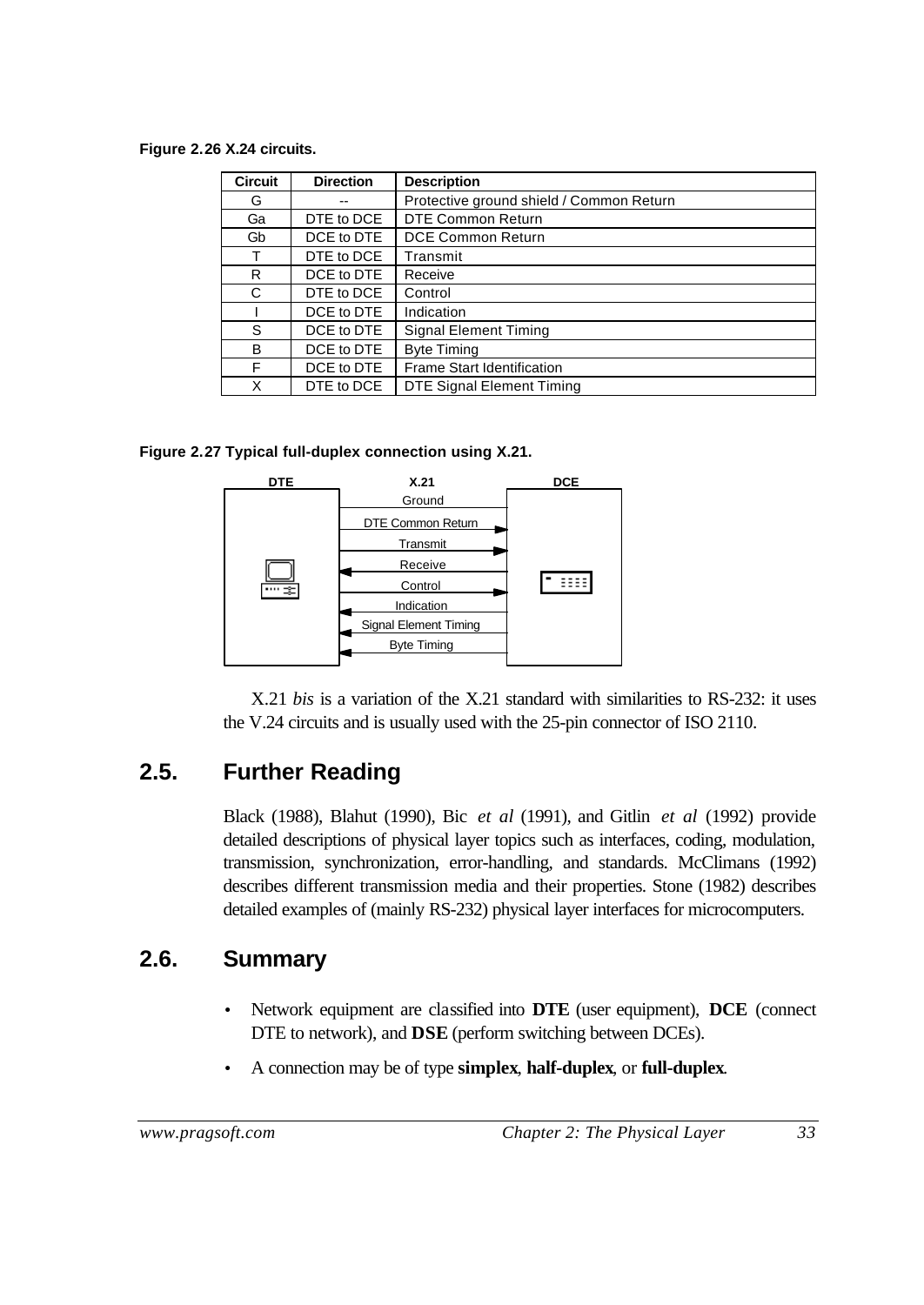- A signal may be **analog** (continuous variation of some property) or **digital** (sequence of binary values 0 and 1).
- Digital data is transmitted over analog lines using **modulation** and converted back to digital format using **demodulation**. These two functions are performed by a **modem**. Modulation method are classified into **AM**, **FM**, and **PM**.
- Converting an analog signal into digital is called **digitization** and is performed by a **codec**. PCM is a popular digitization method for voice signals.
- Transmission methods are classified into **synchronous** (clock-based) and **asynchronous**.
- Popular transmission media include: **copper wire**, **coaxial cable**, **optical fiber**, **radio**, and **infra-red**.
- Multiplexing methods are divided into **SDM** (multiple wires in a common enclosure), **FDM** (subdivision of the frequency bandwidth into logical channels), and **TDM** (allocation of time slots to each logical channel).
- **Concentration** is a variation of TDM where time slots are allocated on demand.
- **RS-232** is a popular analog standard for the physical interface between a DTE and a DCE.
- **X.21** is a popular digital standard for the physical interface between a DTE and a DCE.

### **2.7. Exercises**

- 2.9 Describe the role and functions of DTEs, DCEs, DSEs, and name an example of each device type.
- 2.10 State the differences between an analog signal and a digital signal. Provide an example of either signal type.
- 2.11 Describe the differences between modulation and digitization. Name the devices that perform these functions.
- 2.12 Using a sample bit stream and a diagram, illustrate the difference between synchronous and asynchronous transmission.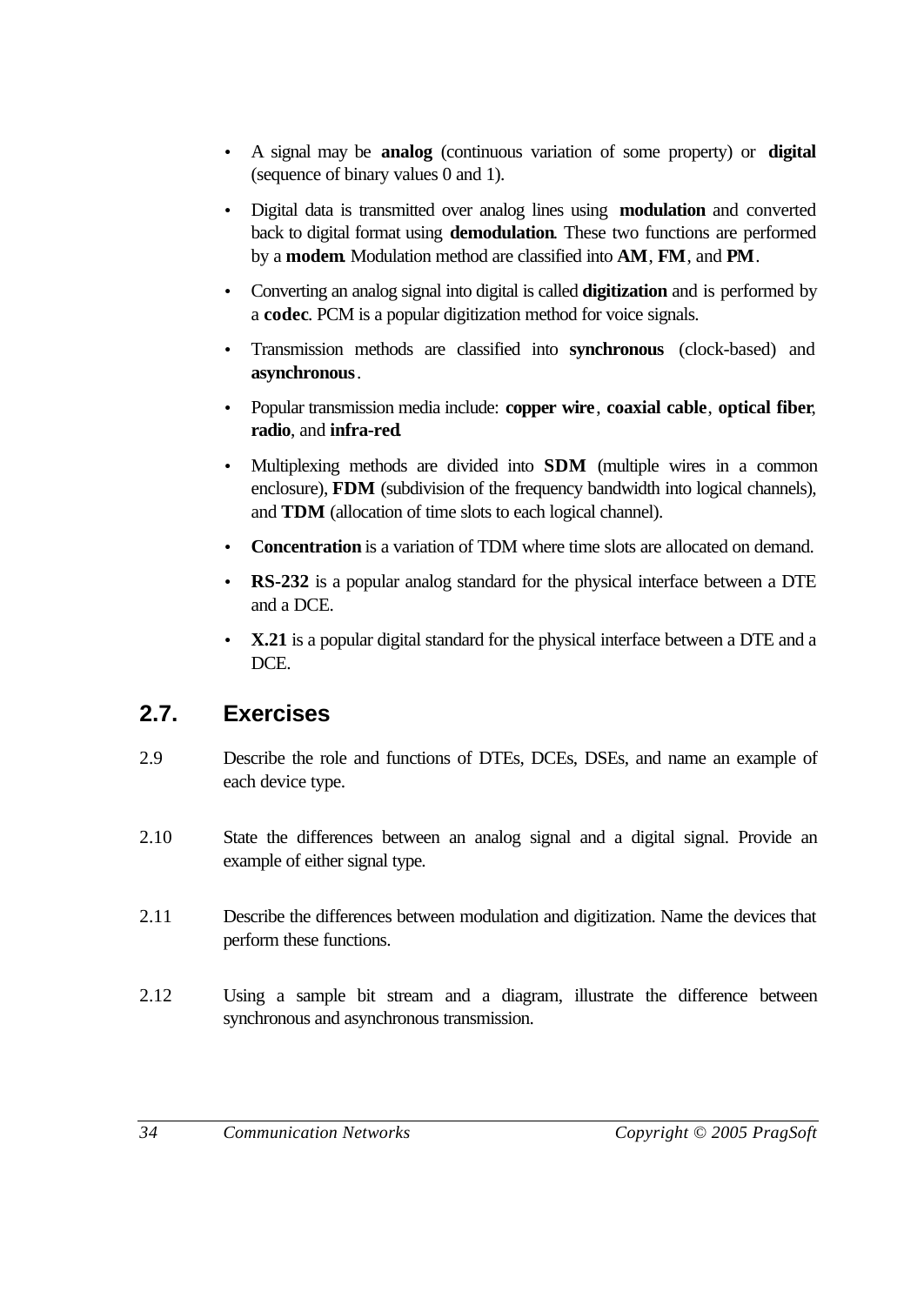- 2.13 Consider the problem of providing a 2 mbps physical connection between two LAN sites which are 10 kms apart and are located in the same city. Discuss the merits of using different types of transmission media for this purpose.
- 2.14 What is the purpose of multiplexing? Compare the strengths and weaknesses of FDM and TDM.
- 2.15 Describe how a 100 MHz line with a data rate of 200 mbps can be divided into 20 channels using FDM and TDM.
- 2.16 Describe the differences between RS-232 and X.21 standards. Provide an application example of either standard.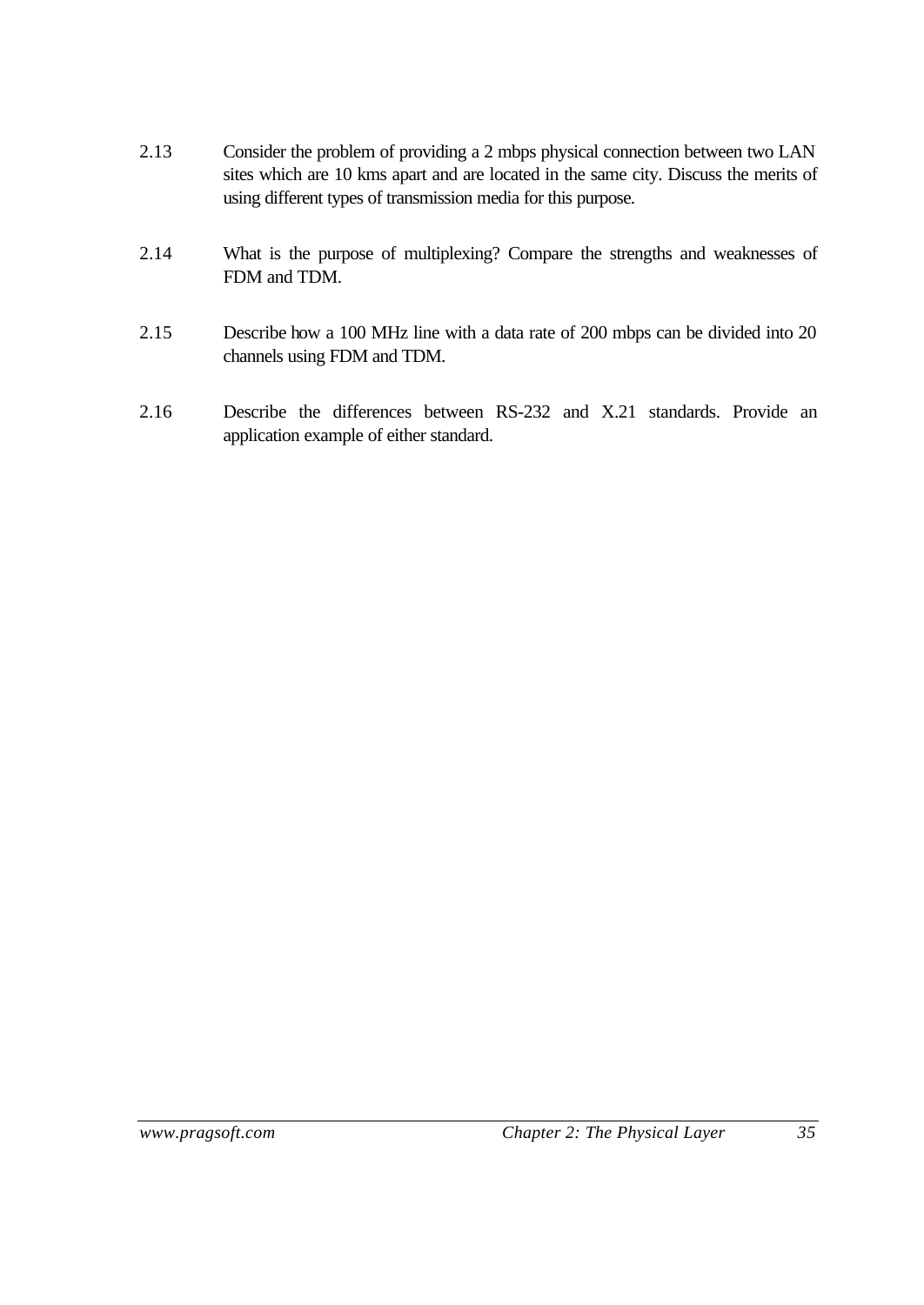# **3. The Data Link Layer**

This chapter looks at the data link layer of the OSI model. The data link layer transforms the logical communication channel provided by the physical layer into a reliable channel by splitting the data into frames which are subjected to error control and flow control procedures.

We will first look at various link protocol types, and then describe the constituent functions of link protocols, such as acknowledgment of frames, error checking, and flow control. These functions are embodied by a general technique called the sliding window protocol, which will be described next. Finally, we will discuss two popular data link standards: BSC and HDLC.

After completing this chapter you should be able to:

- Distinguish between different data link protocol types and know the characteristics of each type.
- Have a general understanding of the various data link protocol functions.
- Explain how the CRC error checking method works and how a CRC code is calculated.
- Understand the sliding window protocol and explain how it can be used for flow control.
- Describe the BSC character-oriented data link protocol, including its block format and functions.
- Describe the HDLC bit-oriented protocol, including its modes, frame format, different frame types, and subsets.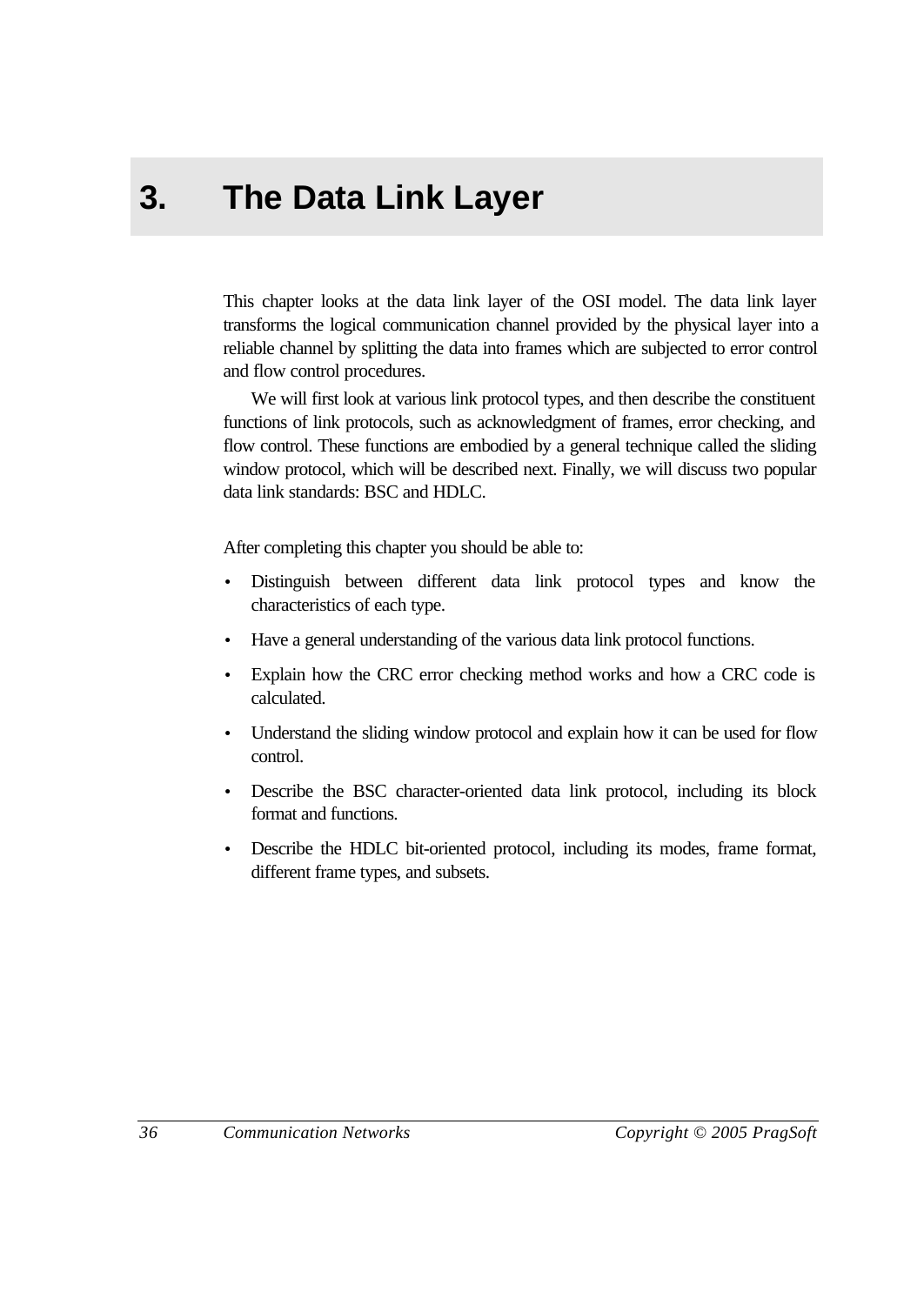### **3.1 Link Protocol Types**

Data link protocols are divided into two basic categories: synchronous and asynchronous. These are described below.

It is important not to confuse synchronization at the data link layer with synchronization at the physical layer. These two are distinct and essential in their own right: physical layer synchronization ensures that the transmitter and the receiver share a common clock signal so that bit boundaries can be detected; data link layer synchronization ensures that user data is not confused with control data.

### **3.1.1. Synchronous Protocols**

Synchronous protocols operate by delimiting user data with unique bit patterns which the receiver uses to detect where the user data begins and where it ends. Synchronous protocols may be character-oriented or bit-oriented.

In a **character-oriented** protocol, user data consists of a sequence of characters and is delimited by two unique control characters (SYN and EOT). The biggest disadvantage of character-oriented protocols is that they are based on specific character sets (e.g., ASCII or EBSDIC) and are therefore character-set dependent.

In a **bit-oriented protocol**, no specific character set is assumed. The unit of transmission is a **frame**, which consists of user data (an arbitrary bit sequence), control data, address data, error checksum, and two delimiting bit patterns at either end of the frame. Figure 3.28 illustrates the frame structure for HDLC protocols (discussed later in this chapter).

| <b>Field</b>                                      | <b>Description</b>                                                          |  |
|---------------------------------------------------|-----------------------------------------------------------------------------|--|
| 01111110                                          | Start flag: marks the beginning of the frame.                               |  |
| Address                                           | Address of the host for which the frame is intended.                        |  |
| Control                                           | Record frame type, frame sequence, flow control, etc.                       |  |
| Data                                              | Contains the actual user data and is a bit sequence of arbitrary<br>length. |  |
| Checksum                                          | A checksum field for error detection.                                       |  |
| End flag: marks the end of the frame.<br>01111110 |                                                                             |  |

**Figure 3.28HDLC frame structure.**

The delimiting bit pattern used is 01111110 and is called a **flag**. To avoid this bit pattern occurring in user data, the transmitter inserts a 0 bit after every five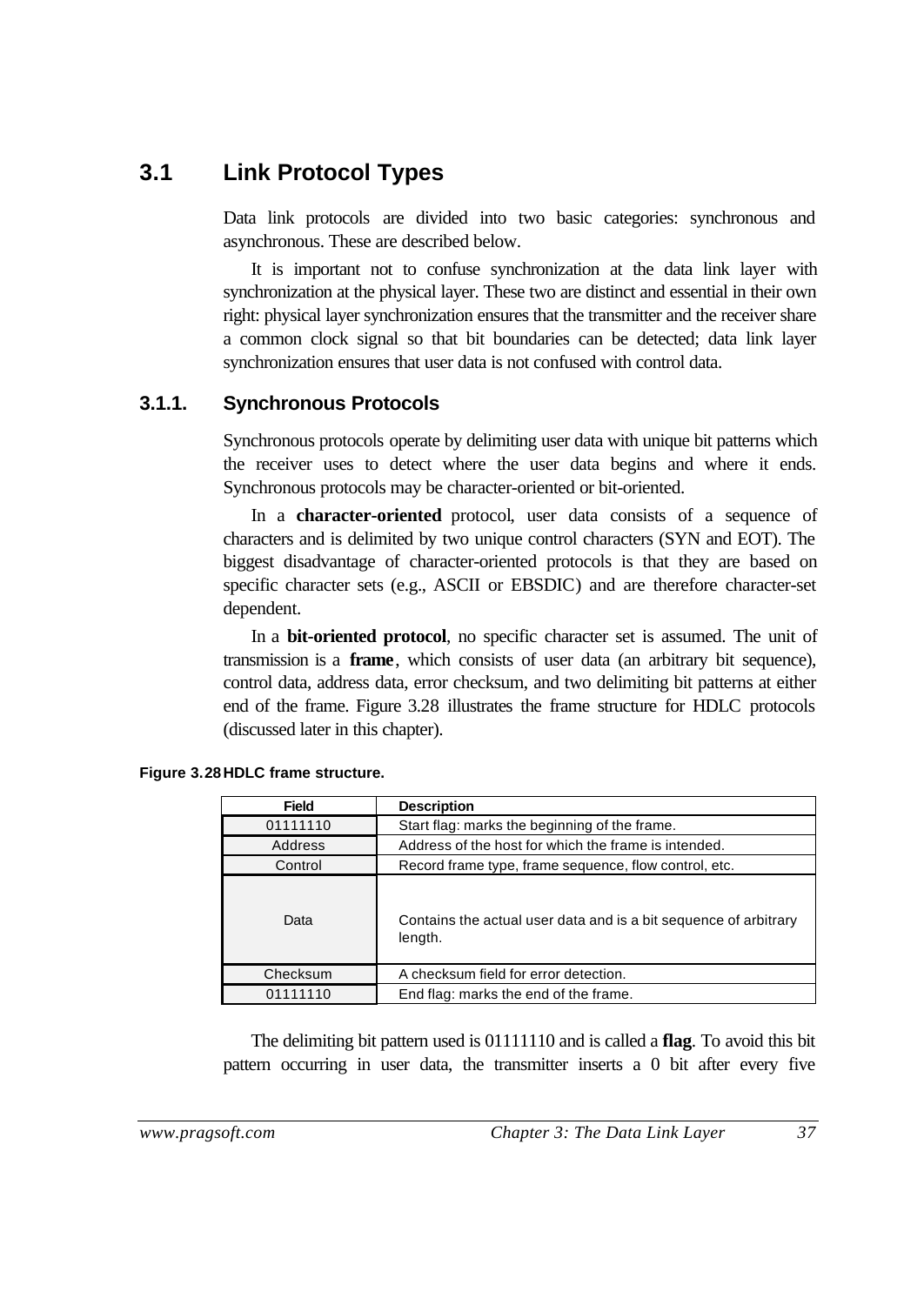consecutive 1 bits it finds. This is called **bit stuffing**; its effect is canceled by the receiver, which removes every 0 bit that occurs after every five consecutive 1 bits.

Bit-oriented protocols are by comparison more recent than other protocols and have dominated the market. To acknowledge their importance, most of this chapter is devoted to the description of this class of protocols.

### **3.1.2. Asynchronous Protocols**

Asynchronous protocols are character-oriented and operate by having the transmitter surround each character with a start and a stop bit. These two bits indicate to the receiver where the character starts and where it ends. The receiver extracts the user data by removing the start and stop bits.

### **3.1.3. Master-Slave Protocols**

Master-slave protocols are used in situations where a primary station (such as a host) controls one or more secondary stations (such as peripheral devices). Communication between the master and its slaves is governed by a general technique called **polling**. Polling is typically used in a multidrop line configuration where, for example, a set of terminals are connected to a host via a shared communication line.

In its simplest form, polling works as follows. The master can send data in form of a message to any of the slaves. The message contains an address which uniquely identifies the slave for which it is intended. To receive data from the slaves, the master 'polls' each slave in turn by sending a message to it and asking if it has any data to send. The slave responds by either sending data or by sending a rejection message to indicate it has nothing to send.

### **3.1.4. Peer-to-Peer Protocols**

In peer-to-peer protocols, all stations have similar status and communicate in a democratic fashion. The majority of network link protocols fall into this category. The **carrier-sense** protocol serves as an example, where all stations share a common communication channel. To transmit, a station monitors the channel for transmission by other stations and awaits its becoming free. Once the channel is free, the station starts transmitting. Collisions (when two stations attempt to transmit simultaneously) are resolved by requiring a transmitting station to monitor the channel at the same time and stop the transmission if it detects another station also transmitting. The collided stations then wait for some random period of time before attempting to retransmit.

### **3.2. Link Protocol Functions**

This section describes various functions performed by link layer protocols.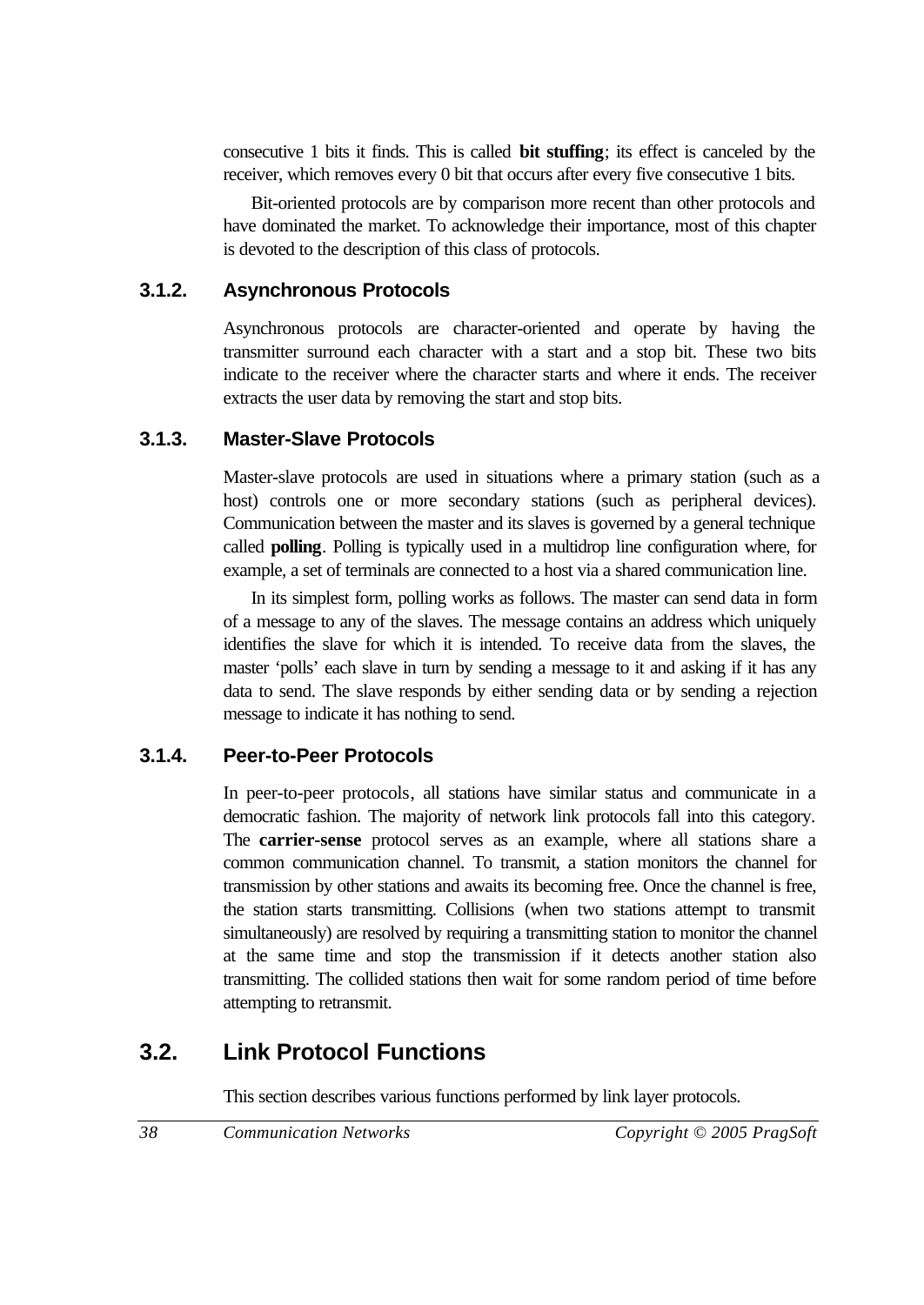### **3.2.1. Acknowledgments**

Data link layer does not provide end-to-end accountability; this is a responsibility of higher layers. Instead, each station is responsible for ensuring that the data received by it is correctly passed to the next station. This is facilitated by the use of acknowledgments, of which there are two types:

- An acknowledgment (**ACK**) is sent by a receiver to a transmitter to indicate that a frame has been received seemingly intact.
- A negative acknowledgment (**NAK**) is sent by a receiver to a transmitter to indicate that a corrupt frame has been received, or that a frame is missing.

In character-based protocols, acknowledgments are implemented as control characters. In bit-oriented protocols, they are implemented as **acknowledgment frames**.

The control field of a frame can contain two sequence numbers: a **send sequence number** and a **receive sequence number**. The frames dispatched by a transmitter are sequentially numbered using the send sequence number. The receiver compares the send sequence number of a frame against the send sequence numbers of earlier frames to check for lost frames. A NAK frame uses the receive sequence number to identify a corrupted frame, while an ACK frame uses the receive sequence number to identify the next frame it expects to receive, implying that it has correctly received all frames with sequence numbers less than that number.

To improve the use of network bandwidth, an acknowledgment method known as **piggybacking** is often used. In piggybacking, instead of sending a separate acknowledgment frame, the receiver waits until it has data to send to the receiver and embeds the acknowledgment in that frame.

### **3.2.2. Timers**

Timers provide a mechanism for placing a time limit on certain operations to be completed. A timer is set by a process and has a predefined expiry period. When the timer expires, the corresponding process is notified to take appropriate action.

Link protocols make use of a number of different timers, the exact number and function of which is protocol-dependent. However, two important timers (called T1 and T2) are used by most protocols.

T1 is set by a transmitter upon transmitting a frame. The transmitter expects to receive an acknowledgment frame before T1 expires. Otherwise, the transmitter resets T1 and retransmits the frame. The protocol allows a certain number of retries before the problem is propagated to a higher layer.

T2 is set by a receiver to ensure that an acknowledgment frame is sent to the transmitter before its T1 timer expires. This is intended to avoid the transmitter having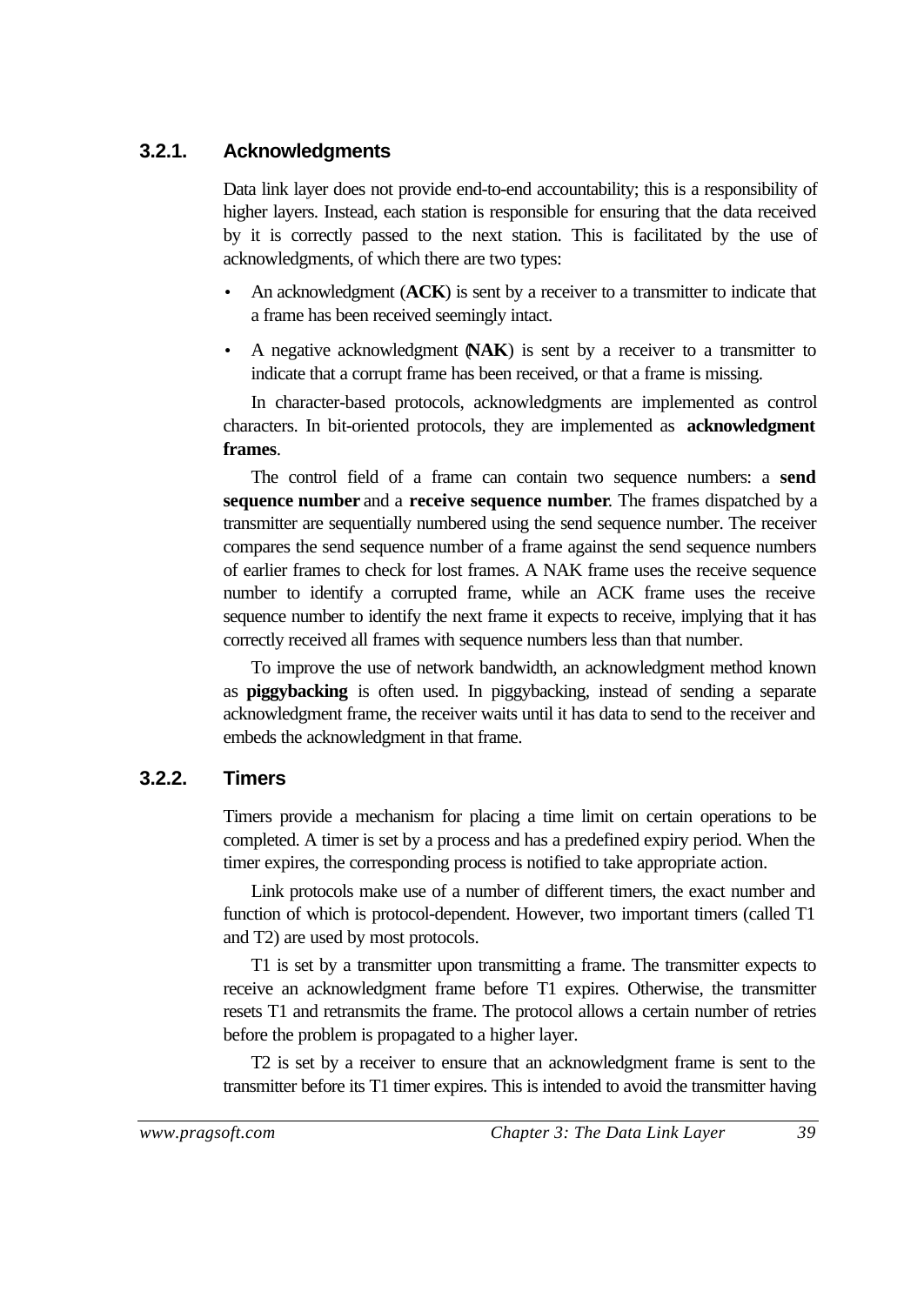to retransmit frames because the receiver has been slow in acknowledging their receipt. When piggybacking is used, the receiver will send a *separate* acknowledgment frame if T2 expires.

### **3.2.3. Error Checking**

No physical medium can guarantee error-free transmission of data. Errors occur because of interference from the environment surrounding the transmission medium or because of artifacts introduced by the equipment or the medium itself. In case of copper wires, for example, thermal noise, electrical noise, and impulse noise are some of the most common causes.

The most important role of the data link layer is to provide error-free transmission. To do this, it uses an error checking scheme to detect errors, and overcomes them by retransmitting corrupted frames. Many different error detection methods have been devised. We will discuss two popular methods in this section: parity checking and cyclic redundancy code.

**Parity checking** is a simple error detection method used with characteroriented protocols. One bit in every character bit sequence is reserved for parity. This bit is set by the transmitter to 0 or 1 so that the total number of 1 bits in the character is always even (in case of even parity checking) or always odd (in case of odd parity checking). The receiver checks the parity bit of each character to see if it is as expected. Figure 3.29 illustrates the method for an even parity checking scheme.

#### **Figure 3.29Even parity error checking.**

|                        |  |   |  |   | parity bit |  |
|------------------------|--|---|--|---|------------|--|
|                        |  |   |  | 0 | 0          |  |
|                        |  | 0 |  |   |            |  |
| character bit sequence |  |   |  |   |            |  |

Parity checking is effective in detecting an odd number of bit errors in a character (single bit errors represent the most common case). If an even number of bits in a character are corrupted then this will go unnoticed, because the parity bit will seem correct.

**Cyclic Redundancy Check** (CRC) is a more sophisticated method used with bit-oriented protocols. It is also called the **polynomial code** — so named because it treats the single bits in a bit sequence as the coefficients of an imaginary polynomial. For example, the bit sequence 101001 represents the polynomial:

 $1x^5 + 0x^4 + 1x^3 + 0x^2 + 0x^1 + 1x^0$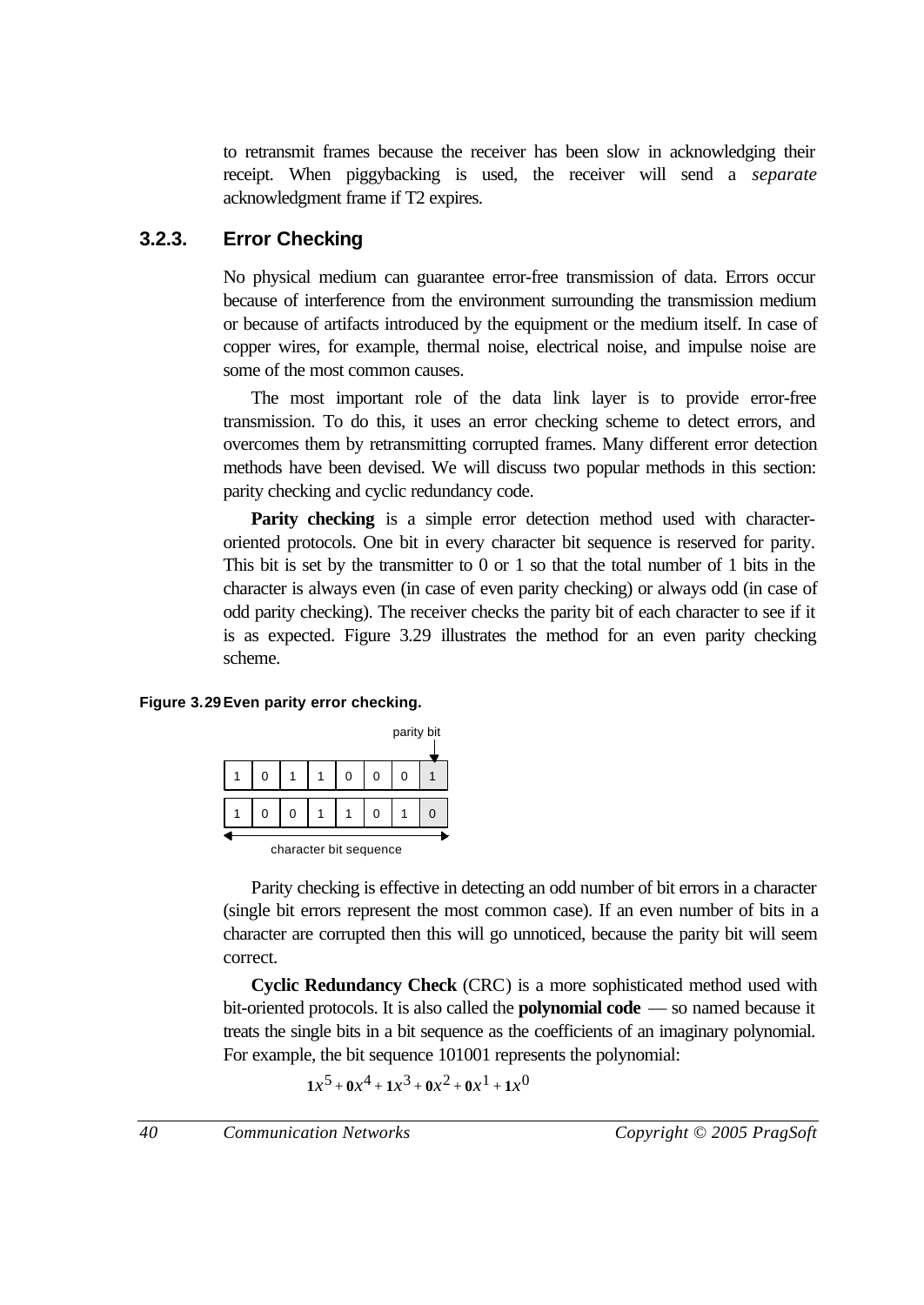$$
= x^5 + x^3 + x^0
$$

This polynomial is said to be of *order* 5, because its highest-order term is  $x^5$ .

CRC relies on the use of a **generator polynomial**, the choice of which is fairly arbitrary, except that the high and low order bits of its bit sequence must be 1 (e.g., 10111 is acceptable, but 0101 and 10110 are not) and that the transmitter and the receiver must use exactly the same generator polynomial.

CRC works as follows. Given a message (bit sequence) *m* represented by the polynomial  $m(x)$ , and a generator polynomial  $g(x)$  of order k, m is appended with exactly *k* zero bits. The result is equivalent to the polynomial  $p(x) = x^k m(x)$ .  $p(x)$  is divided by  $g(x)$  and the remainder is added to  $p(x)$  to produce the final polynomial *q*(*x*):

$$
q(x) = p(x) + (p(x) \text{ rem } g(x))
$$

It follows that  $q(x)$  is divisible by  $q(x)$ . The transmitter calculates q using m and g and then transmits *q* instead of *m*. If any of the bits in *q* are changed due to transmission errors,  $q(x)$  has a very high probability of no longer being divisible by  $g(x)$ . This is checked by the receiver to detect transmission errors. If there are no errors, the receiver extracts *m* from *q* (by discarding the *k* low-order bits) and this will be identical to the original message.

The polynomial calculation procedures described above serve only as a conceptual model. In practice, equivalent binary operations are used instead. The binary operations are surprisingly simple, to the point that the whole process is usually implemented in hardware. Calculating *q* involves the following steps:

1. Given a bit sequence *m* and a generator polynomial bit sequence *g* of order *k*, append *m* with exactly *k* zero bits to produce bit sequence *p*. For example:

$$
m = 100101110101
$$
  
\n
$$
g = 10111 \qquad (k = 4)
$$
  
\n
$$
p = 1001011101010000
$$

2. Divide *p* by *g*, using modulo 2 arithmetic, to produce a remainder *r*. Modulo 2 arithmetic operations are similar to binary operations, except that there are no borrows or carries. Addition and subtraction in modulo 2 are identical to the binary *exclusive or* operation. Continuing with our example:

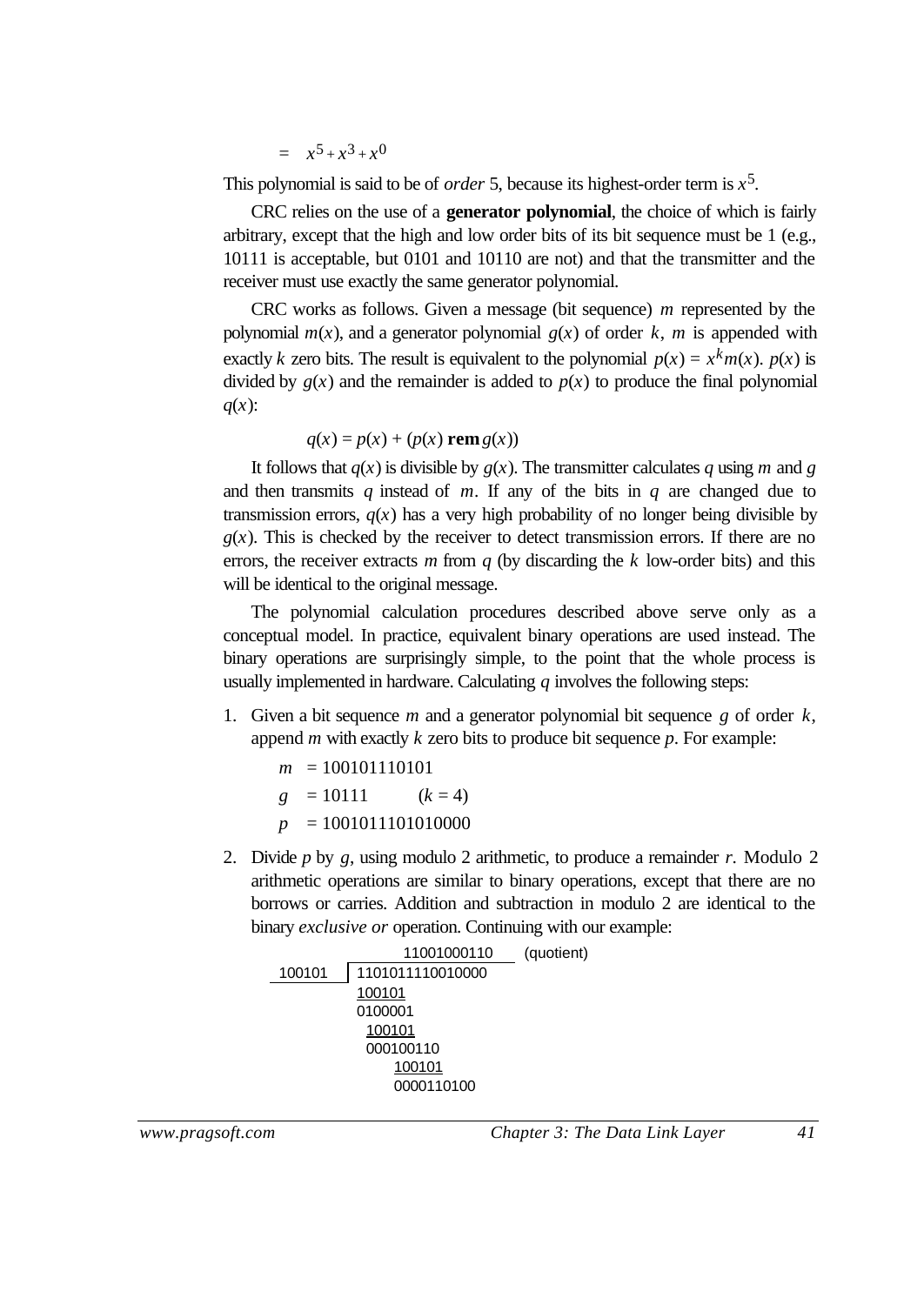| 100101  |             |
|---------|-------------|
| 0100010 |             |
| 100101  |             |
| 1110    | (remainder) |
|         |             |

3. Add *r* to *p* to produce *q*:

 $r = 1110$ 

 $q = 1001011101010000 + 1110$  $= 1001011101011110$ 

The effectiveness of CRC depends to a large extent on the choice of the generator polynomial. In practice, polynomials of order 16 are widely used. Hence 16 bits (two octets<sup>3</sup>) are needed for storing the remainder, which appears as the checksum field in the frame (see Figure 3.1). Such polynomials are more than 99% effective in catching a variety of errors.

#### **3.2.4. Retransmission**

Data link layer's approach to dealing with corrupted or lost frames is to retransmit them. Two different methods exist for this purpose. In the first method, called **Selective Reject**, upon encountering a faulty frame, the receiver requests the retransmission of that specific frame. Since additional frames may have followed the faulty frame, the receiver needs to be able to temporarily store these frames until it has received a corrected version of the faulty frame, so that frame order is maintained.

A simpler method, **Go-Back-N**, involves the transmitter requesting the retransmission of the faulty frame as well as all succeeding frames (i.e., all frames transmitted after the faulty frame). In other words, the receiver will not accept frames out of order and hence requires no additional means of storing them.

The advantage of Selective Reject over Go-Back-N is that it leads to better throughput, because only the erroneous frames are retransmitted. Go-Back-N, however, has the advantage of being simpler to implement and requiring less memory. To obtain the best of both worlds, sometimes a hybrid method is used. It behaves the same as Selective Reject, unless two consecutive frames are in error, in which case it behaves as in Go-Back-N.

#### **3.2.5. Flow Control**

The various stations in a network may operate at different speeds. One of the tasks of the data link layer is to ensure that slow devices are not swamped with data from fast devices. Flow control refers to the regulating of the rate of data flow from one

<sup>3</sup> An *octet* consists of eight consecutive bits. In most systems this is the same as a *byte*, but there are also systems, where a byte has seven, or nine, or some other number of bits.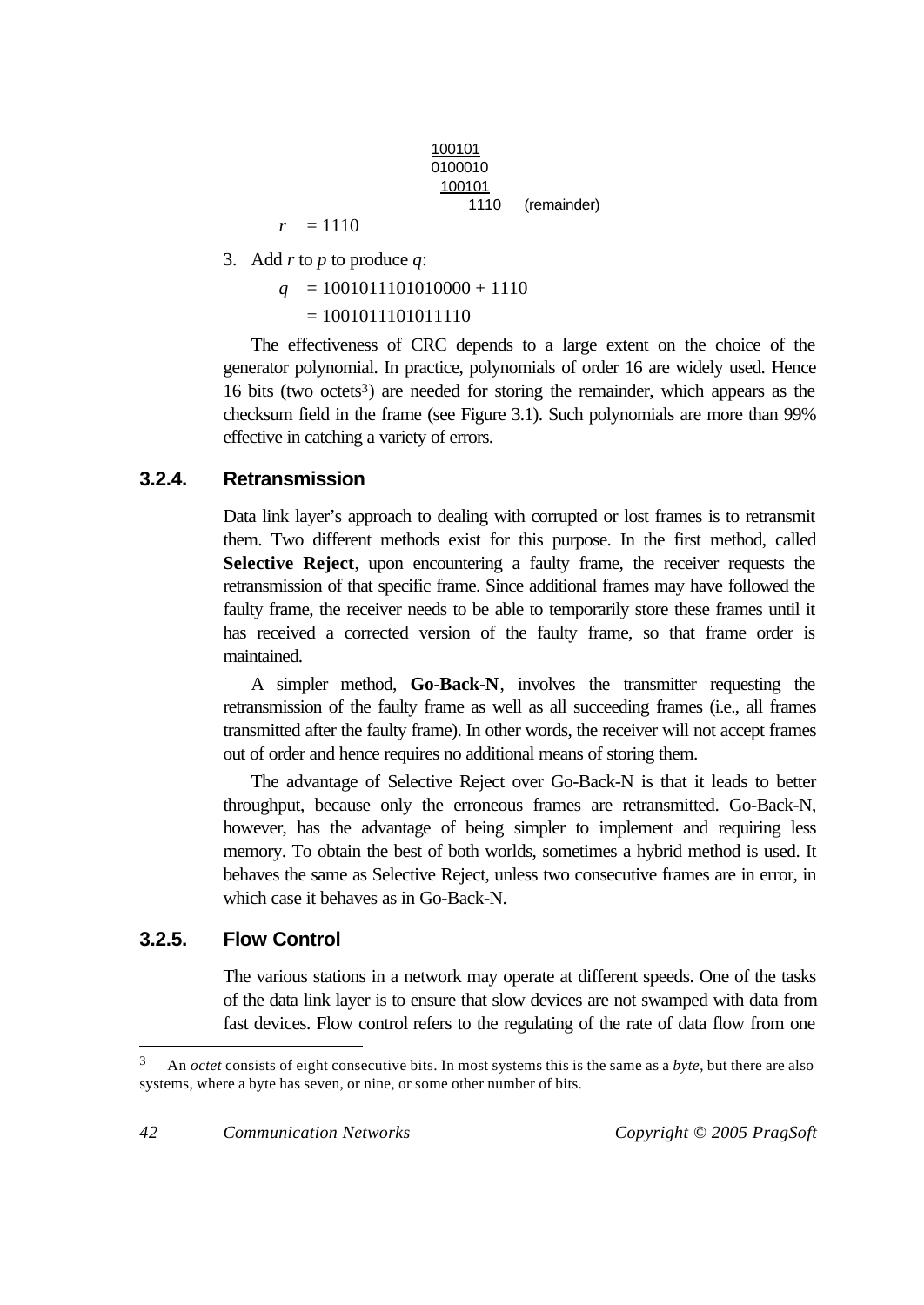device to another so that the receiver has enough time to consume the data in its receive buffer, before it overflows.

In character-oriented protocols, flow control is usually based on two control characters: XON and XOFF. When the receiver senses that it can no longer accept incoming data, it sends an XOFF character to the transmitter, which causes the latter to stop transmitting. Once the receiver has consumed enough of the data in its receive buffer so that it can receive more, it sends an XON character to the transmitter, causing it to resume transmission.

In bit-oriented protocols, flow control is handled through the use of ACK frames. Since the transmitter needs to keep a copy of its transmitted but yet unacknowledged frames in a buffer (in case they are corrupted and need to be retransmitted), the size of the buffer imposes an upper limit on the number of such frames. When necessary, the receiver can use this fact to slow down the transmitter by withholding ACK frames. The protocol described in the next section uses exactly such a strategy.

### **3.3. Sliding Window Protocol**

Sliding window is a general protocol used with bit-oriented protocols. In this protocol, the transmitter maintains a variable, *S*, which denotes the sequence number of the next frame to be transmitted. Similarly, the receiver maintains a variable, *R*, which denotes the sequence number of the next frame it expects to receive. Both variables are restricted to a limited range of values (e.g., 0 through 7) by using modulo arithmetic (e.g., modulo 8).

A **window** denotes a continuous subrange within the permitted range of values for the sequence numbers. For example, the ranges 0-3 and 6-1 both represent windows of size 3 (see Figure 3.30). Both the transmitter and the receiver have their own window:

- The **transmitter window** denotes the frames that have been transmitted but remain unacknowledged. This window can vary in size, from empty to the entire range. The transmitter must have enough buffer space to store the maximum possible number of unacknowledged frames.
- The **receiver window** denotes frames that are expected to be received. The receiver window size is fixed. A receiver window size of 1 means that frames must be received in transmission order. Larger window sizes allow the receiver to receive as many frames out of order. The receiver must have enough buffer space to store the maximum possible number of frames that can be received out of order.

#### **Figure 3.30Two windows of size 3.**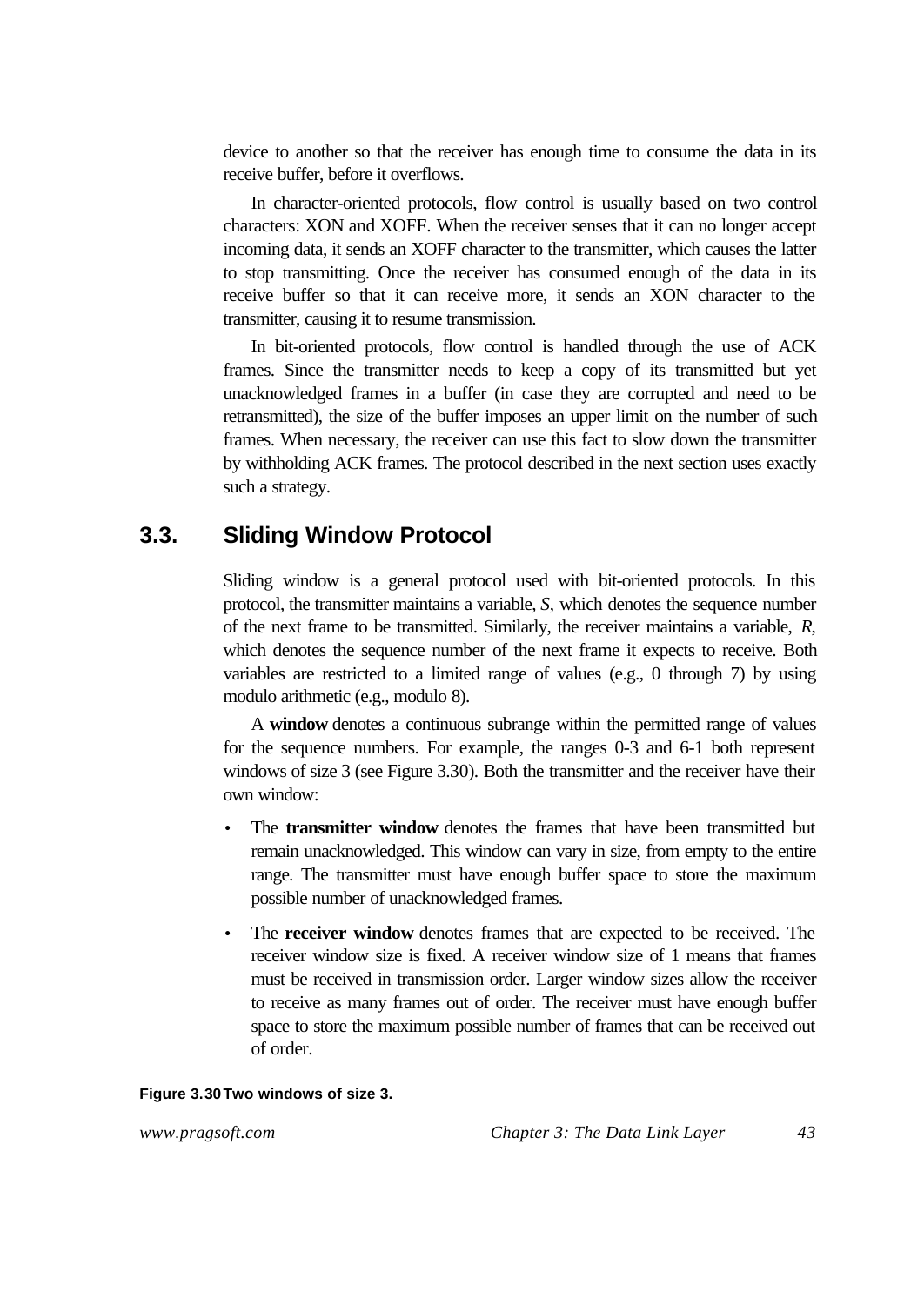

The sliding window protocol operates as follows. When the transmitter sends a frame, it increments *S* (and the upper bound of its window). When the receiver receives a frame whose sequence number falls within its window, it increments *R* and sends an ACK to the transmitter. If the frame's sequence number matches any position other than the lower bound of the window, it notes the fact that the corresponding frame has now been received. If the frame's sequence number matches the lower bound of the window, the window is rotated clockwise by one position (or more positions if succeeding frames within the window have already been received).

When the transmitter receives an ACK for a transmitted frame, it increments the lower bound of its window. Figure 3.31 illustrates the protocol for a sliding window of size 3, with the sequence number range 0-7.

It should be now clear that flow control is straightforward in the sliding window protocol. If the receiver withholds ACK frames, the transmitter soon reaches its maximum window size and has to stop transmitting. Once it receives further ACK frames, it can reduce its window size and transmit more frames.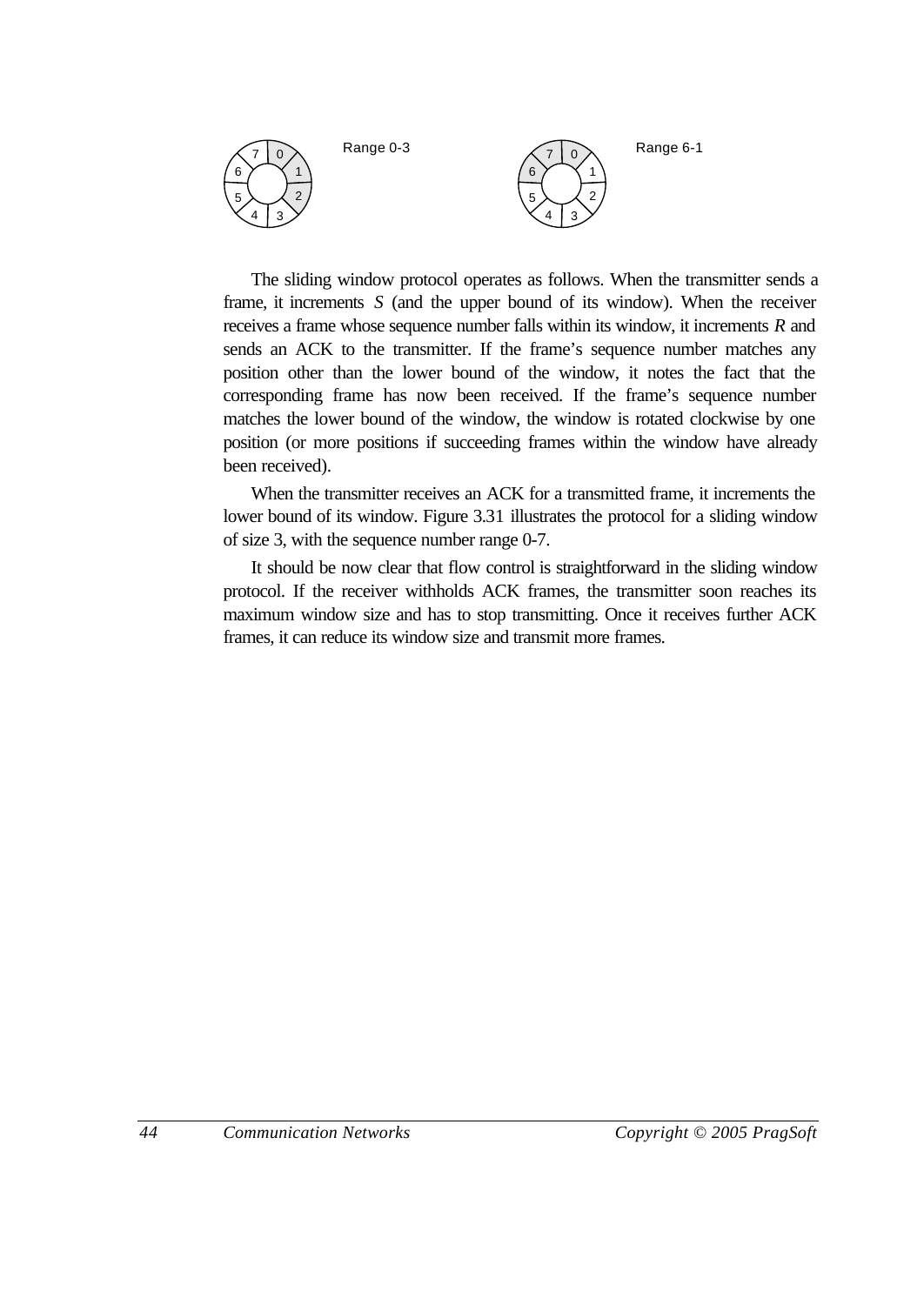

#### **Figure 3.31Sliding window of size 3, with sequence numbers 0-7.**

### **3.4. Data Link Layer Standards**

The most commonly-used data link layer standards are a number of *de facto* standards established by major computer manufacturers (e.g., BSC by IBM and DDCMP by DEC) and others published by ISO, CCITT, and IEEE. Below we will look at two popular standards; one character-oriented and one bit-oriented.

### **3.4.1. BSC**

Binary Synchronous Control (BSC; also known as BISYNC) is a widely-used synchronous, character-oriented protocol devised by IBM in the 1960s for halfduplex communication.

*www.pragsoft.com Chapter 3: The Data Link Layer 45*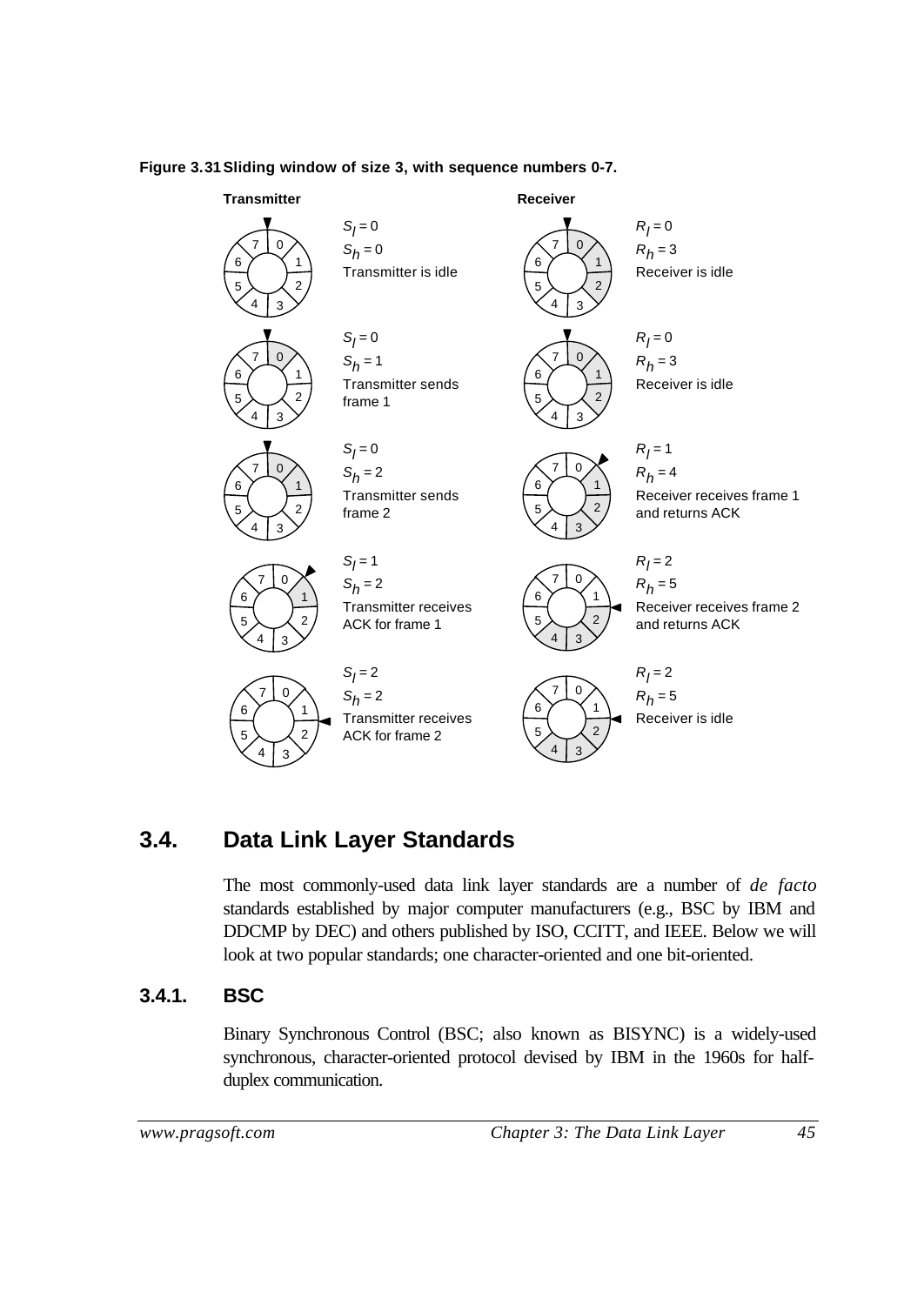To synchronize, the transmitter repeatedly sends a SYN character which the receiver looks for. Once the receiver has detected the SYN character, the two stations handshake to confirm that they are synchronized and can start exchanging data. Information is exchanged in character blocks. Figure 3.32 shows a sample block.

| <b>Field</b> | <b>Description</b>                                           |
|--------------|--------------------------------------------------------------|
| <b>SYN</b>   | Synchronization character.                                   |
| <b>SOH</b>   | Start-of-Header character.                                   |
| Header       | Used for control purposes.                                   |
| <b>STX</b>   | Start-of-Text character.                                     |
| Data         | Actual user data (of variable length and arbitrary content). |
| <b>FTX</b>   | End-of-Text character.                                       |
| Check        | Error checking char(s).                                      |

#### **Figure 3.32Sample BSC block.**

A block starts with a SYN character. SOH marks the beginning of a header which contains additional control information, such as the block sequence number, the address of the transmitter, the address of the receiver, etc. STX and ETX mark the beginning and end of user data, which is an arbitrary sequence of characters. A redundancy check concludes the block.

Since control characters may also occur in user data, another control character, DLE (Data Link Escape), is used to avoid their being interpreted as control codes. If a control character occurs in user data, it is simply preceded by a DLE character. A literal DLE itself appears as two consecutive DLEs. The receiver treats a DLE as meaning 'accept the next character as literal'.

Error handling in BSC is fairly simple. If the receiver receives a corrupted block, it returns a NAK block which contains the sequence number of the offending block. The transmitter then retransmits that block. Parity checking is also used on individual characters.

### **3.4.2. HDLC**

The High-level Data Link Control (HDLC) is a more recent bit-oriented protocol which enjoys widespread acceptance throughout the world. It is specified by ISO 3309, ISO 4335, and ISO 7809 standards, and supports half- as well as full-duplex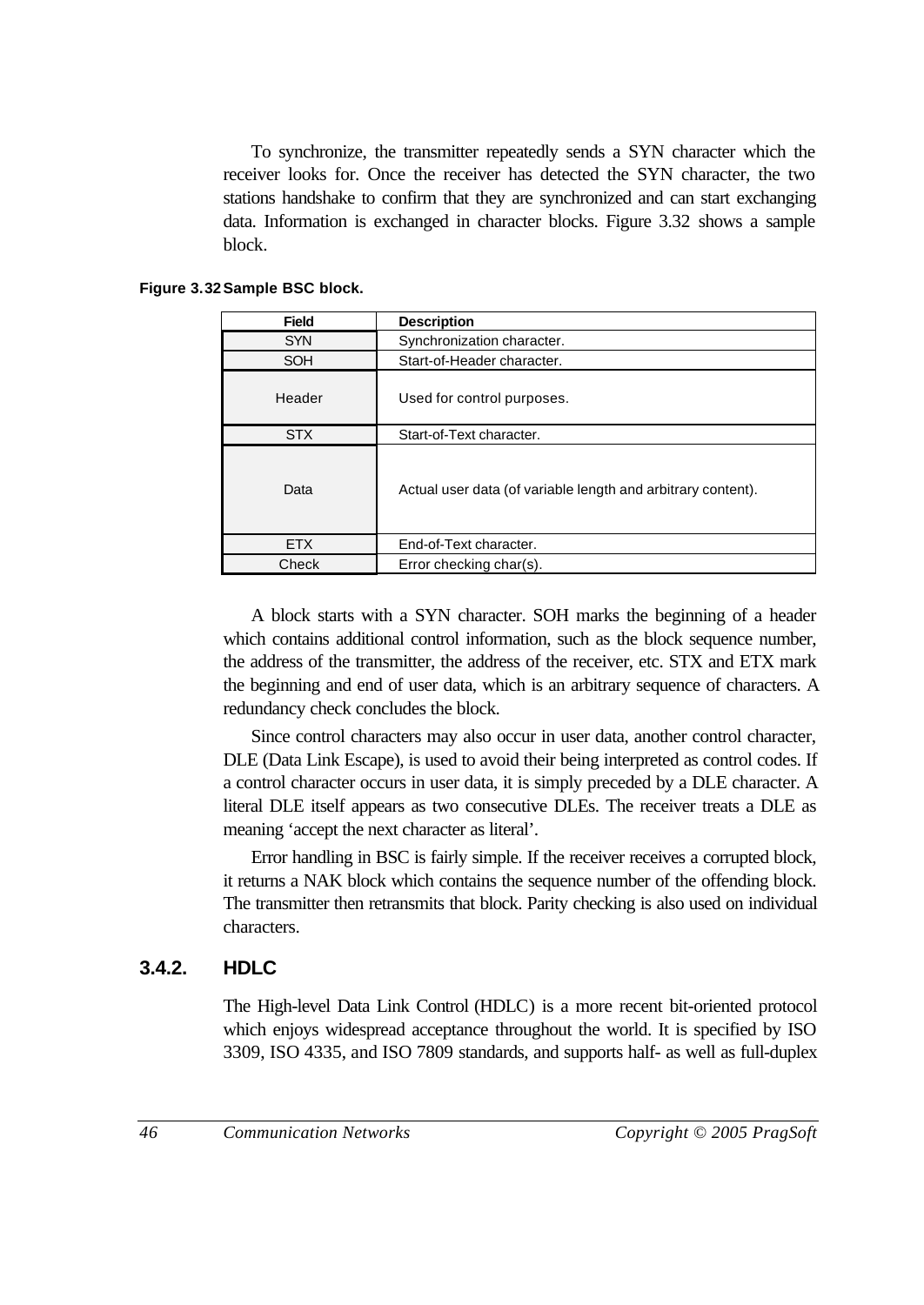communication. Most vendors now tend to support this protocol (or one of its derivatives) in their networking products.

HDLC offers a master-slave arrangement in which the master station (in charge of the link) issues command frames and the slave stations reply with response frames. It is also possible for a station to assume a hybrid identity (master and slave) so that it can both issue commands and send responses. HDLC offers three modes of operation:

- **Normal Response Mode** (NRM). In this mode, a slave station is unable to initiate a transmission; it can only transmit in response to a command from the master station. The master station is responsible for managing the transmission. This mode is typically used for multipoint lines, where a central station (e.g., a host computer) polls a set of other stations (e.g., PCs, terminals, printers, etc.).
- **Asynchronous Response Mode** (ARM). In this mode, a slave station can initiate a transmission on its own accord. However, the master station is still responsible for managing the transmission. This mode is now largely obsolete.
- **Asynchronous Balanced Mode** (ABM). In this mode, all stations are of the hybrid form with equal status. Each station may transmit on its own accord. This mode is best-suited to point-to-point configurations.

The HDLC frame structure is shown in Figure 3.28. The *Address* field and the *Control* field are one or two octets each. The *Checksum* field is two octets and uses the CRC method. The *Data* field is of arbitrary length, and may be zero for some messages.

The structure of the control field depends on the type of frame, and may be one of the three shown in Figure 3.33. **Information frames** are used for exchange of user data between two stations. They may also be used for acknowledging receipt of data in a piggyback fashion. **Supervisory frames** are used for control purposes such as ACK and NAK frames and flow control. **Unnumbered frames** are used for link control functions such as link connection and disconnection.

The role of *Send* and *Receive sequence numbers* were discussed earlier in the chapter. The Poll/Final (**P/F**) bit is used in a HDLC master-slave arrangement. When set by the master station, it acts as a polling request to the slave station. When set by the slave station, it marks the last transmitted frame in response to a poll. The *Supervisory code* consists of two bits and determines the type of supervisory commands (maximum of four commands or four responses). The *Unnumbered code* consists of five bits and determines the type of unnumbered commands (maximum of 32 commands or 32 responses).

|                  | <b>Information Frame</b> | <b>Supervisory Frame</b>       | <b>Unnumbered Frame</b> |  |
|------------------|--------------------------|--------------------------------|-------------------------|--|
| www.pragsoft.com |                          | Chapter 3: The Data Link Layer |                         |  |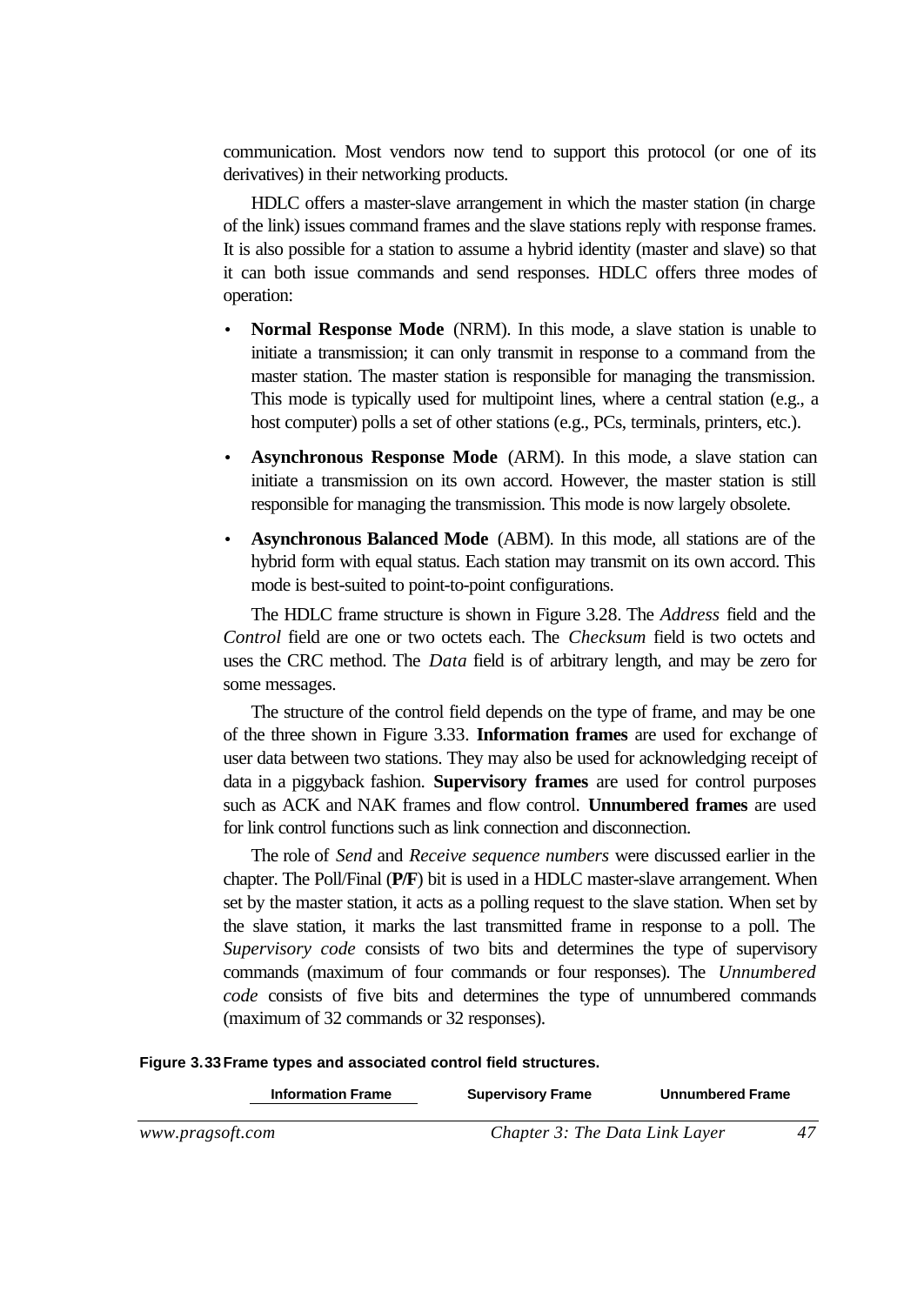

Figure 3.34 summarizes some of the supervisory and unnumbered commands and responses. The supervisory frames use the receive sequence number for acknowledgment and rejection, as discussed earlier.

There are a number of HDLC-related protocols, often referred to as HDLC subsets. These include:

- The **Link Access Procedure** (LAP) is based on the SARM command of HDLC. Under LAP, the transmitting station sends a SARM to the receiving station. The latter responds with a UA. At its discretion, the receiving station may interpret the receiving of a SARM command as a request for transmission in the opposite direction, in which case the roles are reversed.
- The **Link Access Protocol Balanced** (LAP-B) is an ABM subset of HDLC designed for use with X.25 (see Chapter 4). It is used for establishing a link between a DCE and a DTE. LAP-B does not support the SREJ command, and only supports a limited number of the unnumbered commands.
- The **Link Access Protocol, D channel** (LAP-D) is an HDLC subset designed for use with ISDN. It will be described in Chapter 11.
- The **Logical Link Control** (LLC) is an HDLC subset designed as a part of the IEEE 802 series of standards for use with LANs. It will be described in Chapter 10.

## **3.5. Further Reading**

Martin and Leben (1988), Black (1989), Gitlin *et al* (1992), Halsall (1992), and Stallings (1994) provide comprehensive descriptions of the data link layer protocols and standards. LAN data link layers are discussed in Chapter 9. Chapter 11 describes the ISDN data link layer.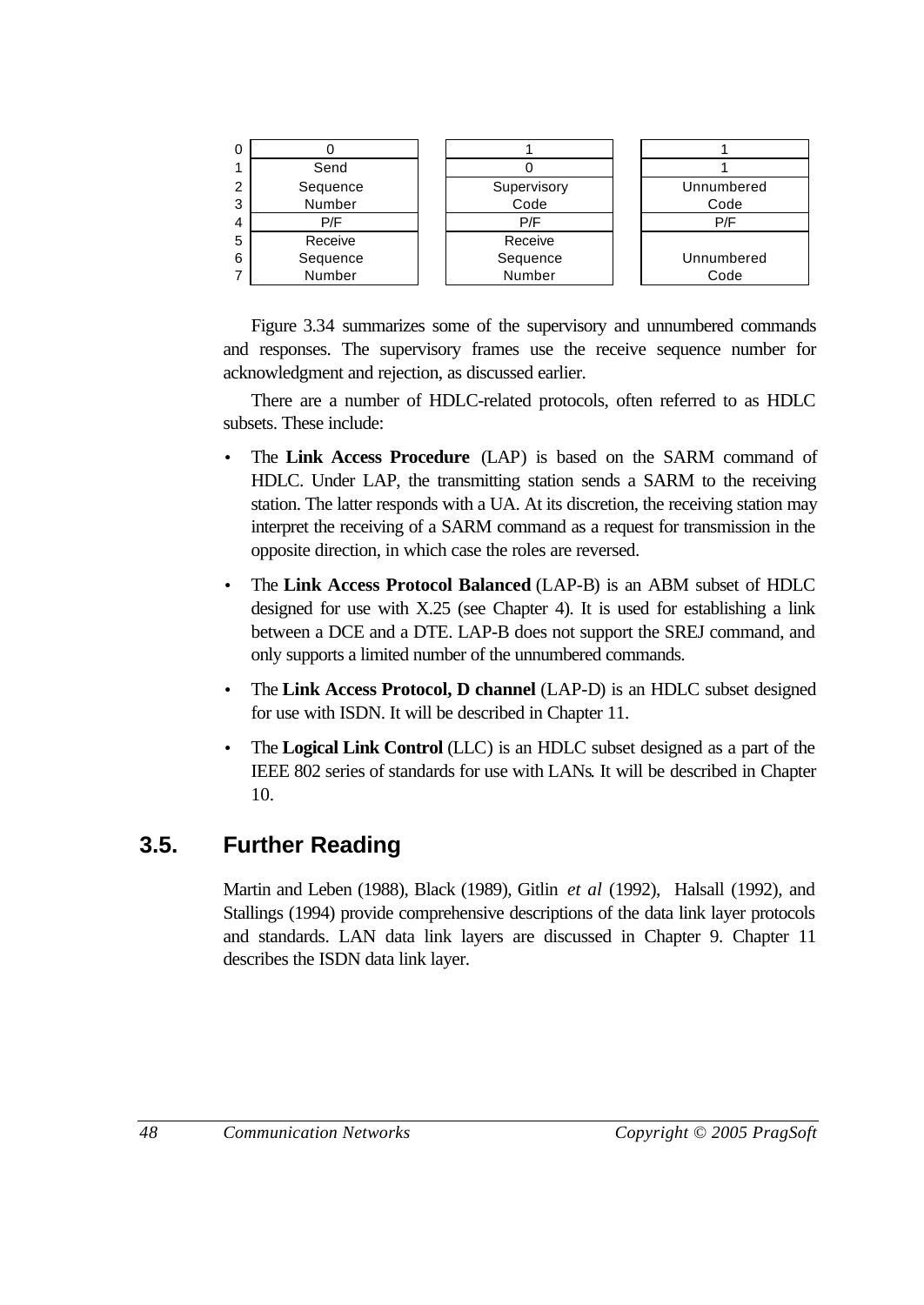| <b>Mode</b> | Command     | Response    | <b>Description</b>                                  |
|-------------|-------------|-------------|-----------------------------------------------------|
| Information |             |             | Used for exchange of user data.                     |
| Supervisory | <b>RR</b>   | <b>RR</b>   | Receive Ready. Station is ready to receive frames   |
|             |             |             | and acknowledged receipt of earlier frames.         |
|             | <b>RNR</b>  | <b>RNR</b>  | Receive Not Ready. Station is unable to receive     |
|             |             |             | frames, but acknowledged receipt of earlier         |
|             |             |             | frames.                                             |
|             | <b>REJ</b>  | <b>REJ</b>  | Reject. Rejects a frame according to the Go-Back-   |
|             |             |             | N scheme.                                           |
|             | <b>SREJ</b> | <b>SREJ</b> | Selective Reject. Selectively rejects a frame.      |
| Unnumbered  | <b>SNRM</b> |             | Set Normal Response Mode.                           |
|             | <b>SARM</b> |             | Set Asynchronous Response Mode.                     |
|             | <b>SABM</b> |             | Set Asynchronous Balanced Mode.                     |
|             | <b>SIM</b>  |             | Set Initialization Mode.                            |
|             | UI          | UI          | Unnumbered Information. Used for exchange of        |
|             |             |             | data in unsequenced frames.                         |
|             | UP          |             | Unnumbered Poll. Unsequenced poll frame.            |
|             |             | UA          | Unnumbered Acknowledgment. Unsequenced              |
|             |             |             | acknowledgment frame.                               |
|             | <b>DISC</b> |             | Disconnect. Forces a slave station into disconnect  |
|             |             |             | mode.                                               |
|             |             | <b>DM</b>   | Disconnect Mode. Used by a slave to indicate it is  |
|             |             |             | in disconnect mode.                                 |
|             | <b>RSET</b> |             | Reset. Enables stations to reset their send/receive |
|             |             |             | sequence numbers.                                   |

**Figure 3.34Sample HDLC commands and responses.**

### **3.6. Summary**

- Data link protocols are divided into **synchronous** and **asynchronous**. A synchronous protocol is either **character-oriented** (user data is a sequence of delimited characters) or **bit-oriented** (user data is encapsulated by frames). Asynchronous protocols are all character-oriented.
- A data link protocol may use the **master-slave** model (based on the polling technique) or the **peer-to-peer** model (all stations have the same status).
- Link layer protocols comprise a number of functions: **acknowledgment** (to ensure that data is correctly passed on by stations), **timers** (to impose time limits on operations), **error checking** (to facilitate error-free transmission), **retransmission** (to overcome errors), and **flow control** (to manage the differences in device speeds).
- **Parity checking** is a simple error checking method used with character-oriented protocols. **CRC** is a more sophisticated error checking method used with bitoriented protocols.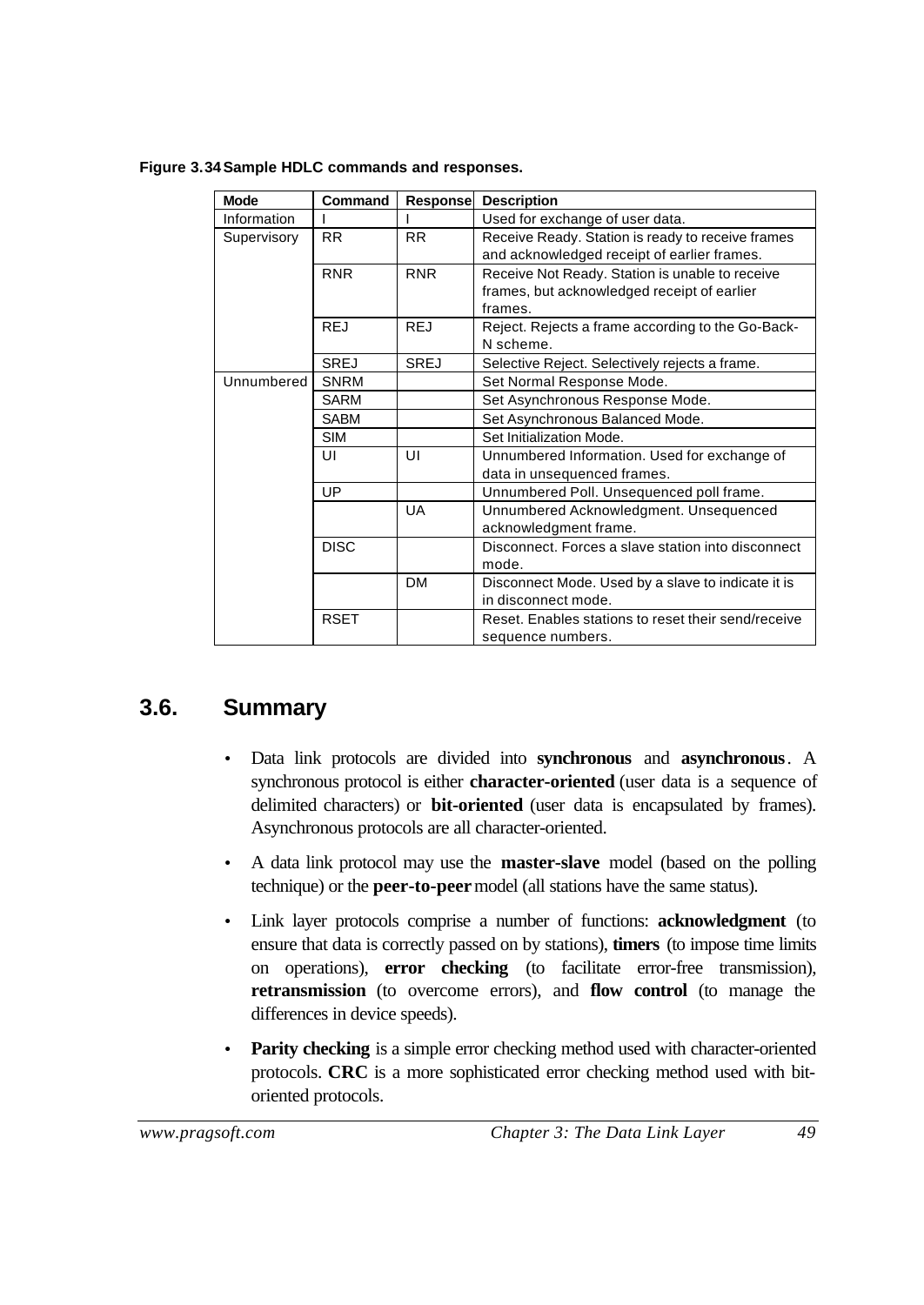- The **sliding window** protocol is a widely-used flow control protocol which relies on the transmitter keeping track of transmitted but unacknowledged frames, and the receiver keeping track of frames that are expected to be received.
- The **BSC** (or **BISYNC**) protocol is a widely-used synchronous, characteroriented protocol devised by IBM.
- The **HDLC** is a widely-used bit-oriented protocol with a number of variations: LAP, LAP-B, LAP-D, and LLC. HDLC offers three modes of operation (NRM, ARM, and ABM). It transmits information in frames, of which there are three types: **information frames**, **supervisory frames**, and **unnumbered frames**.

### **3.7. Exercises**

- 3.17 Explain the difference between synchronization at the physical layer and synchronization at the data link layer.
- 3.18 Describe what is meant by bit stuffing. Rewrite the following bit sequence after bit stuffing it: 0111110011101111111111010111.
- 3.19 Explain how the polling technique works. Describe an application for which polling may be appropriate.
- 3.20 Describe the role of frame sequence numbers and how they are used for acknowledgment purposes.
- 3.21 Assuming the generator polynomial  $x^5 + x^3 + x^0$ , what is the CRC code for the following bit sequence: 0110111001111011110111111010111?
- 3.22 Describe the role of T1 and T2 timers and how they can be used to handle a lost frame situation using the Selective Reject and G0-Back-N methods.
- 3.23 What problems are likely to occur in absence of a flow control scheme?
- 3.24 Using a diagram, illustrate how the sliding window protocol (with a maximum transmitter window size of 5 and receiver window size of 2) operates for the following scenario:
	- 1. Transmitter sends frames 1 and 2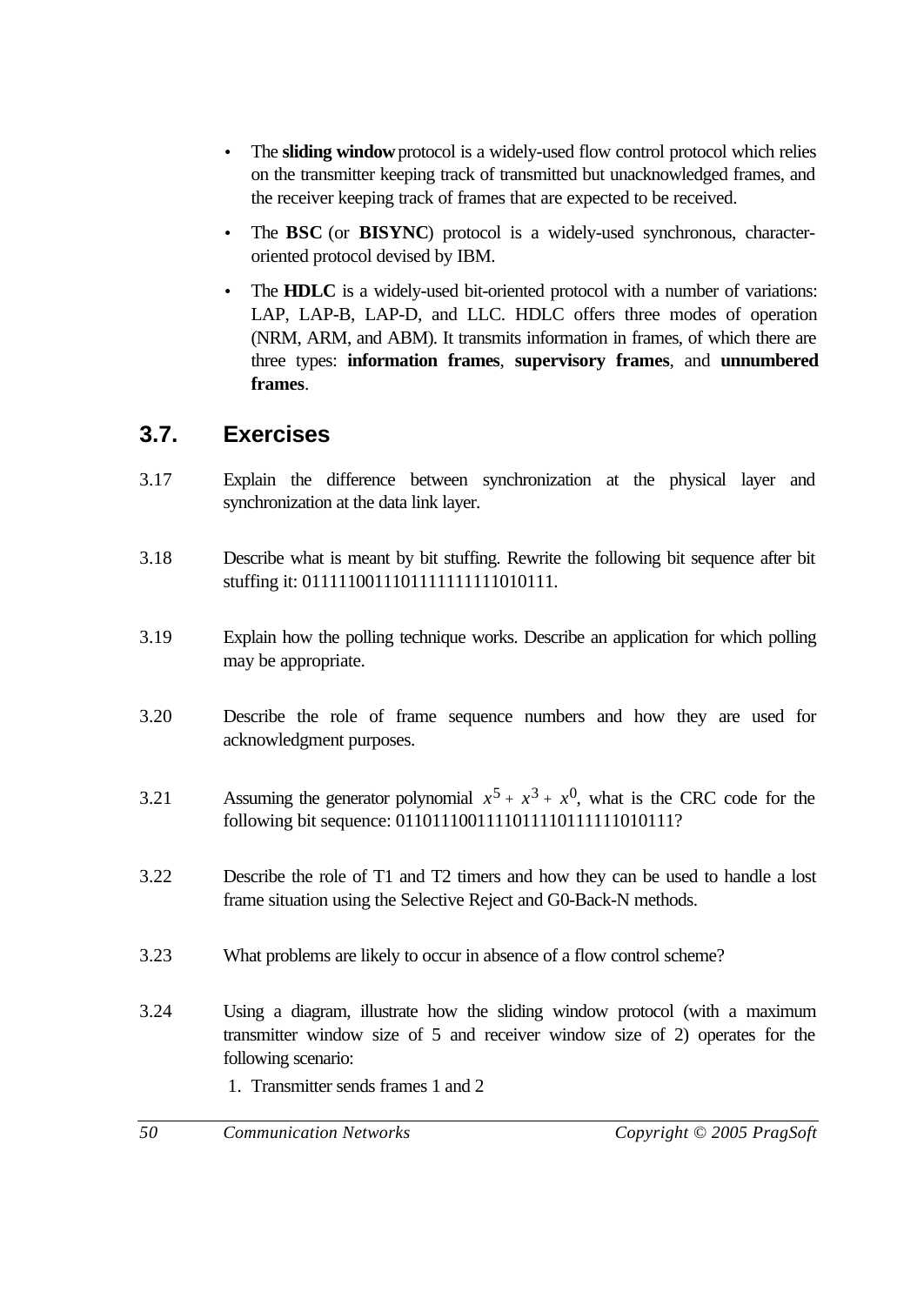- 2. Transmitter receives ACK for frame 1
- 3. Transmitter sends frame 3
- 4. Transmitter receives ACK for frames 2 and 3
- 3.25 Describe the role of information, supervisory, and unnumbered frames in HDLC. Use a sequence diagram to illustrate the use of SREJ command in a data transfer situation.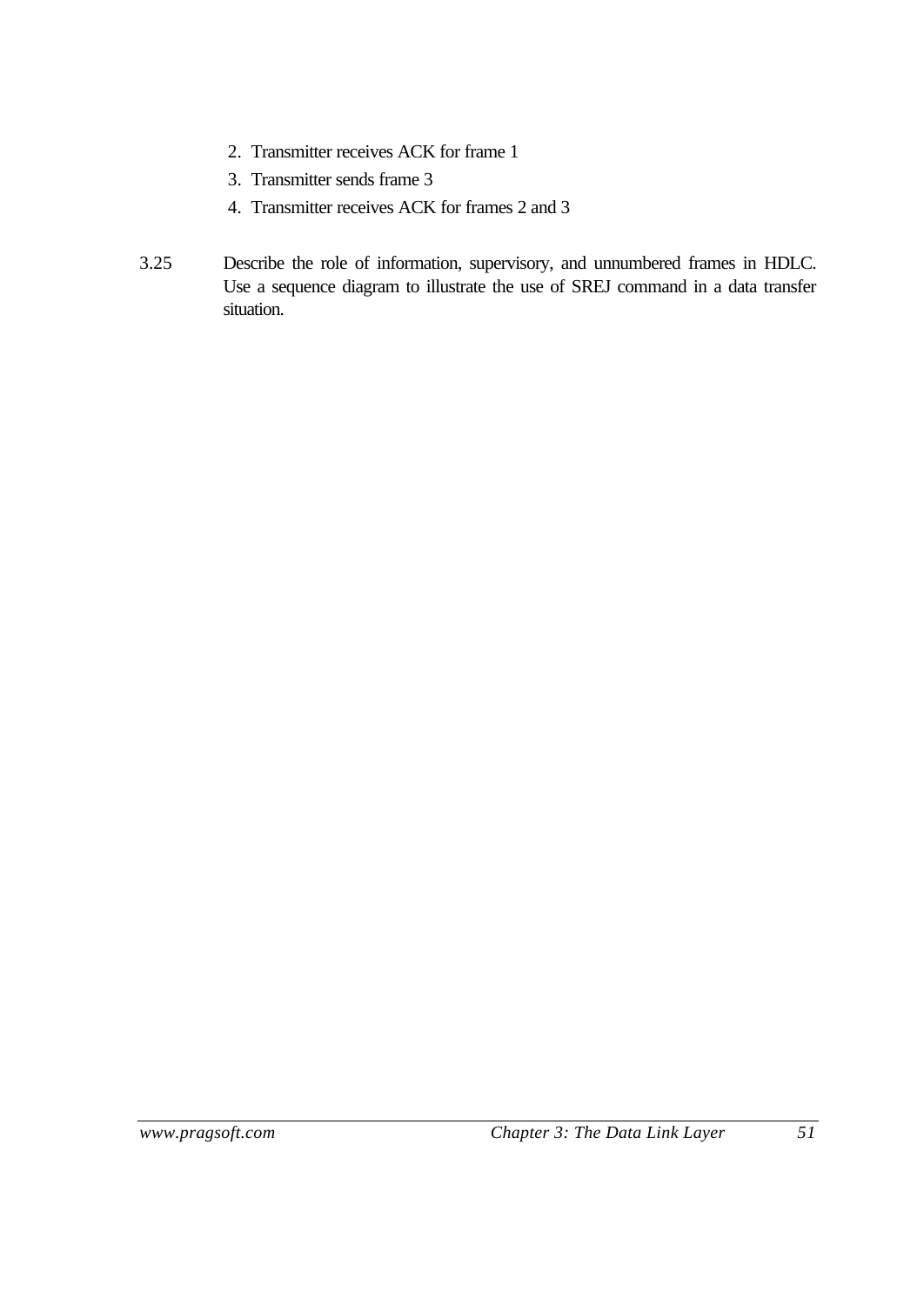# **4. The Network Layer**

This chapter describes the network layer of the OSI model. The network layer handles the routing of data packets across the network, and defines the interface between a host and a network node.

We will first discuss the use of network primitives for defining network services. Then we will look at two switching methods and their use for routing. This is followed by a description of data packets and their handling by the network layer. We will then turn our attention to the problem of interconnecting two networks, and discuss the protocol sublayering provided for this purpose. Finally, we will look at four widely-accepted standards for networking as well as internetworking.

After completing this chapter you should be able to:

- Understand the nature of network services and use network primitives to describe network service scenarios.
- Describe how circuit switching works and appreciate its strengths and weaknesses.
- Describe how packet switching works and distinguish between the virtual circuit and datagram methods and their packet formats.
- Understand the three basic routing algorithms (flooding, static routing, and dynamic routing) and their characteristics.
- Appreciate the importance of congestion control.
- Appreciate the need for internetworking and the sublayers provided to support it.
- Have a basic knowledge of network layer standards X.25, X.75, IP, and ISO 8473.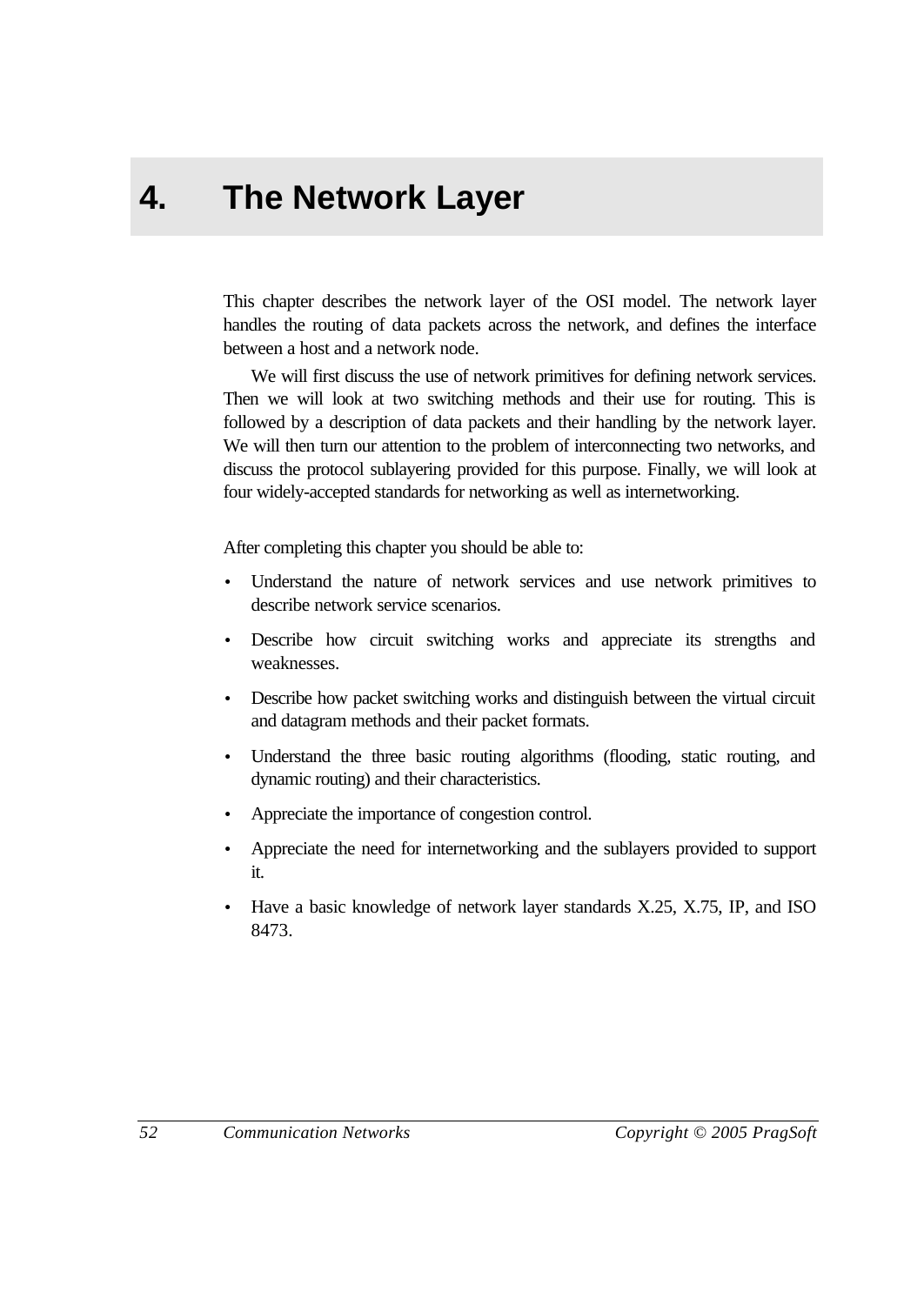### **4.1. Network Services**

At the outset, the network layer provides a set of services to the transport layer. These services characterize the interface between the two layers and isolate the network details (lower three layers) from the network users (upper four layers). Network service content is therefore of considerable importance.

Network services are defined in terms of network service primitives. Figure 4.35 summarizes the primitives together with their possible types and parameters. Please note that these primitives only serve as a modeling tool and do not imply anything about how network services are implemented.

*Addresses* refer to Network Service Access Points (NSAP); these denote entities at the network layer that act as the interface to service users. *Quality Of Service* (OOS) denotes a set of parameters (such as error rate, delays, cost, failure likelihood, throughput) which collectively describe the quality of the network service. *User data* refers to actual user data provided by service users for transfer by the service provider. *Options* denote a variety of options that may be activated with some commands (e.g., whether data transfers can be confirmed).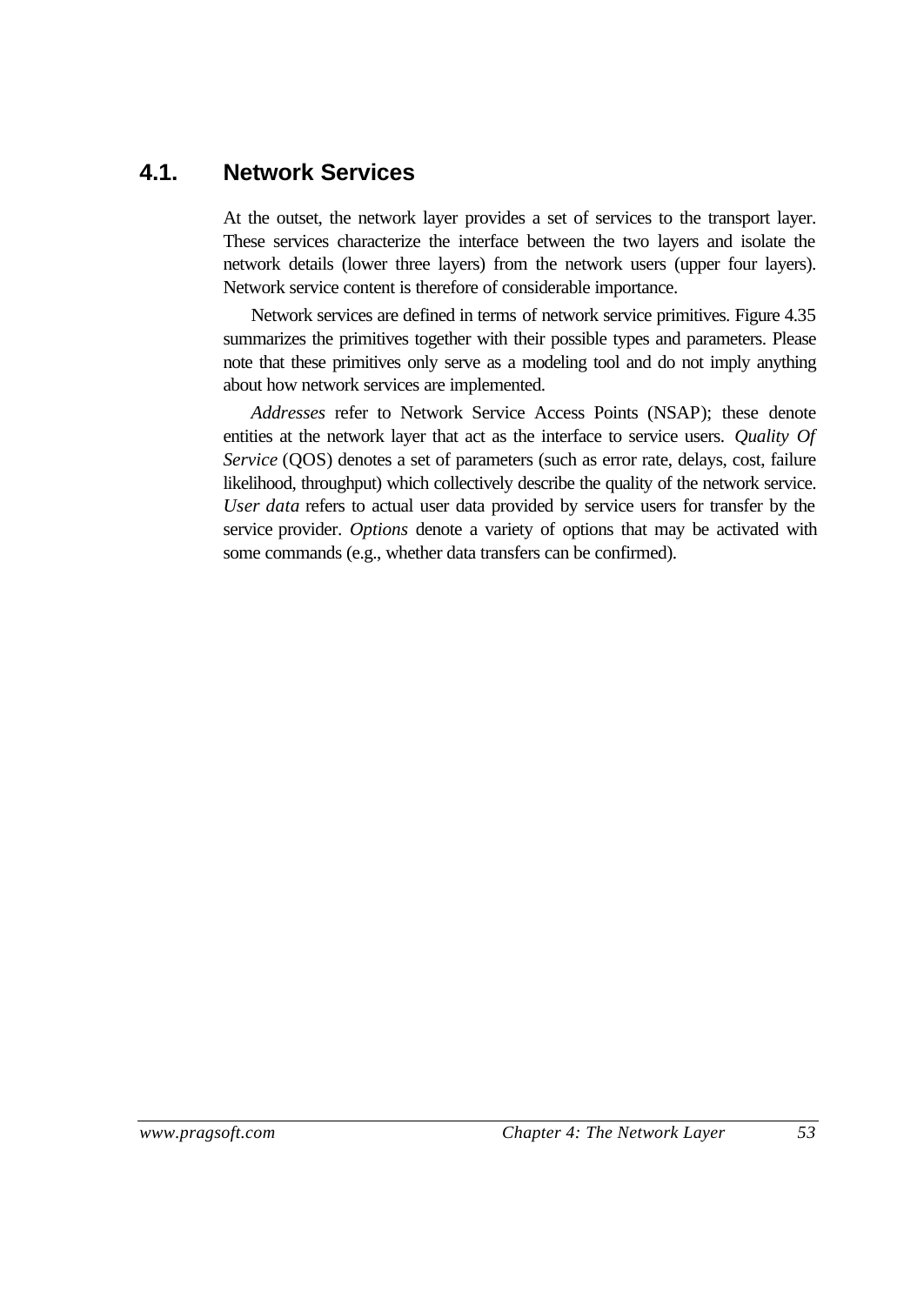**Figure 4.35Network service primitives.**

| <b>Primitive</b> | <b>Types</b> | <b>Parameters</b>   | <b>Purpose</b>                        |
|------------------|--------------|---------------------|---------------------------------------|
| N-CONNECT        | request      | (addresses,         | Used for initiating a connection      |
|                  | indicate     | options,            | (connections are always initiated by  |
|                  | response     | quality of service, | service users).                       |
|                  | confirm      | user data)          |                                       |
| N-DATA           | request      | (user data,         | Used for normal data transfer (with   |
|                  | indicate     | confirm option)     | or without confirmation).             |
| N-EXPEDITED-DATA | request      | (user data)         | Used for high priority data transfer. |
|                  | indicate     |                     |                                       |
| N-ACK-DATA       | request      | $\left( \right)$    | Used for confirmation of data         |
|                  | indicate     |                     | transfer.                             |
| N-RESET          | request      | $\left( \right)$    | Used by the service user or provider  |
|                  | indicate     |                     | for resetting the network service.    |
|                  | response     |                     |                                       |
|                  | confirm      |                     |                                       |
| N-DISCONNECT     | request      | (addresses,         | Used by the service user or provider  |
|                  | indicate     | reason, user data)  | for disconnecting a connection.       |

#### **Figure 4.36Sample scenario of network services.**



Figure 4.36 illustrates the use of the network services in a sample scenario. Network service user A first requests a connection, which is indicated to network service user B by the service provider. B responds to the request and the network confirms with A. Then A expedites some data which is indicated to B by the network. A normal data transfer from A to B follows which includes confirmation.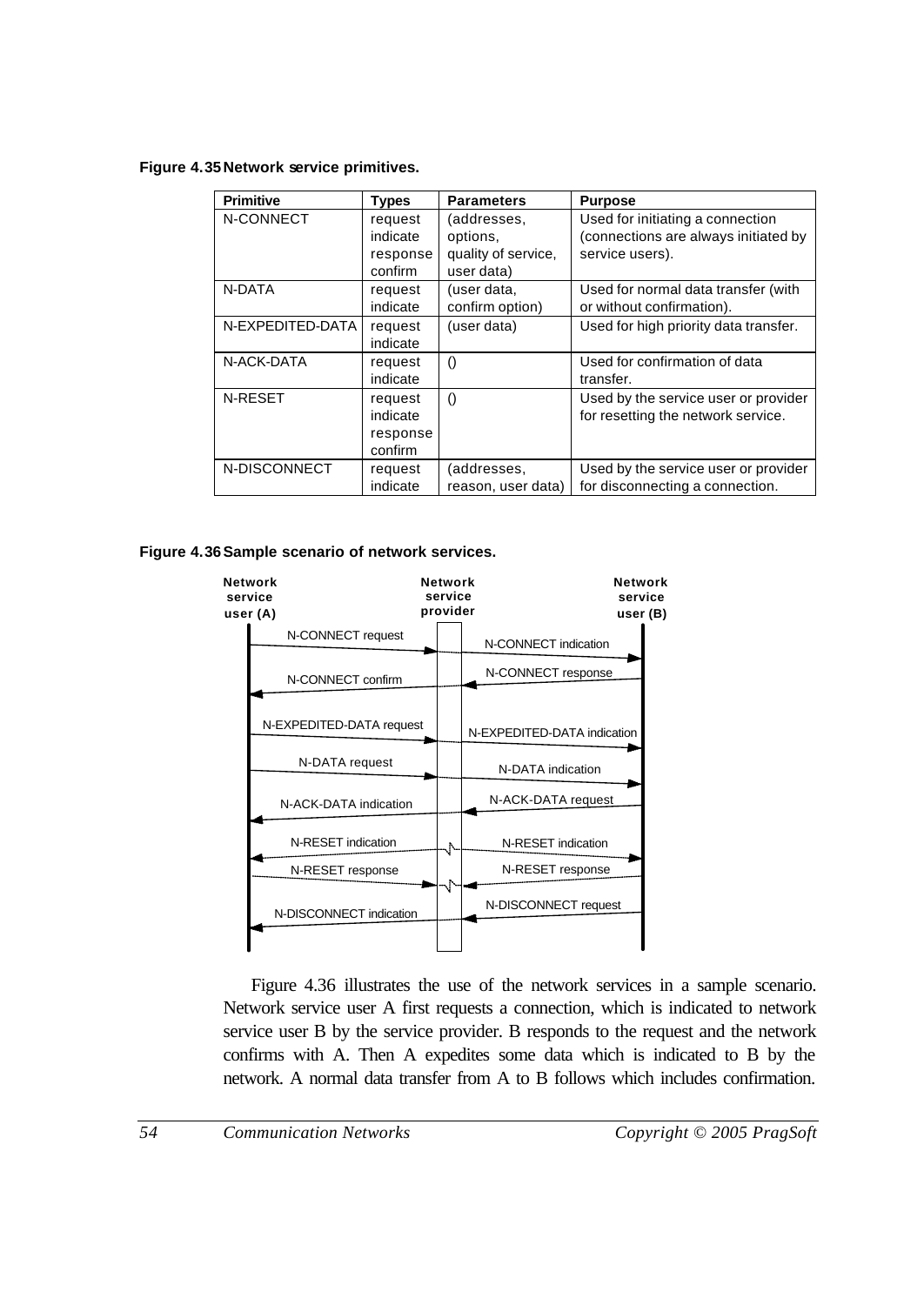Then the network encounters an error and simultaneously sends reset indications to A and B, which both respond to. Finally, B requests a disconnection, which is indicated to A, and terminates the connection.

### **4.2. Switching Methods**

Switching is the generic method for establishing a path for point-to-point communication in a network. It involves the nodes in the network utilizing their direct communication lines to other nodes so that a path is established in a piecewise fashion (see Figure 4.38). Each node has the capability to 'switch' to a neighboring node (i.e., a node to which it is directly connected) to further stretch the path until it is completed.

#### **Figure 4.37A 'switched' path.**



One of the most important functions of the network layer is to employ the switching capability of the nodes in order to route messages across the network. There are two basic methods of switching: circuit switching and packet switching. These are separately discussed below.

### **4.2.1. Circuit Switching**

In circuit switching, two communicating stations are connected by a *dedicated* communication path which consists of intermediate nodes in the network and the links that connect these nodes. What is significant about circuit switching is that the communication path remains intact for the duration of the connection, engaging the nodes and the links involved in the path for that period. (However, these nodes and links are typically capable of supporting many channels, so only a portion of their capacity is taken away by the circuit.)

Figure 4.38 shows a simple circuit switch which consists of a  $3\times3$  matrix, capable of connecting any of its inlets (*a*, *b*, and *c*) to any of its outlets (*d*, *e*, and *f*). Each crosspoint appears as a circle. A hollow circle means that the crosspoint is *off* (i.e., the two crossing wires are not connected). A solid circles means that the crosspoint is *on* (i.e., the crossing wires are connected). The switch can support up to three simultaneous but independent connections. (Although we have used an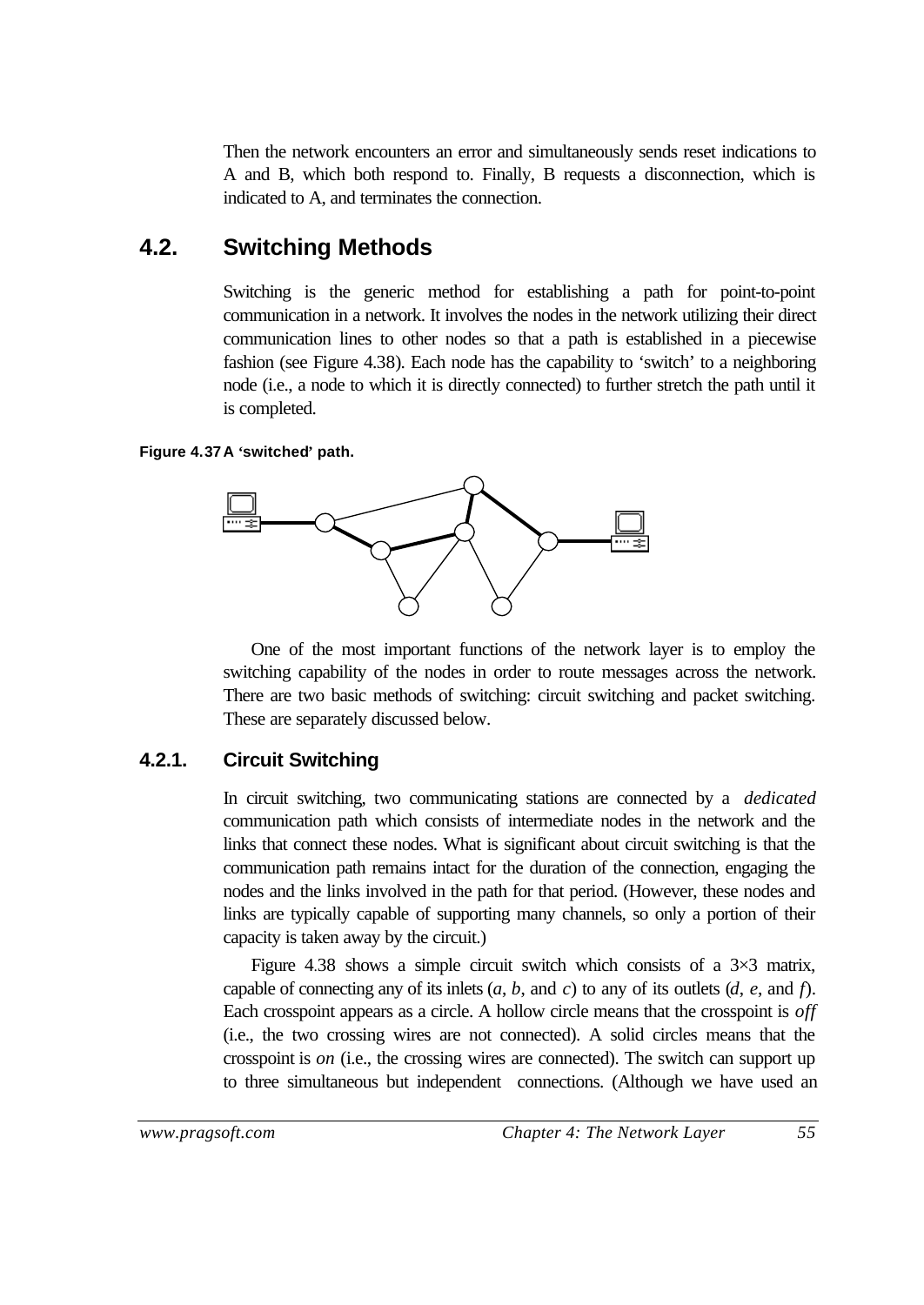equal number of inlets and outlets here, in general, this need not be the case. Switches may also have more inlets than outlets, or more outlets than inlets.)

#### **Figure 4.38A simple circuit switch.**



Figure 4.39 shows a simple circuit-switched network built using the switch in Figure 4.38. When the two hosts shown in the figure initiate a connection, the network determines a path through the intermediate switches and establishes a circuit which is maintained for the duration of the connection. When the hosts disconnect, the network releases the circuit.

#### **Figure 4.39Circuit switching.**



Circuit switching relies on dedicated equipment especially built for the purpose, and is the dominant form of switching in telephone networks. Its main advantage lies in its predictable behavior: because it uses a dedicated circuit, it can offer a constant throughput with no noticeable delay in transfer of data. This property is important in telephone networks, where even a short delay in voice traffic can have disruptive effects.

Circuit switching's main weakness is its inflexibility in dealing with computeroriented data. A circuit uses a fixed amount of bandwidth, regardless of whether it is used or not. In case of voice traffic, the bandwidth is usually well used because most of the time one of the two parties in a telephone conversation is speaking. However, computers behave differently; they tend to go through long silent periods followed by a sudden burst of data transfer. This leads to significant underutilization of circuit bandwidth.

Another disadvantage of circuit switching is that the network is only capable of supporting a limited number of simultaneous circuits. When this limit is reached, the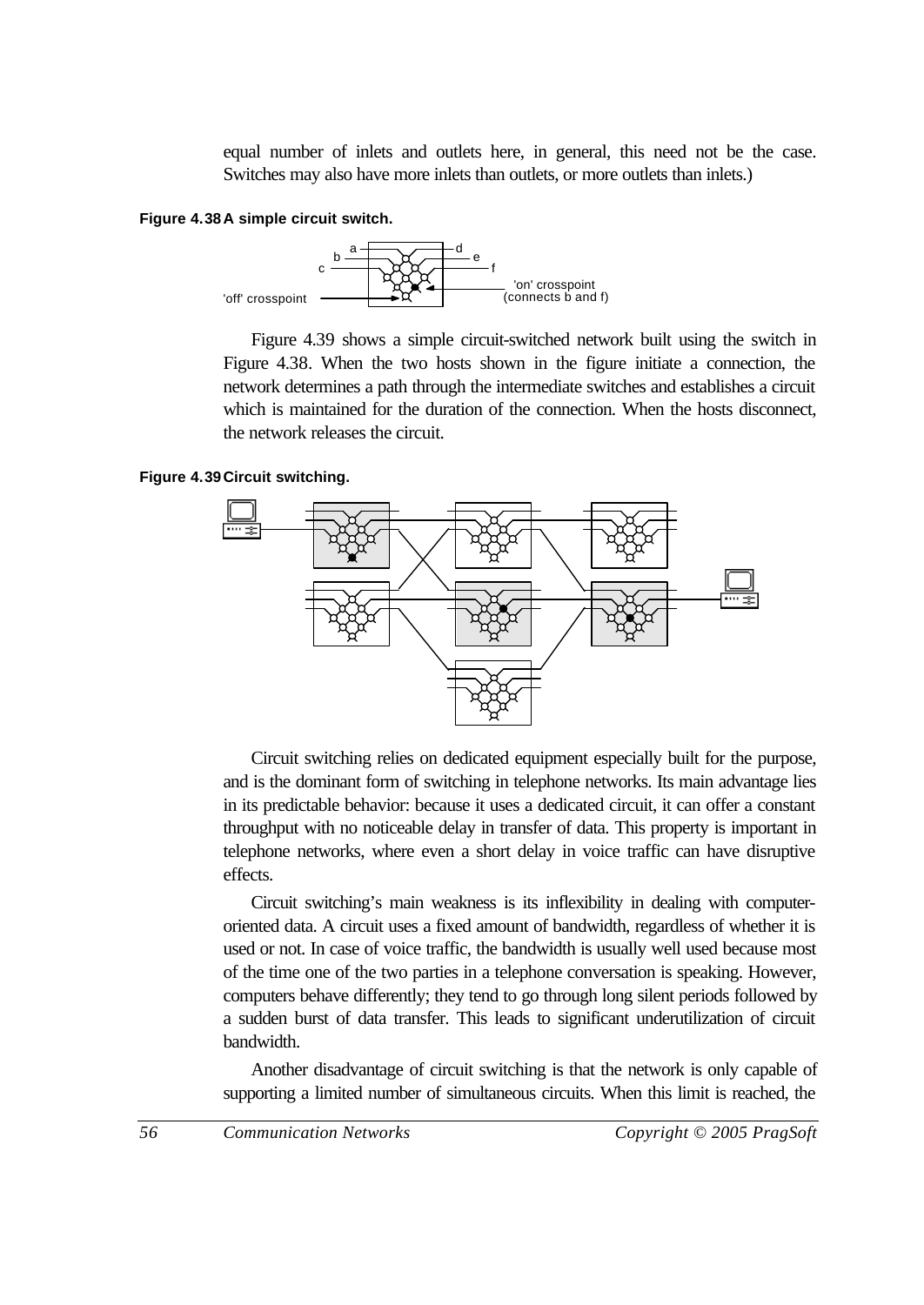network blocks further attempts for connection until some of the existing circuits are released.

### **4.2.2. Packet Switching**

Packet switching was designed to address the shortcomings of circuit switching in dealing with data communication. Unlike circuit switching where communication is continuous along a dedicated circuit, in packet switching, communication is discrete in form of packets. Each packet is of a limited size and can hold up to a certain number of octets of user data. Larger messages are broken into smaller chunks so that they can be fitted into packets. In addition to user data, each packet carries additional information (in form of a header) to enable the network to route it to its final destination.

A packet is handed over from node to node across the network. Each receiving node temporarily stores the packet, until the next node is ready to receive it, and then passes it onto the next node. This technique is called **store-and-forward** and overcomes one of the limitations of circuit switching. A packet-switched network has a much higher capacity for accepting further connections. Additional connections are usually not blocked but simply slow down existing connections, because they increase the overall number of packets in the network and hence increase the delivery time of each packet.

Figure 4.40 shows a simple packet switch with six I/O channels (*a* through *f*). Each channel has an associated buffer which it uses to store packets in transit. The operation of the switch is controlled by a microprocessor. A packet received on any of the channels can be passed onto any of the other channels by the microprocessor moving it to the corresponding buffer.





Two variations of packet switching exist: virtual circuit and datagram.

The **virtual circuit** method (also known as **connection-oriented**) is closer to circuit switching. Here a complete route is worked out prior to sending data packets. The route is established by sending a connection request packet along the route to the intended destination. This packet informs the intermediate nodes about the connection and the established route so that they will know how to route subsequent packets. The result is a circuit somewhat similar to those in circuit switching, except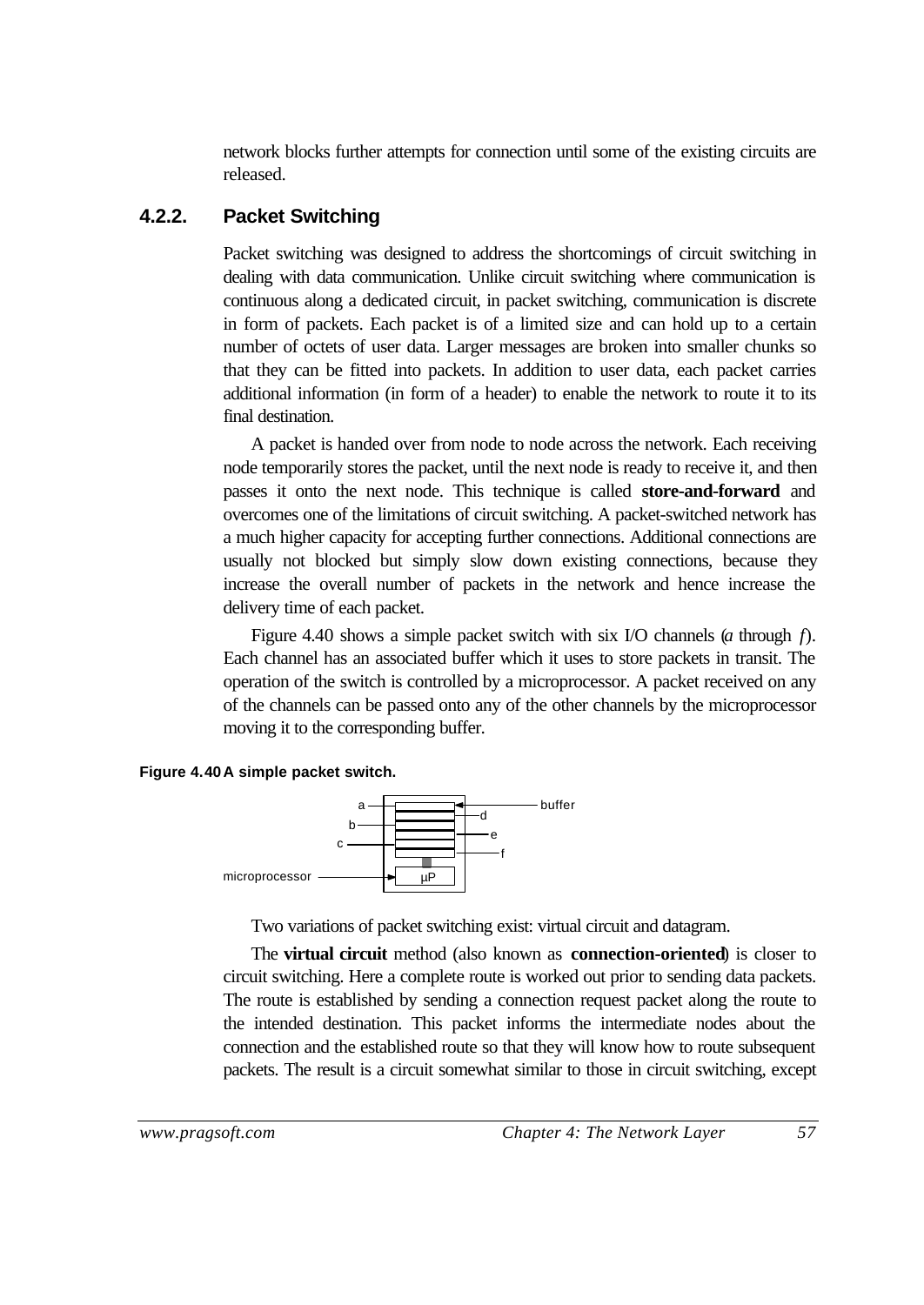that it uses packets as its basic unit of communication. Hence it is called a virtual circuit.

Each packet carries a virtual circuit identifier which enables a node to determine to which virtual circuit it belongs and hence how it should be handled. (The virtual circuit identifier is essential because multiple virtual circuits may pass through the same node at the same time.) Because the route is fixed for the duration of the call, the nodes spend no effort in determining how to route packets.

Figure 4.41 illustrates the virtual circuit method using the switch in Figure 4.40. When the two hosts initiate a connection, the network layer establishes a virtual circuit (denoted by shaded switches) which is maintained for the duration of the connection. When the hosts disconnect, the network layer releases the circuit. The packets in transit are displayed as dark boxes within the buffers. These packets travel only along the designated virtual circuit.

#### **Figure 4.41Packet switching with virtual circuits.**



The **datagram** method (also known as **connectionless**) does not rely on a preestablished route, instead each packet is treated independently. Therefore, it is possible for different packets to travel along different routes in the network to reach the same final destination. As a result, packets may arrive out of order, or even never arrive (due to node failure). It is up to the network user to deal with lost packets, and to rearrange packets to their original order. Because of the absence of a preestablished circuit, each packet must carry enough information in its header to enable the nodes to route it correctly.

Figure 442 illustrates the datagram method. Note how the packets exercise different routes.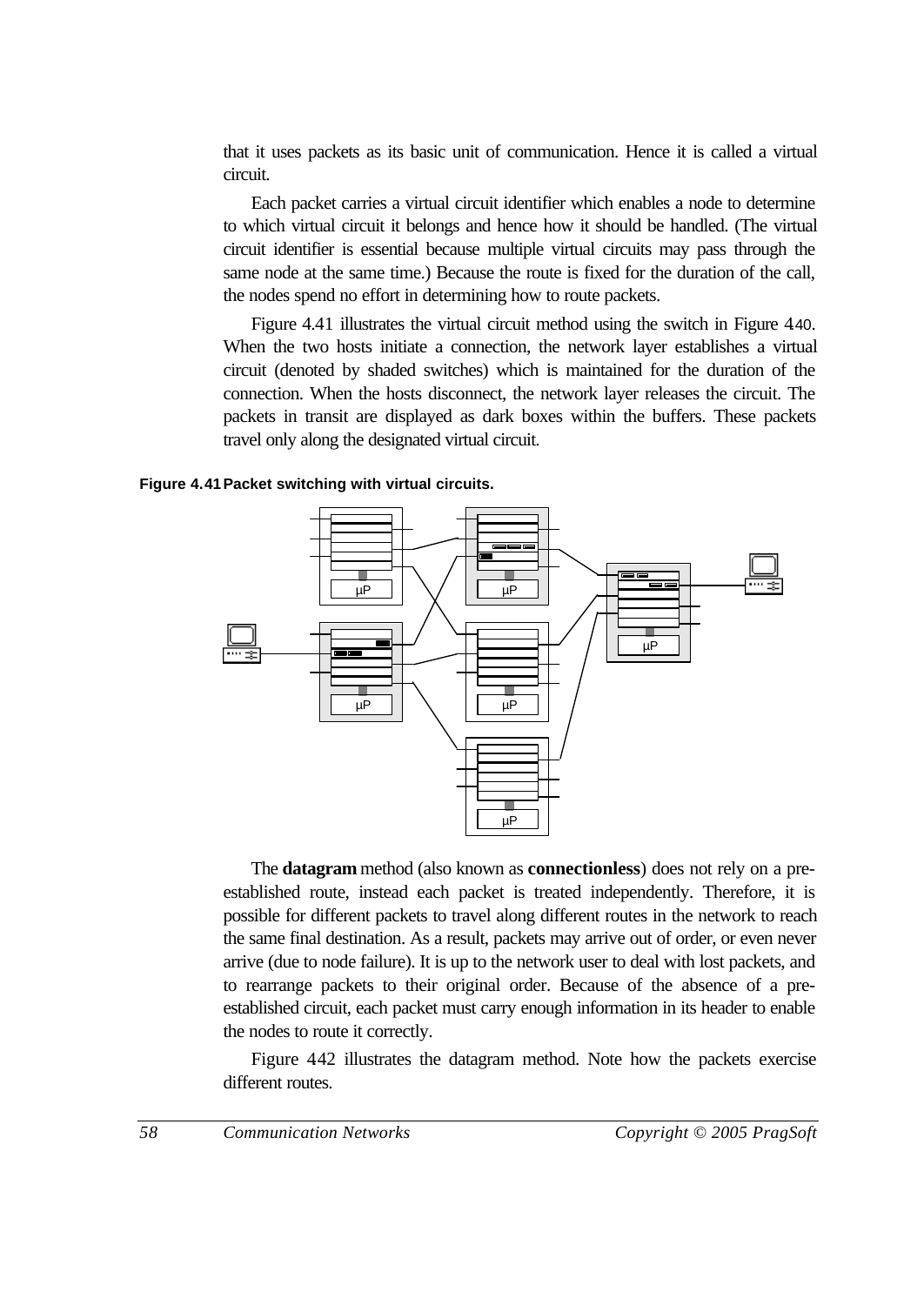#### **Figure 4.42Packet switching with datagrams.**



The advantage of the datagram approach is that because there is no circuit, congestion and faulty nodes can be avoided by choosing a different route. Also, connections can be established more quickly because of reduced overheads. This makes datagrams better suited than virtual circuits for brief connections. For example, database transactions in banking systems are of this nature, where each transaction involves only a few packets.

The advantage of the virtual circuit approach is that because no separate routing is required for each packet, they are likely to reach their destination more quickly; this leads to improved throughput. Furthermore, packets always arrive in order. Virtual circuits are better suited to long connections that involve the transfer of large amounts of data (e.g., transfer of large files).

Because packet switching is the more dominant form of switching for data communication, we will focus our attention on this form of switching from now on. Also, unless indicated otherwise, by *switching* we will mean *packet switching* in the rest of this book.

### **4.3. Packet Handling**

In this section, we will look at packets, their structure, and how they are handled by the network layer.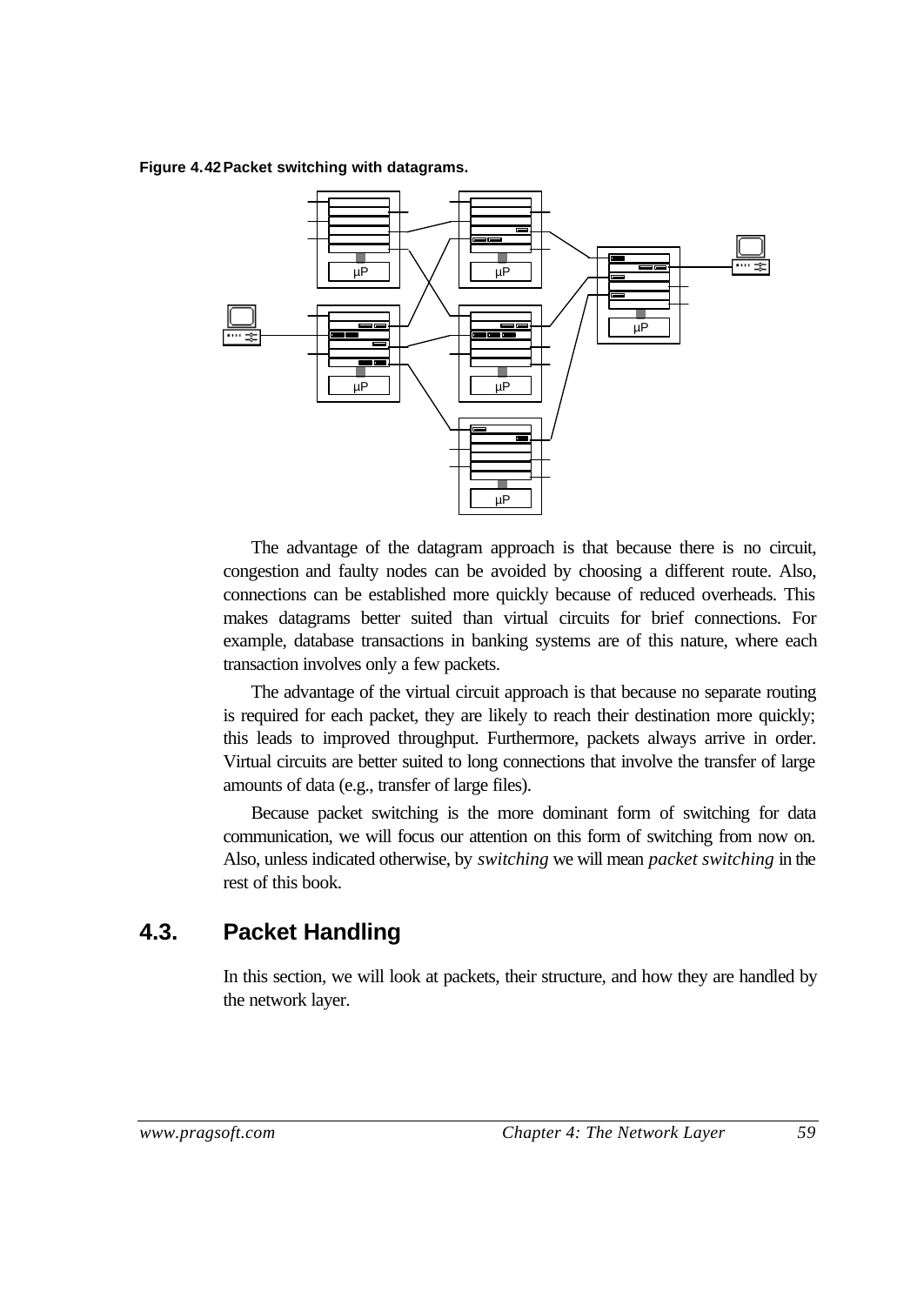### **4.3.1. Packet Structure**

The general structure of a virtual circuit packet is shown in Figures 4.43. The contents of the fields with darker shading vary according to the *Packet Type*, and may be altogether absent from some packets.

| <b>Field</b>              | <b>Description</b>                                                                    |  |
|---------------------------|---------------------------------------------------------------------------------------|--|
| Packet Format             | Determines the internal format of the packet.                                         |  |
| Packet Type               | Identifies the type of the packet.                                                    |  |
| <b>Virtual Circuit ID</b> | Identifies the virtual circuit for routing the packet.                                |  |
| <b>Facilities</b>         | Parameters such as packet size, window size, etc.                                     |  |
| <b>Service Parameters</b> | Parameters for the network service to which this packet<br>belongs (see Section 4.1). |  |
| User Data                 | Actual network user data.                                                             |  |

**Figure 4.43General virtual circuit packet structure.**

Figure 4.44 shows the general structure of a datagram packet. Because packet headers may vary in length, the *Header Length* field is needed to indicate where *User Data* starts. Each packet is assigned a limited lifetime denoted by the *Lifetime* field. This is an integer quantity and is decreased in value by the nodes that handle the packet. When this value reaches zero, the packet is discarded. This is intended as a measure against congestion by packets that aimlessly circulate the network.

**Figure 4.44 General datagram packet structure.**

| <b>Field</b>               | <b>Description</b>                                           |  |
|----------------------------|--------------------------------------------------------------|--|
| Header Length              | Length of the packet header in bits or octets.               |  |
| Source Address             | Network address of the source end.                           |  |
| <b>Destination Address</b> | Network address of the destination end.                      |  |
| Lifetime                   | Packet lifetime indicator (to avoid packets living forever). |  |
| Options                    | Various options such as priority, security, etc.             |  |
| User Data                  | Actual network user data.                                    |  |

### **4.3.2. Routing**

Routing is the task of selecting a path for the transport of packets across the network, and is one of the most important functions of the network layer. Routing is generally viewed as an optimization problem with the objective of choosing an optimal path according to certain criteria:

• Transmission cost (measured in terms of tied up network resources).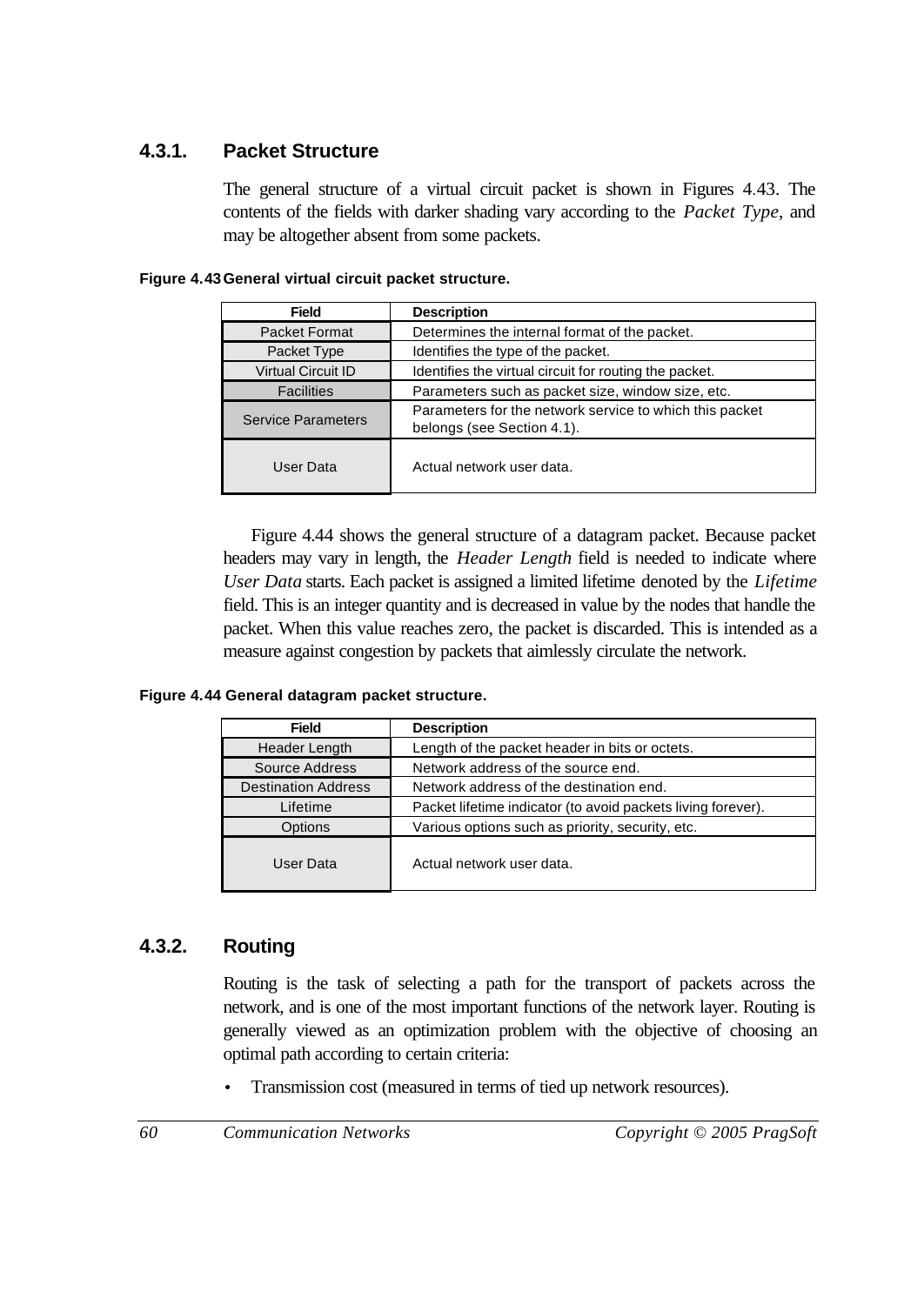- Transmission delay (measured as the delay involved in delivering each packet).
- Throughput (measured as the total number of packets delivered per unit of time).

The overall cost depends on all these three, and an optimal route is one that minimizes the overall cost. This can be represented by a weighted network, where an abstract cost figure is associated with each link, as illustrated in Figure 4.45. The cost of a route is the sum of the cost of its links.

#### **Figure 4.45 A weighted network.**



There are three classes of routing algorithms:

- Flooding
- **Static Routing**
- Dynamic Routing

Of these, only dynamic routing makes any serious optimization attempts.

In **flooding**, every possible path between the source and the destination station are exercised. Each node, upon receiving a packet, forwards copies of it to all its neighboring nodes (except the one from which it received the packet). Flooding is a highly robust technique since it offers the best chance of at least one packet copy reaching the destination. Its major disadvantage, however, is that it quickly congests the network. To avoid packets being indefinitely copied, each packet is assigned a limited lifetime which when expired will cause it to be destroyed (see Section 4.3.1). Because of its limitations, use of flooding is confined to specialized applications that require very high levels of robustness (e.g., military networks). Flooding is only suited to the datagram approach.

In **static routing**, a fixed routing directory is used to guide the selection of a route which remains unchanged for the duration of the connection. The directory consists of a table which for each node pair  $(p,q)$  in the network suggests a partial path by nominating the first intermediate node, *r*, along the path. This should be interpreted as 'to get from  $p$  to  $q$ , first go to  $r'$ . The path can then be continued by looking at the entry for the pair  $(r, q)$ , etc., until  $q$  is reached.

A sample route directory is shown in Figure 4.46. The route directory is tied to the network topology and remains unchanged unless the network topology changes. The route directory may be stored in a central location or distributed amongst the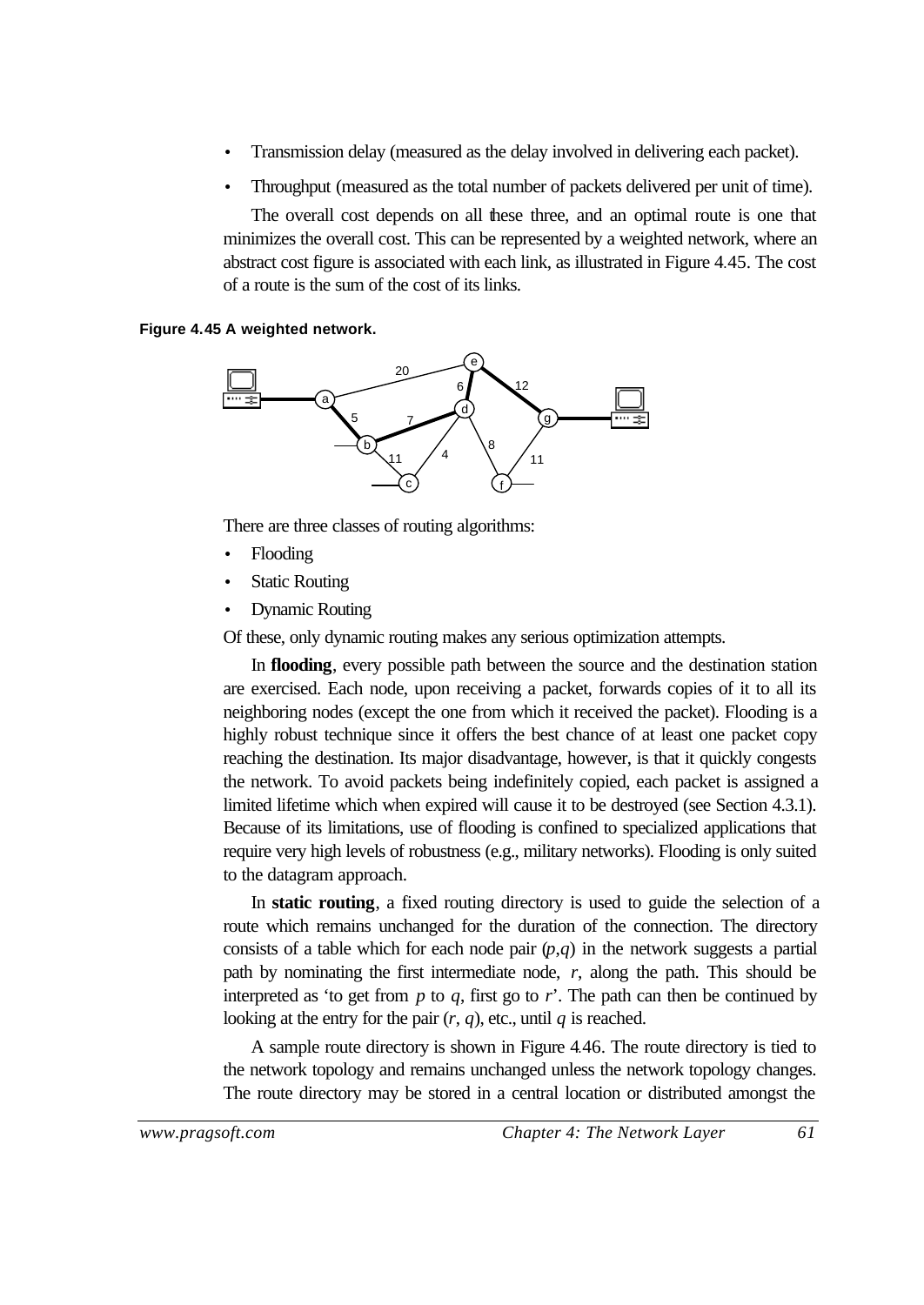nodes (each node requires its corresponding row only). The directory should remain accessible to network administrators for manual updates.

|      |   | To |   |   |   |   |   |   |  |  |
|------|---|----|---|---|---|---|---|---|--|--|
|      |   | а  | b | c | d | е | T | g |  |  |
| From | a |    | b | b | b | b | b | b |  |  |
|      | b | a  | - | с | d | d | d | d |  |  |
|      | c | b  | b |   | d | d | d | d |  |  |
|      | d | b  | b | с |   | е | f | е |  |  |
|      | е | d  | d | d | d |   | d | g |  |  |
|      | f | d  | d | d | d | d |   | g |  |  |
|      | g | е  | е | е | е | е | f |   |  |  |

**Figure 4.46 Static route directory for the network in Figure 4.45.**

The advantages of static routing are its simplicity and ease of implementation. Its disadvantage is lack of flexibility in face of possible variations within the network. Static routing can be used with both the datagram and the virtual circuit approach.

Although static routing takes some form of cost into account, these cost measures are fixed and predetermined. Variations in traffic load have no impact on route selection, which makes this method unsuitable for large networks with significant traffic fluctuations. For small networks with relatively constant traffic, however, static routing can be very effective.

**Dynamic routing** attempts to overcome the limitations of static routing by taking network variations into account when selecting a route. Each node maintains a route directory which describes the cost associated with reaching any other node via a neighboring node. A sample directory is shown in Figure 4.47.

**Figure 4.47 Dynamic route directory for node 'd' in Figure 4.45.**

|        | To |   |   |   |   |  |   |  |  |  |
|--------|----|---|---|---|---|--|---|--|--|--|
|        | а  | b | C | d | е |  |   |  |  |  |
| From d |    | b |   |   | е |  | e |  |  |  |
| Cost   |    |   |   |   | 6 |  |   |  |  |  |

The nodes periodically calculate estimates for the costs of the links to their neighboring nodes according to the statistical data that they have collected (queue lengths, packet delays, traffic load, etc.), and share these estimates with other nodes. This enables the nodes to update their route directories in an objective manner so that they reflect the current state of the network.

To select a route between two stations, dynamic routing employs a graph optimization algorithm to find an optimal (or close to optimal) path as described earlier in this section.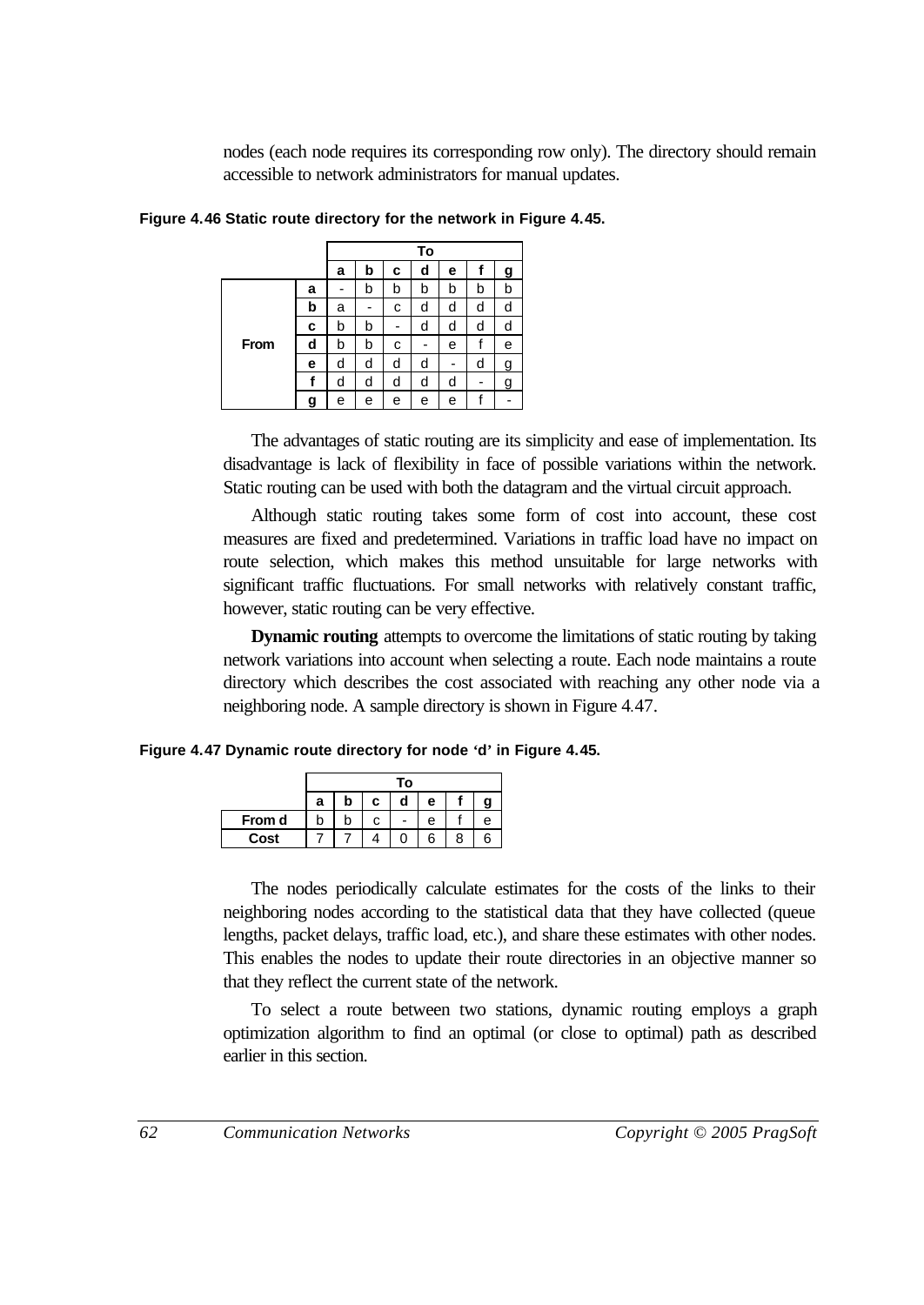The advantage of dynamic routing is its potential to improve performance and reduce congestion by choosing more optimal routes. Its disadvantage is its inherent complexity. Nevertheless, dynamic routing algorithms enjoy widespread use because they have proved to be generally more effective than other algorithms. Like static routing, dynamic routing can be used with both the datagram and the virtual circuit approach.

### **4.3.3. Congestion Control**

A network has a certain carrying capacity, denoted by the maximum number of packets that it can hold at any point in time. When this limit is approached, considerable delays are experienced in packet delivery, and the network is said to be **congested**. Congestion can occur in all types of networks. Uncontrolled congestion can lead to outright network failure.

At the node level, congestion manifests itself as packet buffers that have approached their full capacity. This happens because the node is receiving more packets than it is passing on to the next nodes, which in turn are presumably unable to receive more packets due to their buffers being full. When this situation occurs, the chances are that it will progressively get worse.

The best way to deal with congestion is to avoid it. This is facilitated by putting in place measures that prevent buffer overflow. These measures include the following:

- *Reducing the load on a node by disposing packets*. As mentioned in earlier sections, packet disposal can be guided by a *lifetime* indicator which is eroded by the nodes that handle the packet. More blatant ways of disposing packets may also be employed. For example, a node that receives a packet for which it has almost no buffer space may destroy it immediately.
- *Reducing the traffic destined for a heavily-utilized link*. Nodes can monitor the traffic on their outgoing links and ask the source host to reduce the transmission rate when they feel that a link is approaching its capacity. The request can be put to the source host using a special packet.
- *Imposing a limit on the total number of packets in the network*. This approach requires some means of keeping a count of the packets in the network. Furthermore, the nodes will have to communicate to ensure that the count is kept up-to-date. Although, this approach ensures that the network cannot be overloaded with too many packets, it does not prevent an individual node from being overloaded.

### **4.3.4. Error Handling**

The extent to which the network layer attempts to deal with errors is largely dependent on the type of service being offered. The datagram service offers little in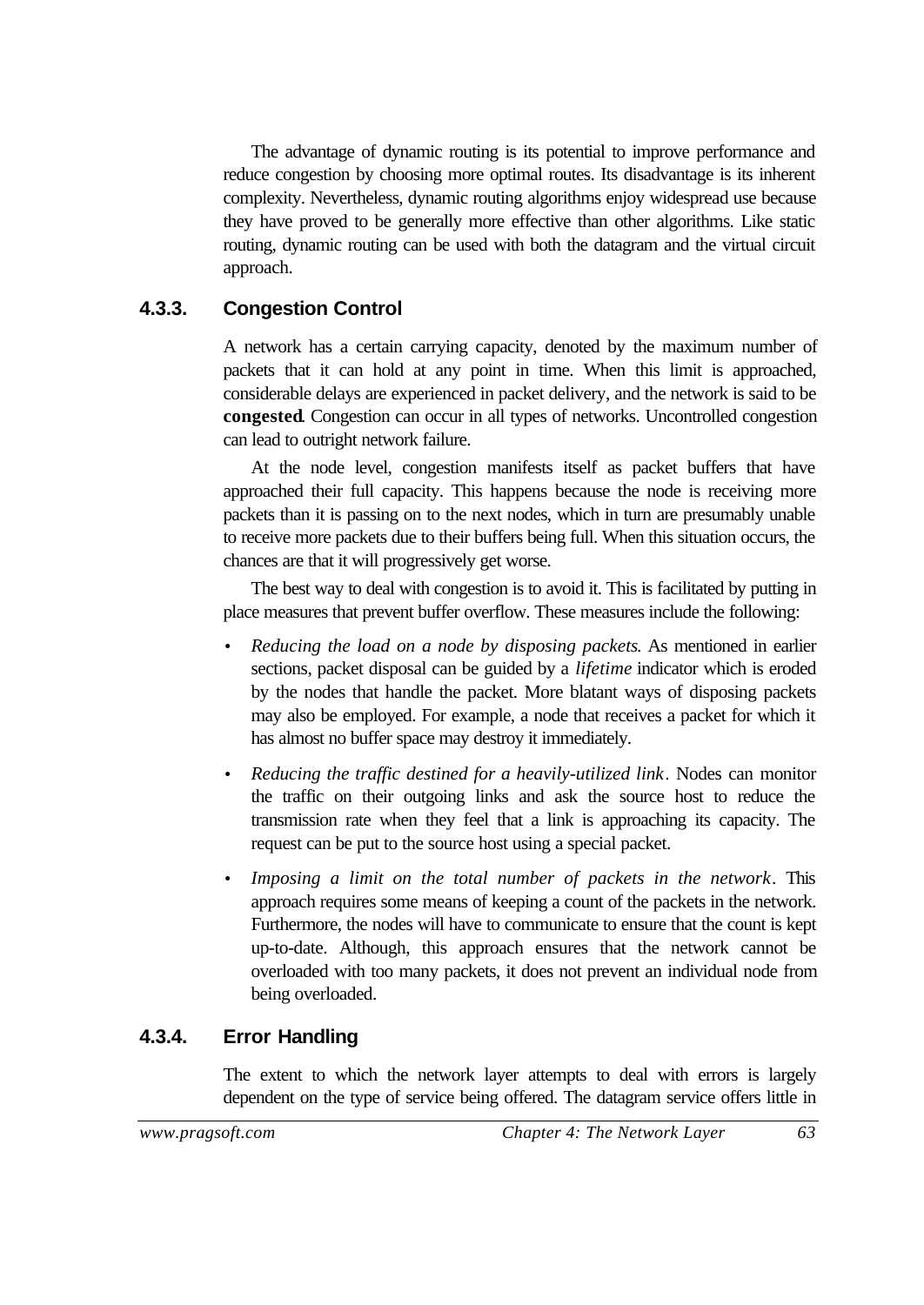this respect. If packets do not arrive due to being corrupted or lost, or if they arrive out of order, it is the responsibility of the network user to deal with these problems. The virtual circuit service, however, handles these problems transparently.

The usual approach to dealing with corrupt or lost packets is to request retransmission. This issue was covered in earlier discussions.

It is not uncommon for network protocols to have additional measures built into them to enable them to better deal with errors. For example, some protocols also use a CRC check on the packet header. To communicate the cause of detected errors, some protocols use diagnostic packets. The subject area remains largely protocol dependent.

### **4.4. Internetworking**

It is an inevitable aspect of communication networks that because of business, organizational, political, and historical reasons, there exist many different types of networks throughout the world. More and more, it is becoming desirable, if not necessary, to interconnect these networks. Take, for example, the LANs operated by many universities around the world. These usually differ in many respects, but there has been a strong need to interconnect them so that the international academic and research community can freely exchange information.

The problem of interconnecting a set of independent networks is called **internetworking**, and is illustrated by Figure 4.48. Each of the participating networks is referred to as a **subnetwork** (or **subnet**). The role of the **Interworking Units** (IWU) is to carry out protocol conversion between the subnets. IWUs are used for interconnecting networks that use the same architecture but employ different protocols. Because of this, they operate at the network layer and are commonly referred to as **routers**.

Another type of protocol converter is a **gateway**. Unlike a router, it is used to interconnect networks of different architectures. Gateways operate at layers above the network layer and usually encompass all the layers.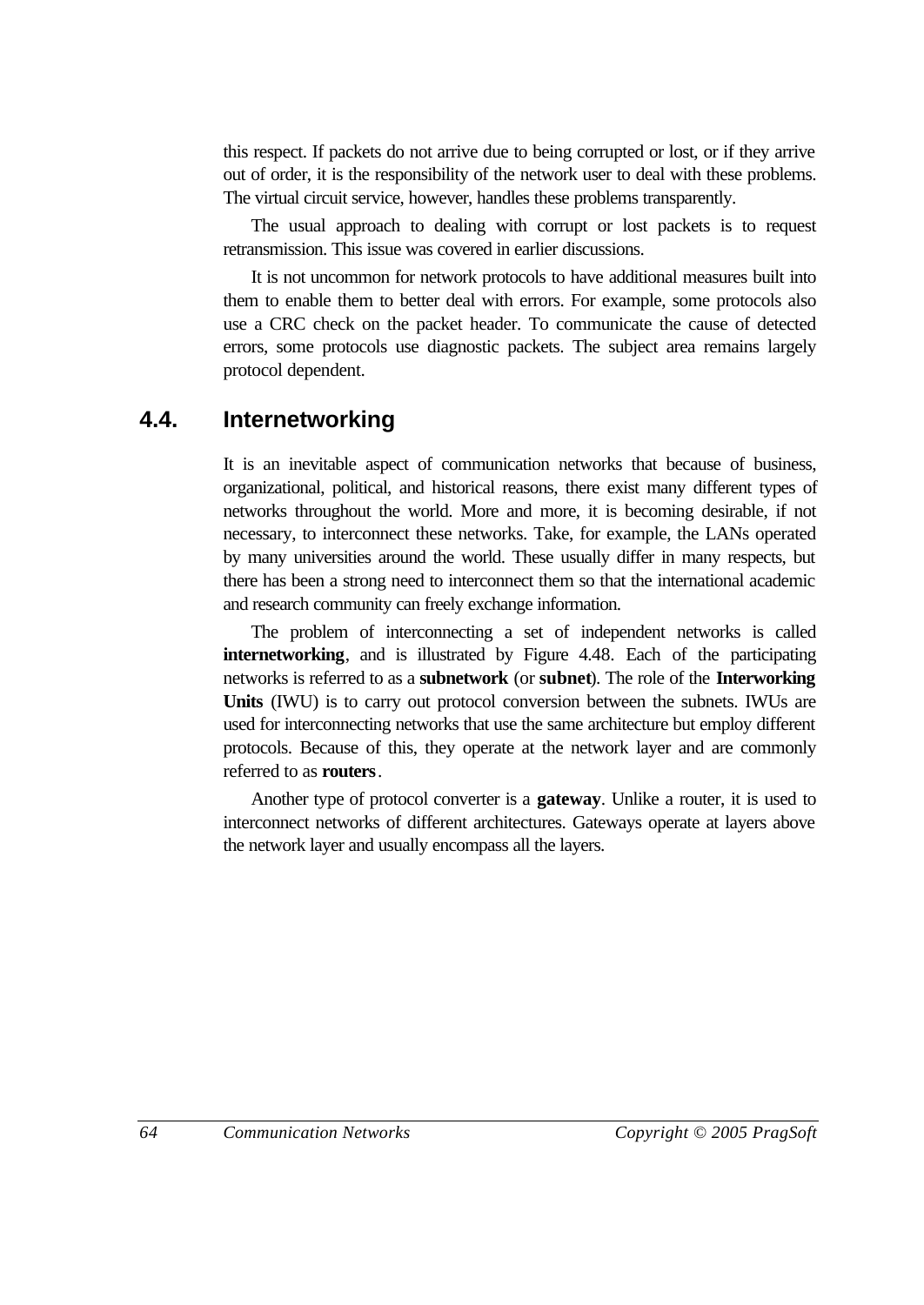#### **Figure 4.48 Internetworking.**



### **4.4.1. Network Sublayers**

To better address the internetworking problem, the network layer is further subdivided into three sublayers (see Figure 4.49). This subdivision is intended to isolate the functions of internetworking from the functions of intranetworking. The latter is handled by the bottom sublayer, and the former by the upper two sublayers. IWUs typically need to implement all three sublayers.

| Layer | <b>Main Function</b><br><b>Name</b> |                                                          |  |
|-------|-------------------------------------|----------------------------------------------------------|--|
| 3.3   | Subnet Independence                 | Deals with internetworking services (i.e., routing and   |  |
|       | Convergence Layer                   | data transfer between the subnets).                      |  |
| 3.2   | Subnet Dependence                   | Deals with service mapping between the subnets (i.e.,    |  |
|       | Convergence Layer                   | protocol conversion, address mapping).                   |  |
| 3.1   | <b>Subnet Access</b>                | Deals with the services of a single subnet (i.e., subnet |  |
|       | Layer                               | operation, access, addressing, routing, etc.).           |  |

Depending on the packet switching mode employed by the subnets, three situations are possible:

- 1. *All subnets use virtual circuits.* In this case a network level virtual circuit protocol is used for internetworking. The IWUs perform the protocol conversion between the subnets' network level protocols and the internetworking protocol.
- 2. *All subnets use datagrams.* In this case a network level datagram protocol is used for internetworking. The IWUs perform the protocol conversion between the subnets' network level protocols and the internetworking protocol.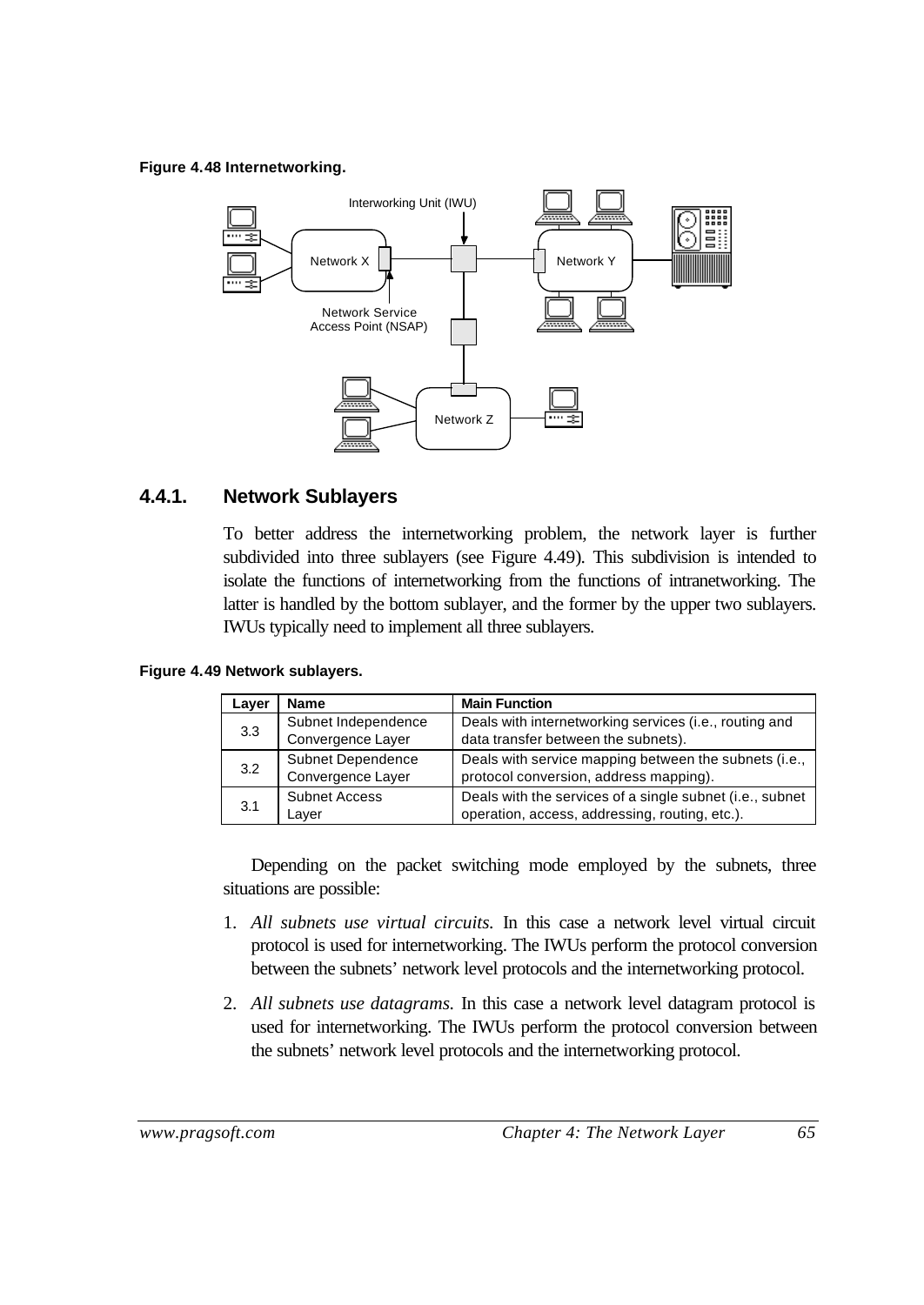3. *Some subnets use virtual circuits, some datagrams.* This situation has no easy solution. A practical way of addressing it is to use either a network level virtual circuit protocol or a network level datagram protocol for internetworking and require all participating subnets and IWUs that do not support that mode to implement both modes.

Given that the subnets may use different network architectures and different protocols, many incompatibilities need to be overcome by the IWUs and gateways, including the following:

- Different types of service and network user interfaces
- Different message formats
- Different addressing schemes
- Different packet switching modes
- Different routing methods
- Different error handling methods
- Different security measures

### **4.5. Network Layer Standards**

Network services (discussed in Section 4.1) are defined by the ISO 8348 and CCITT X.213 standards. ISO 8880-2 and ISO 8880-3, respectively, provide standards for the provision and support of network services for the virtual circuit and datagram models. Internetworking and the internal breakdown of the network layer into sublayers is covered by the ISO 8648 standard. CCITT X.121 provides a numbering plan for data network addressing on an international basis.

There are many other standards pertaining to the network layer. Below we will look at three influential networking and internetworking standards: X.25, X.75, and ISO 8473.

### **4.5.1. CCITT X.25**

X.25 is probably the most widely-known network layer standard. It has been in existence since 1974 and has been revised a number of times. X.25 enjoys widespread use in the industry for connecting DTEs to packet networks, and has found its way to many network products.

X.25 encompasses the bottom three layers of the OSI model. For its bottom two layers, however, it simply refers to other standards. It recommends X.21 and X.21 *bis* (see Chapter 2) for its physical layer, and LAP-B (see Chapter 3) for its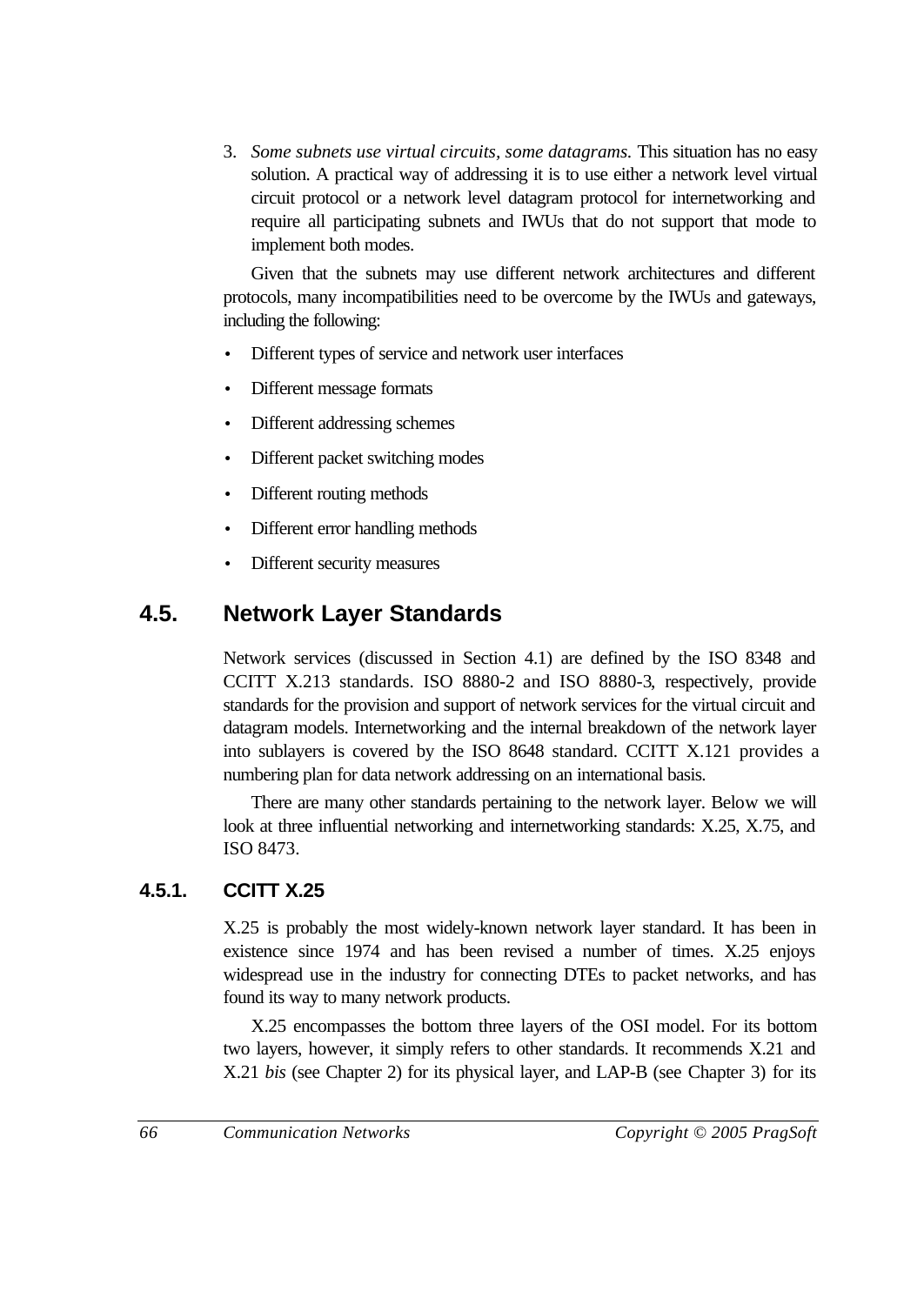data link layer. Many vendors have also used other standards instead of these in their products.

Strictly speaking, X.25 provides no routing or switching functions. It simply provides an interface between DTEs and network DCEs. As far as X.25 is concerned, the network is an abstract entity, capable of providing end-to-end connections. Figure 4.50 illustrates the role of X.25 in a typical end-to-end connection. The two logical channels between DTEs and DCEs at either end are joined through the packet network to complete an external virtual circuit. X.25 makes no assumptions about the internal mode of the packet network. This may be virtual circuit or datagram.





X.25 provides three types of external virtual circuits which, although similar in many respects, serve different applications:

- **Virtual Call** (VC). Virtual calls consist of three sequential phases: (i) *call setup* which involves the caller and the callee exchanging call request and call accept packets, (ii) *data transfer* which involves the two ends exchanging data packets, and (iii) *call clear* which involves the exchanging of call clear packets.
- **Permanent Virtual Circuit** (PVC). The virtual circuit is permanently assigned by the network, hence the DTEs are guaranteed that a connection will always be available. There is no need for call setup or call clearing, and the data transfer is as in VC.
- **Fast Select Call.** Fast select calls are similar to virtual calls, except that the call setup and the call clear packets may contain up to 128 octets of user data. A variation of this type of circuit provides for the immediate clearing of the call after the first phase. Fast select calls in effect emulate a datagram facility, which is useful for situations where the communication between the two DTEs is limited to a couple of short messages.

X.25 provides for sequencing of packets using the send and receive sequence numbers. Flow control is based on the sliding window protocol. Error control uses the Go-Back-N method. All these are used in a similar fashion to their use in HDLC.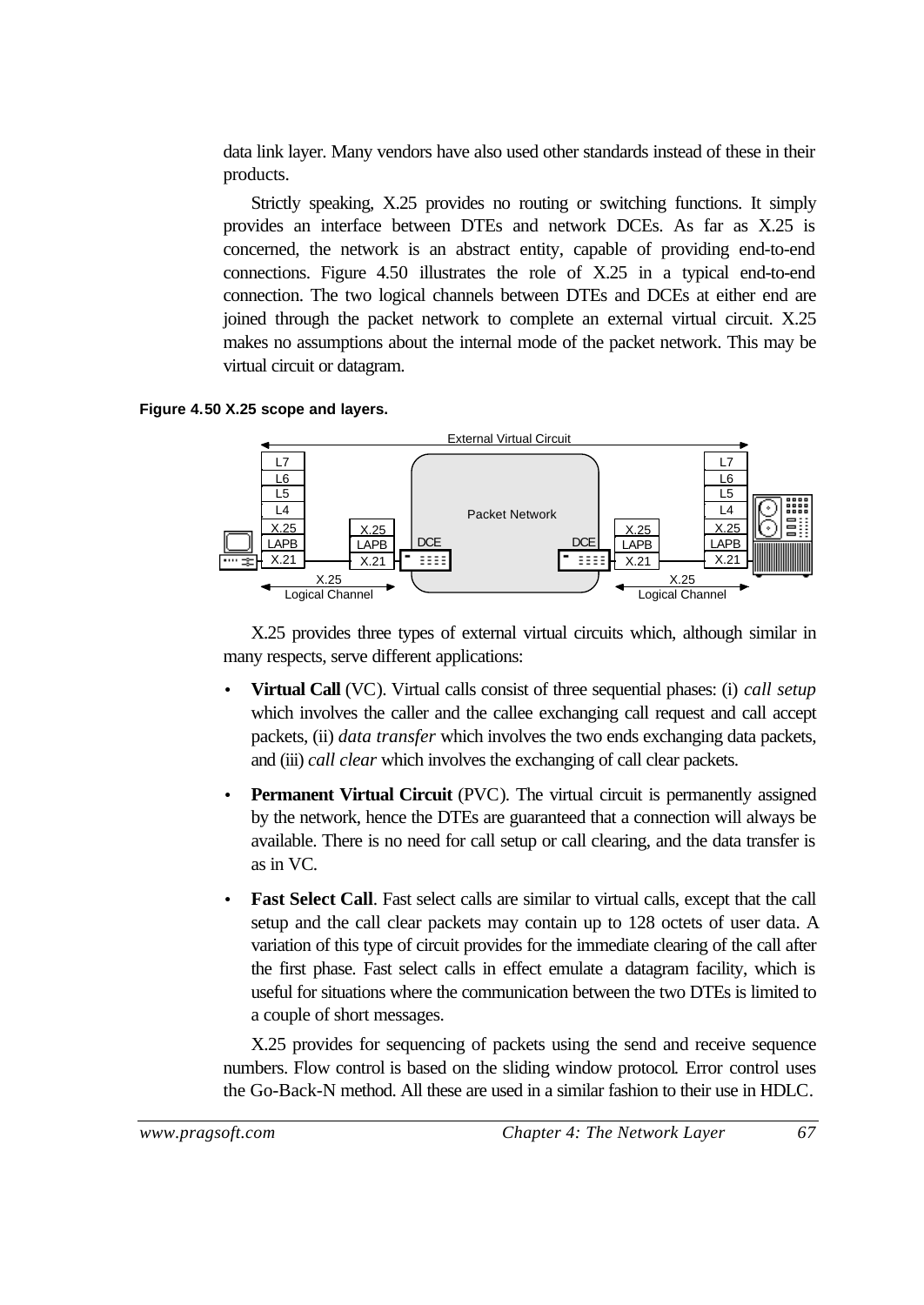There are three general categories of X.25 packet formats: **data** packets, **control** packets, and **interrupt** packets (see Figure 4.51). Most packet types fall into the control packet category. Interrupt packets are used for implementing the network layer's expedited data service. These are assigned a higher priority, can carry up to 32 octets of user data, and bypass the normal flow control procedures. To avoid flooding the network, only one unconfirmed interrupt packet is allowed at a time.

|  |  | Figure 4.51 X.25 packet format categories. |
|--|--|--------------------------------------------|
|  |  |                                            |

| Data Packet:           | <b>Packet Format</b>               |  |  |  |
|------------------------|------------------------------------|--|--|--|
|                        | Logical Channel/Group Numbers      |  |  |  |
|                        | Send/Receive Sequence Numbers      |  |  |  |
|                        |                                    |  |  |  |
|                        | User Data                          |  |  |  |
|                        |                                    |  |  |  |
|                        |                                    |  |  |  |
| <b>Control Packet:</b> | <b>Packet Format</b>               |  |  |  |
|                        | Logical Channel/Group Numbers      |  |  |  |
|                        | Packet Type                        |  |  |  |
|                        | Packet Type-dependent Control Info |  |  |  |
|                        | (e.g., source and destination DTE  |  |  |  |
|                        | addresses, facilities, data)       |  |  |  |
|                        |                                    |  |  |  |
| Interrupt Packet:      | <b>Packet Format</b>               |  |  |  |
|                        | Logical Channel/Group Numbers      |  |  |  |
|                        | Packet Type: 'interrupt packet'    |  |  |  |
|                        | Interrupt-related Data             |  |  |  |

X.25 packets support all the network services described in section 4.1, as well as three other services: diagnostic, registration, and restart. *Diagnostic* packets are used to communicate additional error-related information between X.25 stations. *Registration* packets enable X.25 subscribers to optimize the network services assigned to them by conveying appropriate requests to the network. *Restart* packets reset all the logical channels and all the virtual circuits; they are useful for dealing with serious network failures.

Other protocols often associated with X.25 are: X.3, X.28, and X.29 (collectively referred to as triple-X). These define the functions and the interfaces for a Packet Assembler/Disassembler (PAD). The role of the PAD is to allow conventional character-based terminals to be connected to X.25. It assembles the characters from a terminal into a packet ready for transmission and disassembles an incoming packet into a character sequence for terminal consumption. X.3 defines the PAD parameters. X.28 defines the interface between the PAD and the terminal.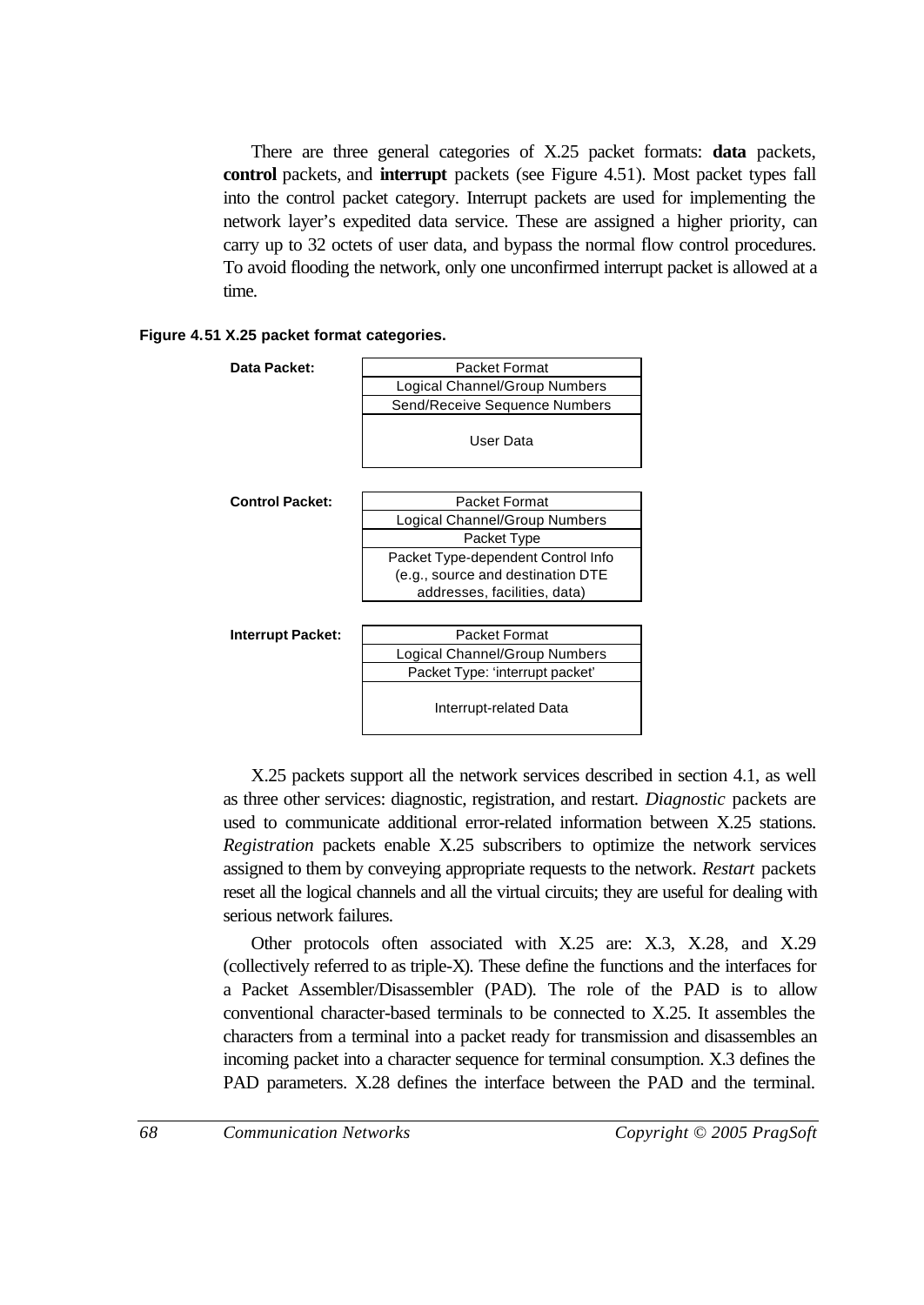X.29 defines the interface between the PAD and the remote host. Figure 4.52 illustrates.

It is worth noting that the triple-X have no clear place in the OSI model. Also, their role will diminish over time as X.25 terminals become more widespread.

#### **Figure 4.52 The triple-X protocols.**



#### **4.5.2. CCITT X.75**

X.25 is a subnet standard; it operates within a single network. A complementary standard, X.75, has been developed to support the internetworking of X.25 subnets, although it can also be used to interconnect subnets based on other protocols.

Like X.25, X.75 consists of three layers: physical, data link, and network. For its physical and data link layers, it may use standards similar to those used by X.25 (e.g., X.21 and LAP-B). At the network level, X.75 accounts for the upper two sublayers, sitting on top of X.25 which accounts for the lower sublayer (see Figure 4.49).

Operationally, X.75 provides a virtual circuit end-to-end connection between two DTEs on separate subnets, by interconnecting the latter and any intermediate subnets (see Figure 4.53). The interconnections are facilitated by **Signaling Terminals** (STEs) which act as partial IWUs or routers, each implementing the X.75 protocol stack. The two DTEs are connected by a virtual circuit which is comprised of a number of 'smaller' virtual circuits within and in between the subnets.





X.75 packets implement the international packet-switched services for internetworking defined by the X.75 standard. In many respects, they are similar to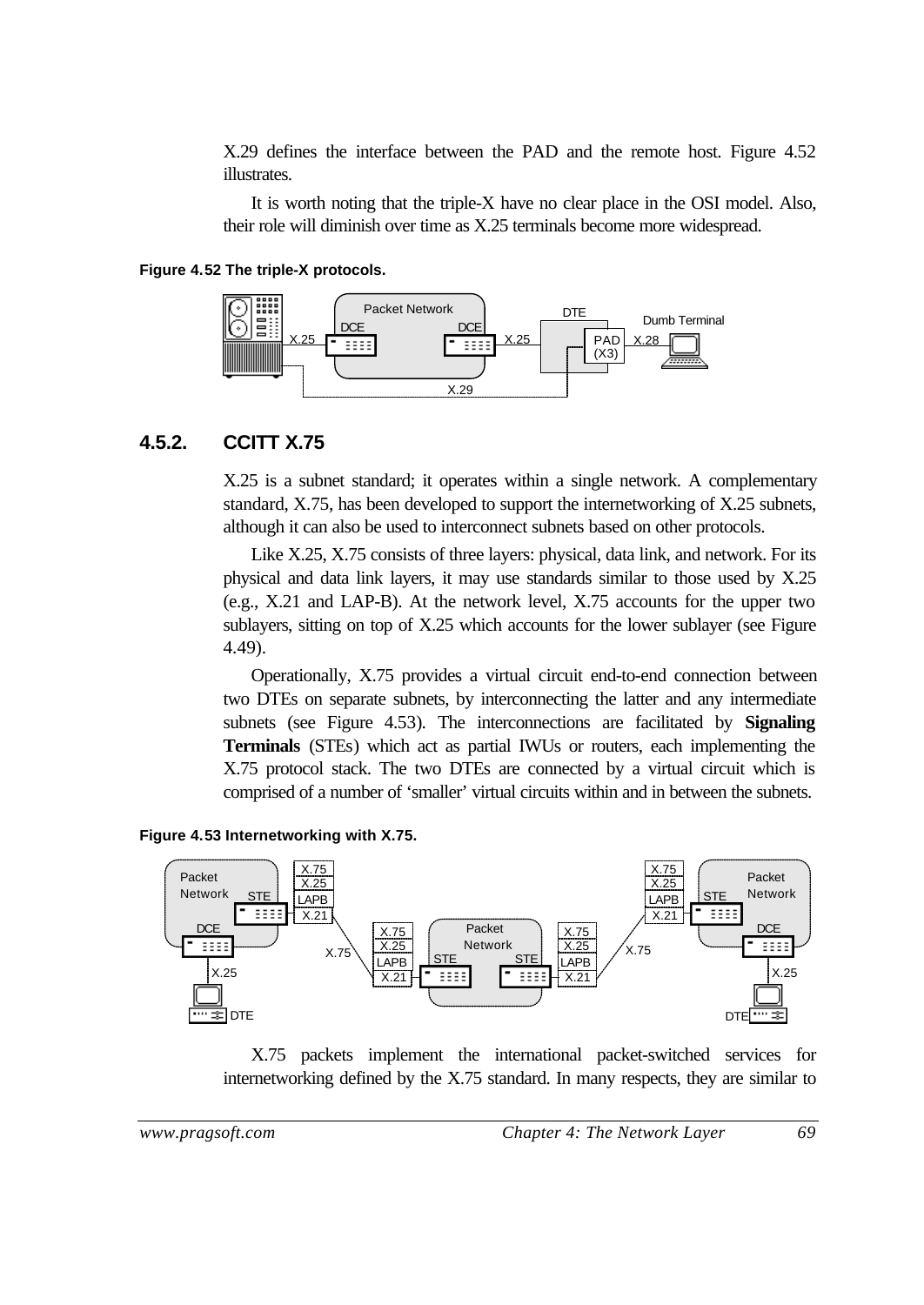X.25 packets, except that they are used for virtual circuits between STEs as opposed to virtual circuits between DTEs and DCEs.

### **4.5.3. IP**

The Internet Protocol (IP) is a connectionless datagram protocol developed by the US Department of Defense Advanced Research Projects Agency (DARPA). It currently enjoys widespread use around the world. An IP network consists of a set of subnets and a set of intermediate stations which act as gateways. The subnets may have totally different characteristics. The gateways perform routing functions as well as handling protocol conversion between the subnets.

IP datagrams are referred to as **Internet Protocol Data Units**, or IPDUs (see Figure 4.54). This datagram is transported as user data within the packets of the subnets. When a packet is about to cross a subnet boundary, the intervening gateway extracts the datagram and encapsulates it into a new packet for use of the next subnet. Gateways and subnet stations maintain a (static or dynamic) routing table which depicts the next gateway the IPDU should be forwarded to.

The interface for IP service users is quite simple, and consists of two primitives: *send* and *deliver*. An IP service user transmits data by issuing a *send* command which contains various IPDU fields as parameters. When the IPDU is delivered to its final destination, the receiving station is issued with a *deliver* command which contains the original data.

IP provides status reporting, diagnostics, and flow control capabilities through its Internet Control Message PDUs (ICMPDUs). These are special PDUs used for exchanging status and diagnostics information between the stations.

| <b>Field</b>                                        | <b>Description</b>                                |
|-----------------------------------------------------|---------------------------------------------------|
| Version                                             | Version of the IP.                                |
| Header Length                                       | Length of the header fields in octets.            |
| <b>Services</b>                                     | Denotes the type of IP services required.         |
| <b>Total Length</b>                                 | Total length of the IPDU.                         |
| Data Unit ID                                        | Denotes the first segment of a segmented PDU.     |
| Flags                                               | For segmentation and error reporting.             |
| <b>Segment Offset</b>                               | Denotes the relative position of IPDU within PDU. |
| Lifetime                                            | <b>IPDU</b> lifetime.                             |
| Checksum                                            | Checksum for the IPDU header.                     |
| Addresses<br>Source and destination NSAP addresses. |                                                   |
| Options                                             | For source routing, route recording, QOS, etc.    |
| Data                                                | Actual user data.                                 |

#### **Figure 4.54 IPDU structure.**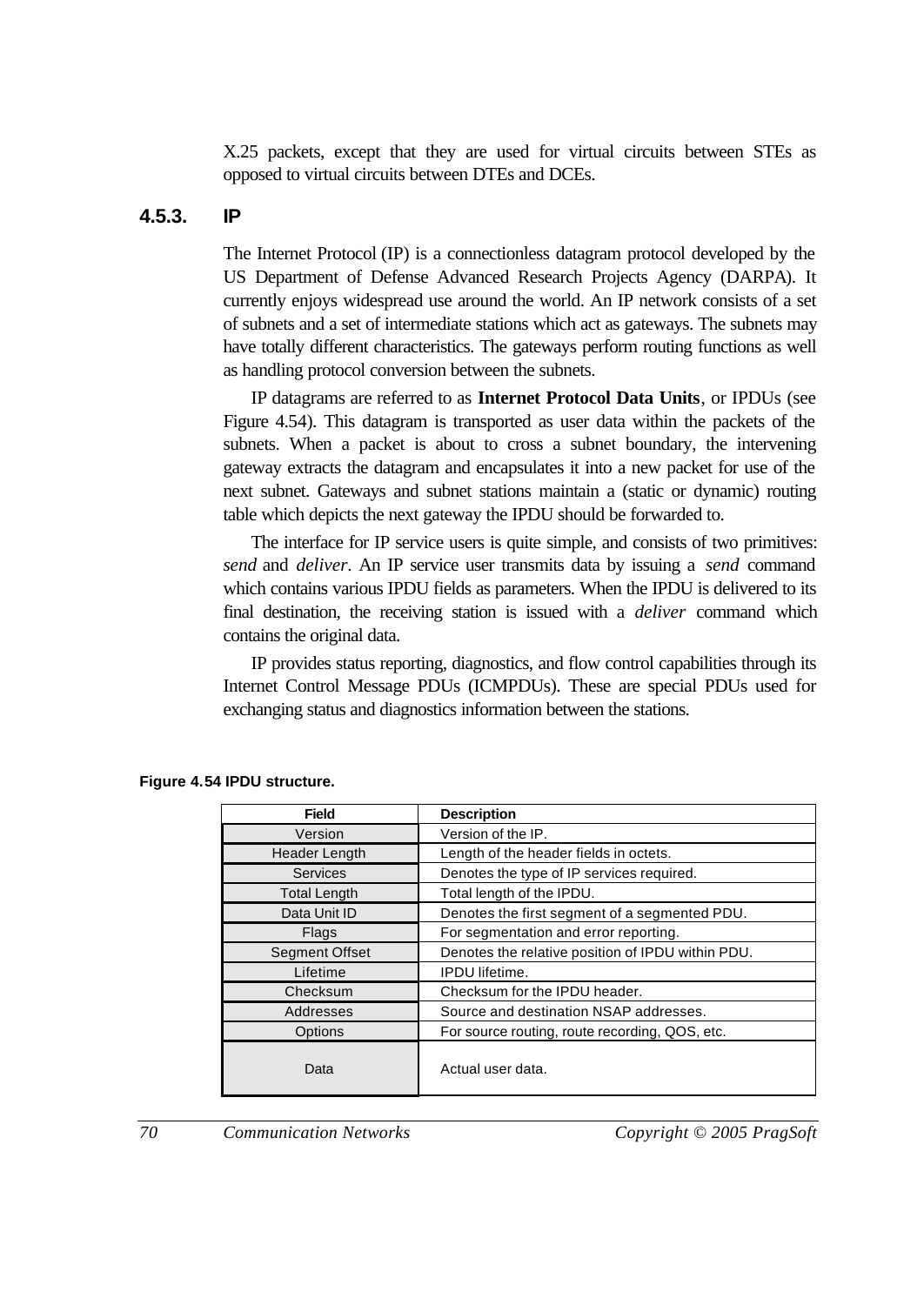### **4.5.4. ISO 8473**

ISO 8473 is a standardization and simplification of IP. Despite its many similarities to IP, the two protocols remain functionally incompatible. ISO 8473 is also referred to as the **ISO Internet Protocol** (IP) and the **Connectionless Network Protocol** (CLNP).

The CLNP network service is embodied by a single service primitive, N-UNITDATA, of which there are two types (see Figure 4.55). CLNP makes no assumptions about the underlying subnetwork architecture, except that it should be able to support point-to-point transfer of data units of at least 512 octets each. For packets larger than supported by the subnet, CLNP provides the necessary segmentation and re-assembly functions. Routing can be guided by the transmitter by including a routing option in the packet, but is otherwise determined by the internetworking nodes.

#### **Figure 4.55 CLNP service primitive.**

| <b>Primitive</b> | <b>Types</b>                | <b>Parameters</b>    | <b>Purpose</b>                        |  |
|------------------|-----------------------------|----------------------|---------------------------------------|--|
| N-UNITDATA       | (source address,<br>request |                      | Used for data transfer between two    |  |
|                  | indicate                    | destination address, | NSAPs. Each packet is fully addressed |  |
|                  |                             | quality of service,  | and routed independently.             |  |
|                  |                             | user data)           |                                       |  |

The general structure of CLNP IPDUs is shown in Figure 4.56. These are used to represent user **Network Service Data Units** (NSDUs). It follows that, depending on its size, an NSDU may be represented by a single IPDU or segmented into multiple IPDUs.

#### **Figure 4.56 ISO 8473 IPDU structure.**

| <b>Field</b>                                                   | <b>Description</b>                                 |  |
|----------------------------------------------------------------|----------------------------------------------------|--|
| Protocol ID                                                    | Denotes the IPDU protocol (i.e., ISO 8473).        |  |
| <b>Header Length</b>                                           | Length of the header fields in octets.             |  |
| <b>Version Number</b>                                          | Version of the ISO 8473 protocol.                  |  |
| Lifetime                                                       | <b>IPDU</b> lifetime.                              |  |
| Flags                                                          | For segmentation and error reporting.              |  |
| <b>Type</b>                                                    | Denotes the IPDU type.                             |  |
| Segment Length<br>Total length of the segment in octets.       |                                                    |  |
| Checksum<br>Checksum for the IPDU header.                      |                                                    |  |
| Addresses<br>Source and destination NSAP addresses.            |                                                    |  |
| Data Unit ID<br>Denotes the first segment of a segmented NSDU. |                                                    |  |
| <b>Segment Offset</b>                                          | Denotes the relative position of IPDU within NSDU. |  |
| <b>Total Length</b>                                            | Total length of the NSDU.                          |  |
| Options                                                        | For source routing, route recording, QOS, etc.     |  |

*www.pragsoft.com Chapter 4: The Network Layer 71*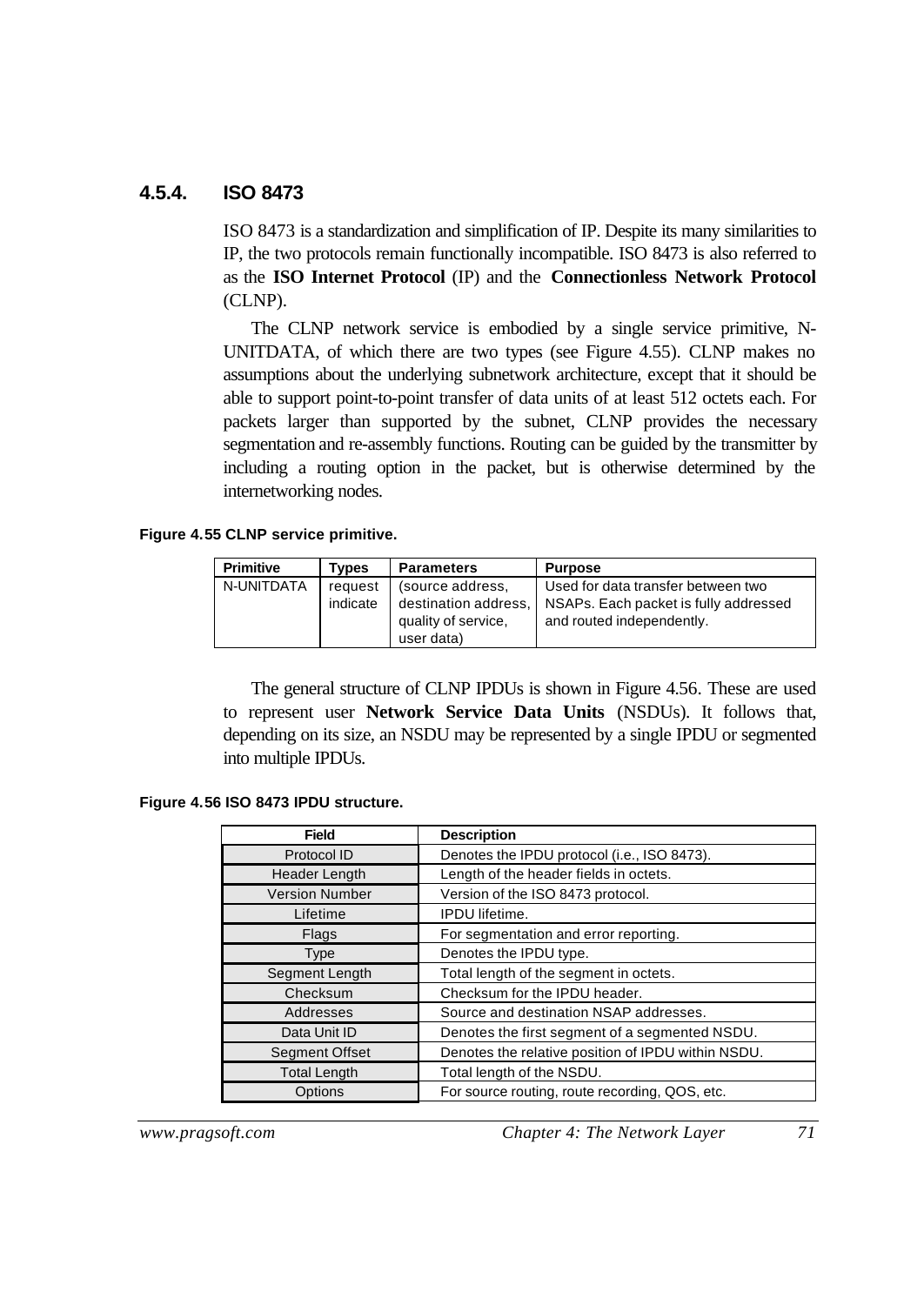The *Protocol ID* field uniquely identifies the IPDU from other network packets. Segmentation is facilitated by the *Segment Length* and *Segment Offset* fields. The former is set to the length of the segment for this IPDU; the latter denotes the relative position of this segment from the beginning of the original NSDU. The *Total Length* field denotes the total length of the original NSDU.

Corrupt and expired IPDUs are discarded immediately. This causes an error report being generated by the respective station, which is then returned back to the originating station.

ISO 8473 can be used in a variety of arrangements. It can be used on top of X.25, or even directly on top of LAP-B.

# **4.6. Further Reading**

General descriptions of the network layer, its sublayers, protocols, and standards are provided by Freeman (1989), Tanenbaum (1989), Stamper (1991), and Stallings (1994). Detailed accounts of internetworking, gateways, and routers can be found in White (1992) and Perlman (1992). Dhas and Konangi (1986) and Schlar (1990) describe X.25 and related standards. Black (1992), Feit (1992), Comer (1993), and Piscitello and Chapin (1993) describe IP in detail. Lynch and Rose (1993) is a handy reference on the Internet. Stallings (1990 and 1993b) are useful sources on networking standards.

# **4.7. Summary**

- The generic method for establishing a path for point-to-point communication in a network is called **switching**. There are two general switching methods: circuit switching and packet switching.
- In **circuit switching** two communicating stations are connected by a dedicated communication path.
- In **packet switching** communication is discrete in form of packets. The packets are handled by the intermediate nodes in a store-and-forward fashion. Packet siwtching is either based on **virtual circuits** or on **datagrams**.
- The task of selecting a path for the transport of packets across the network is called **routing**. The three classes of routing algorithms are: **flooding**, **static routing**, and **dynamic routing**.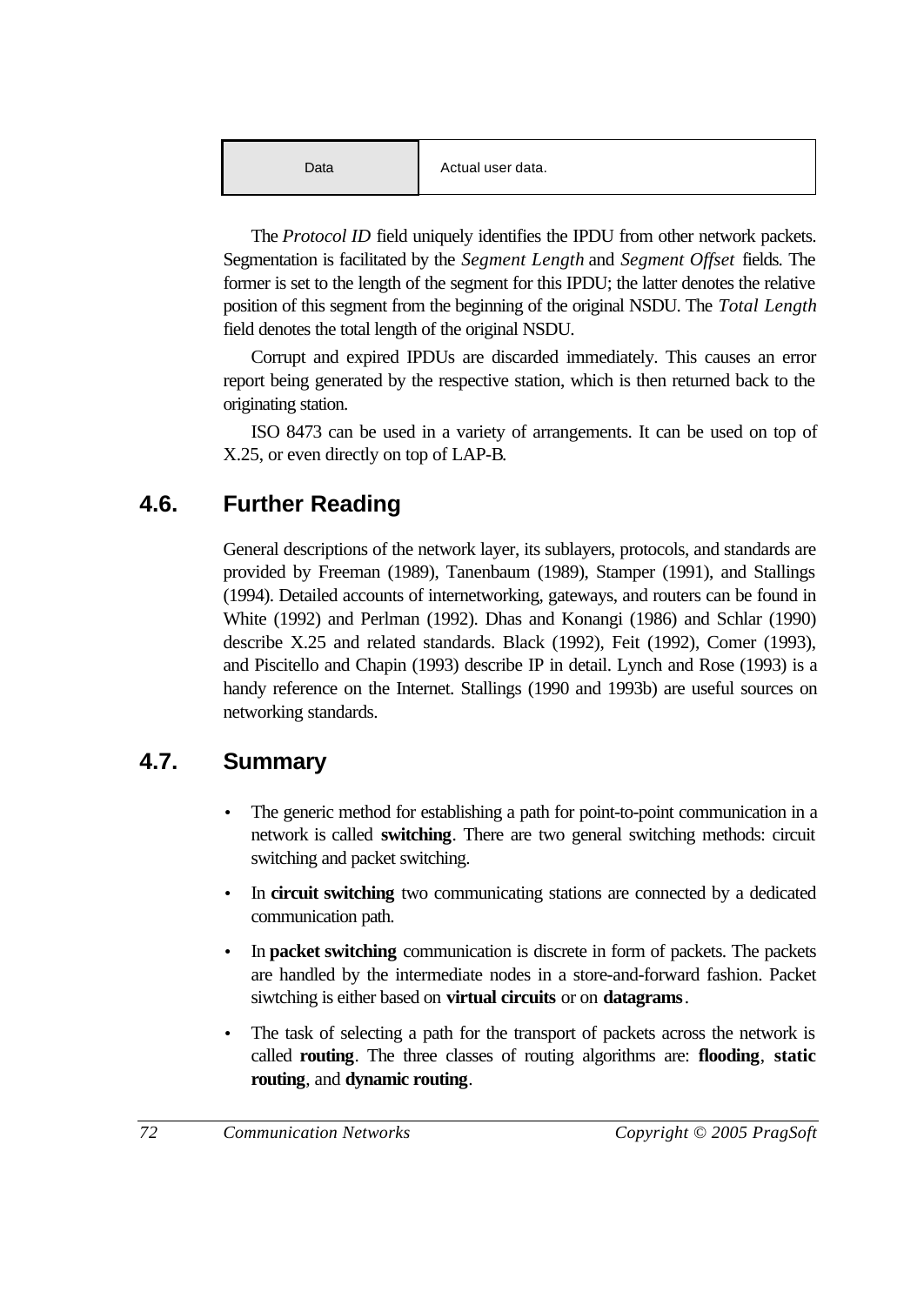- **Congestion control** measures ensure that a network's performance is not eroded due to overload conditions.
- **Internetworking** facilitates the communication between two stations situated on different networks (subnets). This requires protocol conversions and is handled by **Interworking Units** (IWUs).
- A **router** is a protocol converter which interconnects two networks of the same architecture. A **gateway** is a protocol converter which interconnects two networks of different architectures.
- The network layer is subdivided into three sublayers to facilitate internetworking: the **subnet access** sublayer deals with the services of a single subnet, the **subnet dependence convergence** sublayer deals with service mapping between the subnets, the **subnet independence convergence** sublayer deal with internetworking services.
- **X.25** is a widely-known network layer standard. It provides no routing or switching functions, but rather an interface between DTEs and network DCEs. X.25 supports three types of packets: **data** packets, **control** packets, and **interrupt** packets.
- Conventional character-based terminal can be connected to X.25 using a **Packet Assembler/Disassembler** (PAD). **X.3** defines the PAD parameters. **X.28** defines the interface between the PAD and the terminal, and **X.29** defines the interface between the PAD and the remote host.
- **X.75** supports the internetworking of X.25 subnets. The subnets are interconnected by **Signaling Terminals** (STEs) which act as partial IWUs or routers.
- The **Internet Protocol** (IP) is a connectionless datagram protocol developed by the DARPA. **ISO 8473** is a standardization and simplification of IP.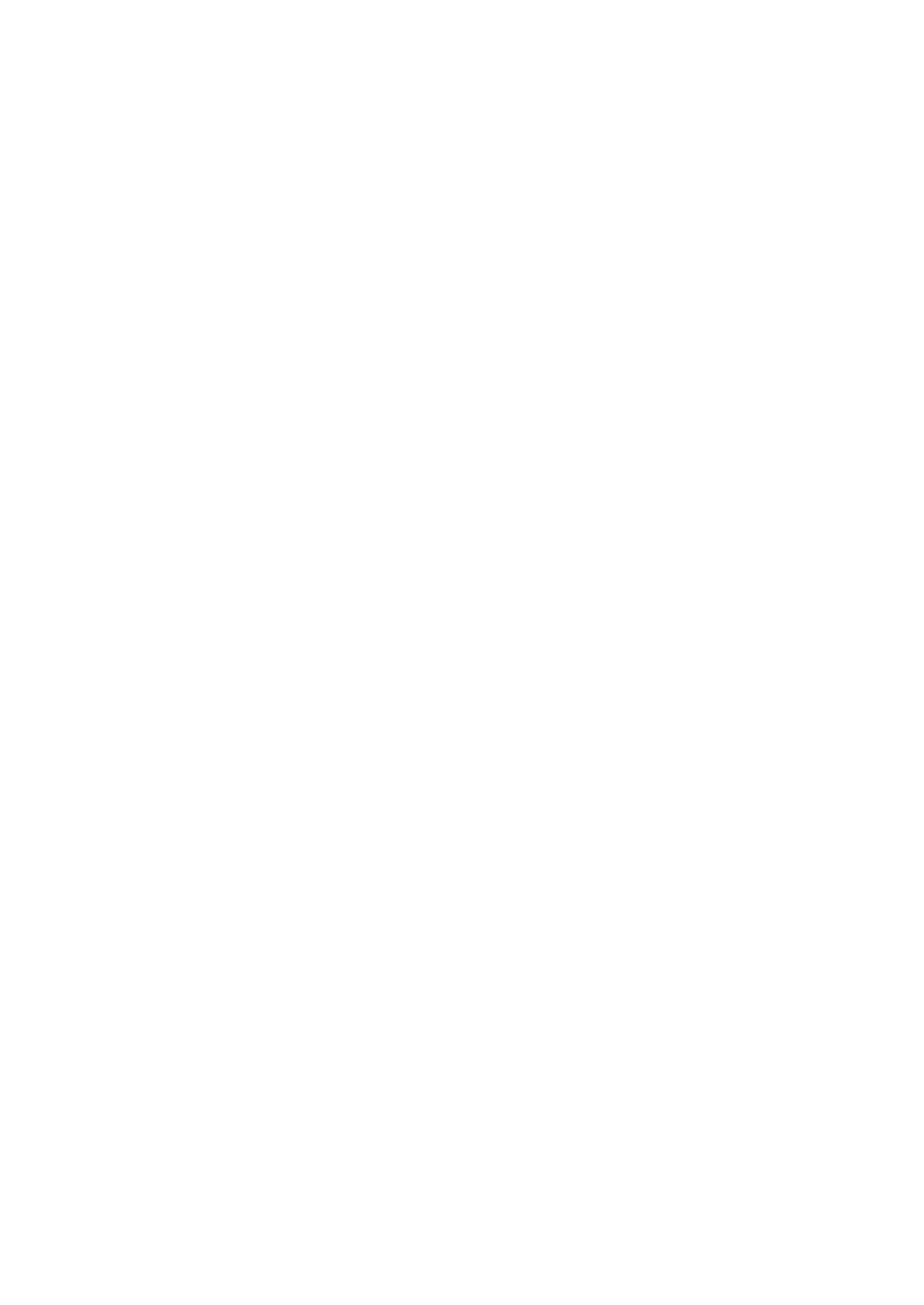# **5. The Transport Layer**

This chapter describes the transport layer of the OSI model. The transport layer is concerned with the provision of host-to-host user connections for the reliable and costeffective transfer of user data. Although it may use a variety of networks and network protocols to realize its service, it hides such details from its users by offering a transparent transport service.

The transport layer is similar to the network layer in that both attempt to offer a reliable data transfer service. Their main difference lies in that the transport layer looks at the problem from an end-user's point of view (denoted by a process running on a host), while the network layer's perspective encompasses lower level concerns (such as routing, connection modes, and internetworking). Also, the transport layer operates only on the end hosts, while the network layer also operates on intermediate network nodes.

The transport layer is the lowest user layer in the OSI model. Its scope of responsibility is a function of the quality of service required of it by the user and the quality of service provided by the network layer. The transport layer simply has to bridge this gap, which may be wide in some cases and negligible or nil in other cases.

We will first look at the transport service primitives and see how these define the transport service. Then we will describe the transport protocol and related issues, such as segmentation, multiplexing, addressing, error control, and flow control. Finally, we will discuss TCP as an example of a popular transport layer standard.

### **5.1. Transport Services**

As with the network layer, the transport services are defined in terms of transport primitives. Figure 5.57 summarizes the primitives together with their possible types and parameters.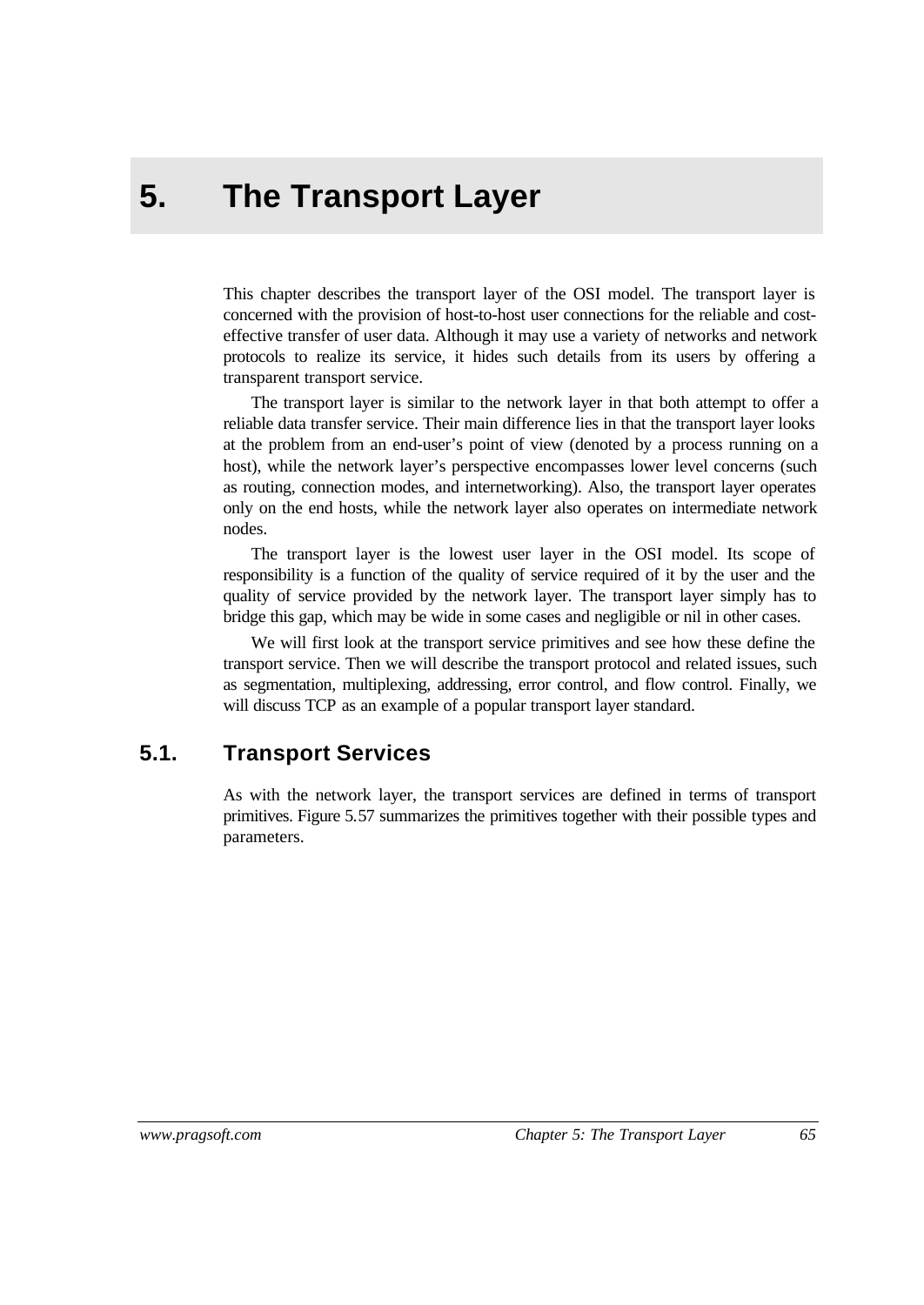**Figure 5.57Transport service primitives.**

| <b>Primitive</b>    | Types                                      | <b>Parameters</b>                            | <b>Purpose</b>                                                                                        |
|---------------------|--------------------------------------------|----------------------------------------------|-------------------------------------------------------------------------------------------------------|
| <b>T-CONNECT</b>    | request<br>indicate<br>response<br>confirm | (addresses,<br>option,<br>QOS.<br>user data) | Used for initiating a transport connection<br>(connections are always initiated by service<br>users). |
| <b>T-DISCONNECT</b> | request<br>indicate                        | (reason,<br>user data)                       | Used for disconnected a connection (may<br>be initiated by service users or the service<br>provider). |
| <b>T-DATA</b>       | request<br>indicate                        | (user data)                                  | Used for normal data transfer.                                                                        |
| T-EXPEDITED-DATA    | request<br>indicate                        | (user data)                                  | Used for high priority data transfer.                                                                 |

*Addresses* refer to Transport Service Access Points (TSAP); these denote entities at the transport layer to which connections are made. *Quality Of Service* (QOS) denotes a set of parameters (such as connection/release/transfer delay, connection/release/transfer probability of failure, throughput, error rate) which collectively describe the quality of the transport service requested by the user. *User data* refers to actual user data provided by the service user for transfer by the service provider. *Option* refers to the expedited data function being available in the service.





Figure 5.36 illustrates the use of the transport services in a sample scenario. Transport service user A first requests a connection, which is indicated to transport service user B by the service provider. B responds to the request and the service provider confirms with A. Then B expedites some data which is indicated to A by the service provider. Two normal data transfers from A to B, and from B to A then follow. Finally, the service provider simultaneously sends disconnect requests to both A and B and terminates the connection.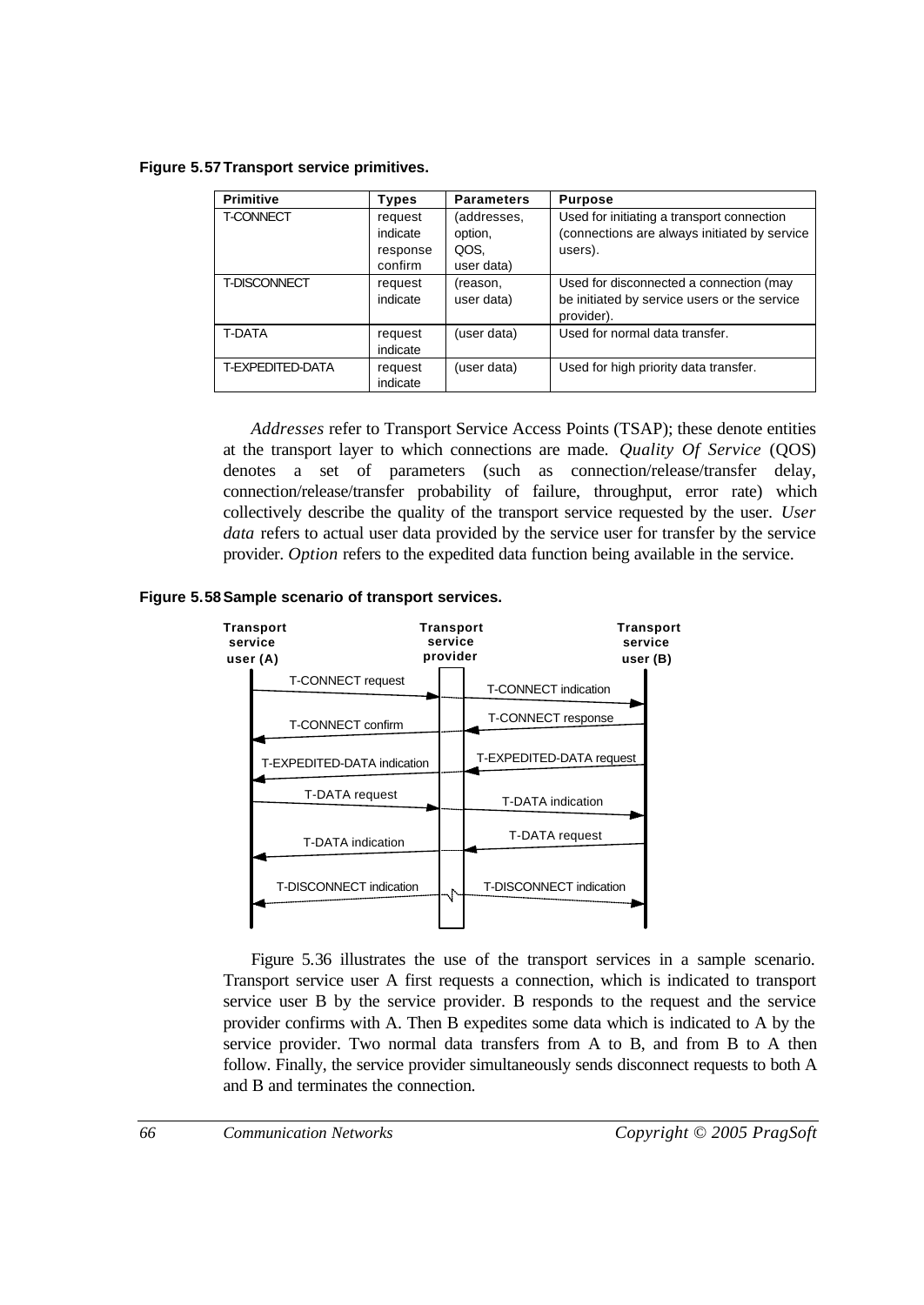### **5.1.1. Network Types**

When a transport service user requests a connection, the request includes a QOS parameter (see T-CONNECT in Figure 5.57). This parameter indicates the user's expected quality of service. The transport layer may have a number of different network services at its disposal, each offering a different quality of service. It needs to match the requested QOS against a network QOS and possibly also perform additional work to fulfill user needs.

For this reason, networks, depending on their QOS, are divided into three broad categories (see Figure 5.59). *Data errors* refer to discrepancies in the bit stream due to transmission errors that have not been detected by the lower-level error checking procedures (e.g., CRC checks). *Signaled errors* refer to failures in the switching mechanisms, resulting, for example, in lost packets.

| <b>Network</b> | <b>Characteristics</b>                                                                                                                                    | <b>Example</b>                                                         |
|----------------|-----------------------------------------------------------------------------------------------------------------------------------------------------------|------------------------------------------------------------------------|
| Type A         | Exhibits acceptable data and signaled error rates.<br>Hence messages arrive correctly and in order. The<br>transport layer need not do much in this case. | Circuit-switched packet<br>network operating over a<br>reliable medium |
| Type B         | Exhibits acceptable data error rates, but<br>unacceptable signaled error rates. The transport<br>layer is responsible for recovery from such errors.      | X.25 network                                                           |
| Type C         | Exhibits unacceptable data and signaled error rates.<br>The transport layer is responsible for recovery from<br>all such errors.                          | Datagram network                                                       |

#### **Figure 5.59Network types.**

It should be clear from this table that much of the transport layer's complexity is due to it having to cope with type B and C networks. Compensating for their unacceptable error rates may be a formidable task. However, when the transport layer is unable to bridge the gap between the QOS of these networks and the requested QOS, it may simply refuse to establish the connection.

### **5.2. Transport Protocol**

The transport protocol is essentially connection oriented, regardless of whether the underlying network layer uses virtual circuits or datagrams. After establishing a connection (always full-duplex), the two user processes may exchange data in the normal or expedited fashion. The sequence of exchanged messages is always maintained, except for expedited data, which do not obey the normal flow control. For messages larger than can be handled by the network layer, the transport layer performs the necessary segmentation and re-assembly.

### **5.2.1. TPDUs**

Transport layer messages are exchanged by the network layer using **Transport Protocol Data Units** (TPDUs). In a manner similar to the network sublayers 2 and 3,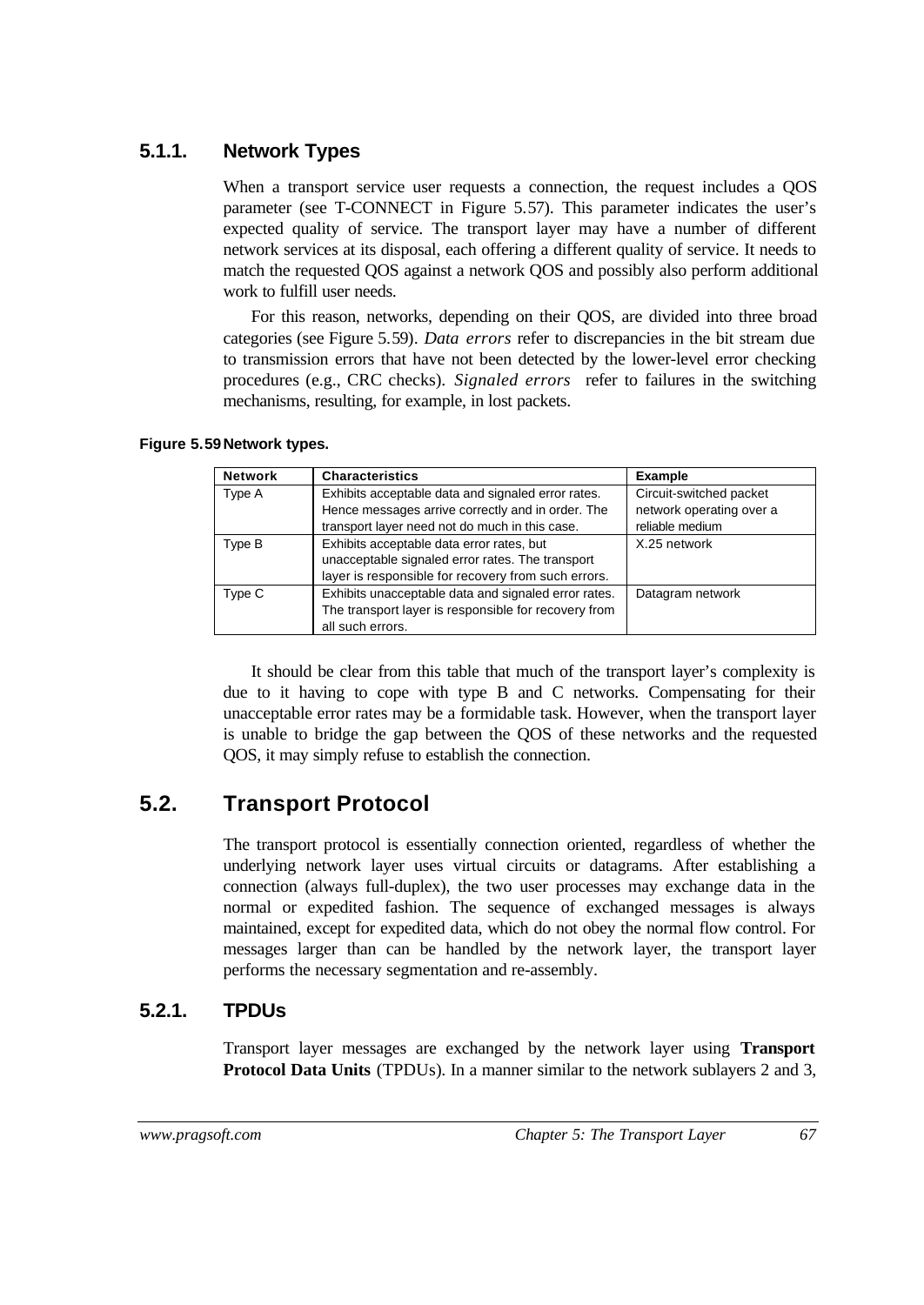a user PDU may be represented by a single TPDU, or segmented into multiple TPDUs when it is too large. The general structure of a TPDU is shown in Figure 5.60.

|   | Field                        | <b>Description</b>                                        |  |  |
|---|------------------------------|-----------------------------------------------------------|--|--|
|   | Header Length                | Length of the TPDU header in octets.                      |  |  |
| H | <b>TPDU Type</b>             | Identifies the type of the TPDU.                          |  |  |
| Е | Credit                       | Used for flow control.                                    |  |  |
| A | <b>Destination Reference</b> | Reference to the destination user process.                |  |  |
| D | Source Reference             | Reference to the source user process.                     |  |  |
| Е | Class/Options/Reason         | Class of protocol, various options, or disconnect reason. |  |  |
| R | Variable                     | Zero or more less-frequently used parameters, each of the |  |  |
|   | Part                         | general format <type, length,="" value="">.</type,>       |  |  |
|   | Data                         | Actual transport service user data.                       |  |  |

|  |  | Figure 5.60 General TPDU structure. |
|--|--|-------------------------------------|
|  |  |                                     |

A TPDU consists of a variable length header and user *Data*. The contents of the header is dependent on the *TPDU Type*.

#### **5.2.2. Classes of Protocol**

To facilitate the mapping of the user-requested QOS to an appropriate network QOS, five classes (0-4) of transport protocols are defined. The protocol class is selected during the establishment of a transport connection according to the requested QOS. The choice is made transparently by the transport layer without the user's knowledge or involvement.

Class 0 is the most basic transport service and is suitable for type A networks. Although Class 0 is capable of detecting data errors (e.g., corrupted, lost, duplicated data) and signaled errors (e.g., failure in switching nodes), it cannot recover from them. These errors therefore result in the connection being terminated. This is the simplest form of transport service and must be supported by all transport layer implementations. (Supporting other classes is optional.)

Class 1 protocol supports recovery from signaled errors. It also supports segmentation, expedited data transfer, and acknowledgment using sequence numbers. Class 2 is like class 0, except that it also supports multiplexing and flow control. Class 3 is like class 2, except that it also supports recovery from signaled errors. Finally, Class 4 provides the widest set of features, making its suitable for C type networks. It is the only class that supports the resequencing of TPDUs, and the splitting of the transport connection into multiple network connections to improve throughput.

Figure 5.61 summarizes the five protocol classes and some of their main features, together with the network type suitable for supporting each class.

|  |  | Figure 5.61 Transport protocol classes. |  |  |
|--|--|-----------------------------------------|--|--|
|--|--|-----------------------------------------|--|--|

| <b>Class</b> | <b>Class</b> | <b>Supported Features</b> |     |     |     |     |     |            |                |
|--------------|--------------|---------------------------|-----|-----|-----|-----|-----|------------|----------------|
| No.          | <b>Name</b>  | <b>MUX</b>                | ח⊐ר | SFR | FC. | ACK | R/S | <b>EXP</b> | <b>Network</b> |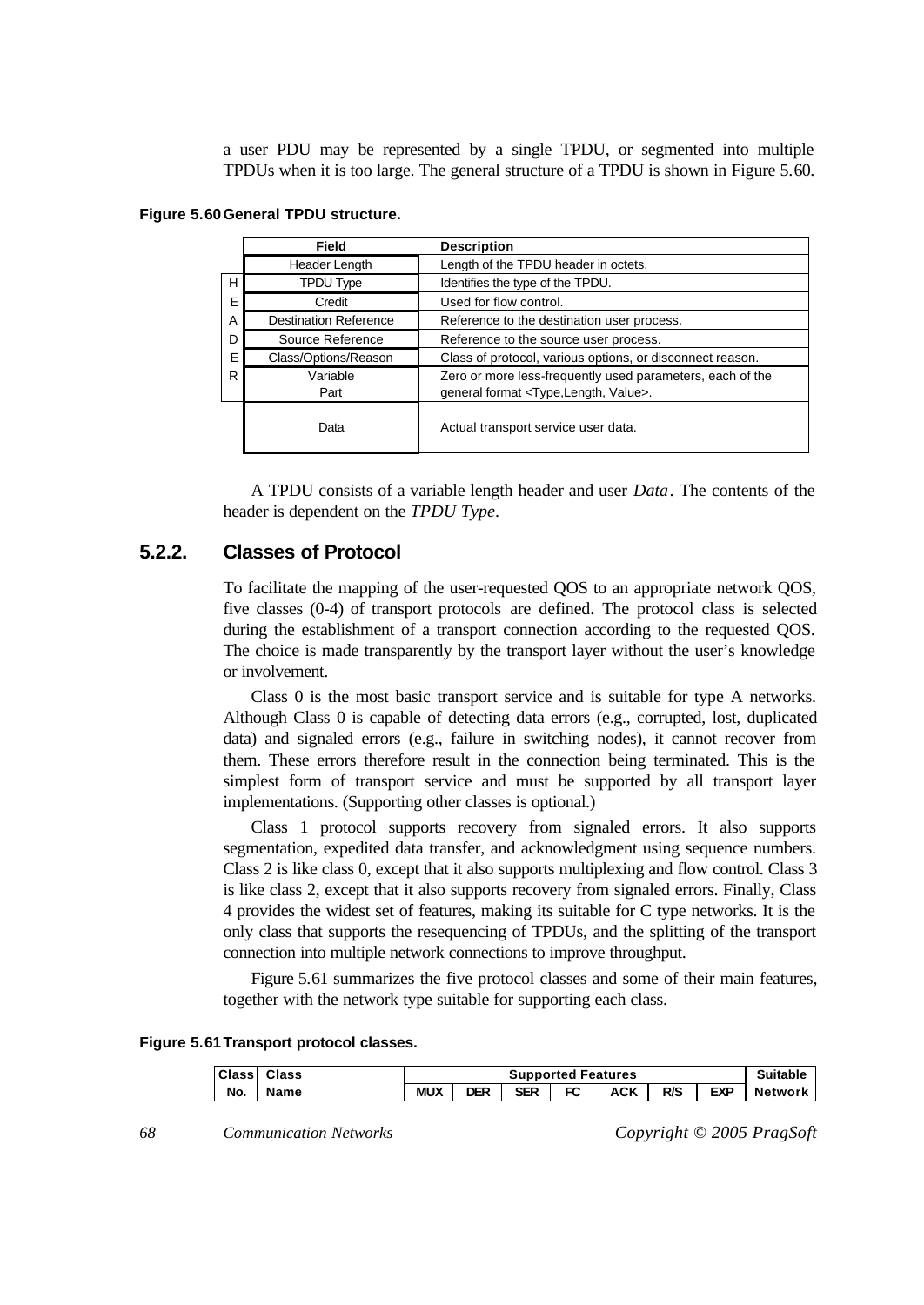| 0 | Simple<br>class                       |  |  |  | A |
|---|---------------------------------------|--|--|--|---|
|   | Basic error recovery<br>class         |  |  |  | B |
| 2 | Multiplexing<br>class                 |  |  |  | Α |
| 3 | Error recovery<br>multiplexing class  |  |  |  | B |
| 4 | Error detection and<br>recovery class |  |  |  |   |

MUX = Multiplexing of multiple transport connections onto a single network connection

DER = Data Error Recovery

SER = Signaled Error Recovery

FC = Flow Control

 $ACK = Acknowledgments$ 

SPL = Resequencing of TPDUs / Splitting and Recombining connections

 $EXP = Expedited data transfer$ 

### **5.2.3. Segmentation**

The Transport Service Data Units (TSDUs) which the transport service users work with may be larger than can be handled by the network layer packets. For this reason, all protocol classes support the segmenting of TSDUs into multiple TPDUs and reassembling them at the receiver end. This facility is very similar to the segmentation facility supported by the internetworking sublayers.

### **5.2.4. Multiplexing**

Given the limited number of ports available on a host and the potentially large number of transport connections usually required by the users, multiple transport connections are often multiplexed onto a single network connection. The price to be paid for this is additional complexity: transport connections need to carry identifiers for distinguishing between connections over the same circuit, and each connection needs to be separately flow controlled. Multiplexing is supported by Class 2, 3, and 4 protocols.

### **5.2.5. Splitting and Recombining**

In situations where a transport connection is needed to have a bandwidth of size that cannot be provided by a single network connection, the connection may be split over multiple network connections. This is the opposite of multiplexing and introduces an additional complexity: with multiple network connections, the TPDUs may arrive out of order and need to be resequenced. Thus splitting can only be supported when the transport protocol can support resequencing of TPDUs. Class 4 is the only protocol that can provide this function.

### **5.2.6. Addressing**

A transport layer source or destination address uniquely identifies a TSAP within a network-wide name space. The TSAP denotes a port on a host to which transport connections are made. Transport addresses are not directly used by TPDUs;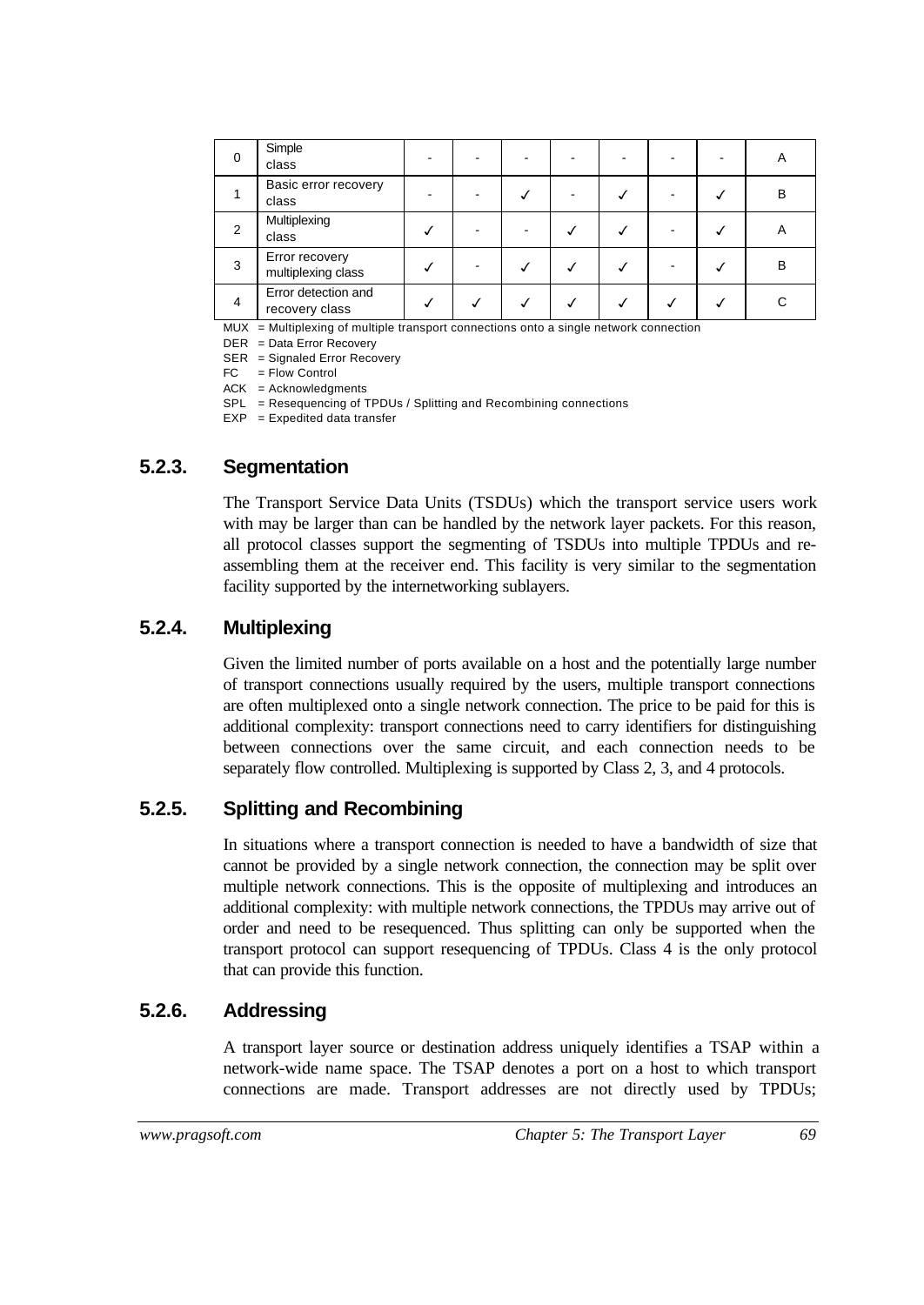**references** are used instead. These are much shorter identifiers that are mapped to the transport addresses (in the variable part of the TPDU header) during connection establishment, allowing the two parties to agree on a common mapping. The source and destination references are used for the remainder of the connection.

Also, for user convenience, a higher level mapping is often provided by a name server, which maps meaningful service **names** for frequently-used transport addresses to the addresses themselves. When wishing to connect to one of these services, the user specifies the service name and the network software looks up the name using the name server to come up with the corresponding transport address, which is then used for initiating a transport connection.

### **5.2.7. Flow Control**

As mentioned earlier, supporting multiplexing in Class 2, 3, and 4 protocols requires transport connections to be separately flow controlled. The flow control protocol used for this purpose is called **credit**. It is similar to the sliding window protocol of the data link and network layers in that a window is used. However, unlike the sliding window protocol where the receiver window size remains fixed, here the window size may vary. The sender is informed of the new window size through a data acknowledgment TPDU which includes a new credit value (the *Credit* field in the TPDU) which denotes the number of TPDUs that can be received.

A suitable credit value is negotiated during connection establishment. This value can be dynamically adjusted subsequently by the receiver. When the receiver is unable to receive further TPDUs, it can suspend flow of further TPDUs by adjusting the credit value to 0.

### **5.2.8. Error Checking**

The transport layer may do additional error checking on top of the ones carried out by lower layers. This may serve one of two reasons: the lower layers might not be performing any error checking, or the network service may be very unreliable and deliver packets that have undetected errors.

To address these needs (especially for the Class 4 protocol) a checksum option is available in the TPDUs. This is a 16-bit checksum that covers the entire TPDU and is designed to be much simpler than CRC so that it can be efficiently computed in software.

### **5.3. Transport Layer Standards**

Transport services (discussed in Section 5.1) are defined by the ISO 8072 and CCITT X.214 standards. ISO 8073 and CCITT X.224 define the transport protocol, and were the basis of the descriptions in Section 5.2. Below we will look at TCP— a *de facto* transport layer standard that has gained considerable acceptance in the industry.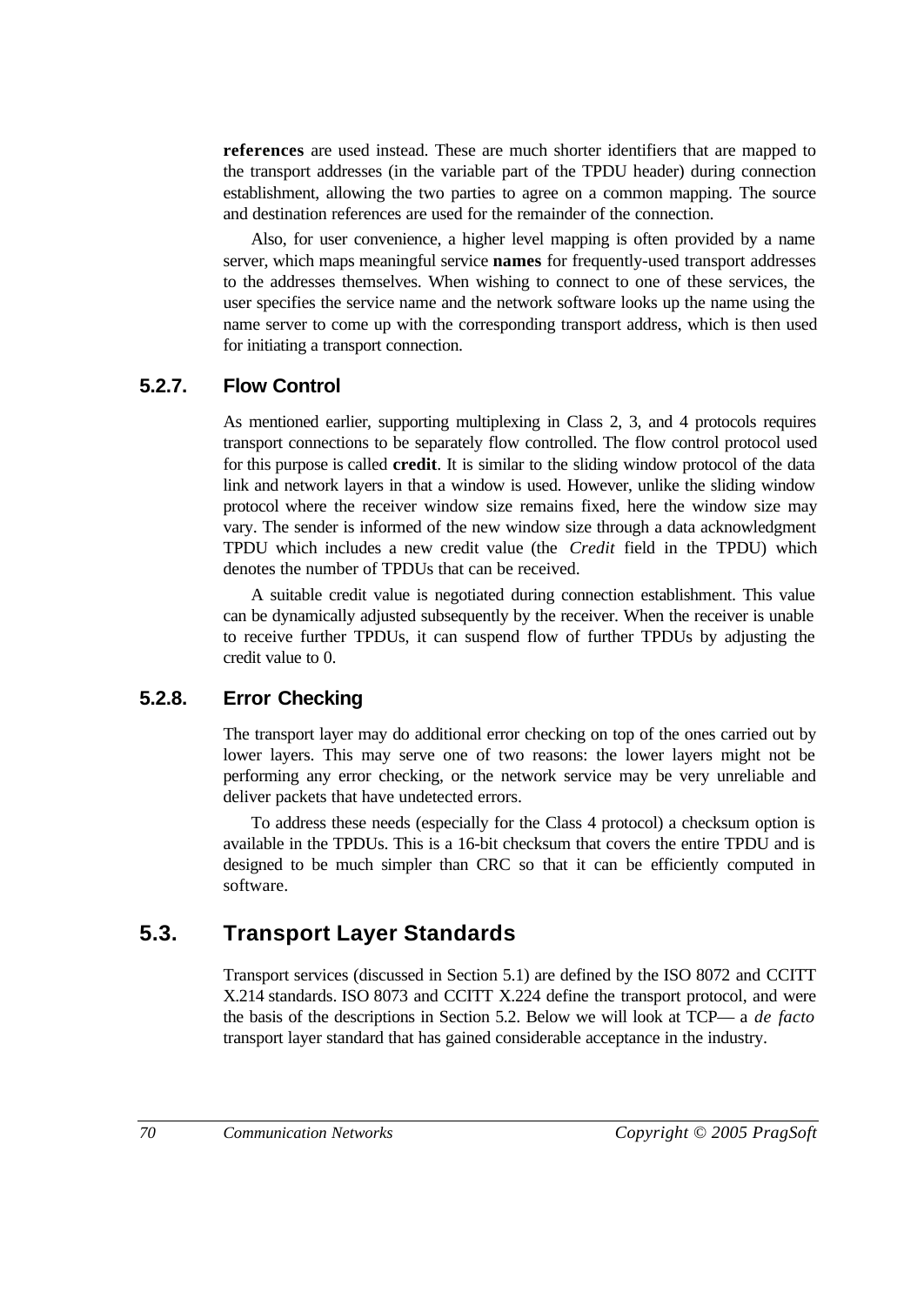### **5.3.1. TCP**

The **Transmission Control Protocol** (TCP) originated in ARPANET, and was designed to cope with Type C networks. Consequently, the CCITT Class 4 protocol has borrowed many of its concepts. TCP sits directly on top of IP (see Chapter 4) and is well suited to internetworking. The combination is commonly referred to as TCP/IP.

TCP accepts arbitrary size messages from a service user and, if necessary, segments them into smaller blocks. Figure 5.62 depicts the general structure of a TCP block. The block is constructed in two stages. First, a TCP header is added to user data; this header is essentially a transport-layer-style header. Next, a datagram header is added to the result to prepare it for a datagram network service.

Given the unreliable network service expectations of TCP (Type C), blocks may be corrupted, lost, duplicated, or out of sequence. TCP uses sequence numbers and resequences blocks when necessary. Unlike other protocols, sequencing is performed on an octet rather than block basis. The sequence numbers for the octets in a block are determined by the *Sequence Number* and the *Total Length* fields. Flow control is also octet-oriented. It is based on a credit-style sliding window, where the window size determines how many octets may be transmitted.

|            | <b>Field</b>        | <b>Description</b>                                  |
|------------|---------------------|-----------------------------------------------------|
|            | Version             | Datagram protocol version.                          |
|            | Header Length       | Datagram header length.                             |
|            | Service Type        | Type of service expected of the network layer.      |
|            | <b>Total Length</b> | Total length of the block.                          |
| Datagram   | Segment Owner       | The sequence number of the owner datagram.          |
|            | Segment Flags       | Segmentation-related flags.                         |
| Header     | Segment Offset      | Offset to where segment begins in owner datagram.   |
|            | Lifetime            | Block lifetime in seconds.                          |
|            | Checksum            | Simple checksum for the datagram header.            |
|            | Addresses           | Source and destination network+host addresses.      |
|            | Options             | Various options for errors, routing, security, etc. |
|            | Ports               | Source and destination ports.                       |
|            | Sequence Number     | Sequences every octet of data.                      |
|            | Acknowledgment      | Used for piggyback acknowledgment of data.          |
| <b>TCP</b> | Header Length       | Length of the TCP header.                           |
|            | Flags               | Flags for SYN, ACK, segmentation, reset, etc.       |
| Header     | Window              | Window size in octets.                              |
|            | Checksum            | Simple checksum for the TCP header.                 |
|            | Expedited           | Offset to where expedited data is located.          |
|            | Options             | Various TCP-related options, e.g., buffer sizes.    |
|            | User Data           | Actual transport service user data.                 |

**Figure 5.62General structure of a TCP block.**

Corrupted and lost blocks are retransmitted (the T1 timer is used for detecting lost blocks). Delayed duplicate control blocks for establishing connections are dealt with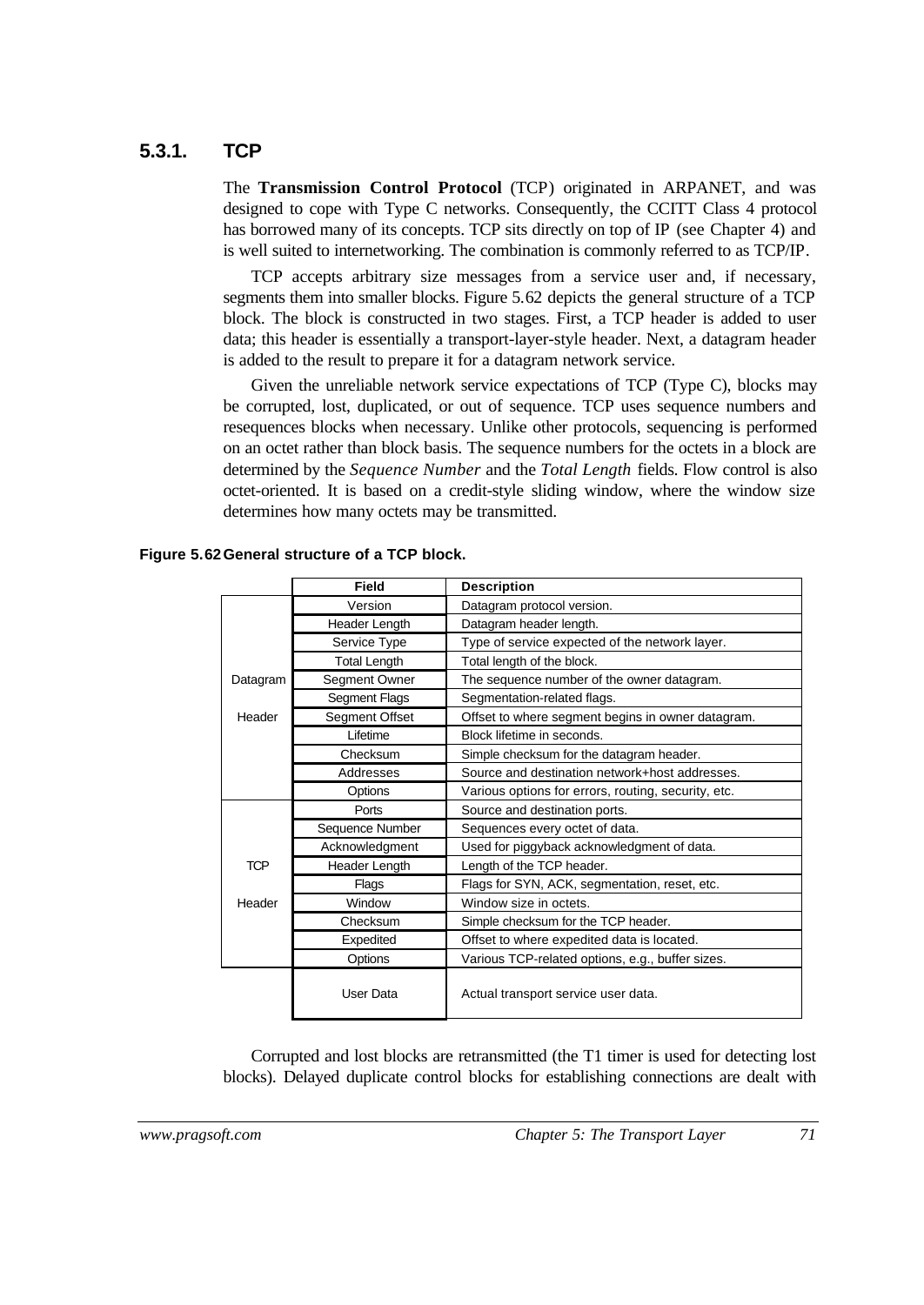using the **three-way handshake** method. In this method, to establish a connection between A and B, when A requests a connection and receives a confirmation from B, it must acknowledge (and therefore finalize) the connection as intended. Should B receive a delayed duplicate connection request and confirm it, A will know that this is due to a duplicate message and reject the connection on that basis.

## **5.4. Further Reading**

Schwartz (1987), Black (1989), and Stallings (1994) provide general descriptions of the transport layer protocols and standards. Black (1992), Feit (1992), Comer (1993), and Piscitello and Chapin (1993) describe TCP/IP in detail.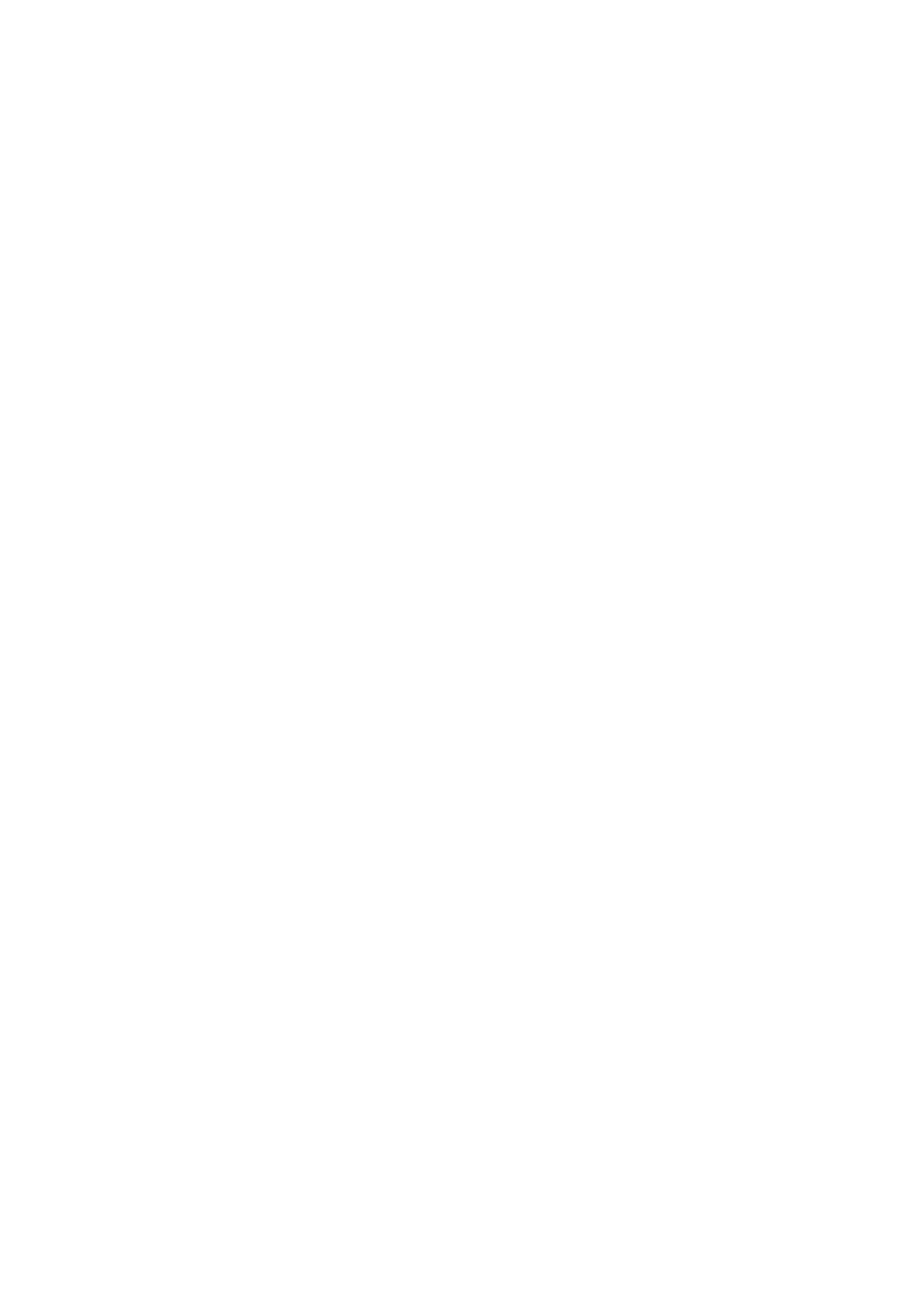# **6. The Session Layer**

This chapter describes the session layer of the OSI model. The session layer provides a *structured* means for data exchange between user processes (or applications) on communicating hosts. This layer uses the term **session** instead of connection to signify the point that communication is studied from an application rather than a host point of view. More specifically, a session imposes a set of rules on the way applications should communicate. Also of interest are: how a session is negotiated between two applications, the synchronization and control of message exchanges between applications (e.g., how they should take turns), the context of messages (e.g., whether they relate to records from a database or keystrokes on a terminal), dealing with transport failures, and the bracketing of messages as required by some applications.

We will first look at the session service primitives and their use by higher layers. Then we will describe the session protocol and related issues, such as the use of tokens in activities and dialog units, synchronization, error handling, and the structure of session messages. Finally, we will list a number of session layer standards.

### **6.1. Session Services**

As with earlier layers, the session services are defined in terms of session primitives, of which there are many. Figure 6.63 summarizes the primitives together with their possible types and parameters.

| <b>Primitive</b> | <b>Types</b>                               | <b>Parameters</b>                                                                | <b>Purpose</b>                                                                                      |
|------------------|--------------------------------------------|----------------------------------------------------------------------------------|-----------------------------------------------------------------------------------------------------|
| S-CONNECT        | request<br>indicate<br>response<br>confirm | (addresses,<br>QOS, result,<br>requirements,<br>serial no.,<br>token, user data) | Used for initiating a session<br>connection (connections are always<br>initiated by service users). |
| S-RELEASE        | request<br>indicate<br>response<br>confirm | (result,<br>user data)                                                           | Used for orderly release of a<br>connection.                                                        |
| S-U-ABORT        | request<br>indicate                        | (user data)                                                                      | Used for service user-initiated abort.                                                              |
| S-P-ABORT        | indicate                                   | (reason)                                                                         | Used for service provider-initiated<br>abort.                                                       |

| <b>Figure 6.63 Session service primitives.</b> |  |  |
|------------------------------------------------|--|--|
|------------------------------------------------|--|--|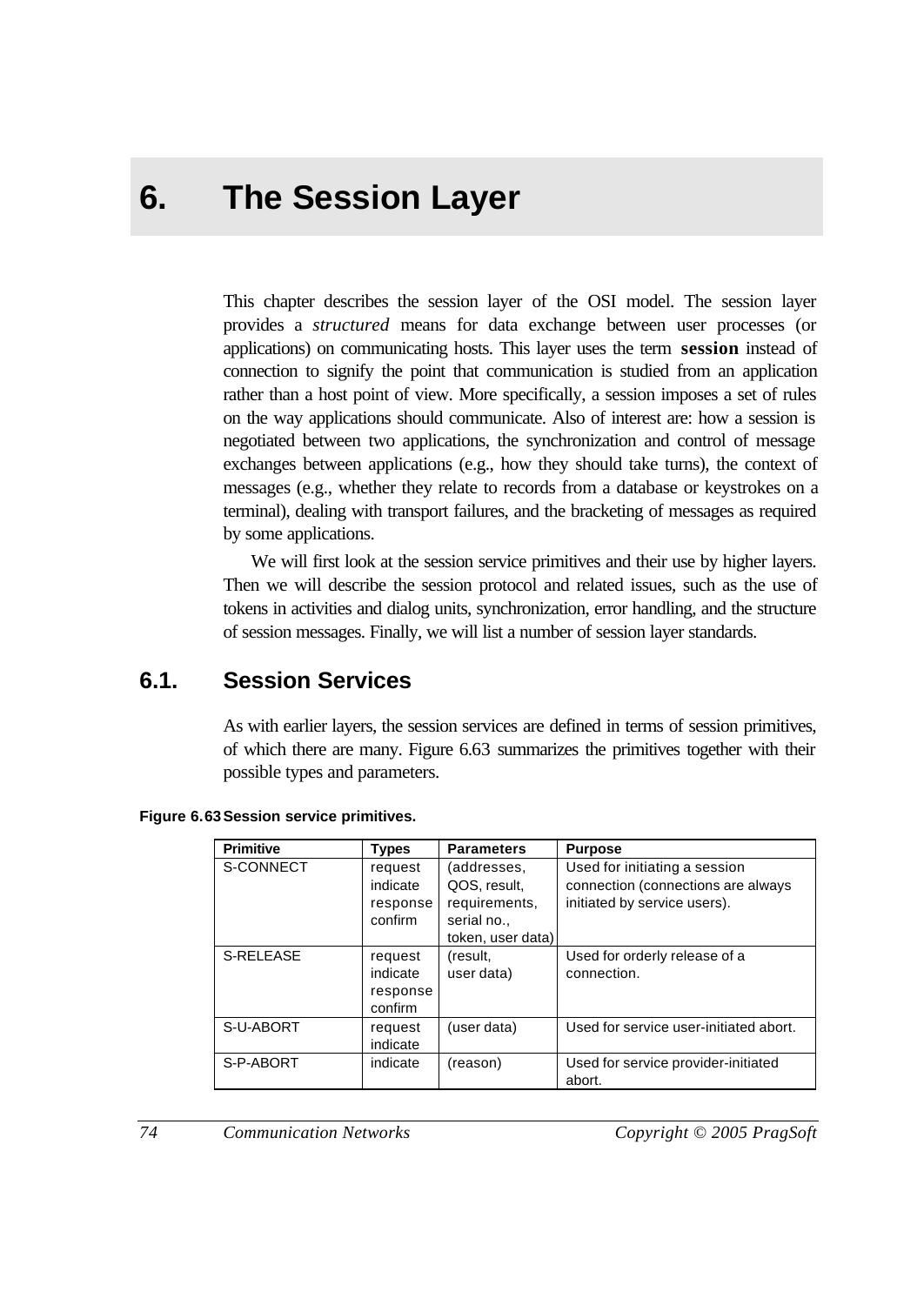| S-U-EXCEPTION-     | request  | (reason,           | Used for exception reporting by a     |
|--------------------|----------|--------------------|---------------------------------------|
| <b>REPORT</b>      | indicate | user data)         | service user.                         |
| S-P-EXCEPTION-     | indicate | (indication)       | Used for exception reporting by a     |
| <b>REPORT</b>      |          |                    | service provider.                     |
| S-DATA             | request  | (user data)        | Used for normal data transfer.        |
|                    | indicate |                    |                                       |
| S-EXPEDITED-DATA   | request  | (user data)        | Used for high priority data transfer. |
|                    | indicate |                    |                                       |
|                    |          |                    |                                       |
| S-TYPED-DATA       | request  | (user data)        | Used for typed data transfer.         |
|                    | indicate |                    |                                       |
| S-CAPABILITY-DATA  | request  | (user data)        | Used for data exchange when no        |
|                    | indicate |                    | activity is in progress.              |
| S-ACTIVITY-START   | request  | (activity ID,      | Used for starting an activity.        |
|                    | indicate | user data)         |                                       |
| S-ACTIVITY-        | request  | (reason)           | Used for temporarily interrupting an  |
| <b>INTERRUPT</b>   | indicate |                    | activity.                             |
|                    |          |                    |                                       |
|                    | response |                    |                                       |
|                    | confirm  |                    |                                       |
| S-ACTIVITY-RESUME  | request  | (new ID, old ID,   | Used for resuming an interrupted      |
|                    | indicate | serial no.,        | activity.                             |
|                    |          | user data)         |                                       |
| S-ACTIVITY-DISCARD | request  | (reason)           | Used for discarding an activity.      |
|                    | indicate |                    |                                       |
|                    | response |                    |                                       |
|                    | confirm  |                    |                                       |
| S-ACTIVITY-END     | request  | (serial no.,       | Used for ending an activity.          |
|                    | indicate | user data)         |                                       |
|                    |          |                    |                                       |
|                    | response |                    |                                       |
|                    | confirm  |                    |                                       |
| S-TOKEN-PLEASE     | request  | (tokens,           | Used by a service user for requesting |
|                    | indicate | user data)         | a token.                              |
| S-TOKEN-GIVE       | request  | (tokens)           | Used by a service user for forwarding |
|                    | indicate |                    | a token to the other user.            |
| S-CONTROL-GIVE     | request  | $\left( \right)$   | Used by a service user for forwarding |
|                    | indicate |                    | all tokens to the other user.         |
| S-SYNC-MINOR       | request  | (type, serial no., | Used for setting a minor              |
|                    | indicate | user data)         | synchronization point.                |
|                    |          |                    |                                       |
|                    | response |                    |                                       |
|                    | confirm  |                    |                                       |
| S-SYNC-MAJOR       | request  | (serial no.,       | Used for setting a major              |
|                    | indicate | user data)         | synchronization point.                |
|                    | response |                    |                                       |
|                    | confirm  |                    |                                       |
| S-RESYNCHRONIZE    | request  | (type, serial no., | Used for resynchronization.           |
|                    | indicate | tokens,            |                                       |
|                    | response | user data)         |                                       |
|                    | confirm  |                    |                                       |
|                    |          |                    |                                       |

*Addresses* refer to Session Service Access Points (SSAP); these typically are the same as their corresponding transport addresses. *Quality Of Service* (QOS) denotes a set of parameters which collectively describe the quality of the session service requested by the user. These are essentially the same as those used for the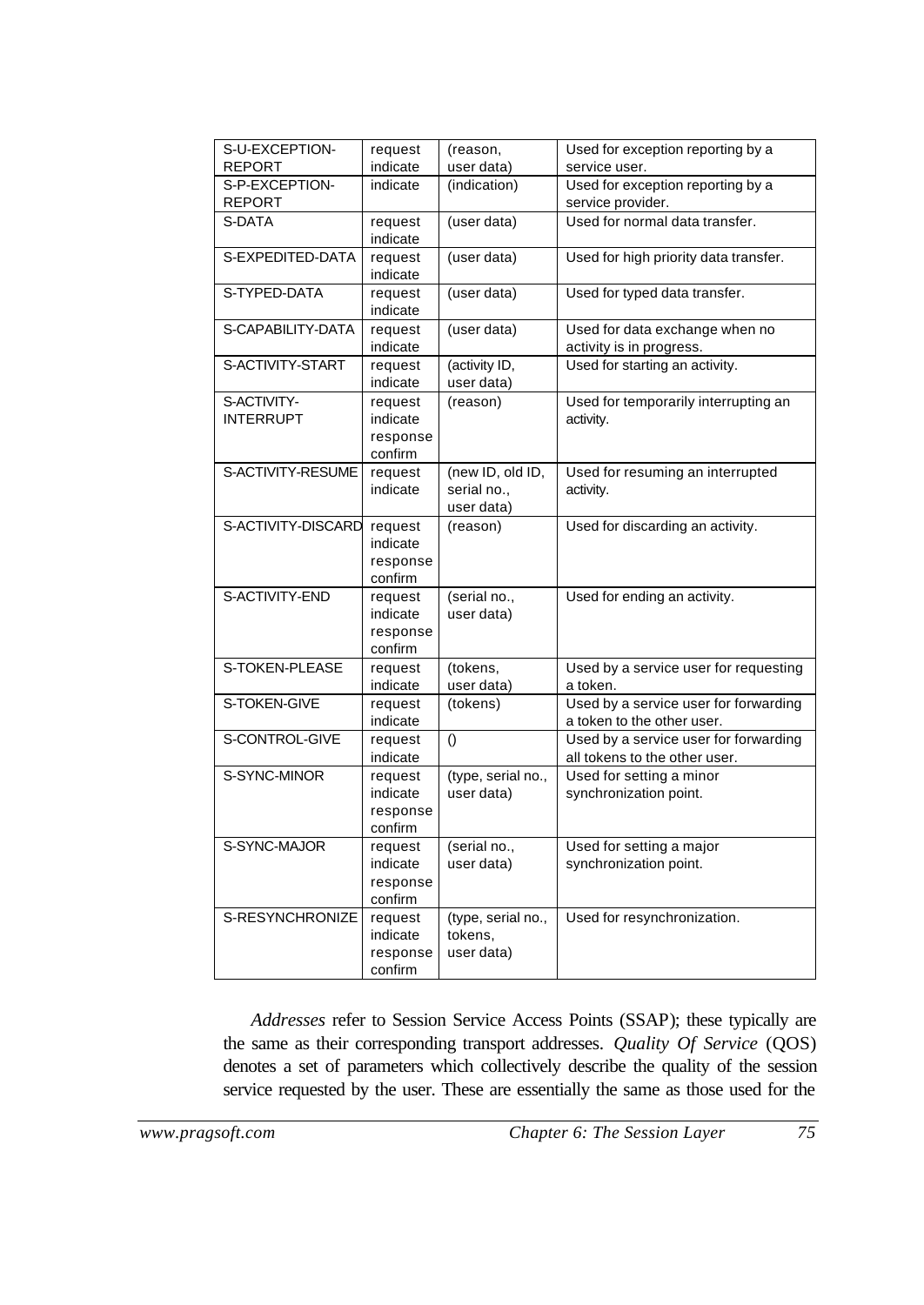transport layer, with the addition of a few new ones (e.g., concatenation of service requests). *Result* denotes the acceptance or rejection of the connection. *Requirements* is used for the negotiation and selection of functional units (described below) that are to be effective for the duration of the session. *Serial number* denotes the initial serial number used for synchronization purposes. *Token* refers to the side to which the tokens are initially assigned. *User data* denotes actual user data provided by the service user for transfer by the service provider.

Figure 6.36 illustrates the use of the session services in a sample scenario. Session service user A first requests a (half-duplex) connection, which is indicated to session service user B by the service provider. B responds to the request and the service provider confirms with A. Two normal data transfers from A to B follow, with a minor synchronization cycle in between. B then asks A for the data token, which A hands over to B. B sends some data to A, and then asks for the session to be aborted.

#### **Figure 6.64Sample scenario of session services.**

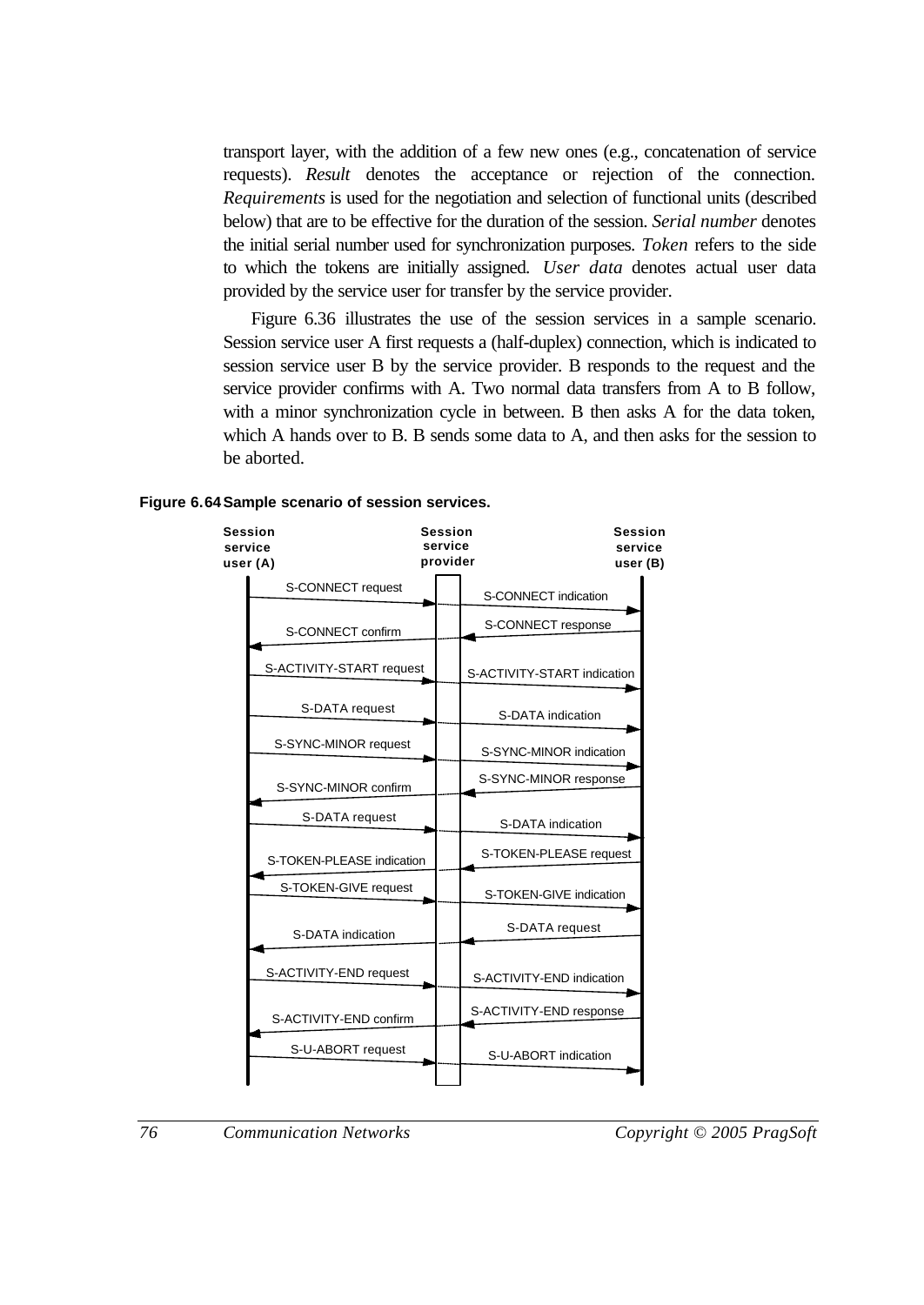### **6.1.1. Session Layer Role**

The exact role of the session layer in relation to other layers is worth some consideration. Although the session layer is positioned below and receives its requests from the presentation layer, its primary role is to serve the application layer by allowing applications to converse in a structured manner. The presentation layer is completely transparent to this process.

The interface between the session layer and the transport layer is very simple. It provides for basic opening and closing of transport connections (a session connection directly maps to a transport connection) and reliable transfer of data over the connections. This simple interface is enriched by the session layer into a diverse set of services for the ultimate use by the application layer. Figure 6.65 illustrates these points.

#### **Figure 6.65Role of the session layer.**



### **6.1.2. Functional Units**

It is generally rare for an application to require the use of all session services. Often a relatively small subset will suffice. To facilitate this, the session layer services are divided into 13 functional units (see Figure 6.66). Each functional unit is a logical grouping of related session services. Functional units are negotiated and selected during connection establishment using the *requirements* parameter in the connection request. The functional units selected determine what services will be available for the duration of the session.

*Kernel* represents the most basic set of services that applications could live with. All session layer implementations must provide this minimal subset.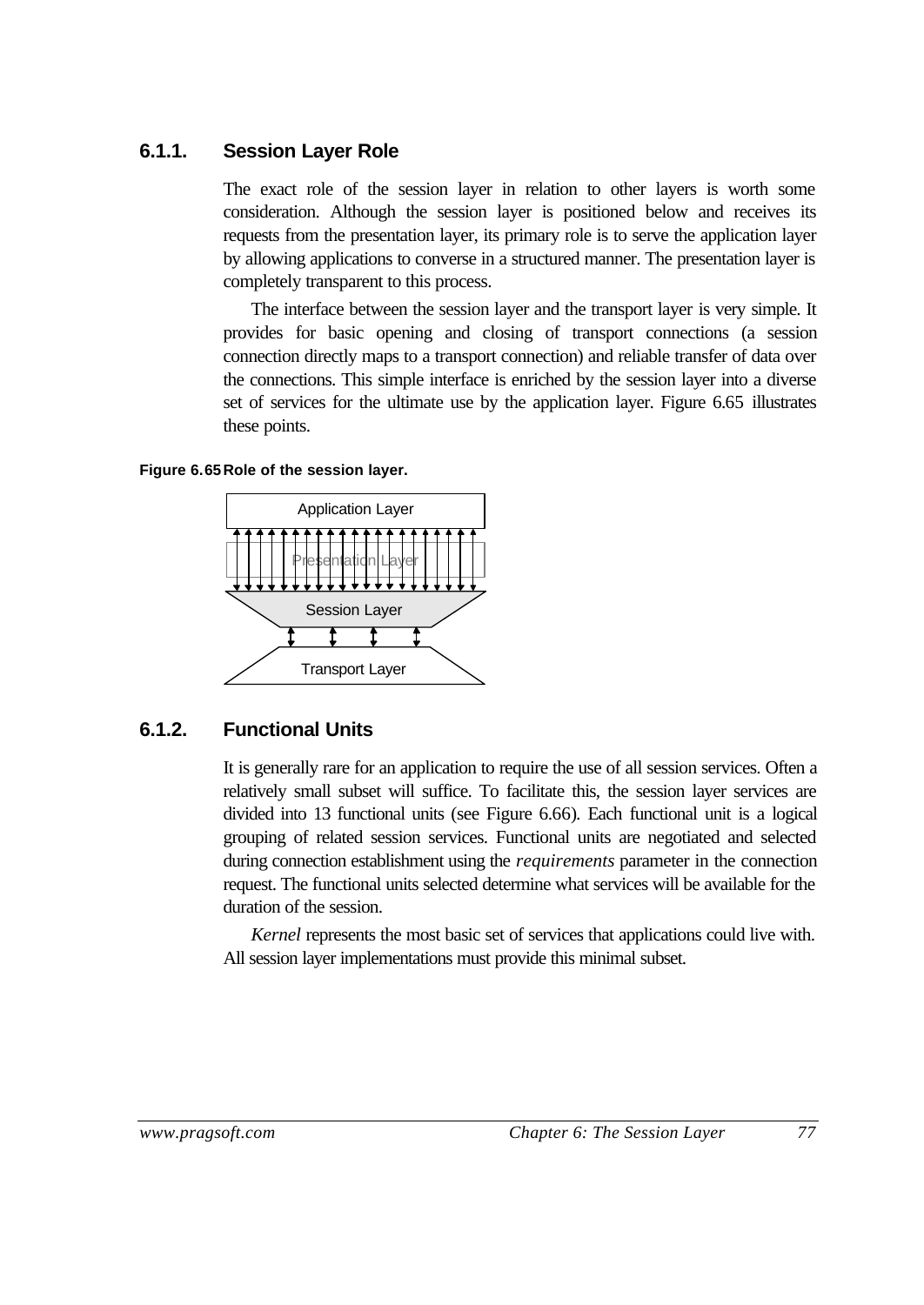#### **Figure 6.66Session service functional units.**

| <b>Functional Unit</b>     | <b>Service Primitives</b> | <b>Purpose</b>                          |
|----------------------------|---------------------------|-----------------------------------------|
| Kernel                     | S-CONNECT                 | Provides basic services for             |
|                            | S-DATA                    | establishing a connection, data         |
|                            | S-RELEASE                 | transfer, and connection termination.   |
|                            | S-U-ABORT                 |                                         |
|                            | S-P-ABORT                 |                                         |
| <b>Negotiated Release</b>  | <b>S-RELEASE</b>          | Provides the ability to negotiate the   |
|                            | S-TOKEN-PLEASE            | orderly release of connections.         |
|                            | S-TOKEN-GIVE              |                                         |
| Exceptions                 | S-U-EXCEPTION-REPORT      | Provides error reporting capabilities.  |
|                            | S-P-EXCEPTION-REPORT      |                                         |
| Expedited data             | S-EXPEDITED-DATA          | Provides expedited data transfer        |
|                            |                           | capability.                             |
| <b>Typed Data</b>          | S-TYPED-DATA              | Provides typed data transfer capability |
|                            |                           | independent of the data token.          |
| Capability Data            | S-CAPABILITY-DATA         | Provides data transfer capability when  |
|                            |                           | no activity is in progress.             |
| <b>Activity Management</b> | S-ACTIVITY-START          | Provides activity management            |
|                            | S-ACTIVITY-INTERRUPT      | capability.                             |
|                            | S-ACTIVITY-RESUME         |                                         |
|                            | S-ACTIVITY-DISCARD        |                                         |
|                            | S-ACTIVITY-END            |                                         |
|                            | S-TOKEN-PLEASE            |                                         |
|                            | S-TOKEN-GIVE              |                                         |
|                            | S-CONTROL-GIVE            |                                         |
| <b>Half Duplex</b>         | S-TOKEN-PLEASE            | Provides half-duplex data exchange      |
|                            | S-TOKEN-GIVE              | capability using the data token.        |
| <b>Full Duplex</b>         | S-TOKEN-PLEASE            | Provides half-duplex data exchange      |
|                            | S-TOKEN-GIVE              | capability.                             |
| Minor Synchronize          | S-SYNC-MINOR              | Provides minor synchronization          |
|                            | S-TOKEN-PLEASE            | capability.                             |
|                            | S-TOKEN-GIVE              |                                         |
| Symmetric Synchronize      | S-SYNC-MINOR              | Same as Minor Sync, except that it      |
|                            | S-TOKEN-PLEASE            | operates in both directions.            |
|                            | S-TOKEN-GIVE              |                                         |
| Major Synchronize          | S-SYNC-MAJOR              | Provides major synchronization          |
|                            | S-TOKEN-PLEASE            | capability.                             |
|                            | S-TOKEN-GIVE              |                                         |
| Resynchronize              | S-RESYNCHRONIZE           | Provides resynchronization capability.  |

## **6.2. Session Protocol**

As with the transport protocol, the session protocol is essentially connection oriented. It consists of three phases: a connection establishment phase, a data transfer phase, and a connection release phase. The data transfer is by far the most complex of the three, accounting for most of the service primitives. Below, we will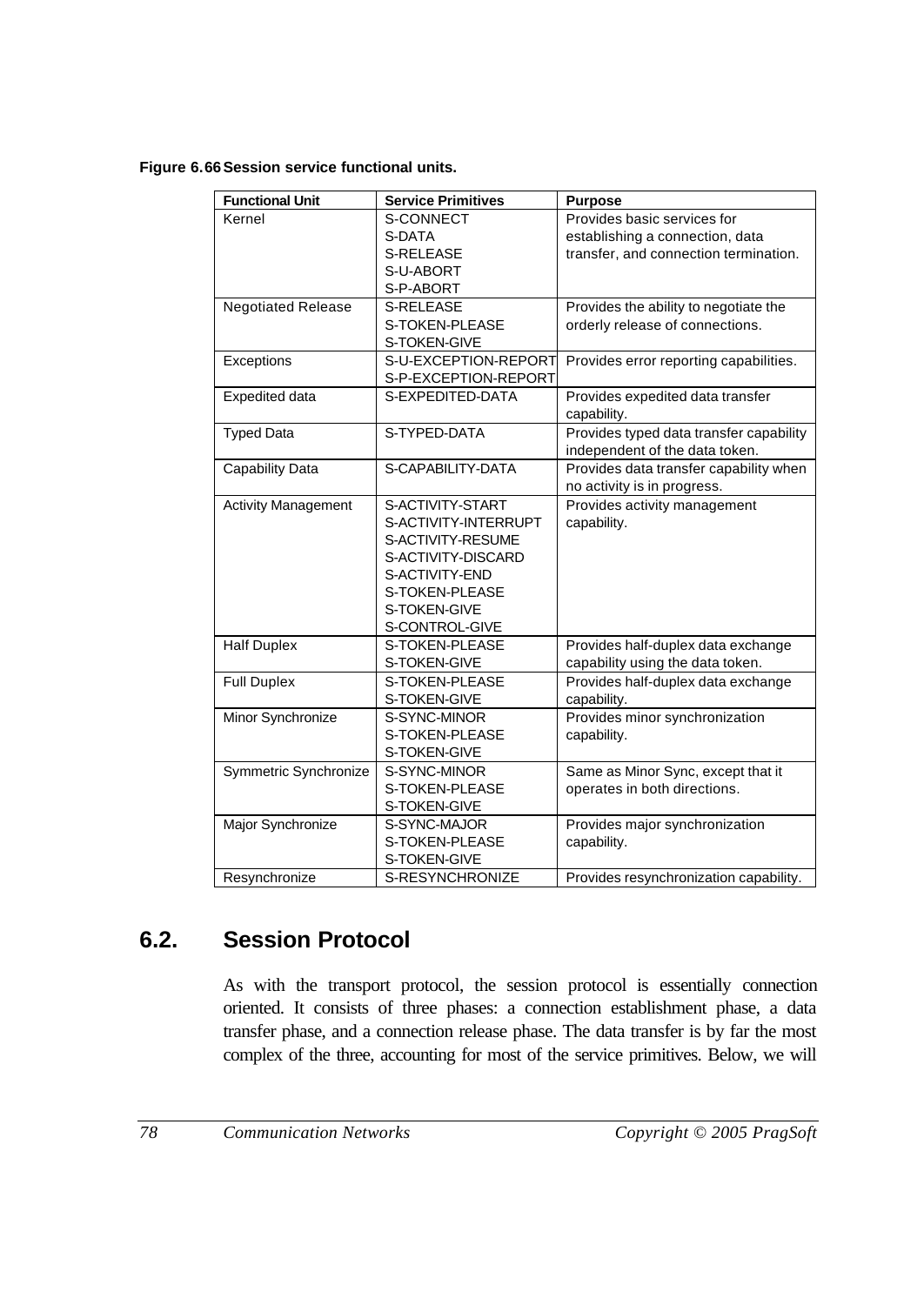look at various protocol-related concepts which primarily deal with the data transfer phase.

### **6.2.1. Tokens**

Tokens provide a mechanism for limiting the use of certain session services to one of the two session users at a time. Four tokens are provided:

- **Data Token**. This is used for half-duplex connections. The service user possessing the token has the exclusive right to issue S-DATA requests. Data exchanges using S-EXPEDITED-DATA and S-TYPED-DATA requests are not affected by this token. This token is irrelevant to and unavailable in fullduplex connections.
- **Release Token**. This is used for connections which have successfully negotiated the use of the *Negotiated Release* functional unit. The service user possessing the token has the exclusive right to issue an S-RELEASE request. Disconnections using S-U-ABORT requests are not affected by this token.
- **Sync-Minor Token**. This is used for connections which have successfully negotiated the use of the *Minor Synchronize* functional unit. The service user possessing the token has the exclusive right to issue S-SYNC-MINOR requests. This token is irrelevant and unavailable when the *Symmetric Synchronize* functional unit is being used instead.
- **Sync-Major/Activity Token**. This is used for connections which have successfully negotiated the use of the *Major Synchronize* or the *Activity Management* functional unit. The service user possessing the token has the exclusive right to issue S-SYNC-MAJOR and S-ACTIVITY requests.

Token distribution is managed by three service primitives. S-TOKEN-PLEASE is used by a service user to request the possession of one or more tokens from the other user. S-TOKEN-GIVE is used by the possessor of the token(s) to forward them to the other user. Finally, S-CONTROL-GIVE enables a service user to forward all its tokens to the other user.

### **6.2.2. Activities and Dialogue Units**

An **activity** represents a convenient way of referring to a set of related tasks as a single entity. It has a clear beginning and a clear end, both of which are marked by **major synchronization** points. An activity consists of one or more atomic tasks, called **dialogue units**. Like an activity, the beginning and end of each dialogue unit is marked by a major synchronization point. Dialogue units (and therefore activities) can be interrupted and resumed later.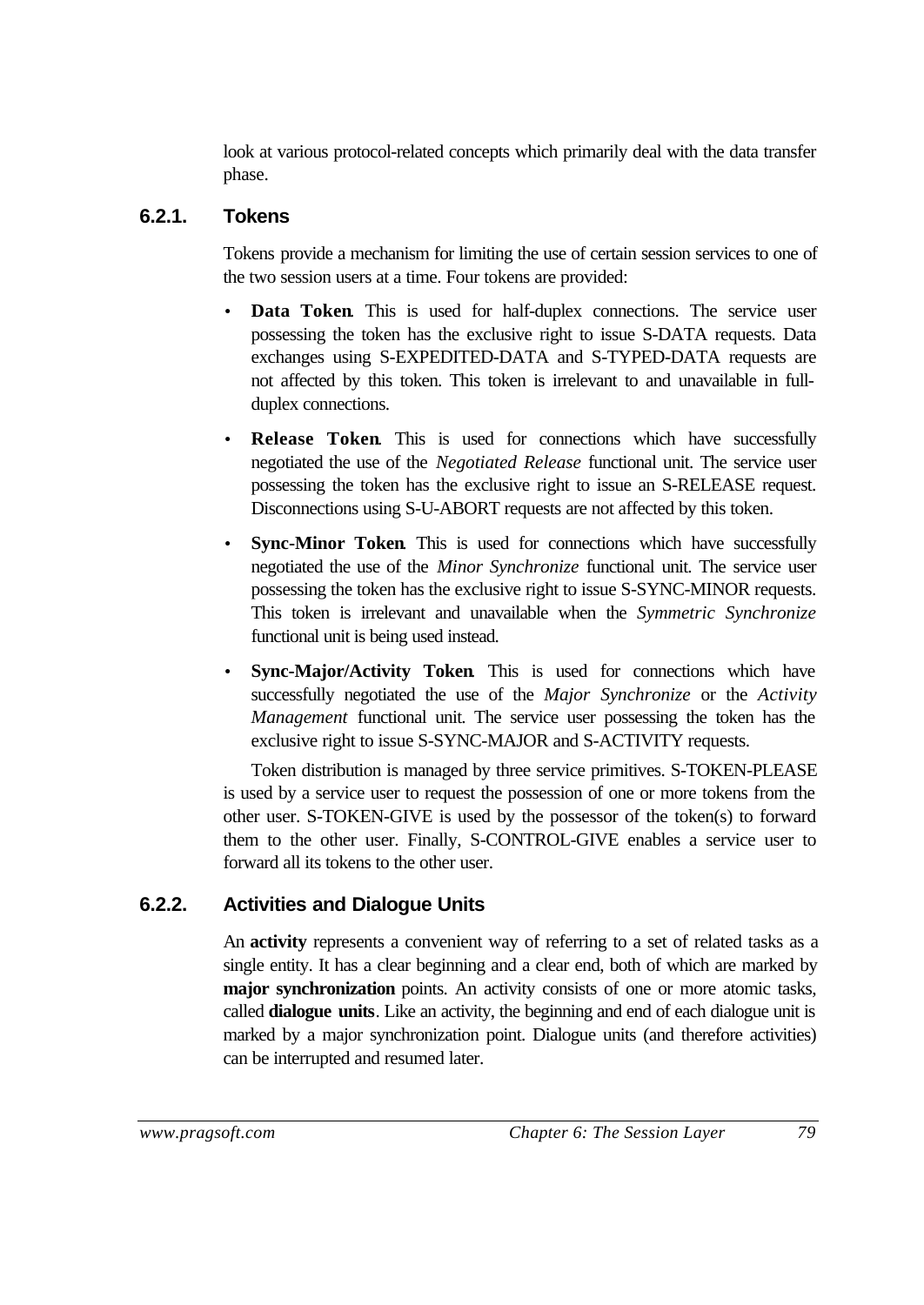A transaction issued by a banking application to an account database is an example of an activity. It may consist of one or more records, each of which represents a dialogue unit (see Figure 6.67).

#### **Figure 6.67A transaction 'activity'.**



The activity service is based on seven service primitives for managing activities. An S-ACTIVITY-START request is issued by one service user to another to indicate the commencement of an activity. It causes the synchronization serial numbers to be set to 1. Each activity is identified by a user-specified identifier. An activity is completed by the service user issuing an S-ACTIVITY-END request, subject to confirmation. Both the activity start and end primitives involve implicit major synchronization points. A service user may interrupt an activity by issuing an S-INTERRUPT-ACTIVITY request, subject to confirmation. Data in transit may be lost, but the activity can be later resumed by issuing an S-ACTIVITY-RESUME request and specifying the identifier of the interrupted activity. A current activity can be discarded by issuing an A-ACTIVITY-DISCARD request, subject to confirmation.

The rest of an activity is occupied by data transfer (using mostly S-DATA) and synchronization, which is discussed next.

### **6.2.3. Synchronization**

The synchronization service of the session layer is based upon the use of synchronization points. These are markers that are inserted in the data flow to coordinate the exchange of data between applications. There are two types of synchronization points:

• **Major Synchronization Points**. These are used to delimit dialogue units, and hence activities (see Figure 6.5). This service is supported by the S-SYNC-MAJOR primitive. When this request is used by a service user, no further data exchange can take place until it is confirmed by the receiving user. The primitive takes two parameters: a serial number and an arbitrary block of user data.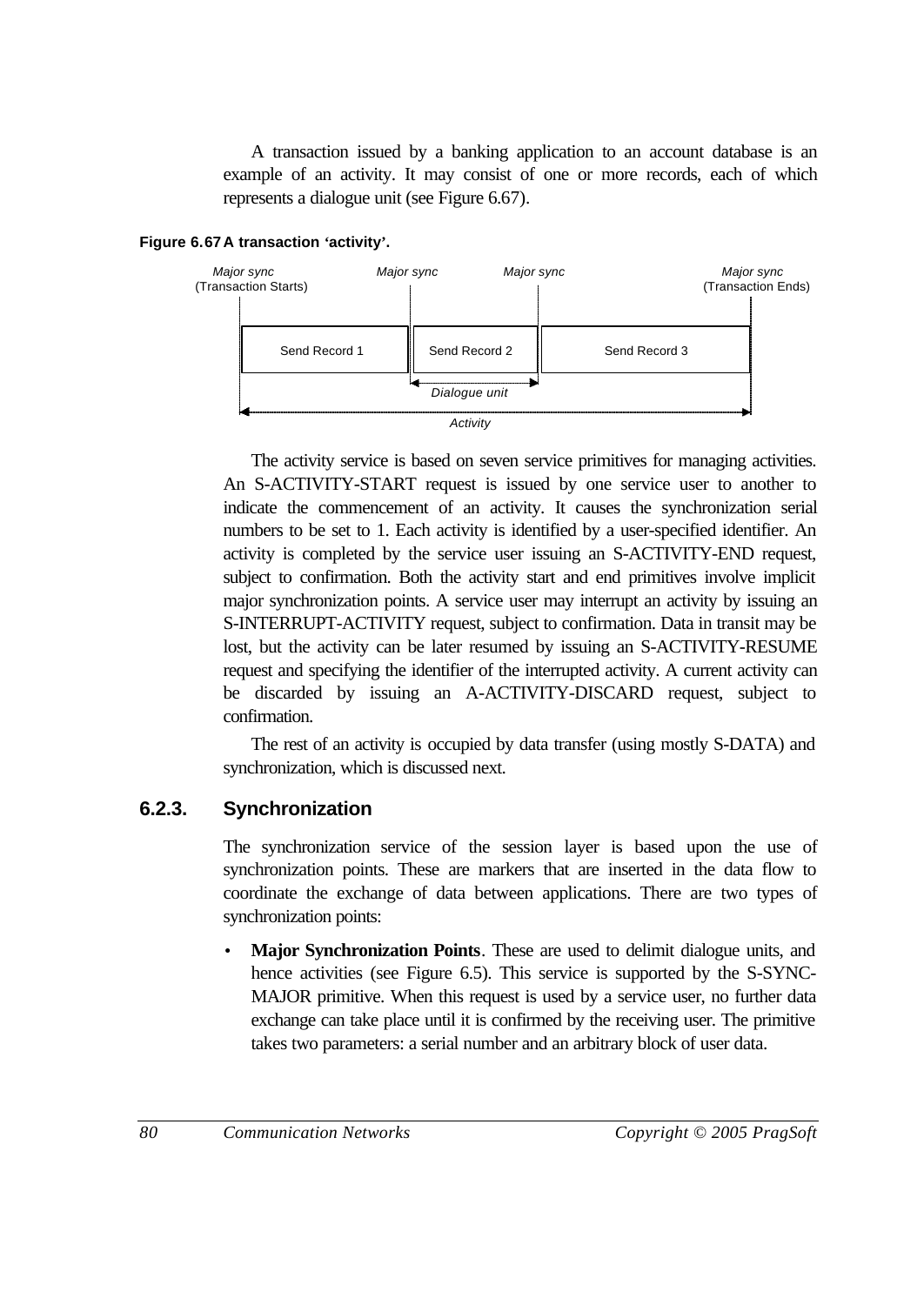**Minor Synchronization Points**. These can be issued at arbitrary points in time, and are used for coordinating data exchange within dialogue units (see Figure 6.68). This service is supported by the S-SYNC-MINOR primitive. The primitive takes one parameter (type) in addition to the two used by S-SYNC-MAJOR; it determines whether the request is to be confirmed.

#### **Figure 6.68Minor synchronization points.**



All synchronization points are serially numbered for ease of reference. The serial numbers are managed by the service provider. For minor synchronization, when the functional unit *Symmetric Synchronize* is selected instead of *Minor Synchronize* at connection time, two serial numbers are employed, one for each data flow direction.

### **6.2.4. Error Reporting and Resynchronization**

The error reporting service is based on two primitives. S-U-EXCEPTION is issued by a service user to report an error condition to the other user. Error conditions detected by the service provider are reported to service users using the S-P-EXCEPTION primitive. All data in transit is lost as a consequence. Also, unless the error is handled by the service users, no further activity is permitted. Depending on the nature of the error, it may be handled in a number of ways: issuing an S-U-ABORT, S-ACTIVITY-INTERRUPT, S-ACTIVITY-DISCARD, or resynchronizing.

Resynchronization is a service used for recovering from errors as well as for resolving disagreements between service users. It allows the service users to agree on a synchronization point, and start from that point. All data in transit is lost as a result. This service is supported by the S-RESYNCHRONIZE primitive, which may be issued by either user and requires confirmation. It takes four parameters: type (explained below), serial number (for a synchronization point), tokens (for distribution of tokens after resynchronization), and user data (an unlimited block). The type parameter may be one of:

**Abandon.** Aborts the current dialogue by resynchronizing to a new synchronization point with a serial number greater than all previous ones.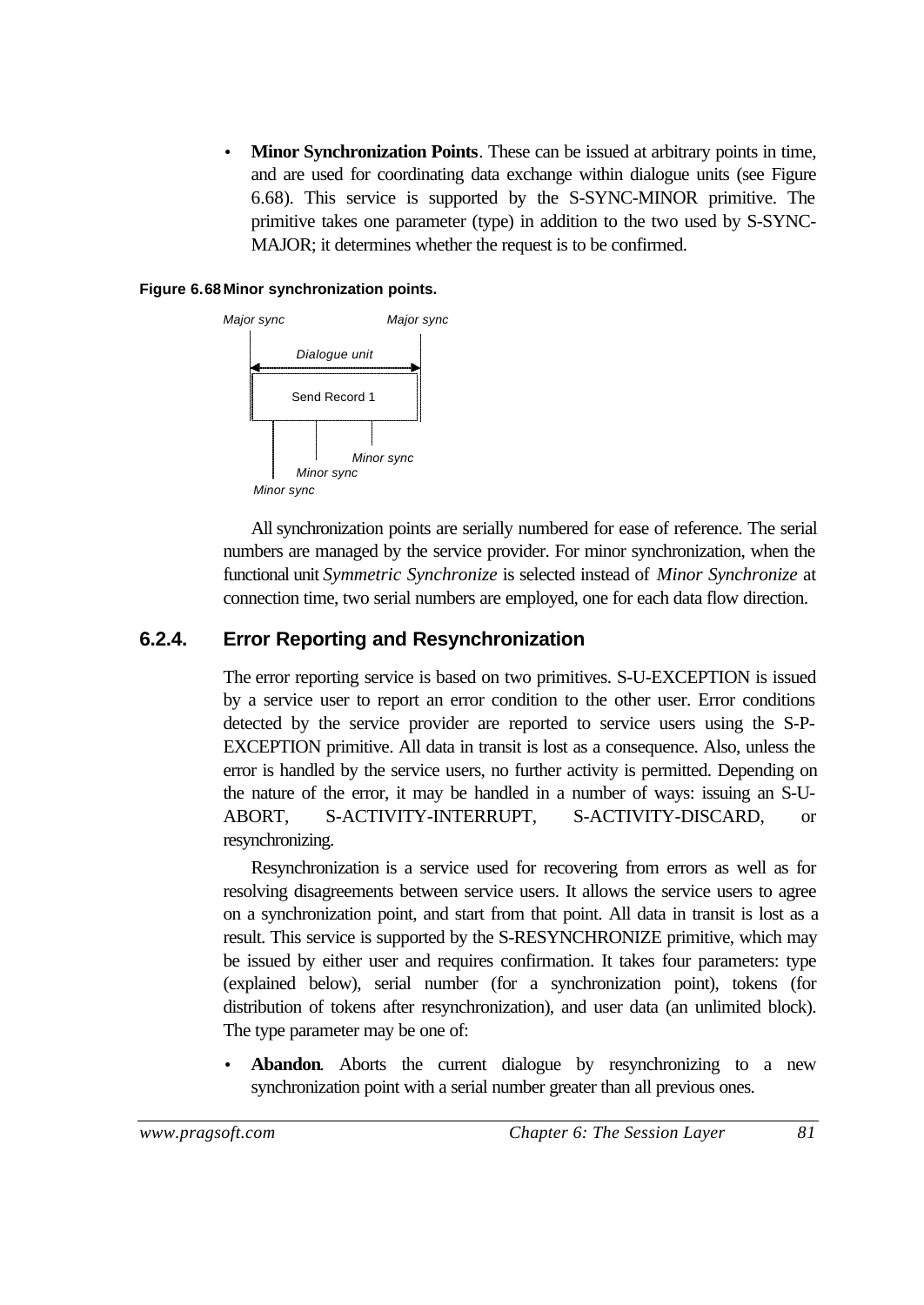- **Restart**. Re-attempts a dialogue by retreating to an earlier synchronization point, provided it is no earlier than the last confirmed major synchronization point.
- **Reset**. Aborts the current dialogue and sets the synchronization serial number to a new value subject to negotiation.

### **6.2.5. SPDUs**

Session layer messages are exchanged by the transport layer using **Session Protocol Data Units** (SPDUs). Most primitives are implemented as one or two SPDUs (the additional SPDU is used where acknowledgment is required, i.e., in confirmed primitives). Some SPDUs are individually mapped onto TSDUs (e.g., Connect and Disconnect SPDUs). Others are always concatenated with Please-Token and Give-Token SPDUs and then mapped onto TSDUs (e.g., all Activity SPDUs).

The general structure of an SPDU is shown in Figure 6.69. The exact parameters depend on the type of SPDU. As indicated in the figure, parameters may be grouped together. Furthermore, parameter groups may contain subgroups.

|             |        | <b>Field</b>                              | <b>Description</b>                          |
|-------------|--------|-------------------------------------------|---------------------------------------------|
|             |        | Service ID                                | Specifies the type of this SPDU.            |
|             |        | Length Indicator                          | Total length of the following parameters.   |
| P           | sample | Parameter ID                              | Specifies the type of this parameter.       |
| A           | single | Length Indicator                          | Length of the parameter.                    |
| R           | par.   | <b>Parameter Value</b>                    | Specifies the value of the parameter.       |
| A<br>M<br>Е |        | more parameters<br>or<br>parameter groups | These can be in any order.                  |
| т           | sample | Parameter Group ID                        | Specifies a group of parameters.            |
| Е           | par.   | Length Indicator                          | Total length of parameters in this group.   |
| R           | group  | Group                                     | The group parameters appear one by one here |
| S           |        | Parameters                                | and may contain other groups as well.       |
|             |        | User Data                                 | Actual session service user data.           |

### **Figure 6.69General SPDU structure.**

# **6.3. Session Layer Standards**

Session services (discussed in Section 6.1) are defined by the ISO 8326 and CCITT X.215 standards. ISO 8327 and CCITT X.225 define the session protocol, and were the basis of the discussions in Section 6.2.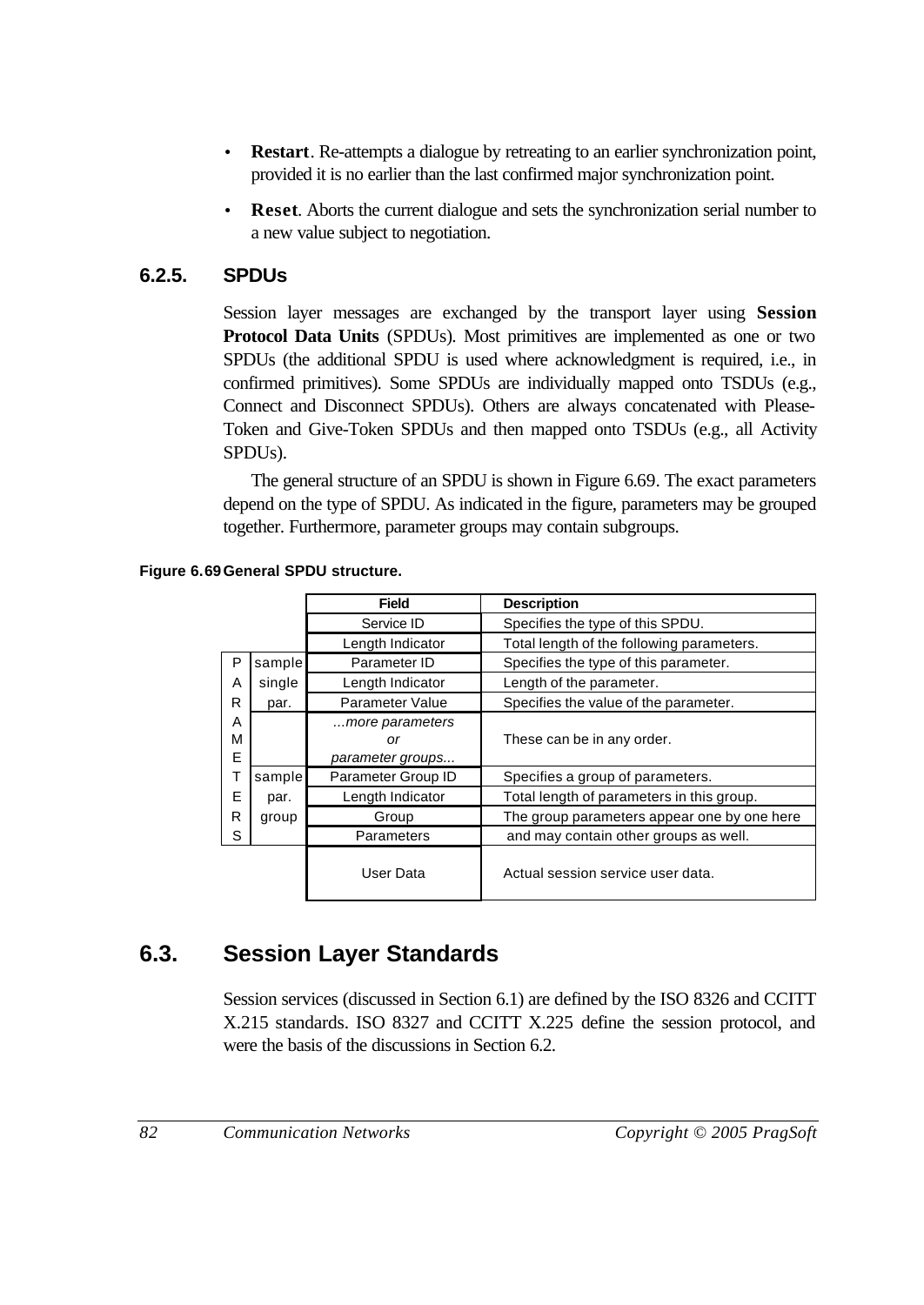# **6.4. Further Reading**

General descriptions of the session layer and related protocols can be found in Tanenbaum (1989), Black (1989), Martin (1990), Stamper (1991), and Stallings (1994).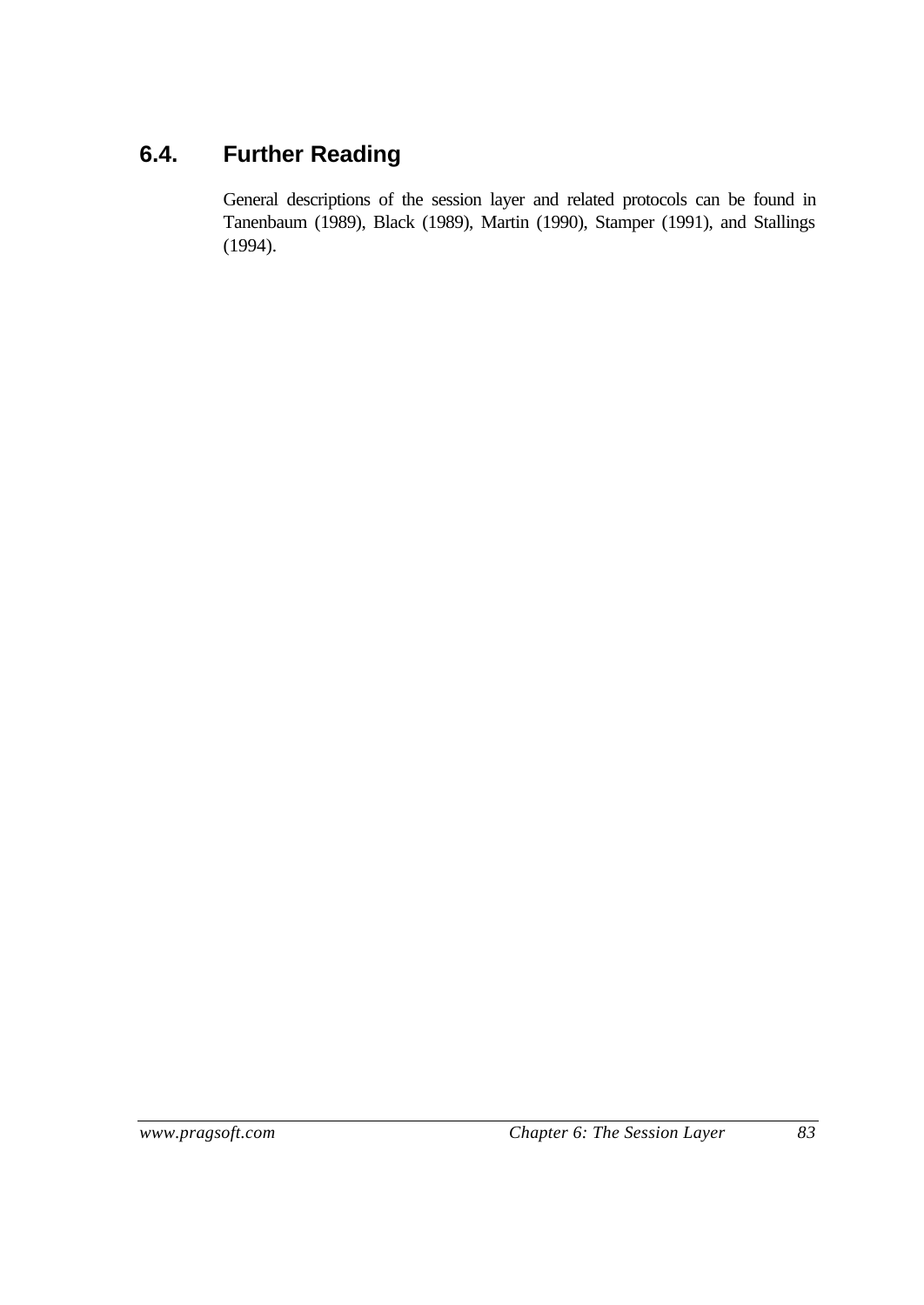# **7. The Presentation Layer**

Applications use a variety of forms of data, ranging in complexity from very simple (e.g., textual) to elaborate and complex (e.g., nested data structures). Communication between applications involves the exchange of such data. However, all forms of data have inherent programming language and machine dependencies, which means that unless application data is accurately converted to a format acceptable by the peer application, the meaning of the data will be lost during transmission.

The role of the presentation layer is to facilitate semantic-preserving data exchange between two peer applications. The presentation layer achieves this in two stages: (i) by having the two peer applications adopt a common high-level syntax for data definition, and (ii) by negotiating a transfer syntax for the sole purpose of transmission, which both applications can convert to and from.

We will first look at the notion of abstract data syntax, and then describe presentation service primitives and functional units. ASN.1 will be presented as a standard abstract syntax definition notation for the use of applications, together with BER for defining data at the binary level. Use of ASN.1 and BER will be illustrated using some simple examples. Next, we will discuss the presentation protocol, and conclude by listing a number of presentation standards.

## **7.1. Presentation Services**

The notion of syntax is central to understanding the presentation services. This is discussed below first, followed by a description of presentation service primitives and service functional units.

### **7.1.1. Syntax**

Data is structured according to a set of rules, called **syntax**. Depending on their level of abstraction, syntax rules may be classified into two categories: abstract and concrete. **Abstract syntax** is a high-level specification of data which makes no assumptions about its machine representation. Abstract syntax describes the essential characteristics of data in general terms. **Concrete syntax**, on the other hand, is a low-level (bit-level) specification of data according to some specific machine representation. In general, a concrete syntax is derived from an abstract syntax by applying a set of encoding rules to the latter. It follows that there is a one-to-many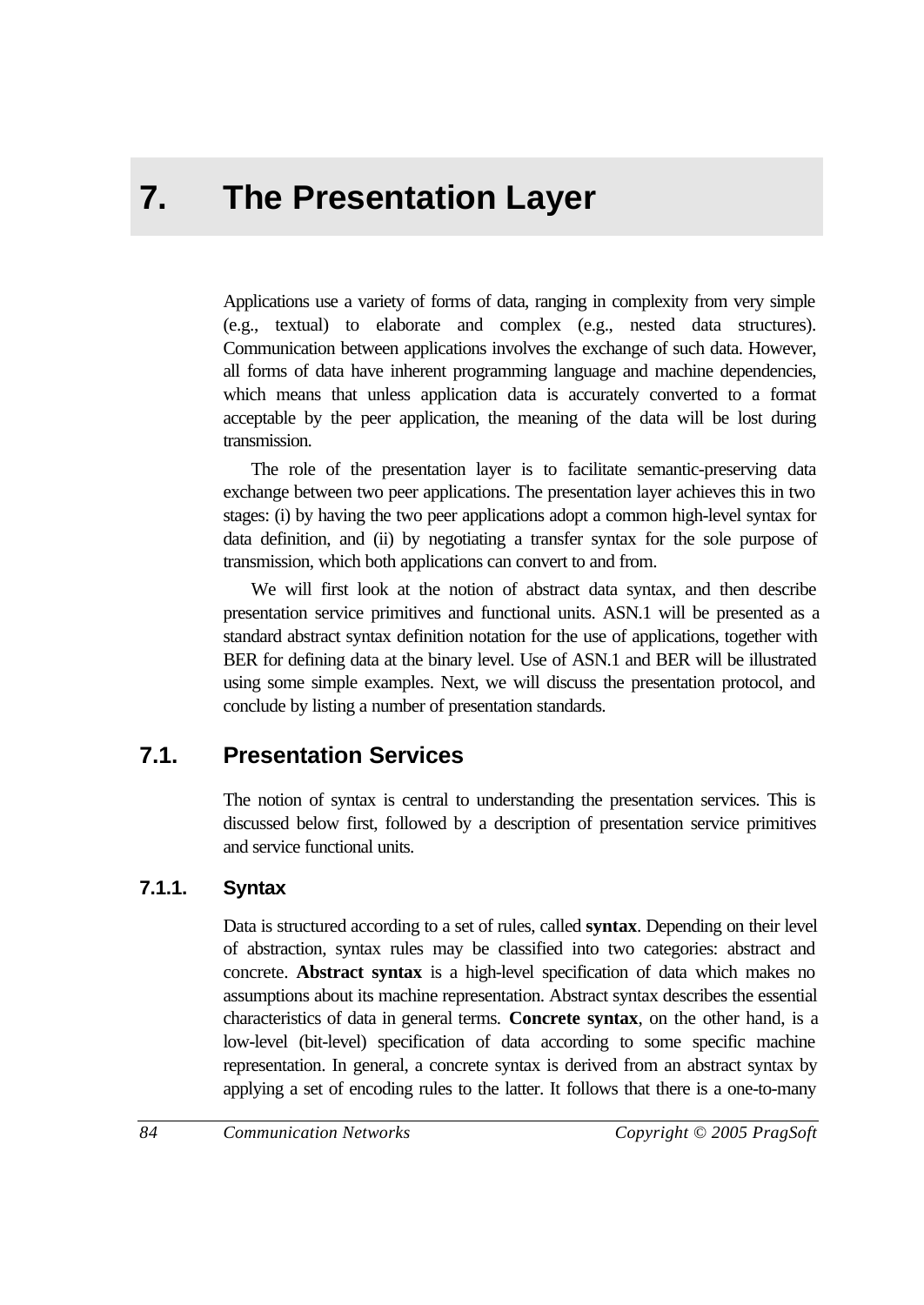mapping between the abstract syntax of some data and its concrete syntaxes, that is, the same data can be represented in many different formats.

For example, consider the following statement:

*An RGB color is defined as an object of three components (red, green, and blue), each of which is an integer quantity.*

This is an example of an abstract syntax specification. It specifies the essential characteristics of an RGB color without saying anything about its representation in a computer. Some of the ways in which this data can be represented at a bit-level are shown in Figure 7.70. Format 1 uses a 16-bit signed integer quantity for representing each primary color, in a machine where bits are ordered left to right. Format 2 is identical to format 1, except that bits are ordered right to left. Formats 3 and 4 both use 8-bit unsigned integers with bits ordered left to right. However, in format 4, the primary colors appear in reverse order.

**Figure 7.70Four alternate representation formats for an RGB color.**



Objects cannot be created from editing field codes.

Concrete syntax is essential wherever data is to be digitally stored or communicated. In general, each system has its own concrete syntax which may be different to the concrete syntax of other systems. Two communicating applications running on two such systems would have to convert their data into a common concrete syntax to facilitate transmission. We will use the terms **application concrete syntax** and **transfer concrete syntax** to distinguish between these two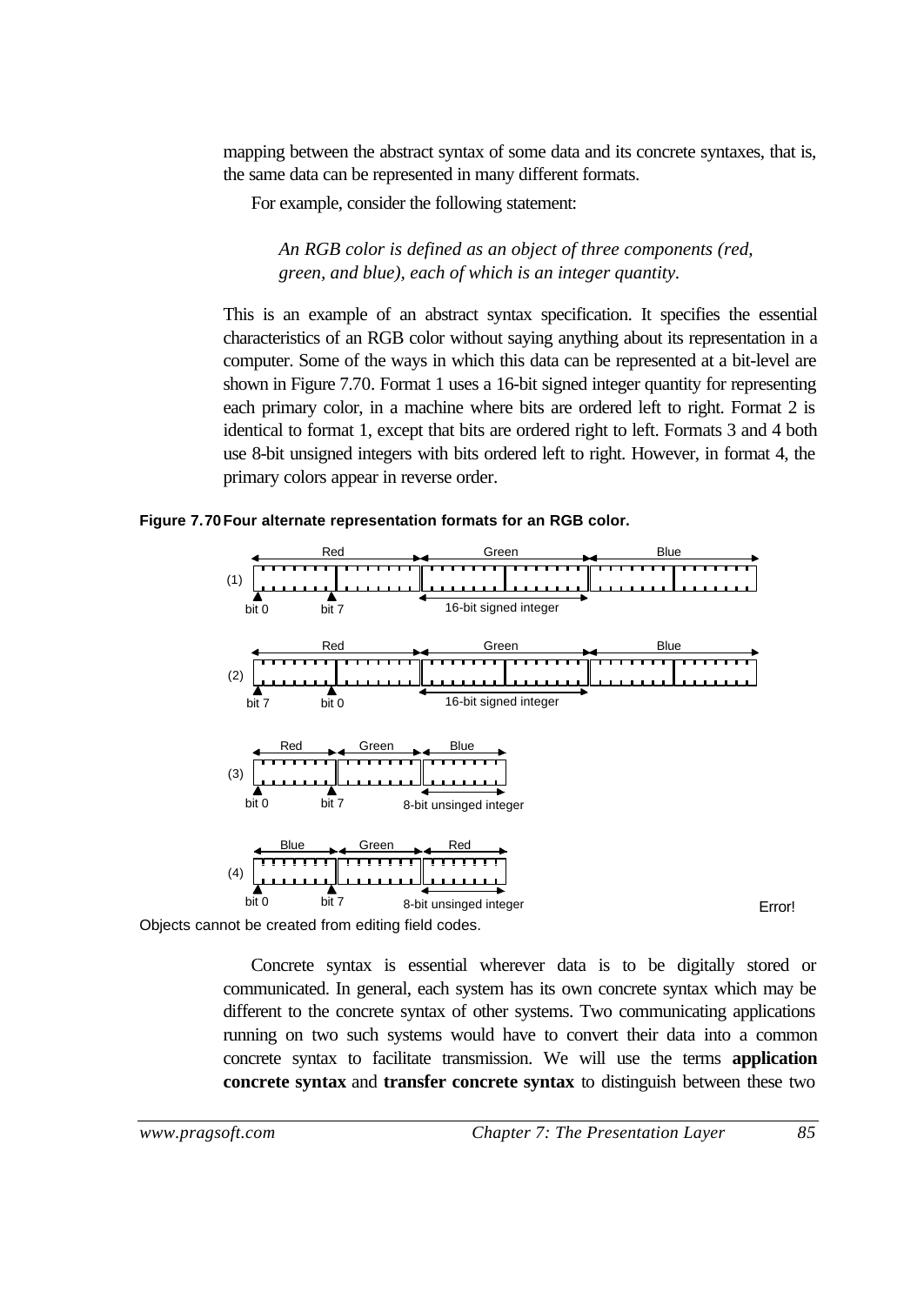syntaxes. To preserve the characteristics of the data which is subject to transformation, the two applications should standardize on the same abstract syntax notation. Figure 7.71 illustrates the role of various syntaxes.

#### **Figure 7.71The role of various syntaxes.**



#### **Figure 7.72Presentation service primitives.**

| <b>Presentation</b><br><b>Primitive</b> | <b>Types</b>                               | <b>Related Session</b><br><b>Primitive</b> | <b>Purpose</b>                                                                                                                             |
|-----------------------------------------|--------------------------------------------|--------------------------------------------|--------------------------------------------------------------------------------------------------------------------------------------------|
| P-CONNECT                               | request<br>indicate<br>response<br>confirm | S-CONNECT                                  | Same as S-CONNECT except that it<br>also negotiates the presentation<br>functional units, a defined context set,<br>and a default context. |
| <b>P-RELEASE</b>                        | request<br>indicate<br>response<br>confirm | S-RELEASE                                  | Same as S-RELEASE, but also<br>deletes the defined context set.                                                                            |
| P-U-ABORT                               | request<br>indicate                        | S-U-ABORT                                  | Same as S-U-ABORT, but also<br>deletes the defined context set.                                                                            |
| P-P-ABORT                               | indicate                                   | S-P-ABORT                                  | Same as S-P-ABORT, but also<br>deletes the defined context set.                                                                            |
| P-other                                 |                                            | S-other                                    | Identical to its session counterpart.                                                                                                      |
| P-ALTER-CONTEXT                         | request<br>indicate<br>response<br>confirm | none                                       | Used for making changes to the<br>defined context set after a connection<br>has been established.                                          |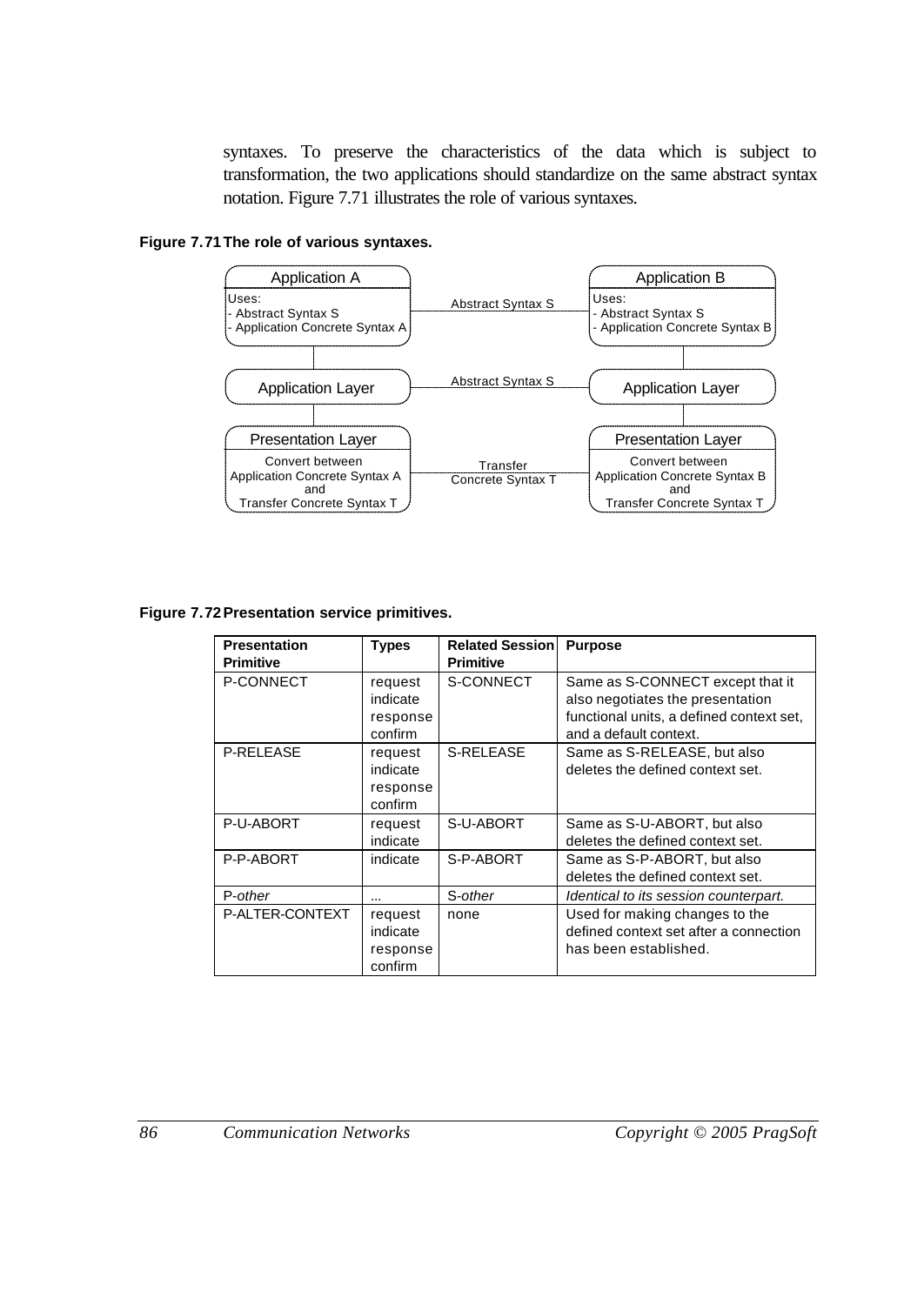### **7.1.2. Service Primitives**

As mentioned in the previous chapter, the presentation layer is transparent to the exchanges taking place between the application and session layers for structuring application communication. Consequently, each session layer service primitive is represented by a corresponding presentation layer primitive. The presentation layer adds functionality to four of the session service primitives and provides a new primitive (see Figure 7.72). The remaining service primitives are identical in functionality to their session layer counterparts.

A choice of syntaxes is made through negotiation between peer applications at connection time. Applications negotiate and agree on the abstract syntaxes for all data which is subject to transfer. For each abstract syntax *S*, they should also agree on a corresponding transfer syntax *T*. The combination of *S* and *T* is called a **presentation context**. In most cases, more than one presentation context is used for the same presentation connection. The set of all such contexts is called the **defined context set**. Applications also negotiate a **default context**, which is used when the defined context set is empty.

A presentation connection is directly mapped onto a session connection. Most of the presentation service primitives are mapped directly and unchanged onto corresponding session primitives. Figure 7.36 illustrates the use of the presentation services in a sample scenario which maps directly to Figure 6.2 at the session layer.

Conversion between application concrete syntaxes and the transfer concrete syntax is managed by the presentation layer (see Figure 7.71). All transferred data is *tagged* by the transmitting end to enable the receiving end to determine its presentation context. This enables the latter to correctly map the bit strings into meaningful data for use by the receiving application.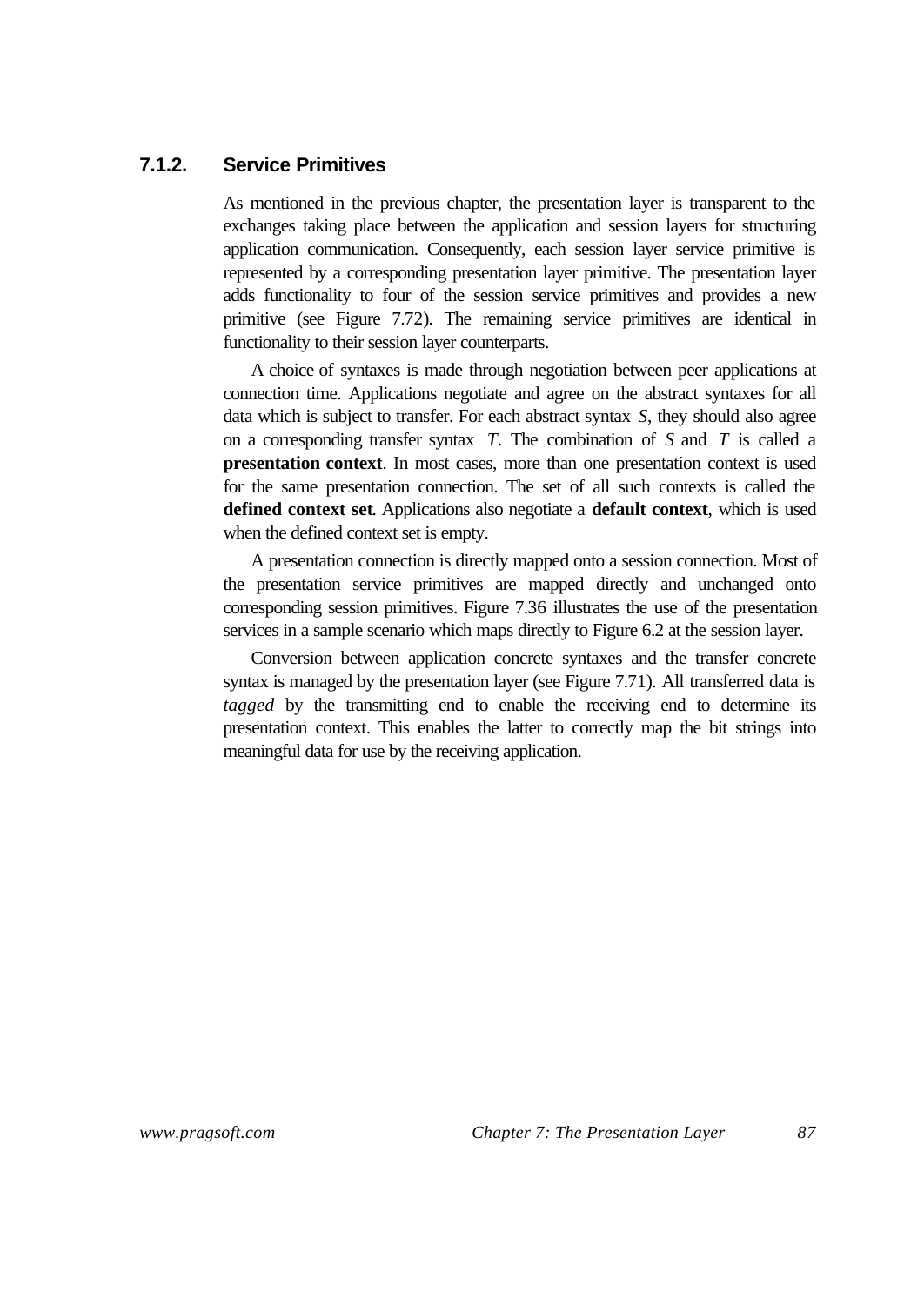

#### **Figure 7.73Sample scenario of presentation services.**

**Figure 7.74Presentation service functional units.**

| <b>Presentation</b><br><b>Functional Unit</b> | <b>Related Session</b><br><b>Functional Unit</b> | <b>Purpose</b>                                                                                                                        |
|-----------------------------------------------|--------------------------------------------------|---------------------------------------------------------------------------------------------------------------------------------------|
| Kernel                                        | Kernel                                           | Same as the session kernel functional unit<br>with the addition of defined context set<br>negotiation during presentation connection. |
| <b>Context Management</b>                     | none                                             | Provides the ability to negotiate context<br>changes using P-ALTER-CONTEXT after<br>successful presentation connection.               |
| <b>Context Restoration</b>                    | none                                             | Provides the ability to restore context changes<br>by remembering the defined context set for<br>each synchronization point.          |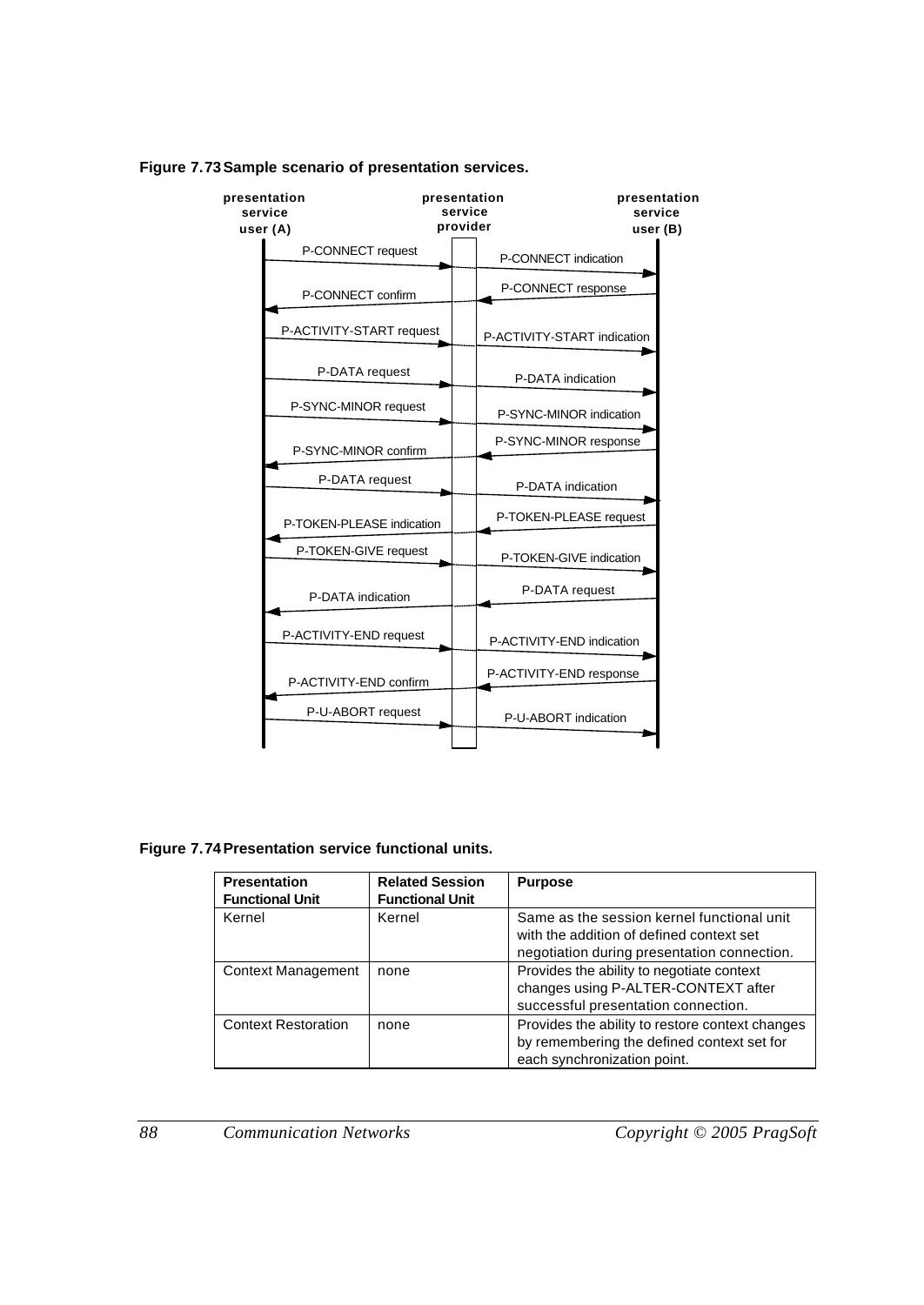| Other | Other | All remaining session functional units are |
|-------|-------|--------------------------------------------|
|       |       | also available as presentation functional  |
|       |       | units.                                     |

### **7.1.3. Functional Units**

Figure 7.66 summarizes the available presentation functional units, which includes all of the session functional units. *Kernel* represents a mandatory subset of services which all presentation layer implementations must provide.

### **7.2. Abstract Syntax Notation One**

Abstract Syntax Notation One (ASN.1) is a formal language which has been designed to enable applications share a common data definition. It supports the programming language-independent and machine-independent definition of data. ASN.1 is used by the application layer for defining application data, and by the presentation layer for defining the protocol data units used for exchanging the data. A separate notation, BER, is used for specifying concrete syntaxes. These two are discussed in the next two sections.

### **7.2.1. Definitions in ASN.1**

A set of ASN.1 data type definitions is embodied by a **module**. The general (but simplified) structure of a module definition is as follows:

```
Module-name DEFINITIONS ::= BEGIN
       Type-assignment1
       ...
       Type-assignmentn
END
```
where items appearing in *italics* are place holders, and items appearing in upper case throughout are literals. This definition simply states that a module definition consists of one or more type assignments. Each type assignment is of the form:

*Type-name* ::= *Type-definition*

A type definition may be just a reference to a simple type or consist of a structured type. An example of a **simple type** would be:

PacketLifetime ::= INTEGER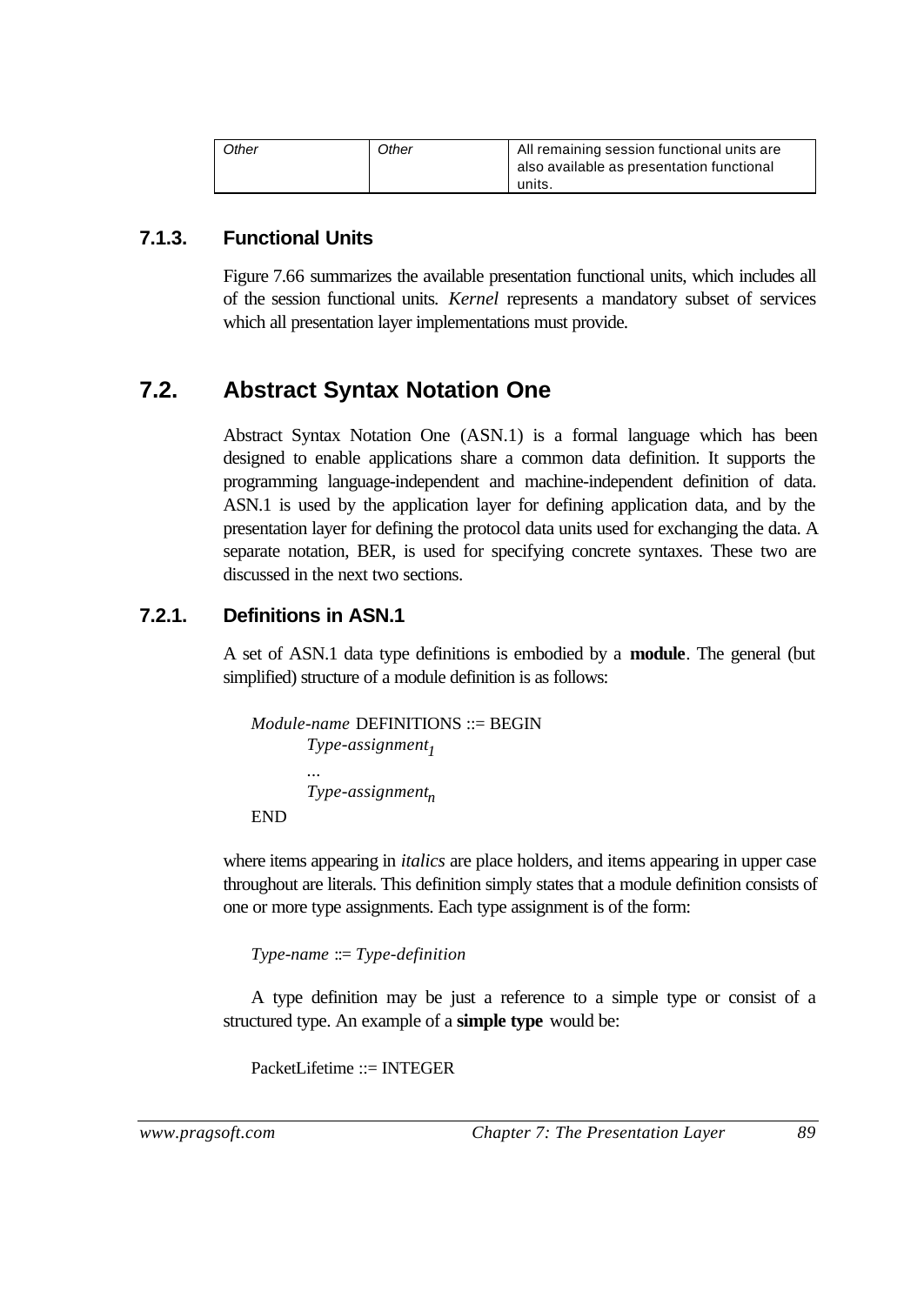Figure 7.75 summarizes the built-in simple types of ASN.1.

**Figure 7.75Built-in simple types of ASN.1.**

| Type                | <b>Description</b>                                     |
|---------------------|--------------------------------------------------------|
| <b>BOOLEAN</b>      | Represents logical data (taking true or false values). |
| <b>INTEGER</b>      | Represents all whole numbers.                          |
| <b>REAL</b>         | Represents scientific notation real numbers.           |
| <b>BIT STRING</b>   | Represents arbitrary sequences of bits.                |
| <b>OCTET STRING</b> | Represents arbitrary sequences of octets.              |
| <b>ENUMERATED</b>   | Represents a set of uniquely-named values.             |
| <b>NULL</b>         | Represents the empty set (no information).             |

A **structured type** is always defined in terms of other (predefined or userdefined) types. An example of a structured type would be:

Message ::= SEQUENCE {

| protocol    | INTEGER,          |
|-------------|-------------------|
| ack-needed  | BOOLEAN,          |
| source      | Address,          |
| destination | Address,          |
| data        | <b>BIT STRING</b> |
|             |                   |

which defines a *Message* as an ordered sequence of five other components. *Address* denotes a user-defined type which we assume has already been defined. Figure 7.76 summarizes the structured types of ASN.1.

**Figure 7.76Built-in structured types of ASN.1.**

}

| <b>Type</b>        | <b>Description</b>                                                               |
|--------------------|----------------------------------------------------------------------------------|
| <b>SET</b>         | A collection of items of possibly different types and in no particular<br>order. |
| SET OF             | Same as SET except that all the items are of the same type.                      |
| <b>SEQUENCE</b>    | A collection of items of possibly different types but in a specific<br>order.    |
| <b>SEQUENCE OF</b> | Same as SEQUENCE except that all the items are of the same type.                 |
| <b>CHOICE</b>      | A data type which may assume one of several types.                               |
| <b>SELECTION</b>   | An item whose type is previously defined as a CHOICE type.                       |
| <b>ANY</b>         | Represents any valid ANS.1 type.                                                 |
| <b>TAGGED</b>      | Represents a way of identifying multiple occurrences of the same<br>type.        |

Tagged types are used to resolve potential ambiguity in type definitions. For example, had *Message* been defined as a SET instead of a SEQUENCE, an ambiguity would arise between *source* and *destination* components, because both these are of the same type. This presents no problems at the abstract syntax level,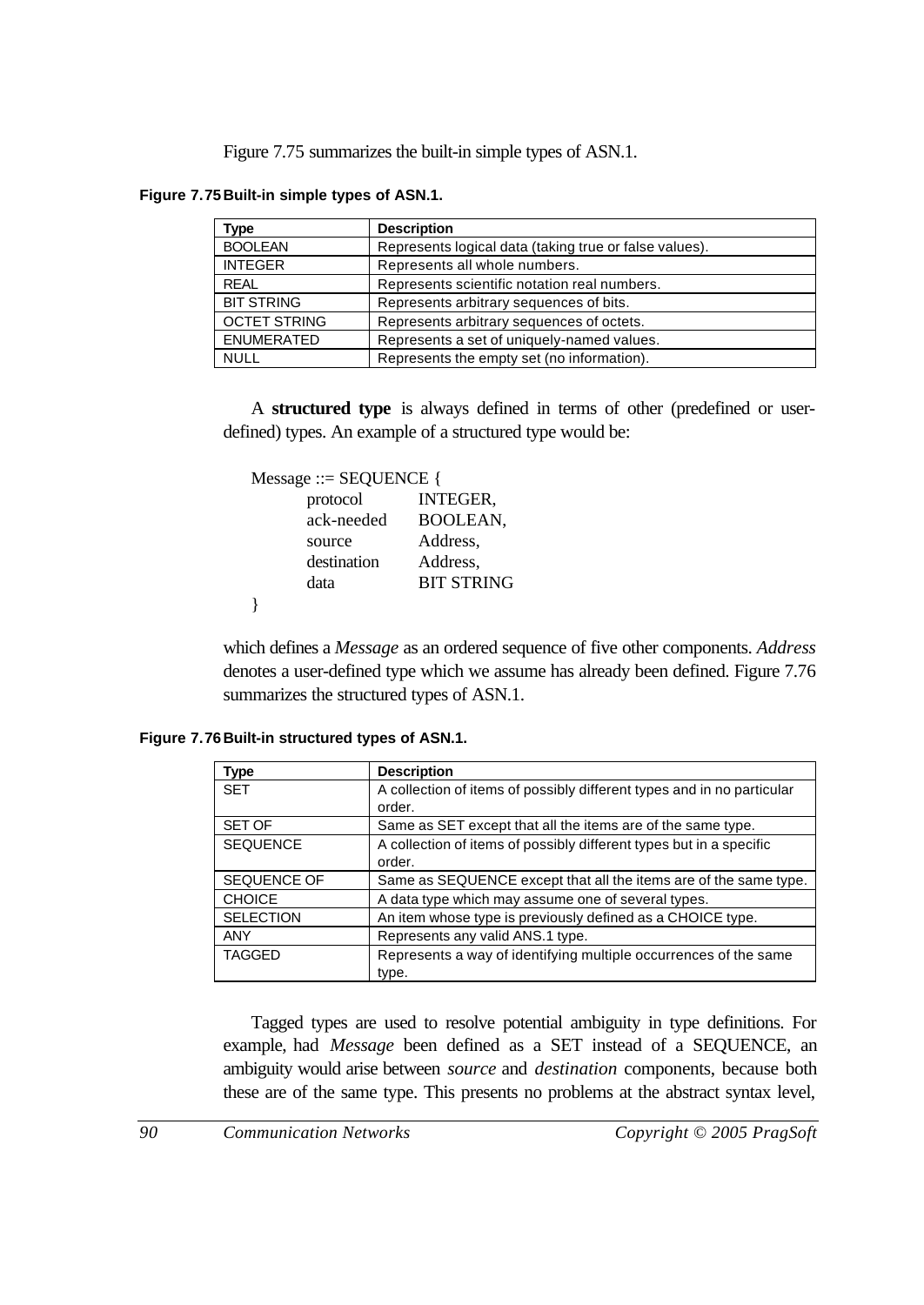but as far as the transfer syntax is concerned, *source* and *destination* can occur in any order and are therefore indistinguishable. The ambiguity is resolved by simply tagging the clashing components:

| Message ::= $SET$ { |                   |
|---------------------|-------------------|
| protocol            | <b>INTEGER,</b>   |
| ack-needed          | <b>BOOLEAN.</b>   |
| source              | [0] Address,      |
| destination         | [1] Address,      |
| data                | <b>BIT STRING</b> |
|                     |                   |

Tags represent the general mechanism for encoding type information for use in the transfer syntax. Overall, there are four classes of tags. These are summarized in Figure 7.77. Explicit use of universal tags is redundant because each of these has a corresponding built-in type. So, for example, instead of [UNIVERSAL 1] which represents the built-in boolean type, the keyword BOOLEAN is used.

**Figure 7.77The four tag classes of ASN.1.**

| <b>Tag Class</b> | <b>Usage</b>                                       | <b>Description</b>                                                                                                               |
|------------------|----------------------------------------------------|----------------------------------------------------------------------------------------------------------------------------------|
| Universal        | $Type$ -name::=<br>[UNIVERSAL n] Type-name         | Application-independent types of<br>general use. It represents the simple<br>and structured built-in types described<br>earlier. |
| Application-wide | $Type\text{-}name::=$<br>[APPLICATION n] Type-name | Application-specific types which have<br>been devised to serve the needs of<br>application layer standards.                      |
| Context-specific | $[k]$ Type-name<br><br>[n] Type-name               | Used for distinguishing between the<br>clashing types of the components of a<br>group.                                           |
| Private-use      | $Type$ -name::=<br>[PRIVATE n] Type-name           | Reserved for the private use of<br>applications, outside the scope of the<br>standards.                                          |

### **7.2.2. Basic Encoding Rules**

The Basic Encoding Rules (BER) of ASN.1 provide a mechanism for mapping an abstract syntax definition of data in ASN.1 to a representative transfer syntax.

The transfer syntax is defined as a set of transfer types, which are specified as data elements. A **data element** consists of three fields:

**Identifier**. This uniquely identifies the data type. It is an encoding of a tag class, a tag number, and a flag which indicates the form of the element as being primitive or structured (see Figure 7.78).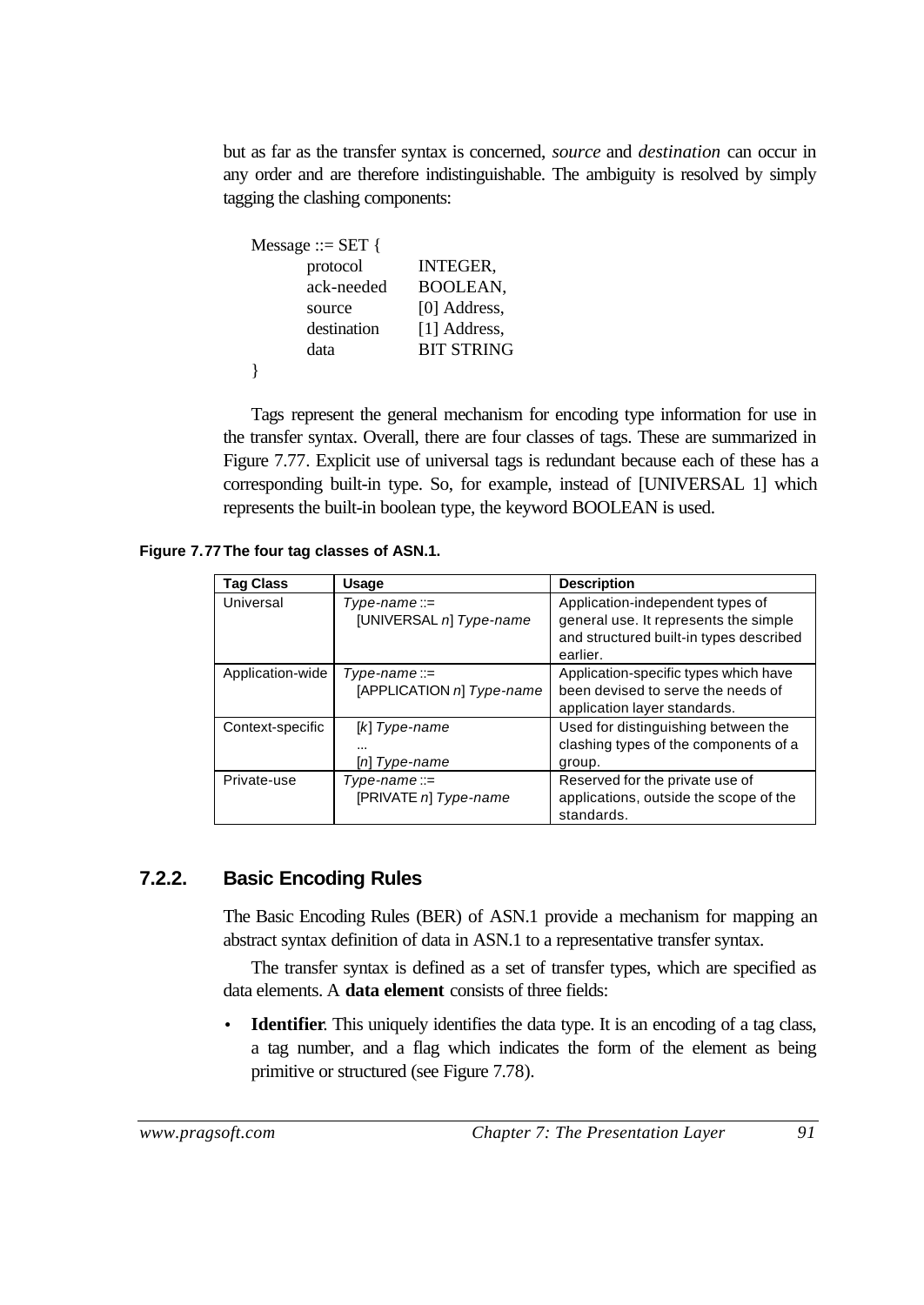- **Length**. This is an encoding of the length of the contents field in octets.
- **Contents**. This is an encoding of the actual value of the data based on the type information provided by the identifier field.

#### **Figure 7.78Data element forms.**



The data element always consists of an integral number of octets, where the bits in each octet are ordered left to right (i.e., the most significant bit appearing on the left). The *identifier* field of a data element is encoded in one or more octets as follows. Bits 7 and 8 encode the tag class. Bit 6 encodes the data element form. The remaining five bits encode the different types within the same tag class; additional octets are used if the five bits are insufficient (see Figure 7.79).

#### **Figure 7.79 Encoding of the identifier field of a data element.**

| Bit | <b>Identifier Encoding</b> |                                             |                                                                        |
|-----|----------------------------|---------------------------------------------|------------------------------------------------------------------------|
| 8   | Tag Class:                 | $00 =$ Universal                            | $01 =$ Application-wide                                                |
|     |                            | $10 =$ Context-specific                     | $11 =$ Private-use                                                     |
| 6   | Form:                      | $0 = Primitive$                             | $1 =$ Structured                                                       |
| 5   | Tag Type:                  |                                             |                                                                        |
| 4   |                            | • If no more than 32 types, use 00000-11110 |                                                                        |
| 3   |                            |                                             | • If more than 32 types, use 11111, followed by an arbitrary number of |
| 2   |                            | intermediate octets of the form:            | 1bbbbbbb                                                               |
|     |                            | and terminated by an octet of the form:     | 0bbbbbbb                                                               |

The *length* field of a data element is encoded as one or more octets in one of three forms:

- **Short Form**. This is one octet long, with bit 8 of the octet permanently set to 0 (i.e., 0bbbbbbb) and therefore can represent content fields of up to 127 octets long.
- **Long Form.** This can be up to 128 octets long, where the first octet is of the form 1bbbbbbb, whose least significant 7 bits denote the number of octets to follow.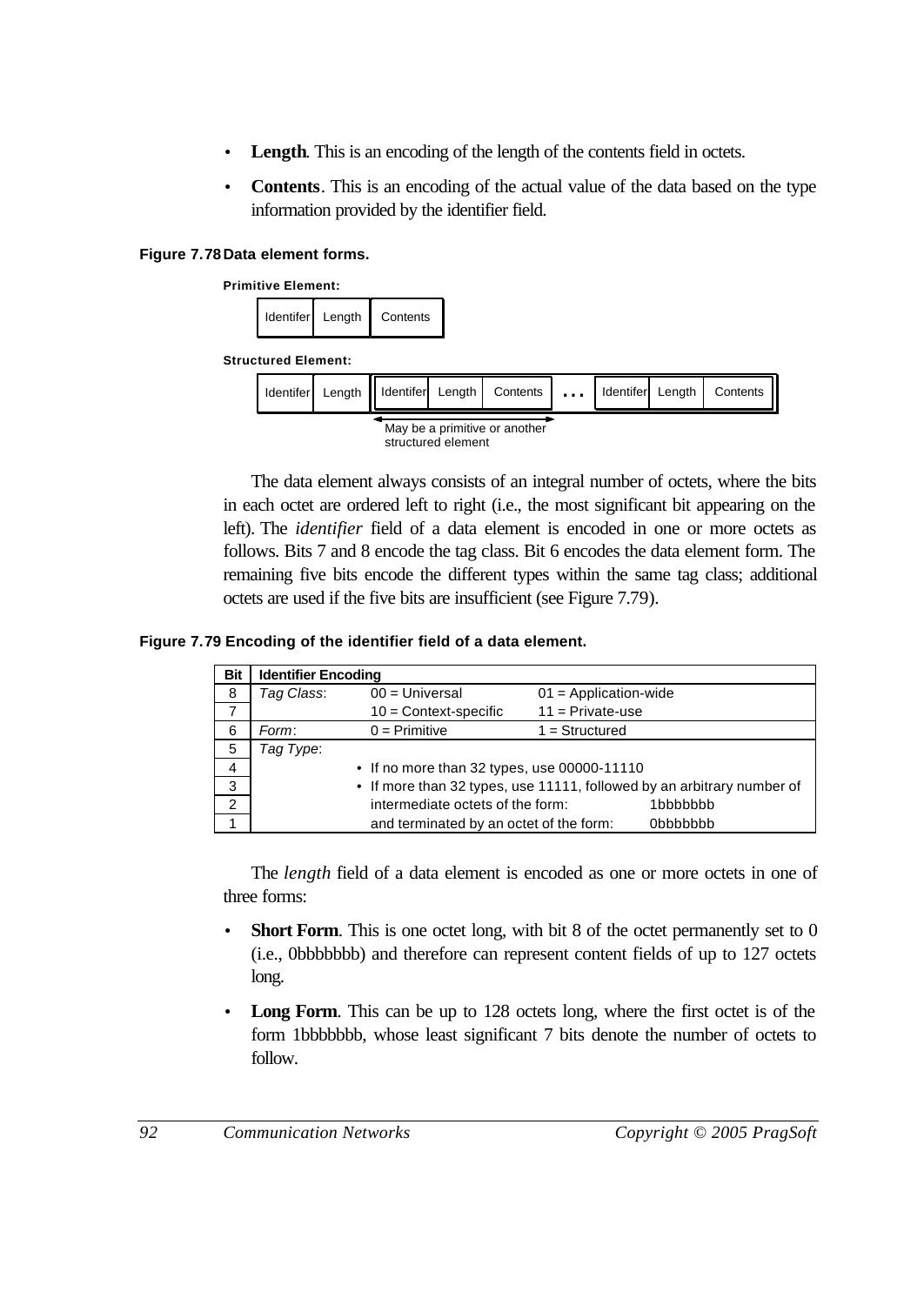**Indefinite Form.** This is one octet long and the octet has the fixed value 10000000. End of the contents field (which may have an arbitrary length) is denoted by two consecutive zero octets (i.e., 00000000 00000000). This length form is only available to structured elements.

The *contents* field of a data element is encoded according to the data type. Figure 7.80 summarizes the encoding used for the built-in simple types. Contents encoding for values of structured types uses structured elements. For a sequence, for example, each sequence element is encoded as a data element within a structured element.

| <b>Built-in Type</b> | <b>Contents Encoding</b>                                                                                                  |
|----------------------|---------------------------------------------------------------------------------------------------------------------------|
| <b>BOOLEAN</b>       | FALSE = all bit zero, TRUE = at least one bit non-zero.                                                                   |
| <b>INTEGER</b>       | 2's complement binary number.                                                                                             |
| <b>REAL</b>          | Encoded as a sign bit and three separate integer quantities: base,<br>mantissa, and exponent (i.e., scientific notation). |
| <b>BIT STRING</b>    | Zero or more bits. The left-most octet denotes the number of<br>unused bits in the last octet.                            |
| <b>OCTET STRING</b>  | zero or more octets.                                                                                                      |
| <b>ENUMERATED</b>    | Individual items encoded as sequenced INTEGER values.                                                                     |
| <b>NULL</b>          | Has no contents.                                                                                                          |

**Figure 7.80 Encoding of the contents field of a data element.**

# **7.3. Presentation Protocol**

The presentation protocol is very similar to the session protocol and the **Presentation Protocol Data Units** (PPDUs) differ from their corresponding SPDUs only in a few minor details. The only real major protocol addition at the presentation layer is the ability to negotiate the defined context set, both at connection time and during data transfer.

Defined context set negotiation involves a presentation service user proposing a set of abstract syntaxes, for each of which one or more transfer syntaxes is also proposed. Each 'abstract syntax + transfer syntaxes' pair is identified by a **context identifier**. The peer service user individually accepts or rejects each of the pairs. For each accepted pair, it also selects one of the proposed transfer syntaxes. This identifies a set of presentation contexts and establishes the defined context set.

Because there may be more than one presentation context in the defined context set, each data transfer is tagged with the context identifier of the presentation context to which it conforms. The receiving end uses this tag to determine how to decode the data.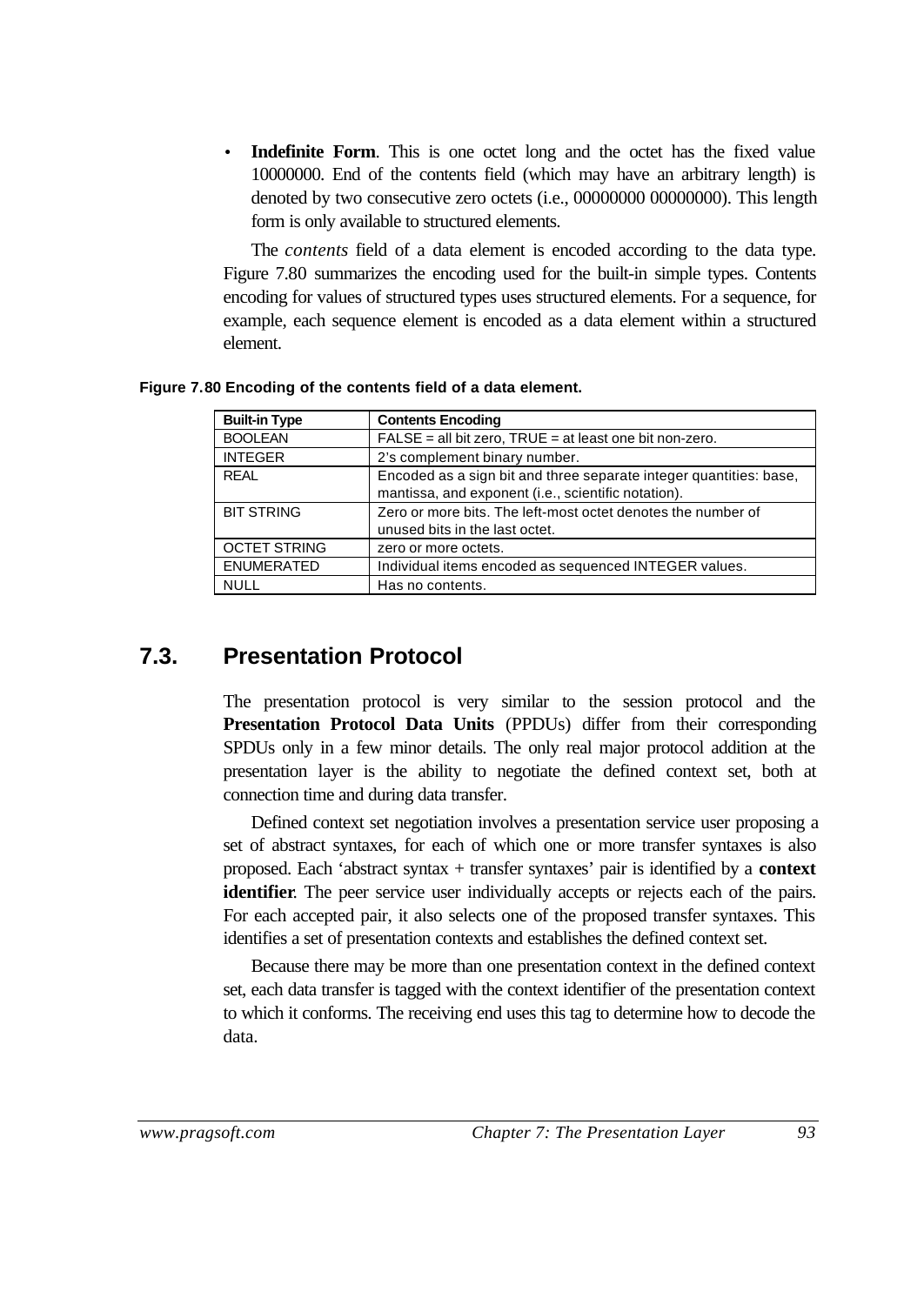# **7.4. Presentation Standards**

Presentation services (discussed in Section 7.1) are defined by the ISO 8822 and CCITT X.216 standards. ISO 8823 and CCITT X.226 define the presentation protocol, and were the basis of the discussions in Section 7.3. ASN.1 is defined by the ISO 8824 and CCITT X.208 standards. ISO 8825 and CCITT X.209 describe the BER component of ASN.1.

# **7.5. Further Reading**

General descriptions of the presentation layer and related protocols can be found in Tanenbaum (1989), Martin (1990), Stamper (1991), and Stallings (1994). Black (1989) and Dickson and LLoyd (1992) contain useful introductions to ASN.1.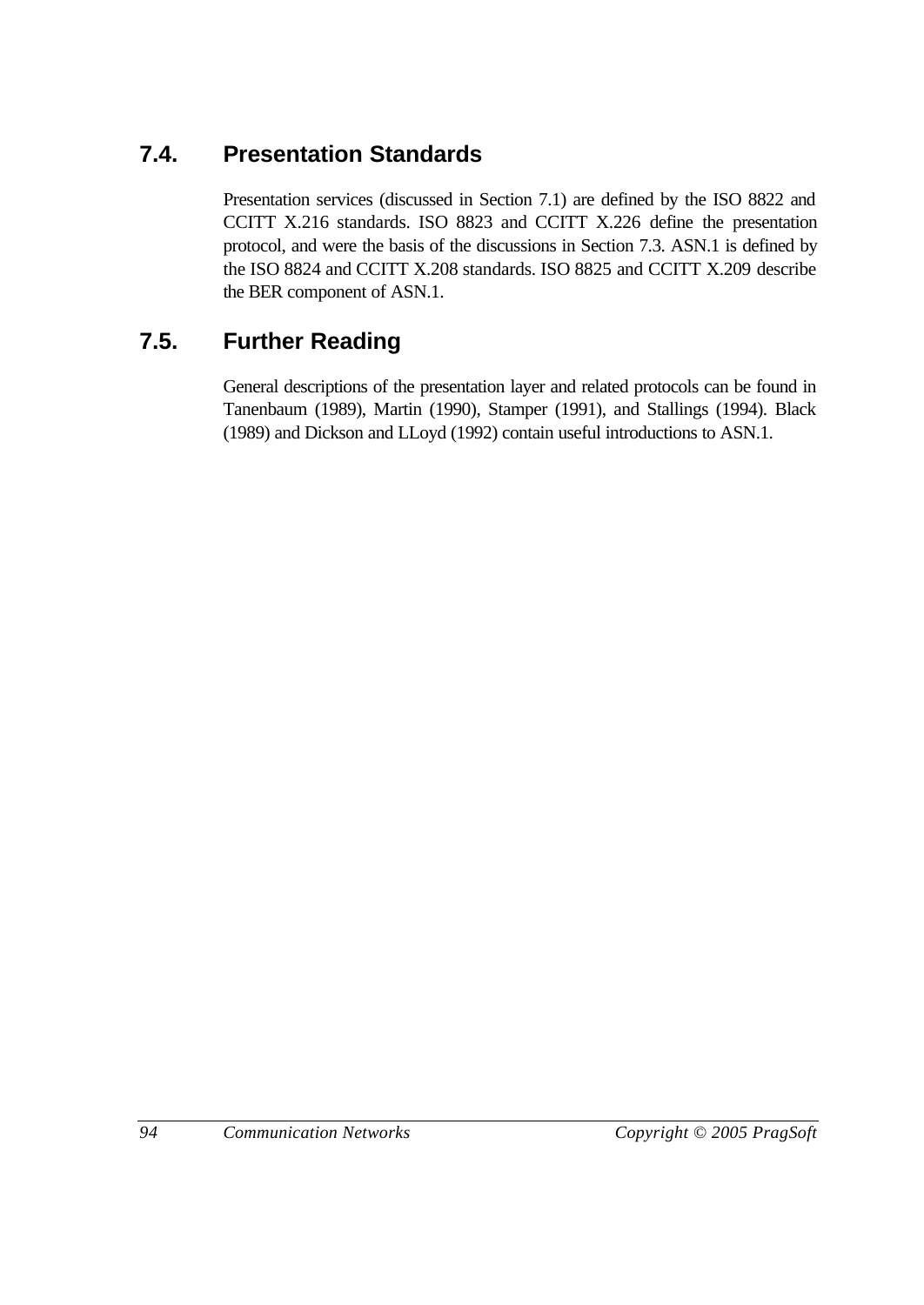# **8. The Application Layer**

The application layer is comprised of a variety of standards, each of which provides a set of useful services for the benefit of end-user applications. Only those services which can be provided in a system-independent fashion are subject to standardization. These include: virtual terminal handling, message handling, file transfer, job transfer, and many others.

Describing all existing application layer standards is beyond the scope of this book, as they are numerous and detailed. This chapter will look at a few of such standards. The aim is to illustrate the flavor of the services provided rather than provide an exhaustive coverage of the standards.

We will first discuss application services, and explain some of the relevant terminology. Then we will describe two groups of application service elements. The first group is commonly used by other application service elements. The second group addresses very specific requirements. Finally, we will list a number of application layer standards.

# **8.1. Application Services**

Depending on their scope of use, application services may be divided into two broad categories:

- General, low-level services which are used by most applications. This group includes three sets of services: association control, reliable transfer, and remote operations. They are further described in section 8.2.
- Specific, high-level services which are designed to support task-oriented application requirements. Examples include: virtual terminal handling, message handling, and file transfer. These directly utilize the general application services, and are further described in Sections 8.3-5.

User applications should make as much use of the above services as possible so that they can benefit from the standardizations. A user application can be imagined as consisting of two parts: (i) a standardized part, called **Application Entity** (AE), which is immersed in the application layer and is implemented in terms of the application layer services, and (ii) a non-standard part, called **Application Process** (AP), which remains outside the scope of the application layer. Typically, the application entity deals with the inter-application communication, and the application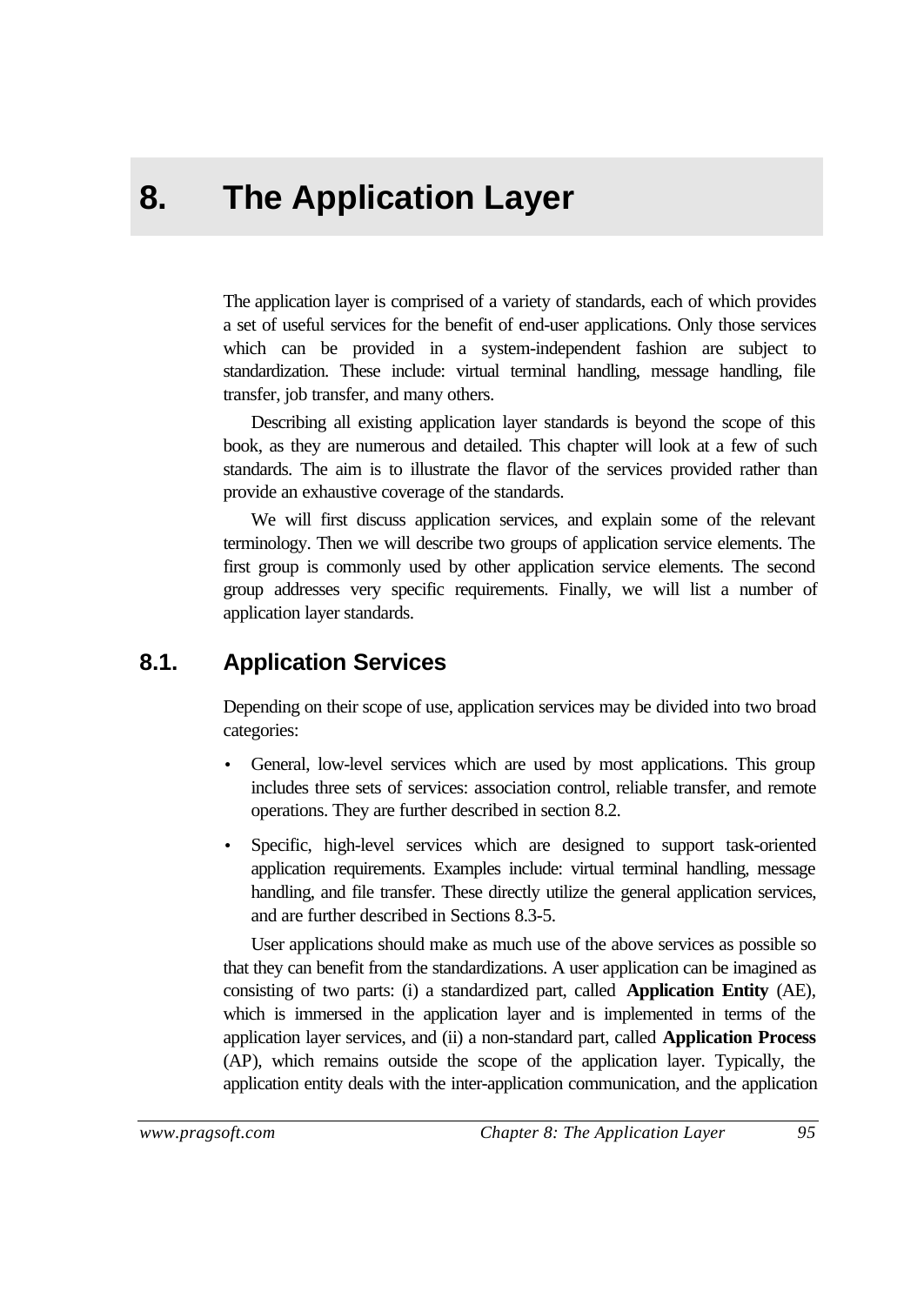process provides the user front-end and interfaces to the local environment (see Figure 8.85).



**Figure 8.81User applications in relation to the application layer.**

Figure 8.85 illustrates a further point. Unlike earlier layers, the application layer does not provide connections. This should not come as a surprise, because there are no further layers above the application layer that would otherwise use such a connection. Instead, two applications use an **association** between their application entities for exchange of information over the presentation connection. An association serves as an agreement so that the two parties are aware of each other's expectations.

Application processes will be no further discussed, as they are outside the scope of the OSI model and standards. Application entities are the focus of what the application layer standards are about, and are discussed further below.

## **8.1.1. Application Entity**

As mentioned earlier, an application entity accounts for that part of a user application which falls within the scope of the application layer. An application entity consists of one or more application service elements and a control function (see Figure 8.82). An **Application Service Element** (ASE) represents an application service and its associated standard protocol. A **Control Function** (CF) regulates the activities of an application entity. This includes managing the ASEs and the association with the peer application entity.

Peer application entities must share a common **application context** by ensuring that either entity uses exactly the same set of ASEs and uses them in the same fashion.

There are two classes of ASEs:

- A Common Application Service Element (CASE) denotes a general application service.
- A Specific Application Service Element (SASE) denotes a specific application service.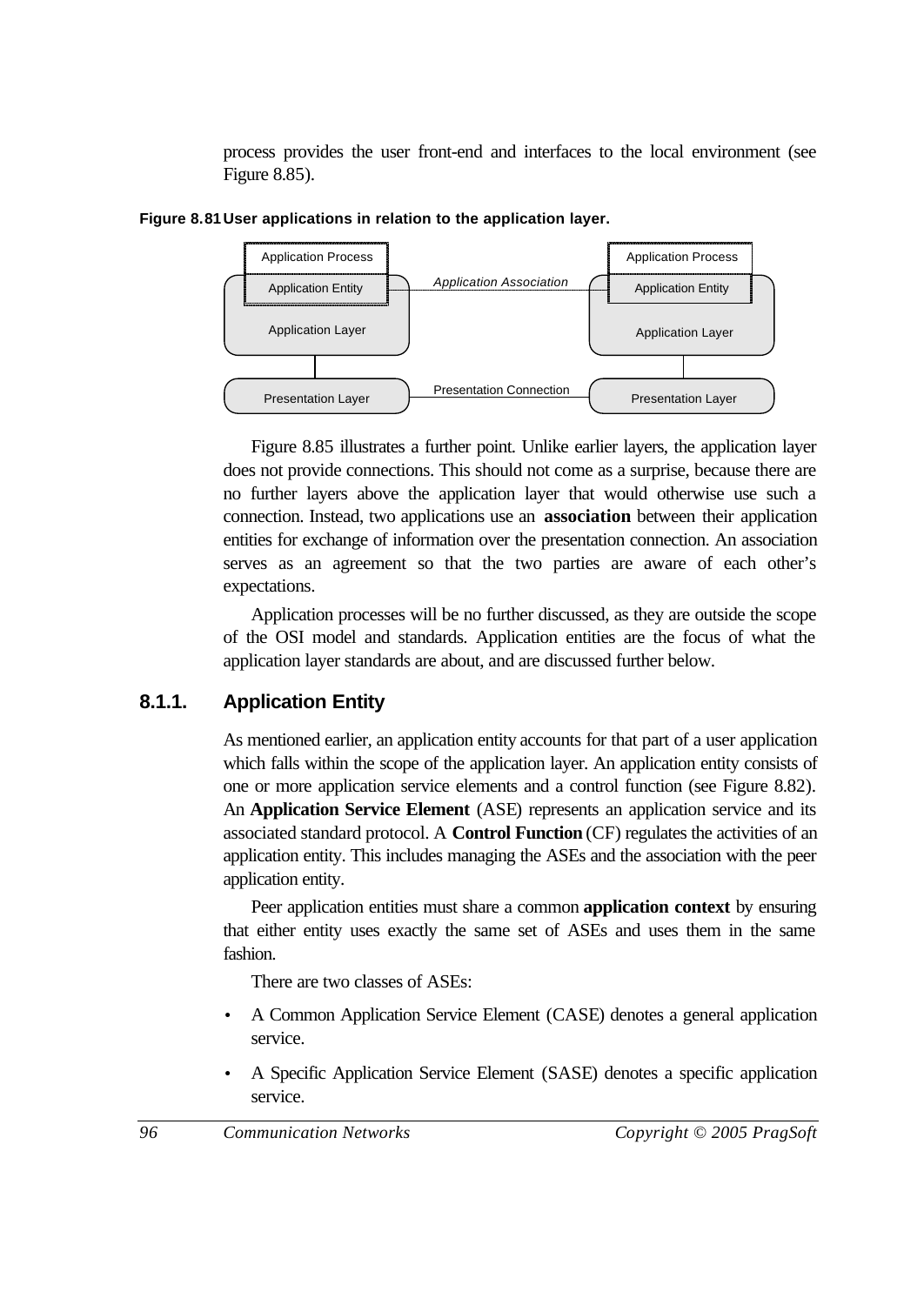We will look at these in turn.

#### **Figure 8.82Makeup of an application entity.**



# **8.2. Common Application Service Elements**

This section describes three CASEs used by many other ASEs.

## **8.2.1. Association Control**

The Association Control Service Element (ACSE) is used by every application entity. It provides a set of functions for managing the association between peer application entities. Since managing an association is independent of the activities the association is used for, ACSE serves as an appropriate and highly useful standard.

An association is established using the A-ASSOCIATE service primitive. This maps to the P-CONNECT primitive and hence also establishes a corresponding presentation connection. The application context and the abstract syntaxes are also conveyed during this process. The A-RELEASE primitive maps to P-RELEASE and handles the orderly release of an association as well as the release of the corresponding presentation connection after ensuring that all data in transit has been delivered. Error-initiated releases are managed by A-ABORT and A-P-ABORT which, respectively, map to and are similar to P-U-ABORT and P-P-ABORT .

The ACSE service primitives are implemented as **Application Protocol Data Units** (APDUs). Each of these represents a unique application-wide type and is tagged accordingly (see Figure 7.8).

ISO 8649 and CCITT X.217 standards describe the ACSE service. The ACSE protocol is described in ISO 8650 and CCITT X.227 standards.

## **8.2.2. Reliable Transfer**

The Reliable Transfer Service Element (RTSE) hides much of the underlying complexity of the session dialogue management services by providing high-level error handling capabilities to other ASEs for data transfer. RTSE segments a data transfer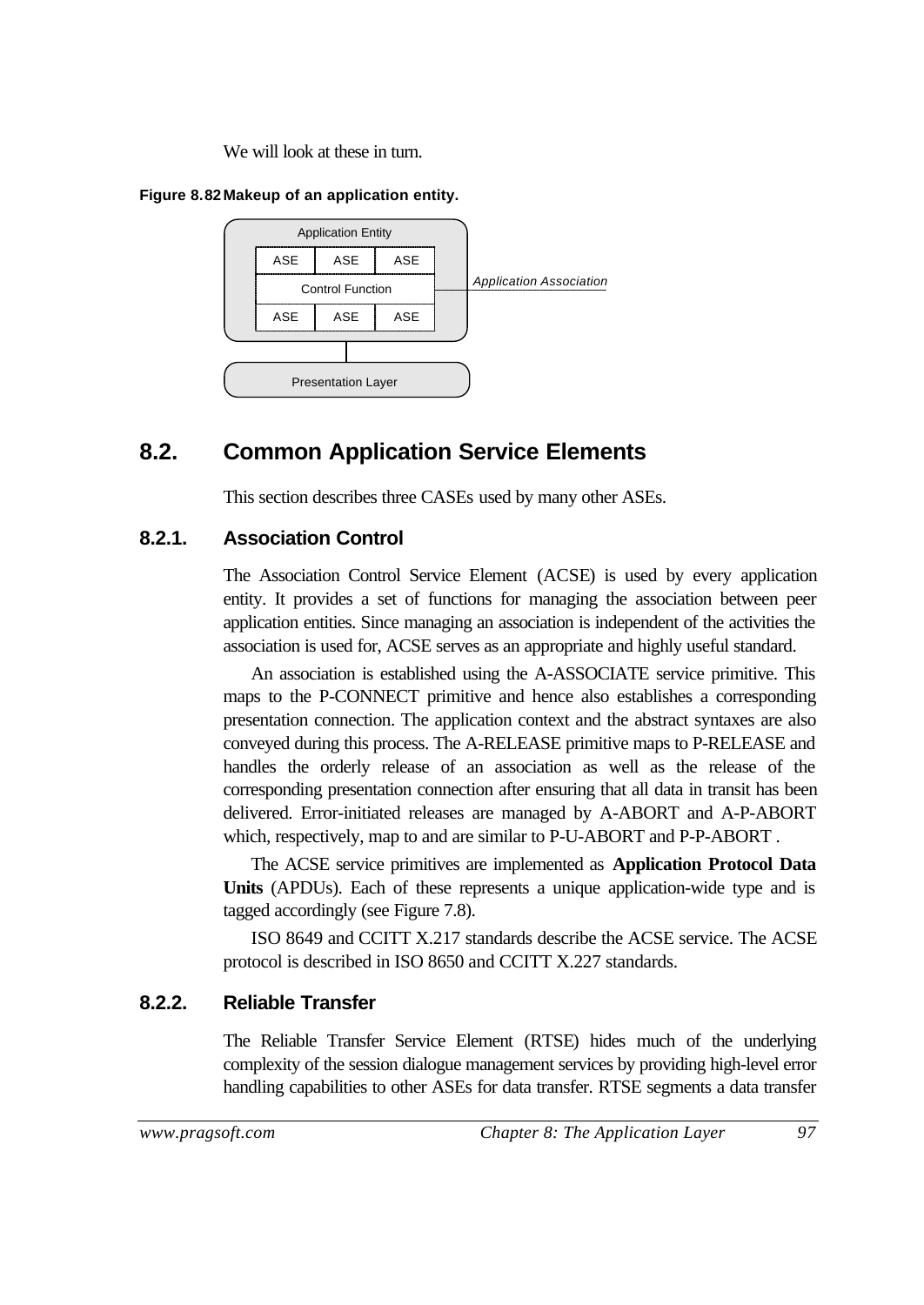APDU into smaller PDUs, each of which is marked by a confirmed minor synchronization point. The transfer of an APDU is managed as one session activity.

RTSE uses the ACSE to establish an association: its RT-OPEN service primitive maps to the A-ASSOCIATE primitive. RT-TRANSFER is a confirmed primitive and manages the transfer of an APDU as segments. It maps to a sequence of P-ACTIVITY, P-DATA and P-SYNC-MINOR primitives. RT-CLOSE maps to A-RELEASE and gracefully terminates the transfer. In case of errors, RTSE provides appropriate recovery procedures. When possible, a transfer activity which has been disrupted by an error is restarted; otherwise, it is entirely repeated.

ISO 9066.1 and CCITT X.218 standards describe the RTSE service. The RTSE protocol is described in ISO 9066.2 and CCITT X.228 standards.

## **8.2.3. Remote Operations**

The Remote Operations Service Element (ROSE) serves the needs of distributed applications in invoking remote operations. An example is an application which requires access to a remote database. ROSE enables a requester AE to submit an operation to a replier AE, then waits for a response, and finally delivers the response to the application. The response may indicate the result of successful completion of the operation, an error condition, or complete rejection of the operation.

ROSE supports two modes of operation: (i) synchronous, whereby the requester AE waits for a result before submitting the next operation, and (ii) asynchronous, whereby the requester may submit further operations before waiting for earlier ones to be completed.

ROSE provides a remote operation notation which other ASEs may use to define their operation interface. The ROSE protocol specifies how its four APDUs are transferred using the presentation service (which maps them to P-DATA primitives) or the RTSE service (which maps them to RT-TRANSFER primitives).

ISO 9072.1 and CCITT X.219 standards describe the ROSE service. The ROSE protocol is described in ISO 9072.2 and CCITT X.229 standards.

# **8.3. Specific Application Service Elements**

This sections describes three widely-used SASEs.

## **8.3.1. Virtual Terminal**

There are many different makes and types of character-based terminals in use throughout the world. Very few of them use the same set of commands to control the display or obtain input from keyboards or other input devices. Because of these incompatibilities, terminal dependency has been a common problem in applications.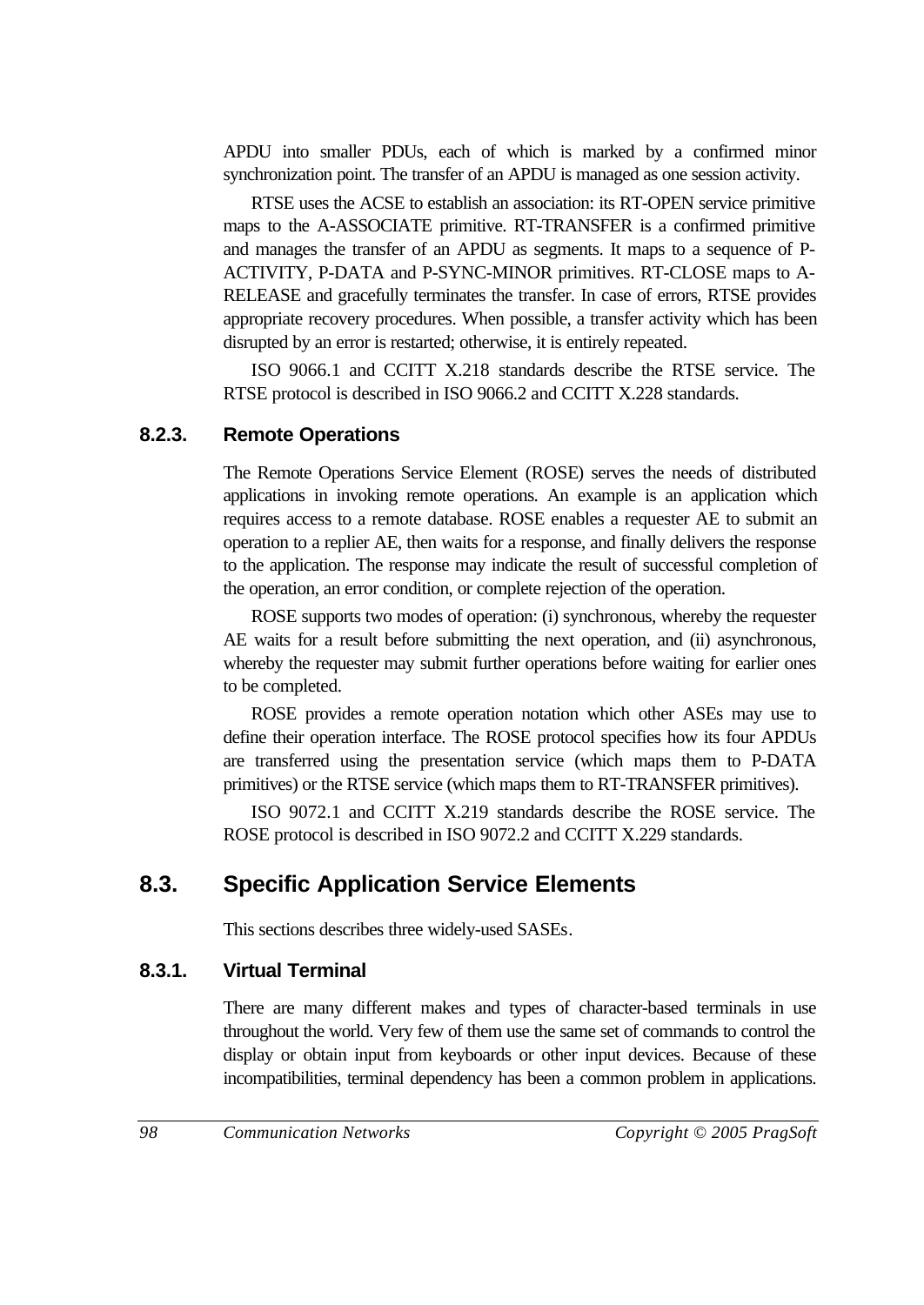The aim of the Virtual Terminal (VT) standards is to facilitate terminal independency by providing a model for connecting applications and terminals which hides the device specific information from applications.

VT consist of two standards: ISO 9040 describes the VT services, and ISO 9041 describes the VT protocol. VT employs a model in which terminal access is provided through a Conceptual Communication Area (CCA). CCA provides data abstractions for the terminal screen, keyboard, etc., in form of objects, of which there are three types:

- **Display Object**. All terminal data is routed through a display object. The display object reflects the state of the terminal display and/or its related input devices.
- **Device Object**. The device object specifies the physical characteristics of a device. Naturally, the information provided by a device object is device dependent and outside the scope of the standard.
- **Control Object**. A control object manages a specific VT function. There are generally many control objects responsible for functions such as interrupts, character echoing, and field definition.

Figure 8.85 illustrates the role of the CCA and its objects. Using the device objects, the display and control objects are mapped to the actual terminal device. VT maintains a copy of CCA at both the terminal and the application end, and ensures that these two copies reflect the same picture by exchanging updates between them as they take place.

VT supports synchronous (called S-mode) and asynchronous (called A-mode) communication between terminals and applications. In the S-mode the same display object is used for input and output paths. In the A-mode two display objects are employed, one for the input device and one for the output device.

The VT service contains a set of facilities for managing the communication process. These are used to establish and terminate VT associations, negotiate VT functional units, transfer data, exchange synchronization and acknowledgment information, and manage access rights.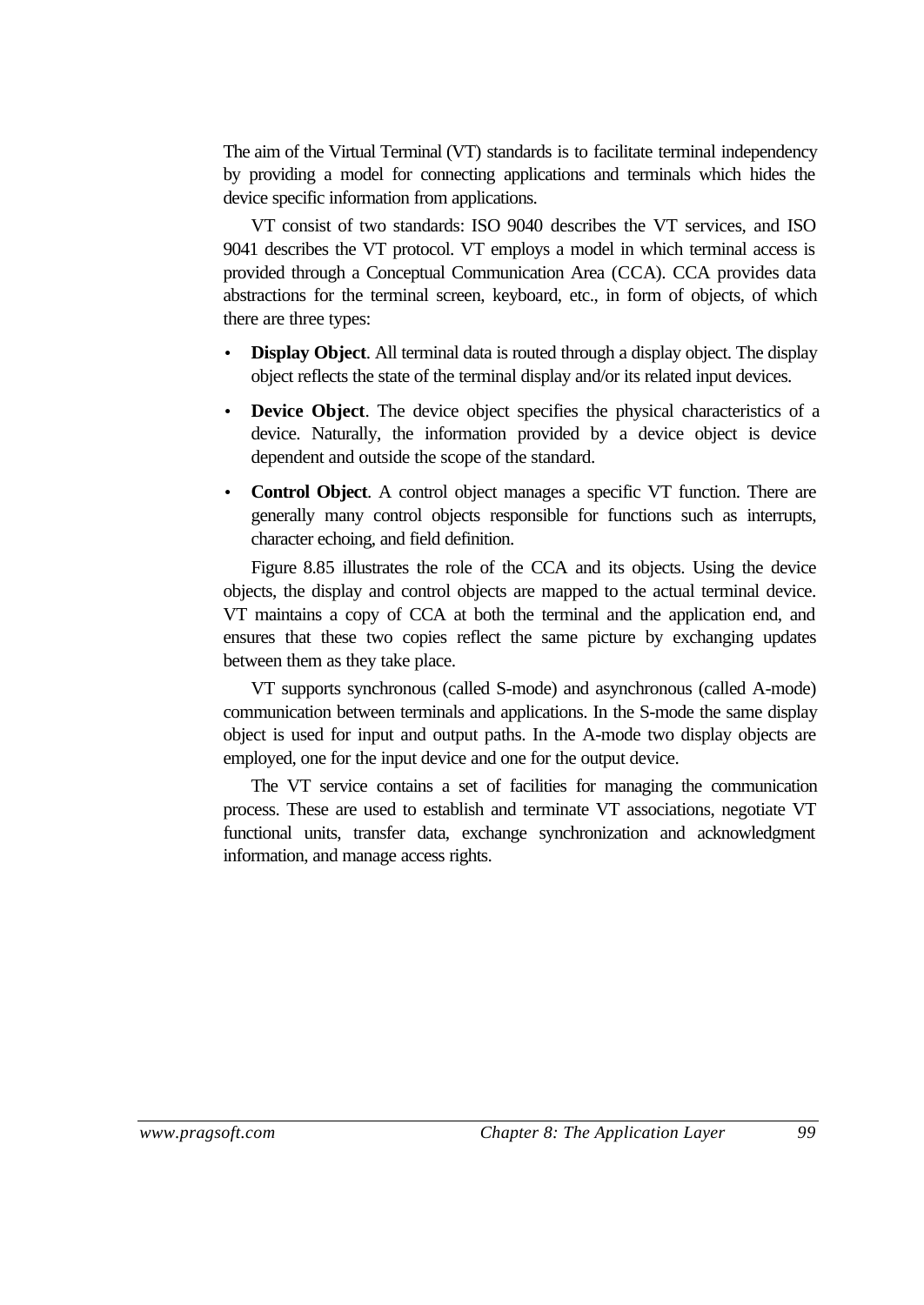**Figure 8.83CCA and its objects.**



# **8.3.2. Message Handling Systems**

Electronic mail (e-mail) represents one of the most successful classes of network applications currently enjoyed by many users. Early e-mail systems were network dependent, and their use was limited to the private networks of individual organizations. The CCITT X.400 and the ISO 10021 series of standards for Message Handling Systems (MHS) have paved the way for standardized and widely-available e-mail services.

Figure 8.85 illustrates the X.400 view of MHS architecture. At the center of MHS is a **Message Transfer System** (MTS) which handles the delivery of messages. The system consists of the following components:

- A **Message Transfer Agent** (MTA) is responsible for the routing of complete e-mail messages (called **envelopes**) through the MTS. MTAs handle envelopes in a store-and-forward fashion.
- A **User Agent** (UA) manages a user's mailbox. It enables the user to create, submit, and receive messages. The UA may serve an application or provide a user interface for direct interaction. UAs typically run on multi-user systems (e.g., mainframes).
- A **Message Store** (MS) acts on behalf of a UA running on a system which may not be available on a continuous basis (e.g., personal computers). MSs are typically used within a LAN environment, serving a collection of personal computers.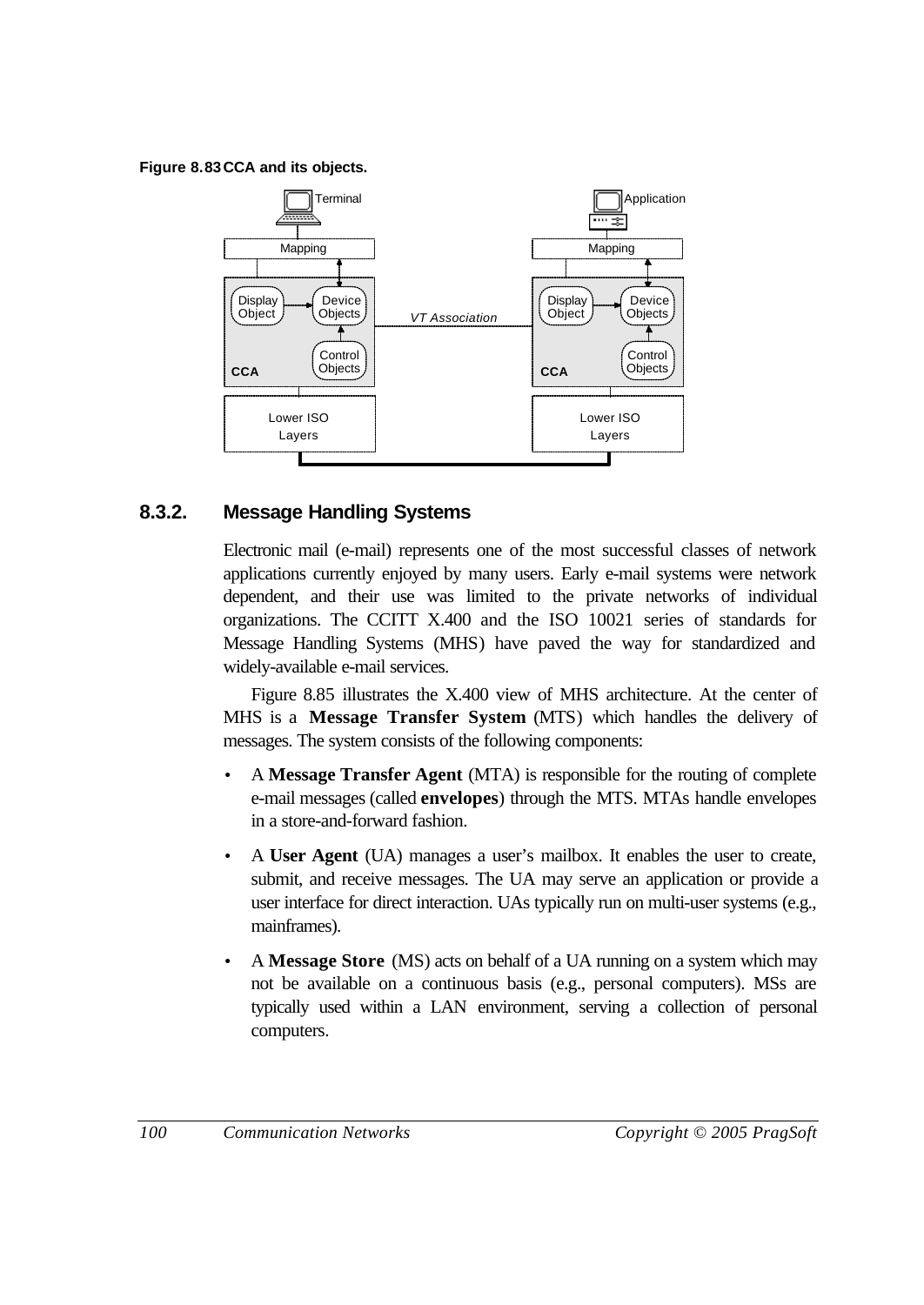#### **Figure 8.84MHS architecture.**



UAs and MSs make it possible for users to receive messages when they are not personally present, and while even their terminal or personal computer is not switched on. They simply store the messages and notify the user at the earliest opportunity.

Each user has its own UA. Furthermore, each user is identified by a unique address which is structured in a hierarchical fashion (similar to a postal address). The address structure reflects the division of MTAs into **domains**. Domains exist at various level of abstraction: country, organization, unit, etc.

Figure 8.85 illustrates the general structure of an envelope. It consists of contents and addressing information. The **contents** consists of two parts: heading and body. A **heading** is comprised of fields such as recipients' addresses, addresses to which the message should be copied, originator's address, subject, etc. Some of the heading information is provided by the user (e.g., recipients' addresses and subject), others are automatically inserted by the UA (e.g., date and originator's address). The **body** contains the message information itself. It may consist of more than one part, each of which may be of a different type (e.g., text, digitized voice, digitized image).

An envelope is constructed by a UA by deriving envelope **addressing** information from the heading and adding it to the contents. MTAs only deal with envelopes and their addressing. They have no interest in the contents of an envelope. Each receiving MTA looks at the addressing of an envelope, records on it the last leg of the route so far, time stamps it, and hands it over to the next MTA. The envelope therefore bears a complete trace of its route through the network of MTAs.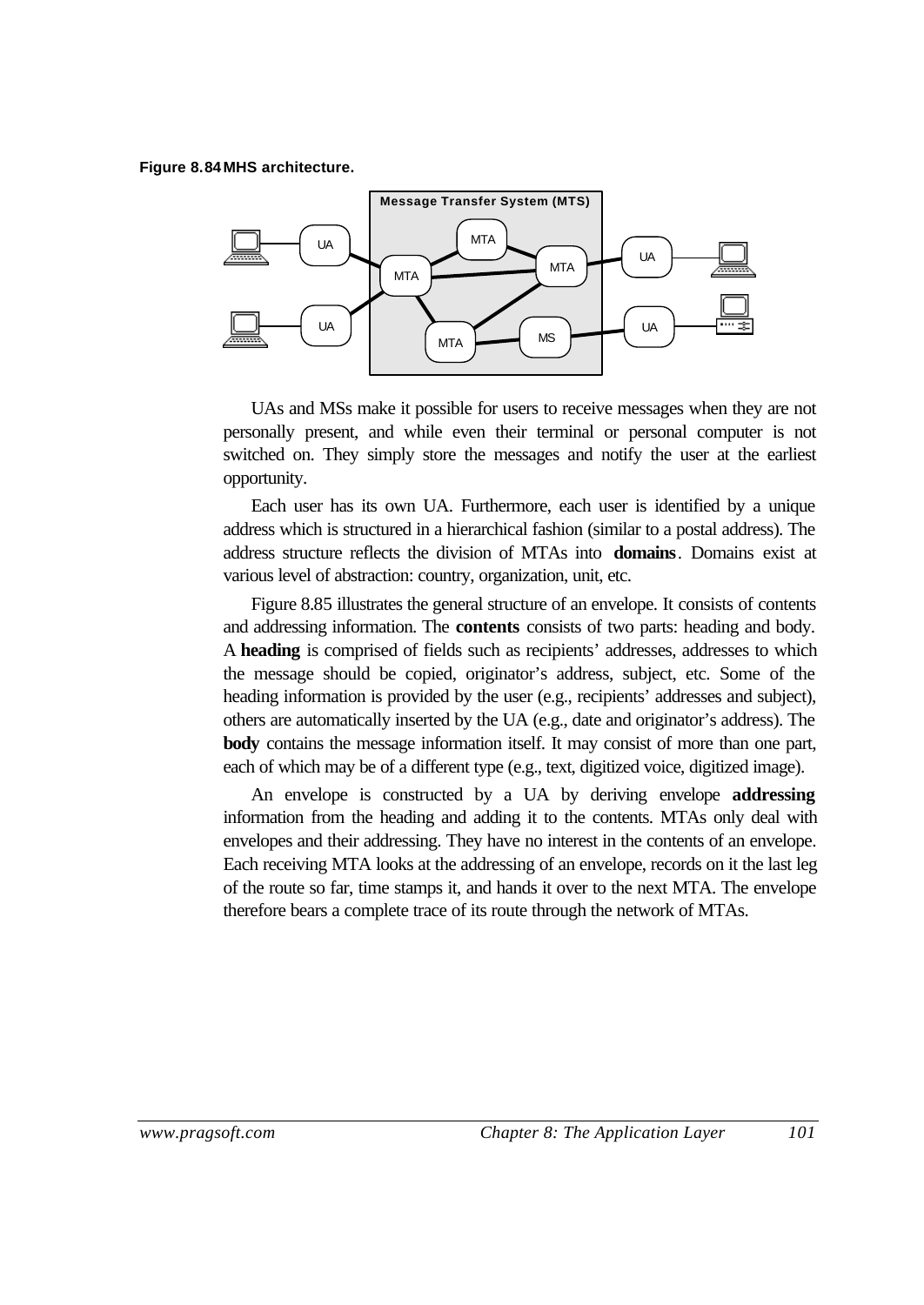#### **Figure 8.85Envelope structure.**

|                                             | Envelope        |  |
|---------------------------------------------|-----------------|--|
| Envelope addressing info                    |                 |  |
|                                             | <b>Contents</b> |  |
| To:<br>Cc:<br>From:<br>$\cdots$<br>Subject: | Heading         |  |
|                                             | <b>Body</b>     |  |

As would be expected, the MHS service is defined by a set of service primitives. Figure 8.35 summarizes the primitives and their purpose.

#### **Figure 8.86MHS service primitives.**

| <b>Primitive</b> | <b>Issued By</b> | <b>Types</b> | <b>Purpose</b>                                  |
|------------------|------------------|--------------|-------------------------------------------------|
| <b>LOGON</b>     | UA               | request      | To initiate a session. If successful, the UA is |
|                  |                  | response     | informed of any messages waiting.               |
|                  | <b>MTA</b>       | indicate     |                                                 |
|                  |                  | confirm      |                                                 |
| <b>LOGOFF</b>    | <b>UA</b>        | request      | To terminate a session.                         |
|                  | <b>MTA</b>       | confirm      |                                                 |
| <b>CHANGE</b>    | UA               | request      | To change the UA's logon password.              |
| <b>PASSWORD</b>  | MTA              | indicate     |                                                 |
|                  |                  | confirm      |                                                 |
| <b>REGISTER</b>  | UA               | request      | To change the UA's profile maintained by the    |
|                  | <b>MTA</b>       | confirm      | MTA.                                            |
| <b>SUBMIT</b>    | UA               | request      | To submit a message (an envelope) to the MTA.   |
|                  | <b>MTA</b>       | confirm      |                                                 |
| <b>DELIVER</b>   | <b>MTA</b>       | indicate     | To deliver a submitted message to the UA.       |
| <b>NOTIFY</b>    | <b>MTA</b>       | indicate     | To notify the UA of message delivery.           |
| CANCEL           | UA               | request      | To cancel a message delivery to a UA.           |
|                  | <b>MTA</b>       | confirm      |                                                 |
| <b>PROBE</b>     | UA               | request      | To check if a SUBMIT would be successful.       |
|                  | <b>MTA</b>       | confirm      |                                                 |
| <b>CONTROL</b>   | UA.              | request      | To alter the ways in which message storage and  |
|                  |                  | response     | delivery is controlled by the MTA.              |
|                  | <b>MTA</b>       | indicate     |                                                 |
|                  |                  | confirm      |                                                 |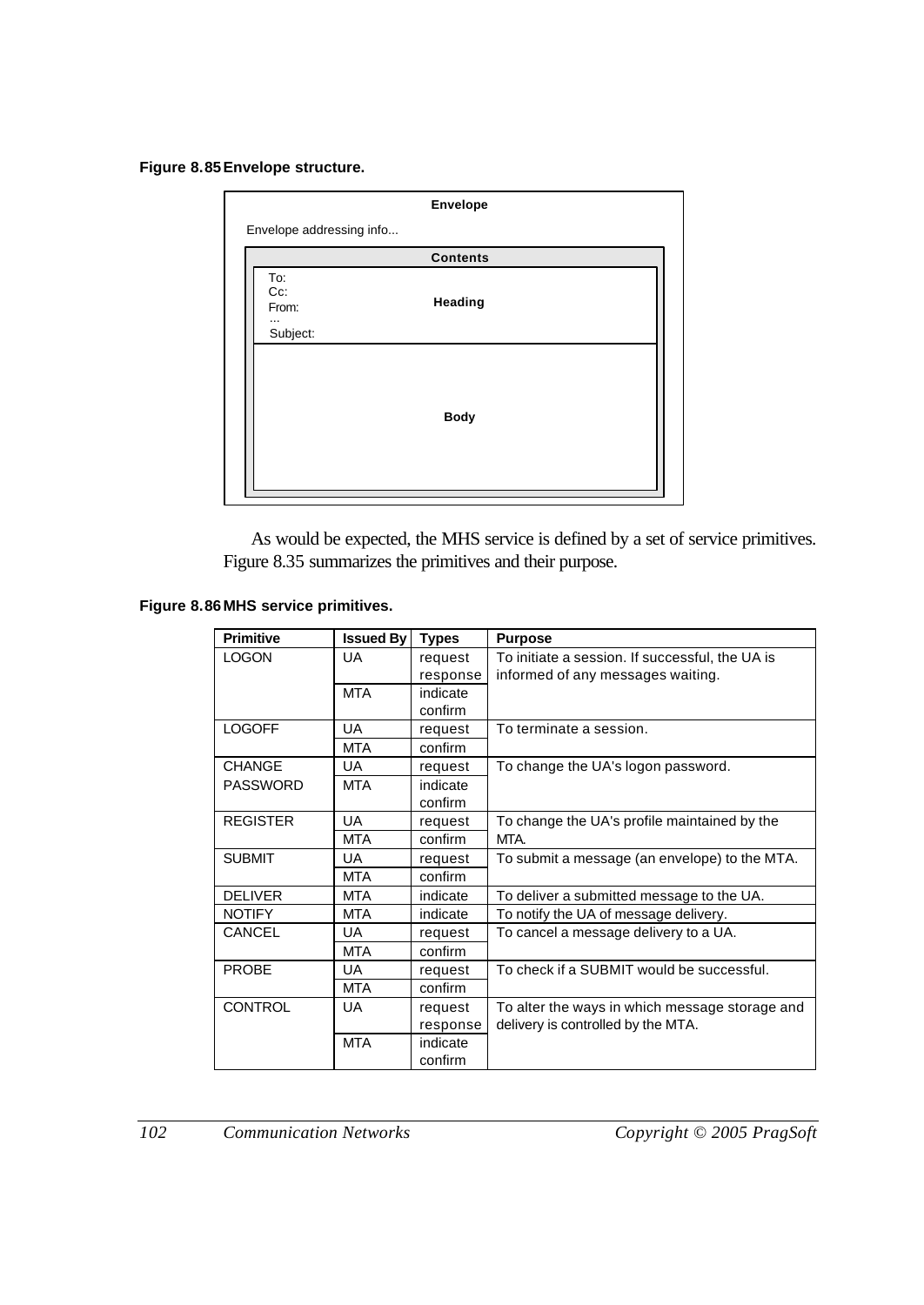MHS uses four protocols (P1, P2, P3, and P7) to provides two types of service:

- The **Message Transfer** (MT) service supports the handling of envelopes. This service operates between MTAs (P1 protocol), between UAs and MTA/MSs (P3 protocol), and between UAs and MSs (P7 protocol).
- The **Inter-Personal Messaging** (IPM) service supports the handling of the contents of envelopes. This service operates between UAs (P2 protocol). IPM depends on the MT service for its operation.

These services are organized as service groups, each of which contains related **service elements**. The service elements are supported by the service primitives depicted in Figure 8.35. Figure 8.87 summarizes sample MT and IPM service elements.

MHS protocols use the three common service elements described in Section 8.2 (i.e., ACSE, RTSE, and ROSE). All envelopes are transferred as APDUs using the RTSE. All MHS protocols and messages are defined in ASN.1 and have BER codings. This includes a set of application-wide tags defined for identifying the various data types defined for MHS.

|            | Group        | <b>Service Element</b>           | <b>Purpose</b>                                       |
|------------|--------------|----------------------------------|------------------------------------------------------|
|            | Basic        | Content Type Indication          | Allows the originating UA to indicate the message    |
|            |              |                                  | content types (e.g. text, binary) to the recipient.  |
|            |              | Message Identification           | Used by the MTS to uniquely identify each            |
|            |              |                                  | message passing through it.                          |
|            | Submission   | <b>Delivery Notification</b>     | Allows the originating UA to request notification of |
| МT         |              |                                  | receipt from the receiving UA.                       |
|            | & Delivery   | <b>Multidestination Delivery</b> | Allows the originating UA to specify multiple        |
|            |              |                                  | destination addresses.                               |
|            | Conversion   | <b>Prohibit Conversion</b>       | Allows the originating UA to ask the MTS not to      |
|            |              |                                  | perform any conversion on the message.               |
|            |              | <b>Explicit Conversion</b>       | Used by the UA to ask the MTS to perform code        |
|            |              |                                  | conversion on the message.                           |
|            | <b>Basic</b> | Same as MT                       | Same as MT                                           |
|            | Action       | <b>Receipt Notification</b>      | Used by the originating UA to ask the receiving UA   |
|            |              |                                  | to notify the originator of the receipt.             |
|            |              | Auto-forward Indication          | Used by the receiving UA to determine if the         |
| <b>IPM</b> |              |                                  | message has been auto-forwarded.                     |
|            | Information  | Subject Indication               | Used by the originating UA to convey the message     |
|            |              |                                  | subject to the receiving UA.                         |
|            | Conveying    | <b>Expiry Indication</b>         | Used by the originating UA to specify when the       |
|            |              |                                  | message will become invalid.                         |

**Figure 8.87Service groups and sample service elements.**

The X.400 series of standards consist of a number of recommendations, of which the following were touched upon in this section: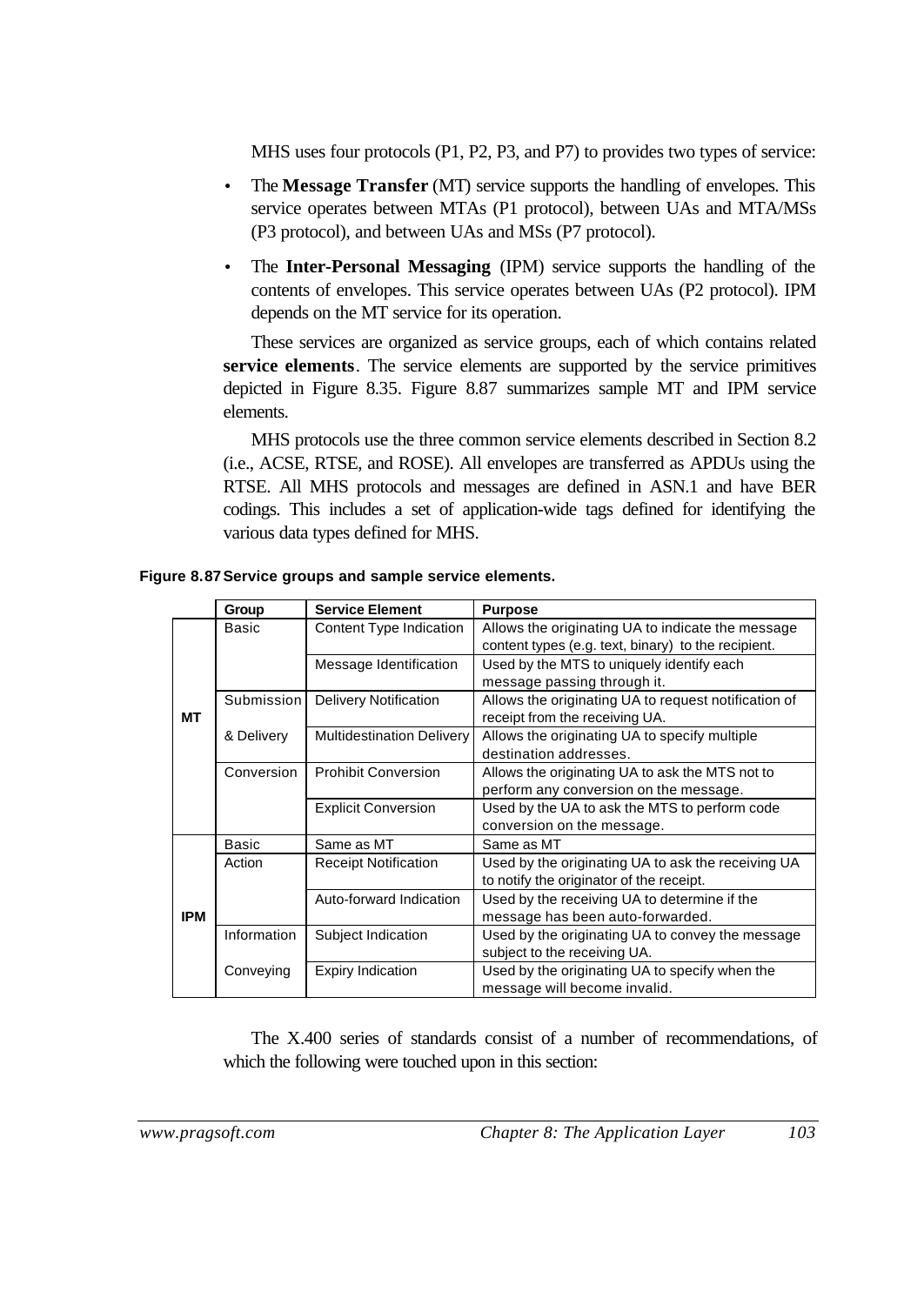| CCITT X.400 / ISO 10021.1 | <b>MHS Service Overview</b>                    |
|---------------------------|------------------------------------------------|
| CCITT X.402 / ISO 10021.2 | <b>MHS</b> Architecture                        |
| CCITT X.411 / ISO 10021.4 | <b>MHS Message Transfer Service Definition</b> |
| CCITT X.419 / ISO 10021.6 | <b>MHS</b> Protocol Specification              |

#### **8.3.3. File Transfer, Access, and Management**

Working with files in a distributed system (consisting of a number of individual systems connected together by a network) presents a challenge. Each system has its own filestore which may be different from the filestores of other participating systems (i.e., different filestore structure and different file formats). The ISO 8571 series of standards for File Transfer, Access, and Management (FTAM) provide useful services for addressing this problem.

FTAM provides file service uniformity by having each **real filestore** represented by a **virtual filestore**. The latter serves as a generic model for the former. Although the real file stores are system dependent and potentially different, the virtual file stores all adhere to the same format and protocol. FTAM furnishes the specification for virtual filestores. The mapping between a virtual filestore and its corresponding real filestore is beyond the scope of FTAM; it is the responsibility of the system which own the real filestore.

FTAM provides the necessary services for applications to establish associations with remote file system to: transfer files, access and manipulate file contents (read and write records), manage files (create, delete, copy, move, etc.), and manipulate file attributes (name, access permissions, dates, etc.).

Figure 8.89 illustrates FTAM's role in a typical configuration, where a local application accesses the filestore of a remote system. FTAM provides an association between an **initiator** and a **responder** which make the FTAM services accessible to the local and remote systems.

For its virtual filestores, FTAM uses a model which resembles the UNIX file system model. It views the whole file system as a tree-like hierarchical structure, where the tree nodes represent directories and the leaves represent actual files or references (similar to symbolic links in UNIX) to other nodes. Each of these is represented by an FTAM **object** (i.e., file object, directory object, and reference object).

A file itself consists of **attributes** and **contents**. The file attributes denote its various properties, such as name, creation date, and size. FTAM classifies attributes into four groups; these are summarized in Figure 8.89. The file contents is comprised of a set of named **Data Units** (DUs). DUs are combined in a hierarchical manner to build larger structures called **File Access Data Units** (FADUs). Figure 8.**Error!**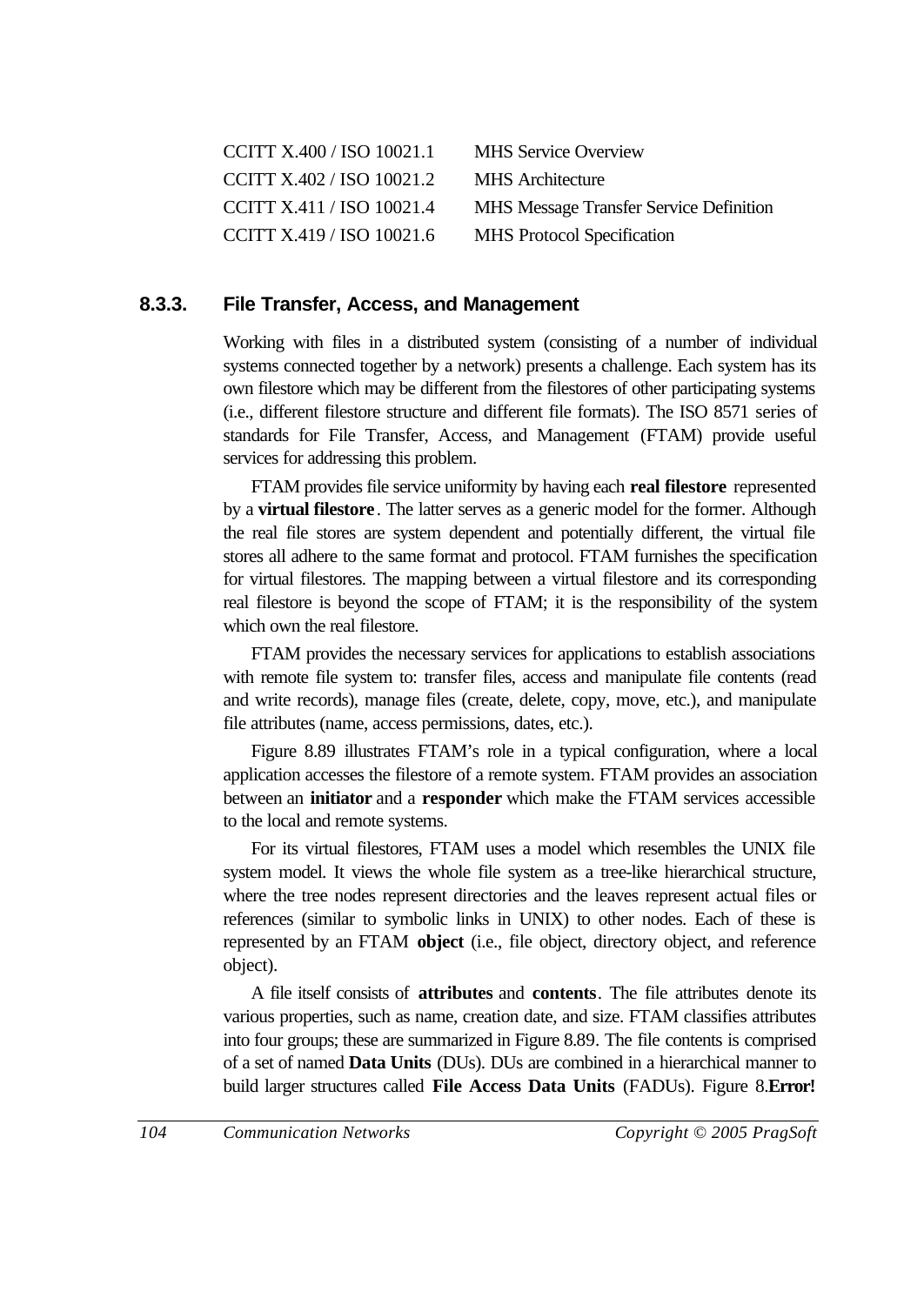**Bookmark not defined.** illustrates this for a simple file structure consisting of four DUs organized as five FADUs.

#### **Figure 8.88FTAM structure.**



#### **Figure 8.89File attribute groups.**

| Group    | <b>Attributes</b>                                                                                                  | <b>Description</b>                                  |
|----------|--------------------------------------------------------------------------------------------------------------------|-----------------------------------------------------|
| Kernel   | File Name<br><b>File Structure</b>                                                                                 | Basic properties required by all files.             |
|          | File Mode                                                                                                          |                                                     |
| Storage  | File Size<br>Creator ID<br>User ID<br><b>Read Date</b><br>Write Date<br>Attribute Change Date<br><b>File Locks</b> | Properties pertaining to the physical file storage. |
| Security | Access permission<br>Encryption                                                                                    | Properties which regulate access to the file.       |
| Private  | user-defined                                                                                                       | Properties beyond the scope of FTAM.                |

#### **Figure 8.90Sample FTAM file structure.**

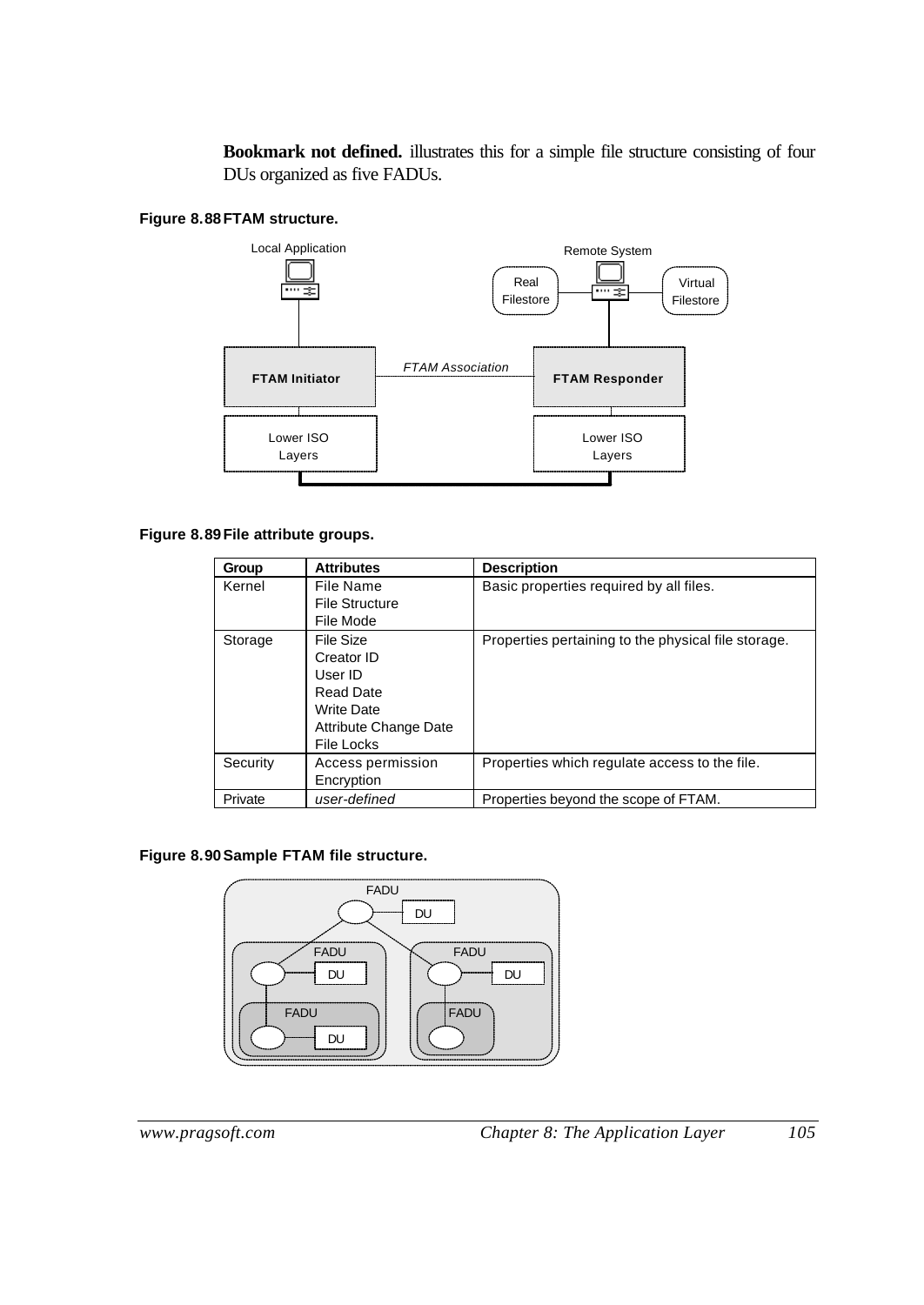FTAM services are defined using service primitives, which operate on FADUs, DUs, and file attributes, as well as managing the initiation and termination of FTAM associations. FTAM defines many primitives, a sample of which is provided in Figure 8.11. FTAM uses ACSE for its operation.

| <b>Primitive</b>  | <b>Types</b>      | <b>Purpose</b>                                       |
|-------------------|-------------------|------------------------------------------------------|
| F-INITIALIZE      | request, indicate | Used by an initiator-responder pair to establish an  |
|                   | response, confirm | association.                                         |
| F-TERMINATE       | request, indicate | Used by the initiator-responder pair to terminate    |
|                   | response, confirm | their association.                                   |
| F-U-ABORT         | request, indicate | Used by an initiator-responder pair to report        |
|                   |                   | errors.                                              |
| F-P-ABORT         | indicate          | Used by the service provider to report errors.       |
| <b>F-CREATE</b>   | request, indicate | Used for creating a remote file.                     |
|                   | response, confirm |                                                      |
| <b>F-DELETE</b>   | request, indicate | Used for deleting a remote file.                     |
|                   | response, confirm |                                                      |
| <b>F-SELECT</b>   | request, indicate | Used for choosing a remote file to work with.        |
|                   | response, confirm |                                                      |
| <b>F-DESELECT</b> | request, indicate | Used for releasing control over a selected remote    |
|                   | response, confirm | file.                                                |
| F-COPY            | request, indicate | Used for making a copy of a remote file. The copy    |
|                   | response, confirm | will remain on the remote system.                    |
| F-MOVE            | request, indicate | Used for moving a remote file within its filestore.  |
|                   | response, confirm |                                                      |
| <b>F-OPEN</b>     | request, indicate | Used for opening a remote file so that operations    |
|                   | response, confirm | can be applied to its contents.                      |
| F-CLOSE           | request, indicate | Used for closing an open remote file.                |
|                   | response, confirm |                                                      |
| F-LOCATE          | request, indicate | Used for locating an FADU of an open remote file.    |
|                   | response, confirm |                                                      |
| <b>F-ERASE</b>    | request, indicate | Used for erasing an FADU of an open remote file.     |
|                   | response, confirm |                                                      |
| F-READ            | request, indicate | Commences the reading of an open remote file or      |
|                   |                   | part thereof.                                        |
| <b>F-WRITE</b>    | request, indicate | Commences the writing of an open remote file or      |
|                   |                   | part thereof.                                        |
| F-DATA            | request, indicate | Used for transferring an open remote file or part    |
|                   |                   | thereof.                                             |
| F-DATA-END        | request, indicate | Finalizes one or more data transfer with F-DATA.     |
| F-TRANSFER-END    | request, indicate | Finalizes an F-READ or F-WRITE operation in          |
|                   | response, confirm | progress.                                            |
| F-GROUP-primitive | request, indicate | A set of primitives used for collectively working on |
|                   | response, confirm | groups of files (e.g., F-GROUP-DELETE).              |

**Figure 8.11 Sample FTAM service primitives.**

FTAM service primitives are organized into four **regimes**. The regimes denote successive stages in an FTAM association which progressively narrow down the scope of the primitives. Figure 8.12. outlines the FTAM regimes and how they are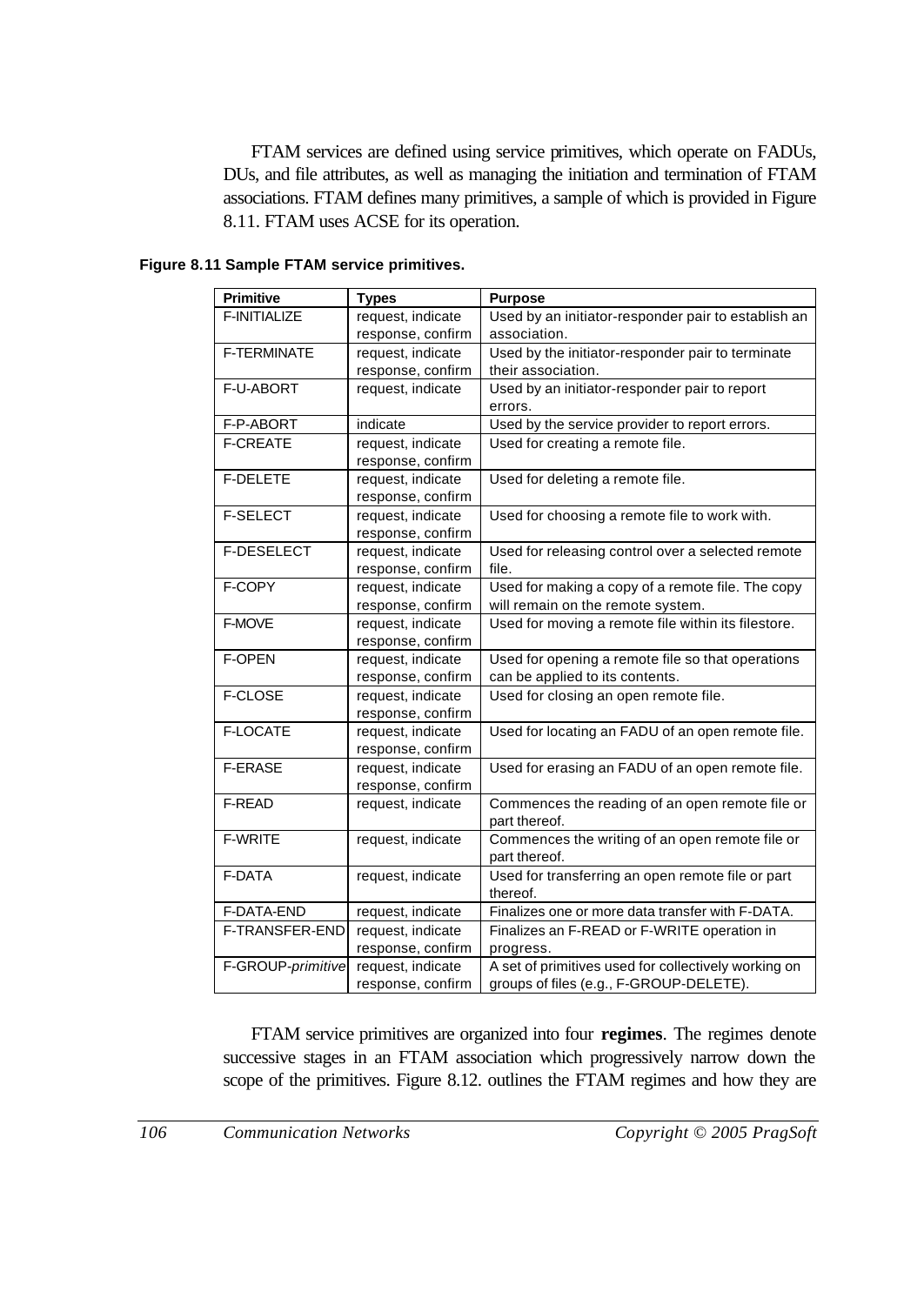related to FTAM service primitives. Each regime comes into effect from the previous regime by certain primitives (denoted by the *Begin* column), and returns to the previous regime by another set of primitives (denoted by the *End* column). The *Do* column denotes the primitives that can occur while a regime is in effect.

| Regime      | <b>Begin</b>    | Do             | End                | <b>Purpose</b>                            |
|-------------|-----------------|----------------|--------------------|-------------------------------------------|
| Application | F-INITIALIZE    | F-GROUP-       | <b>F-TERMINATE</b> | This is the top-level regime and exists   |
| Association |                 | primitive      | <b>F-U-ABORT</b>   | for the duration of FTAM association.     |
|             |                 |                | F-P-ABORT          |                                           |
| Object      | <b>F-CREATE</b> | F-COPY         | <b>F-DELETE</b>    | Effective while the scope of association  |
| Selection   | <b>F-SELECT</b> | F-MOVE         | F-DESELECT         | is a single file.                         |
| File Open   | F-OPEN          | F-LOCATE       | <b>F-CLOSE</b>     | Effective while a file is open for        |
|             |                 | <b>F-ERASE</b> |                    | manipulation.                             |
| Data        | F-READ          | F-DATA         | <b>F-CANCEL</b>    | Effective while a read or write operation |
| Transfer    | <b>F-WRITE</b>  | F-DATA-END     | F-TRANSFER-END     | is in progress.                           |

**Figure 8.12 FTAM regimes.**

FTAM services are also organized into related groups so that their selection can be negotiated when an association is being established. This grouping is done at two levels. The first level organizes the services into **functional units** (similar to functional units for earlier OSI layers). The second level organizes the functional units into **service classes**. FTAM defines five service classes:

- The **file transfer class** supports association management and the transfer of files between an application and a remote file system.
- The **file management class** supports association management and the remote management of files (e.g., creation, deletion, attribute manipulation) from an application.
- The **file access class** supports association management and the remote manipulation of file contents from an application.
- The **file transfer and management class** is the combination of services from the first two classes.
- The **unrestricted class** support user-selected functional units in an arbitrary fashion.

The ISO 8571 series of standards which describe all aspects of FTAM consist of a number of parts, four of which were touched upon in this section:

| ISO 8571.1 | <b>FTAM General Introduction</b>    |
|------------|-------------------------------------|
| ISO 8571.2 | <b>FTAM Virtual Filestore</b>       |
| ISO 8571.3 | <b>FTAM File Service Definition</b> |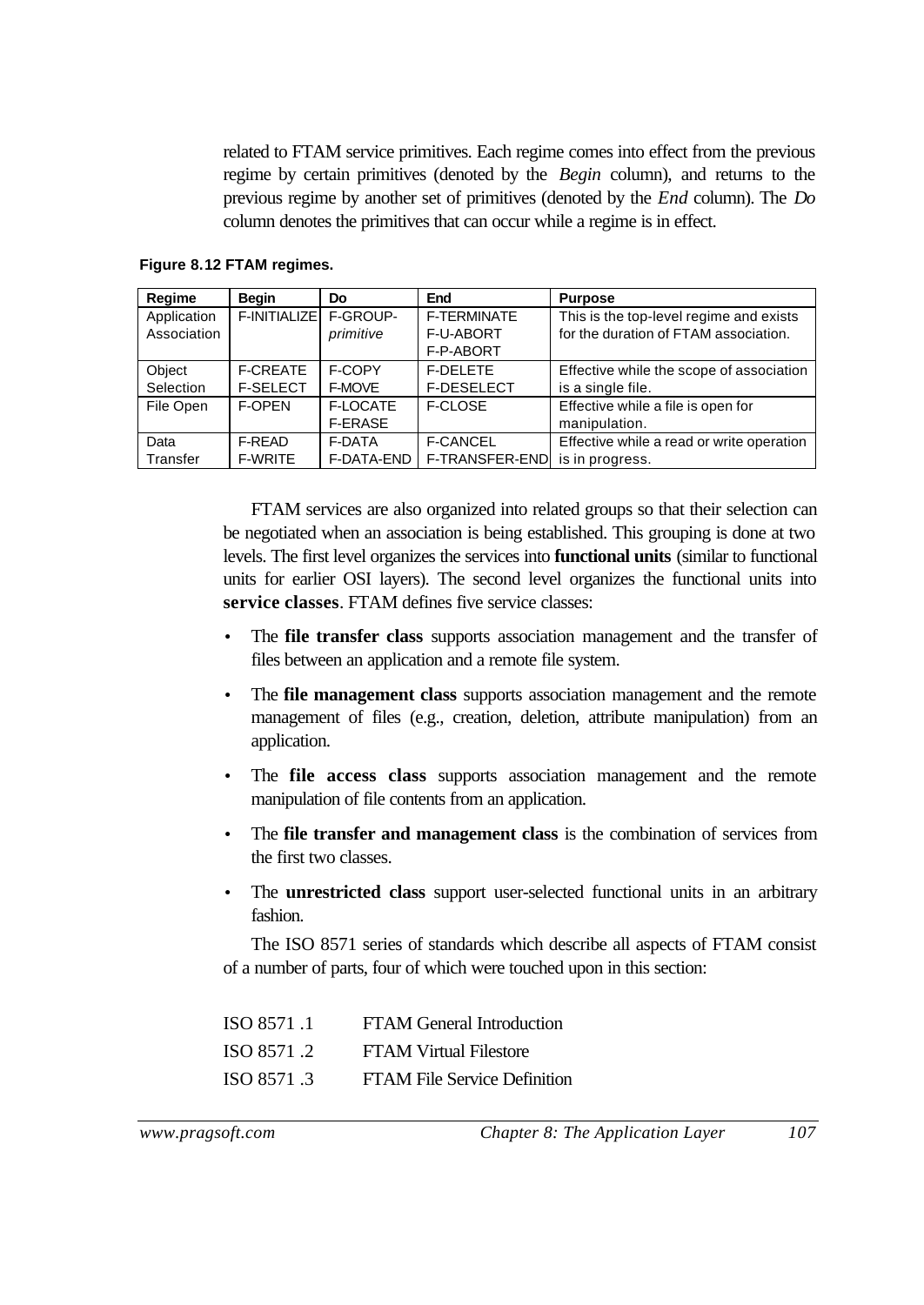ISO 8571 .4 File Protocol Specification

# **8.4. Other Standards**

A number of application layer standards have been discussed so far in this chapter. Many more exist, including the following:

- The CCITT X.700 series of recommendations (and their corresponding ISO series) for System Management describe standards for coordinating resource utilization in networked information systems.
- The CCITT X.500 series of recommendations (and their corresponding ISO series) for Electronic Directory define standards for providing a global directory service with entries for network users as well as network components.
- The ISO 10026 standard for Distributed Transaction Processing is aimed at providing standard capabilities for distributed applications to simultaneously perform transactions on multiple systems.
- The ISO 8831 and ISO 8832 standards for Job Transfer Manipulation address remote job submission in distributed systems.

# **8.5. Further Reading**

General descriptions of the application layer and related protocols can be found in Tanenbaum (1989), Black (1989), Stamper (1991), and Stallings (1994). Chilton (1989), Plattner *et al* (1991), and Radicati (1992) are two highly readable introductions to MHS and X.400.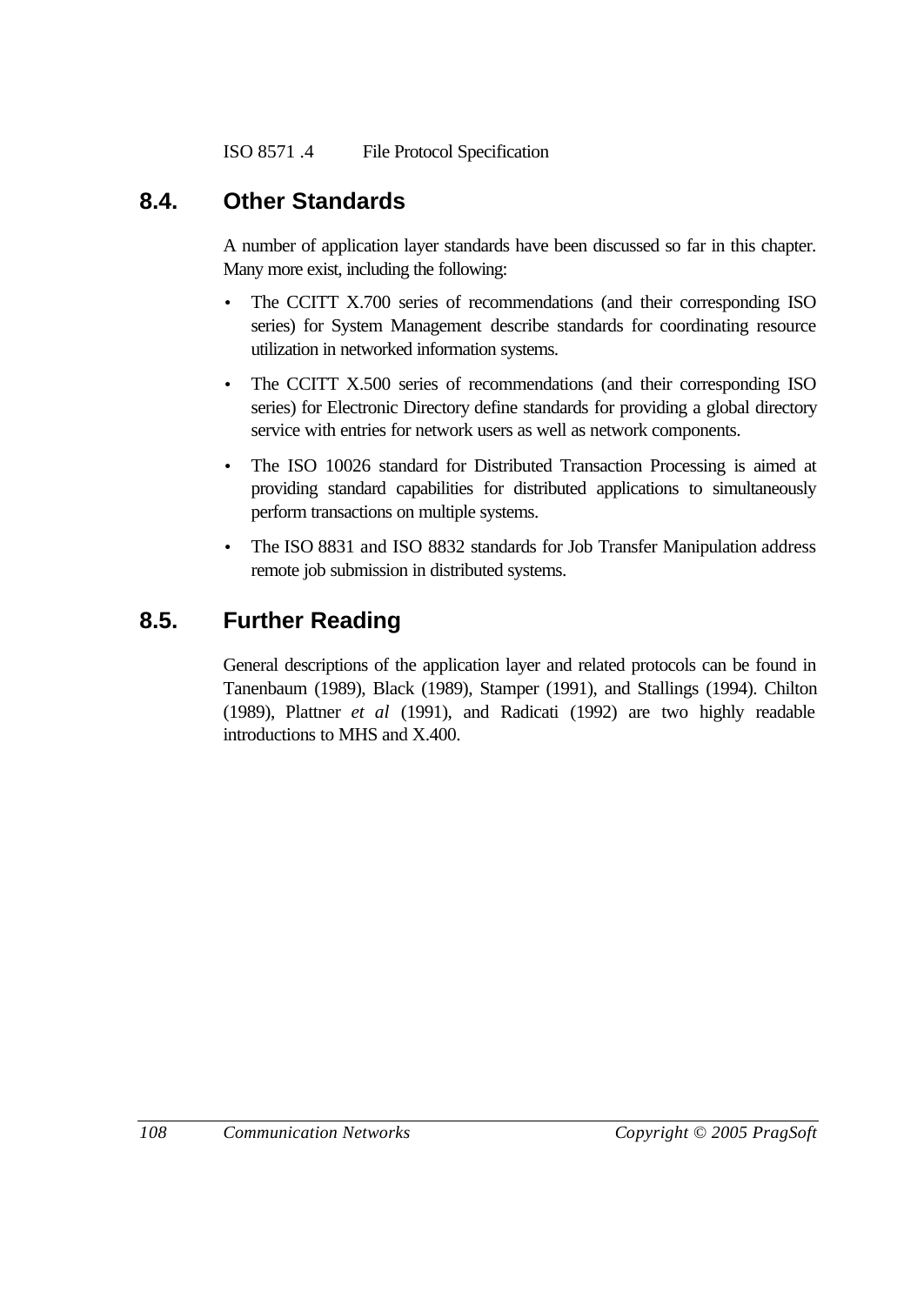# **9. Local Area Networks**

Local Area Networks (LANs) have become an important part of most computer installations. Personal computers have been the main driving force behind the LAN proliferation. As personal computers became more widely used in office environments, so it became desirable to interconnect them to achieve two aims: to enable them to exchange information (e.g., e-mail), and to enable them to share scarce and expensive resources (e.g., printers). LANs have been so successful in realizing these aims that their cost is well justified even when there are only a handful of participating computers.

Figure 9.93 illustrates the main characteristics of LANs.

Current LANs are used for interconnecting almost any type of computing devices imaginable, including mainframes, workstations, personal computers, file servers, and numerous types of peripheral devices. Many LANs are further connected to other LANs or WANs via bridges and gateways, hence increasing the reach of their users.

In this chapter we will first look at some basic LAN concepts, and then discuss a number of widely-adopted LAN standards. As before, our aim will be to concentrate on general principles and protocols of importance rather than to get involved in the details of vendor-specific products.

|                            | Low End              | <b>Typically</b>      | <b>High End</b>      |
|----------------------------|----------------------|-----------------------|----------------------|
| <b>Number of Users</b>     | 10s of users         | 20-100 users          | 1000s of users       |
| <b>Geographic Coverage</b> | 100s of meters       | 100-1000 meters       | 10s of km's          |
| <b>Data Rates</b>          | 10s of kbps          | $1-10$ mbps           | 100s of mbps         |
| <b>Raw Error Rates</b>     | 1 bit in 100 million | 1 bit in 1-10 billion | 1 bit in 100 billion |

#### **Figure 9.93LAN characteristics.**

## **9.1. Basic Concepts**

A LAN consists of four general types of components:

User station. This provides the user with access to the LAN. The most common example is a personal computer. The user station runs special network software (usually in form of a driver) for accessing the LAN.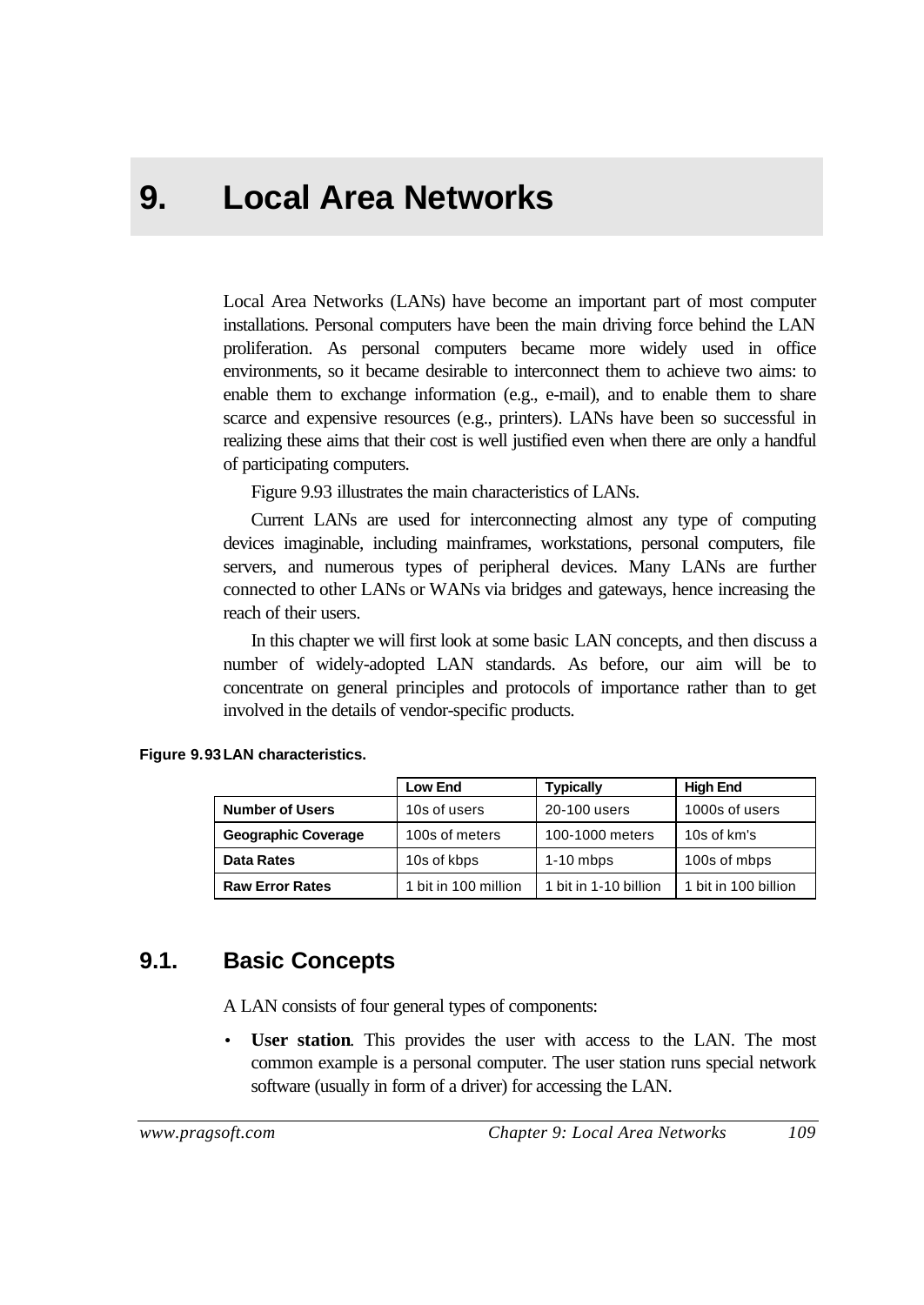- **LAN protocol stack**. This implements the LAN protocol layers. This usually takes the form of a hardware card inside the user station, containing a microprocessor and firmware which implements the non-physical protocols.
- **Physical Interface Unit**. This directly interfaces the user station-based LAN hardware to the LAN physical medium. The exact form of the PIU is highly dependent on the LAN physical medium. Coaxial cable connectors and cable TV taps are common examples.
- **Physical Medium.** This provides a physical path for signals to travel between stations. Coaxial cable, optical fiber, and infra red light are examples.

The LAN protocol stack will be the main focus of our attention in this chapter.

### **9.1.1. Topologies and Access Protocols**

There are two general categories of LAN topologies: bus and ring (see Figure 9.94). The **bus** topology uses a broadcast technique, hence only one station at a time can send messages and all other station listen to the message. A listening station examines the recipient address of the message and if it matches its own address, copies the message; otherwise, it ignores the message.

The **ring** topology uses a closed, point-to-point-connected loop of stations. Data flows in one direction only, from one station to the next. As with the bus topology, transmission is restricted to one user at a time. When a station gains control and sends a message, the message is sent to the next station in the ring. Each receiving station in the ring examines the recipient address of the message and if it matches its own address, copies the message. The message is passed around the ring until it reaches the originator which removes the message by not sending it to the next station.

#### **Figure 9.94LAN topologies.**



Given that access to the bus or ring is restricted to one station at a time, some form of arbitration is needed to ensure equitable access by all stations. Arbitration is imposed by **access protocols**. A number of such protocols have been devised:

**Carrier Sense**. This protocol is applicable to a bus topology. Before a station can transmit, it listens to the channel to see if any other station is already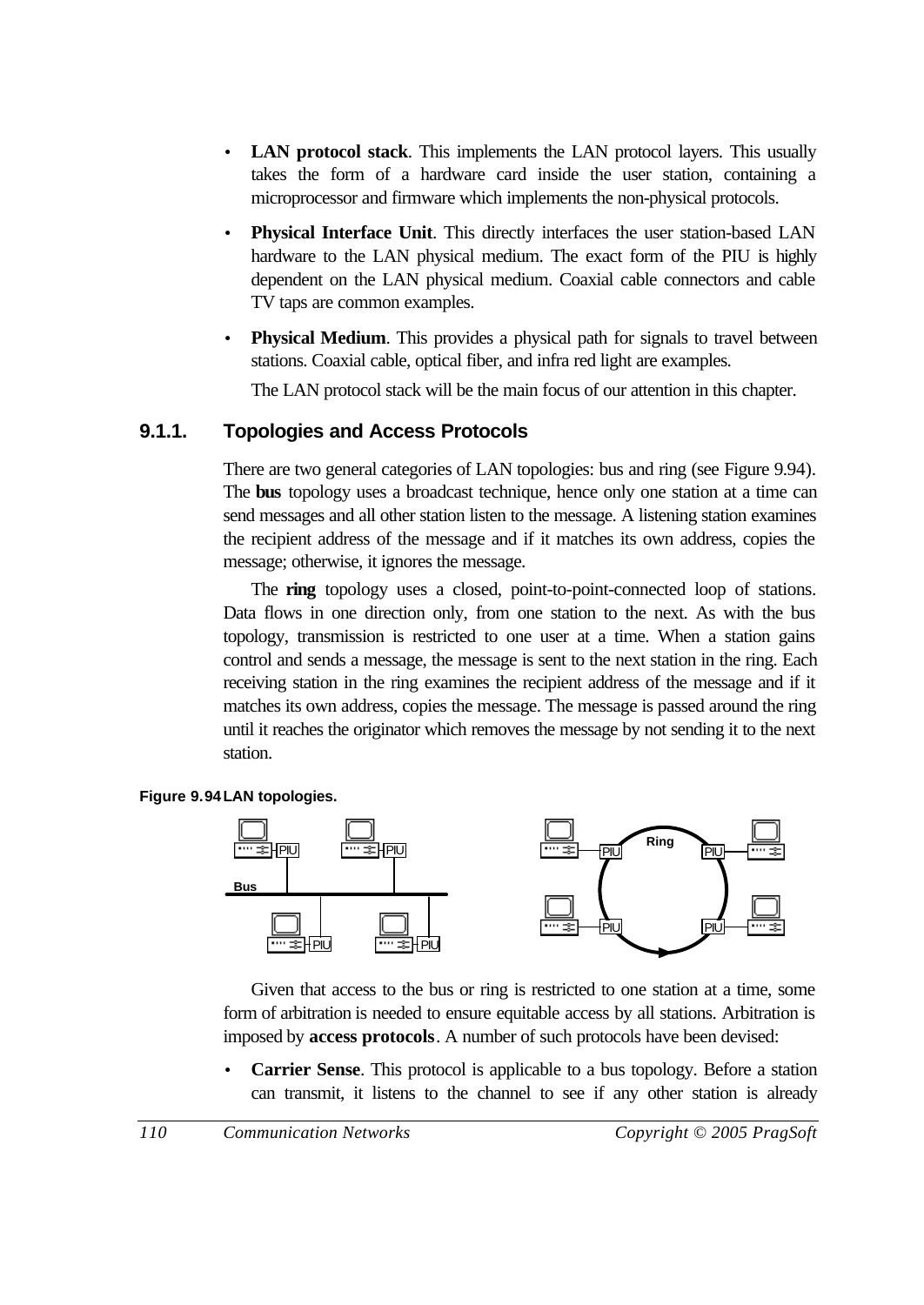transmitting. If the station finds the channel idle, it attempt to transmit; otherwise, it waits for the channel to become idle. Because of an unavoidable delay in a station's transmission to reach other stations, it is possible that two or more stations find the channel idle and simultaneously attempt to transmit. This is called a **collision**. Two schemes exist for handling collisions:

- **Collision Detection.** In this scheme a transmitting station is required to also listen to the channel, so that it can detect a collision by observing discrepancies in the transmission voltage levels. Upon detecting a collision, it suspends transmission and re-attempts after a random period of time. Use of a random wait period reduces the chance of the collision recurring.
- **Collision Free**. This scheme avoids collisions occurring in the first place. Each station has a predetermined time slot assigned to it which indicates when it can transmit without a collision occurring. The distribution of time slots between stations also makes it possible to assign priorities.
- **Token Ring**. This protocol is applicable to a ring topology. Channel access is regulated by a special message, called a **token**, which is passed around the ring from one station to the next. The state of the ring is encoded in the token (i.e., idle or busy). Each station wishing to transmit needs to get hold of the idle token first. When a station gets hold of the idle token, it marks it as busy, appends to it the message it wishes to transmit, and sends the whole thing to the next station. The message goes round the ring until it reaches the intended recipient which copies the message and passes it on. When the message returns to the originator, it detaches the message, marks the token as idle and passes it on. To ensure fair access, the token should go round the ring, unused, at least once before it can be used by the same station again.
- **Token Bus**. This protocol is applicable to a bus topology but makes it behave as a ring. Each station on the bus has two other stations designated as its logical predecessor and its logical successor, in a way that results in a logical ring arrangement (see Figure 9.95). A special message is provided which plays the role of a token. Each station receives the token from its predecessor, readdresses it to its successor, and retransmits it on the bus. The rest of the protocol is as in a token ring.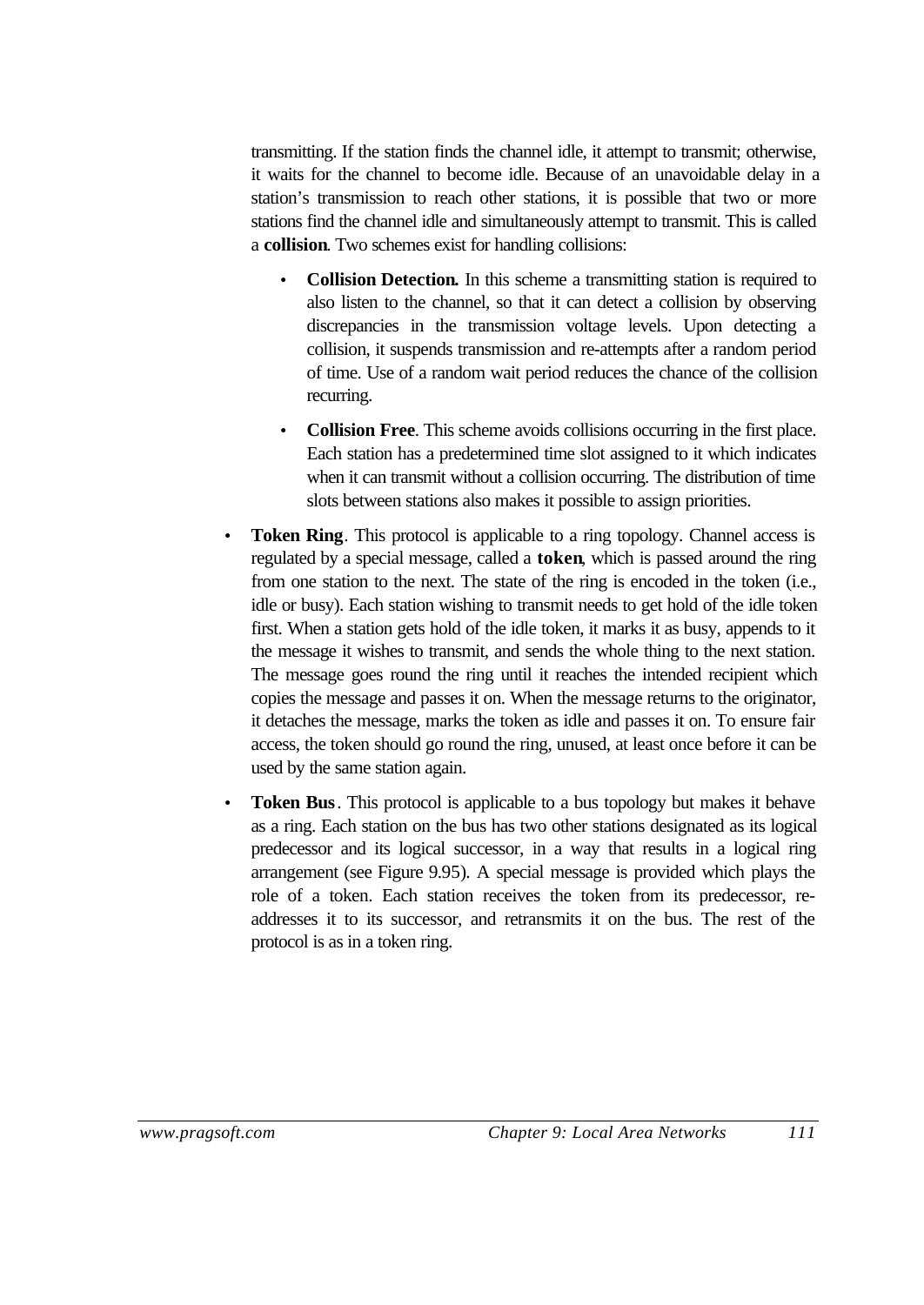**Figure 9.95Token bus arrangement.**



## **9.1.2. Architecture**

Figure 9.4 depicts the LAN protocol layers in relation to the OSI model. The role of the physical layer is the same as in the OSI model. It includes the connectors used for connecting the PIU to the LAN and the signaling circuitry provided by the PIU. (The next section describes the transmission methods employed by this layer.)

The OSI data link layer is broken into two sublayers. The **Media Access Control** (MAC) layer is responsible for implementing a specific LAN access protocol, like the ones described earlier. This layer is therefore highly dependent on the type of the LAN. Its aim is to hide hardware and access protocol dependencies from the next layer. As we will see shortly, a number of MAC standards have been devised, one for each popular type of access protocol.

The **Logical Link Control** (LLC) layer provides data link services independent of the specific MAC protocol involved. LLC is a subset of HDLC and is largely compatible with the data link layer of OSI-compatible WANs. LLC is only concerned with providing Link Service Access Points (LSAPs). All other normal data link functions (i.e., link management, frame management, and error handling) are handled by the MAC layer.

| <b>OSI Layer</b> | <b>LAN Layer</b>     | <b>Purpose</b>                                        |
|------------------|----------------------|-------------------------------------------------------|
| higher layers    | undefined            | Application dependent.                                |
| Data Link        | Logical Link Control | Provides generic data link services to higher layers. |
|                  | Media Access Control | Implements the protocol for accessing the LAN.        |
| Physical         | Physical             | Transmission of data bits over the channel.           |

|  |  |  |  | Figure 9.96 LAN protocol architecture. |
|--|--|--|--|----------------------------------------|
|--|--|--|--|----------------------------------------|

LANs are not provided with a network layer (or any other higher layer) because such a layer would be largely redundant. Because the stations are directly connected,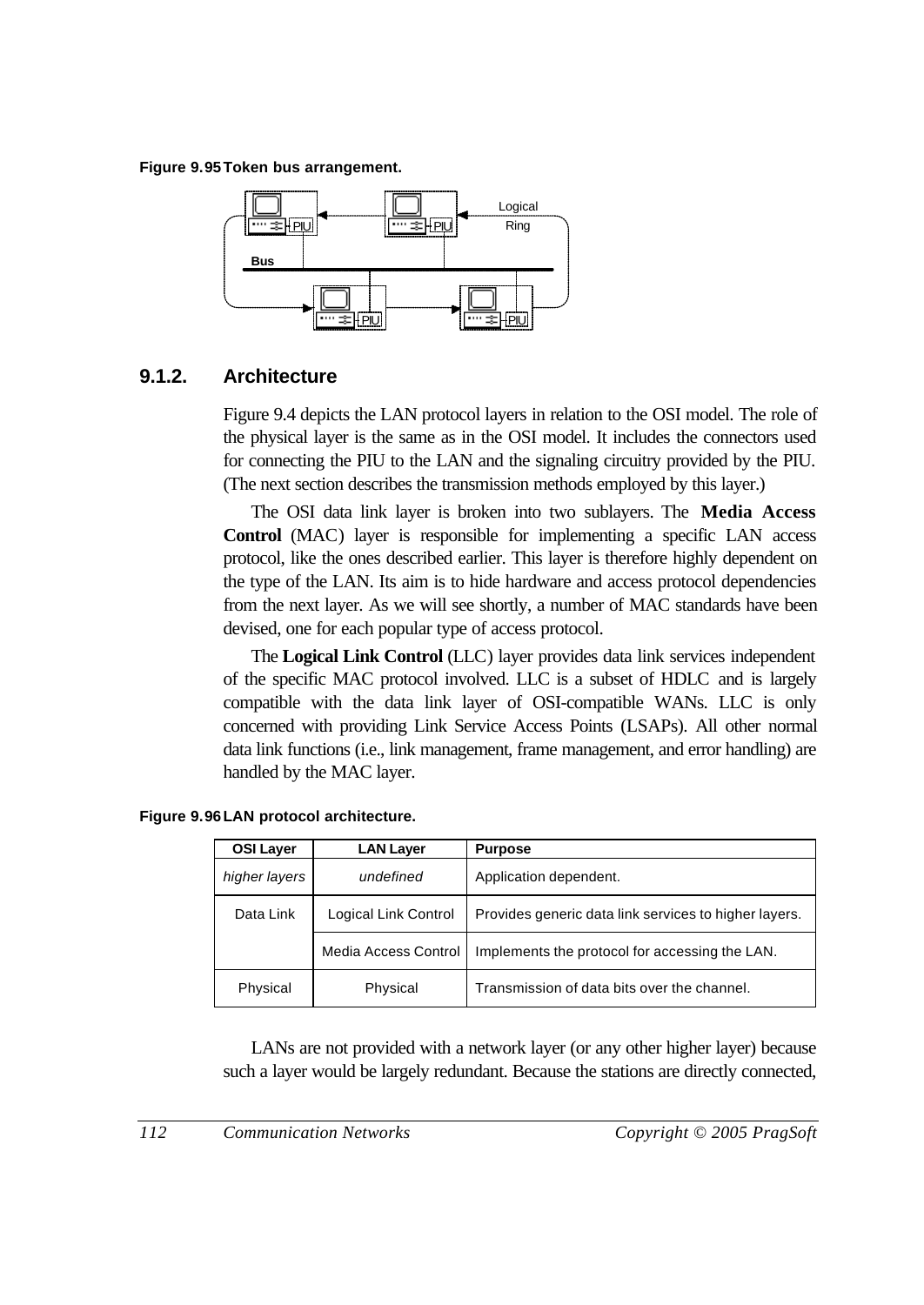there is no need for switching or routing. In effect, the service provided by the LLC is equivalent to the OSI network layer service.

#### **9.1.3. Transmission**

LAN transmission techniques are divided into two categories: baseband and broadband. In the **baseband** technique, the digital signal from a transmitting device is directly introduced into the transmission medium (possibly after some conditioning).

In the **broadband** technique, a modem is used to transform the digital signal from a transmitting device into a high frequency analog signal. This signal is typically frequency multiplexed to provide multiple FDM channels over the same transmission medium.

Baseband is a simple and inexpensive digital technique. By comparison, broadband has additional costs: each device requires its own modem; also, because transmission is possible in one direction only, two channels typically need to be provided, one for either direction. Broadband, however, has the advantages of offering a higher channel capacity which can be used for multiplexing data from a variety of sources (e.g., video, voice, fax), not just digital data. It is also capable of covering longer distances, typically tens of kilometers compared to up to a kilometer for baseband.

# **9.2. IEEE 802 Standards**

The IEEE 802 series of recommendations provide a widely-accepted set of LAN standards. These recommendations are formulated by nine subcommittees (see Figure 9.97).

| <b>Subcommittee</b> | <b>Title</b>                                          | <b>Purpose</b>                                                                  |
|---------------------|-------------------------------------------------------|---------------------------------------------------------------------------------|
| 802.1               | High-level Interface                                  | Specification of standards for LAN architecture,<br>interconnection, management |
| 802.2               | Logical Link Control                                  | Specification of standards for the LLC layer                                    |
| 802.3               | <b>CSMA/CD</b>                                        | Specification of standards for CSMA/CD<br>architectures                         |
| 802.4               | Token Bus                                             | Specification of standards for token bus<br>architectures                       |
| 802.5               | Token Ring                                            | Specification of standards for token ring<br>architectures                      |
| 802.6               | Metropolitan Area<br><b>Networks</b>                  | Specification of standards for MANs                                             |
| 802.7               | <b>Broadband Technical</b><br><b>Advisory Group</b>   | Provision of guidance to other groups working on<br>broadband LANs              |
| 802.8               | <b>Fiber Optic Technical</b><br><b>Advisory Group</b> | Provision of guidance to other groups working on<br>fiber optic-based LANs      |

*www.pragsoft.com Chapter 9: Local Area Networks 113*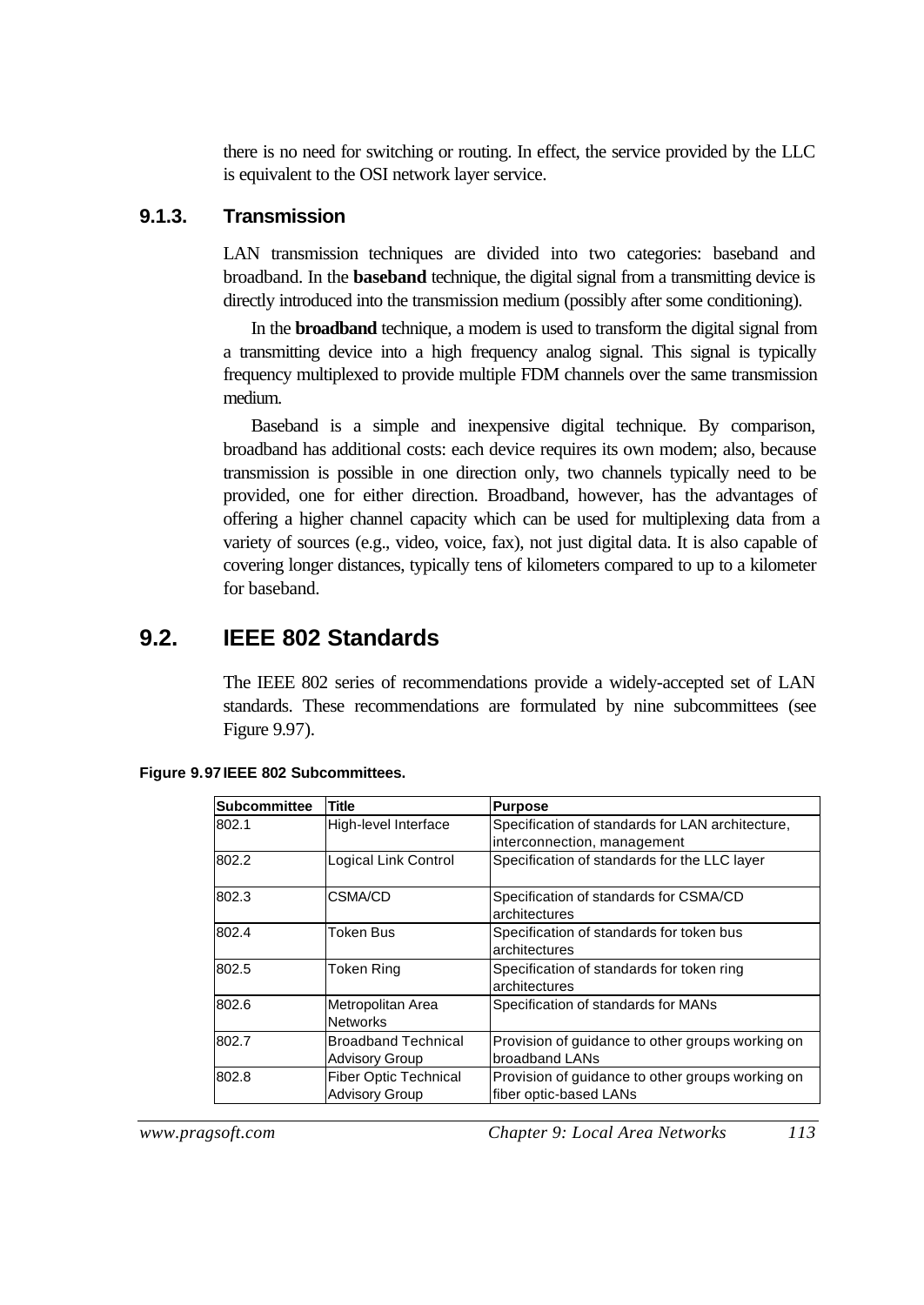| 802.9 | Integrated Data and   | Specification of standards for interfaces to ISDN |
|-------|-----------------------|---------------------------------------------------|
|       | <b>Voice Networks</b> |                                                   |

Figure 9.98 illustrates the relationships between the main widely-used IEEE LAN recommendations. These are separately discussed below.

#### **Figure 9.98Main IEEE LAN Recommendations.**

|                                      | LLC.<br>(IEEE 802.2 / ISO 8802.2)      |                                         |
|--------------------------------------|----------------------------------------|-----------------------------------------|
| CSMA/CD<br>(IEEE 802.3 / ISO 8802.3) | Token Bus<br>(IEEE 802.4 / ISO 8802.4) | Token Ring<br>(IEEE 802.5 / ISO 8802.5) |
| Physical                             |                                        |                                         |

## **9.2.1. Logical Link Control**

LLC is specified by the IEEE 802.2 and ISO 8802.2 standards. It provides link services to LAN users, independent of the MAC protocol involved. LLC offers three types of service:

- **Unacknowledged connectionless service**. This service must be provided by all 802.2 implementations. It is based on data being transferred in independent data units, the delivery of which is neither guaranteed, nor acknowledged. Furthermore, there are no provisions for ordered delivery of data units or for flow control. Obviously, a higher-level protocol is needed to make this service reliable.
- **Connection-oriented service**. This service is based on the use of logical connections. Data is transferred using ordered, acknowledged, and flow controlled data units. Transmission errors are detected and reported.
- **Acknowledged connectionless service**. Same as the unacknowledged connectionless service, except that the delivery of each data unit is acknowledged before the next data unit is sent.

The LLC service is provided through a set of service primitives. Figure 9.99 summarizes these primitives.

#### **Figure 9.99LLC service primitives.**

| <b>Primitive</b> | Tvpes                                      | <b>Parameters</b>        | <b>Purpose</b>                                                                              |
|------------------|--------------------------------------------|--------------------------|---------------------------------------------------------------------------------------------|
| DL-CONNECT       | reguest<br>indicate<br>response<br>confirm | (addresses.<br>priority) | Used for the connection-oriented service.<br>Establishes a connection between two<br>LSAPs. |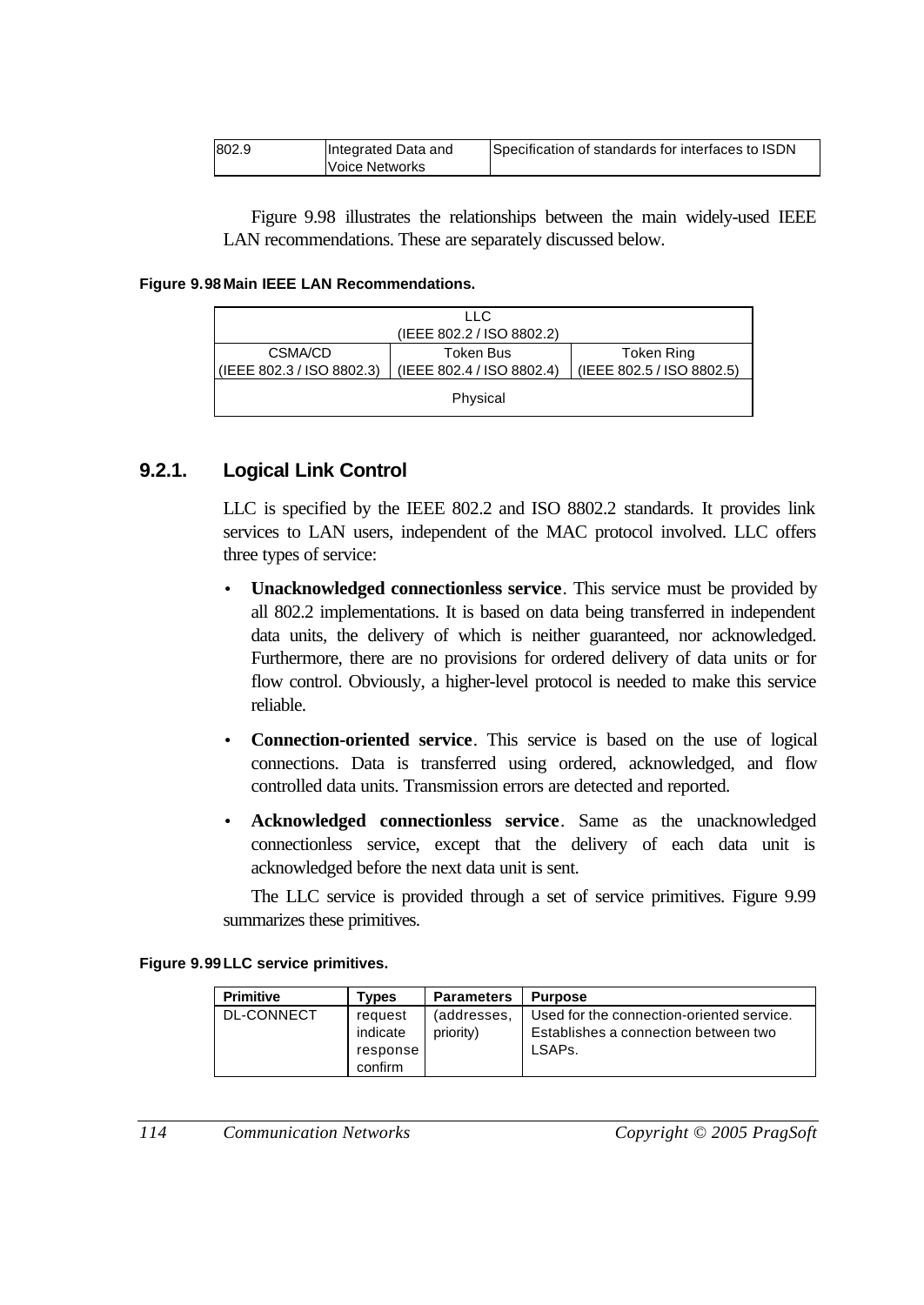| DL-DISCONNECT         | request<br>indicate                        | (addresses)                               | Disconnects a connection between two<br>LSAP <sub>s</sub> .                                                                 |
|-----------------------|--------------------------------------------|-------------------------------------------|-----------------------------------------------------------------------------------------------------------------------------|
| <b>DL-DATA</b>        | request                                    | (addresses,                               | Used for the connection-oriented transfer of                                                                                |
|                       | indicate                                   | data)                                     | data units.                                                                                                                 |
| <b>DL-CONNECTION-</b> | request                                    | (addresses,                               | Used to flow control data transfers by                                                                                      |
| <b>FLOW-CONTROL</b>   | indicate                                   | data-quantity)                            | specifying how much data can be accepted.                                                                                   |
| <b>DL-RESET</b>       | request<br>indicate<br>response<br>confirm | (addresses,<br>reason)                    | Used to reset a (possibly in error)<br>connection. All data units in transit will be<br>lost.                               |
| <b>DL-UNIT-DATA</b>   | request                                    | (addresses,                               | Used for the connectionless                                                                                                 |
|                       | indicate                                   | data, priority)                           | unacknowledged transfer of data units.                                                                                      |
| DL-DATA-ACK           | request<br>indicate<br>response<br>confirm | (addresses,<br>data, priority,<br>status) | Used for the connectionless acknowledged<br>transfer of data units. Status returns the<br>delivery status of the data unit. |

LLC also uses two primitives to communicate with the MAC layer. MA-UNIT-DATA is used to transfer data units between LLC and MAC. MA-DATA-UNIT-STATUS is used for acknowledgments.

The general structure of an LLC protocol data unit is shown in Figure 9.100. The header (*Source* and *Destination addresses* and *Control* field) are appended to user data by LLC before the PDU is passed onto the MAC layer. The addresses identify peer LLC users. The *Control* field is very similar in format and content to the control field of HDLC frames discussed in Chapter 3.

**Figure 9.100 LLC PDU structure.**

| <b>Field</b>        | <b>Description</b>                             |
|---------------------|------------------------------------------------|
| <b>DSAP Address</b> | Destination Service Access Point Address.      |
| <b>SSAP Address</b> | Source Service Access Point Address.           |
| Control             | Control field (similar to HDLC control field). |
| Data                | Actual user data.                              |

## **9.2.2. CSMA/CD**

The Carrier Sense Multiple Access with Collision Detection (CSMA/CD) protocol is specified by the IEEE 802.3 and ISO 8802.3 standards. CSMA/CD is based on the widely-publicized and well-adopted Ethernet specification, and offers data rates in order of 10 mbps using the baseband or the broadband technique. The overall behavior of the protocol is as described in Section 9.1.1.

The general structure of a CSMA/CD MAC frame is shown in Figure 9.101. It consists of a *Data* field (which is an LLC PDU) with a header and a trailer added at either end. The header provides synchronization, addressing, and length information.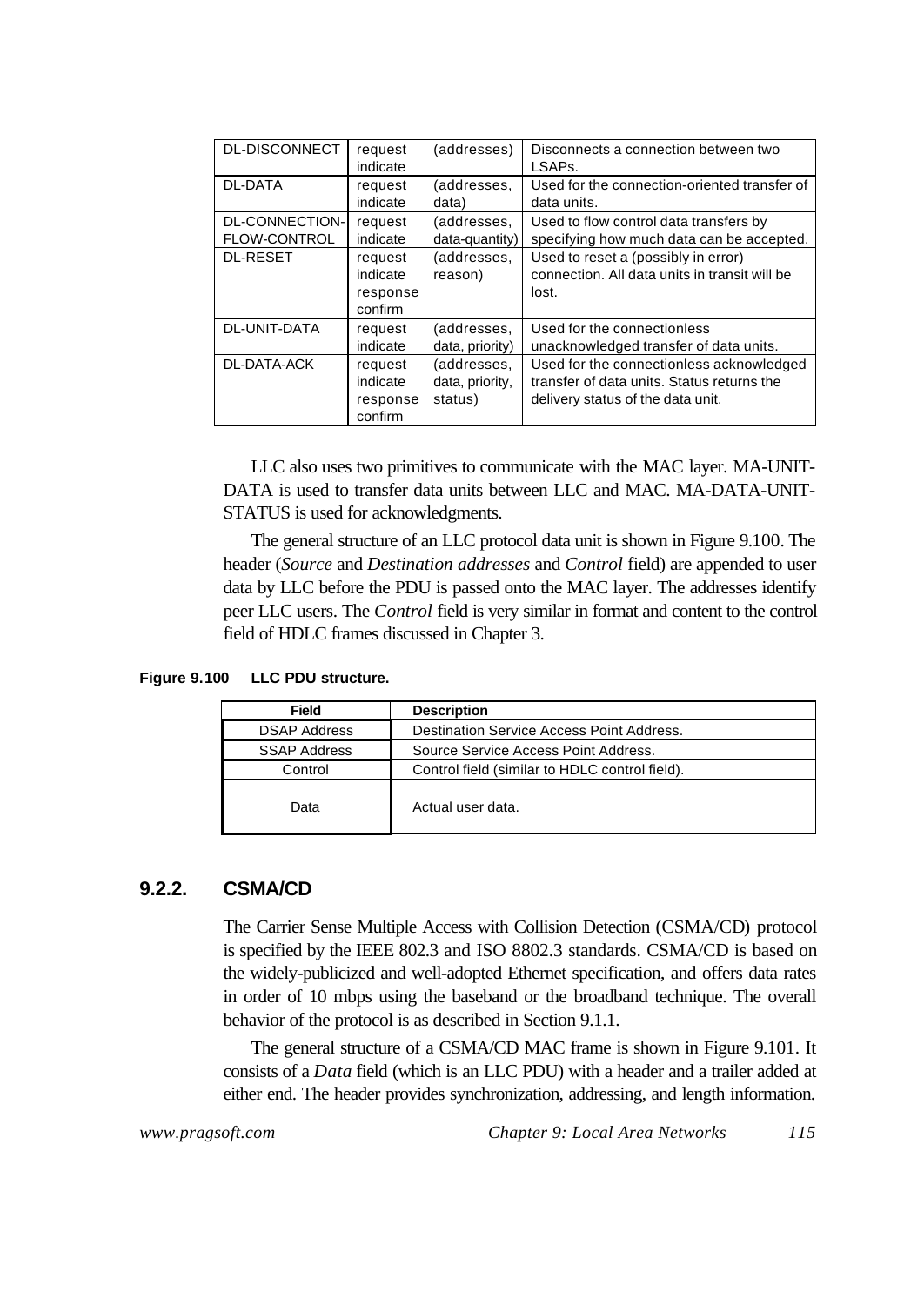The trailer provides a CRC-style *Frame Check Sequence* (*FCS*). CSMA/CD imposes a minimum frame size which in turn translates to a minimum data field size. Should the data field be shorter than required, it is padded with enough octets to achieve the required minimum.

| <b>Field</b>           | <b>Description</b>                                      |  |
|------------------------|---------------------------------------------------------|--|
| Preamble               | Special bit pattern for synchronization purposes.       |  |
| <b>Start Delimiter</b> | Marks the beginning of frame.                           |  |
| Addresses              | Source and destination addresses.                       |  |
| Length                 | Denotes the length of the LLC data unit in octets.      |  |
| Data                   | Actual user data (i.e., LLC PDU).                       |  |
| Padding                | Appended to the LLC data unit to ensure minimum length. |  |
| <b>FCS</b>             | Frame Check Sequence.                                   |  |

#### **Figure 9.101 CSMA/CD MAC frame structure.**

#### **9.2.3. Token Bus**

The token bus protocol is specified by the IEEE 802.4 and ISO 8802.4 standards. The logical ring is determined by the descending numeric order of the station addresses. When a station takes possession of the token, it is given exclusive network access for a limited period of time. The station either transmits during this time window or hands over the token to its successor. The token holder can also poll other stations in order to learn about their status.

The protocol provides for token-related fault handling. When a station passes the token to its successor, it listens for transmissions on the bus for a period of time. A transmission would be a sign that the successor has successfully received the token and is either passing it on or is transmitting data. If the token sender establishes that the token has not been received after two attempts, it will attempt to bypass the presumably faulty station. To do this, it polls other stations to find out who is the next logical successor and will attempt to pass the token to that station.

The general structure of a token bus frame is shown in Figure 9.102. The beginning and end of the frame are marked by two delimiting octets. The *Frame Control* field is used for building different types of frames (e.g., token frame, polling frame). For some frames (e.g., the token frame) the *Data* field may be completely empty. The *Preamble*, *Addresses*, and *FCS* fields are as in CSMA/CD.

**Figure 9.102 Token bus MAC frame structure.**

| Field                  | <b>Description</b>                                |
|------------------------|---------------------------------------------------|
| Preamble               | Special bit pattern for synchronization purposes. |
| <b>Start Delimiter</b> | Marks the beginning of frame.                     |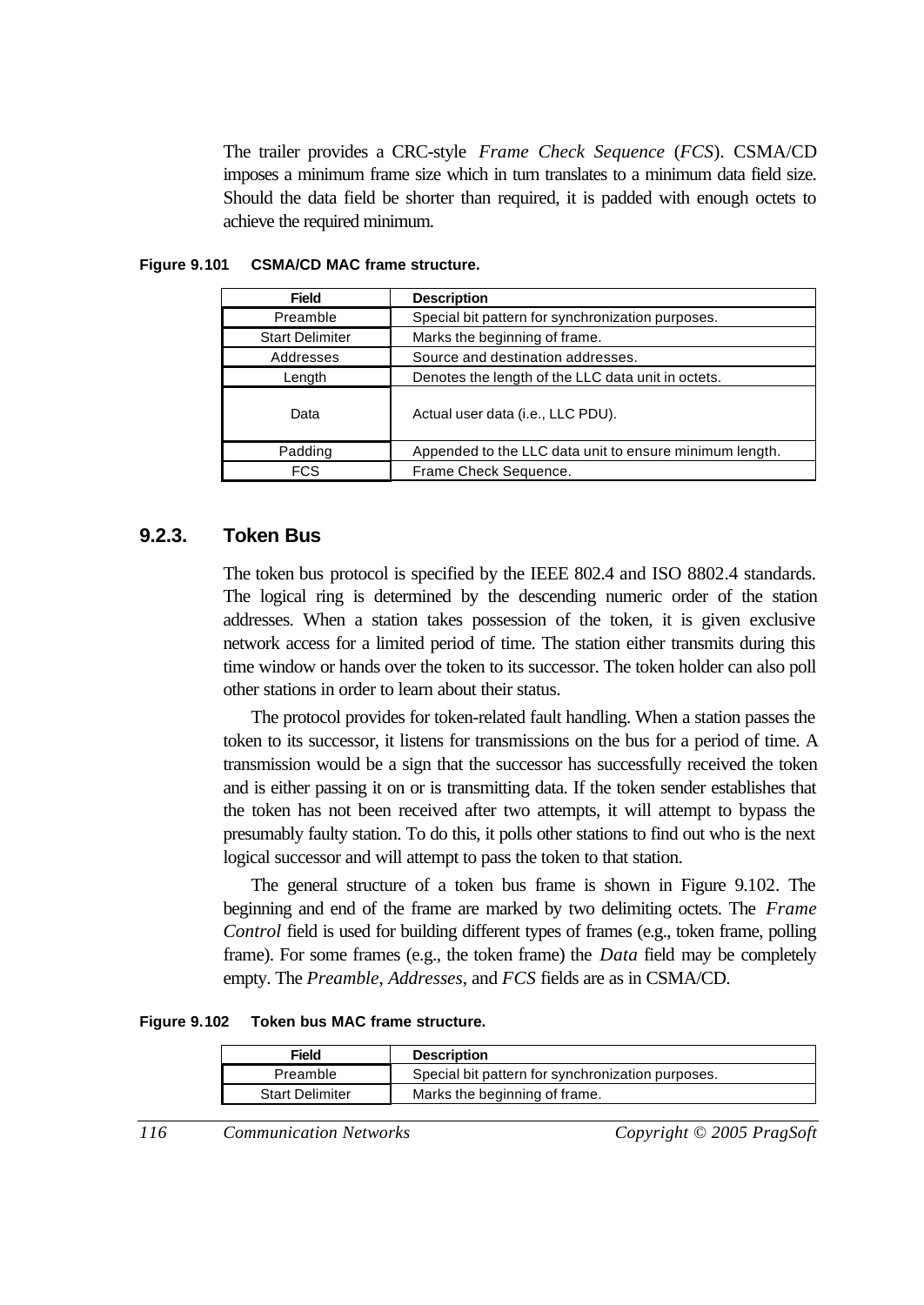| <b>Frame Control</b> | field.                            |
|----------------------|-----------------------------------|
| Addresses            | Source and destination addresses. |
| Data                 | Actual user data (e.g., LLC PDU). |
| <b>FCS</b>           | Frame Check Sequence.             |
| <b>End Delimiter</b> | Marks the end of frame.           |

## **9.2.4. Token Ring**

The token ring protocol is specified by the IEEE 802.5 and ISO 8802.5 standards. The most well-known realization of this protocol is the IBM token ring product.

The token ring protocol operates largely as described in section 9.1.1. A time limit is imposed on each station for holding the token and transmitting on the ring. The protocol includes a scheme for handling priority traffic, and for a station to assume a monitoring role to keep an eye on the status of the network. It is also possible to bypass an inactive or faulty station without disrupting ring traffic.

The general structure of a token ring frame is shown in Figure 9.103. The shaded fields appear in data frames but not in a token frame. As before, the start and end of the frame is delimited by two special octets. *Addresses*, *Data*, and *FCS* fields are as before. The *Access Control* field is an octet divided into four components:

- A **token** bit flag to indicate if this is a token frame.
- A **monitor** bit flag set by the monitor station during recovery.
- A three-bit **priority** field which can indicate up to eight token priority levels. Only a station which has a frame of equal or higher priority can gain control of the ring.
- A three-bit **reservation** field is used for implementing a reservation scheme for handling priority traffic. When a frame (i.e., busy token) is passing through a station which has a frame waiting to be transmitted, it can raise the reservation field value to the value of the priority of the frame. When the station finally gets hold of the token and transmits its frame, it restores the previous reservation value. This scheme ensures that higher priority frames have a better chance of being transmitted first, without totally denying lower-priority frames an opportunity to be also transmitted.

#### **Figure 9.103 Token ring MAC frame structure.**

| Field                  | <b>Description</b>                       |
|------------------------|------------------------------------------|
| <b>Start Delimiter</b> | Marks the beginning of frame.            |
| <b>Access Control</b>  | Various access-related flags and values. |
| Frame Control          | Denotes the frame type.                  |

*www.pragsoft.com Chapter 9: Local Area Networks 117*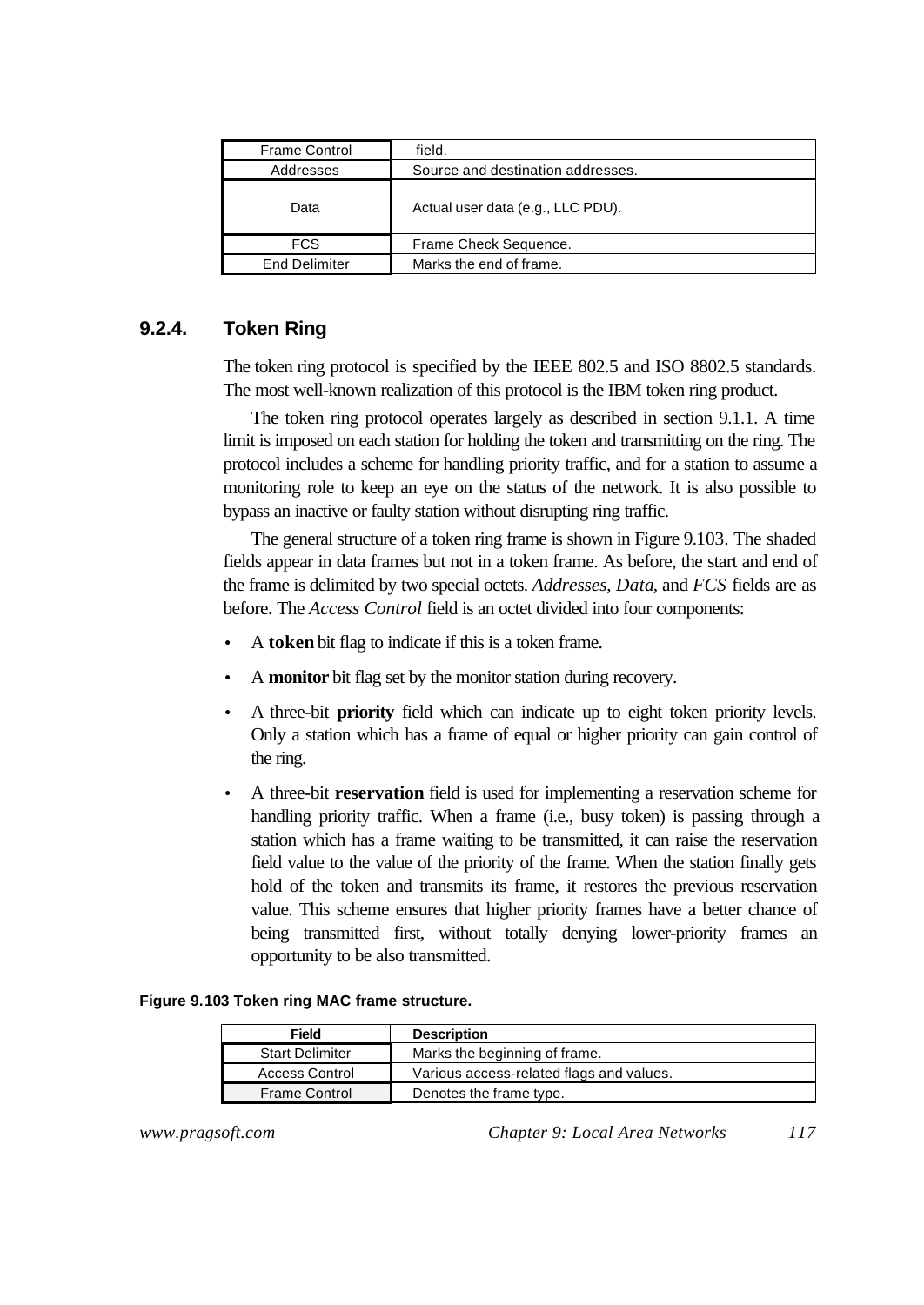| Addresses            | Source and destination addresses.                   |
|----------------------|-----------------------------------------------------|
| Data                 | Actual user data (e.g., LLC PDU).                   |
| <b>FCS</b>           | Frame Check Sequence.                               |
| <b>End Delimiter</b> | Marks the end of frame.                             |
| <b>Frame Status</b>  | Used by receiving station to record receipt status. |

The *Frame Control* field specifies the frame type (i.e., whether it is an LLC PDU or some kind of MAC control frame). The *Frame Status* field is used by the receiving station to indicate that it has successfully received the frame and extracted its data, so that when the frame reaches the originator, it can be disposed of.

# **9.3. ANSI FDDI Standard**

Fiber Distributed Data Interface (FDDI) is a high-speed LAN protocol designed by ANSI for use with optical fiber transmission media. It is capable of achieving data rates in order of 100 mbps, and a network size in order of 1000 stations. Furthermore, with the high reliability of optical fiber, station distances in order of kilometers and a geographic spread of the LAN in order of hundreds of kilometers are feasible.

# **9.3.1. Topology**

FDDI utilizes a ring topology that involves two counter-rotating rings and two classes of stations (see Figure 9.104). **Class A** stations are connected to both rings. Each class A station also has a bypass switch (i.e., short circuit) which when activated causes the station to be excluded from the ring without affecting the ring continuity. **Class B** stations are only connected to one of the rings via a concentrator. The concentrator also provides a bypass switch. Furthermore, because each of the B stations is independently connected to the concentrator, it can be switched off without affecting the other stations. Typically class A represents the more important stations (e.g., servers) and class B represents the less significant stations (e.g., infrequently-used PCs and terminals).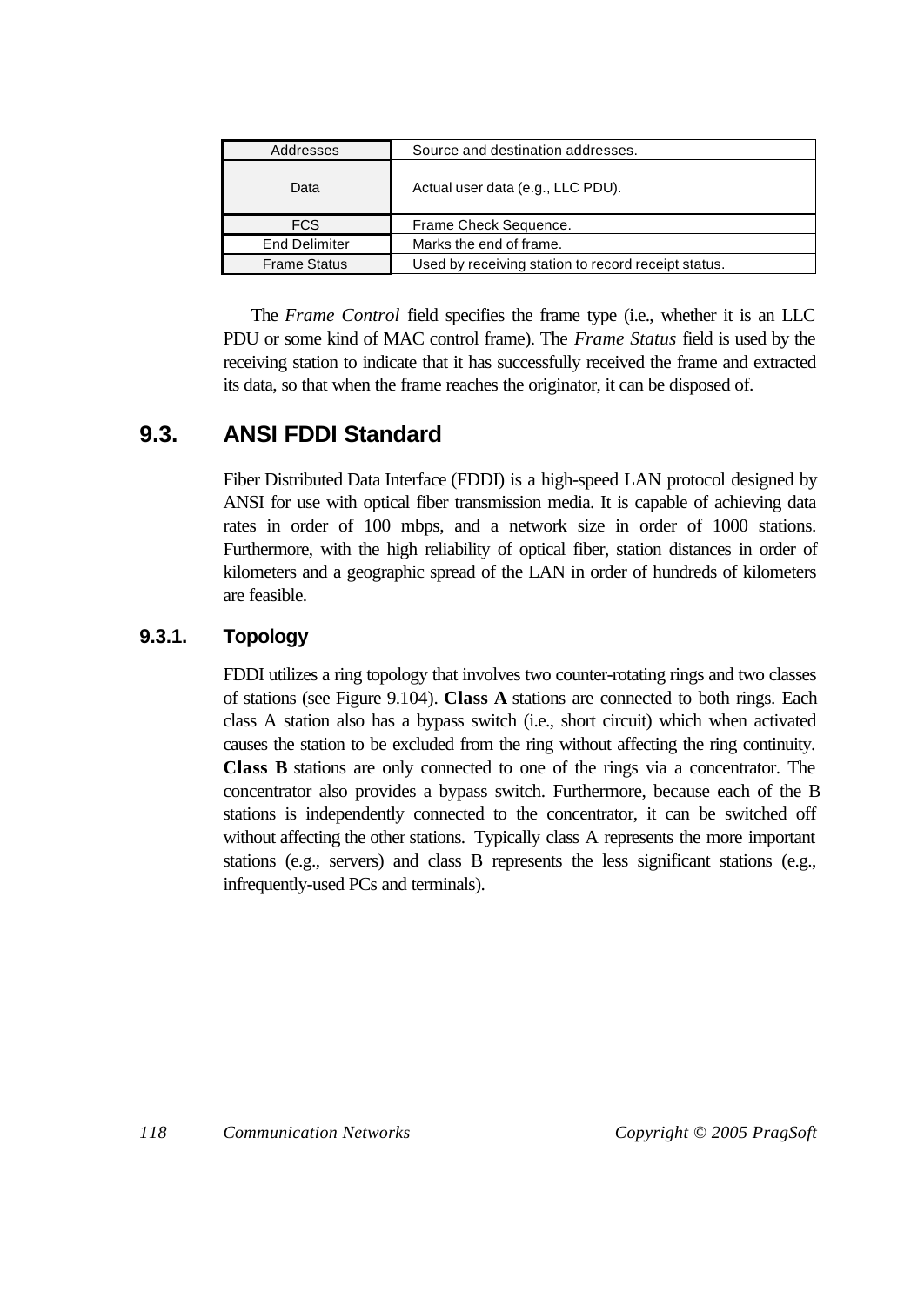**Figure 9.104 FDDI ring topology.**



#### **9.3.2. Token Ring Protocol**

The FDDI protocol is specified by the ANSI X3T9 standard. It is a token ring protocol similar to IEEE 802.5 but with an important difference: stations can transmit even if the token they receive is busy. When a station receives a frame, it examines the address of the frame to see if it matches its own address, in which case it copies the data. In either case, if the station has nothing to transmit, it passes the frame to the next station. If it does have a frame to transmit, it absorbs the token, appends its frame(s) to any existing frames and then appends a new token to the result. The whole thing is then sent to the next station in the ring. As with earlier token ring protocols, only the originating station is responsible for removing a frame.

Figure 9.105 illustrates the FDDI frame structure, which is almost identical to the IEEE 802.5 frame structure, except for the different physical size of the fields, and that it includes a *Preamble* and excludes the *Access Control* field.

| <b>Field</b>           | <b>Description</b>                                  |
|------------------------|-----------------------------------------------------|
| Preamble               | Special bit pattern for synchronization purposes.   |
| <b>Start Delimiter</b> | Marks the beginning of frame.                       |
| <b>Frame Control</b>   | Denotes the frame type.                             |
| Addresses              | Source and destination addresses.                   |
| Data                   | Actual user data (MAC or LLC).                      |
| FCS.                   | Frame Check Sequence.                               |
| <b>End Delimiter</b>   | Marks the end of frame.                             |
| <b>Frame Status</b>    | Used by receiving station to record receipt status. |

#### **Figure 9.105 FDDI frame structure.**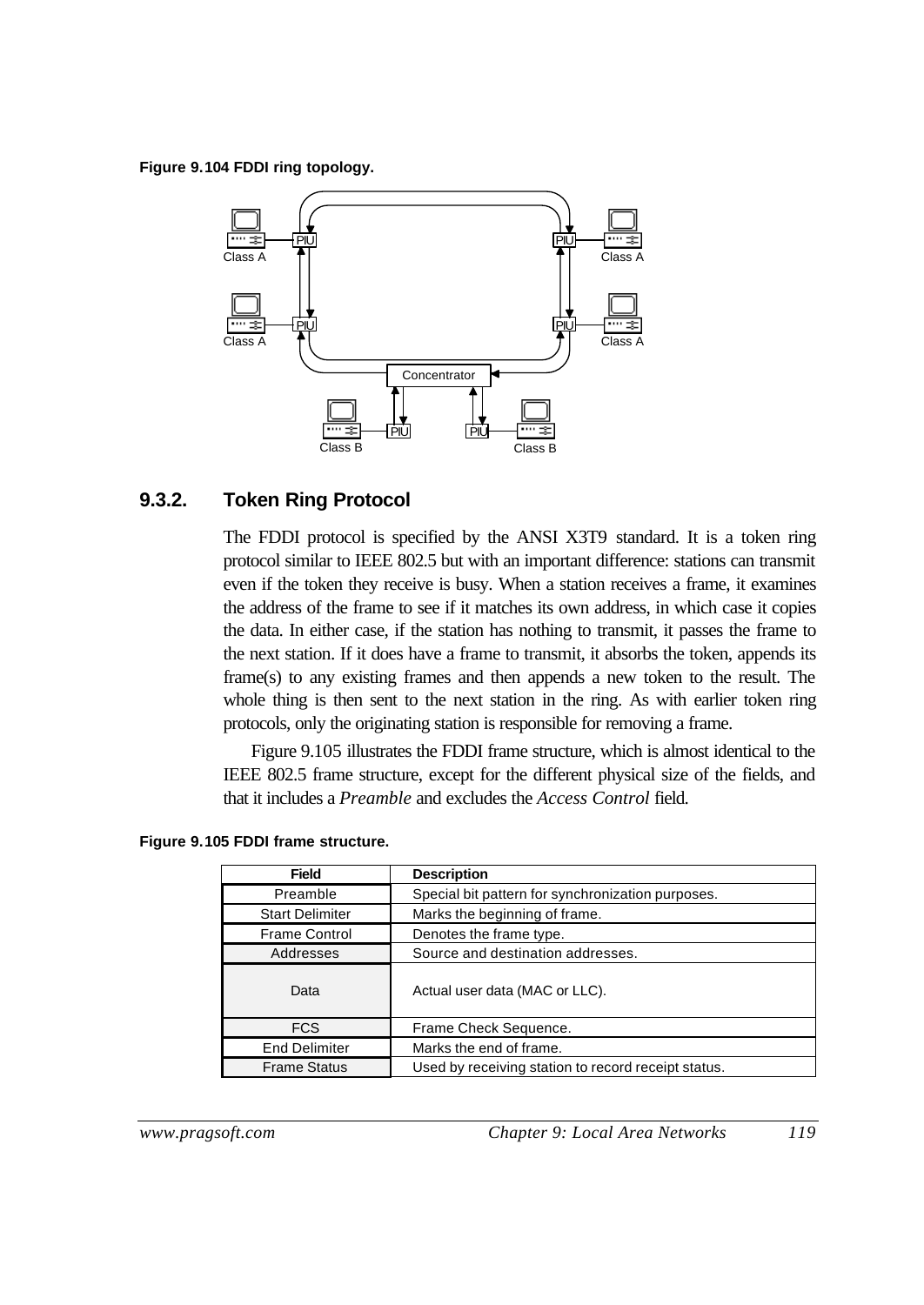The FDDI protocol requires that each station maintains three timers for regulating the operation of the ring:

- The **token holding timer** determines how long a transmitting station can keep the token. When this timer expires, the station must cease transmission and release the token.
- The **token rotation timer** facilitates the normal scheduling of token rotation between stations.
- The **valid transmission timer** facilitates recovery from transmission errors.

# **9.4. Further Reading**

Introductory texts on LANs and MANs include: Kessler and Train (1992), Stallings (1993a), Stamper (1993), and Martin *et al* (1994). Other useful texts include: Chorafas (1989), Fortier (1992), and Hunter (1993). Zitsen (1990) and Layland (1994) discuss the internetworking aspects of LANs. Hegering and Lapple (1993) describe the Ethernet in detail. Gohring and Kauffels (1992) discuss token rings. Jain (1993) and Nemzow (1994) provide detailed descriptions of the FDDI technology.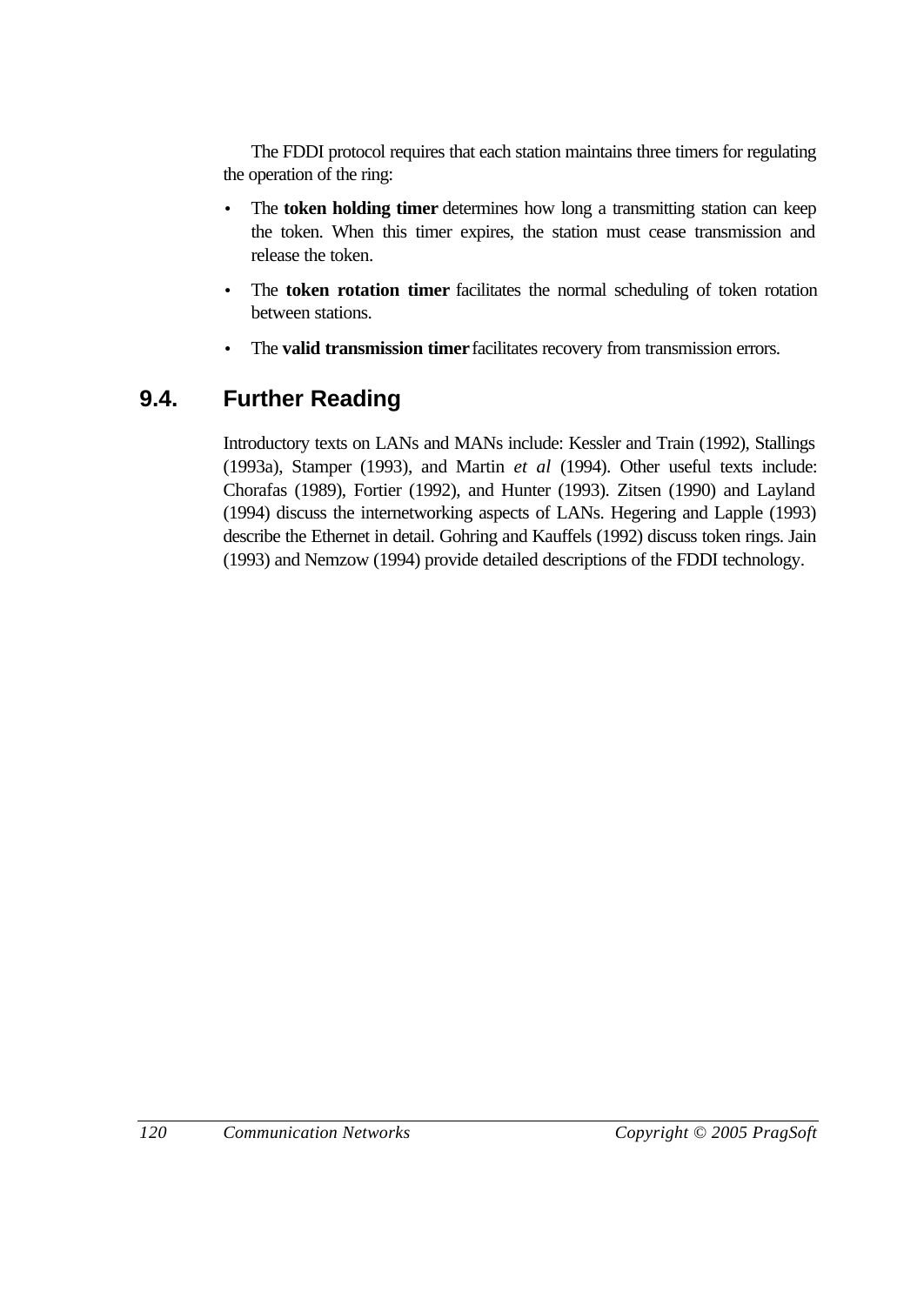# **10. Telephone Networks**

By far the largest communication network on this planet is the global Public Switched Telephone Network (PSTN). This network brings together about a billion telephone sets in a highly connected fashion which allows almost every set to be reached by every other set. The global telephone network is the center-piece of the field of telecommunication.

Although the telephone system was originally designed to carry analog voice signals, the advent of computers and data communication has lead to it being increasingly used to also carry computer data traffic. At the same time, telephone networks have evolved to take advantage of the digital technology made available by computers. Modern telecommunication networks are designed to carry information in a variety of forms (e.g., voice, data, video, fax). Telecommunication and data communication are fast converging.

This chapter serves as an introduction to telecommunication. It looks at the various components of telephone networks and the signaling technology which helps operate them. Unlike data networks, telephone networks have been traditionally circuit-switched and largely remain so. More recently, the technology for packet switching has made it possible to also carry real-time conversations in packets. Our discussions in this chapter assume circuit switching.

We will first present some fundamental telecommunication concepts, and then discuss signaling. Signaling remains the most complex aspect of telecommunication networks. We will look at common channel signaling and its major standards: SS7. Finally, we will examine private telephone networks and their relevance to public networks.

# **10.1. Basic Concepts**

The most familiar component of a telephone network is the telephone set provided for each user. It is a relatively simple device which can exchange control signals with the network to help establish and release calls, and to send and receive a user's speech signal.

Users are referred to as **subscribers**, because they subscribe to a service provided by the telephone company. Typically, many subscribers are attached to the same network, and each subscriber can contact every other subscriber. The system employs **switches** to facilitate connections between subscribers. The arrangement of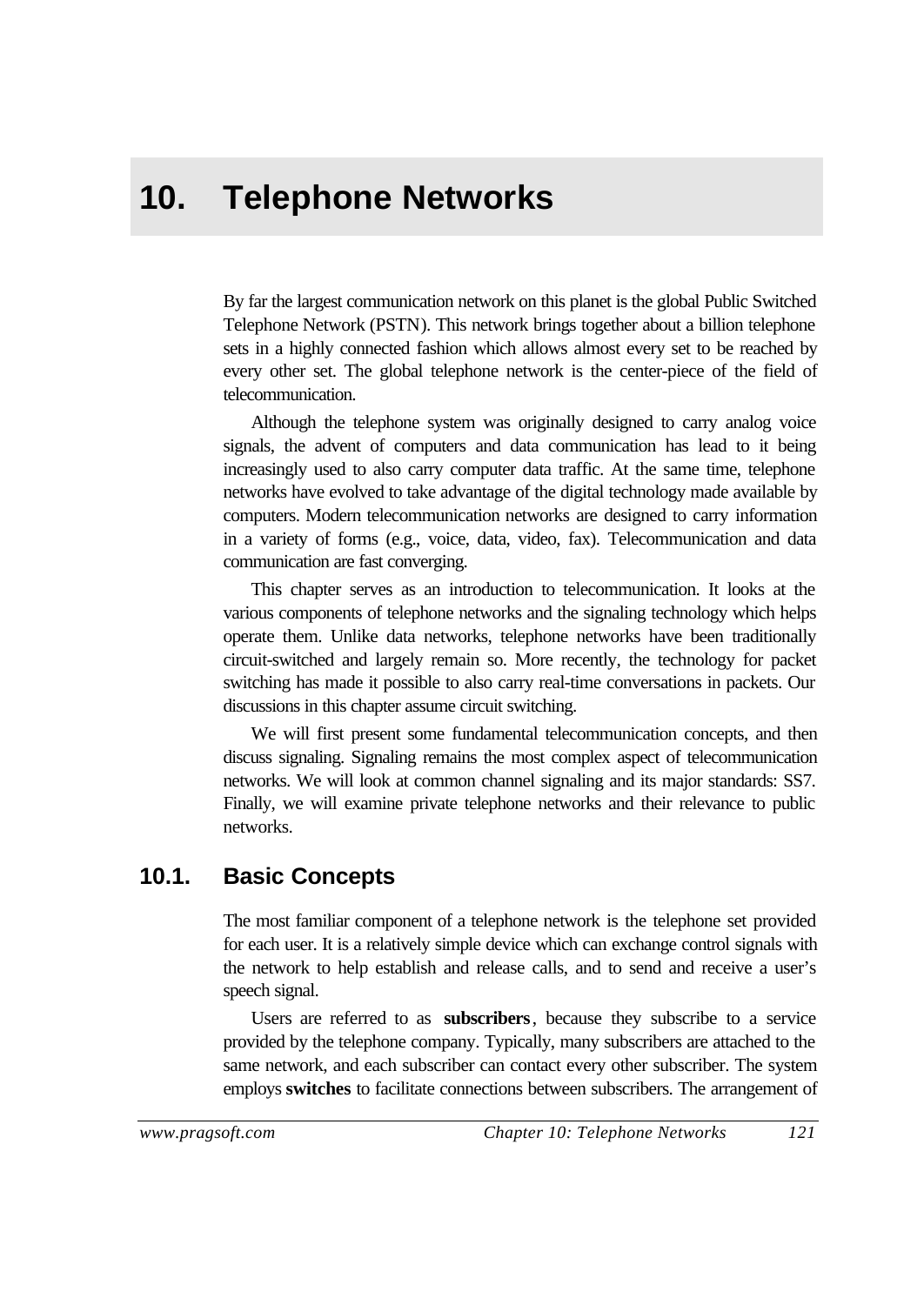switches and subscribers and the interconnections between them determines the structure of the network.

To better understand how the system works, we will begin by looking at a very simple network.

## **10.1.1. A Simple Network**

Consider a small community of 100 families. The communication needs of this community can be served by one switch, to which every family (or subscriber) is directly connected (see Figure 10.1). The circuit which connects each subscriber (via a pair of wires) to the switch is called a **subscriber loop**. The switch itself is called a **local exchange** (local because the connection is direct).

#### **Figure 10.106 Single switch network.**



A numbering scheme is used to uniquely identify each subscriber and to gather call-related information for billing purposes. In this case, a two-digit number would suffice (i.e., 00-99). When a subscriber dials the number of another subscriber, the switch follows a sequence of steps for establishing a communication path between the two subscribers. Provided the destination number is not engaged, a connection is guaranteed.

Now suppose that there is a similar community with its own local exchange, and that we wish to provide phone access between the two communities. To do this, the two exchanges are connected using a set of interexchange lines called **trunk lines** (see Figure 10.2). In practice, it is unlikely that all of the subscribers in one community would want to simultaneously contact subscribers in the other community. If we establish that at most say six subscribers are likely to call the other community, then six trunk lines will be sufficient.

The numbering scheme is expanded to take into account the above changes. Each subscriber is now allocated a three digit number. The first digit identifies the exchange (say 1 for the first community and 2 for the second community) and the next two digits identify a subscriber in that community as before. When a subscriber dials a number, the local exchange looks at the first digit of the number. If it matches its own number then it treats the remaining two digits as for a subscriber on the same exchange, and attempts to establish a direct connection between the two as before. If the first digit identifies the other exchange, then it uses one of the trunk lines to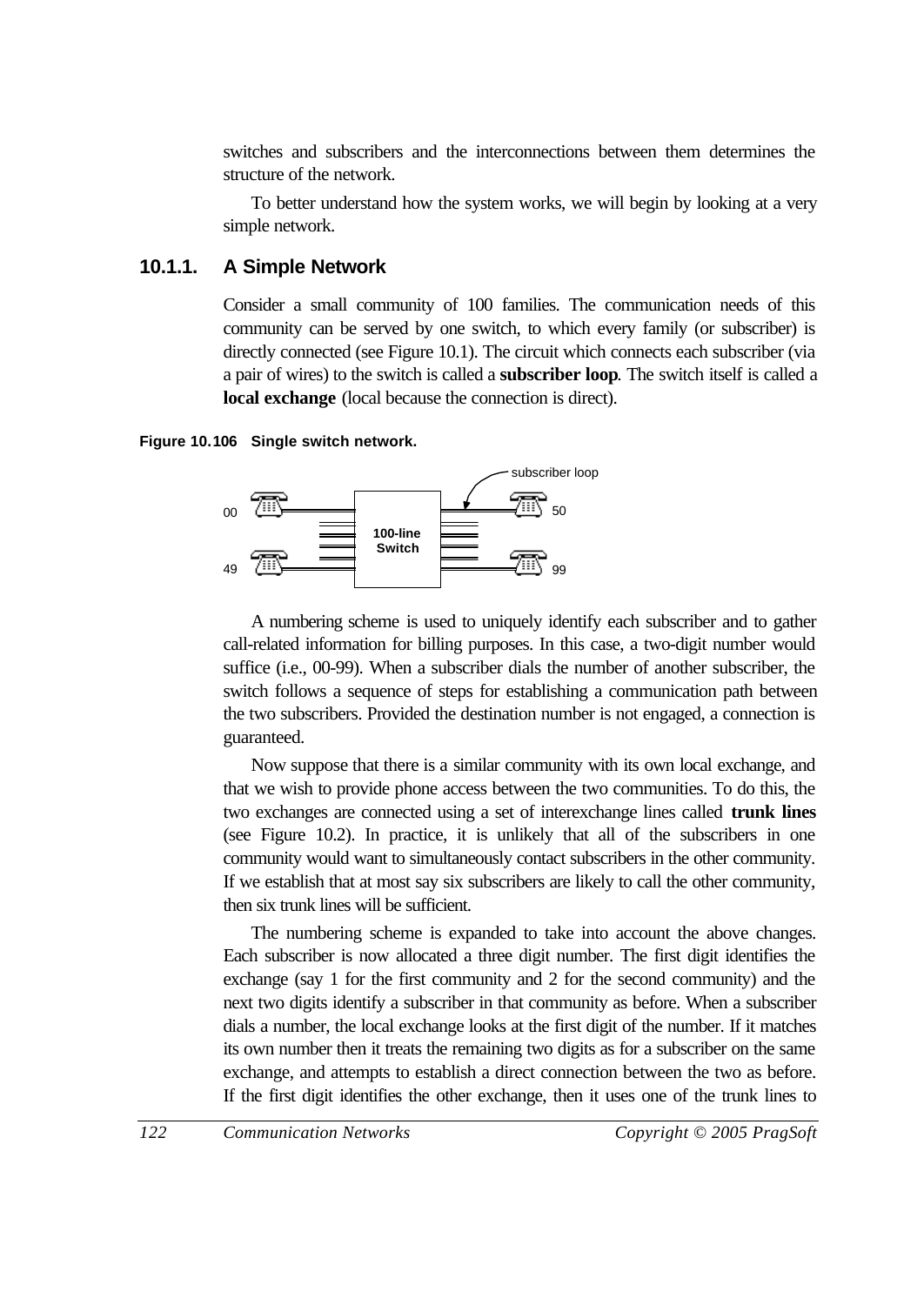inform the other switch of the call and passes to it the two remaining digits. The two switches then cooperate to establish a call between the two subscribers.





If more than six subscribers attempt to simultaneously call subscribers on the other exchange, the seventh call and beyond will be blocked due to insufficient trunk lines.

# **10.1.2. Networks Topologies**

The simple network described in the previous section can be further expanded by adding exchanges. This may lead to two different types of topologies: mesh and star (see Figure 10.**Error! Bookmark not defined.**). A **mesh** topology is one in which each exchange is directly connected to every other exchange. In the **star** topology, each exchange is directly connected to a tandem exchange. A **tandem** exchange does not directly serve subscribers, but provides for interconnection between other switches. All of its lines, therefore, are trunk lines.

The mesh configuration is suited to situations where there is heavy traffic between a set of local exchanges (e.g., in city centers with high business concentration). The star configuration is better suited to areas where there is not much traffic between the local exchanges (e.g., in suburbs). Most situations, however, are best served by a hybrid configuration which is primarily star-like but has additional trunk lines between exchanges where there is heavy traffic.

The star topology can be taken a step further by interconnecting tandem exchanges from a number of star configurations to form a higher order star. Repeating this process results in a **hierarchical** network which consists of a number of levels.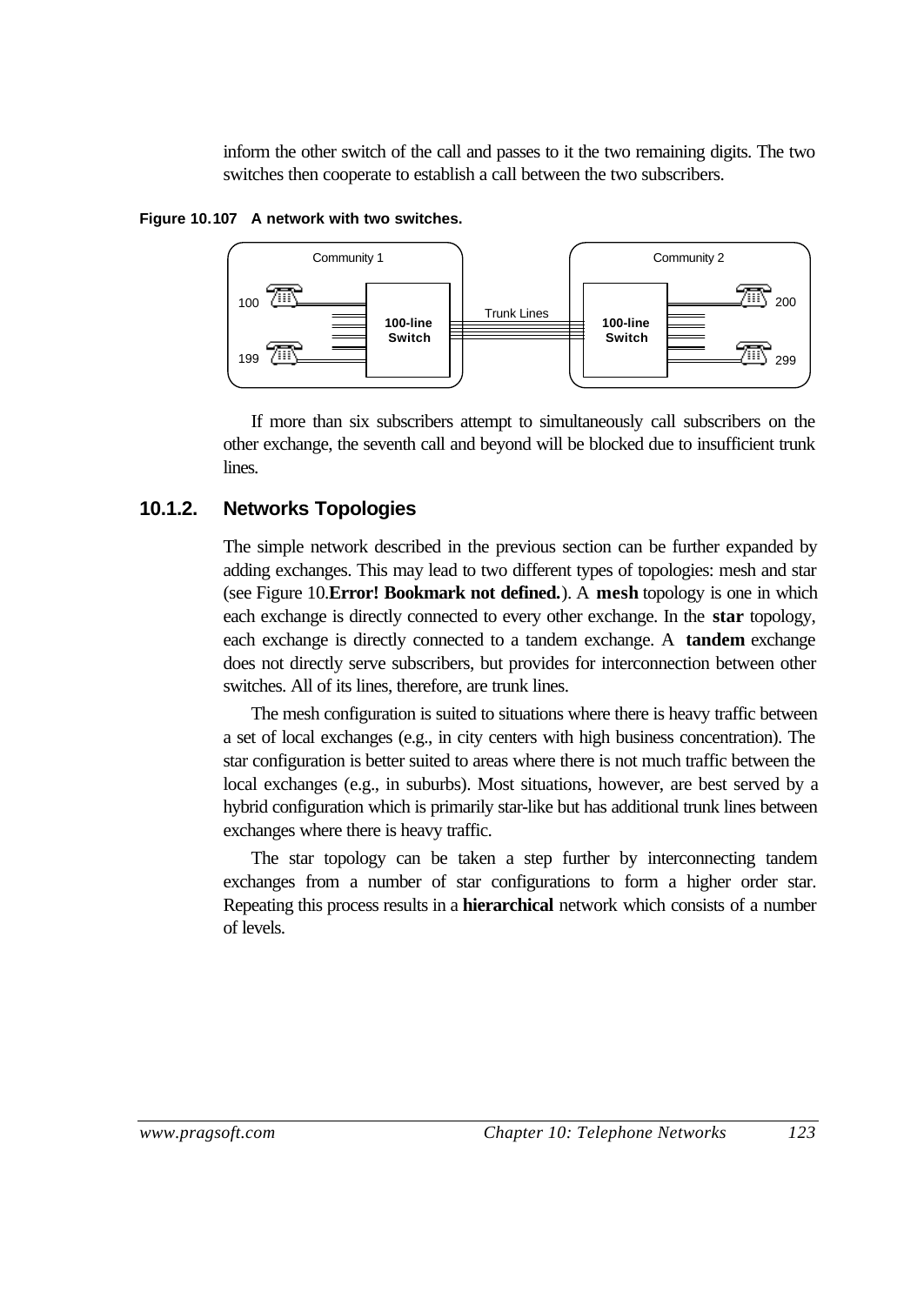**Figure 10.3 Basic network topologies.**



Figure 10.**Error! Bookmark not defined.** illustrates the North American hierarchical network configuration. It is made up of five classes of exchanges. A class 1 exchange represents a regional center and has the highest order in the hierarchy. A class 5 exchange represents an end office (local exchange) and has the lowest order in the hierarchy. Solid lines represent main trunk lines between exchanges. Dashed lines represent **high usage trunk** lines and can be established between any two exchanges, regardless of their levels in the hierarchy. Should the high usage trunks reach their maximum capacity, additional traffic is overflowed to the main trunks, from which further overflow is permitted. Because of this, the latter is also referred to as the **final route**.



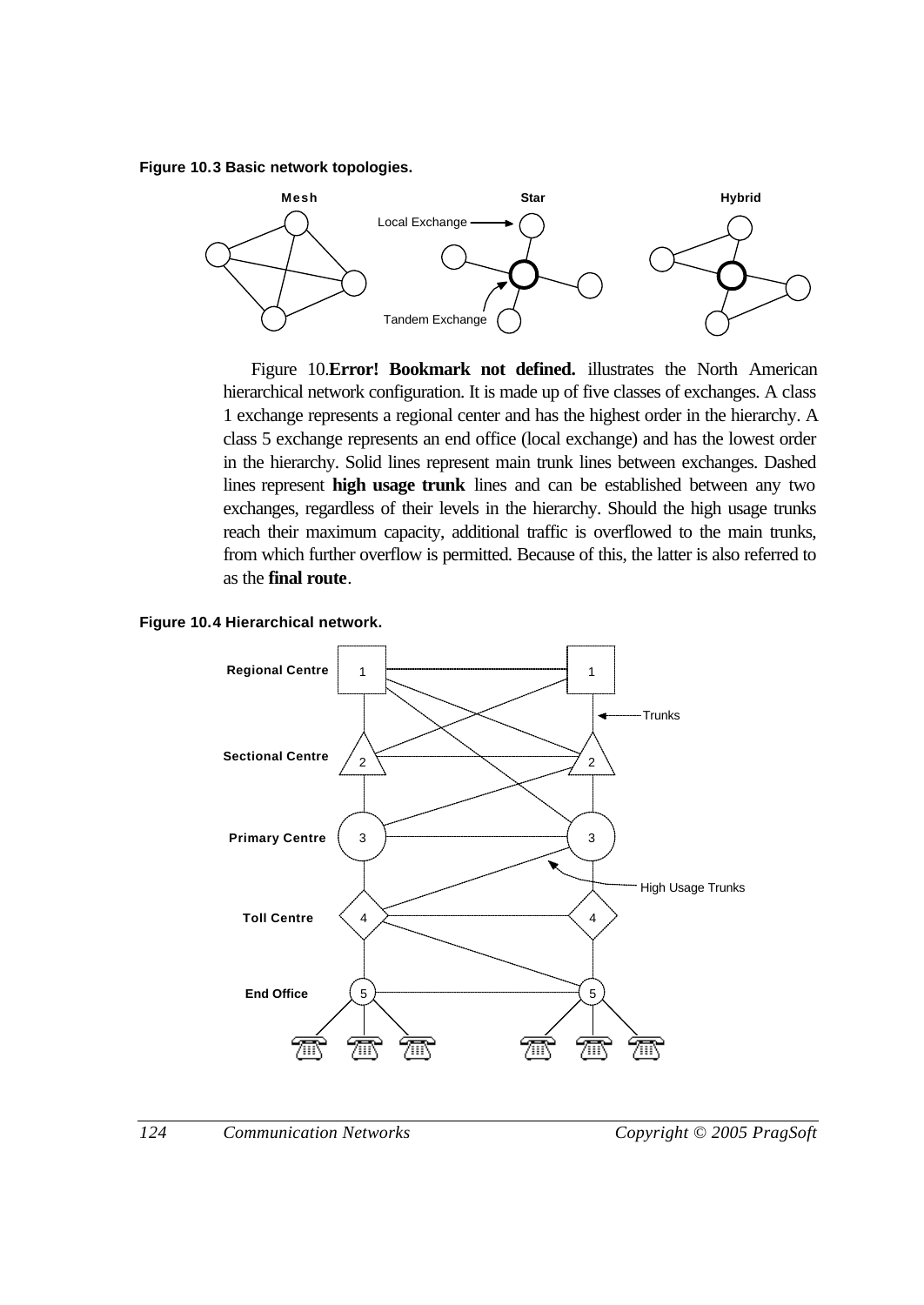Hierarchical networks have the advantage of requiring relatively simple switch designs. Their main disadvantage is that loss of connection at higher order trunks may severely disrupt the traffic. To reduce this risk, the highest order exchanges are usually interconnected in a mesh-like fashion.

## **10.1.3. Switching Systems**

Early telephone switches were **electromechanical**, many of which are still in use. They are so named because they use electromechanical relays to perform switching functions. The relays respond to the dial pulses from subscriber phones, and hence activate connections.

Existing electromechanical switches are of two types: step-by-step and crossbar. A **step-by-step switch** (also called Strowger after its inventor) uses step relays capable of assuming ten separate levels, to represent a decimal digit. For example, each of the two switches in Figure 10.**Error! Bookmark not defined.** would consist of two banks of relays, arranged in a tree-like fashion. Figure 10.**Error! Bookmark not defined.** illustrates how an incoming call to a subscriber whose number is 16 is connected.





A **crossbar switch** consist of a matrix of crosspoints between rows of inlets and columns of outlets. Activating the relay of an inlet and the relay of an outlet causes the crosspoint at which they overlap to be activated and therefore result in a physical connection (see Figure 10.**Error! Bookmark not defined.**).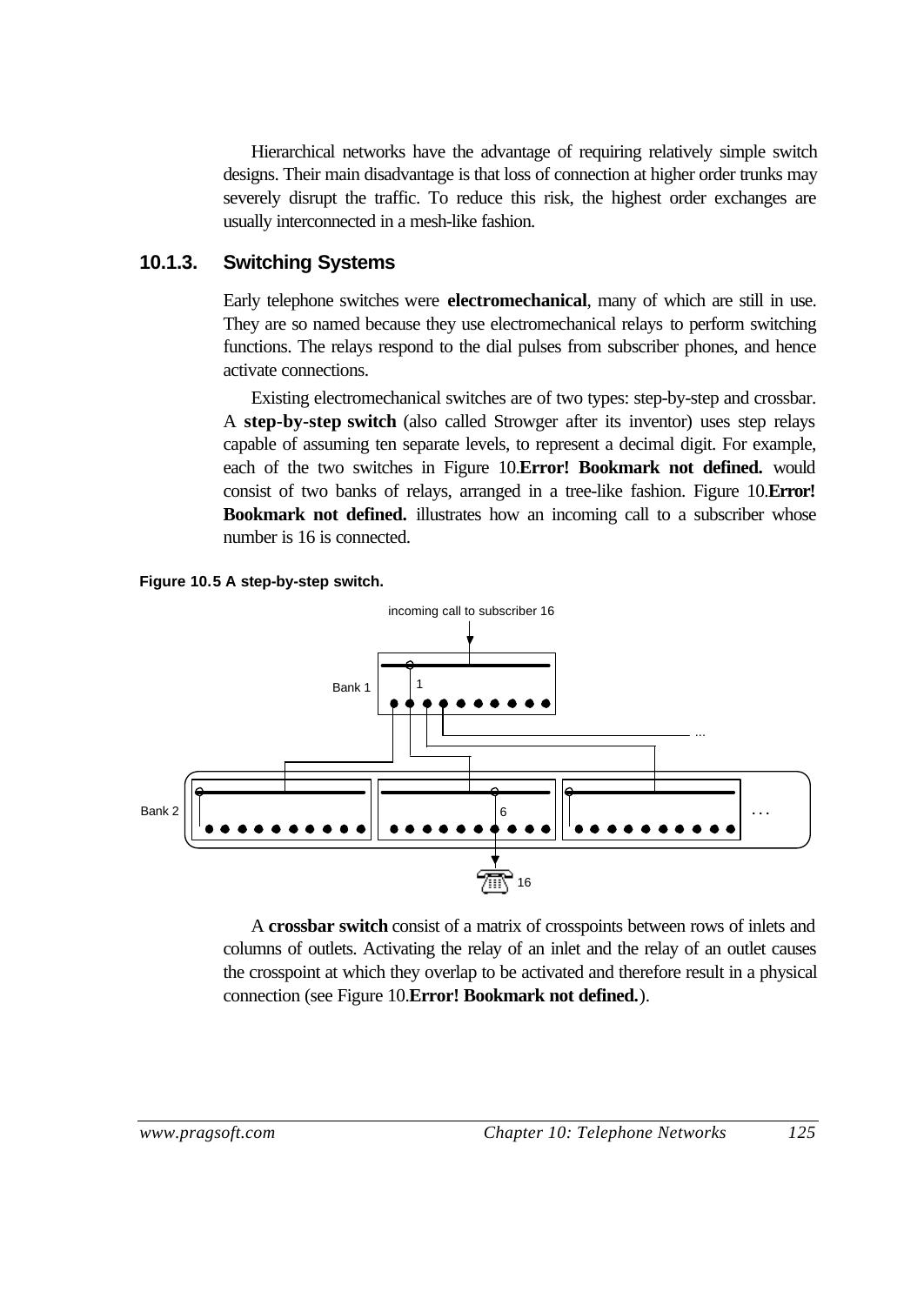**Figure 10.6 A crossbar switch.**



Modern switches are microprocessor controlled and use digital switching technology. They are generally referred to as **Stored Program Control** (SPC) switches. Unlike electromechanical switches which are inherently hardwired and therefore inflexible, SPC switches achieve significant flexibility by using programmable logic. Because there are no moving parts involved, connections can be established orders of magnitude faster. Furthermore, the functions of the switch can be reconfigured through software (even remotely). Software control has facilitated the introduction of many new service features which were previously beyond the scope of electromechanical switches.

# **10.2. Signaling**

Signaling refers to the exchange of control information between the components of a network (telephones, switches, etc.) in order to establish, manage, and disconnect calls. Four different types of signaling are used by telephone networks:

- **Supervisory**. This type of signaling provides the necessary control and status signals to establish calls, release calls, and make other service features possible. It includes the informing of exchanges about subscriber loop on-hook/off-hook conditions, and providing information about the status of calls.
- **Address**. This type of signaling conveys addressing information (subscriber number, area code, access code) between network components.
- **Network Management**. This type of signaling supports the management of network resources. It includes the handling of congestion and component failure situations, and the gathering and reporting of useful status information such as traffic conditions and operating anomalies.
- **Audio-Visual**. This type of signaling informs the calling subscriber about the status of a call, and alerts the called subscriber about a waiting call.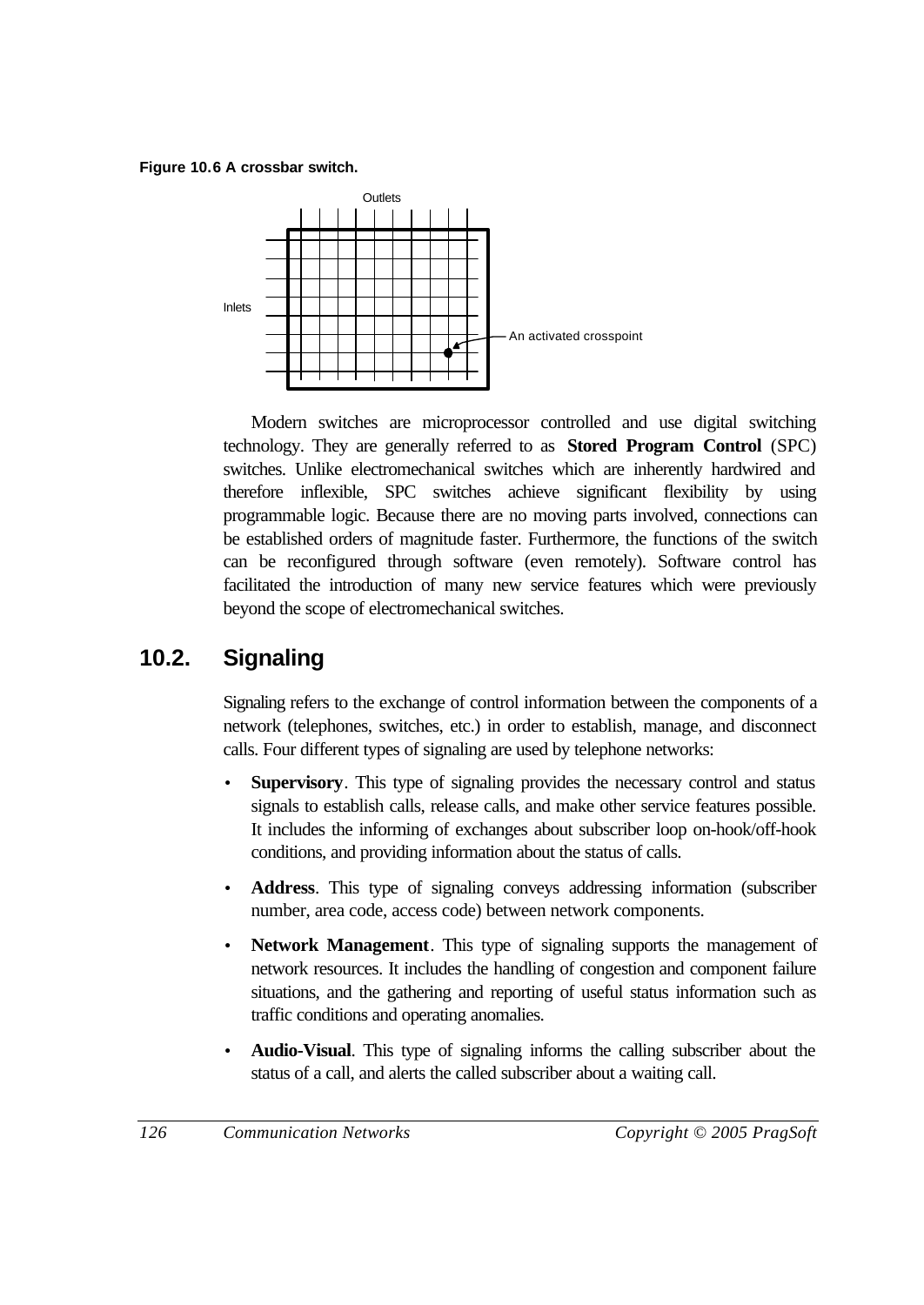Two categories of signaling are discussed below: subscriber signaling and interexchange signaling.

## **10.2.1. Subscriber Signaling**

Subscriber signaling refers to the signals exchanged between a subscriber and a local exchange via the subscriber's loop. The sequence diagram in Figure 10.**Error! Bookmark not defined.** illustrates (a simplified version of) the signals exchanged for successfully establishing a call between two subscribers.



#### **Figure 10.7Sample subscriber signaling scenario.**

This process works as follows. We assume that initially both subscribers have their phones on-hook. The calling subscriber sends an off-hook signal to the local exchange by lifting the receiver. The switch responds by activating an audible dial tone over the subscriber loop, informing the subscriber that a number may be dialed now. The subscriber dials the other party's number, and each dialed digit is signaled to the local exchange. This number is used as an address to route the call through the network and finally arrives at the local exchange of the called party. This local exchange applies a ringing signal to the called subscriber's loop. At the same time, a confirmation is sent back to the calling subscriber's local exchange, which in turn applies a ring tone to the calling subscriber's local loop. This serves as an audible feedback that the number is dialed. When the called subscriber lifts the receiver, an off-hook signal is sent back to its local exchange. This causes the local exchange to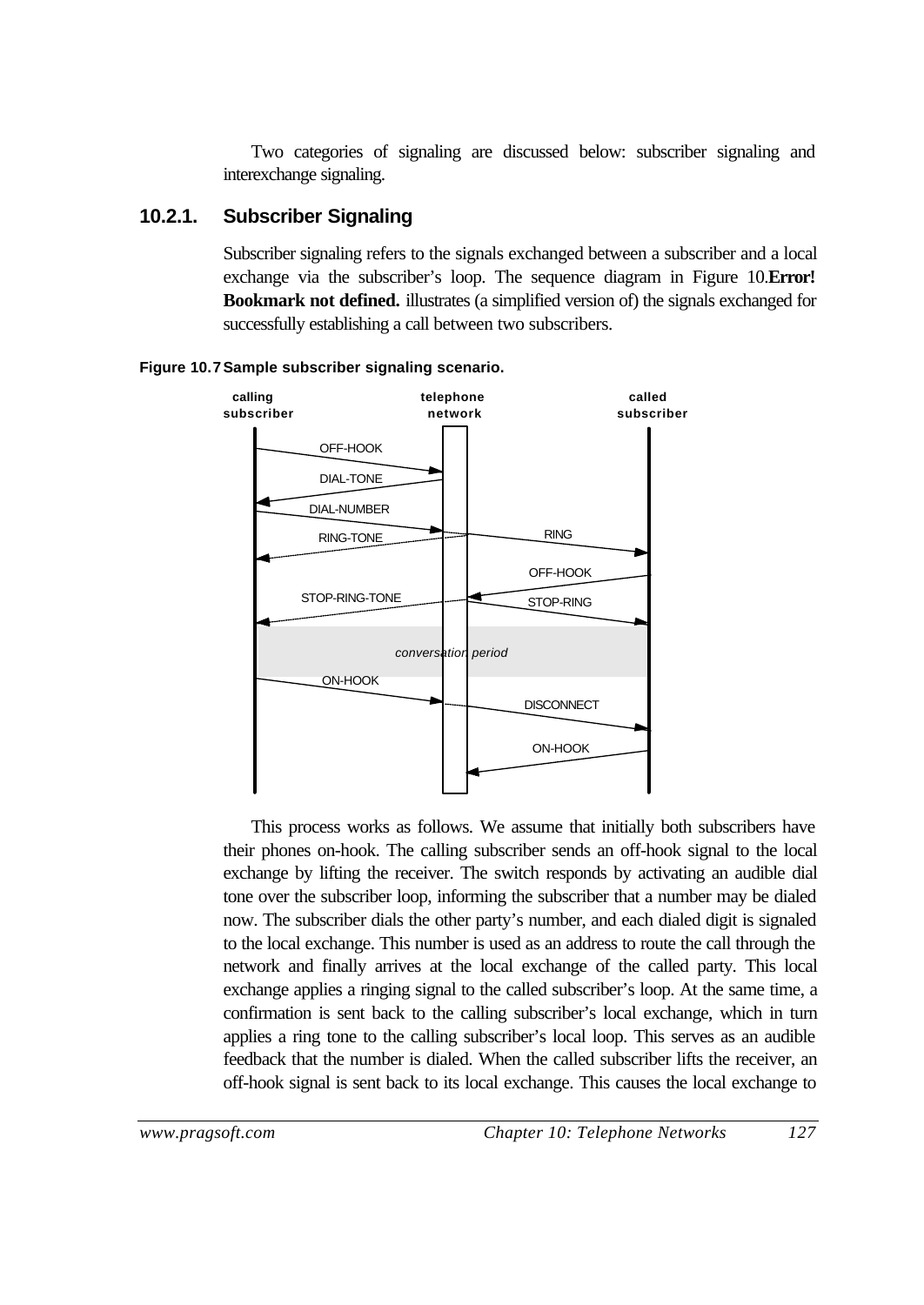stop the ringing, and is propagated back to the calling subscriber's exchange which in turn stops the ring tone. The network connects the two parties and they may engage in a conversation. Either subscriber can terminate the call by pressing the hook switch. This sends an on-hook signal to the local exchange, which in turn terminates the call and informs the other subscriber accordingly.

### **10.2.2. Interexchange Signaling**

Interexchange signaling refers to the signals exchanged between two or more network exchanges in order to handle calls. The sequence diagram in Figure 10.**Error! Bookmark not defined.** illustrates (a simplified version of) the signals exchanged between two local exchanges via the trunk lines which may involve zero or more tandem exchanges. The scenario is the same as that of Figure 10.**Error! Bookmark not defined.**, except that here we are looking inside the network.

This process works as follows. After the calling subscriber has dialed the number of the called subscriber and this address has been provided to the calling exchange, the latter conveys a connect signal to the local exchange of the called subscriber via the network. The called exchange *winks* in response to this by sending an off-hook followed by an on-hook signal, confirming that it is ready to receive the address. Once the address is communicated to the called exchange, it starts ringing the called subscriber and at the same time sends a ring tone to the calling subscriber's phone. This feedback confirms to the calling subscriber that the called subscriber's phone is ringing. When the called subscriber answers, this is signaled back to the calling exchange and the ring tone is terminated to confirm that the call has been answered. The two parties can now engage in a conversation. As soon as either subscriber hangs up the phone, a disconnect signal is communicated by its local exchange to the local exchange of the other party and the call is terminated.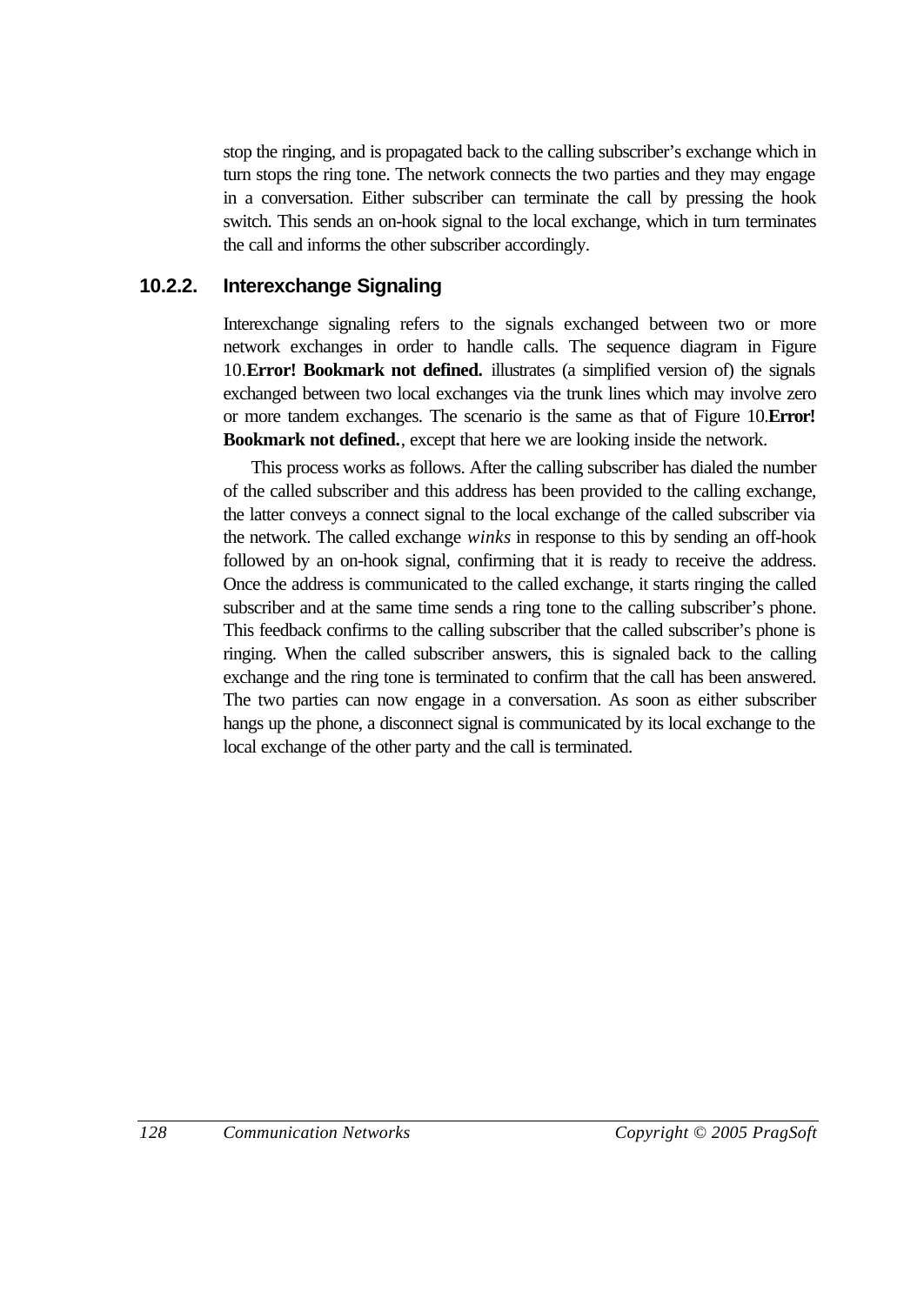

#### **Figure 10.8Sample interexchange signaling scenario.**

### **10.2.3. Common Channel Signaling**

There are two general methods for conveying control signals between the components of a network: inchannel signaling and common channel signaling. With **inchannel signaling**Inchannel the control signals occupy the same channel as the voice signal. It comes in two forms: **in-band signaling** uses audio tones for conveying its signals, **out-of-band signaling** reserves a narrow band within the voice band for conveying control signals. Inchannel signaling has the advantage of using the same trunk lines and equipment for carrying control signals as for voice signals. It has the disadvantage of being very limited both in speed and richness of signals that can be conveyed.

**Common Channel Signaling** (CCS) overcomes these limitations by using a channel separate from the voice channel for carrying the control signals. Because control signals have a lower bandwidth requirement than voice signals, the same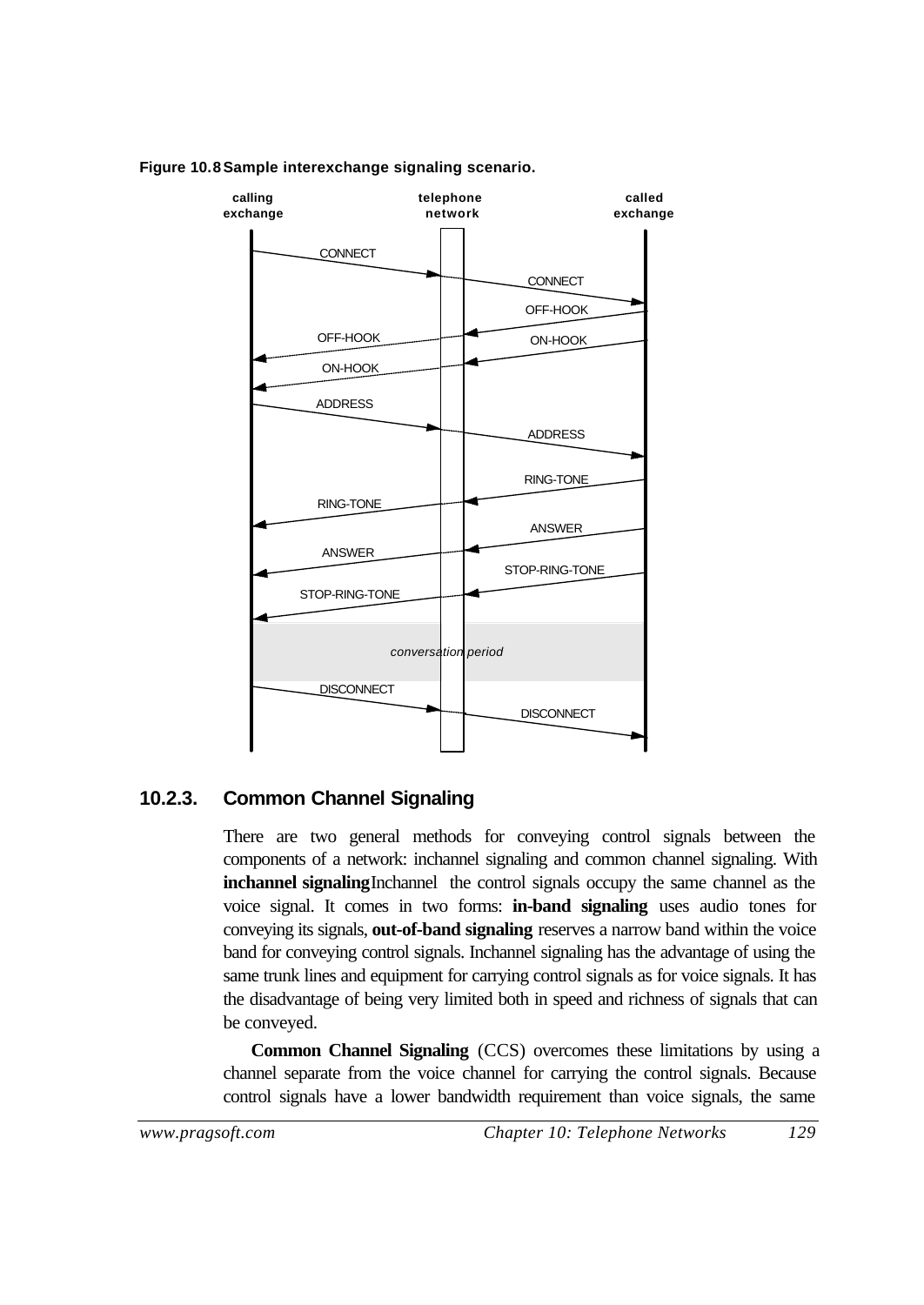control channel can be used for carrying the control signals of multiple voice channels, hence the term *common channel*. Figure 10.**Error! Bookmark not defined.** compares inchannel signaling to CCS.



**Figure 10.9 Inchannel versus common channel signaling.**

Because the two signal types are physically separated and independently handled, the overall network now consists of two networks: a voice network for carrying speech, and a distributed data network for carrying control signals. The relationship of these two networks results in two modes of operation: associated and nonassociated.

In the **associated mode** the common channel is closely associated with the trunks so that the control signals for a call follow the same route as the voice signal. In the **nonassociated mode** the exchanges act as the Signaling Points (SP) as before, but additional **Signal Transfer Points** (STPs) are introduced to implement a signaling network of different topology to the voice network. As a result, the control signals no longer necessarily follow the same route as the voice signals. This produces two independent networks with links at the switching points. Figure 10.**Error! Bookmark not defined.** compares the two modes.

The nonassociated mode, while considerably more complex, offers all the flexibility of data networks for routing the control signals. For example, it is now possible to route call signaling information to a central point where information can be looked up in a database to obtain a service profile for handling the call.

The Common Channel Interoffice Signaling (CCIS) system in North America which is based on the CCITT Signaling System Number 6 (SS6) is a living example of common channel signaling. CCIS supports both the associated and the nonassociated mode of operation. It uses packet switching for its control signaling. Each packet consists of a set of Signal Units (SUs) for conveying signaling information.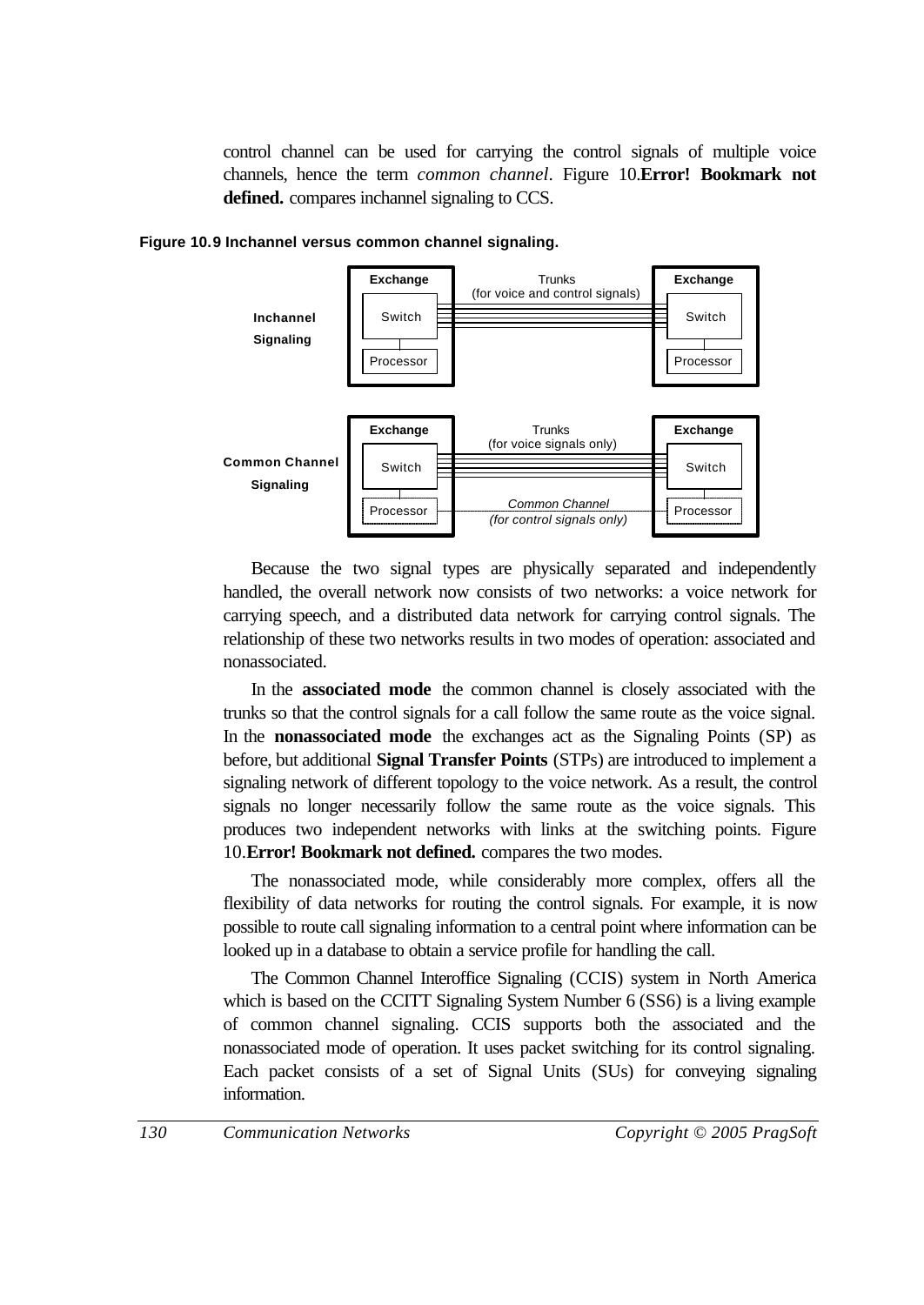#### **Figure 10.10 CCS modes of operation.**



The limited line speed of CCIS and SS6 (4.8 kbps and 2.4 kbps, respectively) and the limited size of the SUs has lead to the development of a replacement for SS6. This is discussed in the next section.

## **10.3. Signaling System Number 7**

CCITT's Signaling System Number 7 (SS7) was designed with the requirements of digital telephone networks in mind. As a common channel signaling standard, it is suitable for use with a wide range of circuit-switched digital networks. Like its predecessor, SS6, it uses packet switching, but is primarily designed to work with 64 kbps digital channels of modern exchanges. However, it can also operate over analog channels of lower speeds, as well as digital channels of higher speeds.

SS7 is a very large and complex system. It is the signaling system of choice for ISDN (discussed in the next chapter). The CCITT Q.700 series of recommendations which is comprised of numerous parts is entirely devoted to the definition of SS7.

Since SS7 is a data network (similar to X.25, but designed for the specific application of signaling), it is useful to compare its protocol architecture to the OSI reference model. This is illustrated in Figure 10.**Error! Bookmark not defined.**. Each level is separately discussed below.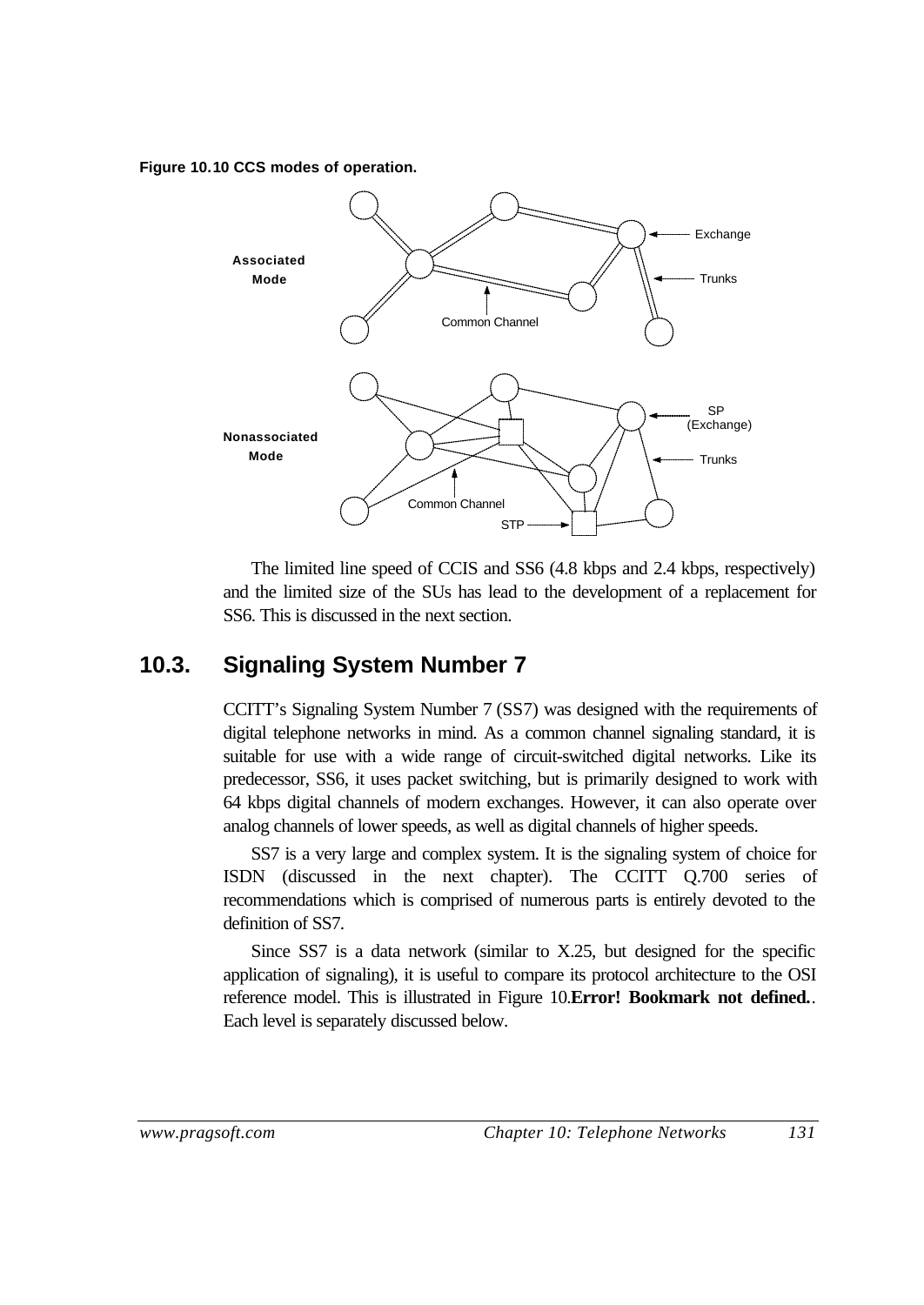| <b>OSI Layer</b>                        | <b>SS7 Level</b> |                                         | <b>Purpose</b>                                                            |
|-----------------------------------------|------------------|-----------------------------------------|---------------------------------------------------------------------------|
| higher layers                           |                  | Operations and                          | Provides network management functions for the                             |
|                                         |                  | Maintenance<br><b>Applications Part</b> | operation, administration, and maintenance of the<br>network.             |
|                                         | 4                | <b>User Parts</b>                       | Deals with signaling data contents.                                       |
| <b>Network</b>                          |                  | <b>SCCP</b>                             | Provide additional network services.                                      |
|                                         | 3                | Signaling<br><b>Network Functions</b>   | Routing of signaling data through a set of signal<br>transfer points.     |
| Data Link                               | $\overline{2}$   | Signaling<br>Link Control               | Reliable, ordered delivery of signal units over a<br>signaling data link. |
| Signaling<br>1<br>Physical<br>Data Link |                  |                                         | Transmission of signaling data bits over the<br>physical channel.         |

**Figure 10.11 SS7 protocol architecture.**

## **10.3.1. Signaling Data Link**

This layer maps to the OSI physical layer and is responsible for the transmission of signaling data bits over a full-duplex physical channel. Although SS7 has been designed to work with 64 kbps digital channels, it can also operate with higher and lower speed channels as well as analog channels (via modems).

## **10.3.2. Signaling Link Control**

This layer maps to the OSI data link layer and is responsible for providing a reliable data link for exchanging signal units. It ensures that transmitted signal units are delivered in order, without loss or duplication. It also provides flow control capabilities. In its operation, this layer is very similar to HDLC (see Chapter 3). The main difference is in message formats.

Figure 10.**Error! Bookmark not defined.** illustrates the general structure of a signal unit (equivalent to a frame in HDLC). The signal unit is delimited in exactly the same fashion as a HDLC frame. The *BSN* and *FSN* correspond, respectively, to HDLC receive and send sequence numbers. These are used to implement an error control (Go-Back-N) mechanism for dealing with transmission errors, and a flow control (sliding window) mechanism for dealing with congestion situations. The *Data Length* field specifies the length of the following *Data* field (which contains information used by levels 3 and 4) in octets. The *Checksum* field is a 16-bit CRC over the whole unit except for the flags and the CRC field itself.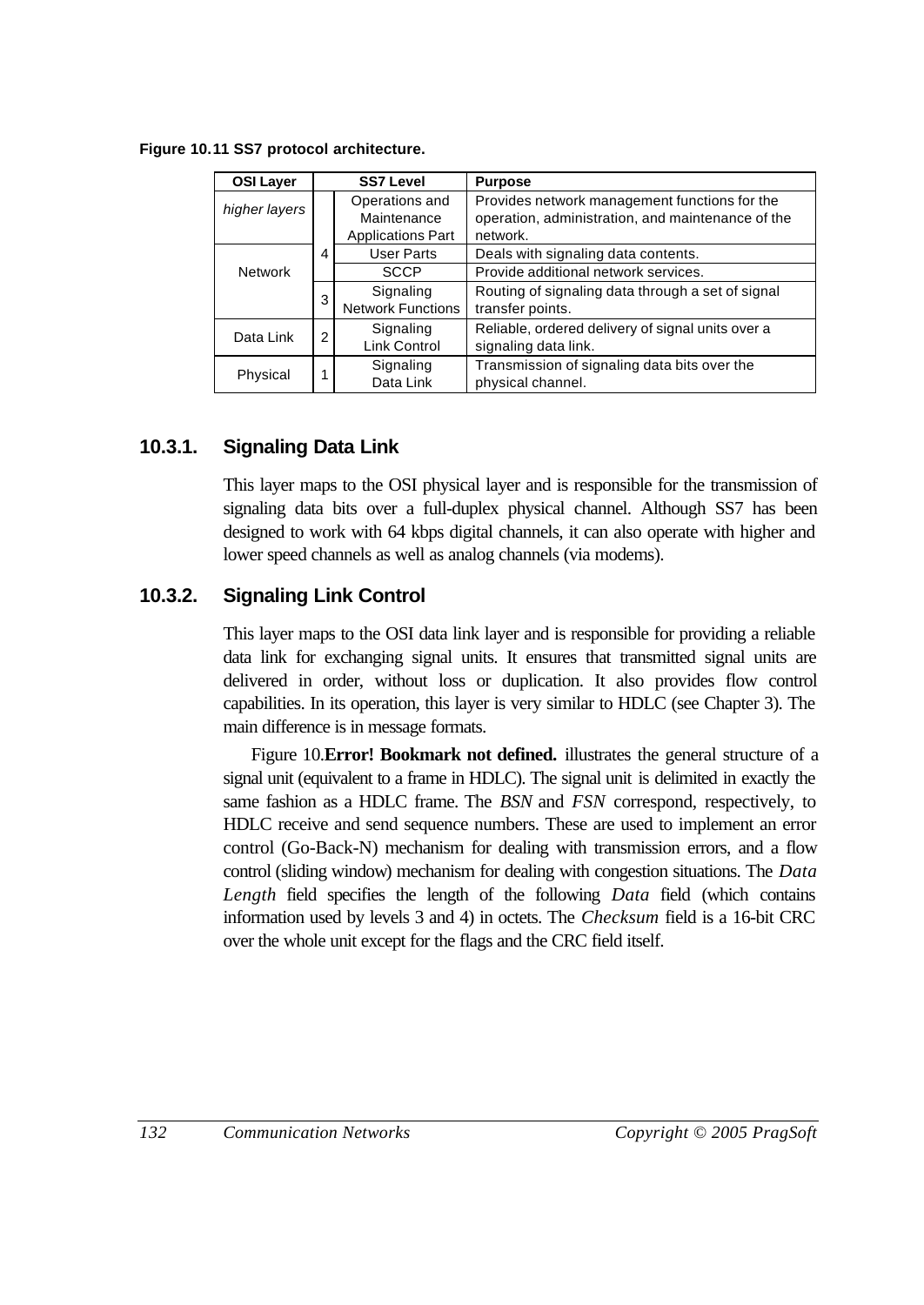**Figure 10.12 Signal unit structure.**

| <b>Field</b>          | <b>Description</b>                                  |
|-----------------------|-----------------------------------------------------|
| 01111110              | Start flag: marks the beginning of the signal unit. |
| <b>BSN &amp; Flag</b> | Backward Sequence Number and associated flag.       |
| FSN & Flag            | Forward Sequence Number and associated flag.        |
| Data Length           | Length of the following data field in octets.       |
| Data                  | Contains the data for levels 3 and 4.               |
| Checksum              | An error checksum field for error detection.        |
| 01111110              | End flag: marks the end of the signal unit.         |

There are three possible structures for the *Data* field, leading to three different signal unit types:

- **Message Signal Unit** (MSU). This is used for carrying signaling information from higher levels. The data field consists of a Service Information Octet (SIO) and a Signaling Information Field (SIF). The SIO denotes the role of the MSU (i.e., what type of message it is and what type of network it relates to). The SIF consists of source and destination message addresses, a Signaling Link Selection (SLS) field, and user data from a higher level entity.
- **Link Status Signal Unit** (LSSU). This is used for carrying signaling link control information. The data field consists of a Status Field (SF) which is used to communicate the link status between signaling points, and may be used by network management entities. One major use of LSSUs is for flow control.
- **Fill-in Signal Unit** (FISU). This is used for continued transmission in absence of other signals. The data field is empty.

## **10.3.3. Signaling Network Functions**

Figure 10.**Error! Bookmark not defined.** illustrates the SS7 signaling network functions, which consist of two groups: signaling message handling functions and signaling network management function.

The **signaling message handling** functions are responsible for communicating signaling messages between two signaling points. These consist of three main functions:

• The **message discrimination** function looks at the SIF field of the MSU to decide if the message has reached its final destination (i.e., its destination address matches this signaling point) or it should be routed further. If the latter is the case, the MSU is handed over to the routing functions. Otherwise, it is handed over to the distribution function for local consumption.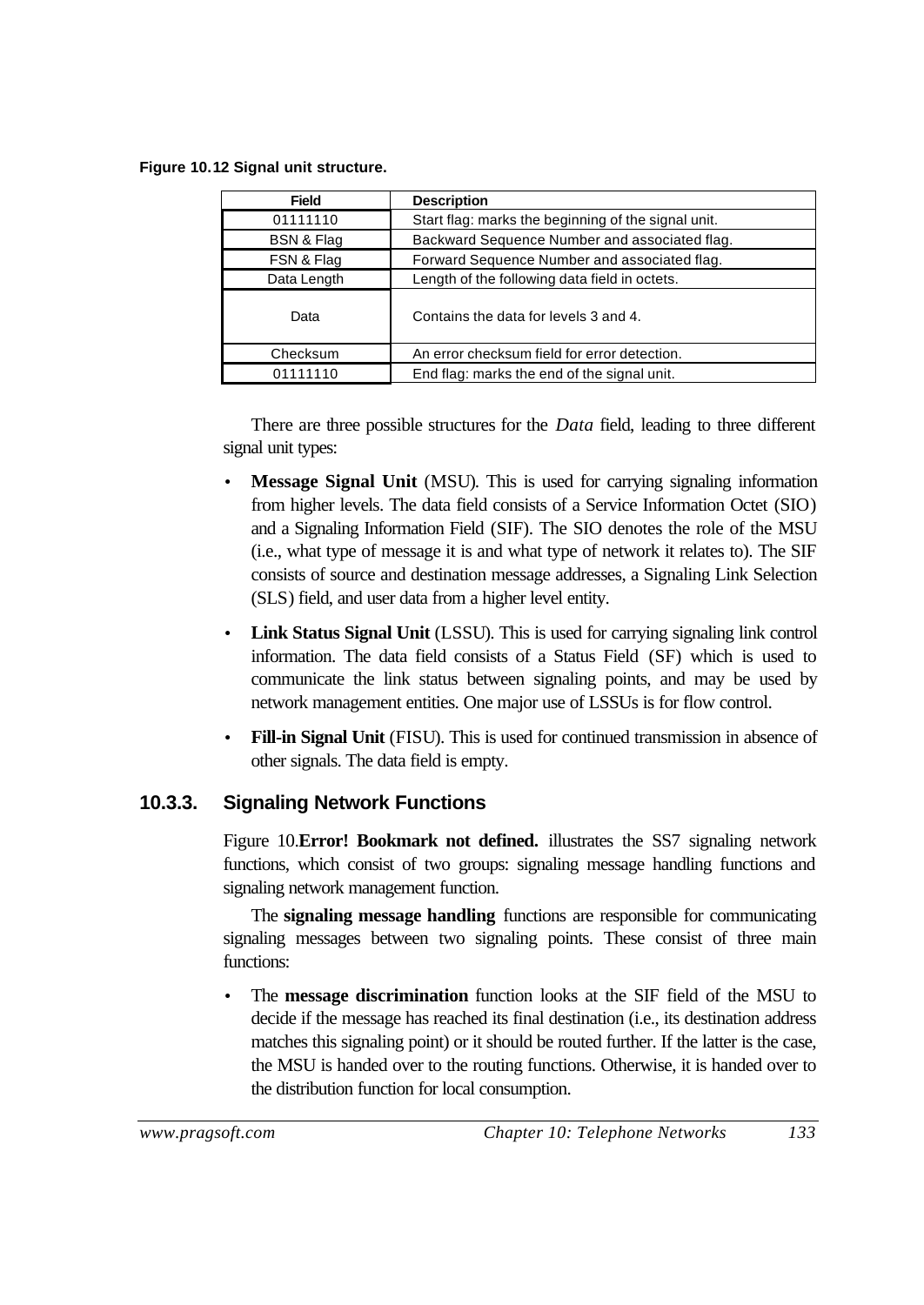- The **message routing** function handles the further routing of an MSU by choosing a signaling link to forward it on. Routing is facilitated by a **routing label** which consists of the source and destination addresses and the SLS field. The SLS guides link selection so that the load is shared between alternate links.
- The **message distribution** function accepts an MSU destined for this signaling point and uses the SIO field to determine the user part the message should be forwarded to.

**Figure 10.13 Signaling network functions.**



The **signaling network management** function is responsible for monitoring and maintaining the signaling service by overcoming signaling failures and by congestion control. It provides re-routing information to signaling points and controls the activation and deactivation of links in response to changed link status.

SS7 levels 1-3 (i.e., signaling data link, signaling link control, and signaling network functions) are collectively referred to as the **Message Transfer Part** (MTP). The MTP provides a highly reliable connectionless (datagram) service. It is described by CCITT recommendations Q.701-Q.710. Methods for monitoring and measuring MTP performance are described by CCITT recommendation Q.791.

## **10.3.4. Signaling Connection Control Part**

The network level functions provided by the MTP are relatively minimal. The **Signaling Connection Control Part** (SCCP) augments the services of MTP to provide user parts with enriched connectionless or connection-oriented services. It is specified by CCITT recommendations Q.711-Q.714. The combination of MTP and SCCP is called the **network service part**.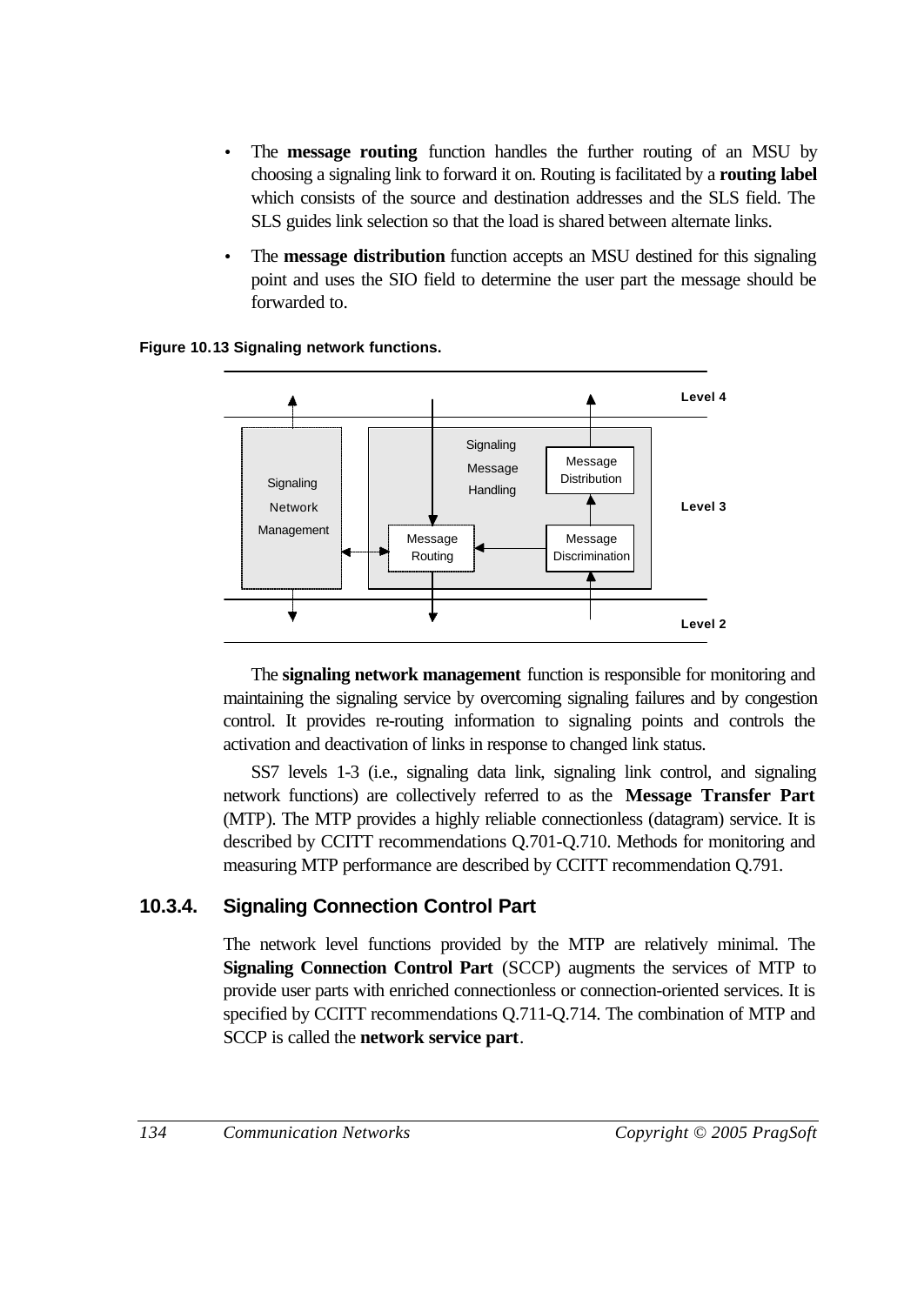SCCP provides services (similar to those of the OSI network layer) to the SS7 user parts. It serves as a means of using higher layer OSI protocols to communicate with SS7. Five classes of SCCP service are identified:

- 0. Basic connectionless class.
- 1. Sequenced connectionless class.
- 2. Basic connection-oriented class.
- 3. Flow control connection-oriented class.
- 4. Error recovery and flow control connection-oriented class.

Class 1 denotes the MTP service described earlier. The connection-oriented service is defined in terms of the same set of service primitives as presented for the OSI network layer (see Chapter 4) and will not be further discussed here. SCCP messages appear as the SIF field in the signal unit. Figure 10.**Error! Bookmark not defined.** illustrates the general structure of an SCCP message.

#### **Figure 10.14 SCCP message structure.**

| <b>Field</b>                | <b>Description</b>                                   |  |
|-----------------------------|------------------------------------------------------|--|
| Routing Label               | The routing label in SIF as explained earlier.       |  |
| Message Type                | Denotes the type of SCCP message.                    |  |
| <b>Mandatory Fixed Part</b> | Denotes the mandatory message parameters.            |  |
| Mandatory Variable Part     | Denotes additional parameters for variable messages. |  |
| <b>Optional Part</b>        | Denotes optional parameters.                         |  |

### **10.3.5. User Parts**

User part messages appear as the SIF field in signal units. Also important, is the SIO field which, as mentioned earlier, guides message distribution. A subfield in SIO determines the message category as one of:

- SCCP message
- Telephone user part message
- ISDN user part message
- Data user part message
- Signaling network management message
- Signaling network testing and maintenance message

The **Telephone User Part** (TUP) defines the SS7 telephone signaling messages and functions for national and international calls. It directly uses the services of the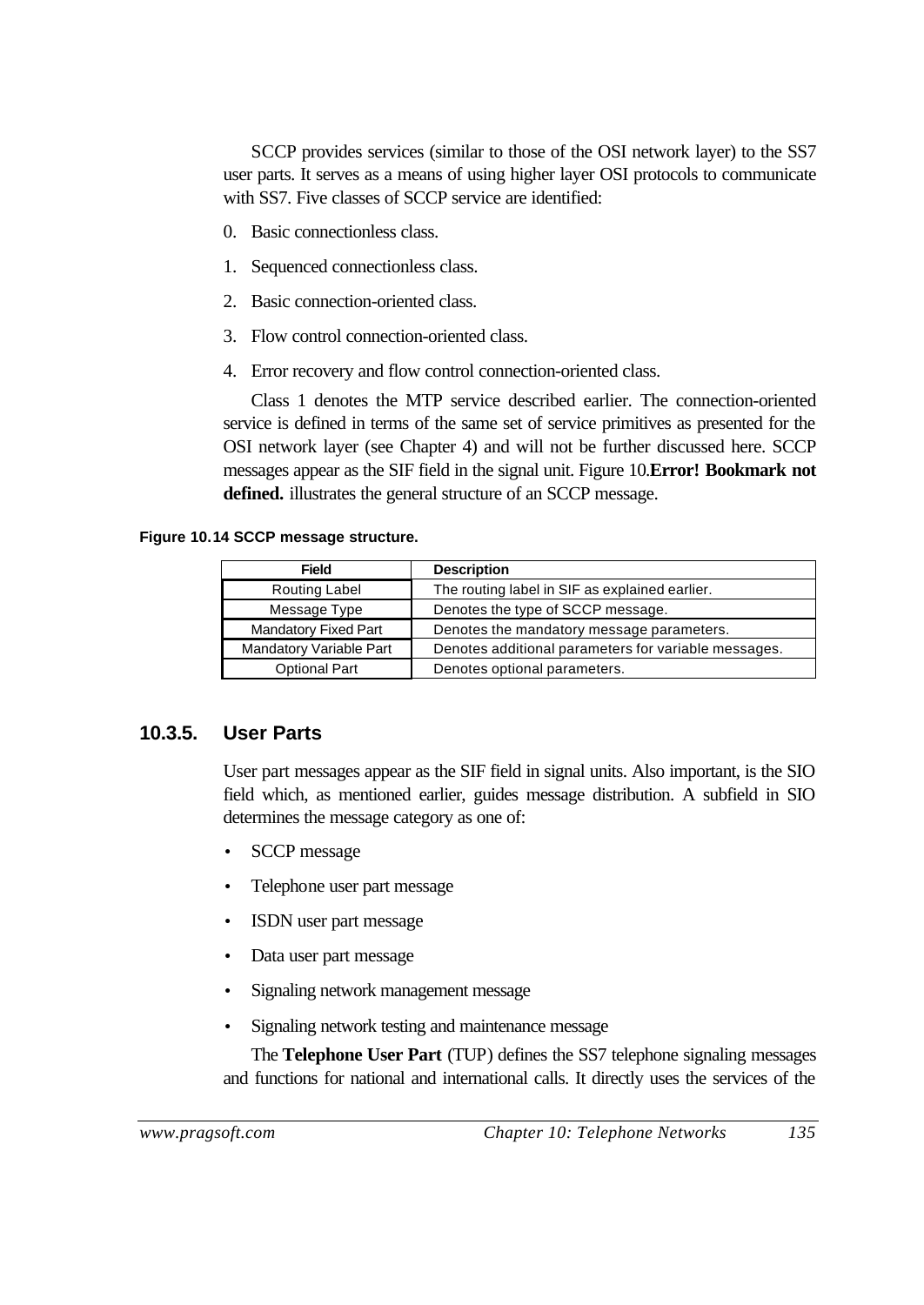MTP. The structure of a TUP message is dependent on the message type and, because of its complexity, is beyond the scope of our discussion. The TUP is defines by CCITT recommendations Q.721-Q.725.

The **ISDN User Part** (ISUP) defines the SS7 signaling functions and messages for supporting ISDN applications. ISUP provides a variety of services: control of circuit-switched connections between subscribers, calling line identification, malicious call identification, call waiting, call redirection, as well as others. ISUP either uses the SCCP for end-to-end signaling transport between local exchanges or uses its own internal service for this purpose. The structure of ISUP messages is very similar to SCCP messages. The ISUP is defined by CCITT recommendations Q.761-Q.766.

### **10.3.6. Operations and Maintenance Applications Part**

This part provides network management functions and messages for the Operation, Administration, and Maintenance (OA&M) of the network. It is specified by CCITT recommendation Q.795.

## **10.4. Private Telephone Networks**

Just as WANs and LANs address different, but often complementary, data communication requirements, private telephone networks coexist with the public telephone network to address the specific telecommunication needs of independent organizations.

Private telephone networks come in different configurations and sizes, with varying degrees of connectivity or integration with public telephone networks and data networks. Most private networks revolve around a private exchange, which we will look at first.

## **10.4.1. PBX Networks**

A Private Branch Exchange (PBX; also called a Private Automatic Branch Exchange, or PABX) is a small to medium scale telephone switch typically used in office environments. One can think of a PBX as a local exchange, with the difference that it is owned and operated by a private organization other than a phone company. It is connected to a central office exchange via trunk lines and provides a number of local lines or **extensions** (ranging from tens to thousands) for connecting office telephones. All calls between the extensions are locally handled by the PBX. Outside calls are routed by the PBX as normal public network calls via the trunk lines.

Modern PBX systems are digital and can be configured to provide integrated voice and data services. Consequently, the PBX can be used in a LAN capacity to interconnect personal computers, mainframes, and other computing devices (though typical PBX data rates are much lower than LAN data rates). Furthermore, it can be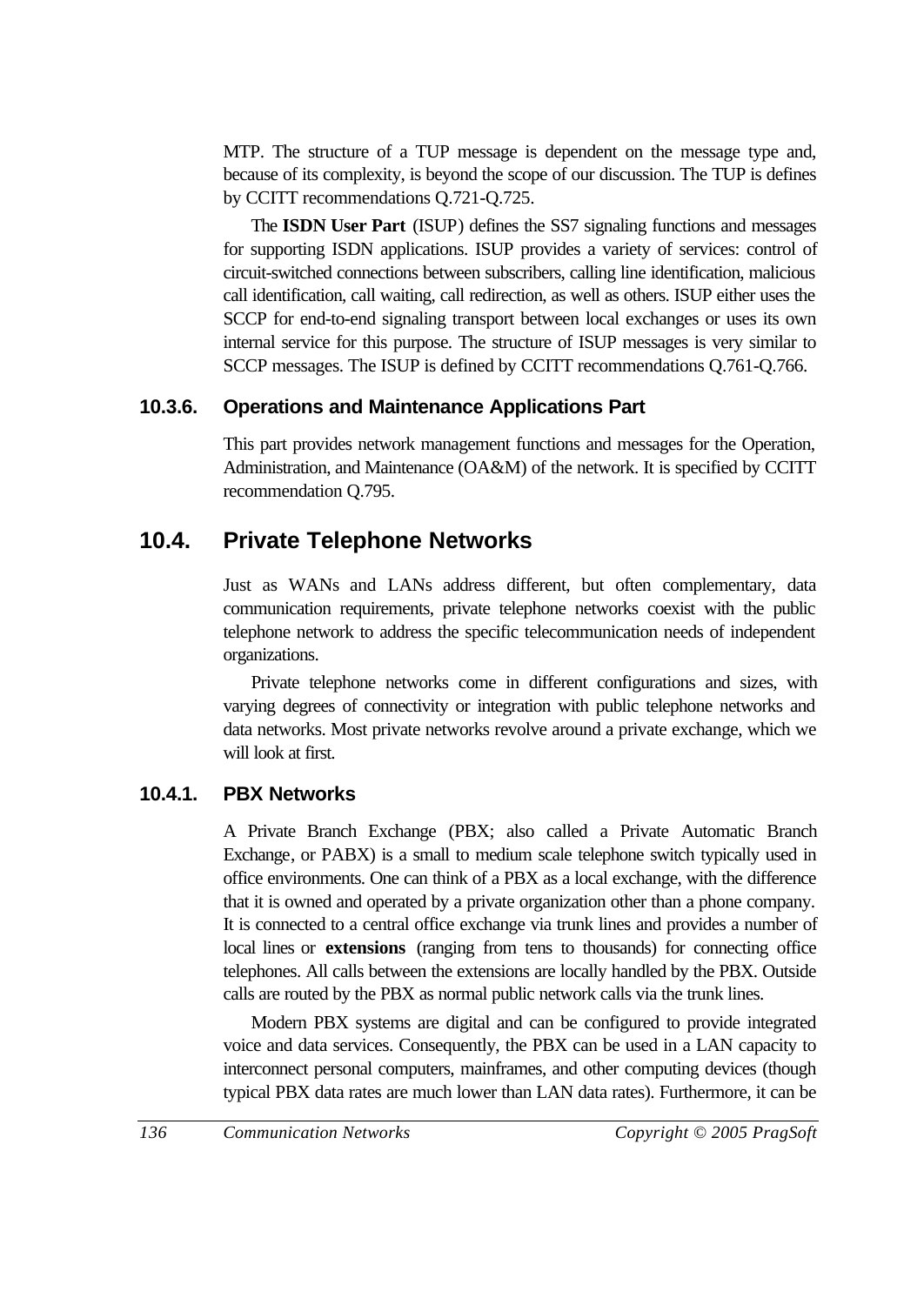interconnected to other public and private networks, such as a public X.25 network or a corporate LAN. Figure 10.**Error! Bookmark not defined.** illustrates a sample PBX system connected to a variety of other systems.



**Figure 10.15 Sample PBX configuration.**

Telephone companies have also attempted to gain a share of the PBX market by offering PBX-equivalent services on their public networks. The Centrex service in North America is an example. It provides the same features as a typical PBX system but uses the public network for handling calls. Given that most PBX installations represent significant investments with continued upgrading and reconfiguration costs, the Centrex approach has obvious economic attractions.

### **10.4.2. Corporate Networks**

Many large corporations operate their own distributed private telephone network, which consists of a number of PBX systems at different sites, interconnected through leased trunk lines. Each user is provided with a network-wide number which can be used to contact them, independent of their geographic location. The network also provides an interface to the public network for contacting people outside the corporation. By concentrating traffic on leased trunk lines, significant reductions in running costs can be achieved. Figure 10.**Error! Bookmark not defined.** illustrates the structure of a simple corporate network.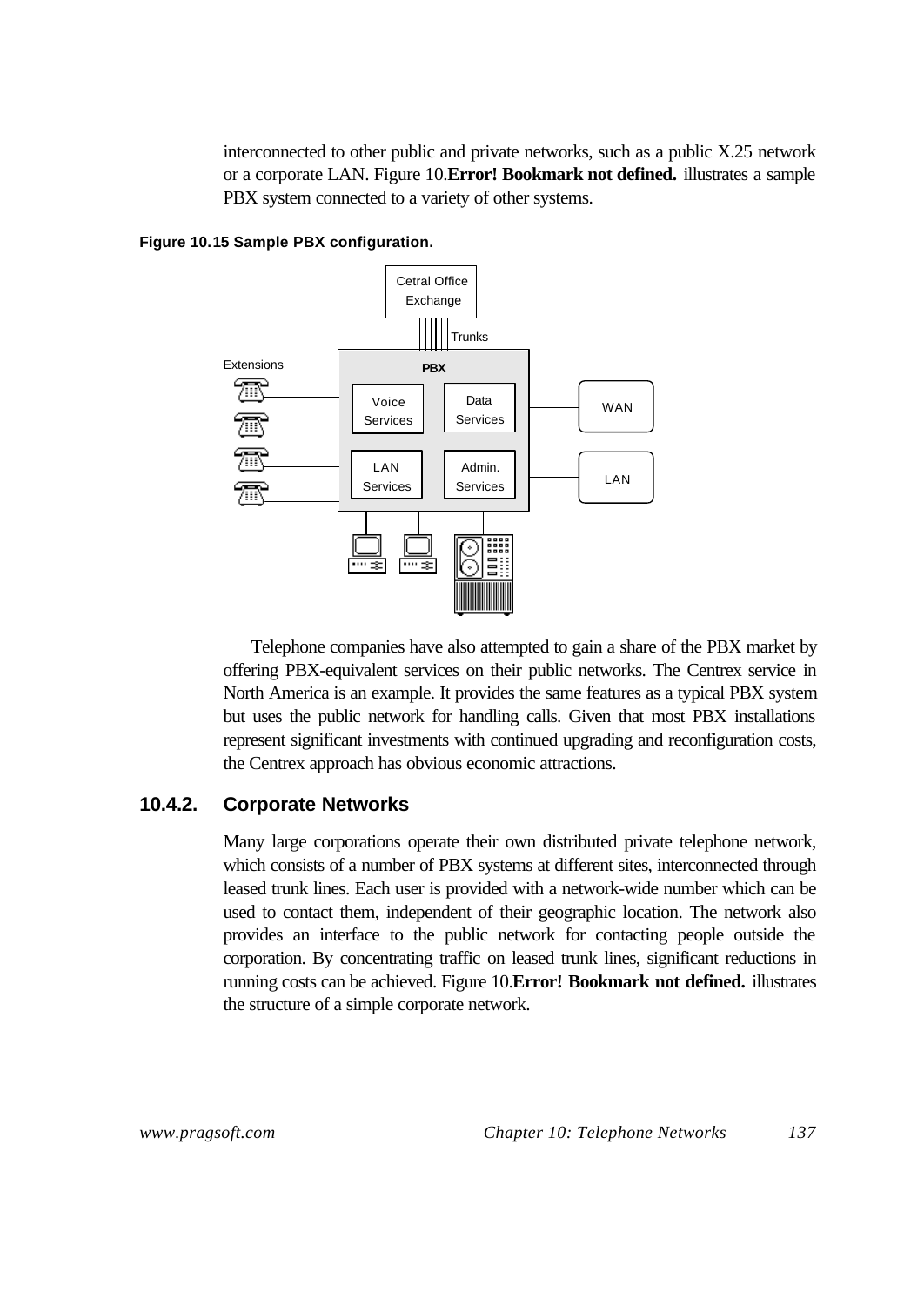#### **Figure 10.16 A corporate network.**



### **10.4.3. Intelligent Networks**

SS7 opens the scope for user-defined procedures for the way calls are handled. This leads to the concept of Intelligent Networks (IN). A conceptual view of an intelligent network is shown in Figure 10.**Error! Bookmark not defined.**. The various components in the diagram are explained below..

Network access is facilitated through a set of **Service Switching Points** (SSPs). The signaling link between the switches is controlled through a set of **Signaling Transfer Points** (STPs). A **Service Control Point** (SCP) is in charge of dictating how calls should be handled and routed. For its operation, the SCP uses a service database which contains service profile definitions provided by the customer. Service profiles use a number of network-provided parameters (e.g., time and date of the call, origin of the call, network-related conditions) to determine how to handle calls. An **Support Management System** (SMS) provides network management and customer control capabilities.





IN applications include: Call Management Services (CMS), Customer Local Area Signaling Service (CLASS), Personal Communications Service (PCS), Centrex, Automatic Calling Card Service (ACCS), and basic and enhanced 800 service. The 800 (or 008) service is available in many countries. A typical 800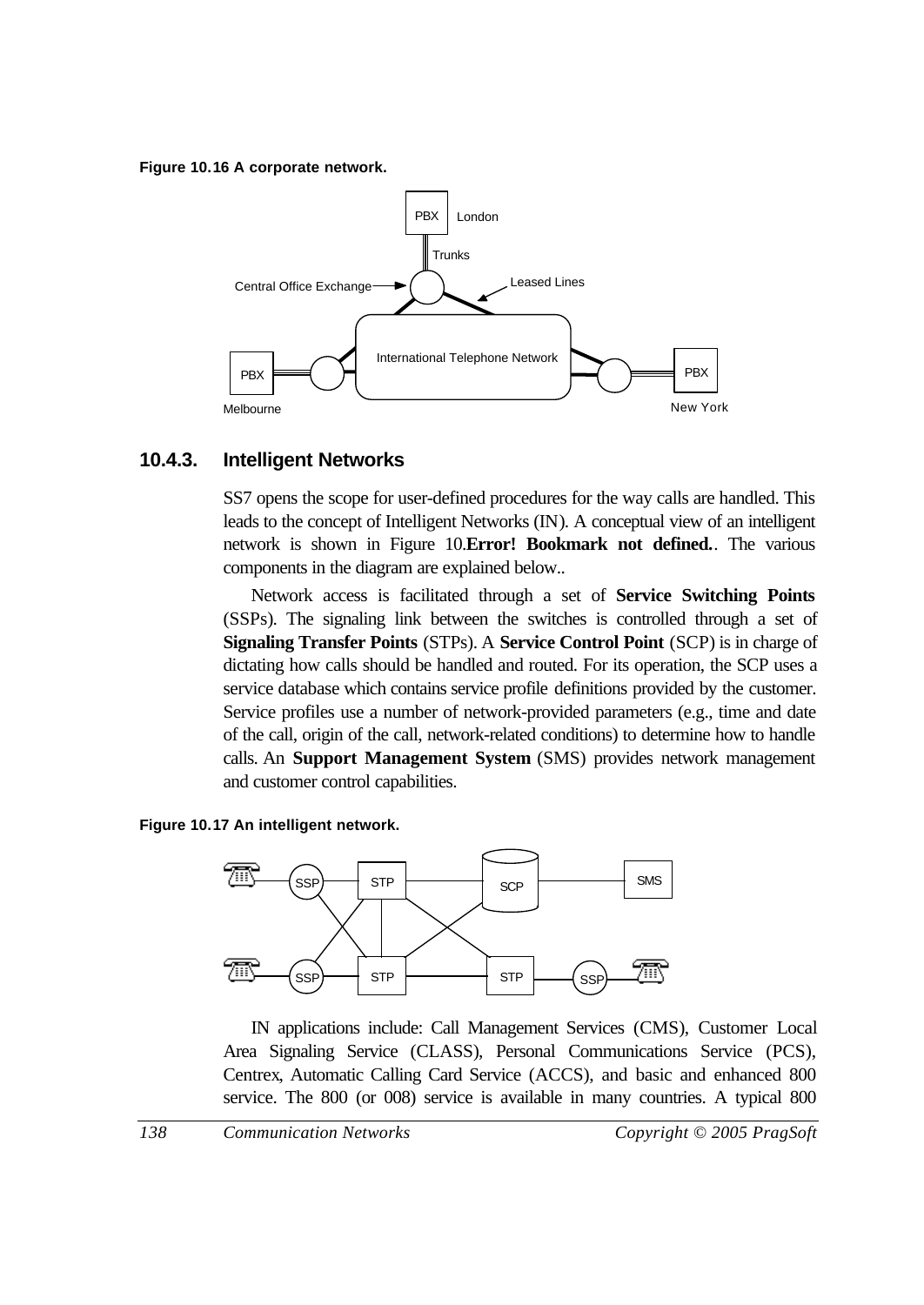customer is an organization with numerous outlets throughout the country (e.g., a fastfood chain). The service is characterized by a single number with the 800 prefix which, when dialed from anywhere in the country, is redirected to the SCP for handling. A typical service profile would use the origin of the call to direct it to the nearest outlet.

## **10.5. Further Reading**

Martin (1988), Tanenbaum (1989), Black (1989), and Stallings (1991) provide highly readable introductory descriptions of telephone networks. Detailed descriptions of telecommunication concepts protocols can be found in Schwartz (1987), Freeman (1989), Martin (1990), Bellamy (1991), Spragins *et al* (1991), Van Duuren *et al* (1992), Heldman (1993), and Heldman (1994). Modarressi and Skoog (1990) and Jabbari (1991) describes SS7 and its use for ISDN and intelligent networks. Bush and Parsosns (1992) provide a readable account of PBX systems.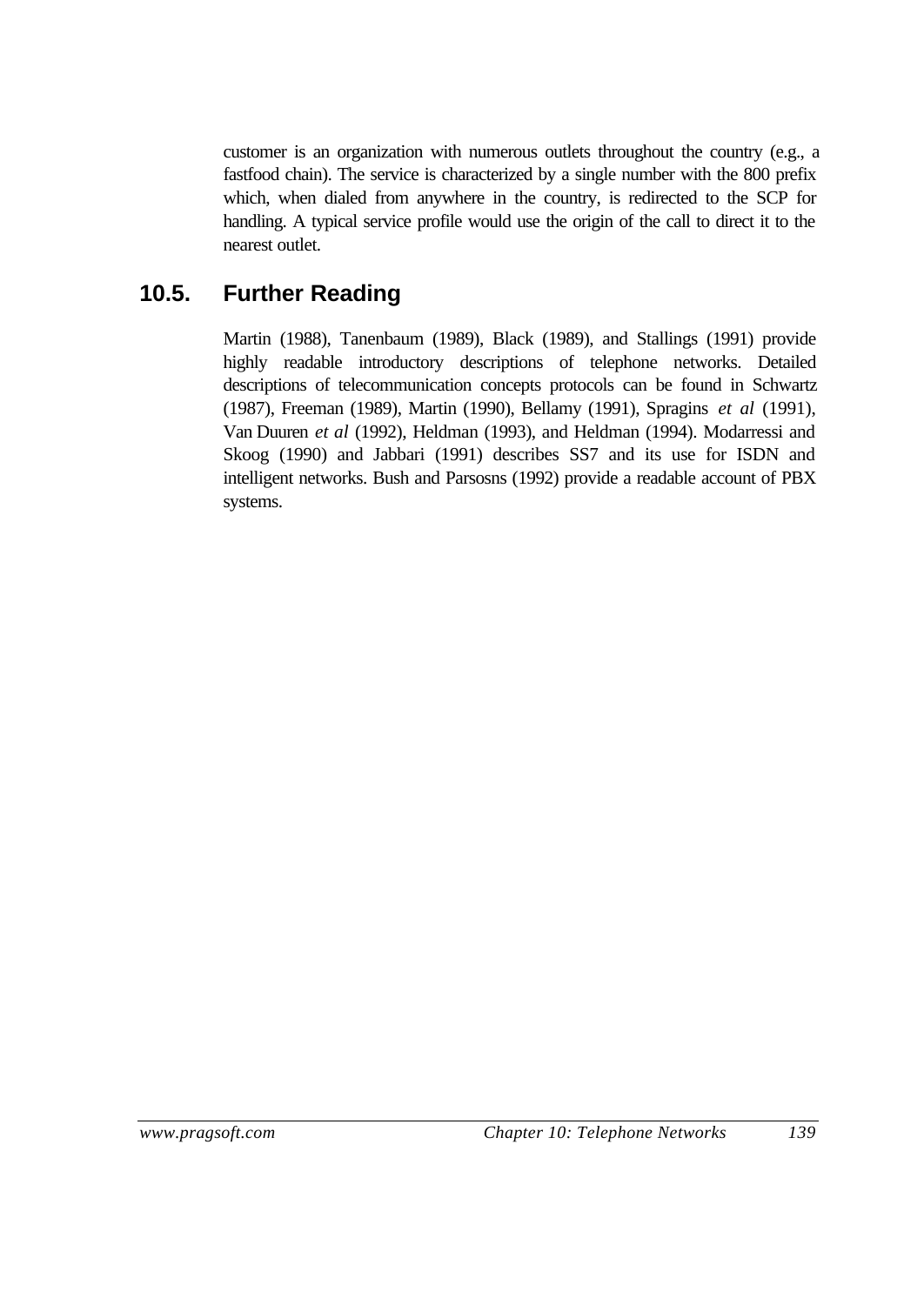# **11. Integrated Services Digital Network**

Current trends in telecommunication are toward integration of voice and data services. So far these services have been available separately, requiring separate subscription, communication links, and equipment. It has long been acknowledged that the integration of these services will result in significant flexibility and cost benefits to both service users and service providers. The Integrated Service Digital Network (ISDN) is a major attempt to realize these objectives.

The three most important ingredients of ISDN have already been discussed in earlier chapters: circuit switching, packet switching, and common channel signaling (SS7). This chapter looks at the rest of the ISDN technology. We will start with some basic ISDN concepts, including its channels, reference points, functional groupings, and services. We will then describe the ISDN protocol architecture in relation to the OSI model, and discuss various ISDN standards. Finally, we will examine the potential future of ISDN within the context of global communication networks.

## **11.1. Basic Concepts**

ISDN provides a fully integrated digital network for voice and data communication. It supports both circuit and packet switching. Figure 11.123 illustrates the overall arrangement of a typical ISDN network, which brings together a mix of old and new technologies and devices.

Each ISDN switch consists of an **exchange termination** part, which performs the necessary circuit switching functions, and a **packet handler**, which performs the necessary packet switching functions. The packet handlers implement X.25 and are connected to a public packet switched network via X.75. The exchange terminations are interconnected via tandem exchanges. STPs and SCPs provide network intelligence, and were described in the previous chapter. Subscriber access is provided via a network termination and/or terminal adapter (NT/TA). This provides the connectivity for a variety of user devices, including ISDN phones, Plain Old Telephone Sets (POTS), LANs, PBXs, and X.25 terminals.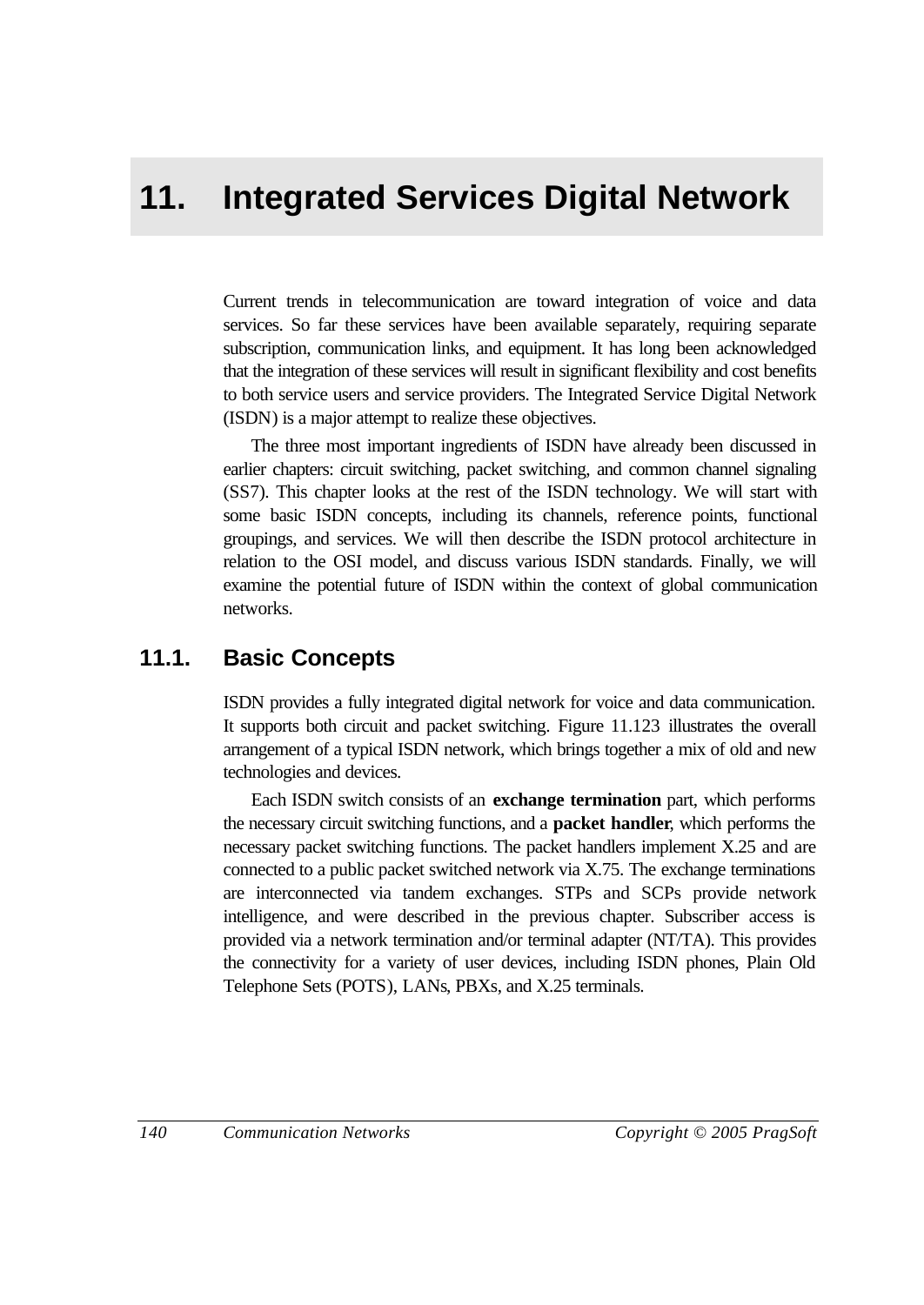#### **Figure 11.123 ISDN network overview.**



## **11.1.1. ISDN Channels**

Subscriber access to ISDN is via digital channels, of which there are three types:

- **B** channels are used for carrying user data (digitized voice or computergenerated data) at 64 kbps. This data rate is more than necessary in many situations (e.g., compressed digitized voice can be transmitted using less bandwidth). Consequently, a B channel is sometimes subdivided into smaller subchannel. Whether there is a subdivision or not, the network treats the whole thing as one channel. All subchannels therefore are between the same two endpoints and follow the same route.
- **D channels** are primarily used for common channel signaling purposes. They are typically associated with B channels and carry the control signals for B channel calls. D channels are also used for packet-switched data communication. A D channel may operate at 16 or 64 kbps.
- **H channels** are used in a high-speed trunk capacity. They are suitable for applications that require higher than 64 kbps data rates. Multi-media applications (e.g., audio, video, and graphics multiplexed over the same channel) are examples. H channels are divided into three categories depending on their speed:
	- $H0$  operates at 384 kbps (= 6 B channels)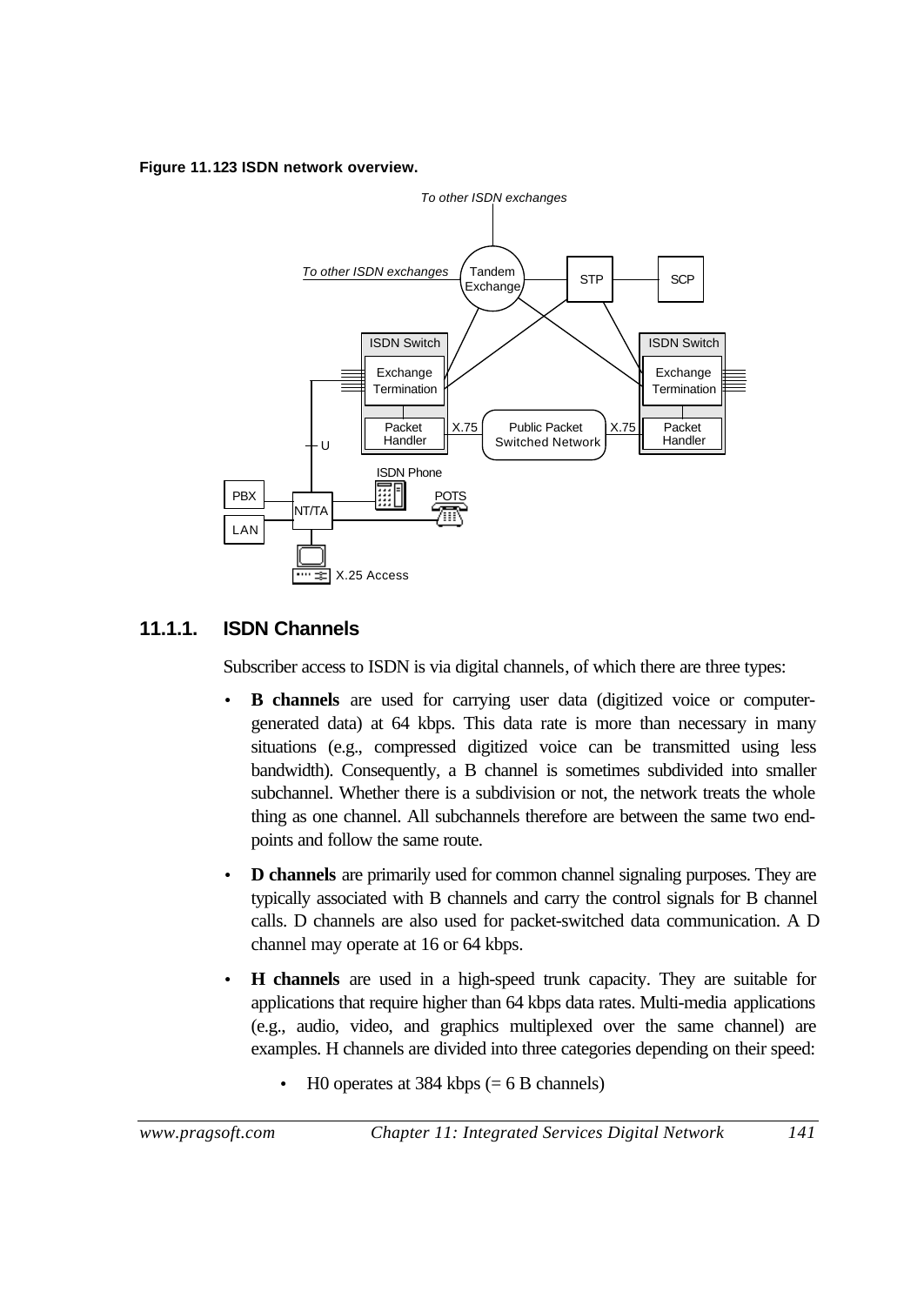- H11 operates at 1536 kbps  $(= 23 B \text{ channels})$
- H12 operates at 1920 kbps  $(= 30 B \text{ channels})$

Only D channels can be used for carrying signaling information. B and H channels can only be used for carrying user data.

In practice, channels are offered to users in a packaged form. Two such packages have been defined: basic access and primary access. The **Basic Rate Access** (BRA) package (also called 2B+D) is primarily intended for residential subscribers and consists of the following:

- Two B channels
- One 16 kbps D channel
- Overhead of 48 kbps for framing, synchronization, etc.

This produces a total bit rate of 192 kbps. The channels may be used for a variety of purposes. For example, the two B channels can be used for two independent voice services, or one of them can be used for voice and the other for a data service such as fax, teletex, or remote LAN access. Modest data communication requirements (e.g., remote banking transactions) may be met by the D channel alone. Other permitted combinations for basic access are: B+D or just D.

The **Primary Rate Access** (PRA) package is aimed at business users with greater bandwidth requirements. Primary access comes in two configurations:

- At a bit rate of 1.544 mbps (North America and Japan) and consisting of:
	- 23 B channels
	- One 64 kbps D channel
	- Overhead of 8 kbps
- At a bit rate of 2.048 mbps (Europe) and consisting of:
	- 30 B channels
	- One 64 kbps D channel
	- Overhead of 64 kbps

As with the basic access, lower configurations are also possible, depending on requirements. Primary access can also support H channels.

## **11.1.2. Functional Groupings and Reference Points**

User access to ISDN is provided at a number of different levels of abstraction. These levels are defined by **functional groupings**, which encompass functions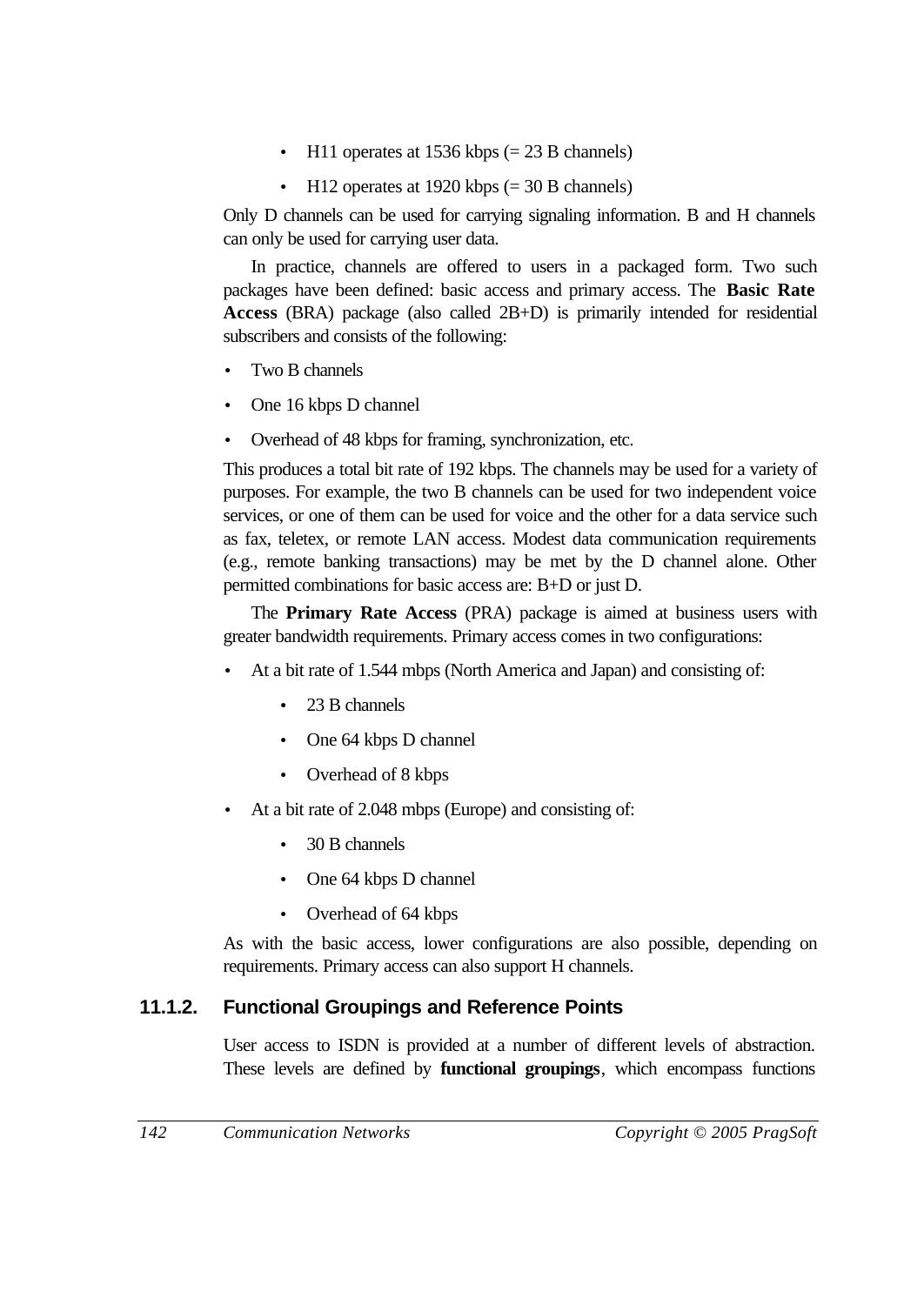equivalent to those denoted by one or more OSI layers. The interfaces between the functional groupings are called **reference points** (see Figure 11.132).



**Figure 11.124 ISDN functional groupings and reference points.**

The U (User) interface is a 2-wire physical interface to the network. The **Network Termination 1** (NT1) functional grouping provides OSI layer 1 capabilities and deals with signal transmission and physical connectors for interfacing Customer Premises Equipment (CPE) to ISDN. The NT1 transforms the U interface into a 4-wire subscriber S/T interface which supports 2B+D channels (in case of basic access) or T interface which supports 23B+D or 30B+D (in case of primary access). NT1 multiplexes these channels using TDM into a continuous bit stream for transmission over the U interface. NT1 also supports up to eight CPEs connected in a multidrop line arrangement to basic access. The NT1 device may be owned and operated by the service provider, baring the customer from direct access to the U interface, or it may be a CPE.

The **Network Termination 2** (NT2) functional grouping provides additional OSI layer 2 and 3 capabilities on top of NT1. NT2 is a CPE which transforms the T (Terminal) interface into an S (System) interface. The S interface supports 2B+D channels. NT2 may perform switching and concentration functions. A typical NT2 device would be a digital PBX, serving a set of digital phones, or a LAN, serving a set of personal computers.

Two types of terminal equipment may be used for ISDN access. **Terminal Equipment 1** (TE1) denotes ISDN terminals which use a 4-wire physical link to the S or S/T interface. TE1 devices conform to ISDN standards and protocols and are especially designed for use with ISDN. A digital ISDN telephone and a PC with an ISDN card are examples.

**Terminal Equipment 2** (TE2) denotes non-ISDN terminal equipment. Ordinary terminals and personal computers are examples. These devices can be connected to ISDN at the R (Rate) reference point. RS-232 and V.21 are examples of the type of standards that may be employed for the R reference point. The mapping between the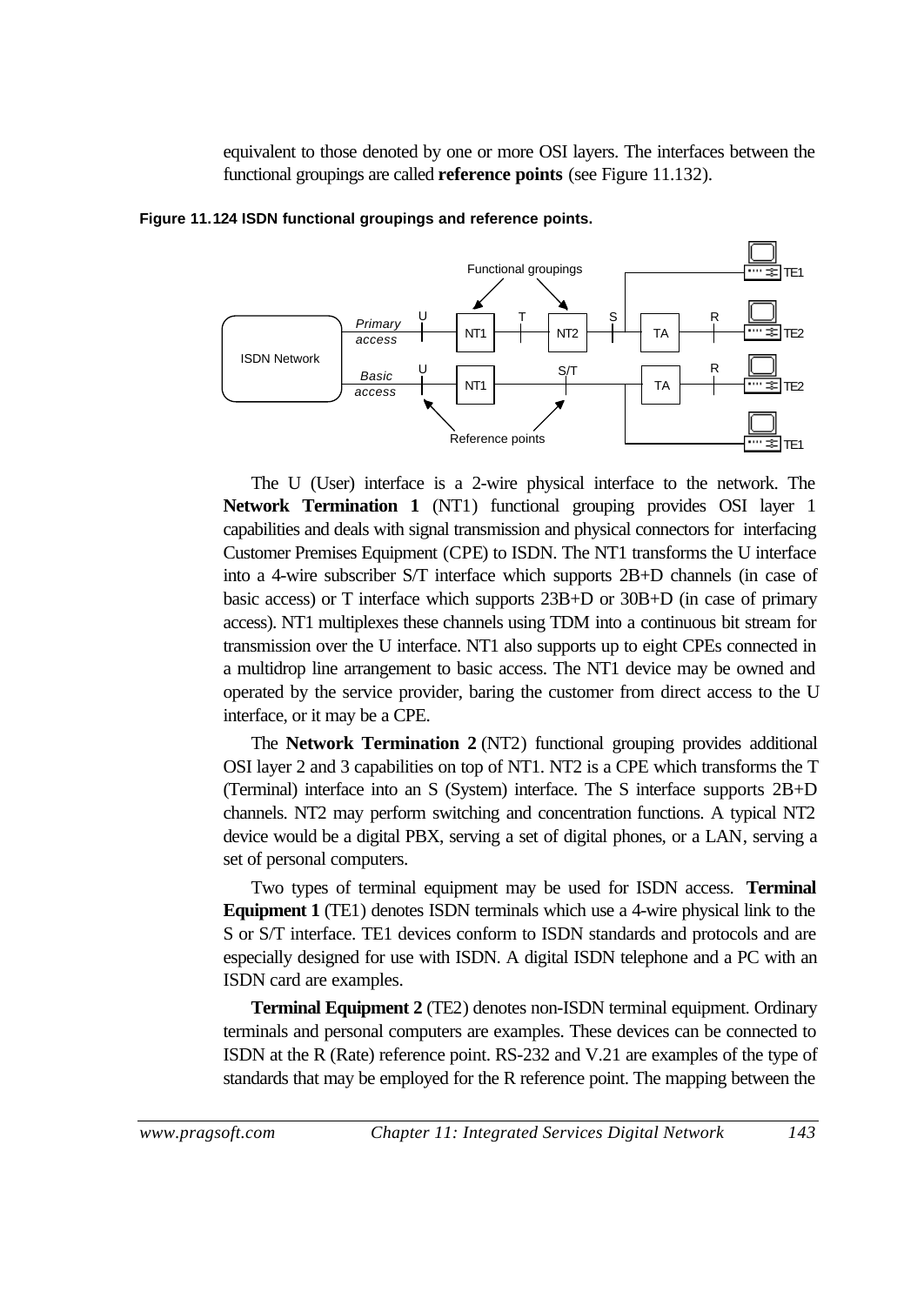R interface and the S or S/T interface is performed by a **Terminal Adapter** (TA), which performs the necessary protocol conversions and data rate adaptations between the two interfaces.

It is worth pointing out that although NT1, NT2, and TAs may be offered as separate devices, in practice this is not always the case. For example, some CPE manufacturers produce TAs that have NT1 and NT2 capabilities, as well as additional interfaces for other devices (e.g., analog telephones). Figure 11.125 illustrates an example of such a device: an ISDN point-of-sale terminal adapter designed as a retail environment CPE which provides a variety of interfaces.

#### **Figure 11.125 ISDN point-of-sale terminal adapter.**



### **11.1.3. ISDN Services**

ISDN provides three types of services:

- **Bearer services**
- **Teleservices**
- Supplementary services

Tele and supplementary services represent the type of features and functions which are visible to end-users, while bearer services represent the parts of the network which remain hidden from end-users.

**Bearer services** facilitate the real-time communication of digital information between end-users. These services mainly relate to network functions and account for OSI layers 1-3. An example of a bearer services is the *64 kbps, 8 kHz structured, speech* service. This service uses a data rate of 64 kbps together with 8 kHz timing information (which structures the data into octet intervals) for transmitting a Pulse Code Modulated (PCM) speech signal. The fact that the signal represents speech is known to the network, allowing it to employ transformations which may not preserve bit integrity but will result in good quality audio reproduction.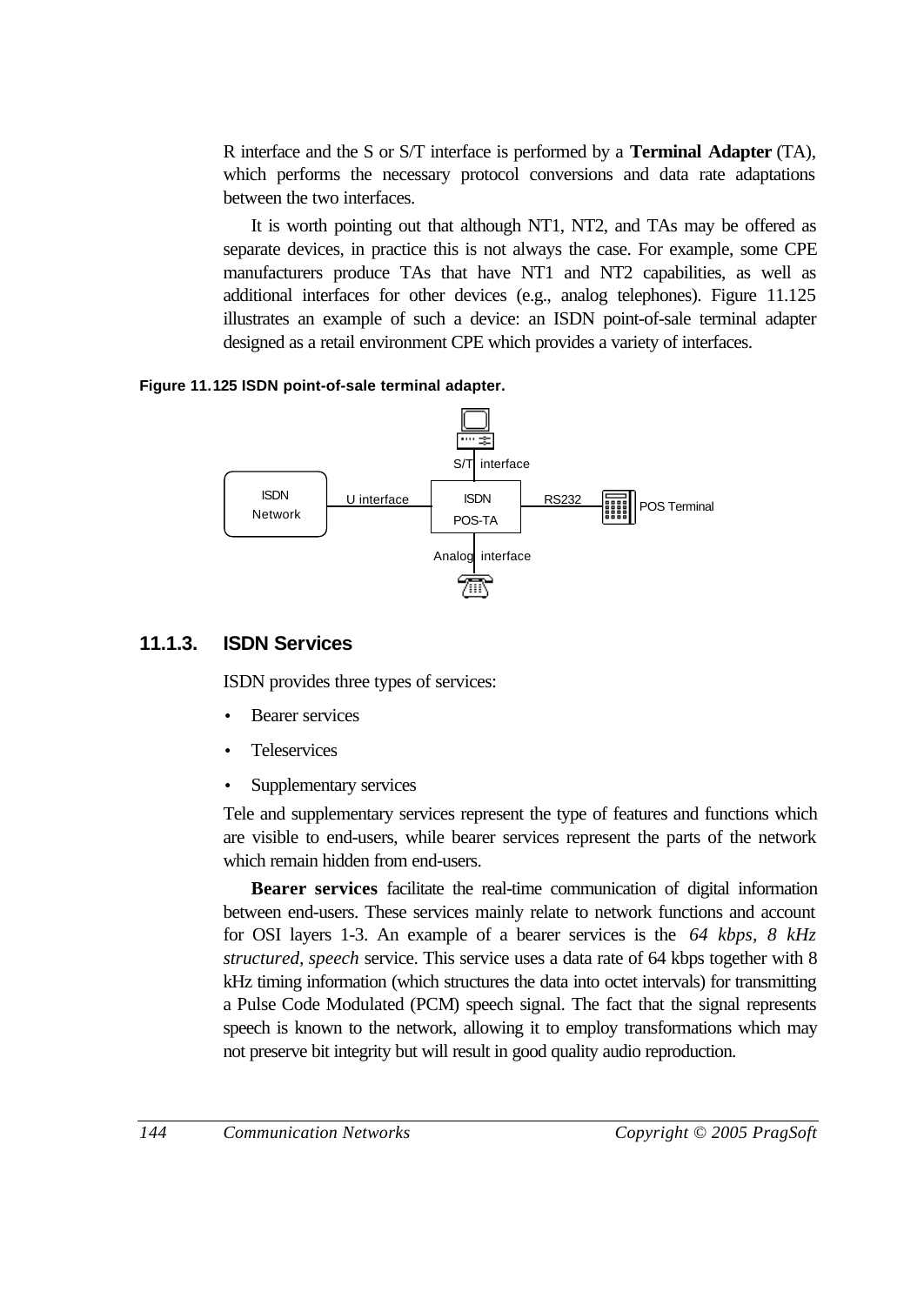By contrast, the *64 kbps, 8 kHz Structured, Unrestricted* service makes no assumptions about the signal's data content and is a general purpose service. There are also a number of other unrestricted services, offering successively higher bandwidths (e.g., *384, 1536, and 1920 kbps, 8 kHz Structured, Unrestricted* services).

In addition to the above circuit-switched bearer services, there are a number of packet-switched bearer services. For example, the *User Signaling* service is a packet-switched bearer service suitable for exchanging signaling information between end-users and is defined by recommendation I.451, which we will examine later in this chapter. Another example is the *Connectionless on a D Channel* service which provides a datagram service on a D channel and is suitable for control-oriented or transaction-oriented applications.

**Teleservices** provide a set of higher-level functions on top of bearer services. These services account for OSI layers 4-7. Examples of teleservices are:

- *Telephony* services which provide speech communication over a B channel with control signaling over the D channel.
- *Facsimile* services which facilitate the communication of bitmap images over a B channel with control signaling over the D channel.
- *Teletex* services which facilitate the interchange and communication of textual as well as formatted documents over a B channel with control signaling over the D channel.

**Supplementary services** enhance bearer and teleservices in an independent fashion. Examples of supplementary services are:

- The *Centrex* service emulates a private network and provides specialized features to a set of subscribers.
- The *Call Transfer* service allows a user to transfer an active call to a third-party.
- The *Call Waiting* service allows a user already engaged in a call to be informed of another incoming call.
- The *Calling Line ID* service provides the calling party's address information to the called party.

Although these services all appear geared toward circuit-switched telephone calls, they are equally applicable to packet-switched data calls.

## **11.2. Protocol Architecture**

Figure 11.126 illustrates the ISDN protocol architecture in relation to the OSI reference model. Access to the ISDN is controlled by layers 1-3. The physical layer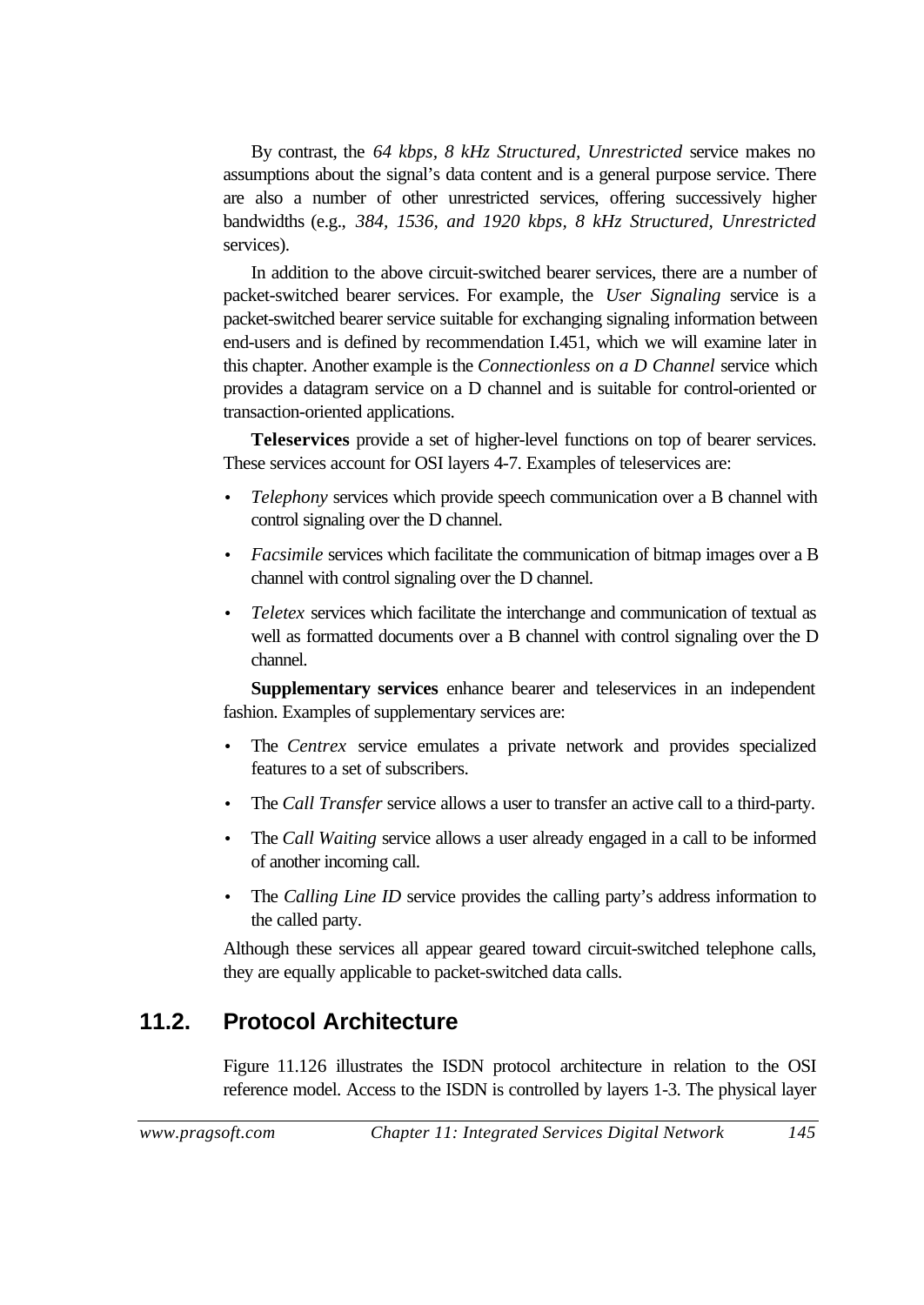defines the physical U interface for basic and primary rate access. The data link layer provides two HDLC-type protocols, one for use with B channels (LAP-B) and one for use with D channels (LAP-D). The network layer provides the X.25 packet level protocol for packet switching (on either the B channel or the D channel) and a call control protocol for D channel signaling. Layers 4-7 are concerned with the end-toend exchange of user data.

| <b>OSI Layer</b> |   | <b>ISDN Layer</b> |                                     |                 |      | <b>Purpose</b>                                                                  |
|------------------|---|-------------------|-------------------------------------|-----------------|------|---------------------------------------------------------------------------------|
| higher layers    |   | <b>B</b> Channel  | End-to-End<br><b>User Signaling</b> |                 |      | Higher-level functions related to end-to-end<br>signaling.                      |
| <b>Network</b>   | 3 | Circuit-          | X.25                                | Call<br>Control | X.25 | Circuit-switching, packet switching, and call<br>control signaling.             |
| Data Link        | 2 | Switched          | LAP-B                               | LAP-D           |      | Data link control for voice/data channels and<br>signaling channels (B and D).  |
| Physical         |   |                   | Physical                            |                 |      | Physical interface for basic access and<br>primary access (T and S interfaces). |

**Figure 11.126 ISDN protocol architecture.**

Below we will look at each of layers 1-3 separately.

## **11.2.1. The Physical Layer**

The physical user interfaces for basic and primary rate access are, respectively, defined by CCITT recommendations I.430 and I.431. The S and T interfaces both use four wires to provide full-duplex connections as two separate physical connections, one in either direction. Because of the very short distances involved between the U interface and the S and T interfaces, this is the most effective approach to full-duplex connection.

The basic access interface at the S or T reference point consists of 2B+D channels which are multiplexed onto a 192 kbps channel using TDM. As mentioned earlier, this carries an overhead of 48 kbps which accounts for framing and synchronization. Each frame is 48 bits long (see Figure 11.127) and consists of: 16 bits from either B channel (marked as B1 and B2), 4 bits from the D channel (marked as D), and 12 framing and synchronization bits (shown in *italics*). As shown in Figure 11.127, the structure of frames sent from an NT to a TE is somewhat different from the structure of frames sent from a TE to an NT. The *Framing Bit* marks the beginning of a frame. The *Balancing Bit* is a negative pulse and is intended to balance the DC voltage. These two bits are used for frame synchronization. An NT echoes the most-recently received D channel bit from a TE using the *Echo Bit* (reasons explained below). The *Activation Bit* is used by an NT to activate or deactivate a TE. The *Auxiliary Bit* and the *Auxiliary Complement Bit* (which is simply the logical negation of the *Auxiliary Bit*) are used for frame alignment. The *Multiframe Bit* is used for multiframing.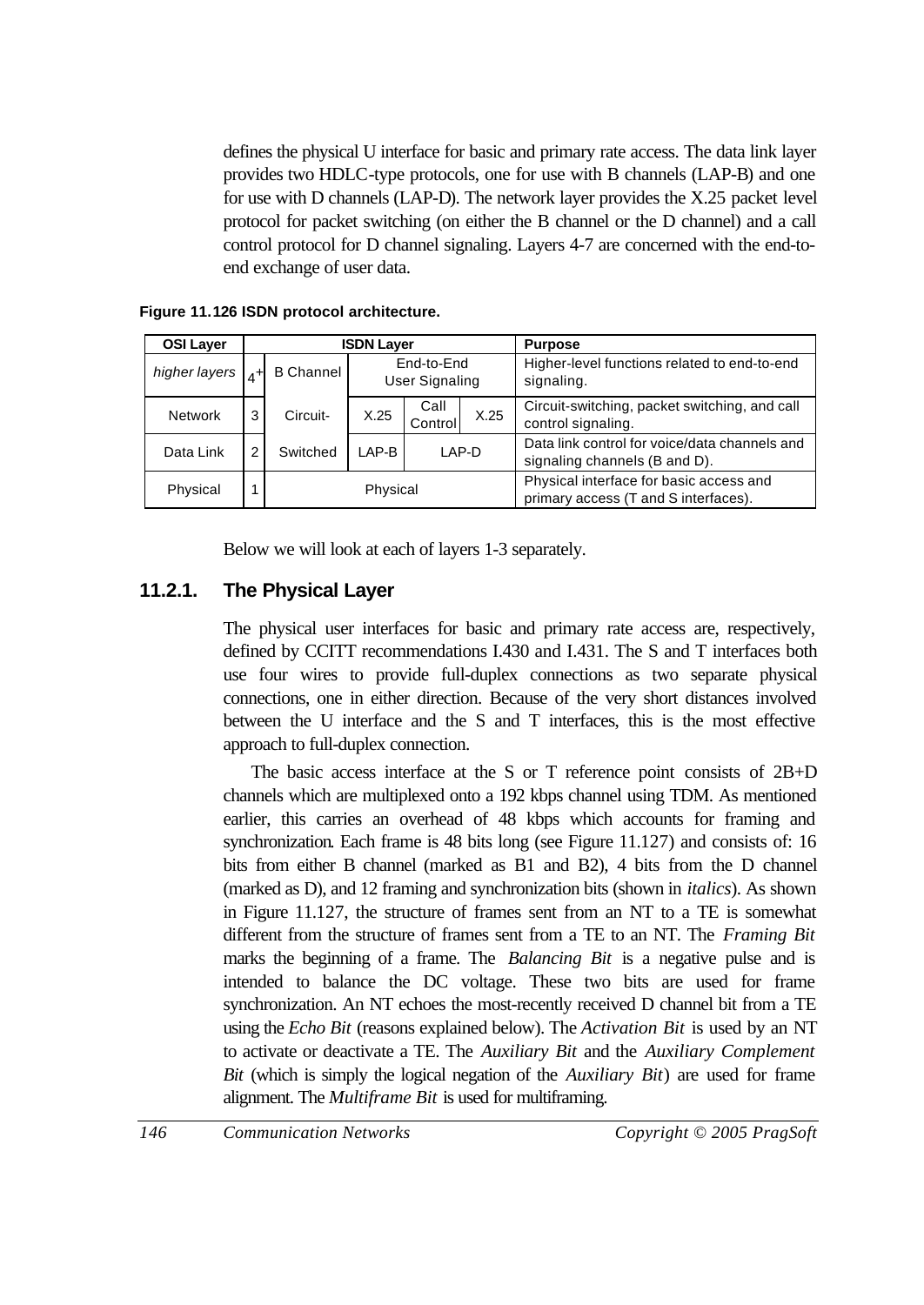**Figure 11.127 Basic rate frame structures.**

|                | <b>NT to TE Frame</b>           |            | <b>TE to NT Frat</b> |
|----------------|---------------------------------|------------|----------------------|
| <b>Bit</b>     | <b>Description</b>              | <b>Bit</b> | <b>Description</b>   |
| 1              | Framing Bit                     | 1          | <b>Framing Bit</b>   |
| $\overline{c}$ | <b>Balancing Bit</b>            | 2          | <b>Balancing Bit</b> |
| $3 - 10$       | B <sub>1</sub>                  | $3 - 10$   | B <sub>1</sub>       |
| 11             | Echo Bit                        | 11         | <b>Balancing Bit</b> |
| 12             | D                               | 12         | D                    |
| 13             | Activation Bit                  | 13         | <b>Balancing Bit</b> |
| 14             | Auxiliary Bit                   | 14         | Auxiliary Bit        |
| 15             | <b>Auxiliary Complement Bit</b> | 15         | <b>Balancing Bit</b> |
| 16-23          | <b>B2</b>                       | 16-23      | B <sub>2</sub>       |
| 24             | Echo Bit                        | 24         | Balancing Bit        |
| 25             | D                               | 25         | D                    |
| 26             | Multiframing bit                | 26         | Balancing Bit        |
| 27-34          | B <sub>1</sub>                  | 27-34      | B <sub>1</sub>       |
| 35             | Echo Bit                        | 35         | <b>Balancing Bit</b> |
| 36             | D                               | 36         | D                    |
| 37             | Reserved for future use         | 37         | Balancing Bit        |
| 38-45          | <b>B2</b>                       | 38-45      | B <sub>2</sub>       |
| 46             | Echo Bit                        | 46         | <b>Balancing Bit</b> |
| 47             | D                               | 47         | D                    |
| 48             | Balancing Bit                   | 48         | <b>Balancing Bit</b> |
|                |                                 |            |                      |

| <b>NT to TE Frame</b>    |                | TE to NT Frame       |
|--------------------------|----------------|----------------------|
| <b>Description</b>       | Bit            | <b>Description</b>   |
| Framing Bit              | 1              | <b>Framing Bit</b>   |
| Balancing Bit            | $\overline{2}$ | <b>Balancing Bit</b> |
| 31                       | $3 - 10$       | B <sub>1</sub>       |
| Echo Bit                 | 11             | <b>Balancing Bit</b> |
|                          | 12             | D                    |
| A <i>ctivation Bit</i>   | 13             | <b>Balancing Bit</b> |
| A <i>uxiliary Bit</i>    | 14             | <b>Auxiliary Bit</b> |
| Auxiliary Complement Bit | 15             | <b>Balancing Bit</b> |
| 32                       | 16-23          | B <sub>2</sub>       |
| Echo Bit                 | 24             | <b>Balancing Bit</b> |
|                          | 25             | D                    |
| Multiframing bit         | 26             | <b>Balancing Bit</b> |
| 31                       | 27-34          | B1                   |
| Echo Bit                 | 35             | <b>Balancing Bit</b> |
|                          | 36             | D                    |
| Reserved for future use  | 37             | <b>Balancing Bit</b> |
| 32                       | 38-45          | B <sub>2</sub>       |
| Echo Bit                 | 46             | <b>Balancing Bit</b> |
|                          | 47             | D                    |
| Balancing Bit            | 48             | <b>Balancing Bit</b> |

The primary access interface at the T reference point consists of 23B+D or 30B+D channels which are multiplexed onto a 1.544 or 2.048 mbps using TDM. The 1.544 mbps interface is used in North America and Japan, and employs a 193 bit frame structure, while the 2.048 interface is used mainly in Europe and employs a 256-bit frame structure (see Figure 11.128). The 23B+D frames are organized as multiframes of 24 frames, with the *Framing Bit* of every fourth frame set to 0 or 1 to generate the bit pattern 001001 for the multiframe. This is used for frame alignment and synchronization. The 30+D frames, on the other hand, use the first 8 bits as a *Framing Channel*. Of these, the first bit is not used and bits 2-8 are set to 0011011 for frame alignment and synchronization.

One notable difference between the basic access and primary access interfaces is that the latter can only be used for point-to-point connections, while the former can also be used in a multidrop arrangement, where an NT serves a number of TEs via a simple bus. Such an arrangement would allow the TEs to individually use the B channels and share the D channel. Since the B channels cannot be shared, at most two TEs at any one time can have access to them. D channel frames destined for the TEs are addressed using LAP-D (explained in the next section). To transmit a frame, a TE listens to the echo of a series of 1 bits that it transmits on the D channel in absence of a signal. These bits can be echoed back by the NT using the *Echo Bit*. When the TE receives a certain number of successive echoes of its 1 bits (the exact number is dependent on the TE's predetermined priority level), it concludes that the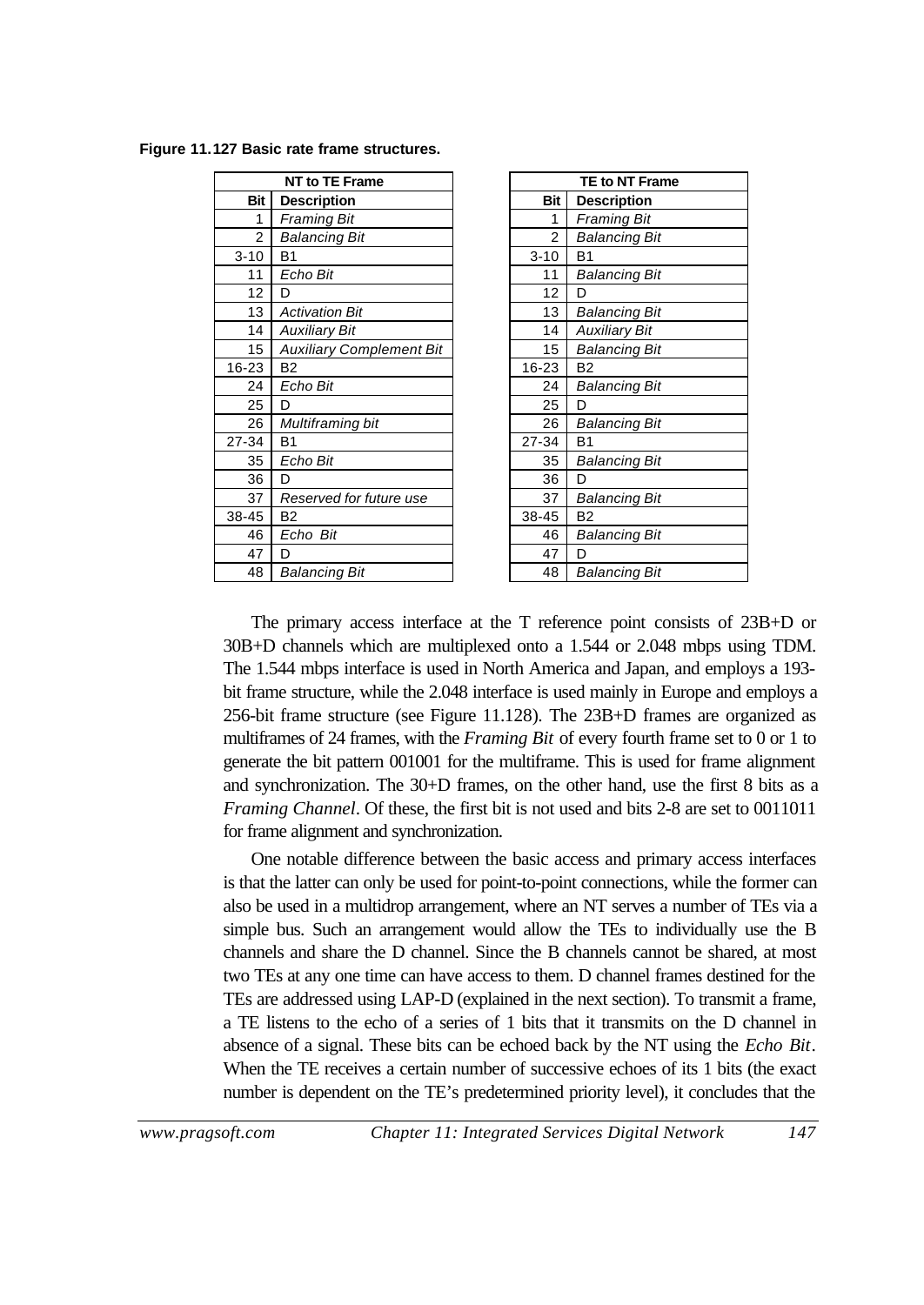line is idle and it starts transmitting its frame. To avoid collisions, it continues monitoring the echo bits and compares them against the transmitted bits. It suspends transmission as soon as it detects a discrepancy between the two.

## **11.2.2. The Data Link Layer**

Two data link layer protocols are provided. LAP-B (see Chapter 3) is used for X.25 connections over B channels. LAP-D is similar to LAP-B and is used for D channel connections. It is capable of supporting multiple network level connections. LAP-D is defined by CCITT recommendation I.441.

The LAP-D frame structure is very similar to the HDLC frame structure (see Chapter 3) and similarly supports three types of information, supervisory, and unnumbered frames via its control field. The only field where there are notable differences is the address field which consists of the following components:

- A Terminal Endpoint Identifier (TEI) which uniquely identifies a user device.
- A Service Access Point Identifier (SAPI) which uniquely identifies a network level LAP-D user entity. Four such entities have been identified: call control, packet-mode call control, X.25 packet level, and management.
- A Command/Response (C/R) bit which indicates whether the frame is a command or a response.

The LAP-D commands and responses are summarized in Figure 11.129. LAP-D provides two types of service: acknowledged and unacknowledged.

|           | 23B+D Frame        |            | $30B+D$        |
|-----------|--------------------|------------|----------------|
| Bit       | <b>Description</b> | <b>Bit</b> | <b>Des</b>     |
| 1         | Framing Bit        | $1 - 8$    | Frai           |
| $2-9$     | <b>B1</b>          | $9 - 16$   | <b>B1</b>      |
| $10 - 17$ | B2                 | $17 - 24$  | B2             |
| 18-25     | B3                 | 25-32      | B <sub>3</sub> |
| 26-33     | B4                 | 33-40      | B4             |
| 34-41     | B5                 | 41-48      | B <sub>5</sub> |
| 42-49     | B6                 | 49-56      | B <sub>6</sub> |
| 50-57     | Β7                 | 57-64      | Β7             |
| 58-65     | B8                 | 65-72      | B <sub>8</sub> |
| 66-73     | B9                 | 73-80      | B <sub>9</sub> |
| 74-81     | <b>B10</b>         | 81-88      | <b>B10</b>     |
| 82-89     | B11                | 89-96      | <b>B11</b>     |
| 90-97     | B12                | 97-104     | <b>B12</b>     |
| 98-105    | <b>B13</b>         | $105 -$    | <b>B13</b>     |
|           |                    | 112        |                |
| 106-113   | <b>B14</b>         | $113 -$    | <b>B14</b>     |
|           |                    | 120        |                |

|  | Figure 11.128 Primary rate frame structures. |  |  |  |
|--|----------------------------------------------|--|--|--|
|--|----------------------------------------------|--|--|--|

| 23B+D Frame |                    | 30B+D Frame |                    |
|-------------|--------------------|-------------|--------------------|
| <b>Bit</b>  | <b>Description</b> | <b>Bit</b>  | <b>Description</b> |
| 1           | <b>Framing Bit</b> | $1 - 8$     | Framing channel    |
| $-9$        | B <sub>1</sub>     | $9 - 16$    | <b>B1</b>          |
| 17          | <b>B2</b>          | $17 - 24$   | <b>B2</b>          |
| 25          | B <sub>3</sub>     | 25-32       | B <sub>3</sub>     |
| 33          | <b>B4</b>          | 33-40       | B4                 |
| 41          | B <sub>5</sub>     | 41-48       | B5                 |
| 49          | B <sub>6</sub>     | 49-56       | <b>B6</b>          |
| 57          | B7                 | 57-64       | B7                 |
| 65          | B <sub>8</sub>     | 65-72       | B8                 |
| 73          | B <sub>9</sub>     | 73-80       | <b>B</b> 9         |
| 81          | <b>B10</b>         | 81-88       | <b>B10</b>         |
| 89          | <b>B11</b>         | 89-96       | <b>B11</b>         |
| 97          | <b>B12</b>         | 97-104      | <b>B12</b>         |
| 05          | <b>B13</b>         | $105 -$     | <b>B13</b>         |
|             |                    | 112         |                    |
| 13          | <b>B14</b>         | $113 -$     | <b>B14</b>         |
|             |                    | 120         |                    |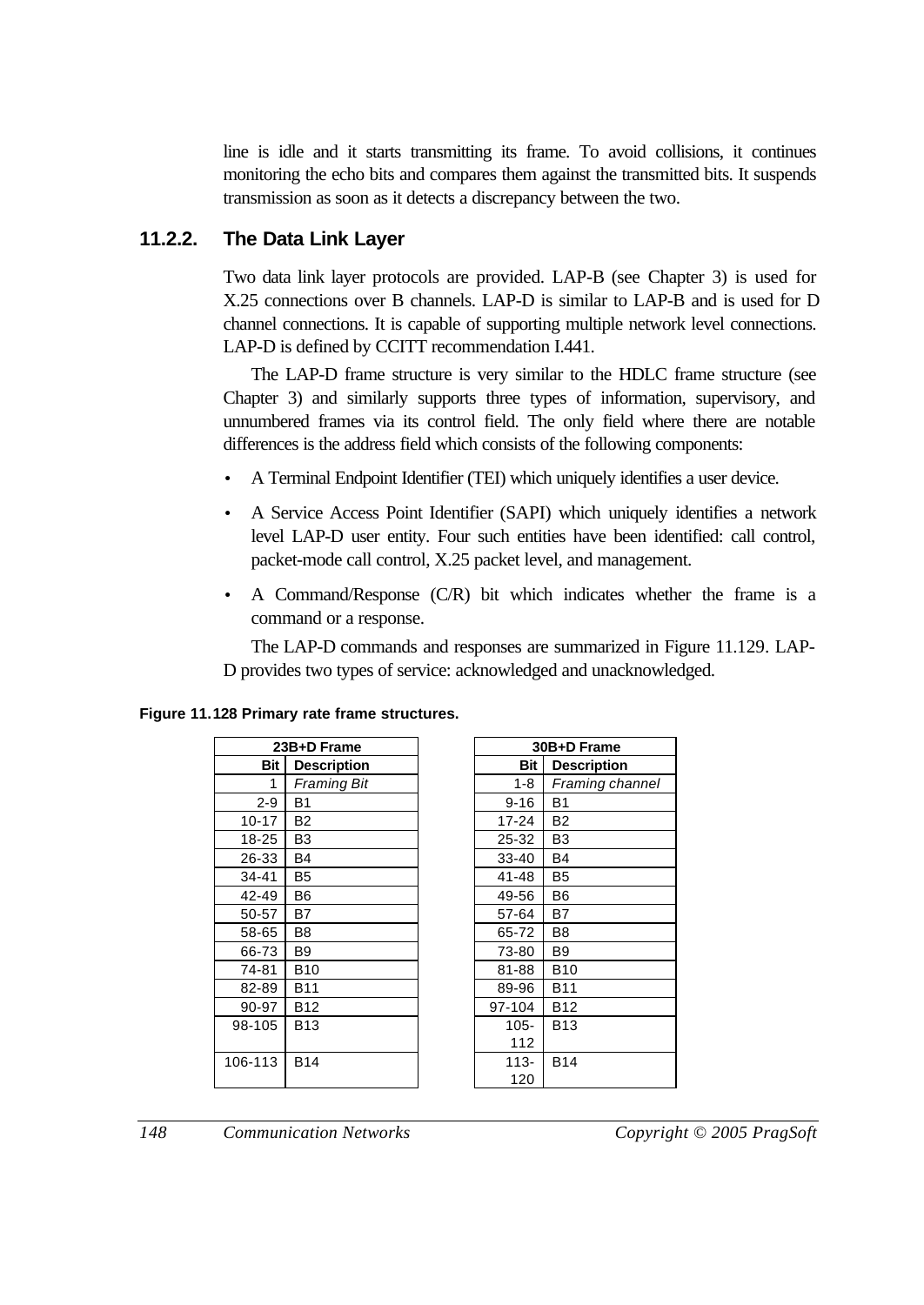| 114-121 | <b>B15</b> | $121 -$<br>128 |
|---------|------------|----------------|
| 122-129 | <b>B16</b> | $129 -$        |
|         |            | 136            |
| 130-137 | <b>B17</b> | $137 -$        |
|         |            | 144            |
| 138-145 | <b>B18</b> | $145 -$        |
|         |            | 152            |
| 146-153 | <b>B19</b> | $153 -$        |
|         |            | 160            |
| 154-161 | <b>B20</b> | $161 -$        |
|         |            | 168            |
| 162-169 | <b>B21</b> | 169-           |
|         |            | 176            |
| 170-177 | <b>B22</b> | $177 -$        |
|         |            | 184            |
| 178-185 | <b>B23</b> | $185 -$        |
|         |            | 192            |
| 186-193 | D          | 193-           |
|         |            | 200            |

| $121 -$<br>128            | <b>B15</b> |
|---------------------------|------------|
| $\overline{129}$ -<br>136 | D          |
| 137-<br>144               | <b>B16</b> |
| $145 -$<br>152            | <b>B17</b> |
| 153-<br>160               | <b>B18</b> |
| $161 -$<br>168            | <b>B19</b> |
| 169-<br>176               | <b>B20</b> |
| $177 -$<br>184            | <b>B21</b> |
| 185-<br>192               | <b>B22</b> |
| 193-<br>200               | <b>B23</b> |
| $201 -$<br>208            | <b>B24</b> |
| 209-<br>216               | <b>B25</b> |
| $217 -$<br>224            | <b>B26</b> |
| $225 -$<br>232            | <b>B27</b> |
| 233-<br>240               | <b>B28</b> |
| $241 -$<br>248            | <b>B29</b> |
| 249-<br>256               | <b>B30</b> |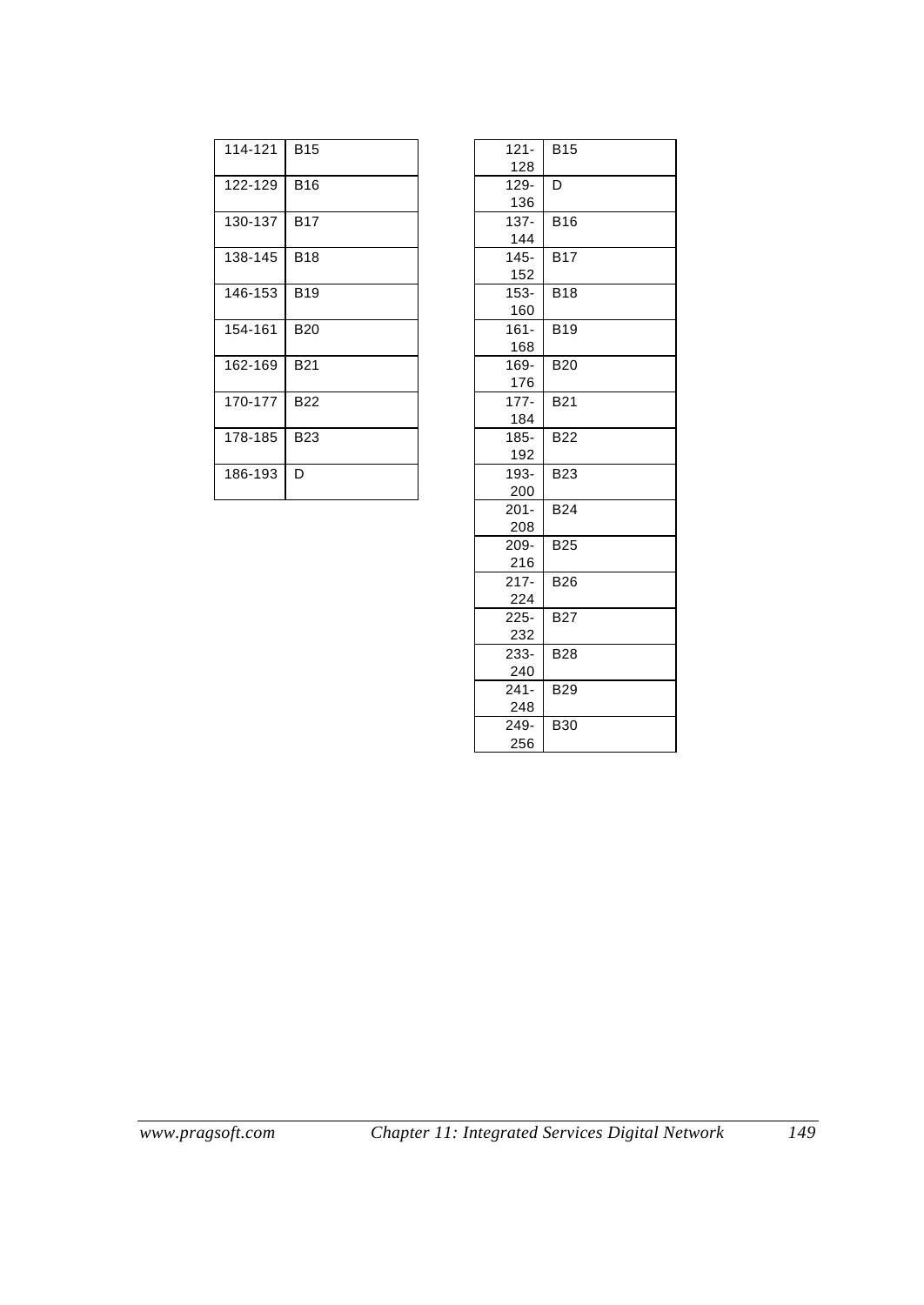| <b>Frame Type</b> | Command                  | Response    | <b>Description</b>                                 |
|-------------------|--------------------------|-------------|----------------------------------------------------|
| Information       |                          |             | Used for exchange of user data.                    |
| Supervisory       | <b>RR</b>                | <b>RR</b>   | Receive Ready. Station is ready to receive frames  |
|                   |                          |             | and acknowledged receipt of earlier frames.        |
|                   | <b>RNR</b>               | <b>RNR</b>  | Receive Not Ready. Station is unable to receive    |
|                   |                          |             | frames, but acknowledged receipt of earlier        |
|                   |                          |             | frames.                                            |
|                   | <b>REJ</b>               | <b>REJ</b>  | Reject. Rejects a frame according to the Go-Back-  |
|                   |                          |             | N scheme.                                          |
| Unnumbered        | <b>SABM</b>              |             | Set Asynchronous Balanced Mode.                    |
|                   | <b>SABME</b>             |             | Set Asynchronous Balanced Mode Extended.           |
|                   | UI                       |             | Unnumbered Information, Used for                   |
|                   |                          |             | unacknowledged mode of information transfer.       |
|                   |                          | UA          | Unnumbered Acknowledgment. Unsequenced             |
|                   |                          |             | acknowledgment frame.                              |
|                   | <b>DISC</b>              |             | Disconnect. Forces a slave station into disconnect |
|                   |                          |             | mode.                                              |
|                   |                          | <b>DM</b>   | Disconnect Mode. Used by a slave to indicate it is |
|                   |                          |             | in disconnect mode.                                |
|                   | <b>XID</b><br><b>XID</b> |             | Exchange identification information.               |
|                   |                          | <b>FRMR</b> | Frame Reject of a protocol-violating frame.        |

**Figure 11.129 LAP-D command and response frames.**

The **acknowledged service** involves the exchanging of all three types of frames between the network and a TE. First, a link is requested using the SABM or SABME command, which may be accepted by a UA response or rejected by a DM response. Then, the two ends may exchange information frames using the I command. The supervisory frames are used during this phase for error control (using the Go-Back-N scheme) and flow control (using the sliding window protocol). Finally, the connection may be terminated by a DISC command. FRMR is used to reject a frame which violates the protocol (e.g., incorrect frame length or invalid sequence numbers). This results in the connection being aborted. The XID command is used for exchanging identification information (e.g., negotiating a new set of values for LAP-D parameters).

The **unacknowledged service** provides basic exchange of user information using the UI command, which are received unacknowledged. No error control or flow control is provided, although CRC-based error detection is still performed and incorrect frames are simply discarded.

Though LAP-D is based on LAP-B, some important differences exist. Firstly, unlike LAP-B which is designed for point-to-point connection, LAP-D can support multiple DEs connected via a multidrop line. Secondly, LAP-D supports UI frames, while LAP-B only supports sequenced information frames. Lastly, LAP-D uses a different addressing scheme.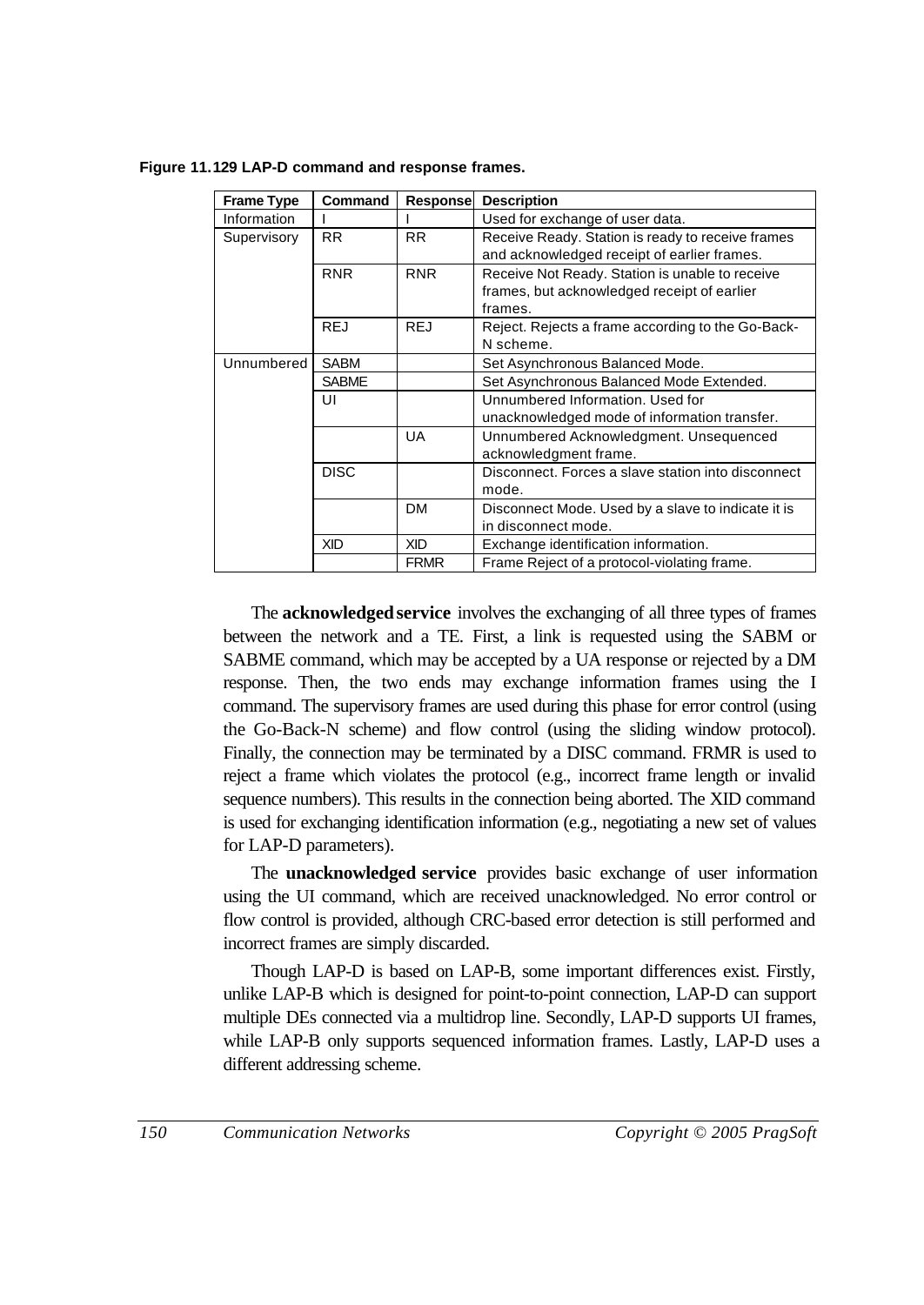### **11.2.3. The Network Layer**

The ISDN network layer is defined by CCITT recommendations I.450 and I.451. It supports circuit and well as packet switched connections between a TE and the network, and end-to-end.

Figure 11.130 summarizes the ISDN network layer messages exchanged between TEs and the network over the D channel. Figure 11.131 illustrates the use of these messages in a typical scenario which involves various D channel signals for handling a B channel circuit-switched call between two subscribers with ISDN telephones.

The scenario proceeds as follows. The calling subscriber picks up the receiver and dials the called subscriber's number. The calling subscriber's telephone accumulates the digits (address) and uses them as a parameter in a *Setup* message which it sends to the network. This message is conveyed by the network to the called subscriber's telephone using SS7 signaling. At the same time, the network sends a *Setup Acknowledge* message to the calling telephone and asks for further information, which the latter provides using an *Information* message, and the network confirms, using a *Call Proceeding* message, that the call is being established.

| <b>Message</b>      | <b>Purpose</b>                                                                                                         |
|---------------------|------------------------------------------------------------------------------------------------------------------------|
| Setup               | Used by calling TE to convey to the called TE a request for call<br>establishment.                                     |
| Setup Acknowledge   | Used by the network to acknowledge the connect request from<br>the calling TE.                                         |
| Alerting            | Used by called TE to convey to calling TE that it has started<br>alerting the user.                                    |
| Call Proceeding     | Used by the network to inform the calling TE that the call is being<br>established.                                    |
| Connect             | Used by called TE to convey to calling TE that it has accepted the<br>call.                                            |
| Connect Acknowledge | Used by network to acknowledge the receiving of the connect<br>message from the called TE.                             |
| Detach              | Used for releasing the B channel without disposing of the call<br>reference information.                               |
| Detach Acknowledge  | Acknowledges the releasing of the B channel in response to a<br>Detach message.                                        |
| <b>Disconnect</b>   | Used to indicate the completion of the call so that the channel<br>and call reference may be released.                 |
| Release             | Used to indicate that the channel and call reference have been<br>released.                                            |
| Release Complete    | Used to indicate the acceptance of a Release request and<br>therefore the releasing of the channel and call reference. |
| Suspend             | Used by a TE to request from the network the suspension of an<br>existing call.                                        |

**Figure 11.130 ISDN network layer messages.**

*www.pragsoft.com Chapter 11: Integrated Services Digital Network 151*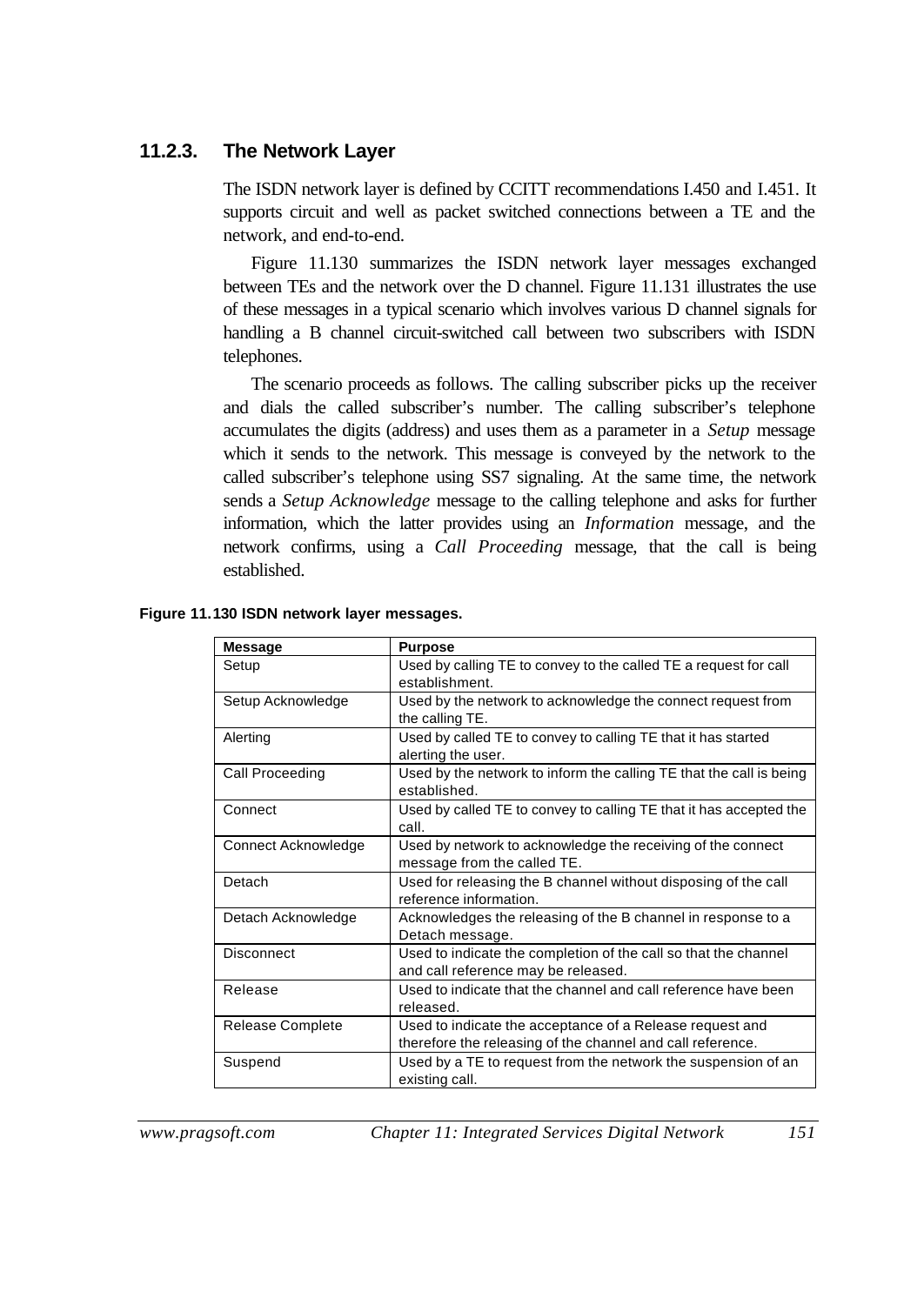| Suspend Acknowledge         | Used by the network to acknowledge that the call has been<br>suspended.                                      |
|-----------------------------|--------------------------------------------------------------------------------------------------------------|
| <b>Suspend Reject</b>       | Used by the network to indicate that the call suspend request<br>has been rejected.                          |
| Resume                      | Used by a TE to request the resuming of a previously<br>suspended call.                                      |
| Resume Acknowledge          | Used by the network to acknowledge that the suspended call<br>has been resumed.                              |
| Resume Reject               | Used by the network to indicate that the call resume request has<br>been rejected.                           |
| User Information            | Used by a TE to exchange user information with another TE.                                                   |
| Register                    | Used by a TE to register itself for the use of a long-term network<br>facility.                              |
| Register Acknowledge        | Used by the network to acknowledge that the TE has been<br>registered with the requested long-term facility. |
| Register Reject             | Used by the network to reject a long-term facility registration<br>requested by a TE.                        |
| Facility                    | Used by a TE to request the activation of a network facility.                                                |
| <b>Facility Acknowledge</b> | Used by the network to acknowledge that the requested facility<br>has been activated.                        |
| <b>Facility Reject</b>      | Used by the network to reject a facility activation requested by a<br>TE.                                    |
| Cancel                      | Used by a TE to request the cancellation of a network facility.                                              |
| Cancel Acknowledge          | Used by the network to acknowledge that the requested facility<br>has been canceled.                         |
| <b>Cancel Reject</b>        | Used by the network to reject a facility cancellation requested by<br>a TE.                                  |
| Information                 | Used for providing additional information.                                                                   |
| <b>Status</b>               | Used during a call to report call-related conditions, including<br>unexpected messages.                      |
| <b>Congestion Control</b>   | Used for the flow control of messages exchanged between TEs.                                                 |

When the called phone starts ringing, it conveys an *Alerting* message via the network to the calling phone, which in response produces a ring tone to indicate that the destination phone is ringing. When the called subscriber picks up the receiver, its phone conveys a *Connect* message via the network to the calling phone. As a result, the ring tone stops and a B channel circuit is established for exchanging digitized speech. During this time, other information may also be conveyed over the D channel (e.g., using *User Information* messages).

The call is terminated when one of the two subscribers hangs up its phone. This causes a *Disconnect* message being conveyed to the other phone via the network. The network responds with a *Release* message, which the phone confirms with a *Release Confirm*. On the other side, the phone responds with a *Release* message, which the network confirms with a *Release Confirm*. Hence the call is completed and the B and the D channel are released.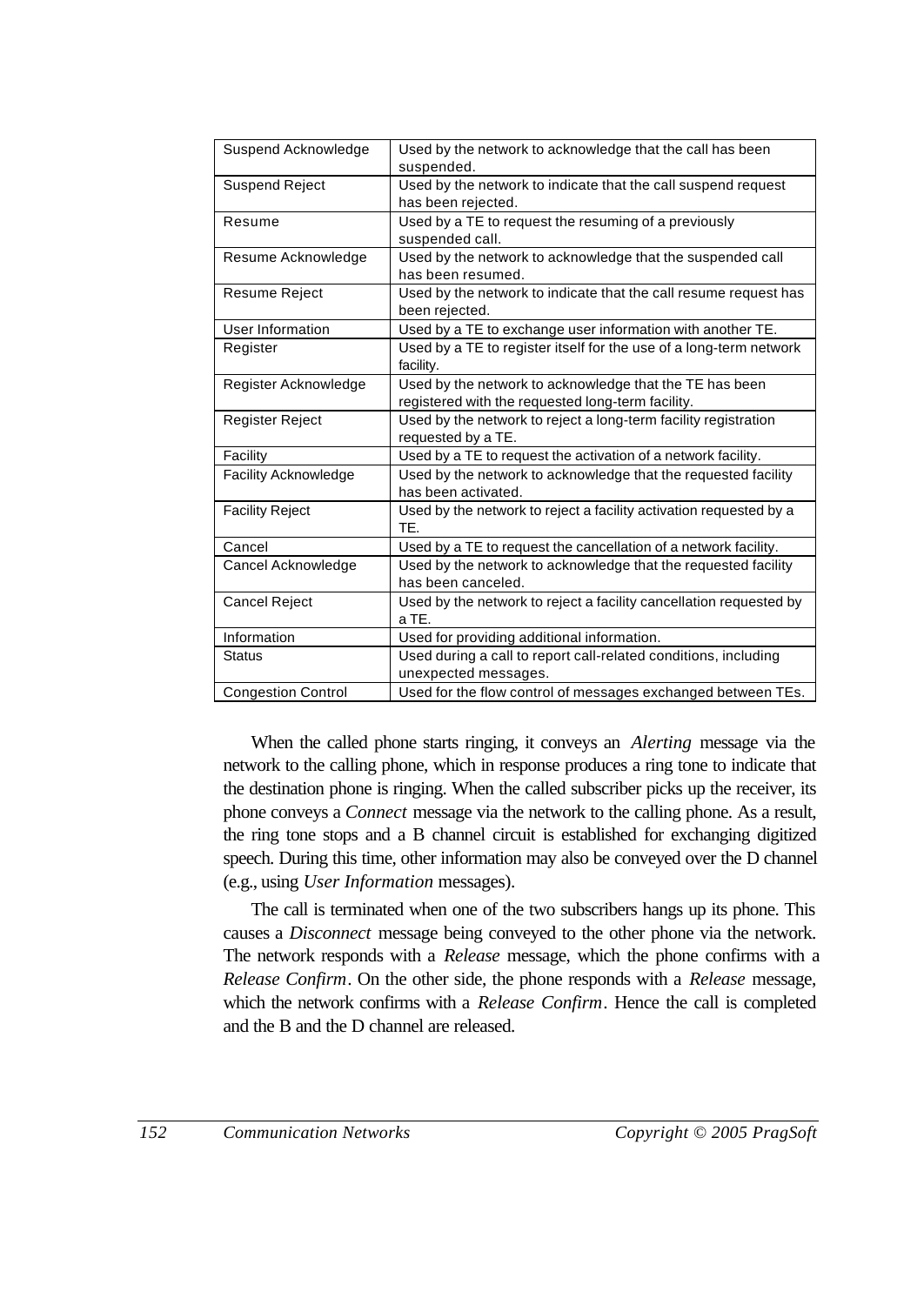

**Figure 11.131 Sample circuit-switched call scenario.**

There are other messages which are not covered by our scenario. Calls can be temporarily suspended and later resumed using the *Suspend* and *Resume* set of messages. The *Register*, *Facility*, and *Cancel* set of messages are used to manage facilities. ISDN supports a variety of facilities, such as: reverse charging, call completion after busy, provision of charging information, X.25 flow control negotiation, X.25 fast select.

As indicated in Figure 11.131, I.451 handles the signaling between TE and the local exchange, while the ISUP (ISDN User Part was explained in Chapter 10) handles the common channel signaling in between exchanges within the network. (For clarity, the ISUP signals are not shown here.) I.451 and ISUP interwork to provide end-to-end signaling to the users.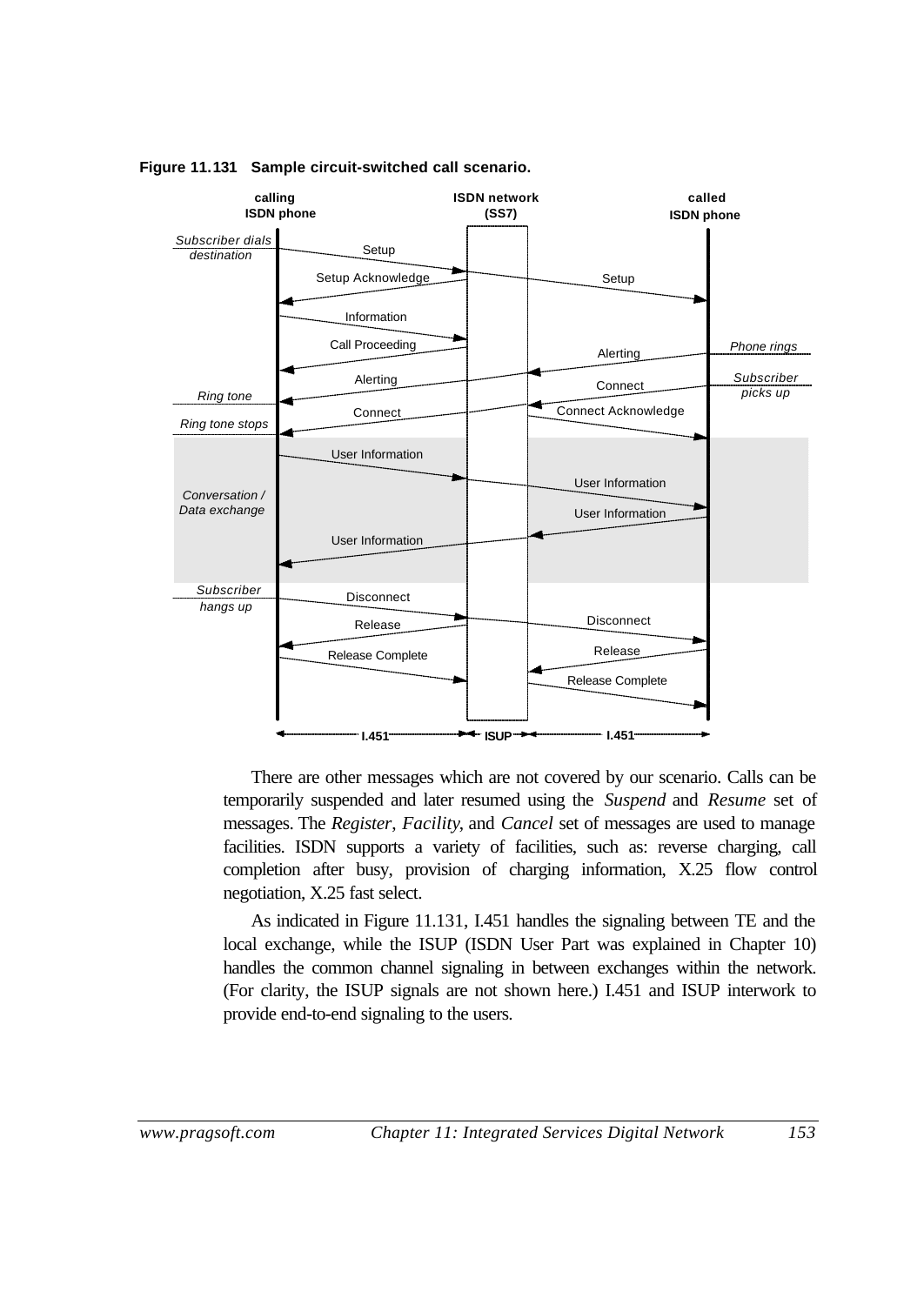|   |                 | <b>Field</b>                  | <b>Description</b>                      |  |  |
|---|-----------------|-------------------------------|-----------------------------------------|--|--|
|   |                 | <b>Protocol Discriminator</b> | Denotes the message protocol.           |  |  |
|   |                 | Call Reference Length         | Length of the reference flag $+$ value. |  |  |
|   |                 | Call Reference Flag           | Denotes the initiating D channel end.   |  |  |
|   |                 | Call Reference Value          | Uniquely identifies the B channel call. |  |  |
|   |                 | Message Type                  | Denotes the D channel message type.     |  |  |
| E | sample          |                               | Denotes a fixed-length element.         |  |  |
|   | fixed-length    | Element ID                    | Uniquely identifies the element.        |  |  |
| E | element         | <b>Element Contents</b>       | Element information contents.           |  |  |
| M |                 | zero or more                  | A total of zero or more elements are    |  |  |
| E |                 | elements                      | permitted.                              |  |  |
| N | sample          | O                             | Denotes a variable-length element.      |  |  |
| т | variable-length | Element ID                    | Uniquely identifies the element.        |  |  |
| S | element         | Contents Length               | Length of the element contents.         |  |  |
|   |                 | <b>Element Contents</b>       | Element information contents.           |  |  |

**Figure 11.132 ISDN network layer message structure.**

Figure 11.132 shows the general structure of the I.451 network layer messages just described. Each message consists of four parts. The *Protocol Discriminator* identifies the network level protocol to which the message belongs. This will either denote I.451 or X.25. The *Call Reference* denotes the B channel call to which this message applies. It consists of a *Length* field, a *Flag*, and a *Value*. The *Flag* denotes the call-initiating end of the D channel. The *Message Type* denotes one of the messages listed in Figure 11.130. The *Elements* (of which there may be zero or more, depending on the *Message Type*) are used for representing the message parameters. Elements may be fixed or variable length. A fixed length element consists of a 1 bit, followed by an *Element ID*, and *Element Contents* (total of one octet). A variable length element consists of a 0 bit followed by an *Element ID*, a *Content Length*, and *Element Contents* (total of at least three octets).

## **11.3. Frame Relay**

Frame relay is a major ISDN data link protocol for end-to-end connections over the B channel. Whereas LAP-B supports packet-switched connections, frame relay is designed to support circuit-switched connections. Frame relay is an evolution of an earlier protocol, V.120, which supports multiple logical connections over the same B channel cicuit. Frame relay provides similar capabilities but removes the restriction that all the multiplexed logical connections over a B channel should be between the same two end-users.

We will look at V.120 first and then discuss frame relay.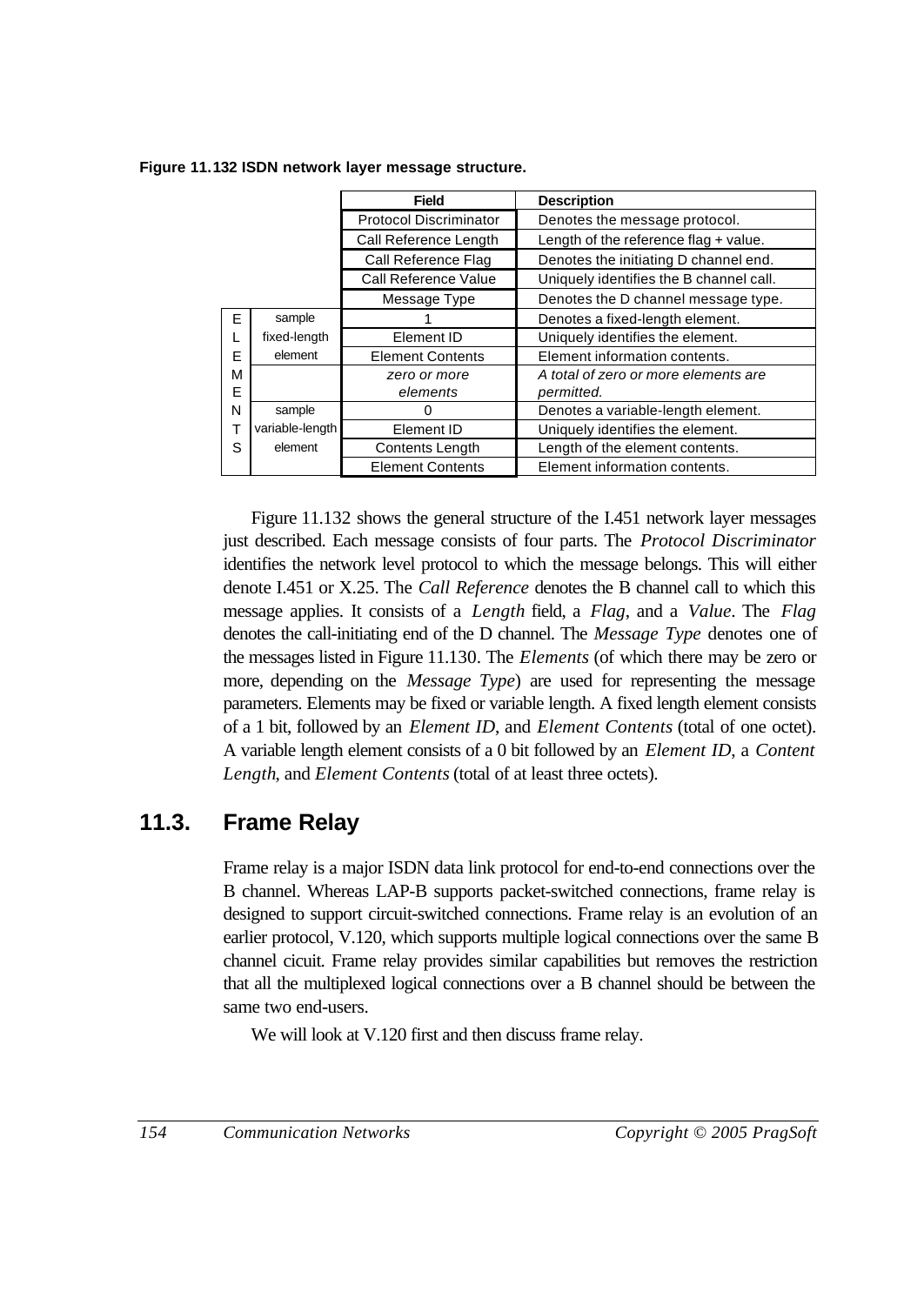### **11.3.1. V.120**

V.120 is a popular protocol implemented by ISDN terminal adapters. It enables a TE2 to communicate with a TE1 (or another TE2 connected to a TA) over a B channel circuit (see Figure 11.133).





V.120 supports asynchronous as well as synchronous transmissions. Synchronous transmission may be either as raw data or HDLC-based. Multiple logical channels between two end-users can be multiplexed onto the same B channel. Rate adaptation is provided for devices operating at less than 64 kbps. A sliding window protocol is used for flow control.

Except for the address field and the data field, the V.120 frame structure is very similar to LAP-D and HDLC. The address field contains a Logical Link Identifier (LLI) for the identification of multiple logical connections over the same B channel circuit. Certain LLI values are assigned to specific purposes. For example, 0 denotes in-channel signaling and 256 means no multiplexing.

As well as carrying user data, the data field may conatin one or two header octets. The first octet is called the terminal adaptation header and consists of a set of bit flags for controling a number of adaptation functions, including: segmentation of HDLC frames, error control, HDLC idle condition, and extension of the header with additional control information. The second octet, the control state information octet, is optional and also consists of a set of bit flags.

The V.120 procedure involves the following steps. First, a B channel circuit is established using the Q.931 call control protocol over the D channel. The resulting circuit may be used in connectionless mode by using an LLI value of 256 for the frames. For a connection-oriented mode, however, additional steps are necessary to manage multiplexed logical links. Four messages are provided for this purpose:

**Setup** may be issued by either side to request a logical link to be established.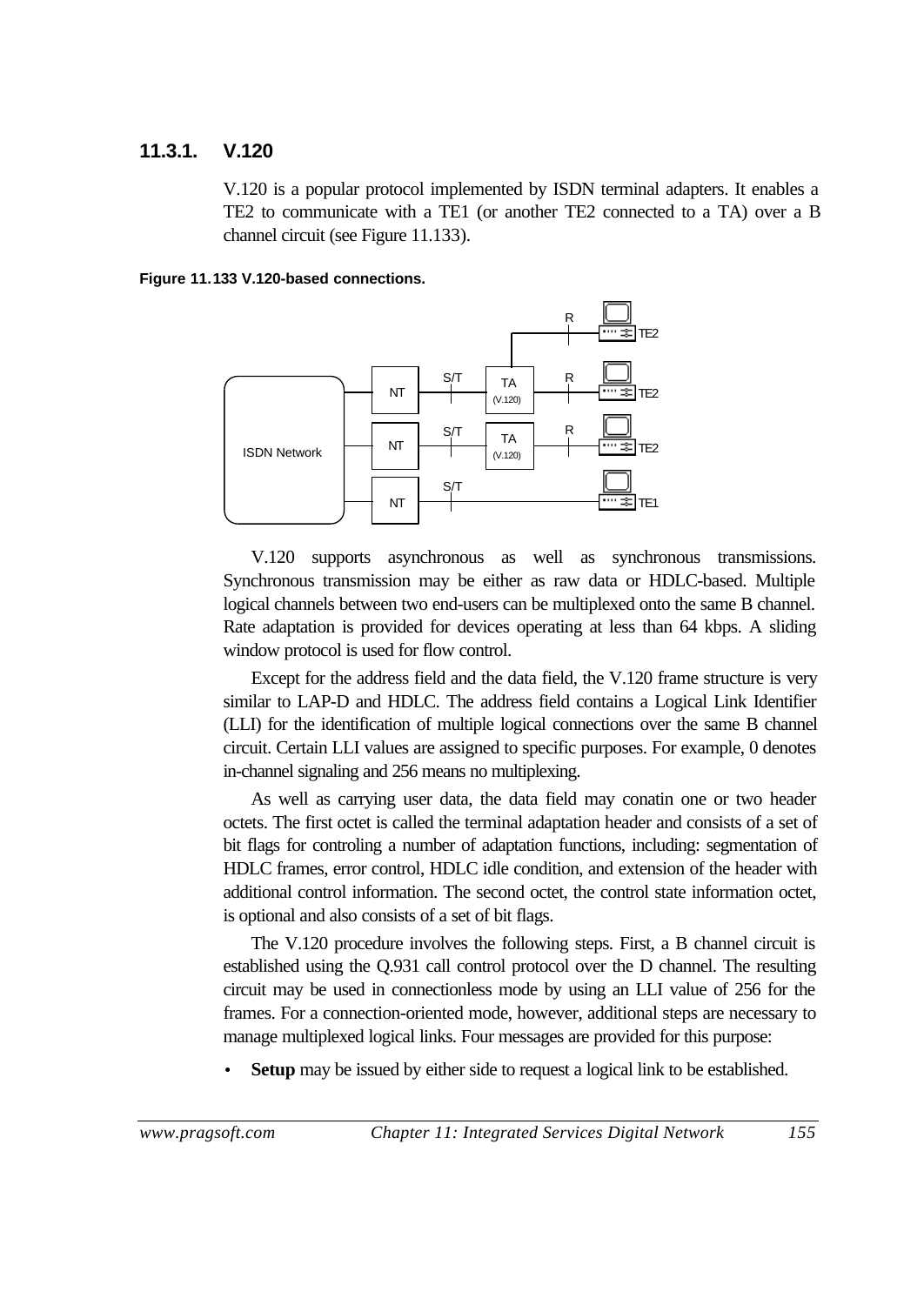- **Connect** may be issued in response to a setup message in order to accept the connection.
- **Release** may be issued by either side to release an existing connection.
- **Release Complete** may be issued in response to a setup message to deciline a connection, or in response to a release message to confirm the release.

These messages may be exchanged either over the D channel (using Q.931 messages) or over the B channel (using V.120 frames with LLI set to 0).

When the B channel circuit is no longer needed, it may be terminated by either side using the Q.931 call control protocol on the D channel.

### **11.3.2. Frame Relay**

Frame relay is an evolution of V.120 and provides similar capabilities to X.25, but in a considerably streamlined form, thus facilitating higher data rates. Simplifications employed by frame relay include: use of two protocol layers (as opposed to three in X.25), end-to-end (as opposed to node-to-node) error control and flow control, and use of a separate logical connection for control signaling. The main argument in support of frame relay is the fact that ISDN utilizes highly reliable transmission media (e.g., optical fiber) which do not justify the high overheads of X.25. Like X.25 and V.120, frame relay supports the multiplexing of multiple logical connection over the same B or H channel. Unlike V.120, it does not requires these connections to be between the same two end-users.

As with ISDN, frame relay uses I.430 or I.431 for its physical layer. The data link layer is sublayered. The core functions of Q.922 (an enhanced version of LAP-D) are used for end-to-end link control. These are essentially the same as LAP-D, except that they also include congestion control functions. At the UNI, the whole of Q.922 (including error control and flow control functions) is used for the reliable transfer of Q.931 messages.

End-user access to the network is always via a **frame handler**. The frame handler may be an integrated component of the local exchange or a completely separate node in the network. A B or H channel end-user connection to a frame handler is established by exchanging Q.931 messages over the D channel. Multiple logical frame relay connections may then be established over this connection.

Frame relay uses a frame structure very similar to that of V.120, except that there is no control field. Consequently, there are no control frames, which means that functions such as inband signaling, flow control, and error control are not supported. Error handling is limited to checking the FCS of a frame and discarding it if it is incorrect.

Given that the role of frames in a frame relay network is similar to packets in a pcaket-switched network, some means of congestion control is needed to ensure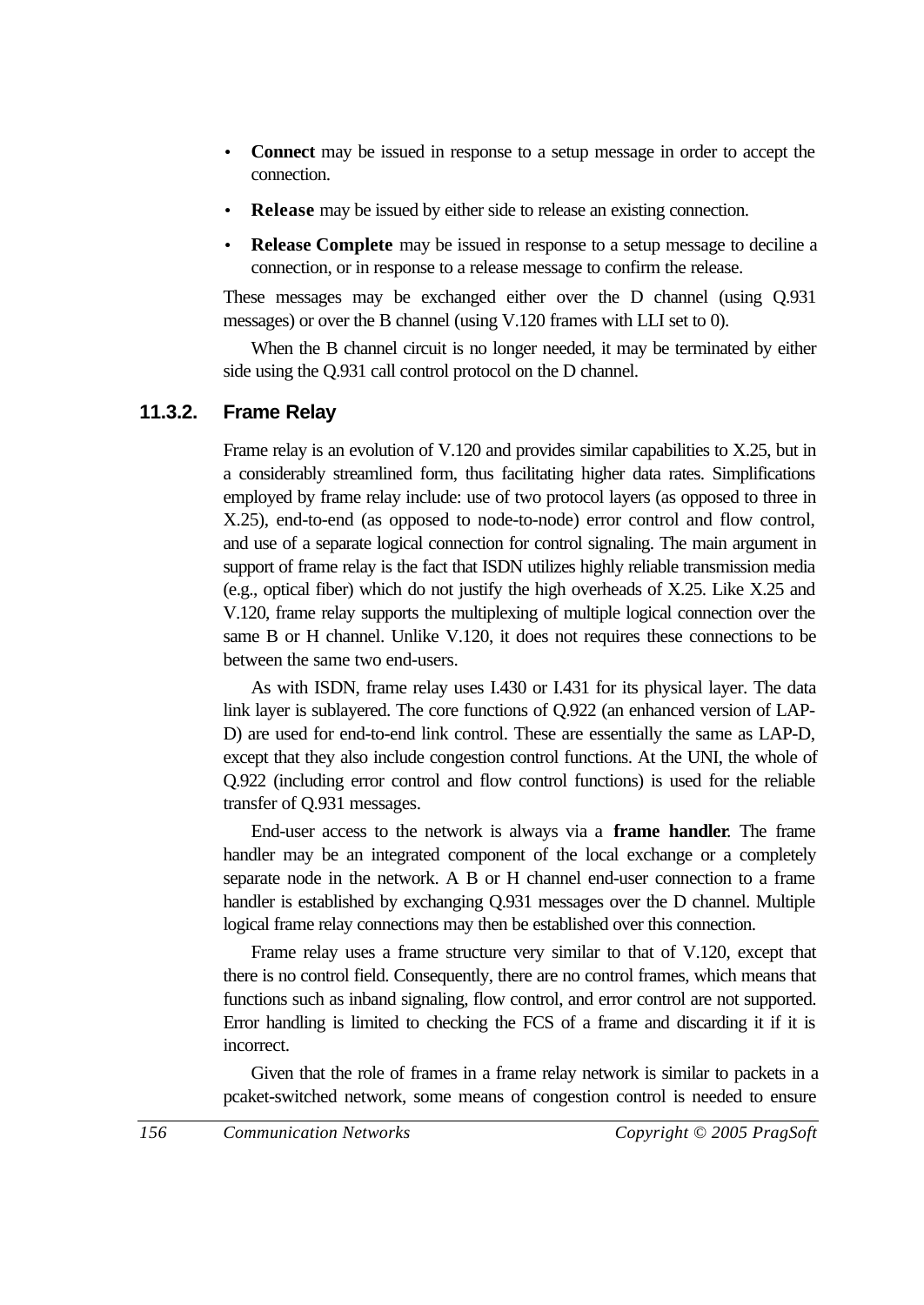adequate performance. Because a frame relay network has no means of flow control, it cannot assume full responsibility for congestion control. Instead, this is jointly handled by the user and the network. Two forms of signaling are provided to facilitate this: explicit signaling and implicit signaling.

Explicit signaling is based on two bits in the frame address field. These bits may be set by the frame handlers in the network in order to communicate congestion information to the user. The Backward Explicit Congestion Notification (BECN) bit serves as a warning to the user that frames transmitted by the user in the opposite direction to this frame may experience congestion situations. The user can respond to this by simply reducing the frame transmission rate. The Forward Explicit Congestion Notification (FECN) bit warns the user of congestion in the same direction as the frame itself. To respond to this, the user can submit a request (via Q.922) to its peer user to reduce its frame transmission rate.

Implicit signaling involves the user detecting that the network has discarded a frame due to congestion. In response, the user can reduce its transmission rate. An additional bit in the address field of a frame, called Discard Eligibility (DE), can be set by the user to indicate to the network that when discarding frames due to congestion, preference should be given to this frame.

## **11.4. Internetworking**

For economic and practical reasons, the introduction of ISDN involves a rather long transitory phase, during which time ISDN and earlier networks have to coexist. For this to work, some means of internetworking is needed. For examples, subscribers who are served by ISDN may need to contact subscribers who are served by PSTN. Such internetworking involves a number of considerations, including the following:

- Mapping between the numbering plans of the two networks.
- Mapping between the services offered by the two networks.
- Mapping between the control signals employed by the two network.
- The physical interfacing of the two networks.

An additional set of reference points have been defined by CCITT to address the above. These reference points define interfaces between ISDN and other networks:

The K reference point is used for interfacing ISDN to an existing, non-ISDN voice or data network, where the internetworking mappings are performed by ISDN.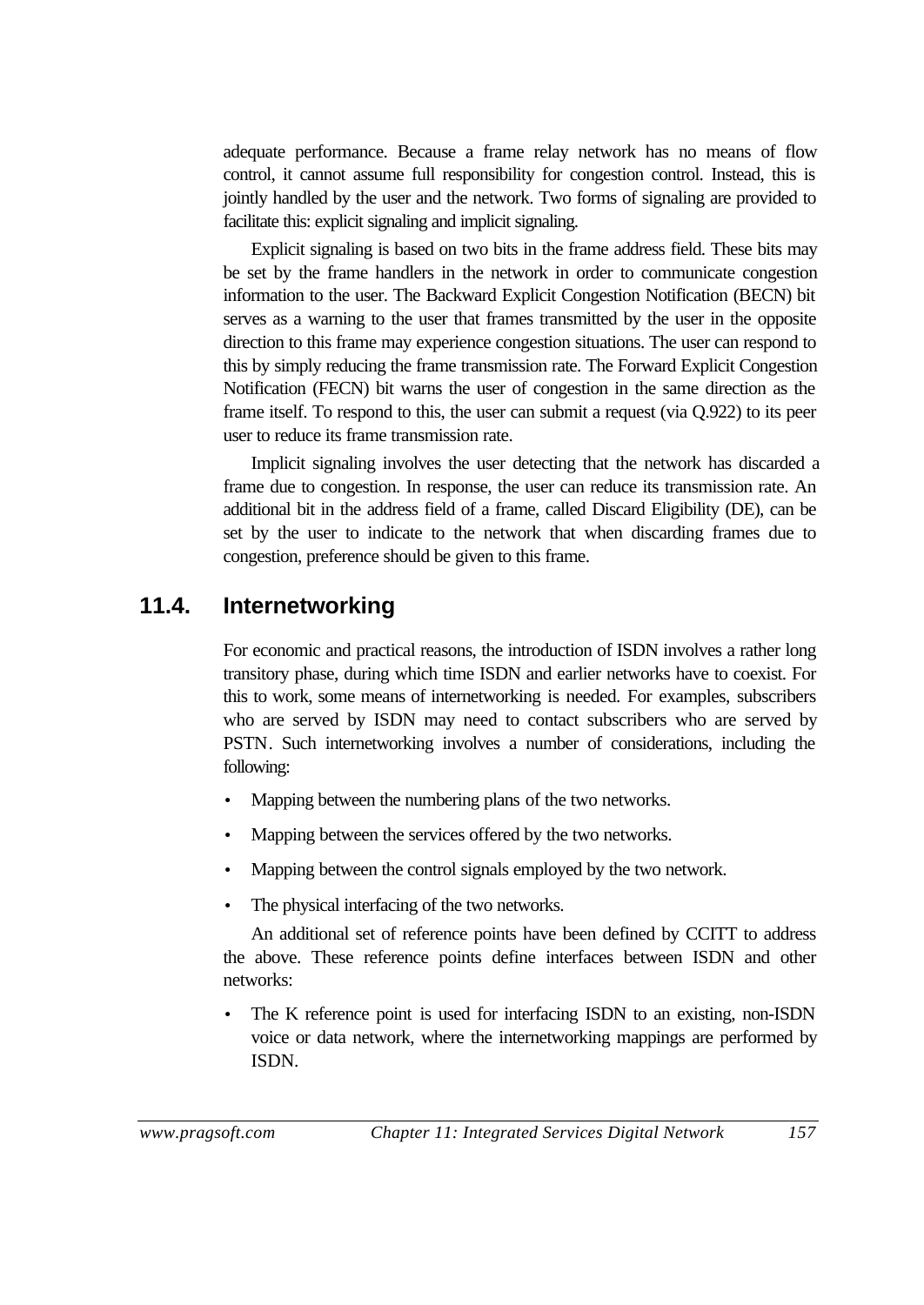- The L reference point is used for interfacing ISDN to an existing, non-ISDN voice or data network, where the internetworking mappings are performed by the non-ISDN network.
- The M reference point is used for interfacing ISDN to a specialized network (e.g., MHS), where the internetworking mappings are performed by the latter.
- The N reference point is used for interfacing two ISDN networks, where both networks may need to do internetworking mappings to provide a common set of services.

## **11.5. ISDN Standards**

Figure 11.134 provides a high-level view of CCITT ISDN recommendations. Each of the series consists of many parts. The I.100 series provides a general introduction to ISDN, its principles, objectives, and envisaged evolution path. The I.200 series defines the ISDN end-user services and a set of attributes for each service. The I.300 series defines the ISDN network and its functions and protocols in relation to ISDN services. The I.400 series defines the physical and logical interfaces between ISDN and its users. The I.500 series deals with the issues of internetworking between ISDN networks and between ISDN and non-ISDN networks (e.g., PSTN). The I.600 series deals with the issues of maintenance of subscriber access and installation.

|      | <b>Part / Series</b> | <b>Description</b>                    |
|------|----------------------|---------------------------------------|
| Ŀ.   | I.100 Series         | General description of ISDN concepts  |
| II:  | I.200 Series         | Service capabilities                  |
| III: | I.300 Series         | Overall network aspects and functions |
| IV:  | I.400 Series         | User-network interfaces               |
| V:   | <b>I.500 Series</b>  | Internetwork interfaces               |
| VI:  | <b>I.600 Series</b>  | Maintenance principles                |

#### **Figure 11.134 High-level view of CCITT ISDN recommendations.**

Figure 11.135 summarizes the major ISDN-related standards for four areas of basic rate, primary rate, SS7, and packet-switched network.

|  |  |  |  | Figure 11.135 Major ISDN-related standards. |  |
|--|--|--|--|---------------------------------------------|--|
|--|--|--|--|---------------------------------------------|--|

|                     | Laver | <b>Standard</b> | <b>Description</b>                  |  |
|---------------------|-------|-----------------|-------------------------------------|--|
|                     |       | 1.430           | 2B+D channels (D=16 kbps)           |  |
| <b>Basic Rate</b>   | 2     | .441            | LAP-D (with multiple TEs)           |  |
|                     | 3     | 1.451           | User-network interface              |  |
|                     |       | 1.431           | 23B+D or 30B+D channels (D=64 kbps) |  |
| <b>Primary Rate</b> | 2     | .441            | LAP-D (point-to-point)              |  |
|                     | 3     | 1.451           | User-network interface              |  |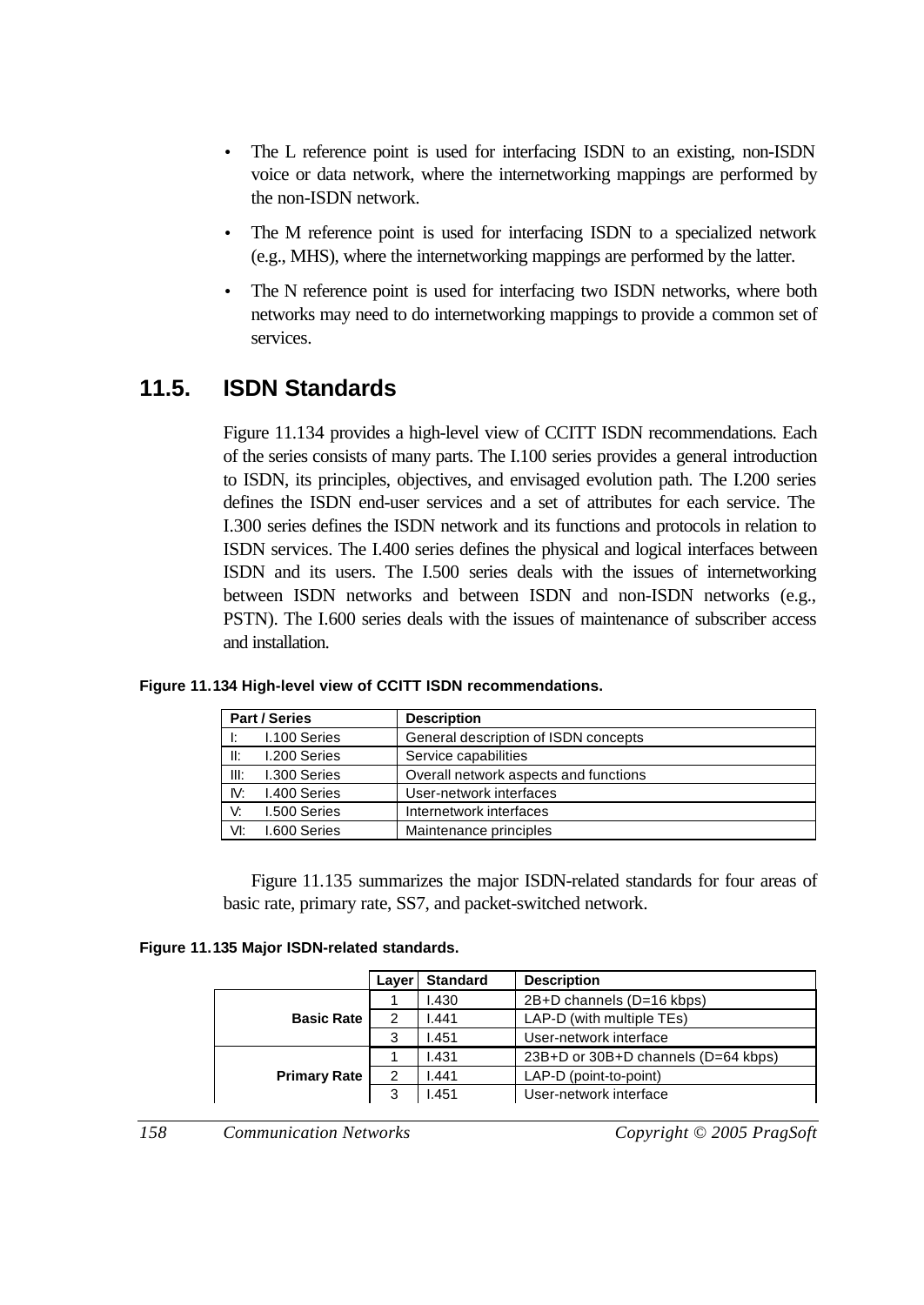|                           | 1-3   | Q.701-Q.708 | Message Transfer Part (MTP)              |  |
|---------------------------|-------|-------------|------------------------------------------|--|
| <b>Signaling System 7</b> | 4     | Q.711-Q.714 | Signaling Connection Control Part (SCCP) |  |
|                           | $4^+$ | Q.761-Q.766 | ISDN User Part (IUP)                     |  |
|                           | $4^+$ | Q.791-Q.795 | Operation, Admin and Maintenance (OA&M)  |  |
|                           |       | X.21        | Physical interface                       |  |
| <b>Packet Network</b>     | 2     | LAP-B       | Link access                              |  |
|                           | 3     | X.25, X.75  | Packet interface                         |  |

## **11.6. Further Reading**

Black (1989) and Freeman (1989) both contain introductory chapters on ISDN. Griffiths (1990), Helgert (1991), Stallings (1992), and Kessler (1993) provid detailed discussions of ISDN architecture, services, and protocols. Dickson and LLoyd (1992) discuss many of ISDN protocols within the context of the OSI model. Deniz (1993) describes the use of ISDN for interconnecting LANs. Lai (1989) provides a useful introduction to frame relay. Deatiled descriptions of frame relay applications and protocols can be found in Chen and Rege (1989), Smith, P. (1993), and Black (1994).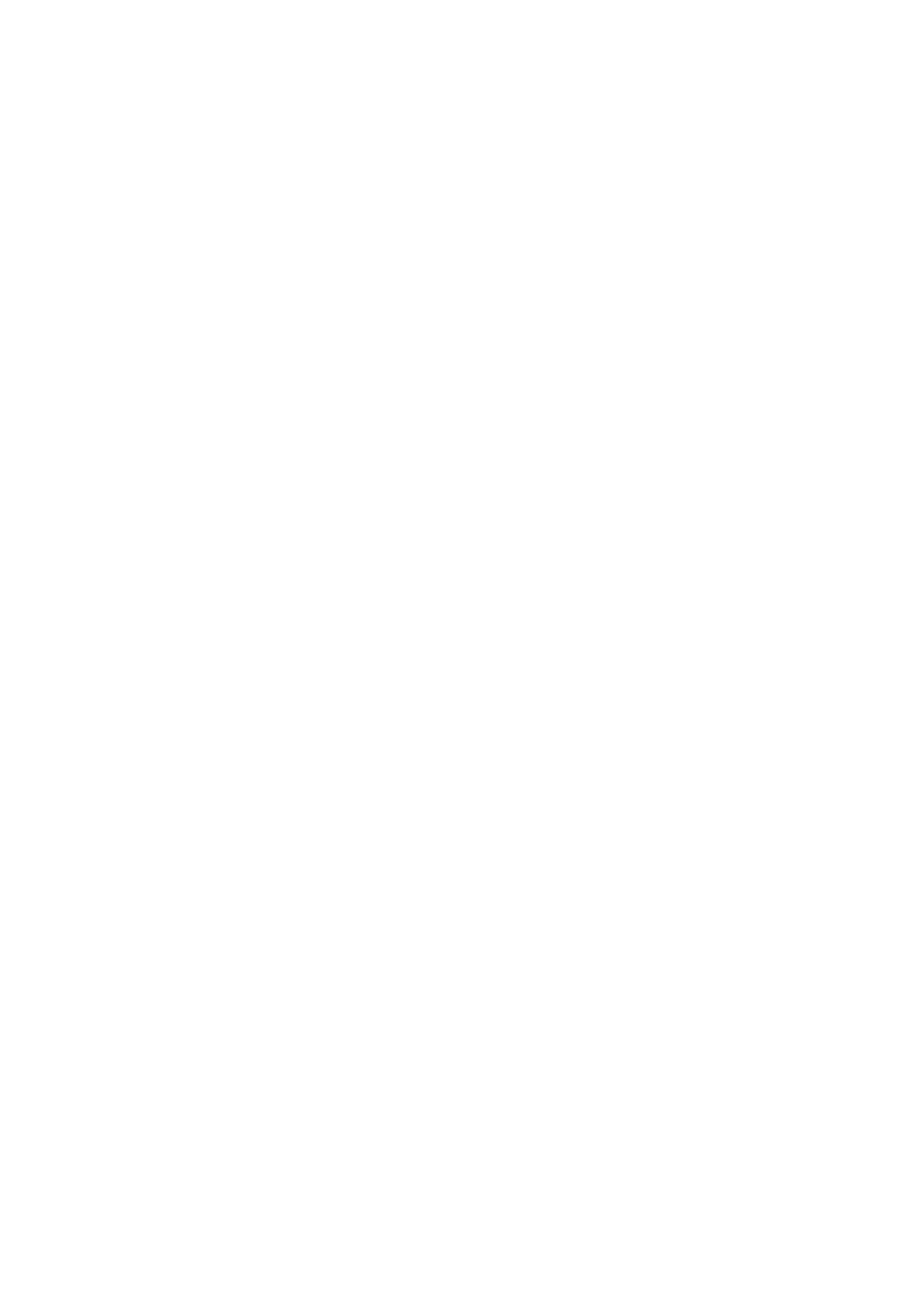# **12. Broadband ISDN and ATM**

This chapter describes Broadband ISDN (B-ISDN) and the transfer mode designed for its implementation: Asynchronous Transfer Mode (ATM). ATM provides a means for fast switching and transmission at data rates required by B-ISDN services. It relies on the division of information into small fixed-size packets, called cells, and their *demand*-based transmission over optical fiber – hence the term *asynchronous*.

We will first discribe some of the basic concepts underlying ATM, including its protocol architecture, and then discuss each of its layers in turn. We will also discuss the organization of ATM networks and their potential applications.

## **12.1. Broadband ISDN**

Increasing market demand for data rates substantially greater than those supported by ISDN has lead to the notion of **Broadband ISDN** (B-ISDN). By relying on optical fiber transmission systems, B-ISDN opens the door to a whole range of new applications (e.g., high quality digital audio, real-time video, pay TV, video phone, high speed LAN connection) with emphasis on interactivity and high speed transfer services.

B-ISDN is developed as an evolution of ISDN and hence follows the same principles. This section provides an overview of B-ISDN, its services, and its protocol architecture.

## **12.1.1. B-ISDN Services**

B-ISDN services are clasified into **interactive** and **distribution** services. Interactive services involve the bidirectional flow of user information between two subscribers or between a subscriber and a service provider. Interactive services are divided into three subcategories:

• **Conversational** services involve real-time exchange of information such as sound, video, data, or entire documents. Typical examples include: videotelephony, video-conference, and high speed data transfer. Video-telephony is like the normal voice telephony service but also includes video capture, transmission, and display capabilities. Video-conference provides voice and video communication between two conference rooms or between a number of individuals.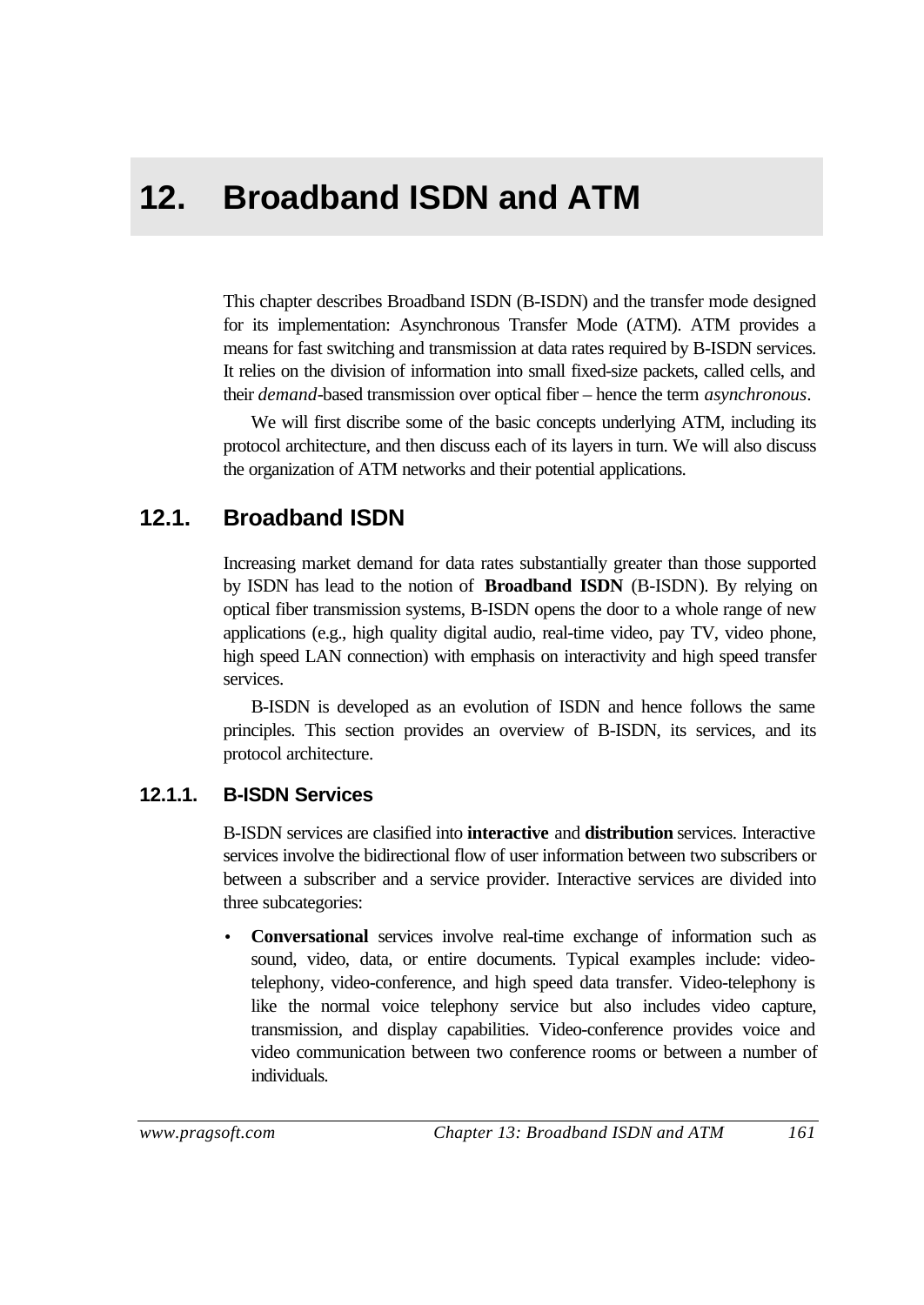- **Messaging** services involve non-real-time exchange of information between subscribers in a store-and-forward fashion. Examples include: video mail and document mail. Video mail supports the exchange and storage of moving video images and sound as messages. Document mail allows documents of different types and formats to be exhanged and stored.
- **Retrieval** services provide subscribers with retrieval access to centrally-stored public information. Examples include: broadband videotex (retrieval of video images/sequences with sound, text, and graphics), video retrieval (subscriber access to video libraries of movies), and retrieval of high-resolution images and documents from various archives and information centres.

Distribution services involve the unidirectional flow of user information from a service provider to a subcriber. Distribution services are divided into two subcategories:

- Distribution services **without user presentation control** involve the central broadcast of information to a large number of subscribers, where subscribers have no control over the presentation of information. Examples include: broadcast of TV programmes, electronic newspapers, and electronic publishing.
- Distribution services **with user presentation control** are the same as the previous category except that here the information is offered as cyclicallyrepeated frames, thereby enabling the subscriber to control the start and the order of the presentation of frames. Examples include: electronic newspaper and tele-advertising.

Figure 12.136 summarizes the B-ISDN services.

| Category    | <b>Subcategory</b>          | <b>Type of Information</b> | <b>Example</b>              |
|-------------|-----------------------------|----------------------------|-----------------------------|
| Interactive | Conversational              | Moving picture             | Broadband video-telephony   |
|             |                             | and sound                  | Broadband video-conference  |
|             |                             |                            | Video-surveillance          |
|             |                             | Sound                      | Multiple sound prog. signal |
|             |                             | Data                       | High speed data transfer    |
|             |                             |                            | High volume file transfer   |
|             |                             |                            | High speed teleaction       |
|             |                             | Document                   | High speed telefax          |
|             |                             |                            | High resolution image comm. |
|             |                             |                            | Document communication      |
|             | Messaging                   | Moving picture+sound       | Video mail                  |
|             |                             | Document                   | Document mail               |
|             | Retrieval                   | Text, data, graphics,      | <b>Broadband videotex</b>   |
|             |                             | still images, moving       | Video/Image retrieval       |
|             |                             | pictures                   | Document/Data retrieval     |
|             | Distribution   Without user | Data                       | Data distribution           |

|  | Figure 12.136 Summary of B-ISDN services. |  |  |
|--|-------------------------------------------|--|--|
|  |                                           |  |  |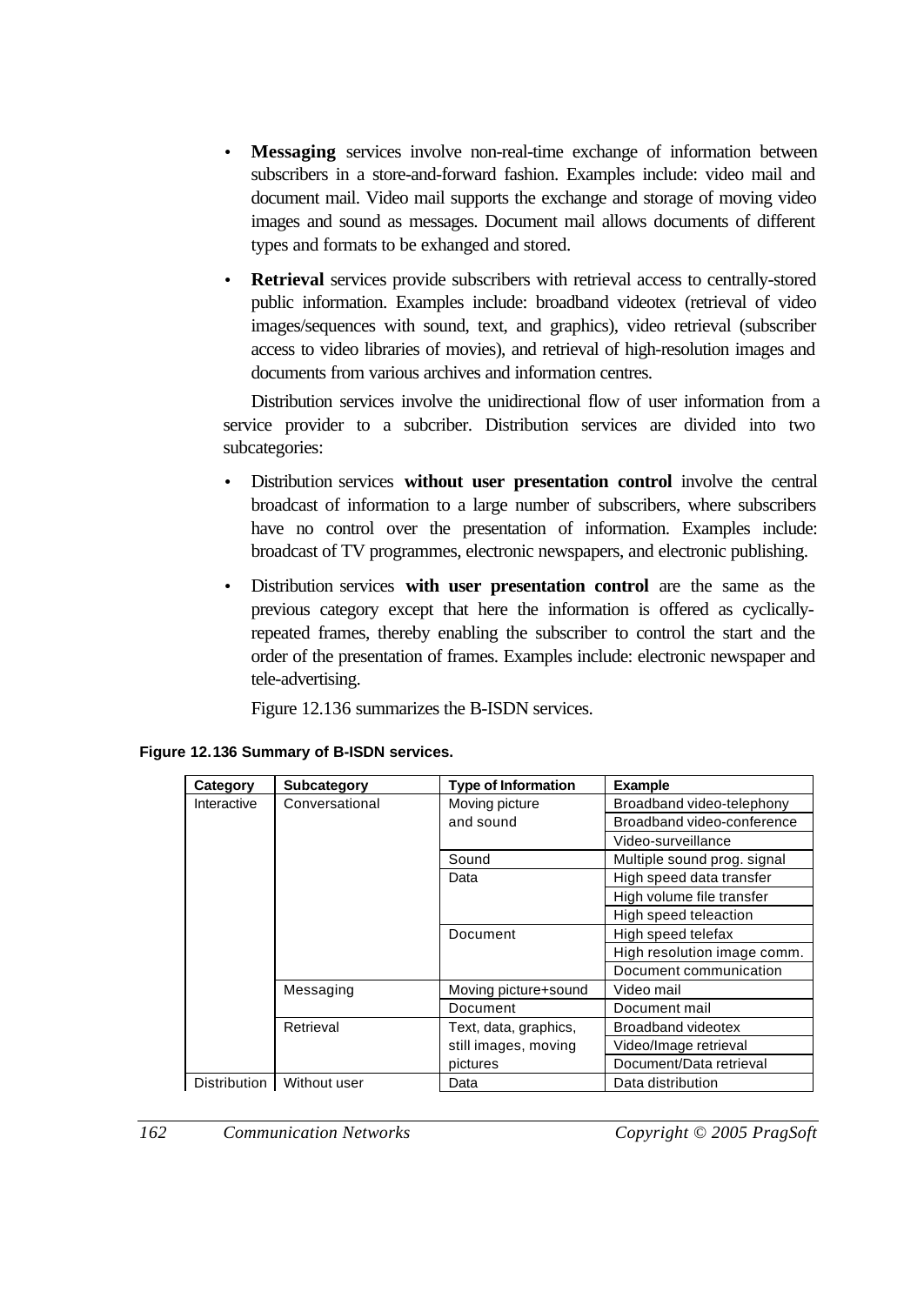| presentation control | Text, graphics, images | Electronic newspaper      |
|----------------------|------------------------|---------------------------|
|                      | moving                 | Video signal distribution |
|                      | pictures+sound         |                           |
|                      | Video                  | TV programme distribution |
| With user            | Text, graphics, sound, | Electronic newspaper      |
| presentation control | images                 | Tele-advertising          |

#### **12.1.2. B-ISDN User-Network Interface**

In addition to the narrowband channels defined for ISDN, B-ISDN supports the following three User-Network Interfaces (UNIs):

- **Symmetric full-duplex 155.52 Mbps**. This interface provides the basis for interactive services. This will therefore be the most common interface offered. It is commonly referred to as the 150 Mbps interface. The effective payload of this interface is 149.76 Mbps.
- **Symmetric full-duplex 622.08 Mbps**. This interface is suitable for situations which involve very high traffic volumes. It is commonly referred to as the 600 Mbps interface. The effective payload of this interface is 599.04 Mbps or 600.768 Mbps, depending on how it is structured.
- **Asymmetric full-duplex 622.08/155.52 Mbps**. This is a hybrid interface which combines the earlier two. It uses bit rates of 622.08 in the network-to-subscriber direction and 155.52 Mbps in the subscriber-to-network direction. It is suitable for situations where the traffic volume in the network-to-subscriber direction is much higher than in the opposite direction.

The functional groupings and reference points for B-ISDN UNI closely follow those of the narrowband, as illustrated by Figure 12.137. Their role remains identical to those of narrowband ISDN. To highlight the broadband nature of the functional groupings and reference points, the letter 'B' is added (e.g., B-TE1). The R reference point is an exception because it may or may not have broadband capabilities. Accordingly, it may support a B-TE2 or TE2.

#### **Figure 12.137 B-ISDN functional groupings and reference points.**

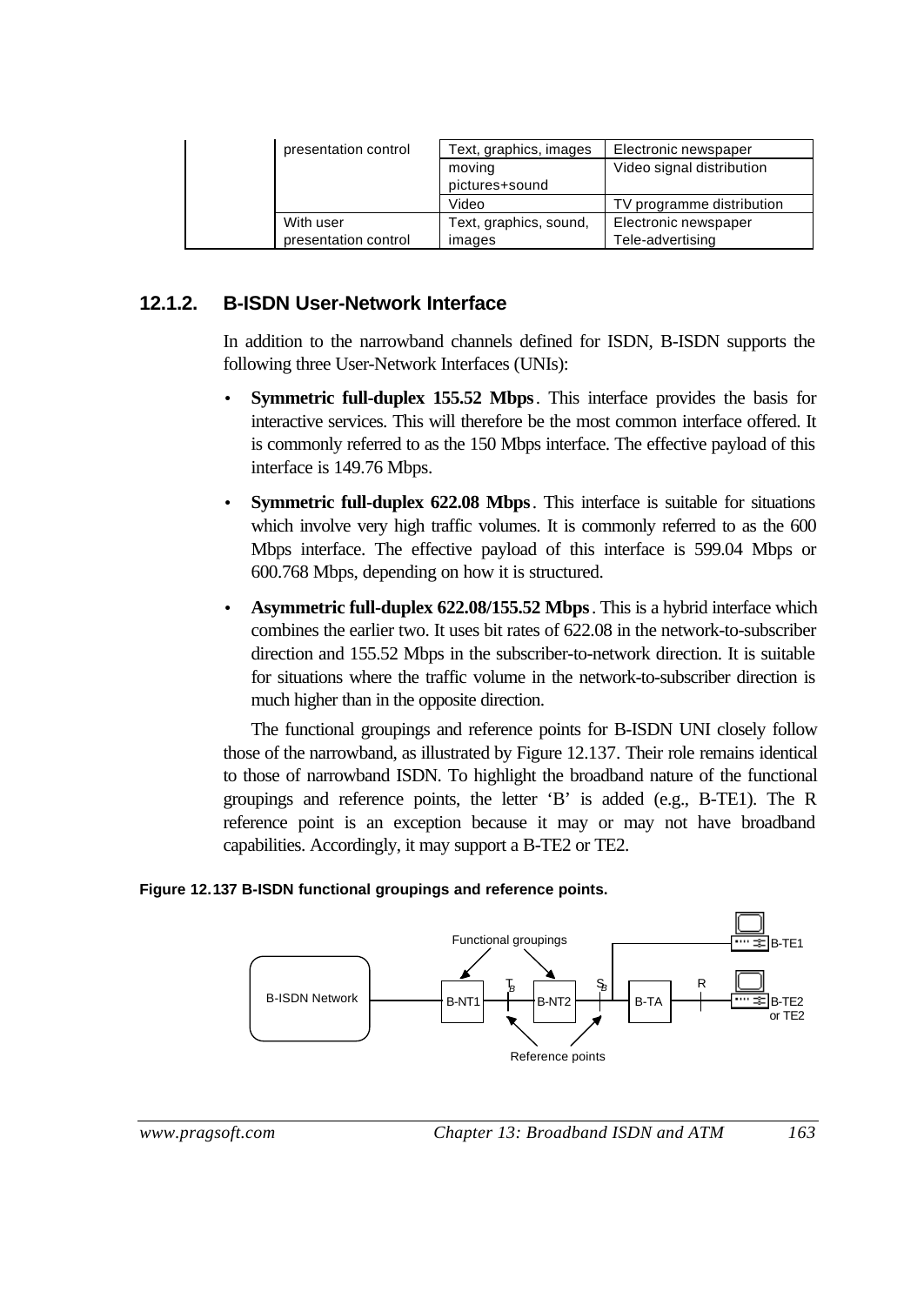## **12.1.3. B-ISDN Protocol Architecture**

Figure 12.138 shows the reference model for the B-ISDN protocol architecture. The architecture is partitioned by three planes. The **User Plane** facilitates the transfer of user information and associated control signals. The **Control Plane** is responsible for connection control functions such as call setup and release. The **Management Plane** is responsible for management functions relating to the system as a whole and coordination between the planes (Plane Management), and for management functions related to resources and parameters residing in its protocol entities (Layer Management).

#### **Figure 12.138 B-ISDN protocol architecture reference model.**



The **Physical Layer** is responsible for the physical transmission of ATM cells. To achieve some degree of physical medium independency, this layer is divided into two sublayers. The **Physical Medium Sublayer** covers the medium-dependent aspects of the physical layer and provides bit transmission and bit timing functions. The **Transmission Convergence Sublayer** is independent of the physical medium and provides five functions:

- Generation and recovery of transmission frames (similar to frame structures described in Chapter 11 for narrowband ISDN).
- Transmission frame adaptation which involves the packing of cells into transmission frames and their extraction upon arrival.
- Cell delineation to enable the receiving-end identify the boundaries of cells whose information fields have been scrambled prior to transmission and are descrambled by the receiver.
- HEC sequence generation by the transmitter, and verification by the receiver.
- Cell rate decoupling through insertion of idle cells by the transmitter in order to adapt the cell rate to the playload capacity, and their removal by the receiver.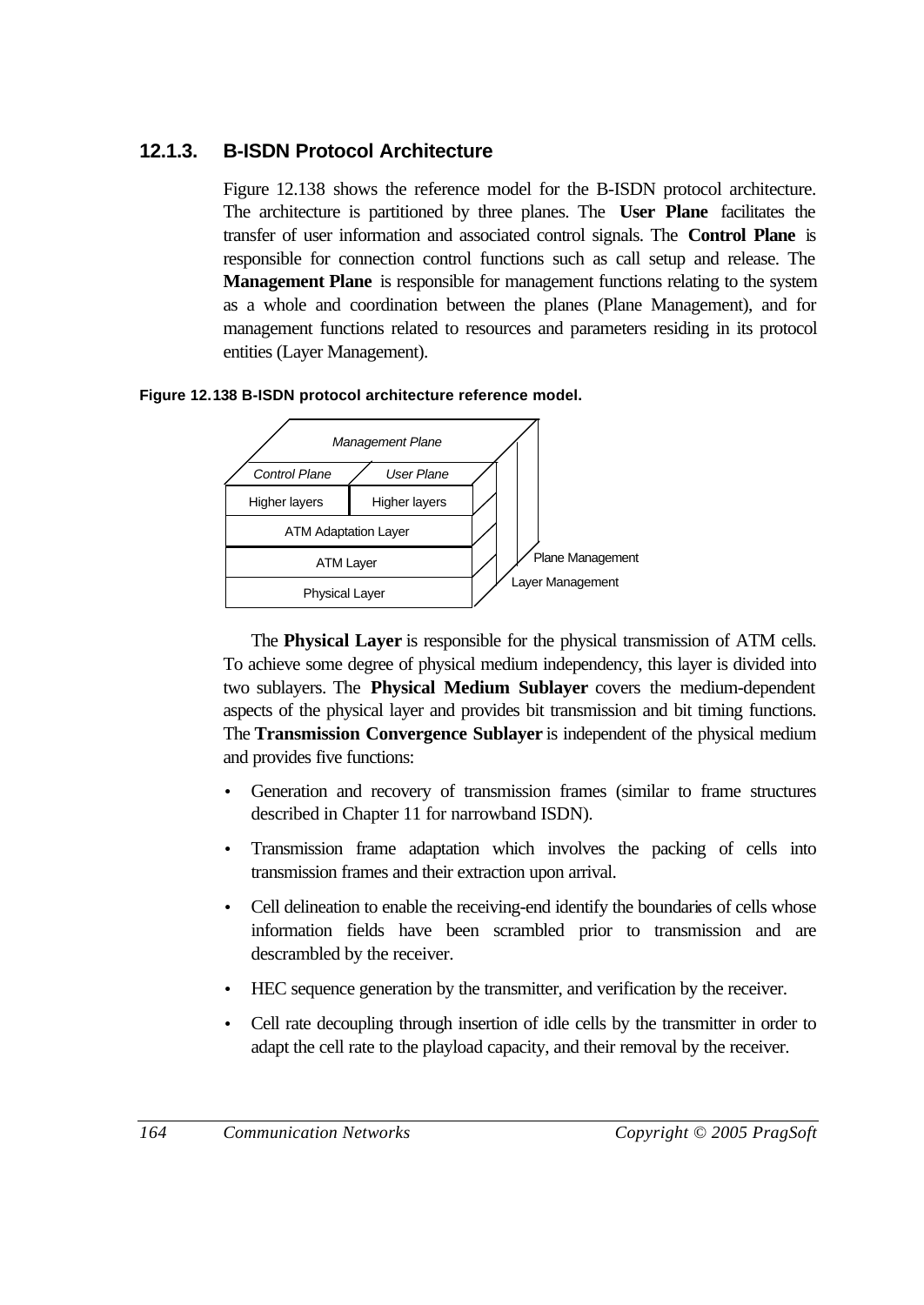The **ATM Layer** is responsible for the transfer of cells across the network and is independent of the physical medium. It provides four functions:

- Cell multiplexing by the transmitter in order to support multiple logical channels, and their demultiplexing by the receiver.
- Virtual path and virtual channel identifier translation (explained in the next section).
- Cell header generation by the transmitter, and its extraction by the receiver.
- Generic flow control for the control of traffic in a customer network by placing flow control information in cell headers.

The **ATM Adaptation Layer** (AAL) packages information from higher layers into ATM cells to be transported by the ATM layer at the transmitter end, and extracts information from ATM cells for passing to higher layers at the receiver end. It consists of two sublayers. The **Segmentation and Reassembly Sublayer** handles the segmentation of information from higher layers into smaller units so that they can be transported by ATM cells, and their subsequent reassembly upon arrival. The **Convergence Sublayer** specifies the services that AAL provides to higher layers and is service-dependent.

The physical and the ATM layer provide the same functions for the user and the control plane. The ATM adaptation and higher layers, however, may provide different functions for these two planes.

# **12.2. Asynchronous Transfer Mode**

The recommended switching technology for B-ISDN is the Asynchronous Transfer Mode (ATM). Given the high reliability of optical fiber for transmission of digital information, the significant error control overheads involved in earlier protocols (such as X.25) become very questionable. Like frame relay, ATM takes advantage of this increased reliability to improve network performance by providing a highly streamlined protocol stack.

ATM uses two methods to achieve this. First, it transmit all its information in fixed-size small packets, called cells, hence simplifying the processes of packaging and unpackaging user information. Second, unlike X.25 which requires error control and flow control functions to be performed in a link-by-link fashion, it only requires end-to-end support of these functions.

## **12.2.1. Channels and Paths**

Figure 12.139 illustrates the layered structure of B-ISDN. The **higher layer functions** are application-dependent and beyond the scope of this chapter. The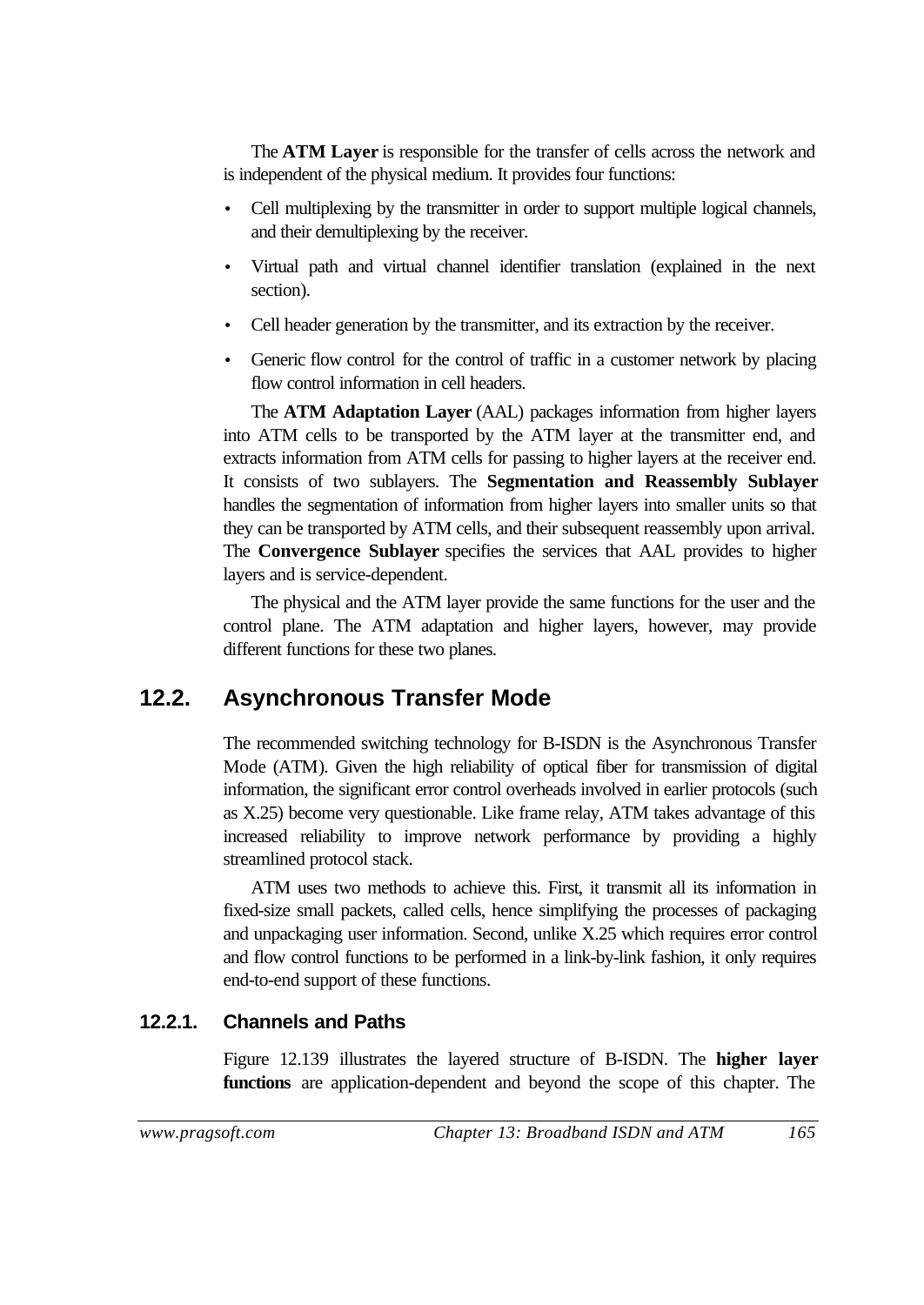**ATM transport network** is divided into two layers, both of which are hierarchically organized.



**Figure 12.139 Layered structure of B-ISDN.**

The **ATM layer transport functions** are divided into virtual channel level and virtual path level. A **Virtual Channel** (VC) denotes the transport of ATM cells which have the same unique identifier, called the Virtual Channel Identifier (VCI). This identifier is encoded in the cell header. A virtual channel represents the basic means of communication between two end-points, and is analogous to an X.25 virtual circuit.

A **Virtual Path** (VP) denotes the transport of ATM cells belonging to virtual channels which share a common identifier, called the Virtual Path Identifier (VPI), which is also encoded in the cell header. A virtual path, in other words, is a grouping of virtual channels which connect the same end-points. This two layer approach results in improved network performance. Once a virtual path is setup, the addition/removal of virtual channels is straightforward.

The **physical layer transport functions** are divided into three levels of functionality. The **transmission path** connects network elements that assemble and disassemble the transmission system payload. This payload may contain user or signalling information to which transmission overheads are added. The **digital section** connects network elements (such as switches) that assemble and disassemble continuous bit/byte streams. The **regenarator section** is simply a portion of a digital section which connects two adjacent repeaters along a transmission path which is otherwise too long to sustain the signal.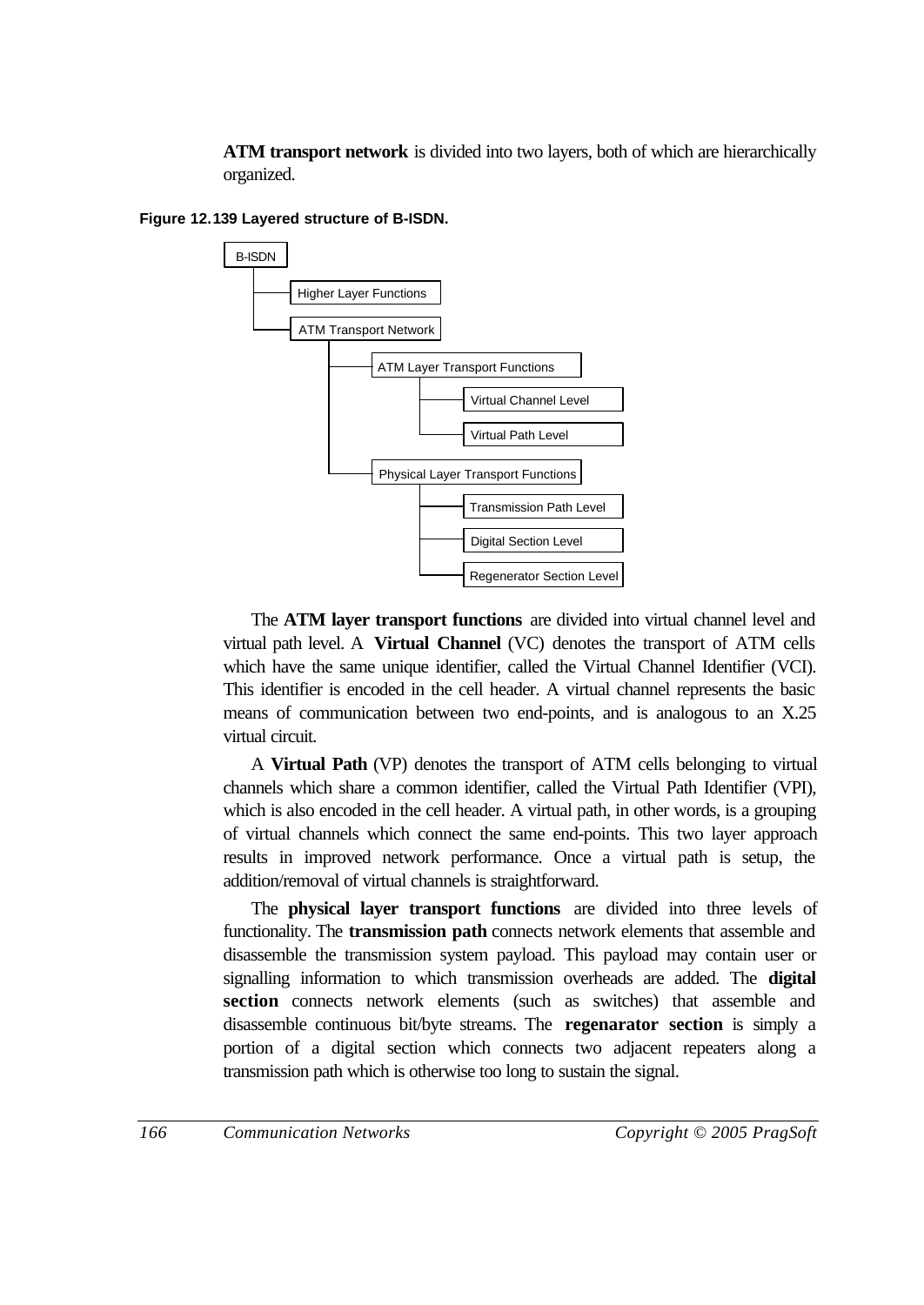Figure 12.140 illustrates the relationship between virtual channel, virtual path, and transmission path.





Two types of switching are possible: VP switching and VC switching. A VP switch connects a set of incoming VP terminations to a set of outgoing VP terminations. The mapped VPs will have different VPIs, but the VCI will remain unchanged. A VC switch, on the other hand, connects a set of incoming VC terminations to a set of outgoing VC termination. VCIs are not preserved. Because VCs are embedded in VPs, VC switching also involves VP switching.

#### **12.2.2. ATM Cells**

An ATM cell consists of 53 consecutive octets, of which 48 octents are used to represent user information and the remaining 5 octets form a header for the private use of the ATM protocols (see Figure 12.141).

|                     | <b>Field</b> | <b>Description</b>                                        |  |
|---------------------|--------------|-----------------------------------------------------------|--|
|                     | <b>GFC</b>   | Generic Flow Control field for end-to-end flow control    |  |
|                     | VPI          | Virtual Path Identifier for routing                       |  |
| Header              | VCI          | Virtual Channel Identifier for routing                    |  |
| (5 octets)          | PT.          | Payload Type for the information field                    |  |
|                     | CL P         | Cell Loss Priority for discarding of cells in congestions |  |
|                     | <b>HEC</b>   | <b>Header Error Control code</b>                          |  |
| Body<br>(48 octets) | Information  | User information or inband signaling information          |  |

**Figure 12.141 ATM cell structure.**

The **GFC** field is intended for the user-network interface only. (It does not appear in the header format of cells used for the internal operation of the network. Its 4 bits are instead used by the VPI.) It can be used by applications to provide endto-end flow control. The **VPI** and **VCI** fields collectively support the routing of a cell by the network. The **PT** field denotes the type of information stored in the information field.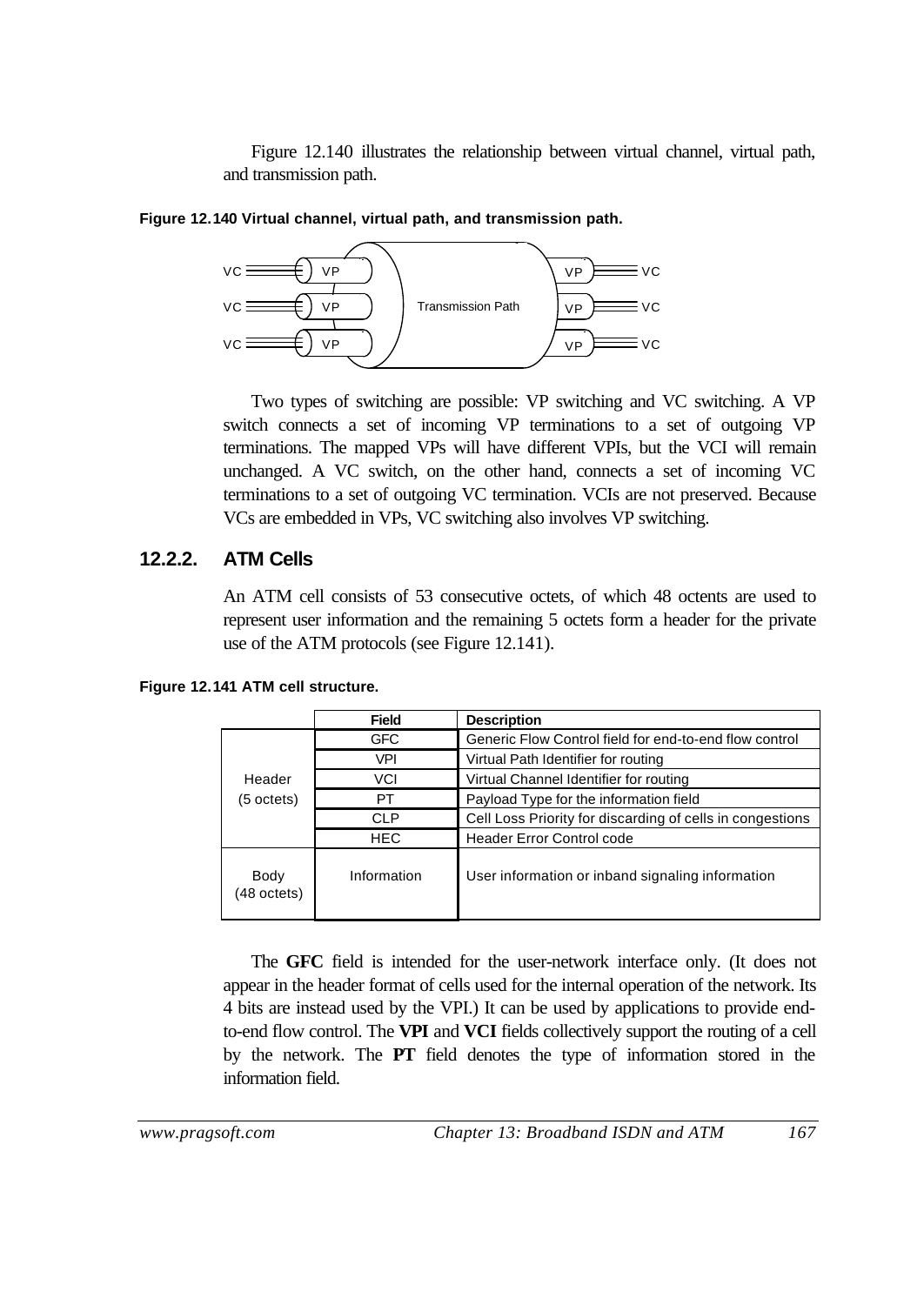The **CLP** field prioritizes the order in which cells may be discarded. The **HEC** field is an 8-bit CRC calculated over the remaining 32 bits in the header. It is used for error detection and single-bit error correction.

# **12.3. Physical Layer**

This section describes the transmission convergence functions of the physical layer. The physical layer may be either cell-based or SDH-based (SDH stands for Synchronous Digital Hierarchy and will be explained in Section 12.7). The generation, recovery, and adaptation of transmission frames are done differently for these two interfaces, and are therefore described separately below. The remaining functions are identical in both cases.

## **12.3.1. SDH-Based Interface**

Figure 12.142 shows the transmission frame format of the 155.52 Mbps SDHbased interface. It consists of a table of 9 rows by 270 columns of octets (total of 2430 octets). The frame is transmitted row-by-row at a frequency of 8 kHz, thus yielding a data rate of  $2430 \times 8$ kHz  $\times 8$  bits = 155.52 Mbps. The technical term for the frame format is Synchronous Transport Module 1 (STM-1).

#### **Figure 12.142 Frame format for 155.52 Mbps SDH-based interface (STM-1).**



The first 9 columns of octets in the frame consist of transmission overheads called the Section Overhead (SOH). This includes framing bytes, parity bytes, additional narrowband channels for other uses, and the AU-4 pointer which points to a Virtual Container 4 (VC-4) block. The VC-4 block starts somewhere in the AU-4 which comprises the remaining 261 columns of the frame.

The format of a VC-4 block is shown in figure 12.143. It consists of 9 rows by 261 columns of octets. Of these, the first column is called the Path Overhead (POH) and the remaining 260 columns consist of ATM cells. Because the total size of the latter is not an integral multiple of 53 octets, ATM cells may cross VC-4 boundaries.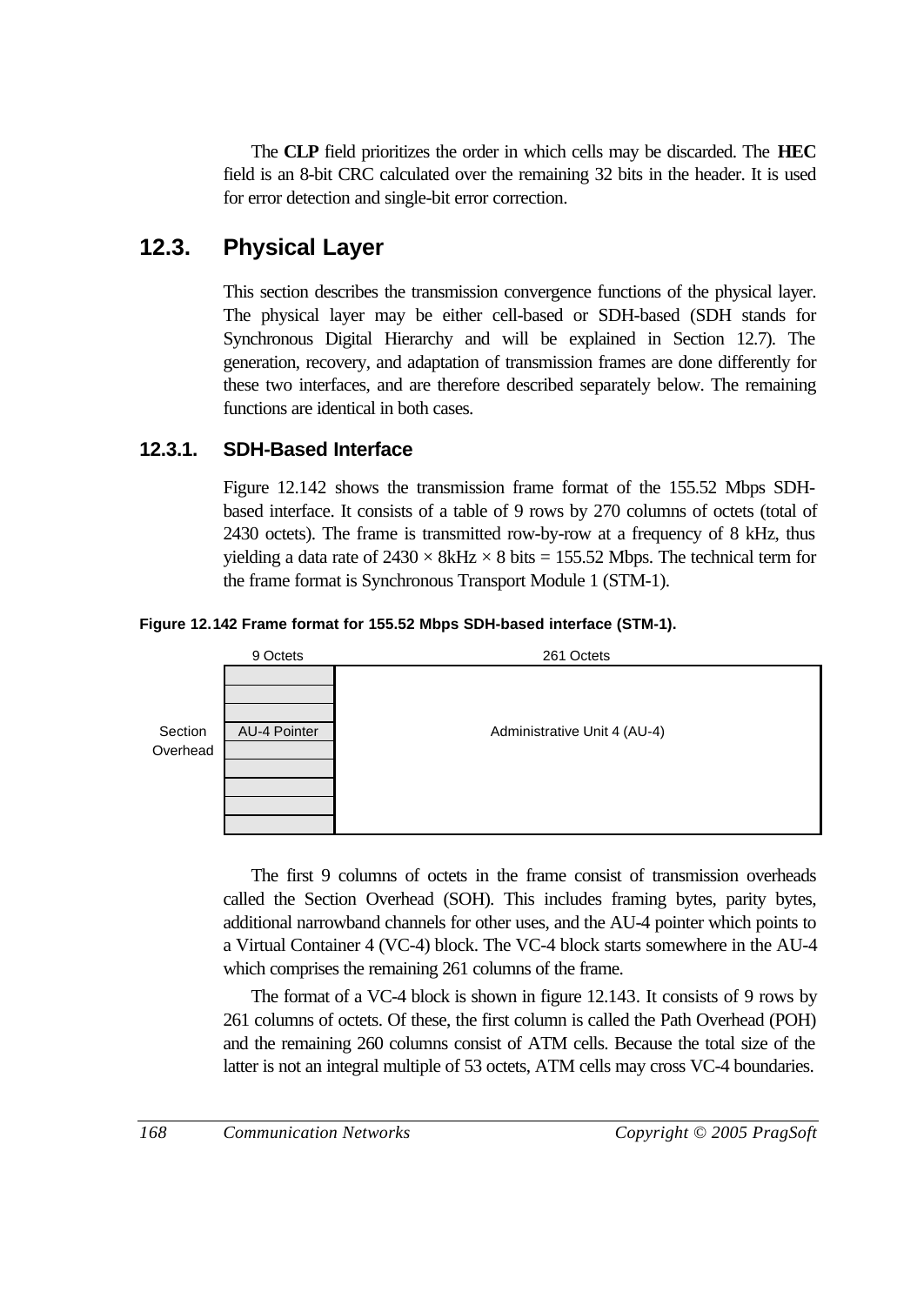



The POH octets are as follows. J1 provides a narrowband channel which repeatedly transmits a fixed-length, user-specified string so that path integrity can be verified by the receiver. B3 provides path-level parity. C2 specifies the path signal label. G1 contains status information. F2 provides a narrowband channel for the path user. H4 is the cell offset indicator It may assume a value in the range 0-52 which acts as an offset from the H4 octet to the first cell boundary in the same row. Z3, Z4, and Z5 are reserved for future use.

The effective payload capacity of STM-1 is  $260 \times 9 \times 8$ kHz  $\times 8$  bits = 149.76 Mbps. Physical layer Operation, Administration, and Maintenance (OAM) functions are allocated to the frame overheads (SOH and POH).

The frame format for the 622.08 Mbps SDH-based interface is STM-4 and is four times the size of the STM-1. It consists of an overhead of  $9 \times 4$  columns and a payload part of  $261 \times 4$  columns. The payload contains only one POH of one column, thus providing a payload capacity of 600.768 Mbps.

#### **12.3.2. Cell-Based Interface**

The cell-based interface is considerably simpler than the SDH-based interface because there is no framing involved. Transmission consists of a continuous stream of ATM cells.

To cater for OAM functions, ATM cells with unique header patterns are used. This pattern consists of setting the first three octets in the cell header to 0 and setting the fourth octet to the values shown in Figure 12.144. The latter determines the cell type which in turn classifies the OAM functions it caters for. OAM cells are inserted in the transmission stream on a per demand basis.

|  | Figure 12.144 Physical layer OAM cells. |  |  |  |  |  |  |
|--|-----------------------------------------|--|--|--|--|--|--|
|--|-----------------------------------------|--|--|--|--|--|--|

|    |           | OAM Cell Type   Fourth Octet   Applies to Level | <b>OAM Functions</b>     |
|----|-----------|-------------------------------------------------|--------------------------|
| E1 | 0000 0011 | Regenerator Section   Frame alignment           |                          |
|    |           |                                                 | Section error monitoring |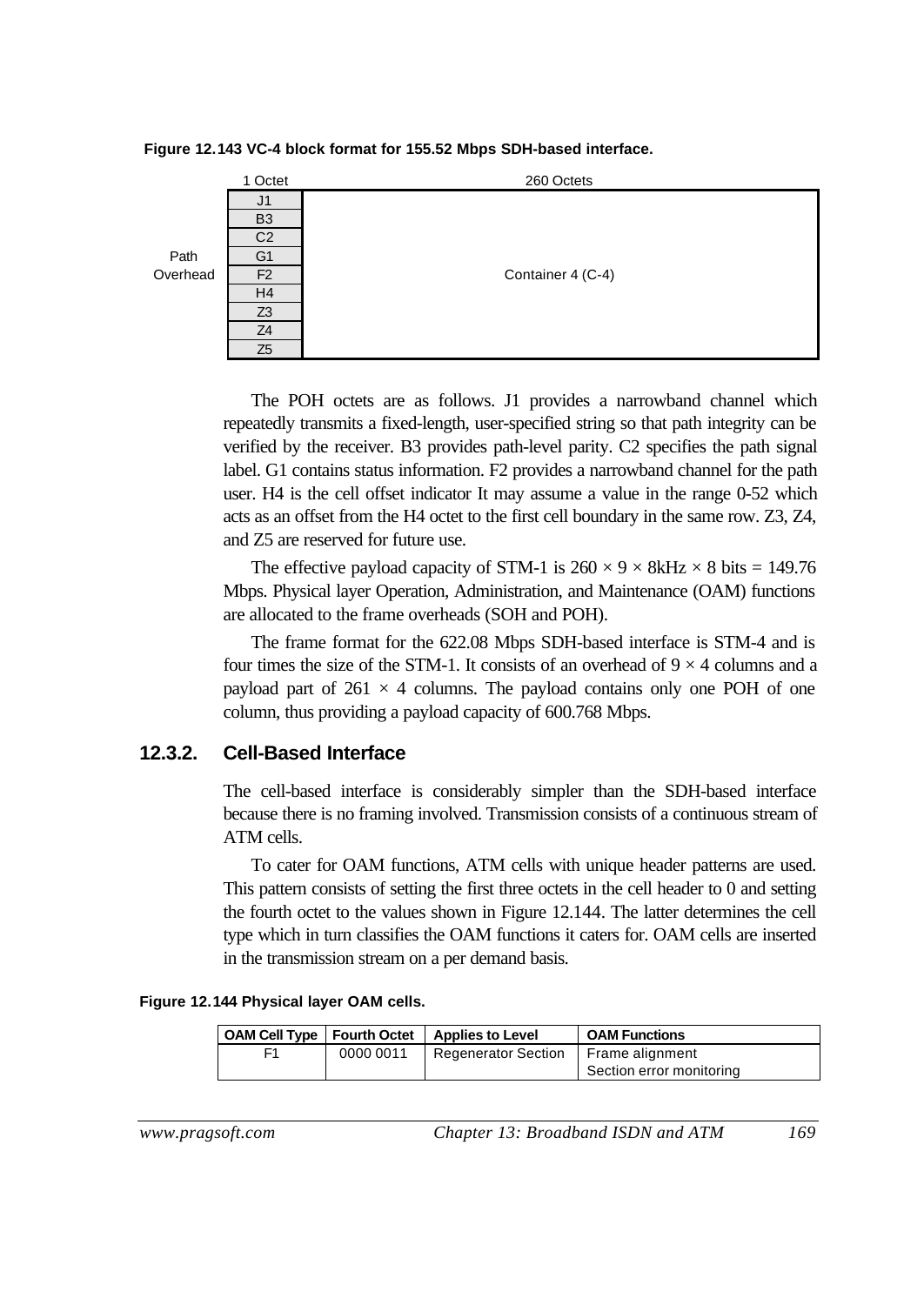| F <sub>2</sub> | 0000 0101 | <b>Digital Section</b>   | Frame alignment                    |
|----------------|-----------|--------------------------|------------------------------------|
|                |           |                          | Section error monitoring/reporting |
| F <sub>3</sub> | 0000 1001 | <b>Transmission Path</b> | Network status monitoring          |
|                |           |                          | Header error monitoring            |
|                |           |                          | Path error monitoring/reporting    |
|                |           |                          | Cell delineation/rate decoupling   |

The main advantage of the cell-based interface is its inherent simplicity. The main advantage of the SDH-based interface is that it provides a means for combining multiple ATM channels to achieve a higher bit rate.

#### **12.3.3. Cell Delineation**

Because the cell-based interface involves no framing, some other means of synchronization is needed. Cell delineation provides this by identifying cell boundaries. The HEC field (which applies to the remaining fields in the header) is used for this purpose.

Cell boundary is identified by comparing potential header bits against their corresponding HEC bits using the state diagram shown in Figure 12.145.

#### **Figure 12.145 Cell delineation state diagram.**



A receiver is initially in the hunt state. Here a bit-by-bit checking of the cell stream is made with the objective of finding a header with matching HEC field. When a correct HEC is detected, the presynch state entered. In this state HEC fields are checked on a cell-by-cell basis. When *delta* (usually set to 6) consecutive correct HEC fields are detected the synch state is entered. While in presynch state, an incorrect HEC field results in a return to the hunt state. In the synch state HEC fields are still checked on a cell-by-cell basis. Detection of alpha (usually set to 7) consecutive incorrect HEC fields causes the receiver to revert back to the hunt state.

The information contents of cells is scrambled as a means of protection against imitated HEC field correlations which may have been generated accidently or maliciously. With even a relatively high error rate, the receiver will spend very long periods in the synch state and extremely short periods in the other two states.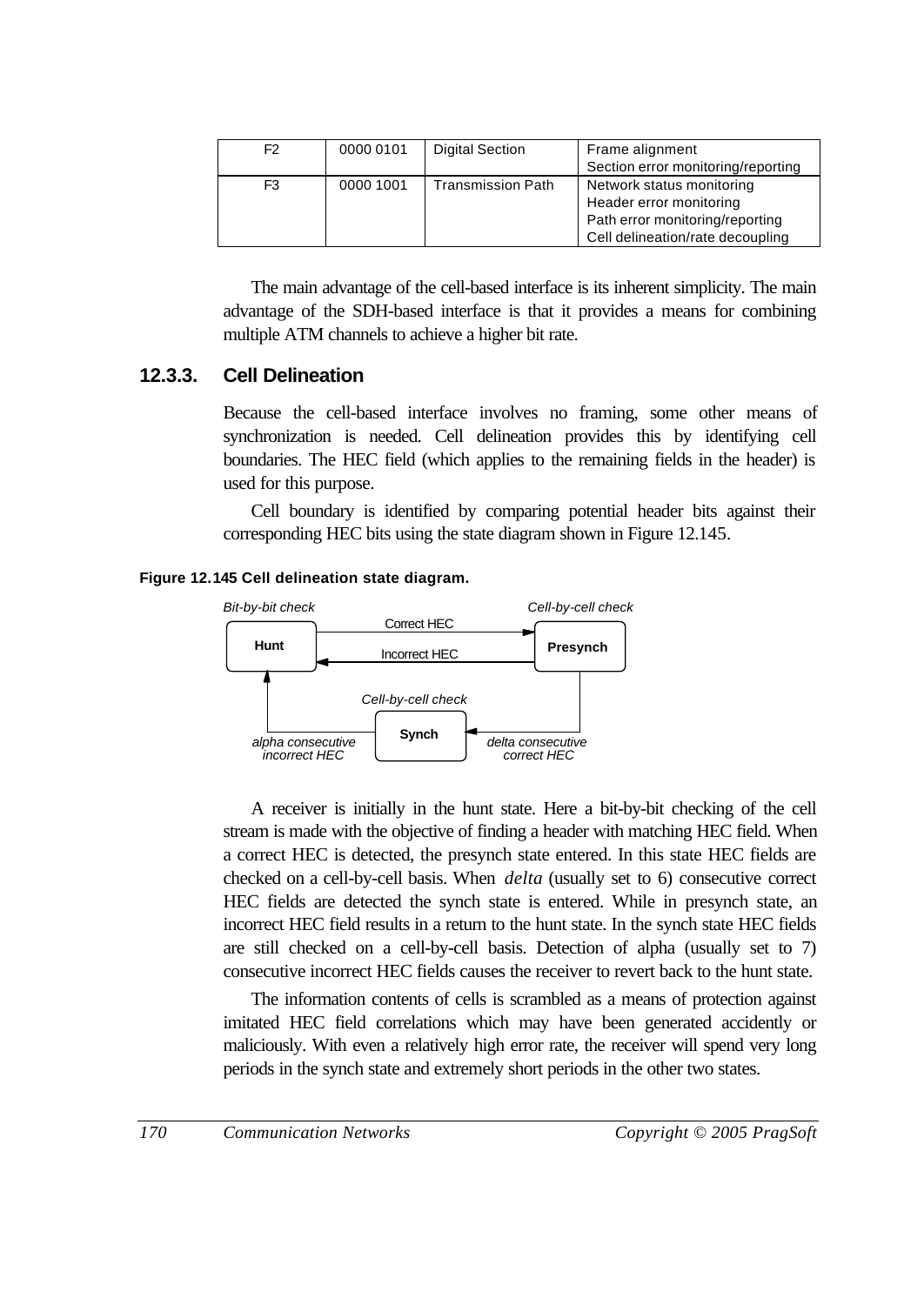#### **12.3.4. HEC Generation and Verification**

The HEC field is generated by the transmitter using the first four octets of the cell header. The outcome is a single octet which becomes the final octet in the cell header. A HEC field is calculated as follows:

- 1. Multiply the polynomial denoted by the first 32 bits of the header (to which HEC applies) by  $x^8$ .
- 2. Divide the outcome by the generator polynomial  $x^8 + x^2 + x + 1$  using modulo 2 division.
- 3. The resulting 8 bits are added to 01010101 using modulo 2 addition to produce the final HEC value.

Because the HEC field is fairly large compared to the data to which it applies, it also provides some scope for error correction. This includes all single-bit errors and some multiple-bit errors. Figure 12.146 illustrates the receiver behavior in response to HEC values.

#### **Figure 12.146 HEC state diagram for a receiver.**



The receiver is initially in the correction state. A single-bit error in this state is corrected and results in a transition to the detection state. A multi-bit error causes the cell being discarded and also results in a transition to the correction state. While in correction state, detection of any error causes the cell to be discarded. A correct cell, however, results in a return to the correction state. The receiver remains in the correction state as long as no errors are detected.

The above algorithm is designed to take into account the error behavior of optical fiber transmission media (i.e., a combination of single-bit errors and error bursts).

#### **12.3.5. Cell Rate Decoupling**

ATM provides an asynchronous means of cell transfer. However, actual physical transmission remain synchronous (fixed rate). Hence cells need to be transmitted even when the transmitter has no data to send. To adapt the cell rate to the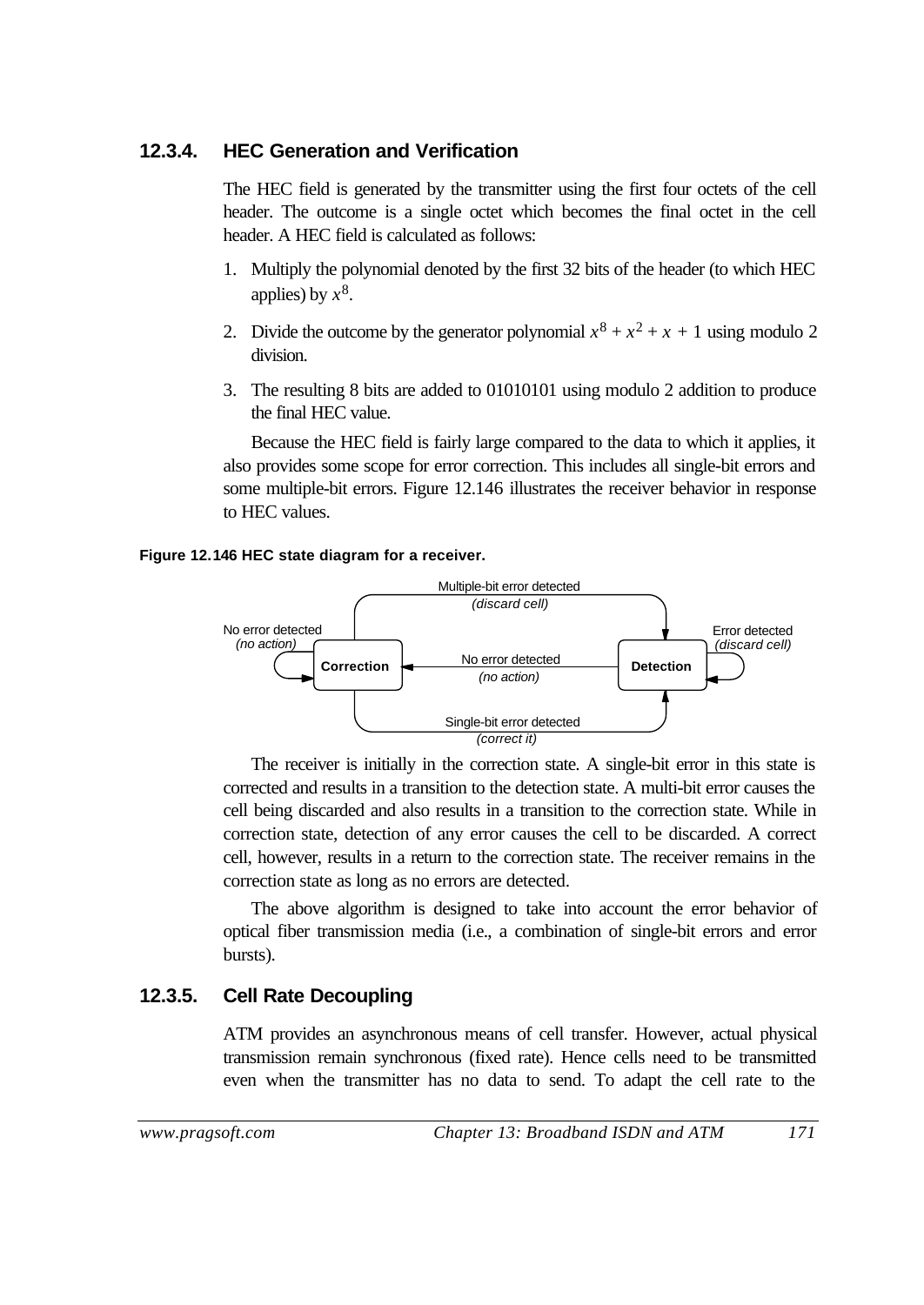transmission rate, the transmitter inserts idle cells in the stream when it has no cells to send. The receiver identifies and discards idle cells upon their arrival.

Idle cells are similar to OAM cells in that they have their VPI set to 0 and their VCI set to a fixed value (1). The cell header conatins a valid HEC and the cells information octets are set to the bit pattern 01101010.

# **12.4. ATM Layer**

The ATM layer uses a cell as its basic unit of communication. Unlike the physical layer, at the ATM layer only the logical structure of a cell is of interest. This was described in Section 12.2.2. Cells which are for the use of the physical layer only are distinguished by having the VPI and VCI set to 0, and the least significant bit of the fourth octet in the cell header set to 1.

Except for the HEC field which is not used by the ATM layer, the remaining ATM cell fields are separately discussed below.

## **12.4.1. Generic Flow Control**

The GFC field is 4 bits wide and defaults to 0. The GFC field provides a means of exercising UNI-based control over the flow of traffic to counter overload situations. It only applies to traffic generated by the CPE as opposed to the network. The exact GFC details remain largely undefined.

The ATM network itself has no provision for flow control comparable to those provided by packet networks. This essentially refelects its streamlined nature.

## **12.4.2. Virtual Path Identifier**

The VPI field is 8 bits wide for the UNI and 12 bits wide for the Network-Network Interface (NNI). It is used to distinguish between VP links multiplexed into the same physical connection. All cells belonging to the same VP are assigned the same VPI. As explained earlier, certain cells may be assigned predetermined VPIs. A VPI is mapped at a VP link termination, such as a switch.

A Virtual Path Connection (VPC) is a concatenation of VP links, along which the VCIs may be mapped link-by-link. A VPC preserves the cell sequence for each of the channels it contains.

## **12.4.3. Virtual Channel Identifier**

The VCI field is 16 bits wide and is used to distinguish between VCs sharing the same VP connection. Combined with the VPI, it provides a complete routing identifier. All cells belonging to the same virtual channel are assigned the same VCI.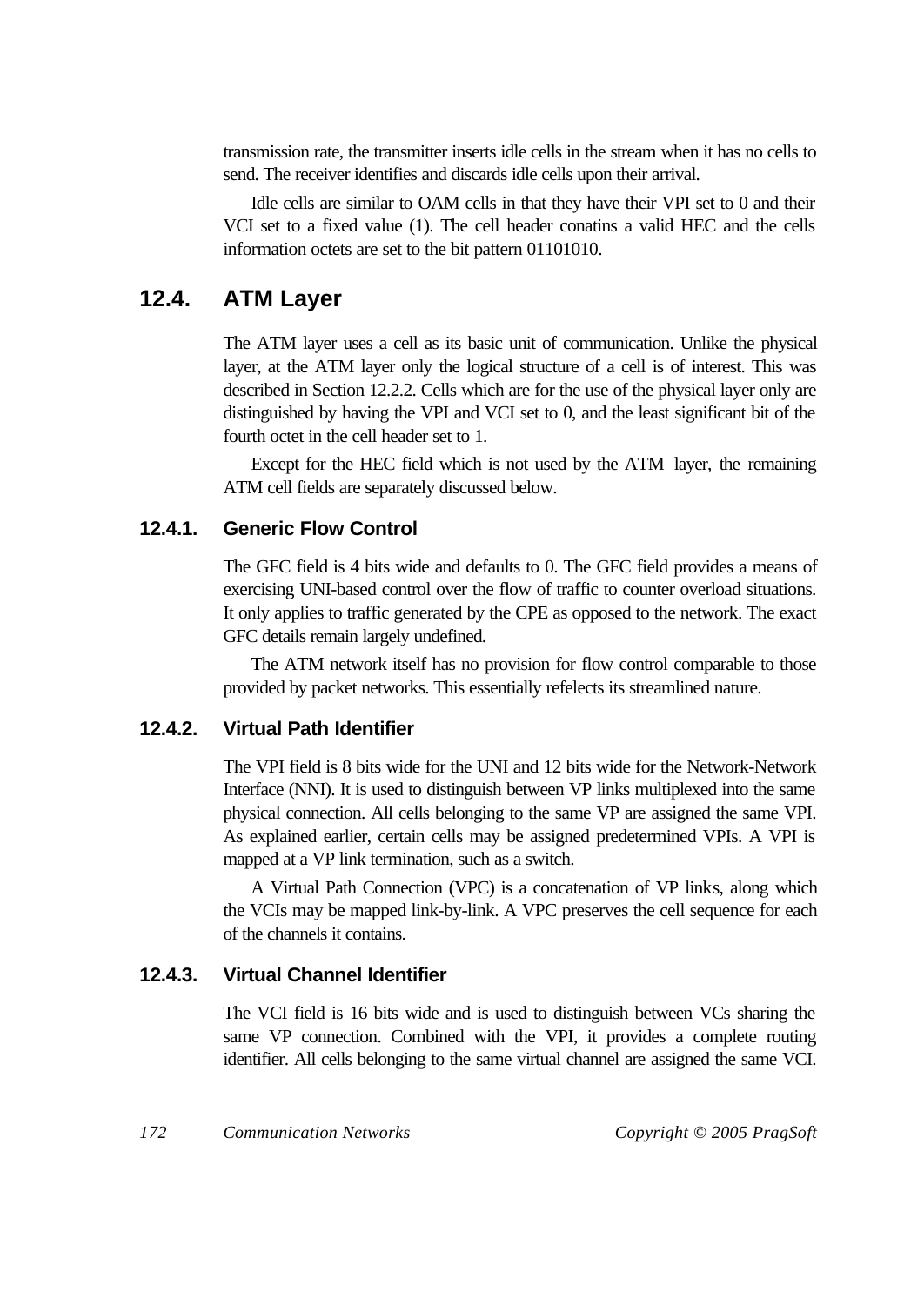Predetrmined VCIs are used for cells serving special purposes. A VCI is mapped at a VC link termination, such as a switch.

A Virtual Channel Connection (VCC) is a concatenation of VC links. It preserves the cell sequence. At the UNI, a VCC may be established/released using different methods: through user-network signaling, through meta signaling, or as a result of subscription (without signaling).

#### **12.4.4. Payload Type**

This field is 2 bits wide and denotes the type of the information stored in the cell. A PT value of 00 is used for cells carrying user information. Other values can be used for representing control information to provide an inband signaling capability.

#### **12.4.5. Cell Loss Priority**

This is a single-bit field and hence may assume a value of 0 or 1. When set to 0, it indicates to the network that this cell should not be discarded as long as possible. In a congestion situation, therefore, the network will give preference to the discarding of cells with a CLP of 1. This field may be set by the user or the network.

## **12.5. ATM Adaptation Layer**

The AAL supports the use of non-ATM protocols (e.g., LAP-D) for the transfer of information. It does so by mapping information from other protocols (e.g., LAP-D frames) into ATM cells before transmission and their reassembly upon arrival.

Four classes of AAL services have been identified on the basis of the timing relation between source and destination, the bit rate, and the connection mode. These are summarized by Figure 12.147. The AAL provides four protocol types (types 1-4) to, respectively, support these service classes.

**Figure 12.147 AAL service classes.**

| <b>Service Class</b> | <b>Timing Relation</b> | <b>Bit Rate</b> | <b>Connection Mode</b> | <b>Example</b>    |
|----------------------|------------------------|-----------------|------------------------|-------------------|
| Class A              | Required               | Constant        | Connection-oriented    | Circuit emulation |
| Class B              | Required               | Variable        | Connection-oriented    | Video/Audio       |
| Class C              | Not required           | Variable        | Connection-oriented    | Data transfer     |
| Class D              | Not required           | Variable        | Connectionless         | Data transfer     |

As mentioned earlier, the AAL is divided into two sublayers: the Segmentation And Reassembly (SAR) sublayer and the Convergence Sublayer (CS). These are separately discussed below.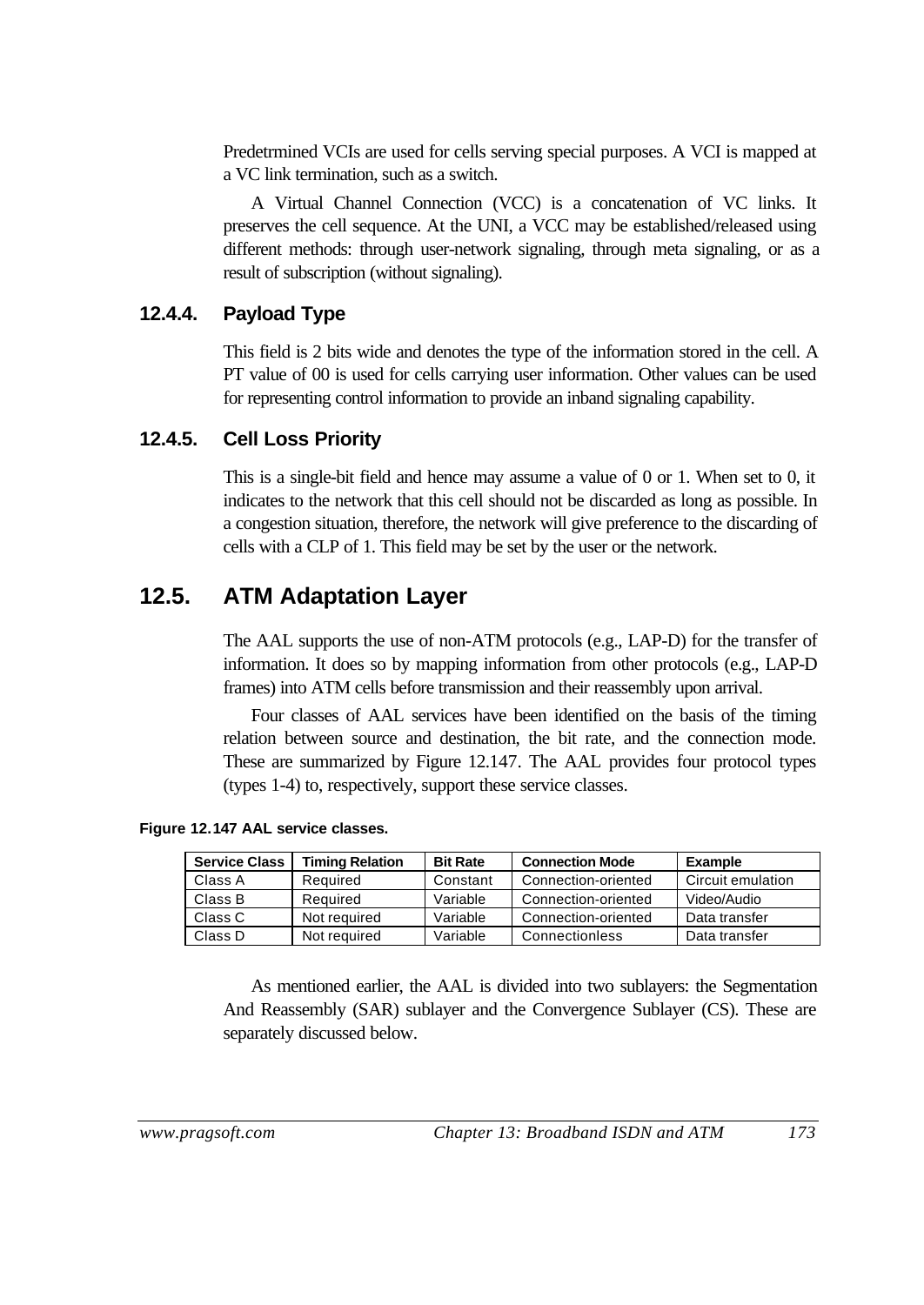#### **12.5.1. Segmentation and Reassembly Sublayer**

SAR handles the segmentation of information from CS into ATM cells, and their subsequent reassembly upon arrival. Figure 12.148 illustrates the SAR PDU format for the four protocol types.

The Type 1 SAR PDU is intended for transmissions involving a constant bit rate source (see Class A in Figure 12.147). It consists of 8 bits of overhead and a payload of 47 octets. The overhead is comprised of two fields: a 4-bit Sequence Number (SN) and a 4-bit Sequence Number Protection (SNP). The SN is used for the detection of cell sequence violation (e.g., lost or misinserted cells). The SNP serves as a CRC for error detection and single-bit error correction related to the overhead.

The Type 2 SAR PDU (as well as Type 3 and 4) supports transmissions involving a variable bit rate source. It consists of a payload and four overhead fields. The SN is as before. The Information Type (IT) field is used to denote the relationship of the SAR PDU to the CS PDU (i.e., one of: beginning of message, continuation of message, end of message, or single-segment message). The Length Indicator (LI) denotes the actual number of CS PDU octets carried in this SAR PDU. The CRC field protects the SAR PDU against errors. Type 2 is suitable for the transmission of analog data, such as audio and video, using PCM.

| <b>Type</b>    | <b>PDU Format</b>     |                        |                        |                        |                |                                   |
|----------------|-----------------------|------------------------|------------------------|------------------------|----------------|-----------------------------------|
| 1              | <b>SN</b><br>(4 bits) | <b>SNP</b><br>(4 bits) |                        | Payload<br>(47 octets) |                |                                   |
| $\overline{2}$ | <b>SN</b><br>(4 bits) | IΤ<br>(4 bits)         |                        | Payload<br>(45 octets) | LI<br>(6 bits) | <b>CRC</b><br>$(10 \text{ bits})$ |
| 3              | <b>ST</b><br>(2 bits) | <b>SN</b><br>(4 bits)  | <b>RES</b><br>10 bits) | Payload<br>(44 octets) | LI<br>(6 bits) | <b>CRC</b><br>$(10 \text{ bits})$ |
| 4              | <b>ST</b><br>(2 bits) | <b>SN</b><br>(4 bits)  | <b>MID</b><br>10 bits) | Payload<br>(44 octets) | П<br>(6 bits)  | <b>CRC</b><br>(10 bits)           |

#### **Figure 12.148 SAR PDU formats.**

The Type 3 SAR PDU consists of 32 bits of overhead and a payload of 44 octets. The Segment Type (ST) field is similar to the IT field of Type 2. The SN, LI, and CRC fields are as before. The remaining 10 bits are reserved for future use. The Type 4 SAR PDU is very similar to Type 3, except that here a 10-bit Multiplexing Identifier (MID) is used. It supports the multiplexing of multiple CS PDUs over the same connection. Type 3 and 4 are suitable for data transfer applications.

Two modes of service are provided for Type 3 and 4: stream mode and messaging mode. The **stream mode service** involves the transfer of fixed-size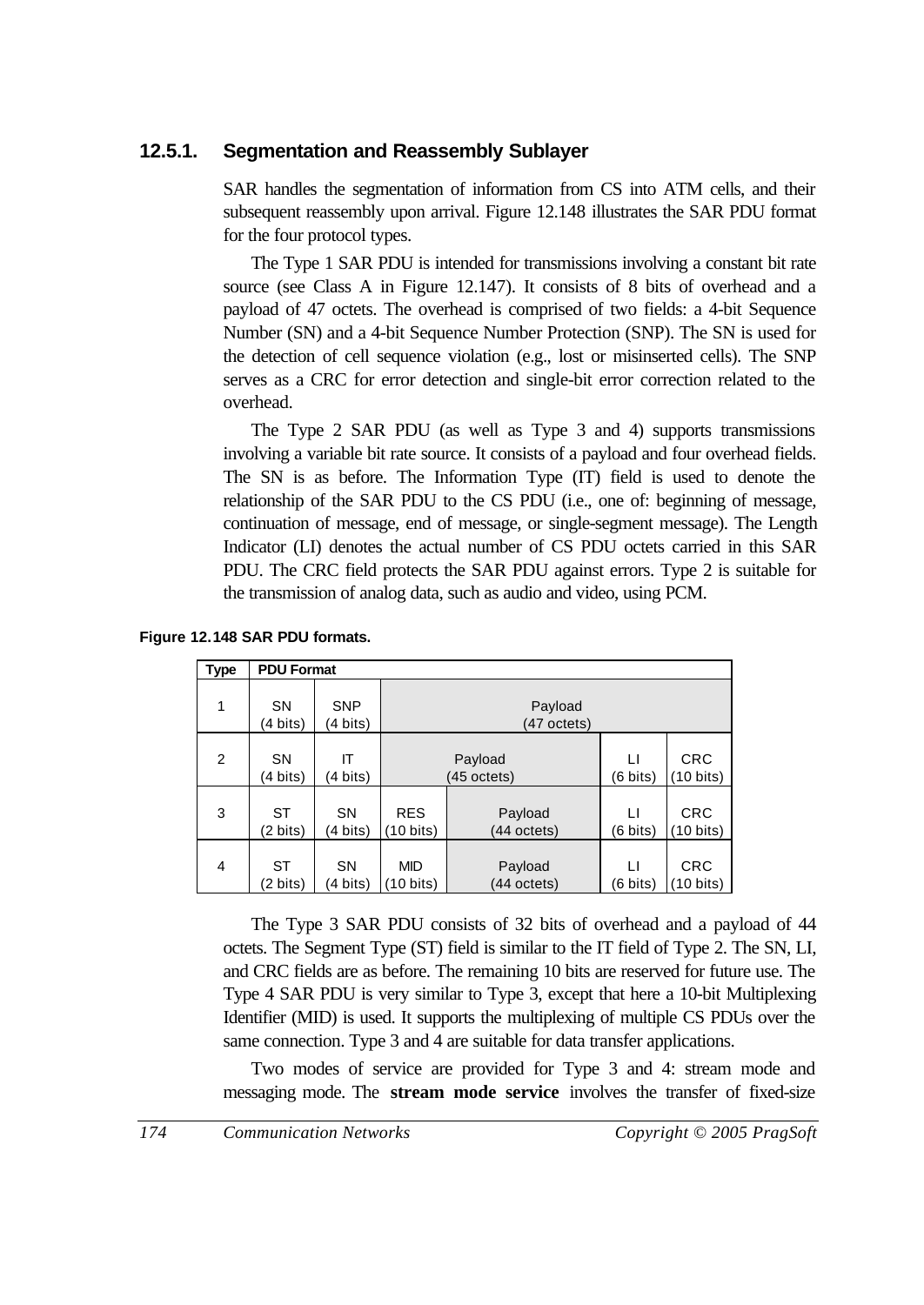blocks, where each block is mapped to one cell. It is intended for continuous data at low rates. The **message mode service** is suitable for framed data (e.g., from LAP-D). Each frame is mapped to one or more cells.

### **12.5.2. Convergence Sublayer**

The convergence sublayer is responsible for a variety of functions (depending on which of the AAL protocol types described above is used), including the following:

- Indication of the information contained by CS PDUs.
- Segmenation and reassembly of higher layer PDUs into CS PDUs.
- Handling of lost of misinserted cells (following their detection by the SAR sublayer).
- Detection of corrupted CS PDUs and their proper handling.
- Explicit time indication through time stamps (as required by some services).
- Clock recovery (as required by some services).

# **12.6. B-ISDN Standards**

# **12.7. Further Reading**

An introductory coverage of B-ISDN and ATM can be found in Minzer (1989), De Prycker (1991), Van Duuren *et al* (1992), Stallings (1992), and Onvural (1994). Kessler (1993) and Handel and Huber (1994) provide a wide coverage of ATM protocols and standards. Ballart and Ching (1989), Stallings (1992), Spohn (1993) describe SONET. De Prycker *et al* (1993) relate B-ISDN to the OSI reference model. Ahmadi and Denzel (1989) and Rooholamini *et al* (1994) describe a number of ATM switching techniques and products. Onvural (1994) presents an in-depth treatment of ATM network performance issues. Viniotis and Onvural (1993) is a useful collection of paper on ATM networks.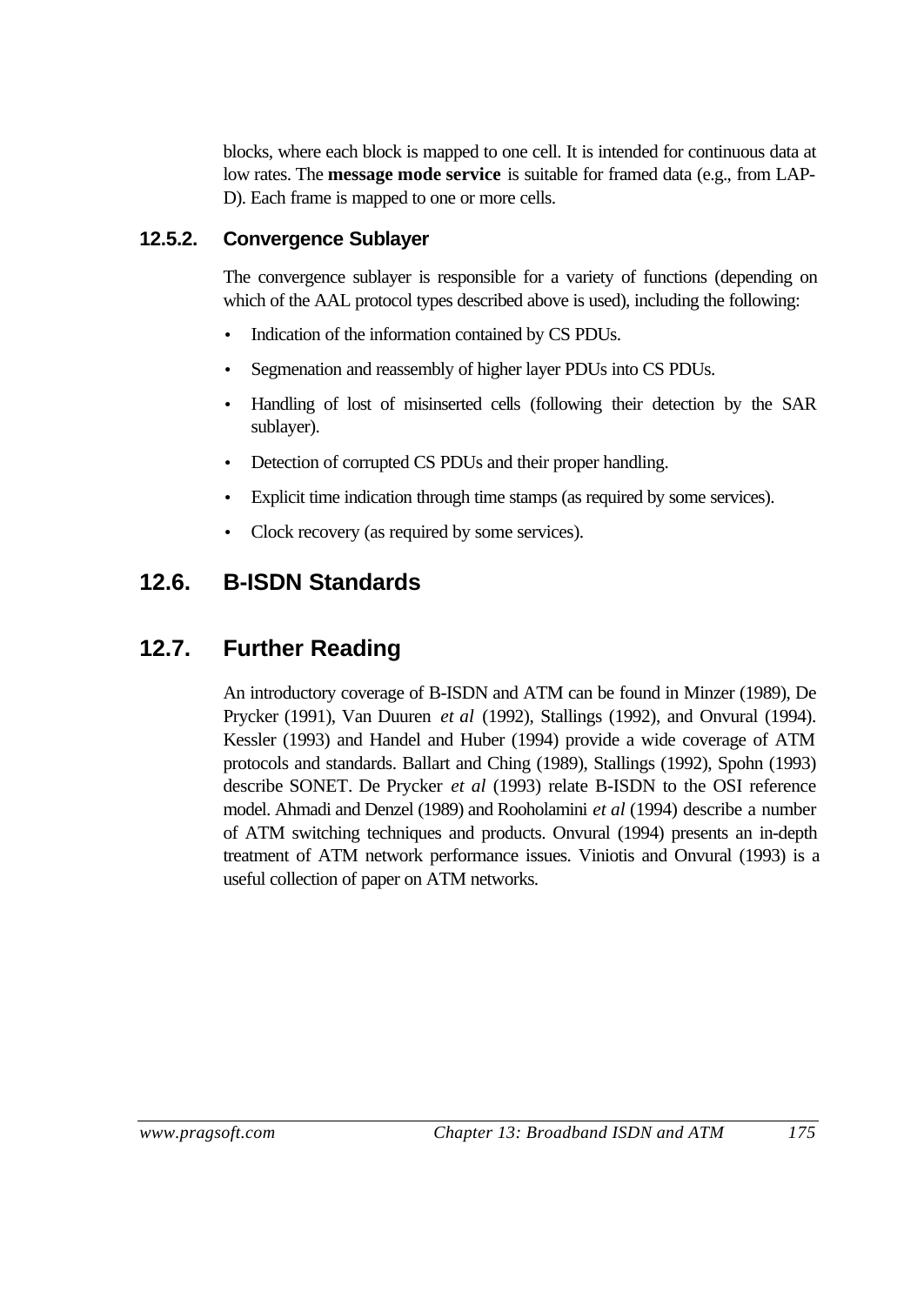# **Bibliography**

- 12, Ahmadi, H. and Denzel W. E. (1989) 'A Survey of Modern High-Performance Switching Techniques,' *IEEE Journal on Selected Areas in Communications*, Vo. 7(7), pp. 1091-1103.
- 12 Ballart, R. and Ching, Y. (1989) 'SONET: Now It's the Standard Optical Network,' *IEEE Communications Magazine*, March issue, pp.
- 10 Bellamy, J. (1991) *Digital Telephony*, Second Edition, Wiley, NY.
- 2 Bic, J. C., Duponteil, D., and Imbeaux, J. C. (1991) *Elements of Digital Communication*, Wiley, Chichester, UK.
- 2 Black, U. (1988), *Physical Level Interfaces and Protocols*, IEEE Computer socienty Press, Washington DC.
- 1, 3 Black, U. (1989), *Data Networks: Concepts, Theory, and Practice*, Prentice Hall, Englewood Cliffs, NJ.
- 11 Black, U. (1994) *Frame Relay Networks: Specification and Implementation*, McGraw-Hill, NY.
- 4 Black, U. (1992) *TCP/IP and Related Protocols*, McGraw-Hill, NY.
- $\overline{2}$

Blahut R. (1990) *Digital Transmission of Information*, Addison-Wesley, Reading, MA.

- 1 Brown, W., Simpson, C., and Black, U. (1993) *The OSI Dictionary of Acronyms and Related Abbreviations*, McGraw-Hill, NY.
- 10 Bush, S. and Parsosns, C. (1992) *Private Branch Exchange Systems and Applications*, McGraw-Hill, NY.
- 11 Chen, K. and Rege, K. (1989) 'A Comparative Performance Study of Various Congestion Controls for ISDN Frame Relay Networks,' *Proceedings IEEE INFOCOM '89*, April.
- 8 Chilton, P. A. (1989) *Introducing X.400*, NCC Publications, Manchester, UK.
- 9 Chorafas, D. (1989) *Local Area Network Reference*, McGraw-Hill, NY.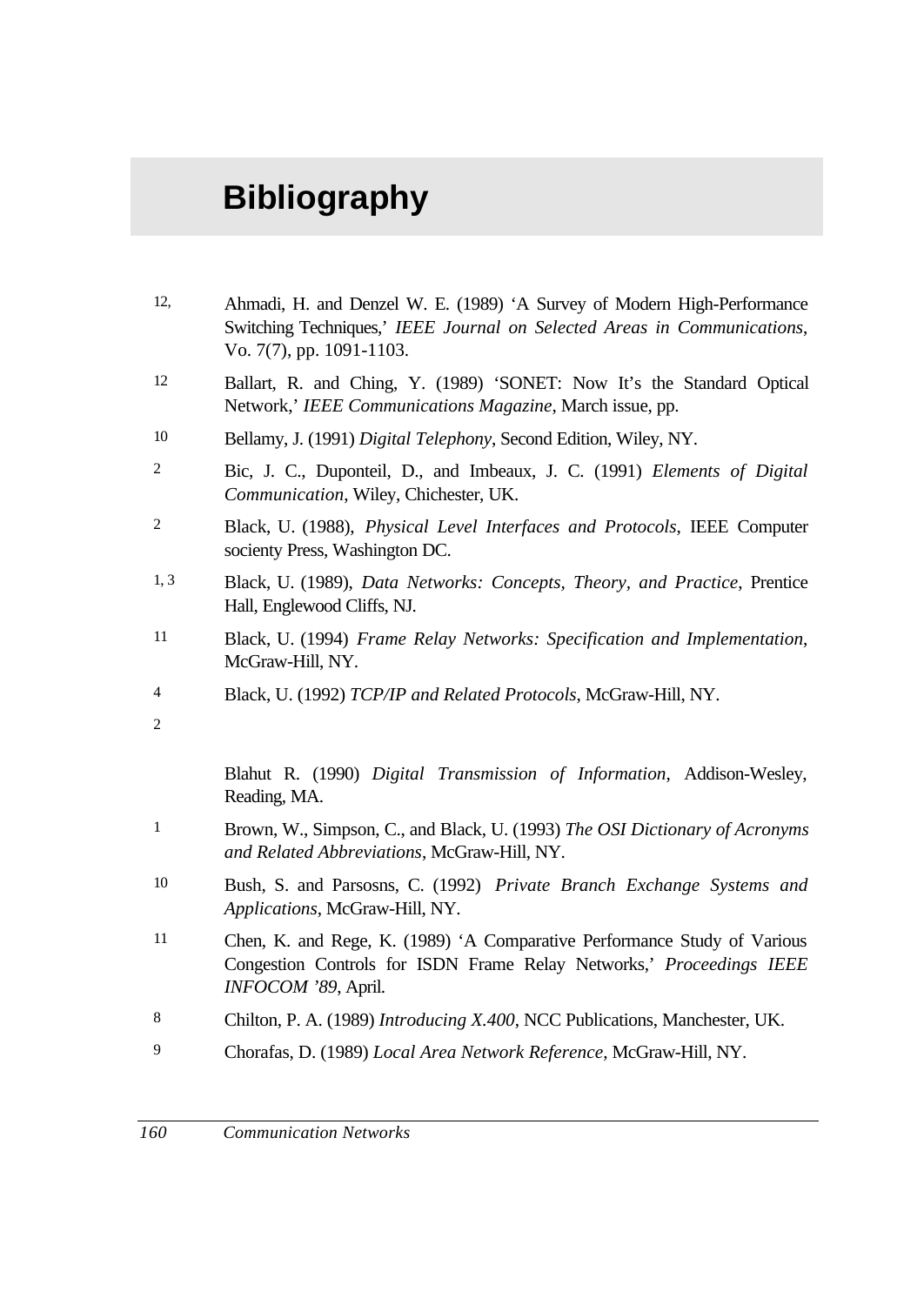- 4 Comer, D. (1993), *Internetworking with TCP/IP, Volume I: Principles, Protocols, and Architectures*, Prentice Hall, Englewood Cliffs, NJ.
- 1 De Noia, L. (1987) *Data Communications: Fundamentals and Applications*, Merrill/Macmillan, NY.
- 12 De Prycker, M. (1991) *Asynchronous Transfer Mode Solutions for Broadband ISDN*, Eliis Horwood, New York, NY.
- 12 De Prycker, M., Peschi, R., and Van Landegem, T. (1993), 'B-ISDN and the OSI Protocol Reference Model,' *IEEE Network*, Vol 7(2), pp. 10-18.
- 11 Deniz, D. (1993) *ISDN and its Application to LAN Interconnection*, McGraw-Hill, NY.
- 4 Dhas, C. and Konangi, U. (1986) 'X.25: An Interface to Public Packet Networks,' *IEEE Communications Magazine*, September issue.
- 1,7 Dickson, G. and LLoyd, A. (1992), *Open Systems Interconnection: Computer Communications Standards and GOSIP Explained*, Prentice Hall Australia.
- 2

F. J. McClimans (1992) *Communication Wiring and Interconnection*, McGrawHill, NY.

- 4 Feit, S. (1992) *TCP/IP: Architecture, Protocols, and Implementation*, McGraw-Hill, NY.
- 9 Fortier, P. (1992) *Handbook of LAN Technology*, Second Edition, McGraw-Hill, NY.
- 4, 10 Freeman, R. (1989), *Telecommunication System Engineering*, Second Edition, Wiley, NY.
- 2, 3 Gitlin, R. D., Hayes, J. F., and Weinstein, S. B. (1992) *Data Communication Principles*, Plenum, New York, NY.
- 9 Gohring, H. and Kauffels, F. (1992) *Token Ring: Principles, Perspectives and Strategies*, Addison-Wesley, Reading, MA.
- 11 Griffiths, J. (1990) *ISDN Explained: Worldwide Network and Applications Technology*, Wiley, Chichester, UK.
- 1, 3 Halsall, F. (1992), *Data Communications, Computer Networks and Open Systems*, Third Edition, Addison Wesley, Wokingham, UK.
- 12 Handel, R. and Huber M. (1994) *ATM: An Introduction to Integrated Broadband Networks*, Second Edition, Addison-Wesley, Wokingham, UK.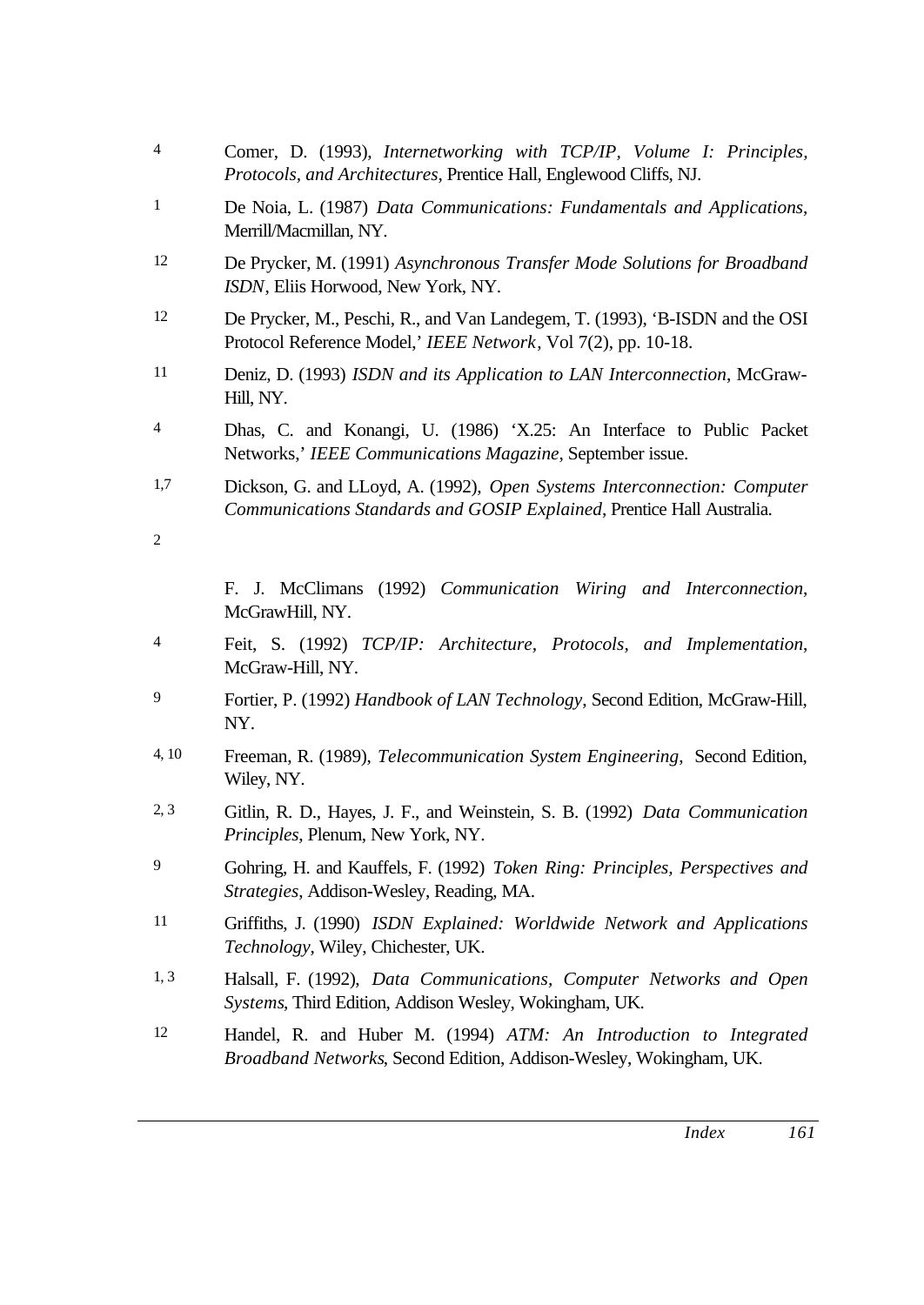- 9 Hegering, H. and Lapple A. (1993) *Ethernet: Building a Communications Infrastructure*, Addison-Wesley, Reading, MA.
- 10 Heldman, R. (1993) *Future Telecommunications: Information Applications, Services, and Infrastructure*, McGraw-Hill, NY.
- 10 Heldman, R. (1994) *Information Telecommunications: Networks, Products, and Services*, McGraw-Hill, NY.
- 11 Helgert, H. (1991) *Integrated Services Digital Networks*, Addison-Wesley, Reading, MA.
- 1 Hughes, L. (1992) *Data Communications*, McGraw-Hill, NY.
- 9 Hunter, P. (1993) *Local Area Networks: Making the Right Choice*, Addison-Wesley, Reading, MA.
- 10 Jabbari, B. (1991) 'Common Channel Signaling System Number 7 for ISDN and Intelligent Networks,' *Proceedings of the IEEE*, February issue.
- 9 Jain, R. (1993) *FDDI Handbook: High-Speed Networking Using Fiber and Other Media*, Addison-Wesley, Reading, MA.
- 1 Jain, B. and Agrawala, A. (1993) *Open Systems Interconnection: Its Architecture and Protocols*, McGraw-Hill, NY.
- 11, 12 Kessler, G. (1993) *ISDN: Concepts, facilities, and Services*, Second Edition, McGraw-Hill, NY.
- 9 Kessler, G. and Train, D. (1992) *Metropolitan Area Networks: Concepts, Standards, and Service*, McGraw-Hill, NY.
- 11 Lai, W. (1989) 'Frame Relaying service: An Overview,' *Proceedings IEEE INFOCOM '89*, April.
- 9 Layland, R. (1994) *LAN Internetworking: Building the Corporate Enterprise Network for the 90's*, Addison-Wesley, Reading, MA.
- 4 Lynch, D. and Rose, M. (1993) *The Internet System Handbook,* Addison-Wesley, Reading, MA.
- 1 Marshall, R. (1990), *The Open Book: A Practical Perspective on OSI*, Prentice Hall, Englewood Cliffs, NJ.
- 1, 3 Martin, J. and Leben, J. (1988), *Principles of Data Communication*, Prentice Hall, Englewood Cliffs, NJ.
- 10 Martin, J. (1990) *Telecommunications and the Computer*, Prentice Hall, Englewood Cliffs, NJ.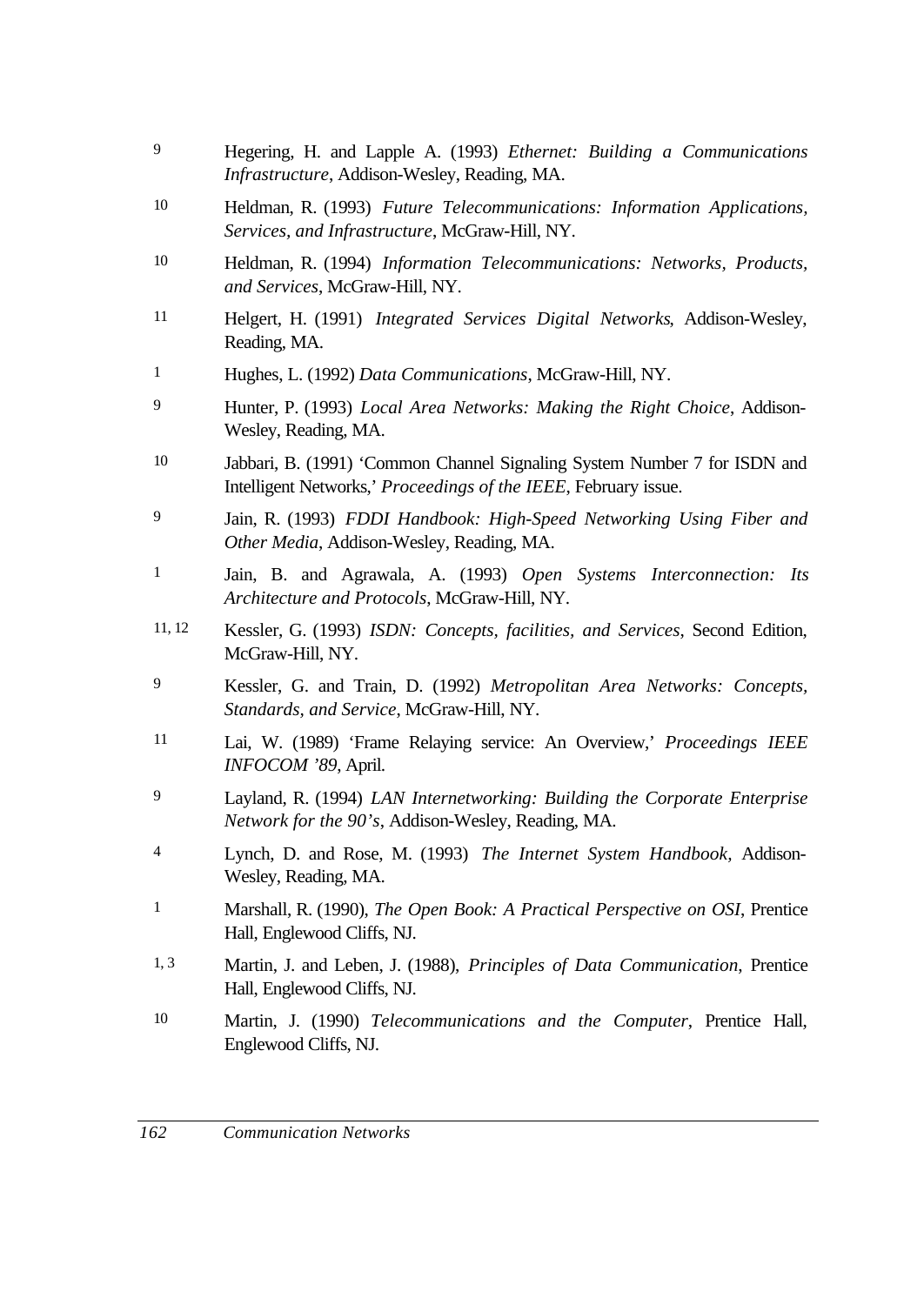- 9 Martin, J., Chapman, K., and Leben, J. (1994) *Local area Networks: Architectures and Implementations*, Prentice Hall, Englewood Cliffs, NJ.
- 12 Minzer, S. (1989) 'Broadband ISDN and Asynchronous Transfer Mode (ATM),' *IEEE Communication Magazine*, September issue, pp. 17-24.
- 10 Modarressi, A. and Skoog, R. (1990) 'Signaling System Number 7: A Tutorial,' *IEEE Communications Magazine*, July issue.
- 9 Nemzow, M. (1994) *FDDI Networking: Planning, Installation and Management*, McGraw-Hill, NY.
- 12 Onvural, R. (1994) *Asynchronous Transfer Mode Networks: Performance Issues*, Artech House, Norwood, MA.
- 4 Perlman, R. (1992) *Interconnection: Bridges and Routers in OSI and TCP/IP*, Addison-Wesley, Reading, MA.
- 4 Piscitello, D. and Chapin, L. (1993) *Open Systems Networking TCP/IP and OSI*, Addison-Wesley, Reading, MA.
- 8 Plattner, B., Lanz, C., Lubich, H., Muller, M, and Walter, T. (1991) *X400 Message Handling: Standards, Interworking, Applications*, Addison-Wesley, Reading, MA.
- 8 Radicati, S. (1992) *Electronic Mail: An Introduction to the X.400 Message handling Standards*, McGraw-Hill, NY.
- 12 Rooholamini, R., Cherkassky, V., and Garver, M. (1994) 'Finding the Right ATM Switch for the Market,' *IEEE Computer*, pp. 16-28, April 94.
- 4 Schlar, S. (1990) *Inside X.25: A Manager's Guide*, McGraw-Hill, NY.
- 5, 10 Schwartz, M. (1987), *Telecommunications Networks: Protocols, Modelling and Analysis*, Addison Wesley, Reading, MA.
- 11 Smith, P. (1993) *Frame Relay*, Addison-Wesley, Reading, MA.
- 12 Spohn, D. (1993) *Data Network Design*, McGraw-Hill, NY.
- 10 Spragins, J., Hammond, J., and Pawlikowski (1991) *Telecommunication Networks: Protocols and Design*, Addison-Wesley, Reading, MA.
- 1, 4 Stallings, W. (1990), *Handbook of Computer Communications Standards*, *Volumes I and II*, Howard Sams and Company, Carmel.
- 12 Stallings, W. (1992), *ISDN and Broadband ISDN*, Second Edition, Macmillan, NY.
- 1, 3 Stallings, W. (1994), *Data and Computer Communications*, Fourth Edition, Macmillan, NY.